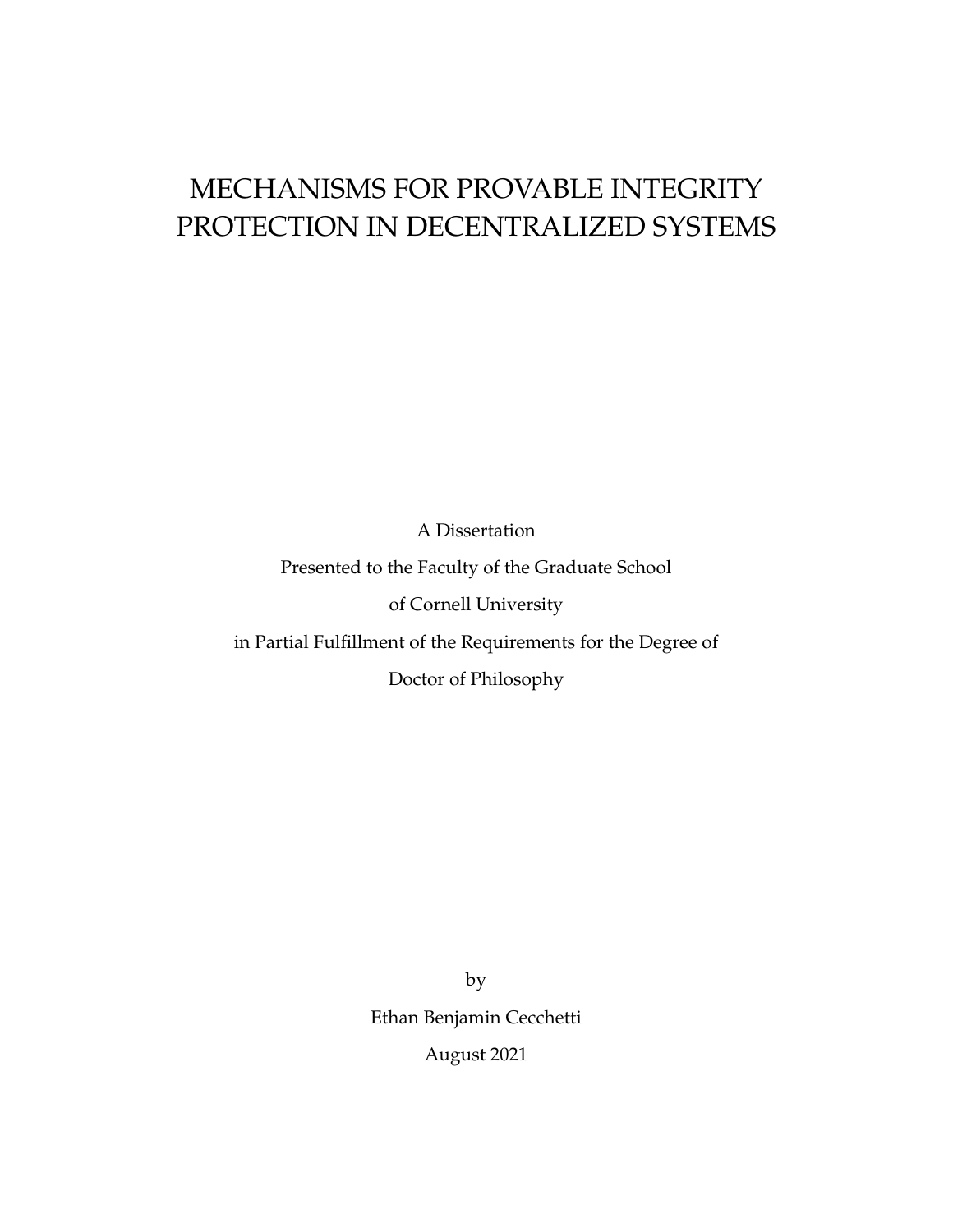© 2021 Ethan Benjamin Cecchetti ALL RIGHTS RESERVED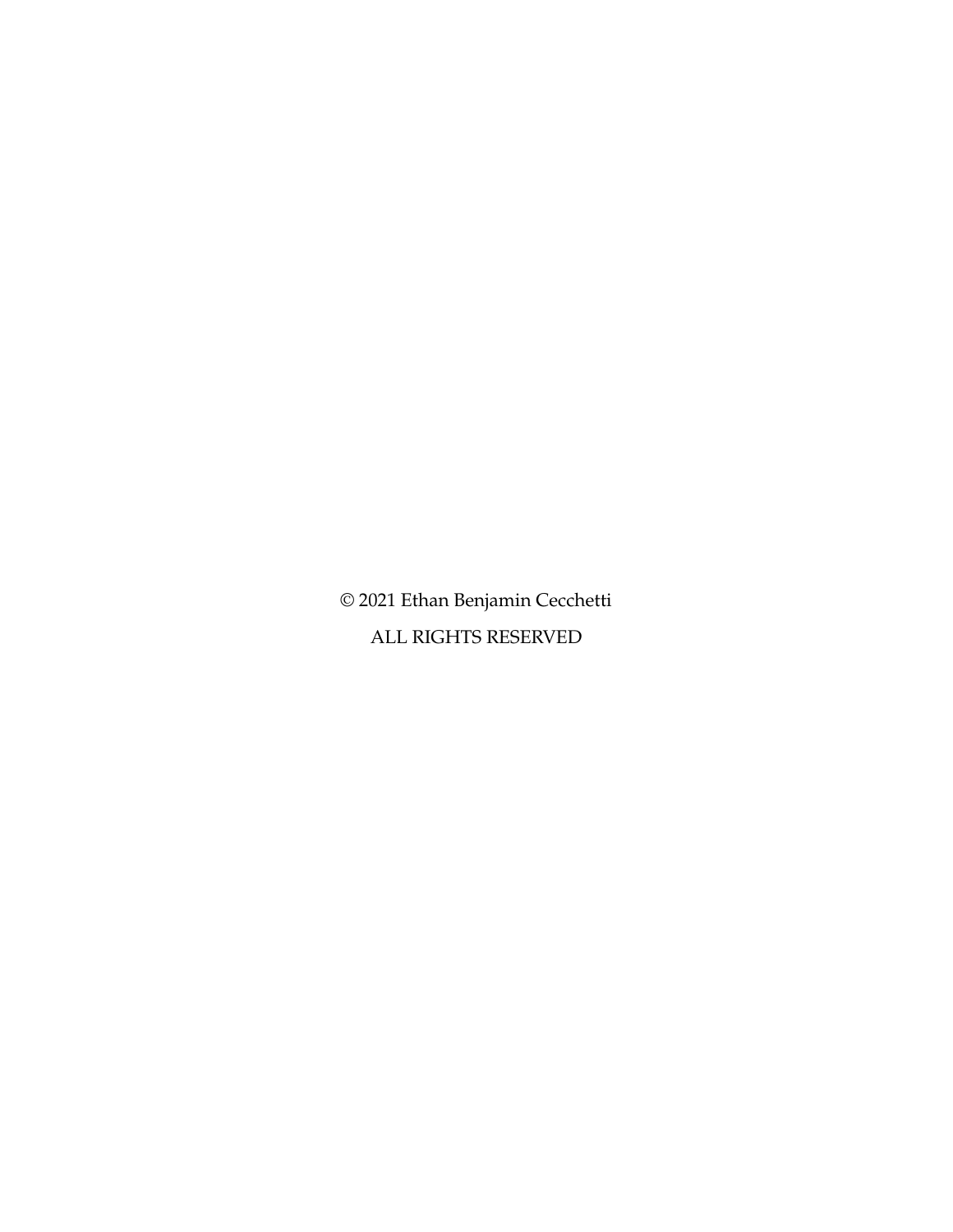# MECHANISMS FOR PROVABLE INTEGRITY PROTECTION IN DECENTRALIZED SYSTEMS Ethan Benjamin Cecchetti, Ph.D. Cornell University 2021

Decentralized systems are built from a set of coordinating independent services. Yet these services might not trust each other, making it difficult to maintain the integrity of the whole application. This dissertation explores two different approaches to achieving provable integrity guarantees in such systems.

The first technique, realized in Solidus, applies cryptographic tools to provably preserve the integrity of a blockchain-based financial transaction system while hiding the sender, receiver, and value of each transaction. The second complements the cryptographic approach by showing how to achieve strong integrity guarantees for realistic systems using language-based Information Flow Control (IFC). Traditional IFC systems only provide strong integrity guarantees in the absence of endorsement—treating inputs as more trusted than their source—but endorsement is necessary in real-world systems. This work classifies two ways in which unrestricted endorsements can compromise system integrity if attackers violate implicit assumptions. In both cases, IFC ideas help define security and support language-based rules to provably eliminate all attacks in the class.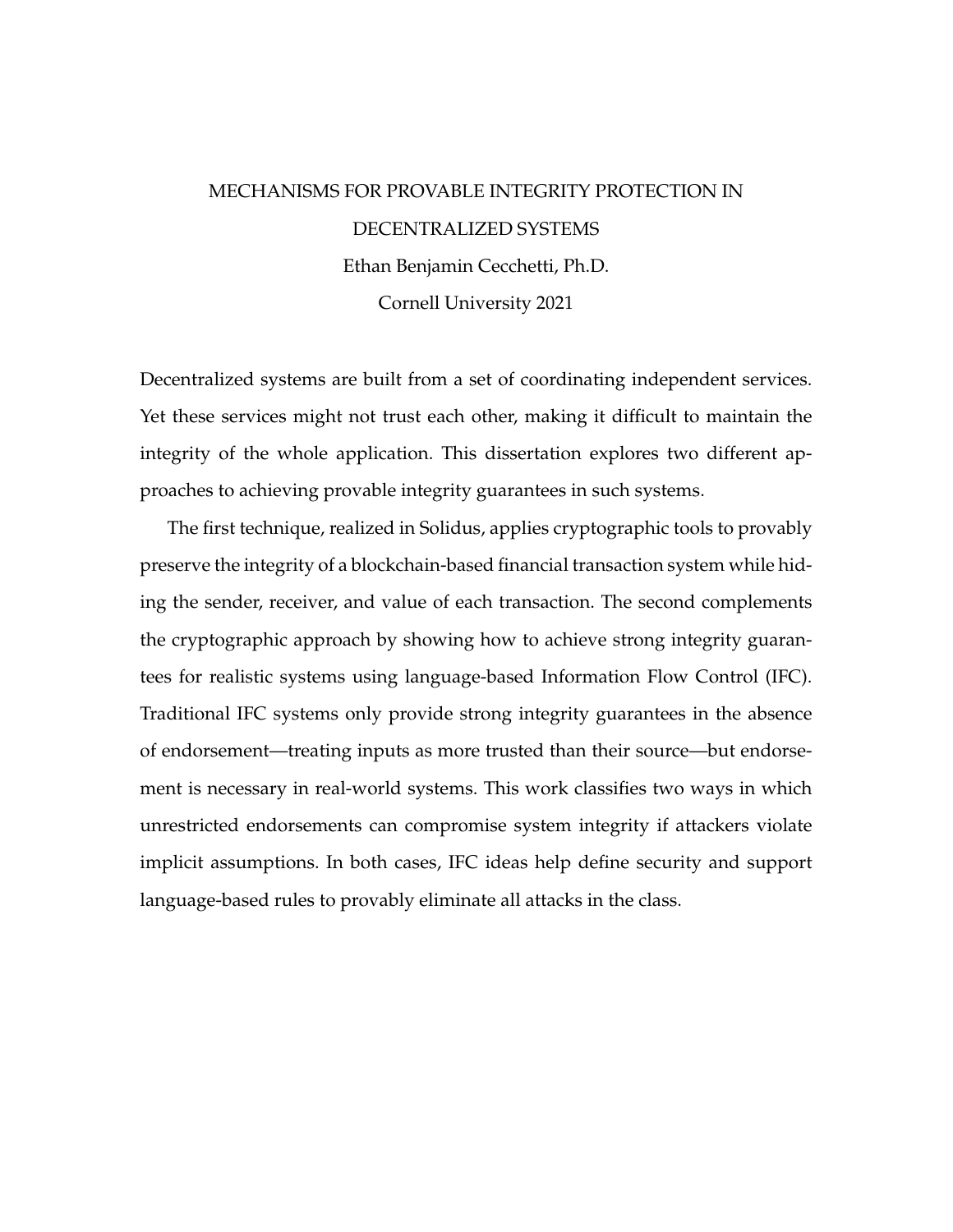#### **BIOGRAPHICAL SKETCH**

<span id="page-3-0"></span>Ethan Cecchetti was born in Columbus, Ohio in 1990. He moved to Massachusetts in 2003 and graduated from Lexington High School five years later. He then attended Brown University where he earned a joint Bachelors degree in Mathematics and Computer Science in May 2012. Upon graduating, Ethan took a job working as a software engineer for the travel website TripAdvisor. He decided that, after three years out of school, he missed solving mathematical puzzles and was interested in the challenge of research, so he joined Cornell to pursue his PhD in August 2015.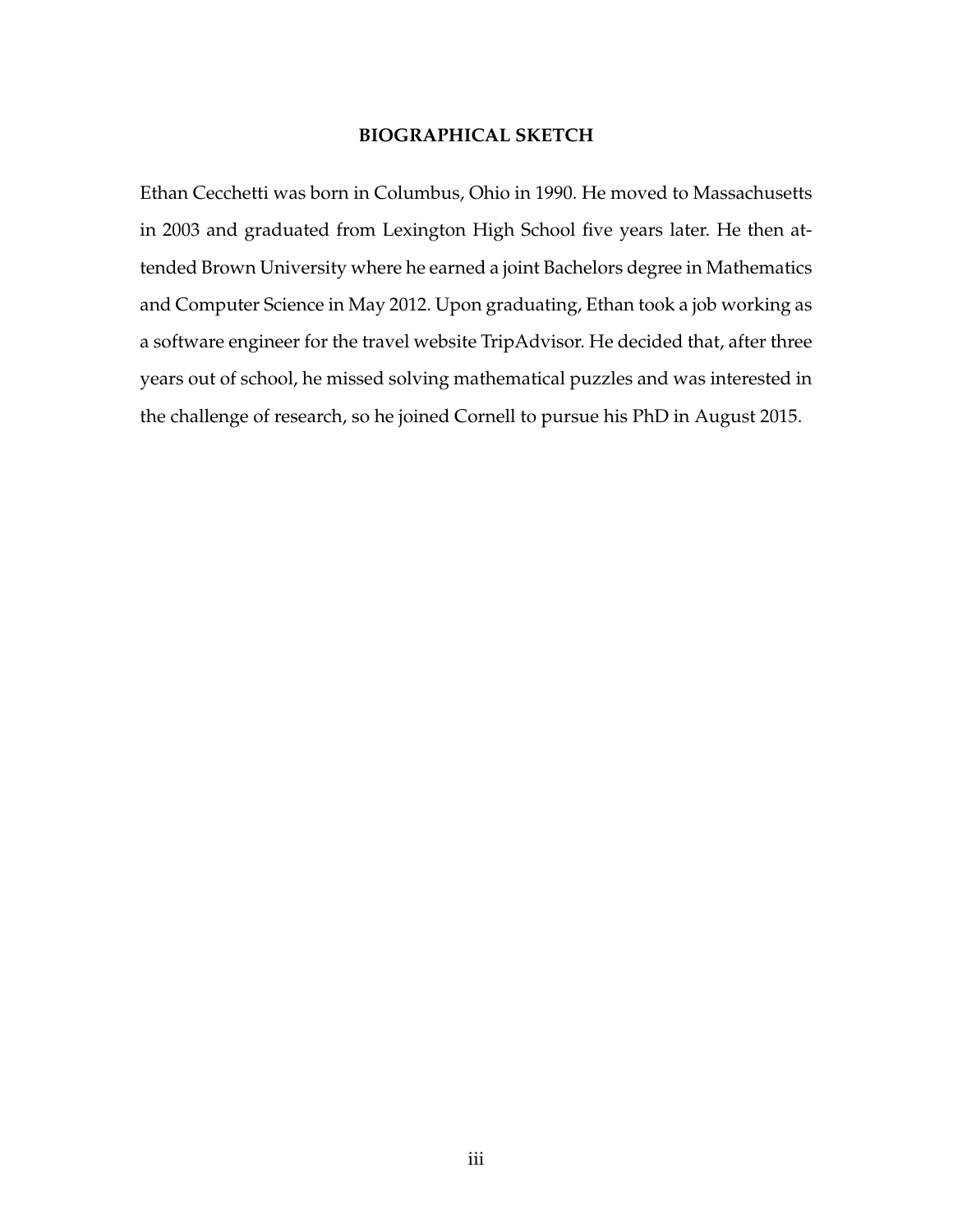<span id="page-4-0"></span>For my grandparents, Elizabeth, Giovanni, Elliot, and Gloria. I wish you were here to celebrate this with me.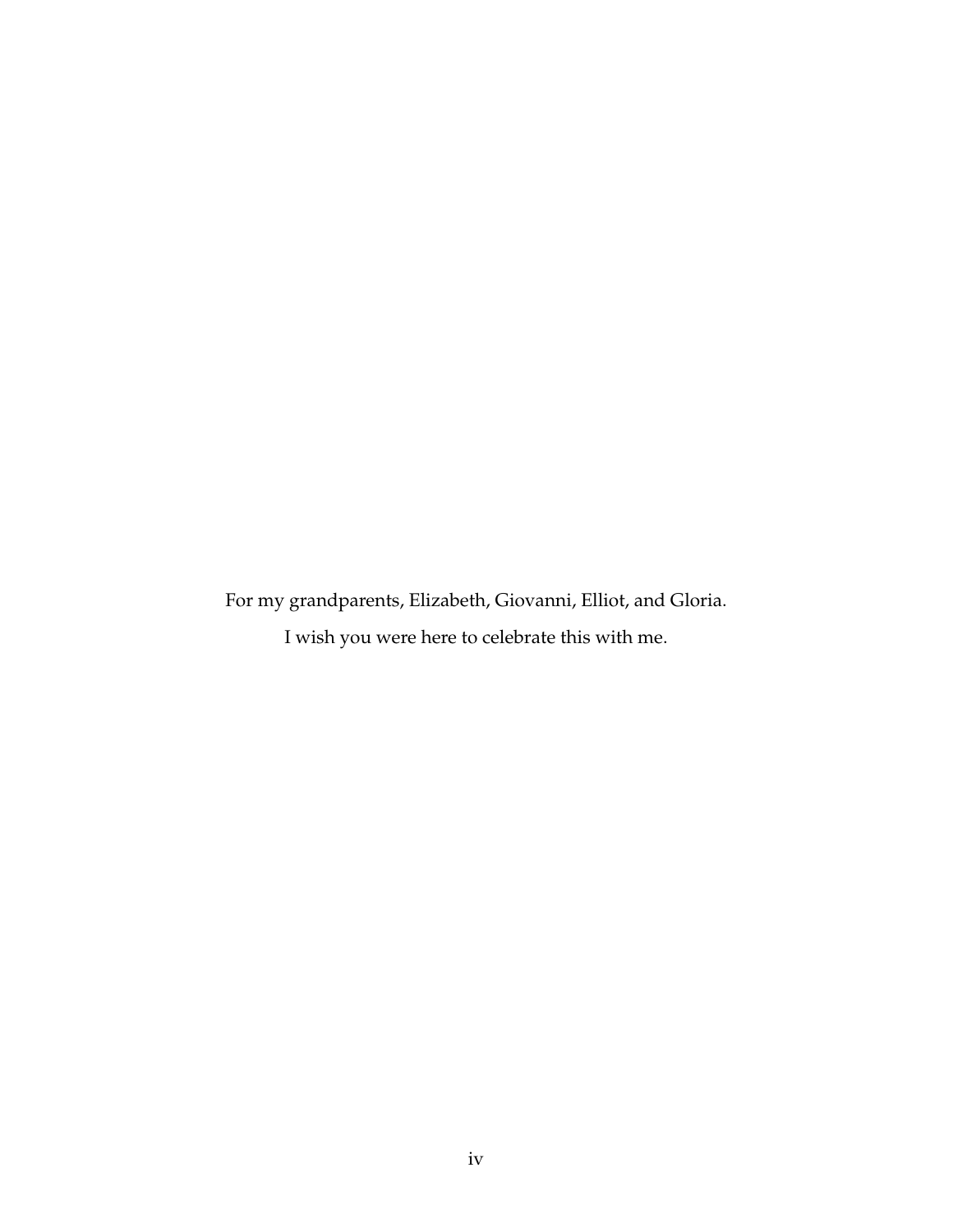#### **ACKNOWLEDGEMENTS**

<span id="page-5-0"></span>A PhD is given to one person, but nobody goes through graduate school one alone. In normal times, this dissertation would have been impossible without the help of a great many people. Completing the final year during a global pandemic required help from even more.

First and foremost, to my parents, Ruth and Steve: Thank you for your unwavering love and support. I am privileged to have parents who understand the triumphs and disappointments of graduate life, and I relied on you heavily throughout. To my brother Dan and my entire extended family, you have always been interested in what I do, even if you don't understand it. I couldn't ask for more.

To my advisors, Andrew Myers and Ari Juels: You both pushed me to look at research problems from numerous directions and helped me see more angles than I knew existed. You helped to understand the how of research, not just the what. I may not have always appreciated your insistance that I figure things out for myself, but I am a better researcher for it.

Several other people deserve special thanks. Andrew Hirsch, Eston Schweickart, and Isaac Sheff made me feel like I had a real home in Ithaca. Sorry I chased you all off the continent. Rachit Nigam (who beautifully suggested I title this dissertation "Information Security go Brrr"), Vedant Puri, and Armin Namavari provided companionship and understanding as our lives were upended by a global pandemic. Thanks to all six of you for putting up with my nonsense around the house. Mae Milano provided a familiar face when I arrived and introduced me to more wonderful people and places than I can count as I built a life in Ithaca. Xanda Schofield and Jake and Katie Gardner made me feel loved and included when I needed friends. I cannot thank you three enough and I feel honored to be your friend. Elizabeth Sibert has always been there from afar, sharing the ups and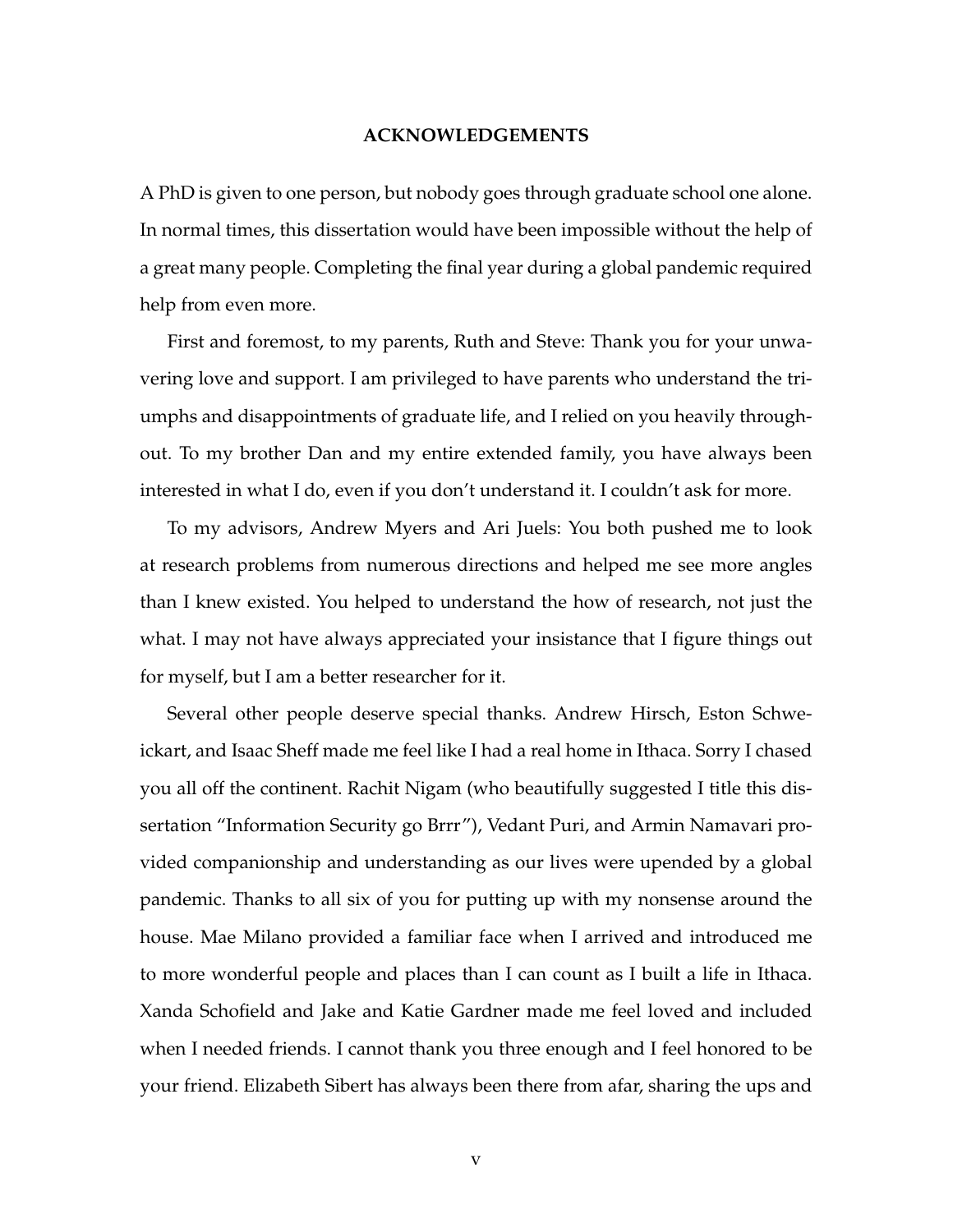downs. I immensely appreciate your support, understanding, and ability to make our conversations feel comfortable and familiar, whether I ranted at you yesterday or we haven't spoken in months. Finally, Tegan Wilson arrived as many of my friends were graduating and moving away. I'm still amazed at how fast you became my best friend, and you didn't stop there. I cannot express how much you have improved my life in the last three years.

I also want to thank the entire Cornell Computing and Information Sciences community. First, Becky Stewart, Tammy Gardner, and the entire rest of the administrative staff of the department made many things easy that would have otherwise been impossible. Second, I am grateful for all of the friends I made in the CS department. I chose to come to Cornell because I believed I would have friends here, and I was not disappointed. Danny Adams had a knack for making it easy to open up about the difficulties of grad school, a skill he demonstrated reliably at his Tea & Treats events. Lorenzo Alvisi routinely made me feel welcome and brightened my day, simply by being excited to see me. Shrutarshi Basu's seamless transitions between deadpan jokes, fountain pen recommendations, and deep conversations about life came exactly when I needed them. And Soumya Basu was, of course, a great backup when the other Basu wasn't around. Eleanor Birrell made sure I knew where to get the best food and drinks in town. The incessant silliness of both Eric Campbell and Jonathan DiLorenzo constantly reminded me to enjoy myself. Saying hi to Claire Cardie and her wonderful dogs, first Marseille and later Mirabelle and Mayenne, was exactly what I needed on many stressful afternoons. Natacha Crooks' terrible horticulture skills never stopped her from being a great friend and collaborator. Molly Q Feldman kept me sane by letting me interrupt her several times a week with my triumphs and failures, great and small. As my student mentor, Tom Magrino helped me navigate finding an advisor and start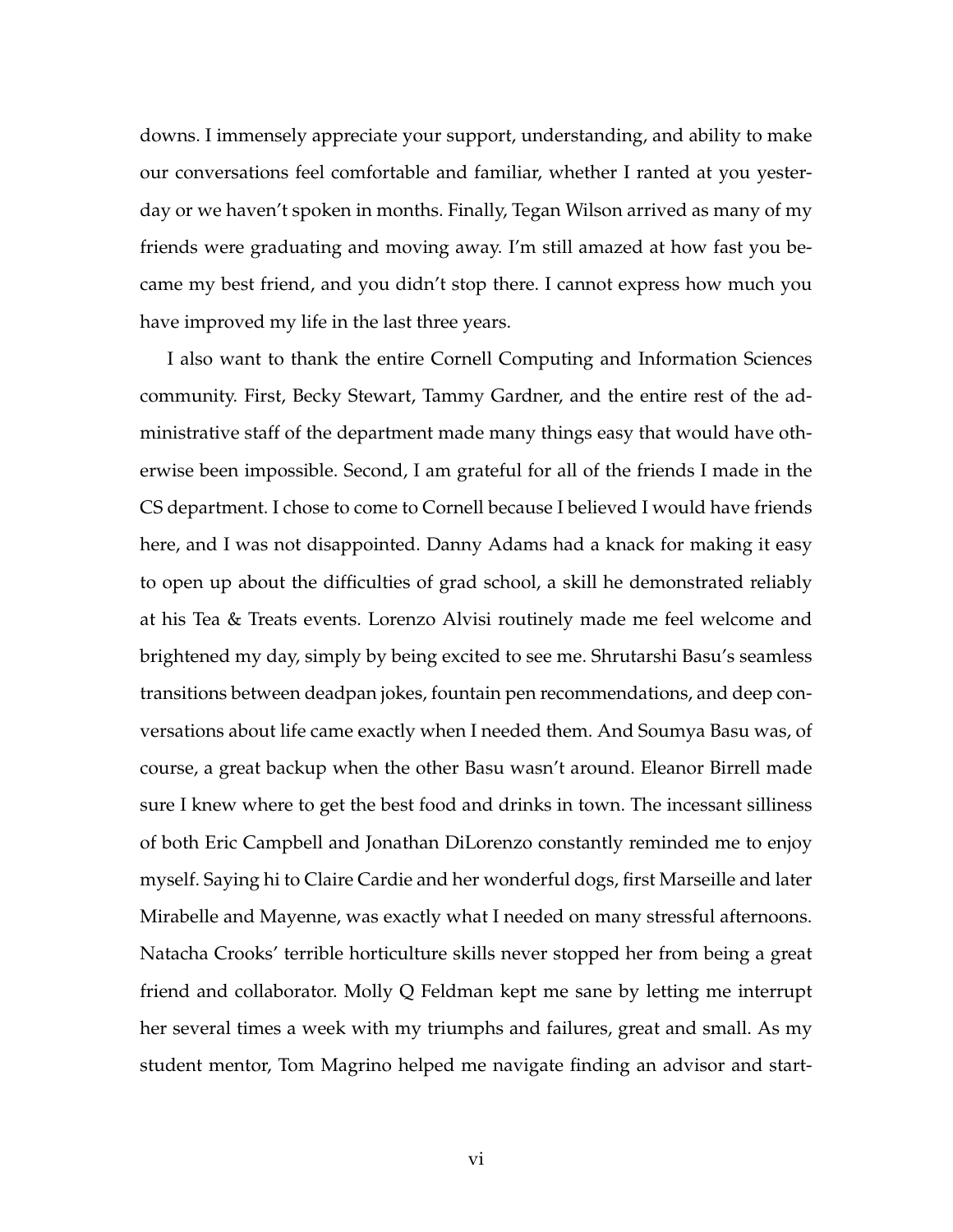ing research and became a great friend along the way. Fabian Muehlboeck was a constant source of interesting conversations and delicious baked goods, though I think I've had enough gummy bears. Veronica VanCleave-Seeley's door was always open if I needed a break or pictures of her adorable cat Kaladin, whom I finally confirmed is just as cute in person. Too many other students, faculty, and staff to name provided the friendly faces and fun conversations that made me want to come to the office every day.

Thankfully, my life did not stop at the doors of Gates Hall. Whether introducing me to a varied cast of new friends, giving me interesting whiskey and cocktails, or letting me pet their beautiful cats, Anna Waymack and Nate Stetson had a way of keeping my feet firmly planted on the ground. The entire Ithaca Area Ultimate Alliance provided an amazingly fun, energetic, and silly community that, by contrast, tried to get my feet off the ground as much as possible.

When everything locked down in March 2020, leaning on all of the wonderful people listed above felt impossible. Yet, two groups of people made it easier than ever to stay connected. Virtual Argos meetups with Shrutarshi Basu, Eleanor Birrell, Tom Magrino, Marin Cherry, Mae Milano, Laure Thompson, Soumya Basu, Natacha Crooks, Andrew Hirsch, and Isaac Sheff made it feel like everyone was still in Ithaca. Nori Aquino, Jane Brown, Leilani Diaz, John Hawley, Anna Louie, Briana McGeough, Mae Milano, Robert Mustacchi, Nathan Partlan, and Abbie Popa made every other Sunday afternoon feel like a college reunion. I look forward to seeing many of you in person again.

Last but not least, a huge thanks to all of my research colleagues. Thanks to all of my many coauthors over the course of my PhD: Rachit Agarwal, Lorenzo Alvisi, Pedro de Amorim, Owen Arden, Matt Burke, Kyle Croman, Natacha Crooks, Ben Fisch, Sitar Harel, Andrew Hirsch, Ahmed Kosba, Yan Ji, Ari Juels, Ian Miers, An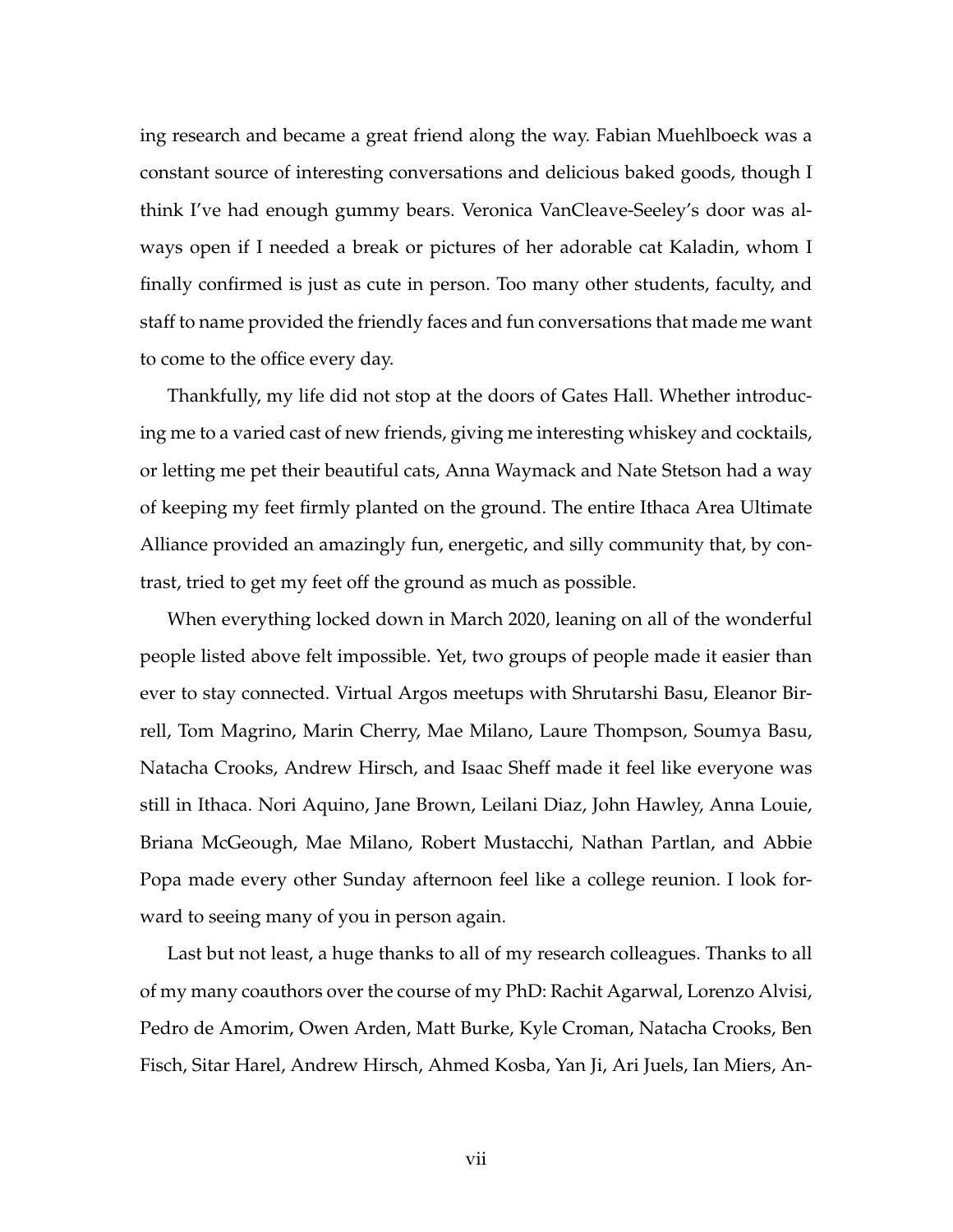drew Myers, Haobin Ni, Elaine Shi, Ross Tate, Siqiu Yao, and Fan Zhang. This dissertation would not exist without you. I had the great fortune to be part of two different research groups, both full of brilliant friendly people who were never afraid to be quirky and silly in their own way. Thanks to Josh Acay, Owen Arden, Chin Isradisaikul, Jed Liu, Tom Magrino, Mae Milano, Haobin Ni, Rolph Recto, Silei Ren, Isaac Sheff, Siqiu Yao, Drew Zagieboylo, and Yizhou Zhang in Andrew Myers' Applied Programming Languages group, and Sarah Allen, Iddo Bentov, Kyle Croman, Phil Daian, Steven Goldfeder, Yan Ji, Mahimna Kelkar, Tyler Kell, Sishan Long, Jasleen Malvai, Deepak Maram, Ian Miers, and Fan Zhang in Ari Juels' group. I would not be where I am today if not for all of you.

The work in this dissertation was funded in part by a fellowship awarded through the National Defense Science and Engineering Graduate (NDSEG) Fellowship Program, sponsored by the Air Force Research Laboratory (AFRL), the Office of Naval Research (ONR), and the Army Research Office (ARO).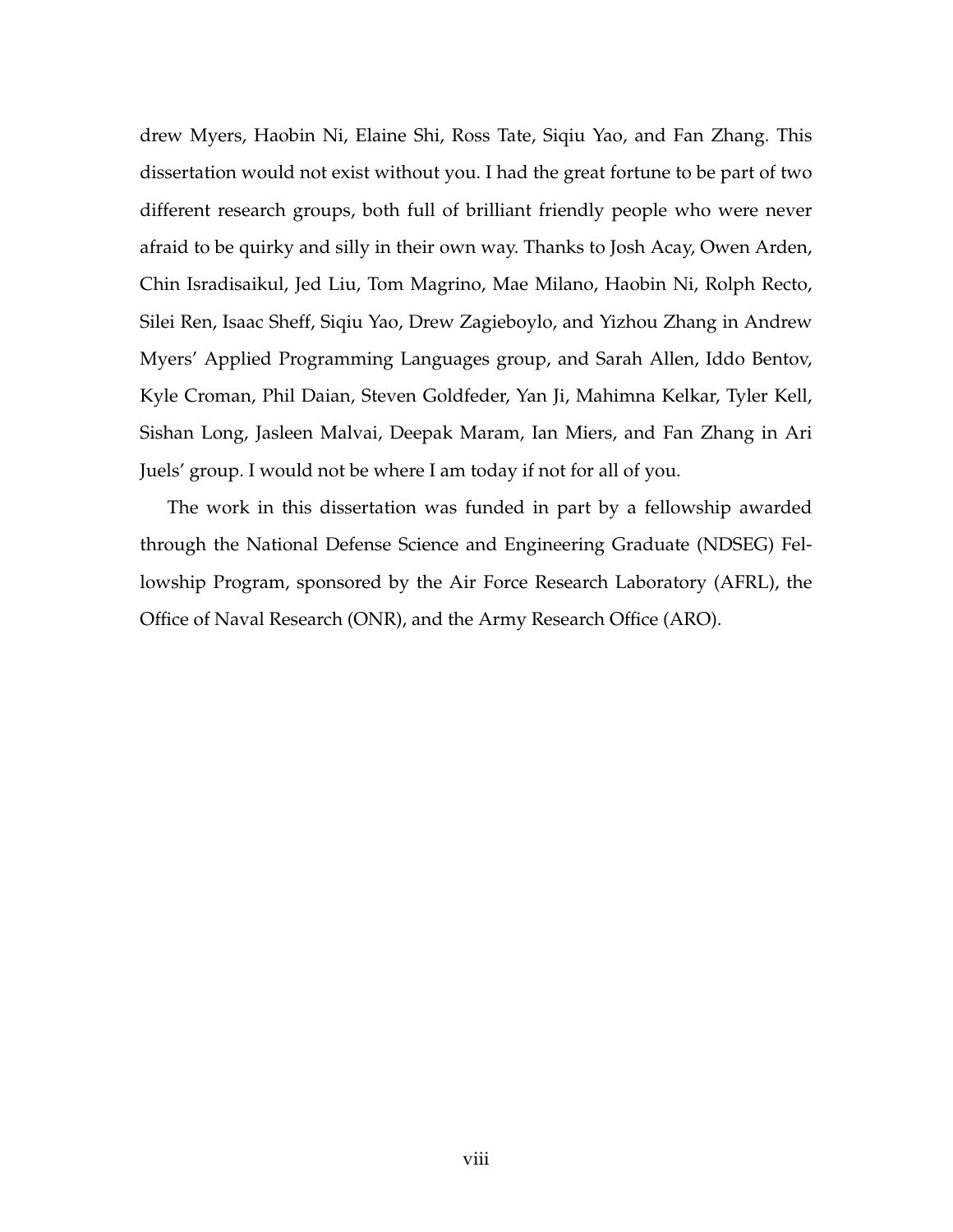<span id="page-9-0"></span>

|                |         |              | iii<br>iv<br>$\mathbf{V}$<br>ix<br>xii                       |
|----------------|---------|--------------|--------------------------------------------------------------|
| $\mathbf 1$    |         | Introduction | $\mathbf{1}$                                                 |
|                | 1.1     |              | 3                                                            |
|                | 1.2     |              | 5                                                            |
|                |         | 1.2.1        | $\overline{7}$                                               |
|                |         | 1.2.2        | 8                                                            |
| $\overline{2}$ | Solidus |              | 12                                                           |
|                | 2.1     |              | 16                                                           |
|                |         | 2.1.1        | 16                                                           |
|                |         | 2.1.2        | 17                                                           |
|                |         | 2.1.3        | 18                                                           |
|                |         | 2.1.4        | 19                                                           |
|                | 2.2     |              | 20                                                           |
|                |         | 2.2.1        | 21                                                           |
|                |         | 2.2.2        | 22                                                           |
|                |         | 2.2.3        | 24                                                           |
|                |         | 2.2.4        | 26                                                           |
|                | 2.3     | <b>PVORM</b> | 27                                                           |
|                |         | 2.3.1        | 29                                                           |
|                |         | 2.3.2        | 31                                                           |
|                | 2.4     |              | 33                                                           |
|                |         | 2.4.1        | 36                                                           |
|                |         | 2.4.2        | 40                                                           |
|                | 2.5     |              | 42                                                           |
|                |         | 2.5.1        | Precomputing Randomization Factors<br>42                     |
|                |         | 2.5.2        | Reducing Verification Overhead<br>43                         |
|                |         | 2.5.3        | 44                                                           |
|                | 2.6     |              | 45                                                           |
|                |         | 2.6.1        | 45                                                           |
|                |         | 2.6.2        | 48                                                           |
|                |         | 2.6.3        | 49                                                           |
|                | 2.7     |              | 50                                                           |
|                | 2.8     |              | 52                                                           |
|                |         | 2.8.1        | El Gamal Encryption and Account-Balance Representation<br>52 |
|                |         | 2.8.2        | Generalized Schnorr Proofs (GSPs)<br>54                      |

# **TABLE OF CONTENTS**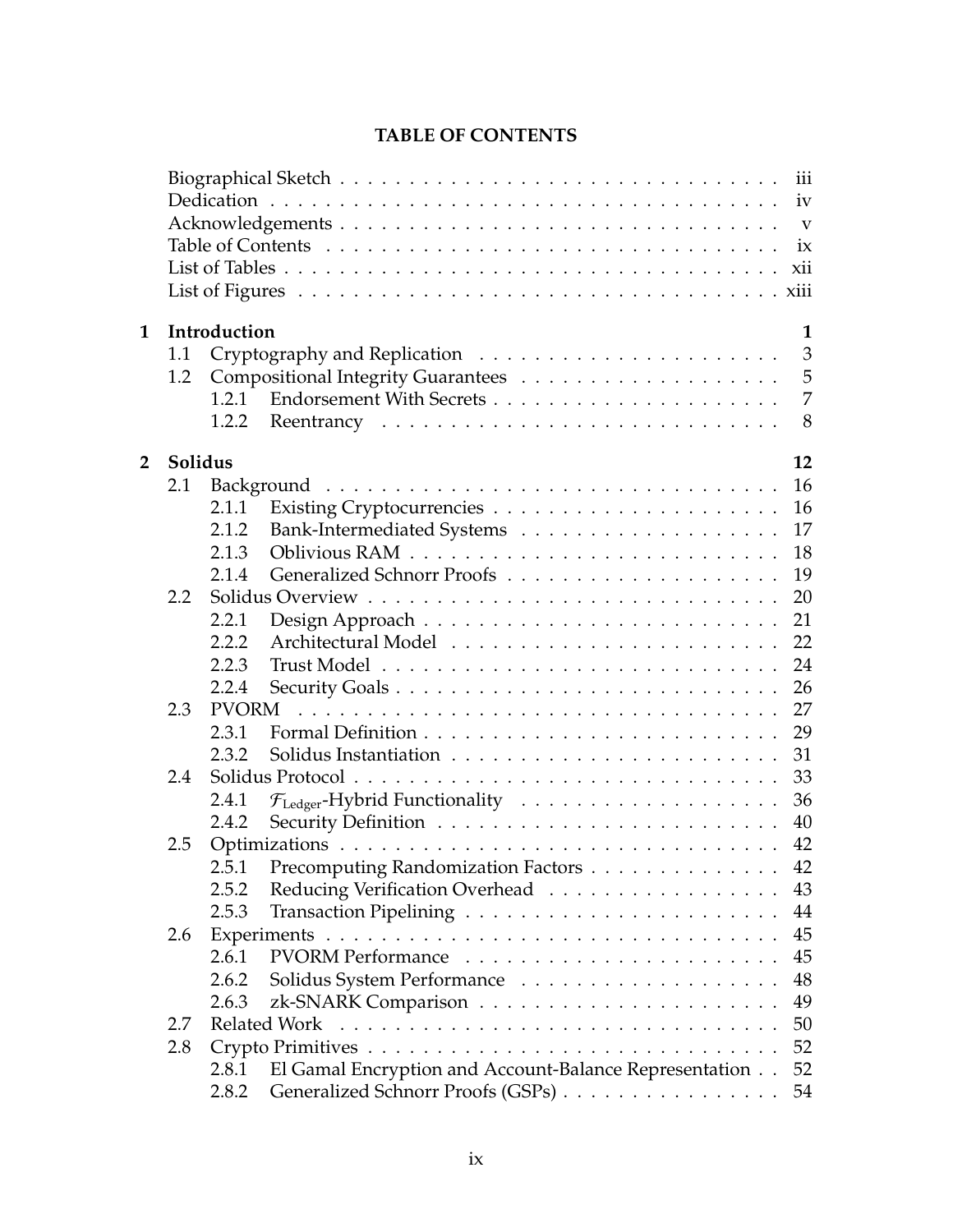|   |     | 2.8.3 | Hidden-Public-Key Signatures 55                   |    |
|---|-----|-------|---------------------------------------------------|----|
|   |     | 2.8.4 |                                                   |    |
|   |     | 2.8.5 |                                                   | 57 |
|   |     | 2.8.6 |                                                   | 58 |
|   | 2.9 |       |                                                   | 60 |
|   |     | 2.9.1 |                                                   | 61 |
|   |     | 2.9.2 |                                                   | 63 |
|   |     |       |                                                   | 70 |
|   |     |       |                                                   | 78 |
|   |     |       |                                                   | 78 |
|   |     |       |                                                   | 80 |
|   |     |       |                                                   | 81 |
| 3 |     |       | <b>Nonmalleable Information Flow Control</b>      | 82 |
|   | 3.1 |       |                                                   | 85 |
|   |     | 3.1.1 |                                                   | 86 |
|   |     | 3.1.2 | Cheating in a Sealed-Bid Auction                  | 87 |
|   |     | 3.1.3 |                                                   | 89 |
|   | 3.2 |       |                                                   | 90 |
|   | 3.3 |       |                                                   | 92 |
|   |     | 3.3.1 |                                                   | 92 |
|   |     | 3.3.2 |                                                   | 94 |
|   | 3.4 |       |                                                   | 95 |
|   |     | 3.4.1 | NMIFC Operational Semantics 96                    |    |
|   |     | 3.4.2 |                                                   | 99 |
|   |     | 3.4.3 |                                                   |    |
|   | 3.5 |       |                                                   |    |
|   |     | 3.5.1 |                                                   |    |
|   |     | 3.5.2 |                                                   |    |
|   |     | 3.5.3 | Noninterference and Downgrading 106               |    |
|   |     | 3.5.4 | Robust Declassification and Irrelevant Inputs 107 |    |
|   |     | 3.5.5 |                                                   |    |
|   |     | 3.5.6 | Nonmalleable Information Flow 113                 |    |
|   | 3.6 |       |                                                   |    |
|   | 3.7 |       |                                                   |    |
|   |     | 3.7.1 | Information-Flow Monads in Flame 118              |    |
|   |     | 3.7.2 | Nonmalleable HTTP Basic Authentication 120        |    |
|   | 3.8 |       |                                                   |    |
|   | 3.9 |       |                                                   |    |
|   |     | 3.9.1 |                                                   |    |
|   |     |       |                                                   |    |
|   |     |       |                                                   |    |
|   |     |       |                                                   |    |
|   |     |       |                                                   |    |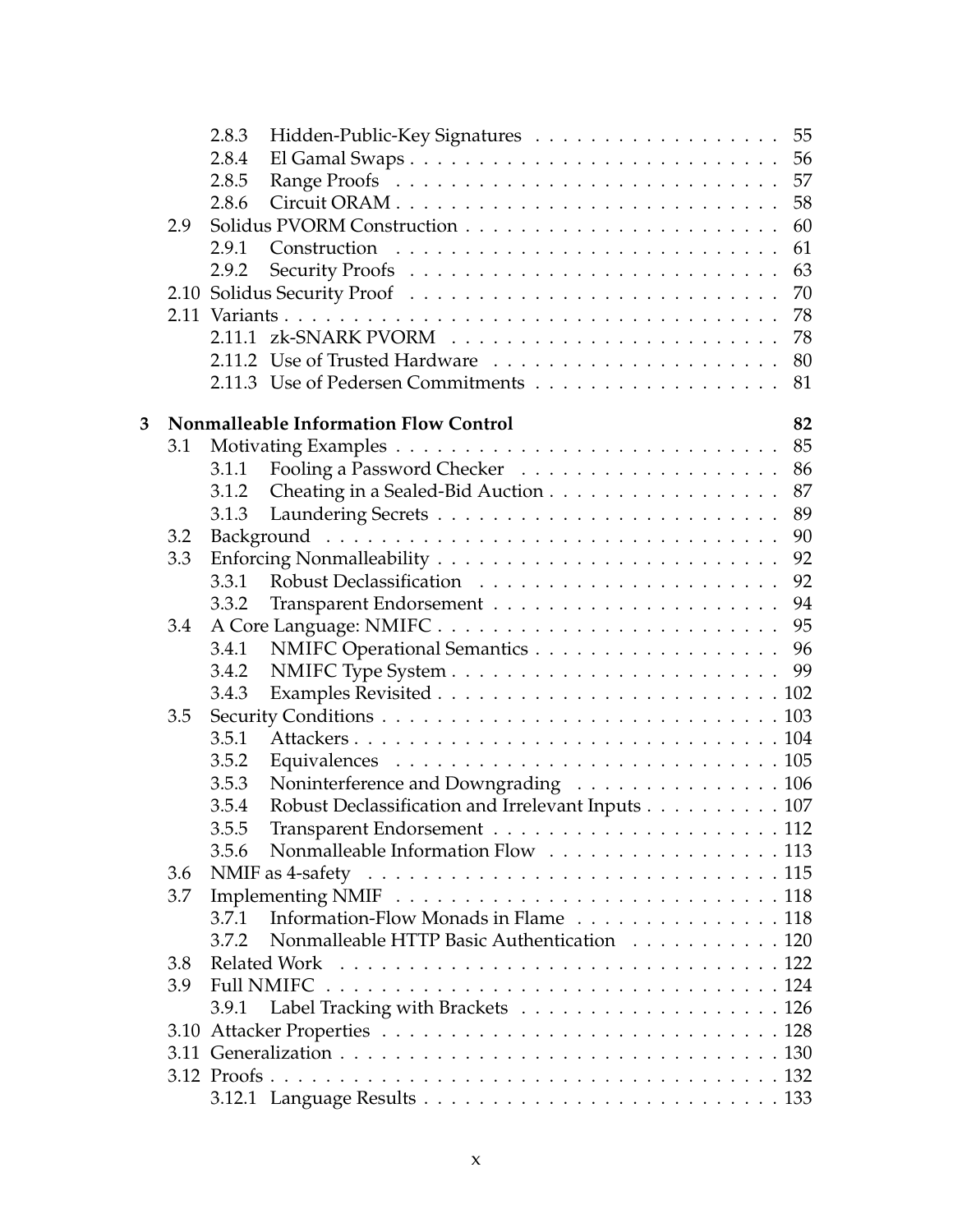| 4 |     |            | <b>Compositional Reentrancy Security</b>         | 144 |
|---|-----|------------|--------------------------------------------------|-----|
|   | 4.1 |            |                                                  |     |
|   |     | 4.1.1      |                                                  |     |
|   |     | 4.1.2      |                                                  |     |
|   |     | 4.1.3      |                                                  |     |
|   | 4.2 |            |                                                  |     |
|   |     | 4.2.1      |                                                  |     |
|   |     | 4.2.2      |                                                  |     |
|   | 4.3 |            |                                                  |     |
|   |     | 4.3.1      |                                                  |     |
|   |     | 4.3.2      |                                                  |     |
|   |     | 4.3.3      | Enforcing Reentrancy Security 160                |     |
|   | 4.4 |            | SeRIF: A Core Calculus for Secure Reentrancy 161 |     |
|   |     | 4.4.1      |                                                  |     |
|   |     | 4.4.2      |                                                  |     |
|   |     | 4.4.3      | Modeling Application Operation 169               |     |
|   |     | 4.4.4      |                                                  |     |
|   | 4.5 |            |                                                  |     |
|   |     | 4.5.1      |                                                  |     |
|   |     | 4.5.2      |                                                  |     |
|   |     | 4.5.3      |                                                  |     |
|   | 4.6 |            |                                                  |     |
|   | 4.7 |            | Related Work                                     |     |
|   | 4.8 |            |                                                  |     |
|   | 4.9 |            |                                                  |     |
|   |     |            |                                                  |     |
|   |     |            |                                                  |     |
|   |     |            |                                                  |     |
|   |     |            | 4.12.1 SeRIF Allows Only Tail Reentrancy 218     |     |
|   |     |            |                                                  |     |
| 5 |     | Conclusion |                                                  | 241 |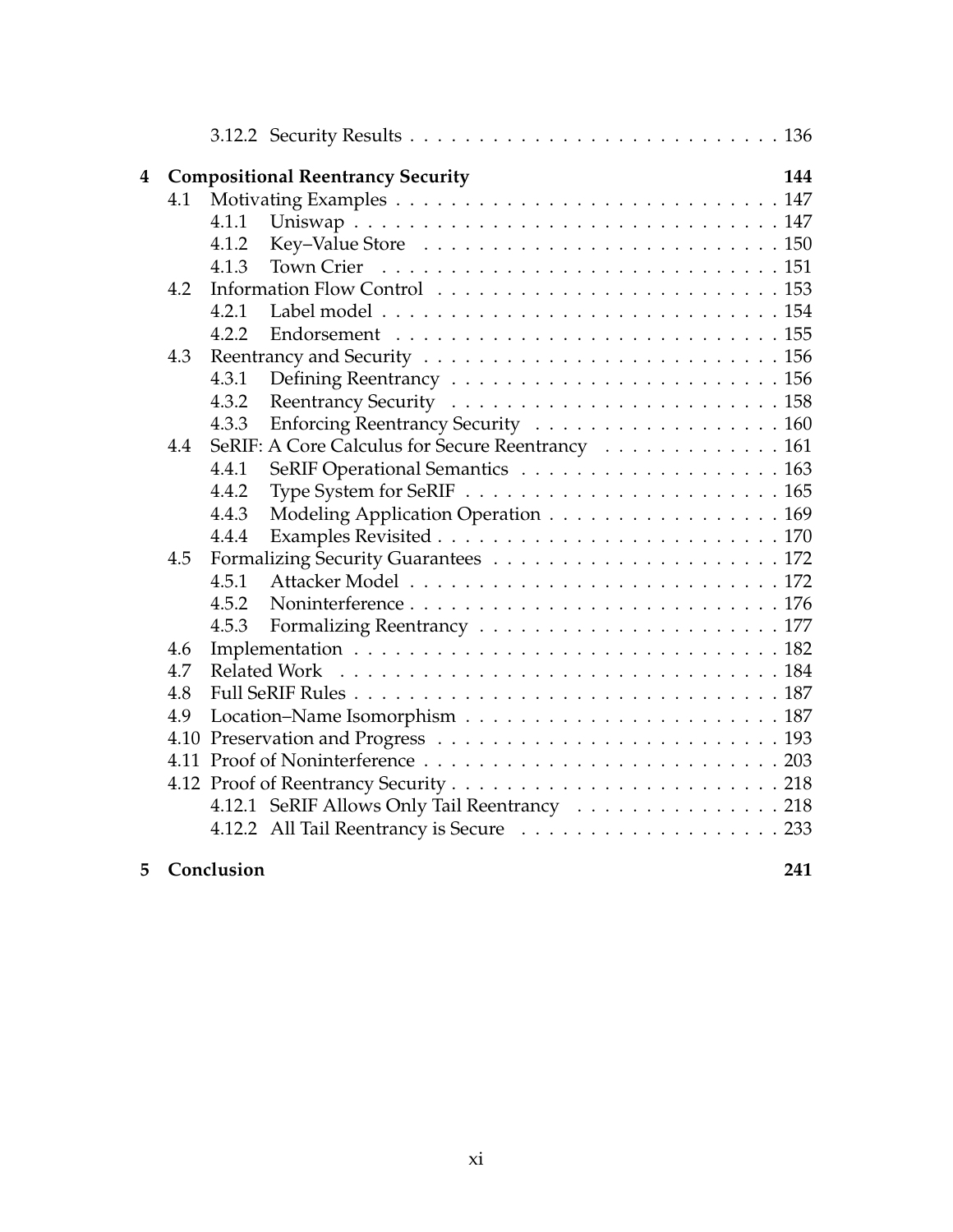# **LIST OF TABLES**

<span id="page-12-0"></span>

| 2.1 Performance of PVORM using zk-SNARKs. 50 |  |  |  |  |  |  |  |  |
|----------------------------------------------|--|--|--|--|--|--|--|--|
|                                              |  |  |  |  |  |  |  |  |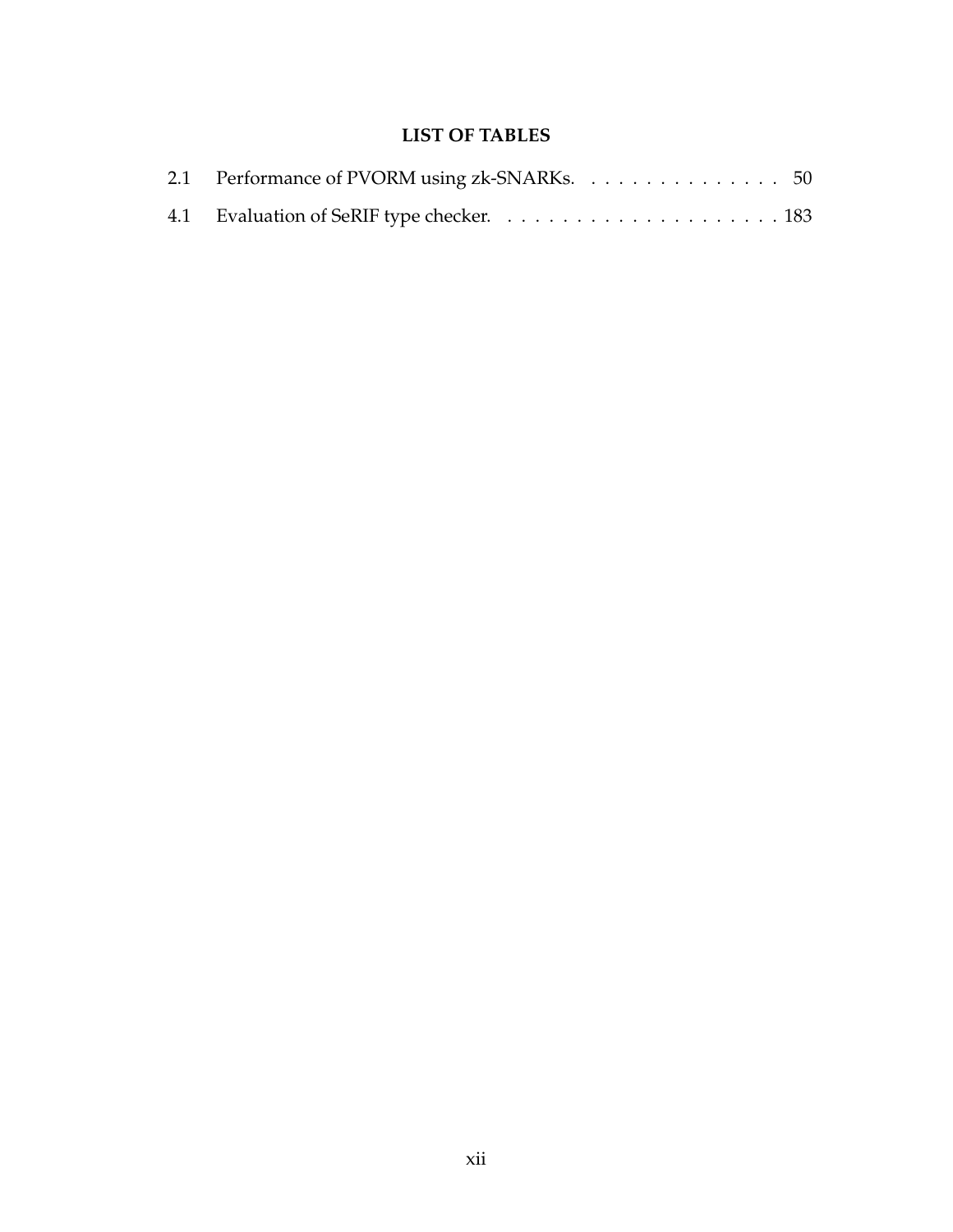# **LIST OF FIGURES**

<span id="page-13-0"></span>

| 2.1  | An example of a bank-intermediated transaction.                             |  | 24 |
|------|-----------------------------------------------------------------------------|--|----|
| 2.2  | Illustration of the update process of the PVORM construction.               |  | 32 |
| 2.3  |                                                                             |  | 35 |
| 2.4  |                                                                             |  | 36 |
| 2.5  |                                                                             |  | 37 |
| 2.5  | Solidus hybrid protocol with an ideal ledger.                               |  | 39 |
| 2.6  |                                                                             |  | 41 |
| 2.7  |                                                                             |  | 46 |
| 2.8  |                                                                             |  | 46 |
| 2.9  | Parallel PVORM performance by thread count.                                 |  | 47 |
| 2.10 |                                                                             |  | 49 |
| 3.1  | A password checker with malleable information flow                          |  | 86 |
| 3.2  |                                                                             |  | 87 |
| 3.3  |                                                                             |  | 94 |
| 3.4  |                                                                             |  | 95 |
| 3.5  | Core NMIFC syntax                                                           |  | 96 |
| 3.6  |                                                                             |  | 97 |
| 3.7  |                                                                             |  | 99 |
| 3.8  |                                                                             |  |    |
| 3.9  |                                                                             |  |    |
| 3.10 | Low equivalence and low trace equivalence. 105                              |  |    |
| 3.11 |                                                                             |  |    |
| 3.12 | Relating 4-safety hyperproperties and noninterference. 118                  |  |    |
| 3.13 | Core information flow control operations in Flame. 119                      |  |    |
| 3.14 | Nonmalleable information flow control in Flame. 120                         |  |    |
| 3.15 |                                                                             |  |    |
| 3.16 | A nonmalleable password checker in Servant. 121                             |  |    |
| 3.17 |                                                                             |  |    |
| 3.18 |                                                                             |  |    |
| 3.19 |                                                                             |  |    |
| 3.20 | Typing rules for full NMIFC language. 127                                   |  |    |
| 3.21 |                                                                             |  |    |
| 3.22 |                                                                             |  |    |
| 4.1  | Distilled Solidity code for the Uniswap bug. 148                            |  |    |
| 4.2  | Example of a key-value store with a reentrancy vulnerability. $\dots$ . 150 |  |    |
| 4.3  | Solidity code for simplified partial Town Crier contract. 152               |  |    |
| 4.4  |                                                                             |  |    |
| 4.5  | The set of possible behaviors in a secure vs. a vulnerable system. 159      |  |    |
| 4.6  |                                                                             |  |    |
| 4.7  | Selected small-step semantic rules for SeRIF. 164                           |  |    |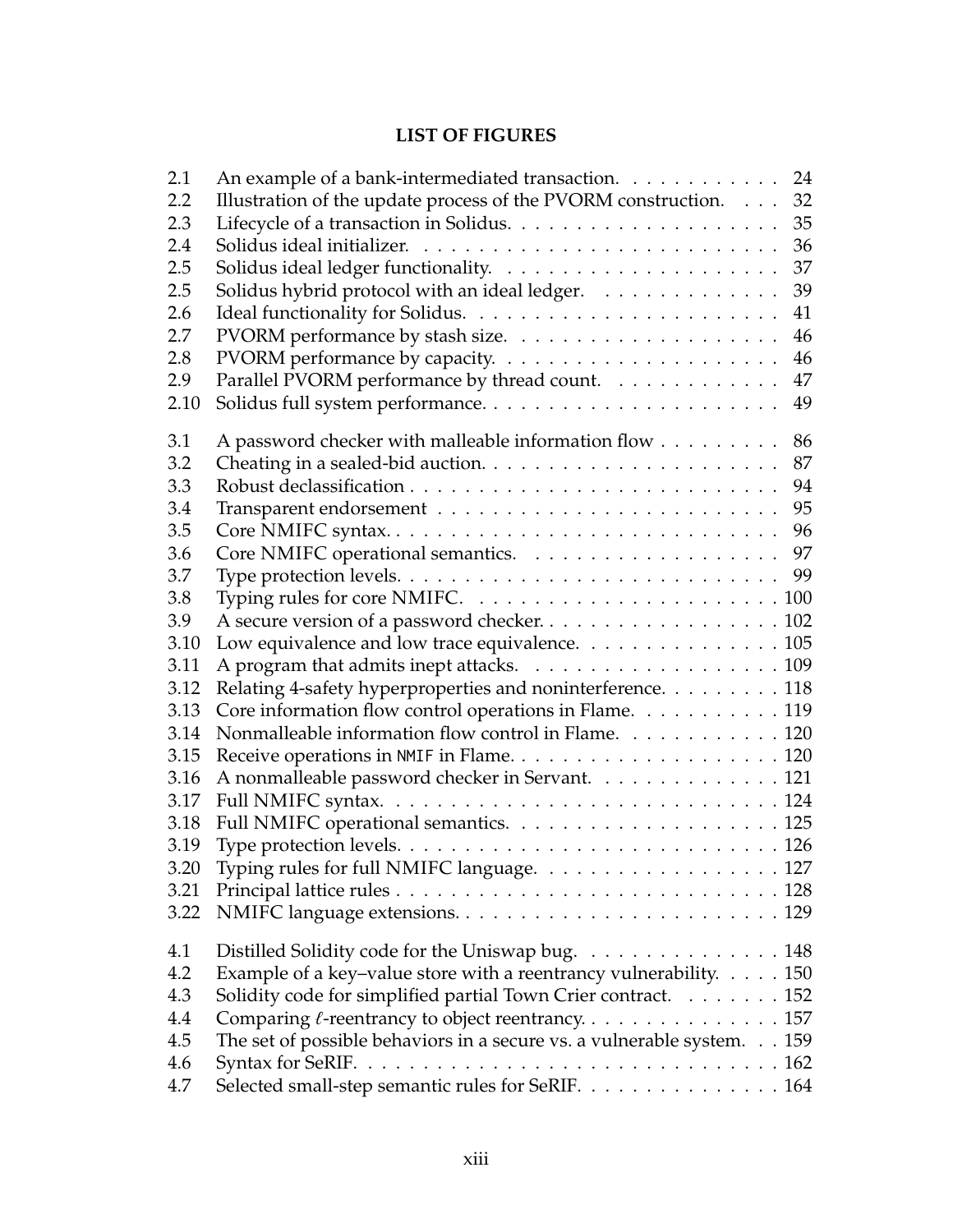| 4.9 Full small-step operational semantics for SeRIF. 189          |  |
|-------------------------------------------------------------------|--|
|                                                                   |  |
| 4.11 Small-step operational semantics for SeRIF with bullets. 204 |  |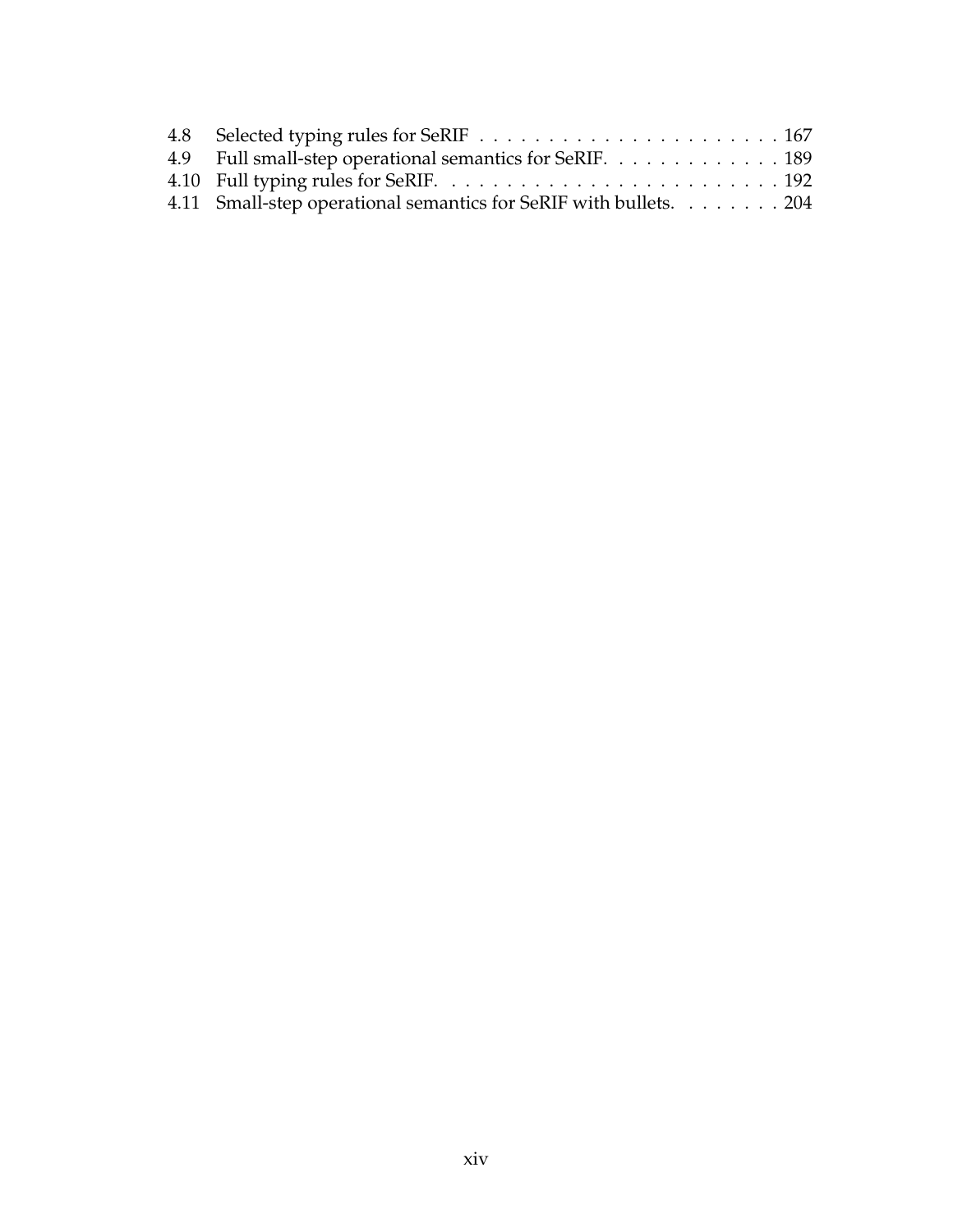# CHAPTER 1 **INTRODUCTION**

<span id="page-15-0"></span>How do we secure highly decentralized computer systems? Many applications today are built from numerous independent communicating services, which often do not trust each other. Despite this lack of trust, the overall system can only function if the services cooperate. Internet of Things sensors and appliances in a smart home must coordinate to be useful, but sensors might be hacked and appliances should still behave reasonably. Miners of blockchain cryptocurrencies like Bitcoin and Ethereum need to agree on the state of the system, yet any of them might try to steal money or censor transactions. Large web applications like Google, Facebook, Amazon, or Twitter are built from numerous independent microservices, yet their code bases are large enough and diverse enough that trusting every service might be dangerous. This combination of structural interconnection and mutual distrust makes it immensely difficult to maintain the integrity of every service.

The integrity of a decentralized system and its data relies on the component services conforming to some system-specific expectations. For example, in a financial transaction processing system, a service recording the movement of money should ensure that all transactions are authorized by their sender and that accounts do not overdraw their balances. A password-based authentication service should ensure that users construct their own password guesses rather than, say, providing a pointer to the location of the password saved in the service's memory.

When all parties are trustworthy, integrity is not a concern, and when all data is public and the system's expectations are made explicit, simply replicating all data and computation, allowing each party to independently verify all transactions, is sufficient to ensure integrity. This approach has become increasingly popular with the proliferation of blockchain systems [e.g., [40,](#page-263-0) [60,](#page-266-0) [70,](#page-267-0) [121,](#page-274-0) [134,](#page-276-0) [162,](#page-280-0) [173\]](#page-281-0). Un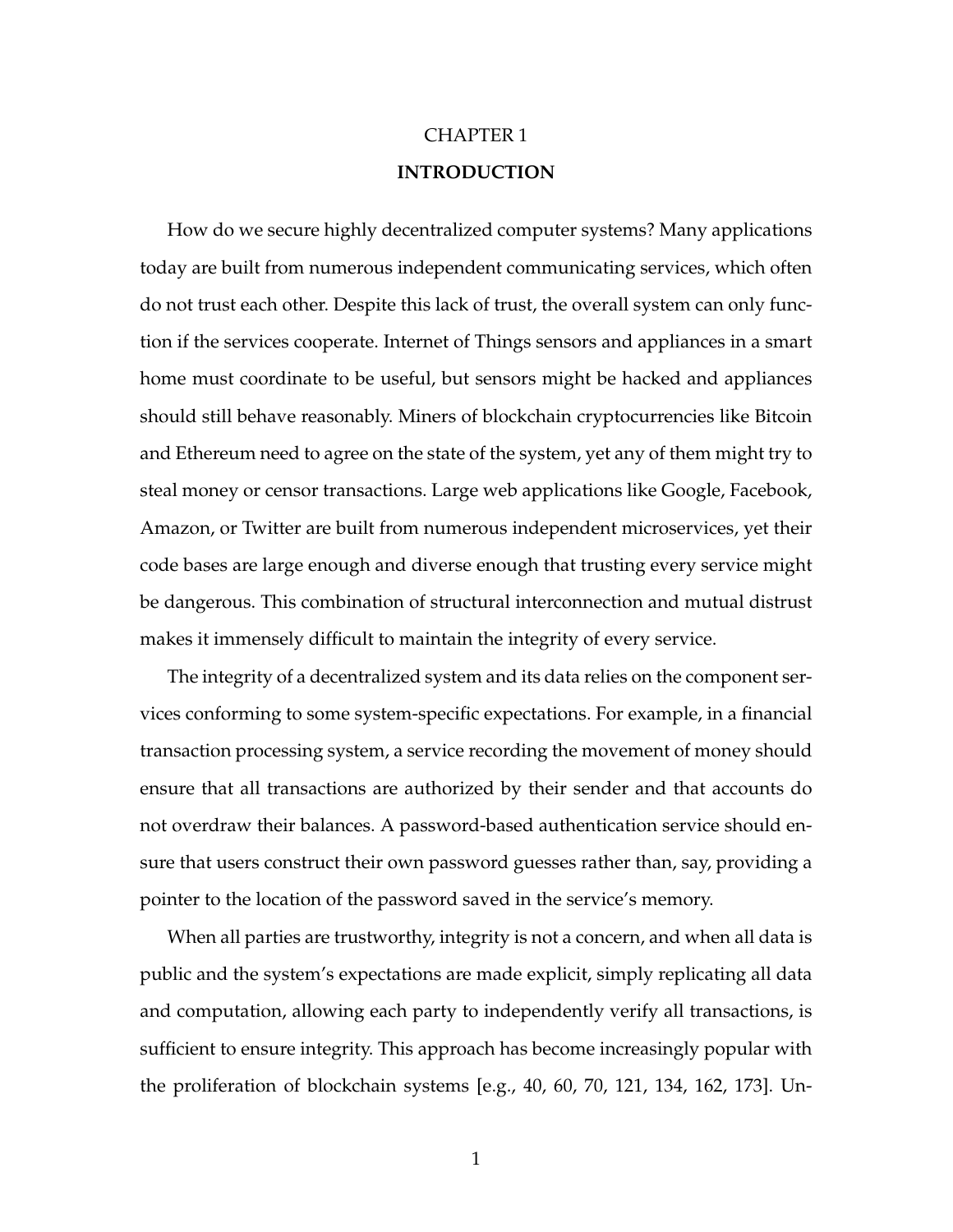fortunately, many decentralized systems meet neither of these criteria. They must account for potentially untrustworthy actors while including secret data, making implicit assumptions, or both.

This dissertation explores different ways decentralized systems can make explicit the expectations of each constituent module and verify that those requirements are not violated. Chapter [2](#page-26-0) introduces Solidus, a protocol built from powerful cryptographic tools that hide secret data while proving that updates conform to an agreed-upon specification. It leverages replication to allow all parties to verify that all updates are declared and contain valid update proofs. Such cryptographic techniques are powerful and flexible, but they have some notable drawbacks. Proving them correct requires careful manual analysis by highly trained experts, and the protocols are often carefully tailored to specific settings and are non-modular, meaning localized changes can destroy the security of the entire system.

Chapters [3](#page-96-0) and [4](#page-158-0) complement this approach by building language-based tools to provide compositional integrity guarantees. Both chapters study static Information Flow Control (IFC) analysis using type systems. This technique allows developers to specify security policies on code and data and check if those policies are consistent. Previous IFC work either enforces noninterference [\[72\]](#page-268-0)—a condition that is much too restrictive for real applications—or focuses on confidentiality, defining and eliminating classes of data leakage attacks [\[44,](#page-264-0) [96,](#page-271-0) [103,](#page-272-0) [120,](#page-274-1) [145,](#page-278-0) [177\]](#page-282-0). Chapters [3](#page-96-0) and [4](#page-158-0) instead focus on identifying and eliminating classes of integrity attacks even when services must accept data and requests from untrusted sources.

Together this collection of techniques forms a powerful tool set. The cryptographic advances in Solidus show the power of carefully combining cryptographic tools for maintaining both strong confidentiality and integrity in a system based primarily on replication. The advances in IFC capabilities allow for provably-sound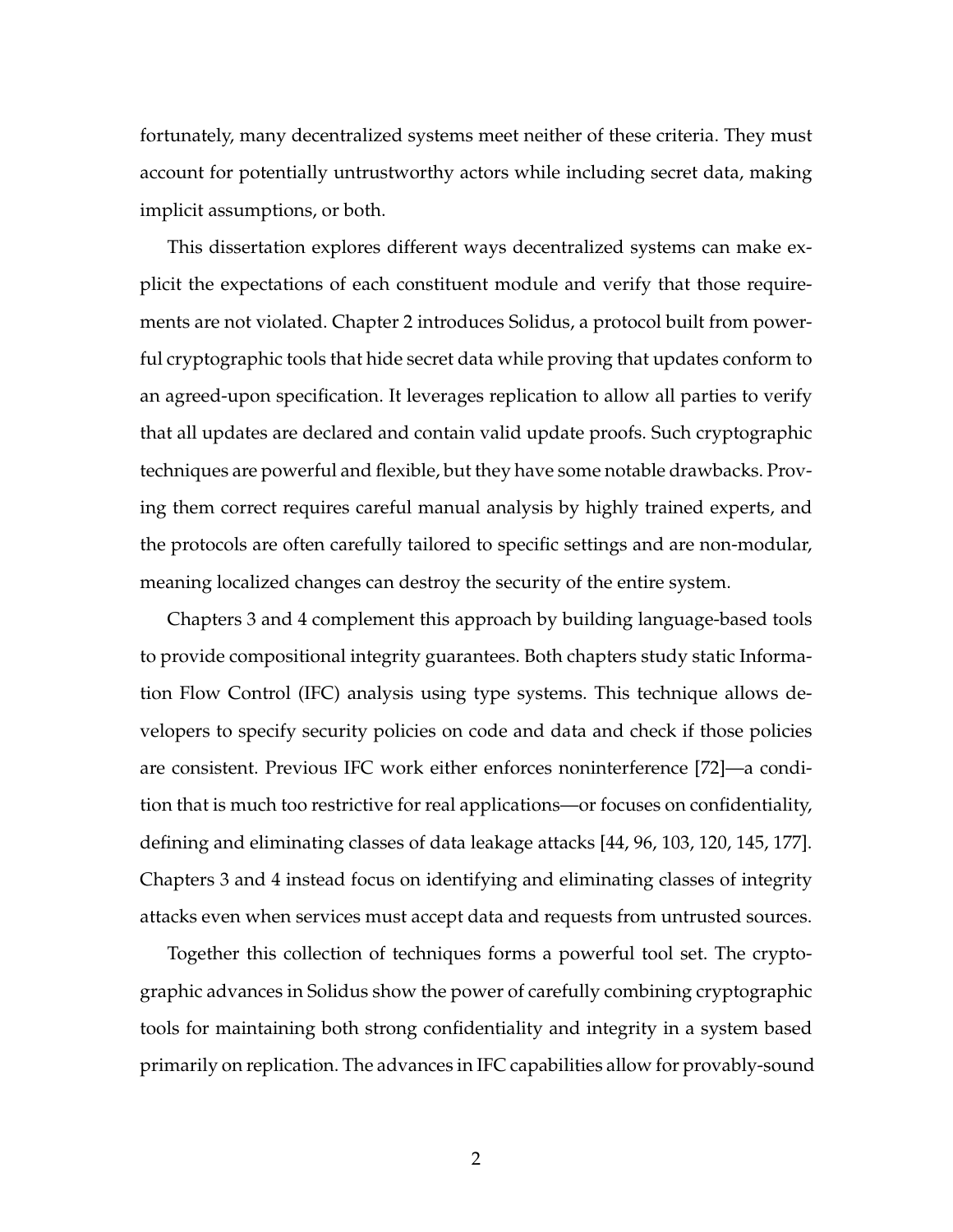compositional analyses of strong, yet expressive, integrity policies in decentralized systems. This combination has the potential to extend and inform a variety of existing and ongoing work to automatically combine IFC and cryptography [\[4,](#page-258-0) [135\]](#page-276-1).

# <span id="page-17-0"></span>**1.1 Cryptography and Replication**

Ensuring integrity of replicated data is simple when that data is visible to all parties, but most interesting applications contain at least some secret data. Hiding the secret information behind encryptions or cryptographic commitments is a step toward preventing leaks, but it creates two critical challenges for maintaining integrity with replication. First, if not everyone can see the underlying data, replication alone is insufficient for ensuring integrity. Second, it is often not obvious what combination of information an attacker can use to reconstruct secret data.

Both of these shortfalls are becoming increasingly important with the growing prevalence of blockchain systems. Bitcoin, the first major blockchain system, recognized the need for privacy. It uses unique pseudonyms to disconnect the real-world identity of transacting parties from the transactions themselves, and the original paper [\[121\]](#page-274-0) claims the transactions are anonymous. Yet, the transaction values are still visible, and transactions can be linked by noticing that the same address received coins in transaction  $T_1$  and sent coins in transaction  $T_2$ . In 2013, Meiklejohn et al. [\[108\]](#page-273-0) showed that, with minimal auxiliary information from real-world transactions, this so-called "transaction graph" is sufficient to deanonymize a significant fraction of Bitcoin transactions.

In response to this style of attack, there have been proposals to hide transaction values with various so-called "confidential transaction" protocols [\[99,](#page-272-1) [105,](#page-272-2) [106\]](#page-272-3), or to "mix" transactions together, essentially creating cover traffic for each transaction [\[77,](#page-268-1) [104,](#page-272-4) [112,](#page-273-1) [141,](#page-277-0) [166\]](#page-280-1). These attempts are intuitive and often fairly computationally efficient, but they generally lack rigorous definitions or proofs of security.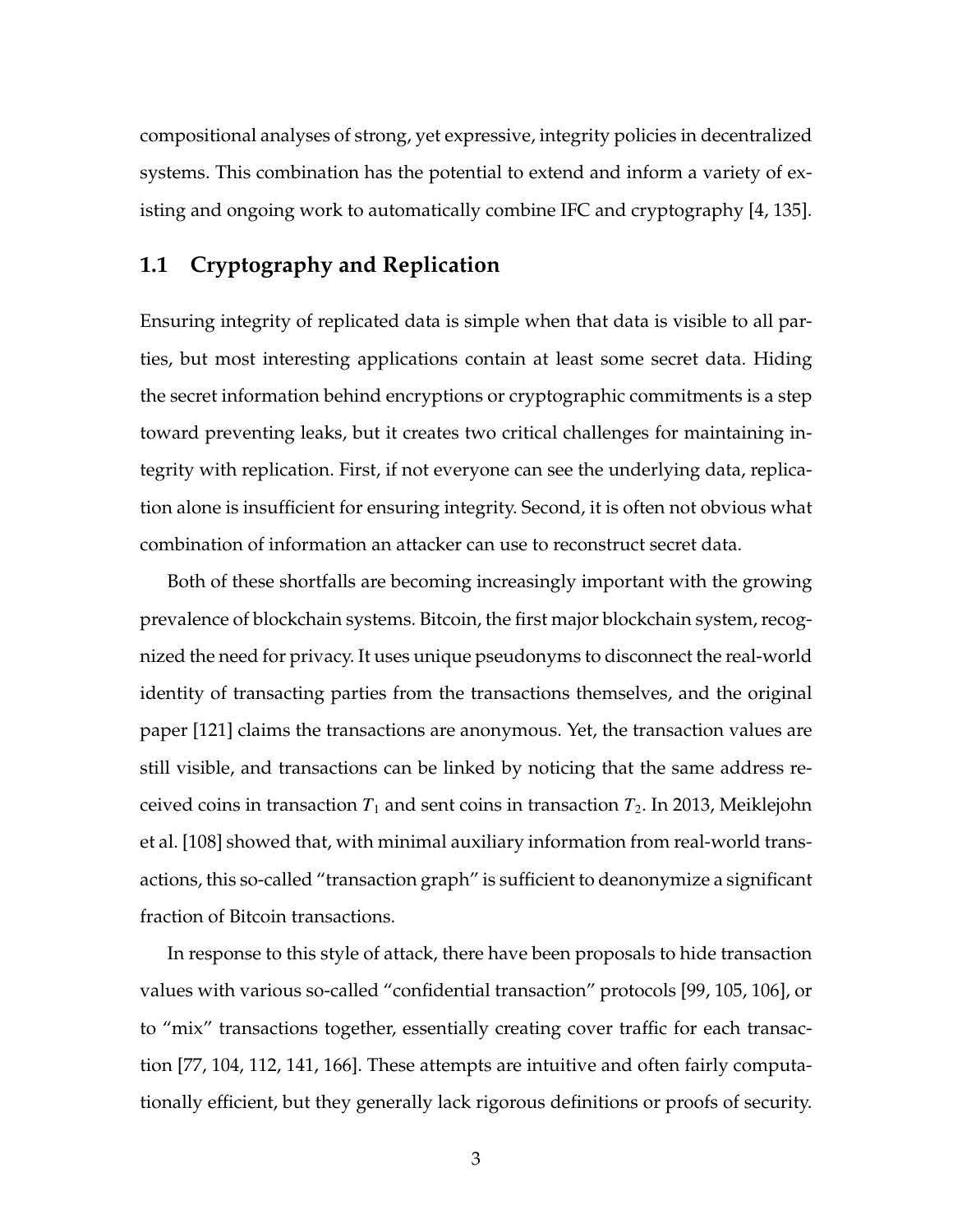Indeed, they generally succeed in maintaining the integrity of the system, but they leak a considerable amount of secret information [\[114,](#page-273-2) [158\]](#page-279-0).

Solutions with stronger provable guarantees replicate only encryptions or commitments to values. In doing so, they break the information symmetry between the parties and complicate the task of verifying that each update is valid. Instead, they require cryptographic proofs to demonstrate the integrity of the replicated data. Zerocash [\[15\]](#page-260-0) and its antecedents [\[55,](#page-265-0) [110\]](#page-273-3) provide strong anonymity for Bitcoin-like fully decentralize peer-to-peer payment systems. Hawk [\[90\]](#page-270-0) provides a compiler for ensuring privacy in smart contracts on Ethereum [\[173\]](#page-281-0) and similar computational platforms relying on replication for integrity. Though highly effective at ensuring integrity while hiding secret data, these structures are generally inefficient and do not match cleanly with the architecture and needs of existing real-world infrastructure, like the financial system.

Chapter [2](#page-26-0) describes Solidus, a protocol with similar goals for confidentiality and integrity, but fitting into a different design point. Solidus takes as a starting point the structure of the existing financial system: a small set of banks each with a large set of accounts. It then builds an anonymous transaction infrastructure on top of this *bank-intermediated* architecture. By moving to a bank-intermediated model, Solidus partially centralizes the payment system, removing the need for novel cryptographic constructs like zk-SNARKs and achieving better performance.

Solidus builds on top of a new cryptographic primitive: the Publicly-Verifiable Oblivious RAM Machine (PVORM). A PVORM provides a means for storing and updating secret data while maintaining integrity in a replication-based system. It completely obscures data and access patterns, yet allows all parties to verify that updates conform to publicly agreed upon requirements (e.g., account balances cannot be negative). In Solidus, each bank maintains its own PVORM of accounts, and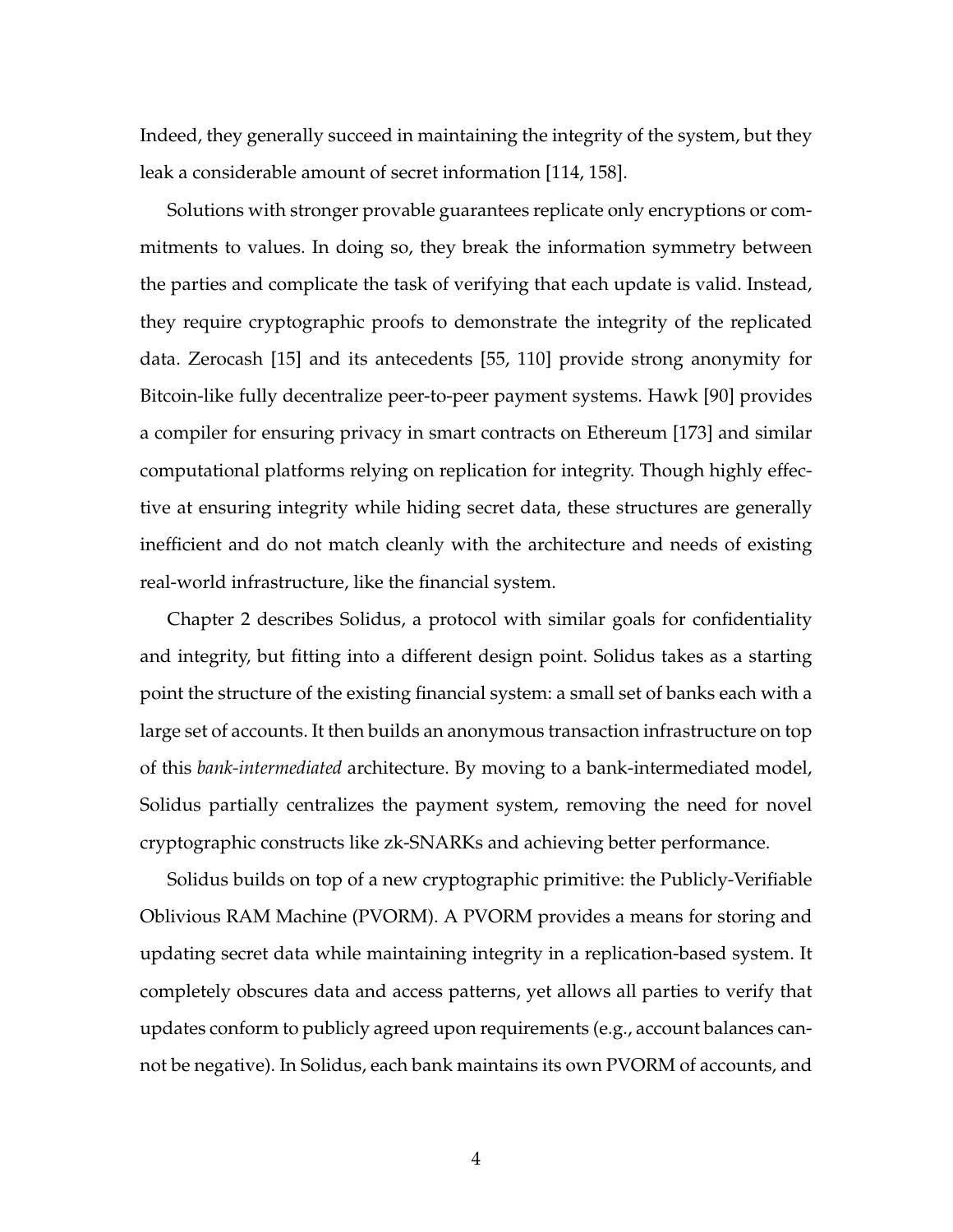transactions link updates between two PVORMs to ensure they correspond. The result is a transaction system that maintains a high level of integrity while leaking almost no information about transactions outside of the banks processing them.

Chapter [2](#page-26-0) was previously published as *Solidus: Confidential Distributed Ledger Transactions via PVORM* in the proceedings of the 24<sup>th</sup> ACM Conference on Computer and Communication Security (CCS '17), co-authored with Fan Zhang, Yan Ji, Ahmed Kosba, Ari Juels, and Elaine Shi [\[37\]](#page-263-1).

## <span id="page-19-0"></span>**1.2 Compositional Integrity Guarantees**

Ideally, mechanisms for maintaining integrity in decentralized systems would provide compositional guarantees. That is, demonstrating the security of each module separately would be sufficient to ensure security of the whole system. In a decentralized system, compositional guarantees allow each service to check its security independently, relying only on other services it trusts to properly enforce their security specification. There is no need to rely on *how* those other trusted services maintain their security or on any behavior of untrusted services.

While the Universally Composable (UC) security framework [\[34\]](#page-262-0) and others it has inspired [\[33,](#page-262-1) [171\]](#page-281-1) provide a structure for proving compositionality of cryptographic techniques, using these frameworks is complicated and error-prone. We thus complement the cryptographic techniques discussed above with the languagebased approach of Information Flow Control (IFC). IFC tools use labels on data and computation as a security specification, allowing them to track and constrain how data flows through an application. This strategy allows them to enforce entire classes of compositional information security guarantees.

Though IFC tools traditionally use labels to represent confidentiality policies e.g., Alice may read this data but Bob may not—allowing IFC to prevent unwanted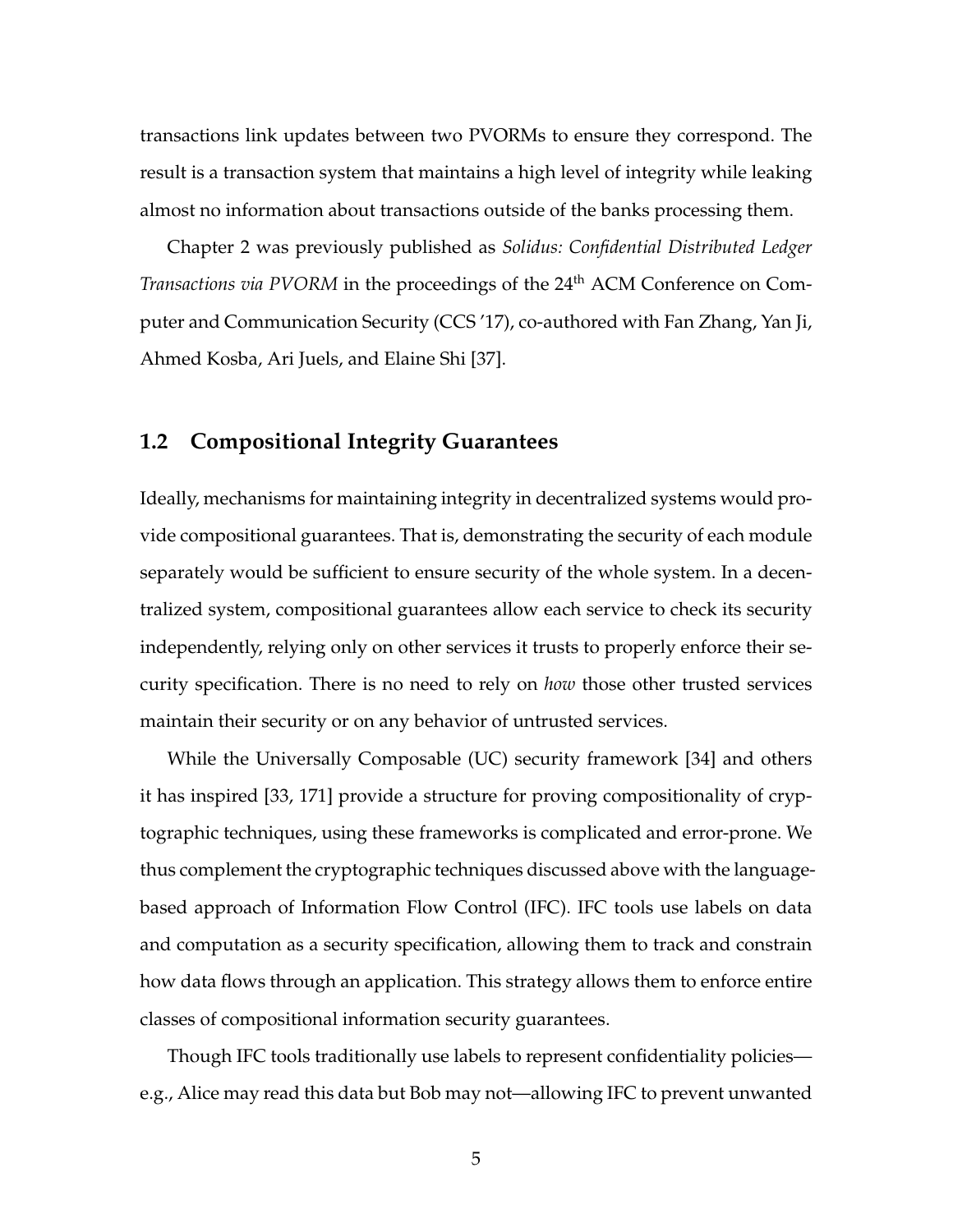data leaks [\[66,](#page-267-1) [159,](#page-279-1) [175\]](#page-281-2), it can also track and control integrity [\[19,](#page-260-1) [178\]](#page-282-1), availability [\[183\]](#page-283-0), distributed consistency guarantees [\[111\]](#page-273-4), or combinations thereof [\[4,](#page-258-0) [9,](#page-259-0) [117\]](#page-274-2). Importantly, IFC guarantees are enforceable with a type system [\[144\]](#page-277-1) and are highly compositional. Multiple modules can safely compose into a larger application with the same security guarantees as long as the types—including IFC labels—at the module boundaries match and the sensitivity of the code is considered. IFC-based security also performs well in decentralized systems [\[119\]](#page-274-3), ensuring that you can only be hurt by someone if both you trust them and they fail to enforce their stated security policies.

The gold standard security property for IFC systems is *noninterference* [\[72\]](#page-268-0). Noninterference forbids secret (untrusted) data from influencing public (trusted) data in any way. While it will prevent all data leaks or unwanted influence, noninterference is far too constraining for most realistic applications. Many services need to make trustworthy decisions based on input from an untrusted source *endorsing* that input—or publicly release outputs computed from secret inputs *declassifying* the information. These operations break noninterference by design and require more nuanced notions of security.

<span id="page-20-0"></span>Many IFC systems support developer-specified violations of noninterference through so-called "downgrading operations" like declassification of secrets and endorsement of inputs. The research surrounding these tools defines several different notions of secure declassification [\[44,](#page-264-0) [96,](#page-271-0) [103,](#page-272-0) [120,](#page-274-1) [145,](#page-278-0) [177\]](#page-282-0), but there is little work addressing what it means to safely endorse. Chapters [3](#page-96-0) and [4](#page-158-0) address this missing piece. They each investigate a different danger of endorsement and how to eliminate corresponding insecurity.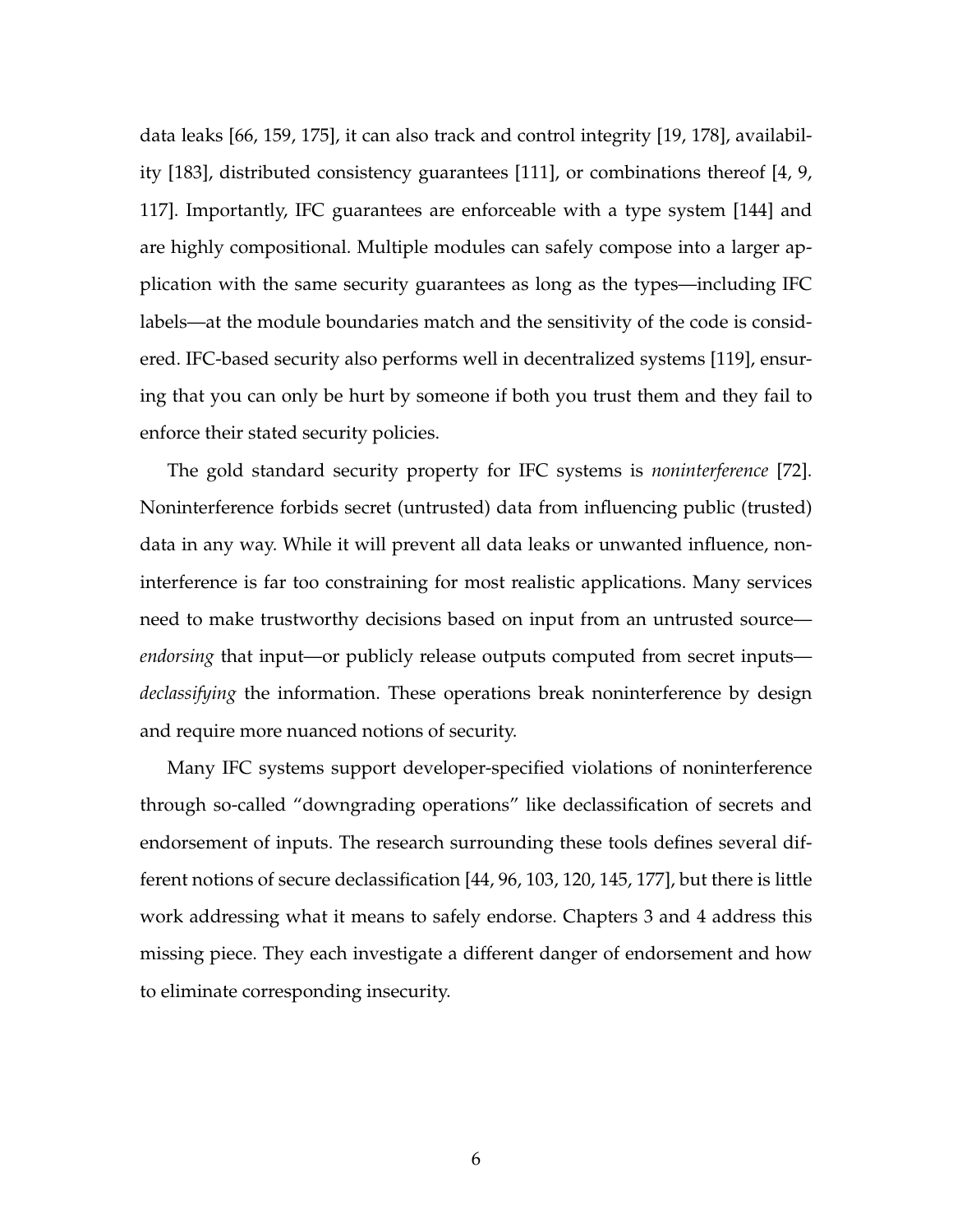#### **1.2.1 Endorsement With Secrets**

Just as in replication-based systems, in the presence of endorsement, secret data complicates maintaining the integrity system. When a service endorses data, it usually implicitly assumes that the provider of that data constructed the input from information it could access. Consider a password checker that takes a guess as input from an untrusted source, compares it to a secret and trusted password value, and then outputs a public and trusted boolean to indicate if the guess was correct. Such a checker clearly assumes the user constructed the password guess using their own data. An attacker should not be able to pass, say, a pointer to the secret password as an argument, allowing them to authenticate despite not knowing the password.

IFC labels provide only a security specification for programs, so this specification should preclude attacks like the one described above. If the confidentiality level of the *guess* is as secret as the stored password secret, the specification would allow an attacker to provide that secret directly despite not being able to read it. If the checker endorsed this input, it would violate the implicit assumption that the attacker constructed the password guess on its own. To enforce this implicit assumption, we compare the confidentiality and integrity of the endorsed data and require that *the source of the endorsed data can read it*.

The idea of connecting confidentiality and integrity to secure downgrading is not new. Robust declassification [\[120,](#page-274-1) [177\]](#page-282-0) connects them to define and enforce a notion of secure declassification. Intuitively, it prevents untrusted code or data from influencing declassification decisions. That way attackers cannot cause the wrong data to be declassified or a declassification to occur at the wrong time. The connection, however, was one-sided. Confidentiality security depended on integrity, but not vice versa. The work broke the classic duality between confiden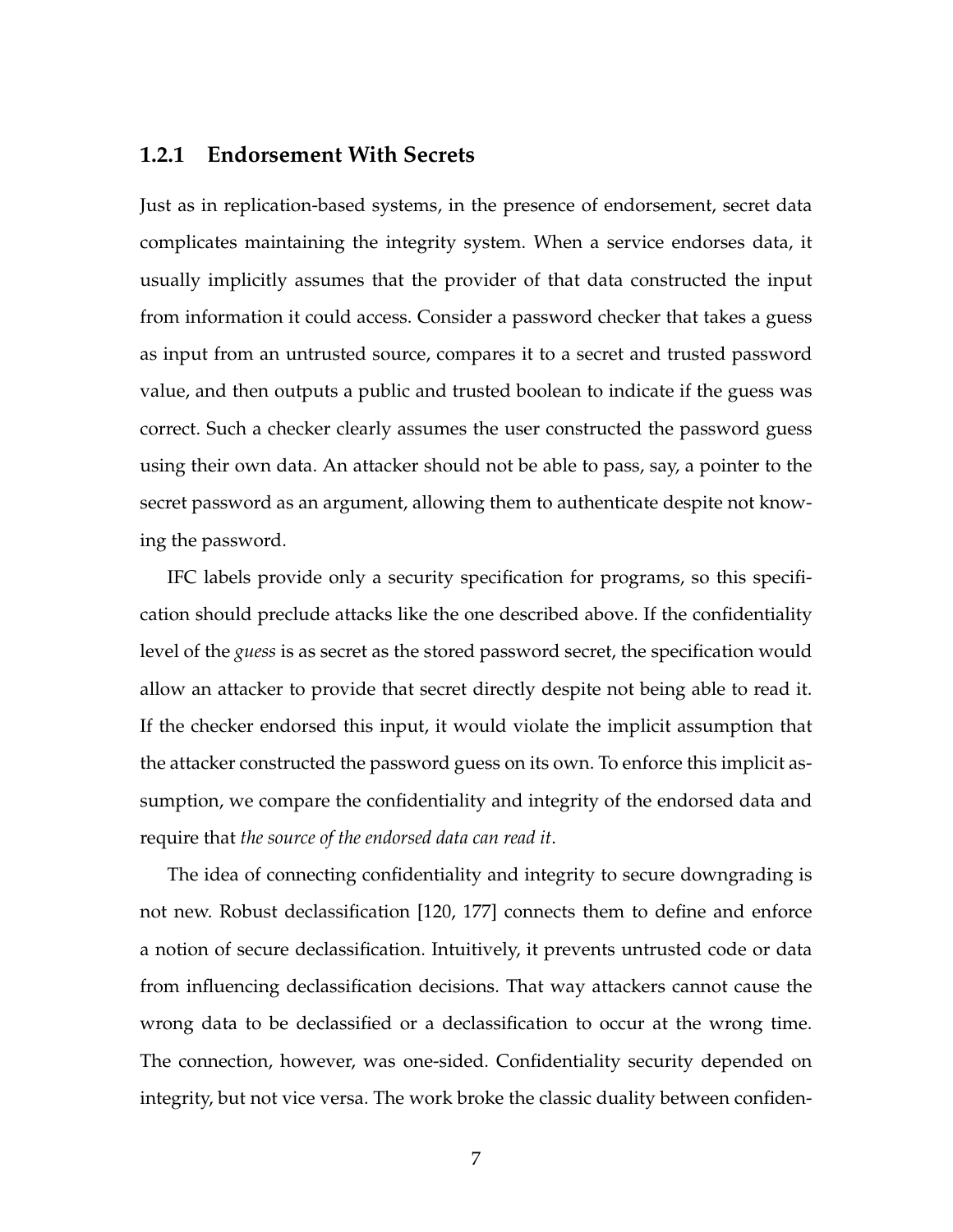tiality and integrity [\[19\]](#page-260-1) and left open the question of how to secure endorsement.

Chapter [3](#page-96-0) deepens the connection between confidentiality and integrity. It formalizes the intuition that endorsing data is only safe when the data's source can read it as *transparent endorsement*, making integrity security depend on confidentiality. Indeed, the definition and enforcement conditions for transparent endorsement are precise mathematical duals to the definition and enforcement conditions of robust declassification, restoring the classic confidentiality–integrity duality.

Robust declassification and transparent endorsement combine to form *nonmalleable information flow* (NMIF), a single unified security condition that applies to programs with an arbitrary mix of declassification and endorsement. Chapter [3](#page-96-0) further recasts all three security conditions, framing them as hypersafety properties [\[46\]](#page-264-1). In particular, all three are 4-safety properties, meaning they can be defined by sets of four execution traces that do not exhibit certain bad properties untrusted influence over declassification (robust declassification), secret influence over endorsement (transparent endorsement), or either (NMIF).

Chapter [3](#page-96-0) was previously published as *Nonmalleable Information Flow Control* in the proceedings of the 24<sup>th</sup> ACM Conference on Computer and Communication Security (CCS '17), co-authored with Andrew C. Myers and Owen Arden [\[36\]](#page-263-2).

#### <span id="page-22-0"></span>**1.2.2 Reentrancy**

Transparent endorsement and nonmalleable information flow address the assumptions implicit in endorsing data, but many service must also endorse control flow. Normally IFC requires that, to invoke an operation, the caller must be at least as trusted as the operation. For a trustworthy service to accept a request from an untrusted source, however, the service must endorse the control flow, allowing that untrusted source to call a more-trusted request handler. Again, implicit as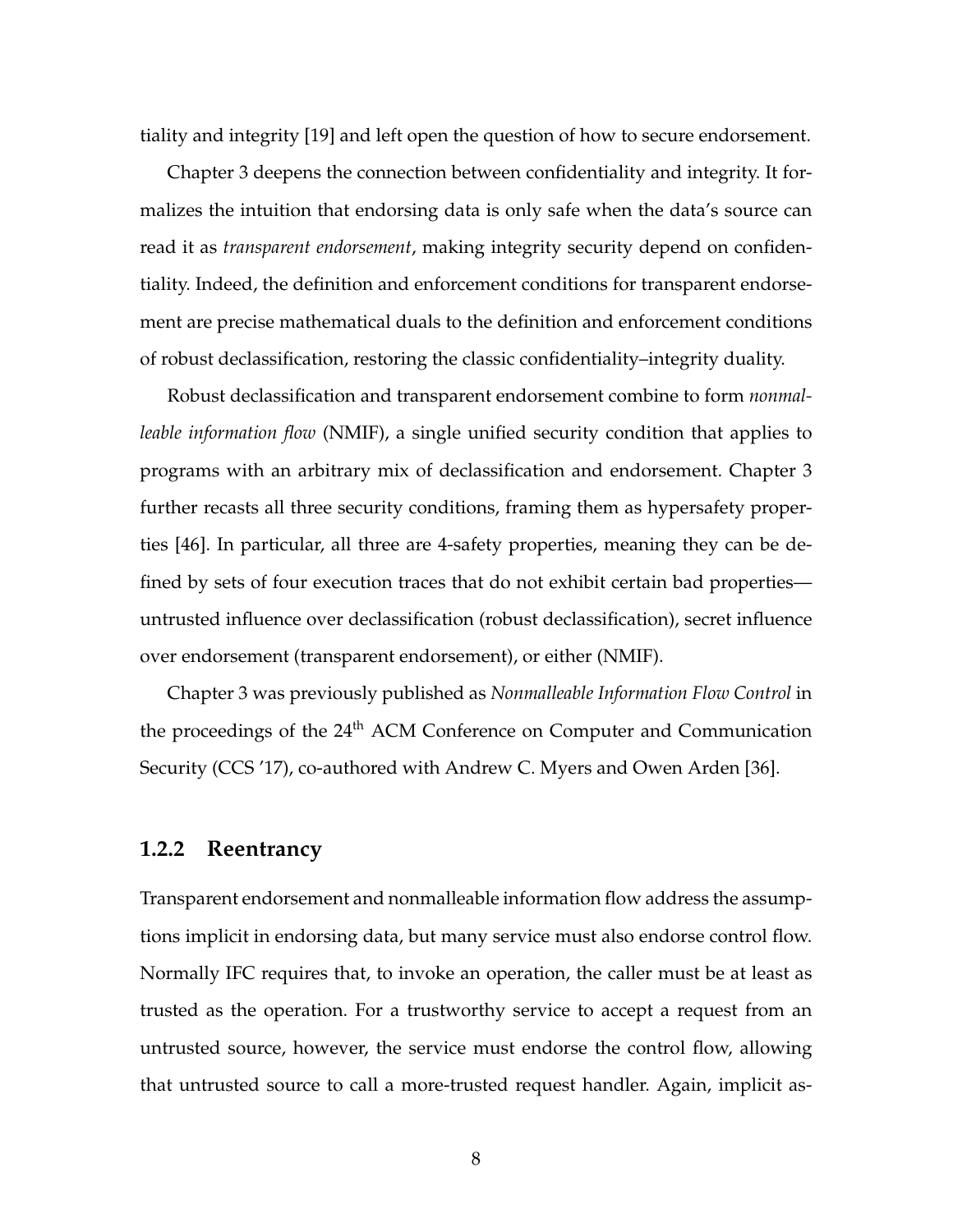sumptions on the behavior of untrusted parties embedded in the endorsement can endanger system integrity.

Secrets were integral to violating the implicit assumptions of data endorsements, but they are unnecessary to violate the assumptions of control flow endorsements. Most services implicitly assume that requests will execute in a calland-return pattern where a user makes a request, the service processes the request, and then returns a result. In highly decentralized systems, however, one service might rely on others to process the request, and those other services might be untrustworthy or pass control to someone that is. An attacker can then violate the assumption that the original request will execute in a call-and-return pattern. If it regains control of execution in the middle of processing the first request, the attacker can make a second request, *reentering* the original service.

Without endorsement, standard IFC constraints would only permit these reentrant calls from within the same trust domain as the original service, making it much easier to analyze and control their impacts. Unfortunately, it accomplishes this restriction by preventing *all* requests from parties the service does not trust. For any sort of public-facing application, this prohibition stops nearly all users from submitting requests, rendering the service nearly useless. Instead services will endorse the control flow at the public entry point, allowing anyone to submit requests. Existing IFC techniques provide no restriction on these control flow endorsements, so they fail to detect or prevent reentrancy attacks. As before, a compositional solution is necessary to secure large modular systems.

These reentrant calls can result in serious security vulnerabilities. Attackers have exploited reentrancy bugs in two different Ethereum smart contracts, The DAO [\[131\]](#page-276-2) and the Uniswap/Lendf.me exchange [\[127\]](#page-275-0), each time stealing tens of millions of dollars. The attacks have not gone unnoticed, with researchers de-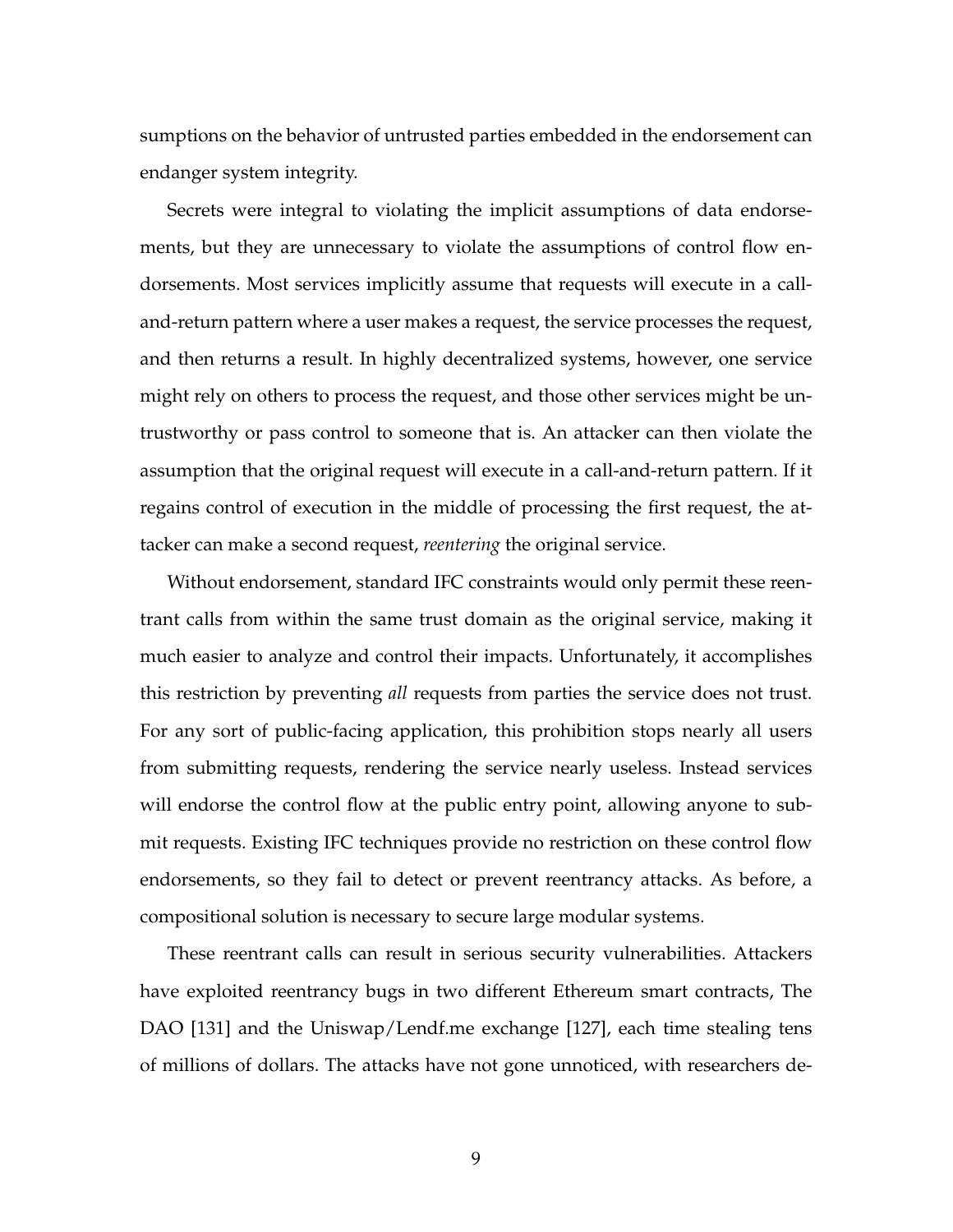veloping an array of tools and languages to identify reentrancy and other smart contract bugs [e.g., [5,](#page-258-1) [26,](#page-261-0) [47,](#page-264-2) [57,](#page-265-1) [75,](#page-268-2) [93,](#page-271-1) [100\]](#page-272-5). These approaches universally consider the security of a self-contained object, usually a smart contract. As a result, they aim to secure single contracts—or objects—against reentrancy, resulting in a non-compositional notion of reentrancy that we call *object reentrancy*. A single application made from two smaller objects will have a different definition of reentrancy, and hence security, than a functionally equivalent application written as a single monolithic object. In a decentralized system with different boundaries separating trust domains and objects, these object-based definitions fail to capture the true security concerns of the system.

Chapter [4](#page-158-0) recasts the reentrancy attack as a breach of the implicit assumptions of endorsing control flow, as described above. This new lens supports a highly compositional definition: reentrancy occurs when trusted code calls untrusted code that then calls back into trusted code before returning—possibly violating an implicit call-and-return assumption. A reentrancy vulnerability then results when a reentrant call causes an application to violate an invariant it would otherwise maintain, such as incorrectly overdrawing an account balance.

In addition to formalizing these definitions, Chapter [4](#page-158-0) describes how locks on integrity levels can provably guarantee security against reentrancy attacks, allowing developers to ignore reentrancy when reasoning about correctness. The locks are enforced with a mix of static and dynamic checking. The static checking allows the type checker to guide developers and avoid the use of expensive runtime checks, while the dynamic portion supports safe and expressive interactions with untrusted code. The result is a powerful, yet expressive tool for maintaining integrity in a decentralized setting with services in different trust domains.

Chapter [4](#page-158-0) was previously published as *Compositional Security for Reentrant Ap-*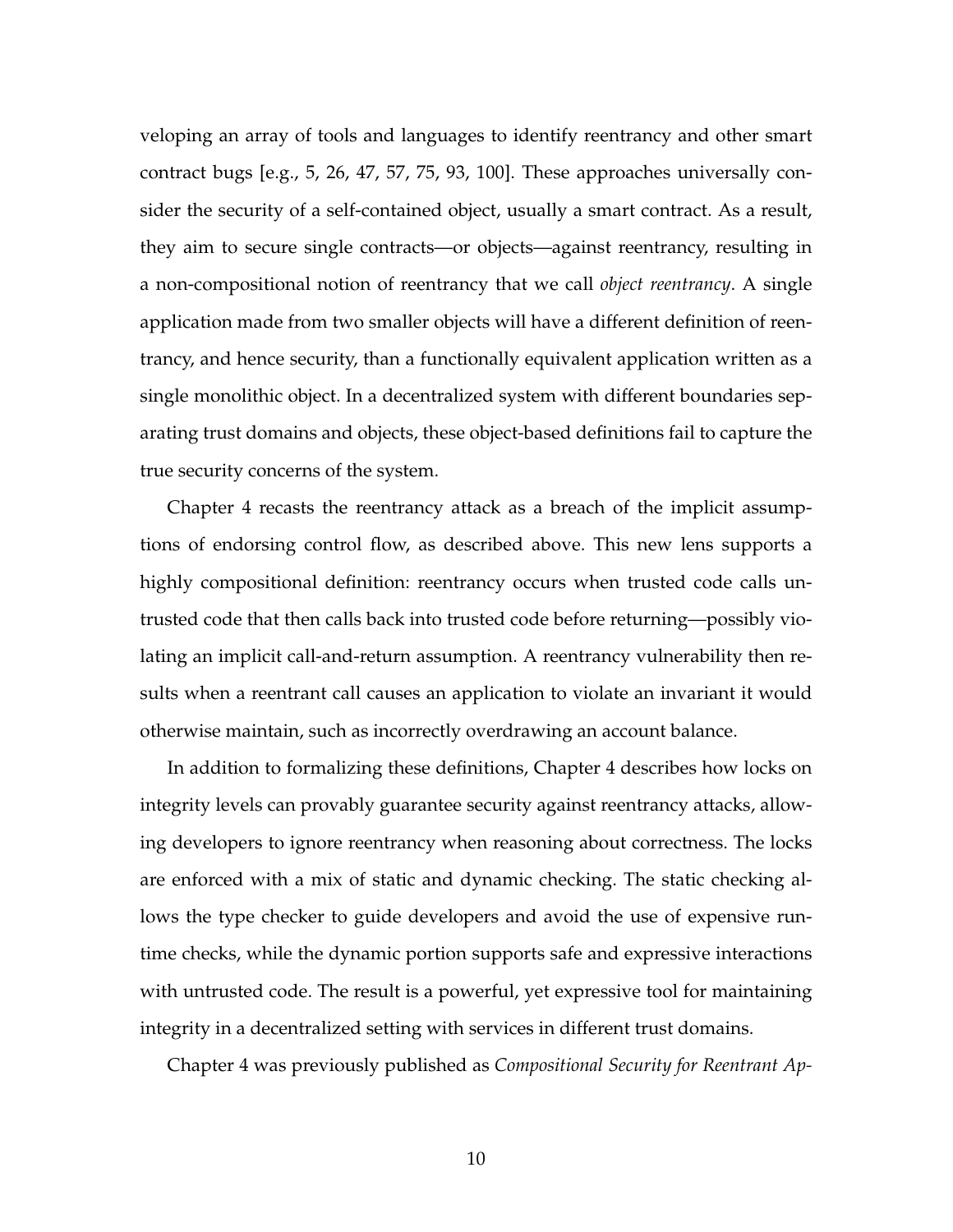*plications* in the proceedings of the 42nd IEEE Symposium on Security and Privacy (Oakland '21), co-authored with Siqiu Yao, Haobin Ni, and Andrew C. Myers [\[39\]](#page-263-3).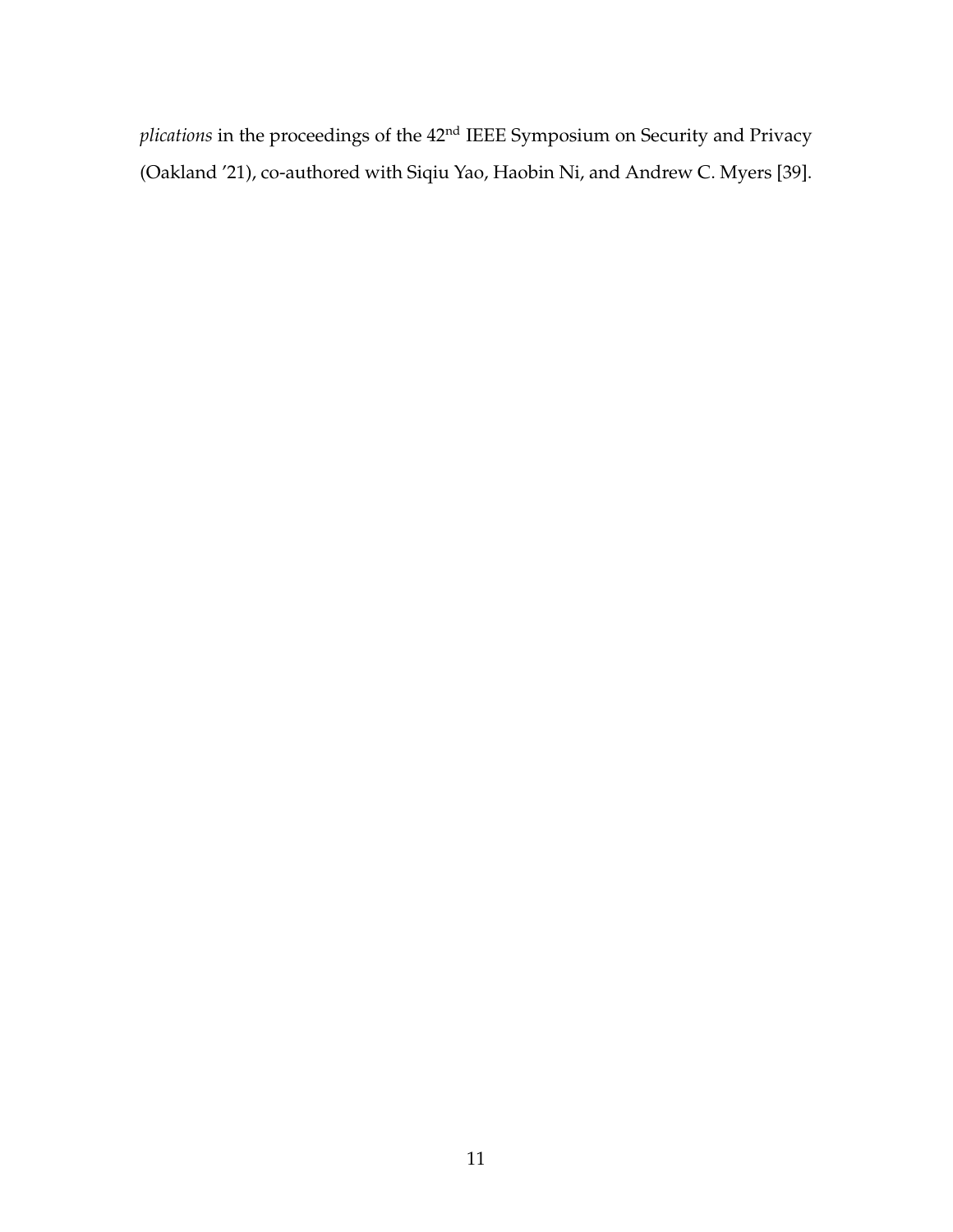# CHAPTER 2 **SOLIDUS**

<span id="page-26-0"></span>Blockchain-based cryptocurrencies, such as Bitcoin, allow users to transfer value quickly and pseudonymously on a reliable distributed public ledger. This ability to manage assets privately and authoritatively in a single ledger is appealing in many settings beyond cryptocurrencies. Companies already issue shares on ledgers [\[58\]](#page-266-1) and financial institutions are exploring ledger-based systems for instantaneous financial settlement.

For many of these companies, confidentiality is a major concern and Bitcointype systems are markedly insufficient. Those systems expose transaction values and the pseudonyms of transacting entities, often permitting deanonymization [\[108\]](#page-273-0). Concerns over this leakage are driving many financial institutions to restrict onchain storage to transaction digests, placing details elsewhere [\[22,](#page-261-1) [88,](#page-270-1) [165\]](#page-280-2). Such architectures discard the key benefits of blockchains as centralized authoritative ledgers and reduce them to little more than a timestamping service.

The overall structure of current blockchains additionally misaligns with that of the modern financial system. The direct peer-to-peer transactions in Bitcoin and similar systems interfere with the customer-service role and know-your-customer regulatory requirements of financial institutions. Instead, the financial industry is exploring a model that we call *bank-intermediated* systems [\[88,](#page-270-1) [165\]](#page-280-2). In such systems a small number of entities—which we call *banks*—manage transactions of on-chain assets on behalf of a large number of users. For example, a handful of retail banks could use a bank-intermediated ledger to authoritatively record stock purchases by millions of customers. By design, bank-intermediated systems faithfully replicate asset flows within modern financial institutions.

While a number of bank-intermediated blockchain systems have been proposed,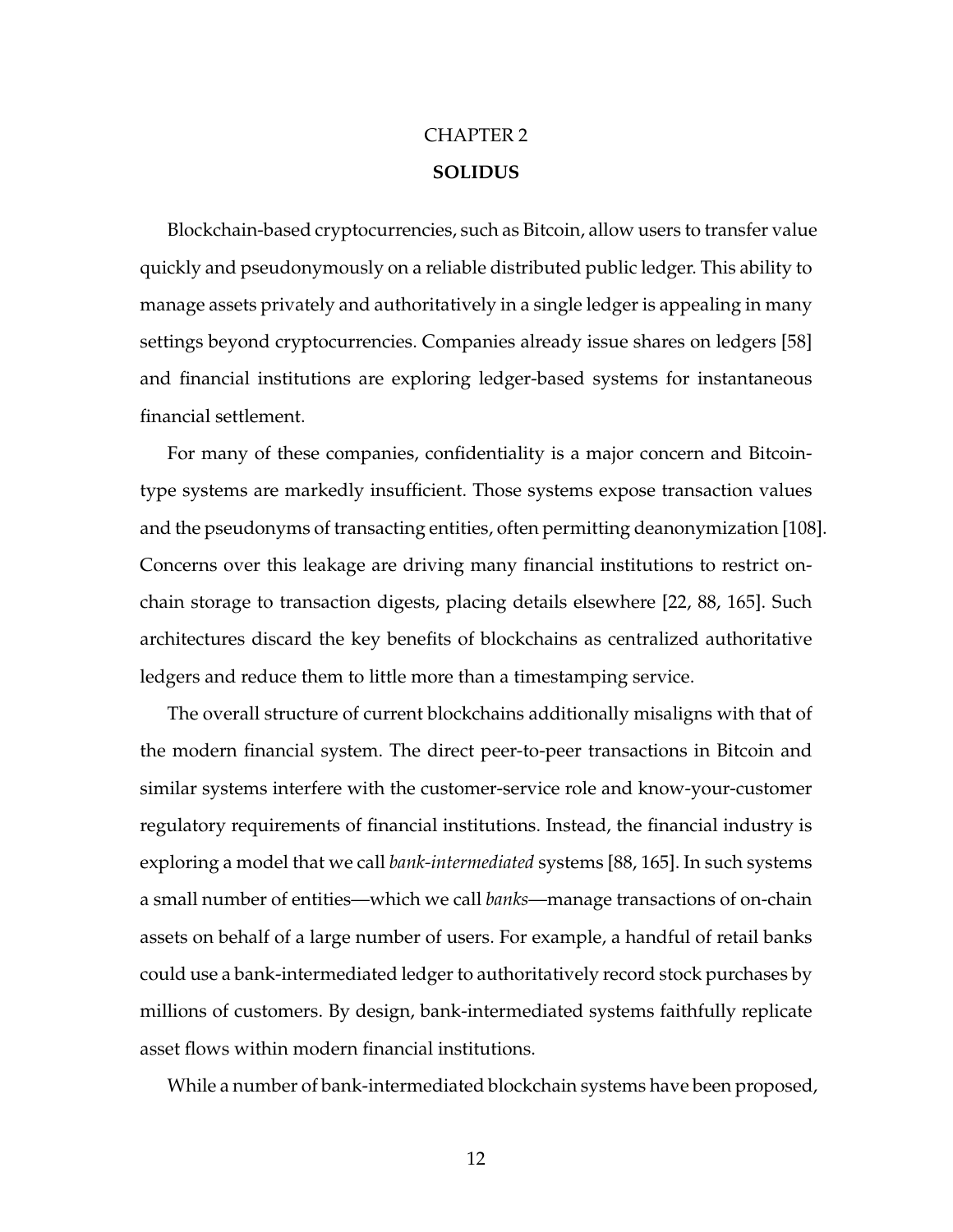e.g., [\[54,](#page-265-2) [61,](#page-266-2) [168\]](#page-281-3), these systems either do not provide inherently strong confidentiality or do so by sequestering data off-chain, preventing on-chain settlement. Coin mixes, e.g., [\[77,](#page-268-1) [104,](#page-272-4) [141,](#page-277-0) [166\]](#page-280-1), and cryptocurrencies such as Monero [\[112\]](#page-273-1) and Zcash [\[15\]](#page-260-0) do improve confidentiality, but with notable limitations. Coin mixes and Monero provide only partial confidentiality, with demonstrated weaknesses [\[108,](#page-273-0) [114,](#page-273-2) [158\]](#page-279-0). Zero-knowledge Succinct Non-interactive ARguments of Knowledge (zk-SNARKs) [\[14\]](#page-259-1), on which Zcash is built, provide strong confidentiality. Proof generation, however, is very expensive, requiring over a minute on a consumer machine for Zcash [\[15\]](#page-260-0). While this is feasible for a single client performing infrequent transactions, we show experimentally in this paper that adapting zk-SNARKs to a bank-intermediated system would be prohibitively expensive. zk-SNARKs also require an undesirable trusted setup and introduce engineering complexity and cryptographic hardness assumptions that financial institutions are reluctant to embrace [\[88\]](#page-270-1).

To address these concerns we present *Solidus*, [1](#page-27-0) a system supporting strong confidentiality and high transaction rates for bank-intermediated ledgers. Solidus not only conceals transaction values, but also provides the much more technically challenging property of *transaction-graph confidentiality*. [2](#page-27-1) This means that a transaction's sender and receiver cannot be publicly identified, even by pseudonyms. They can be identified by their respective banks, but other entities learn only the identities of the banks.

Solidus takes a fundamentally different approach to transaction-graph confidentiality than previous systems such as Zcash. As the technical cornerstone of Solidus, we introduce a new primitive called *Publicly-Verifiable Oblivious RAM Ma-*

<span id="page-27-1"></span><span id="page-27-0"></span><sup>&</sup>lt;sup>1</sup>The *solidus* was a solid gold coin in the late Roman Empire.

<sup>2</sup>Pseudonymous cryptocurrencies such as Bitcoin are often viewed as graphs where nodes represent keys and edges transactions. The term *transaction-graph confidentiality* means concealing the graph's edges to guard against deanonymization attacks exploiting its structure [\[108\]](#page-273-0).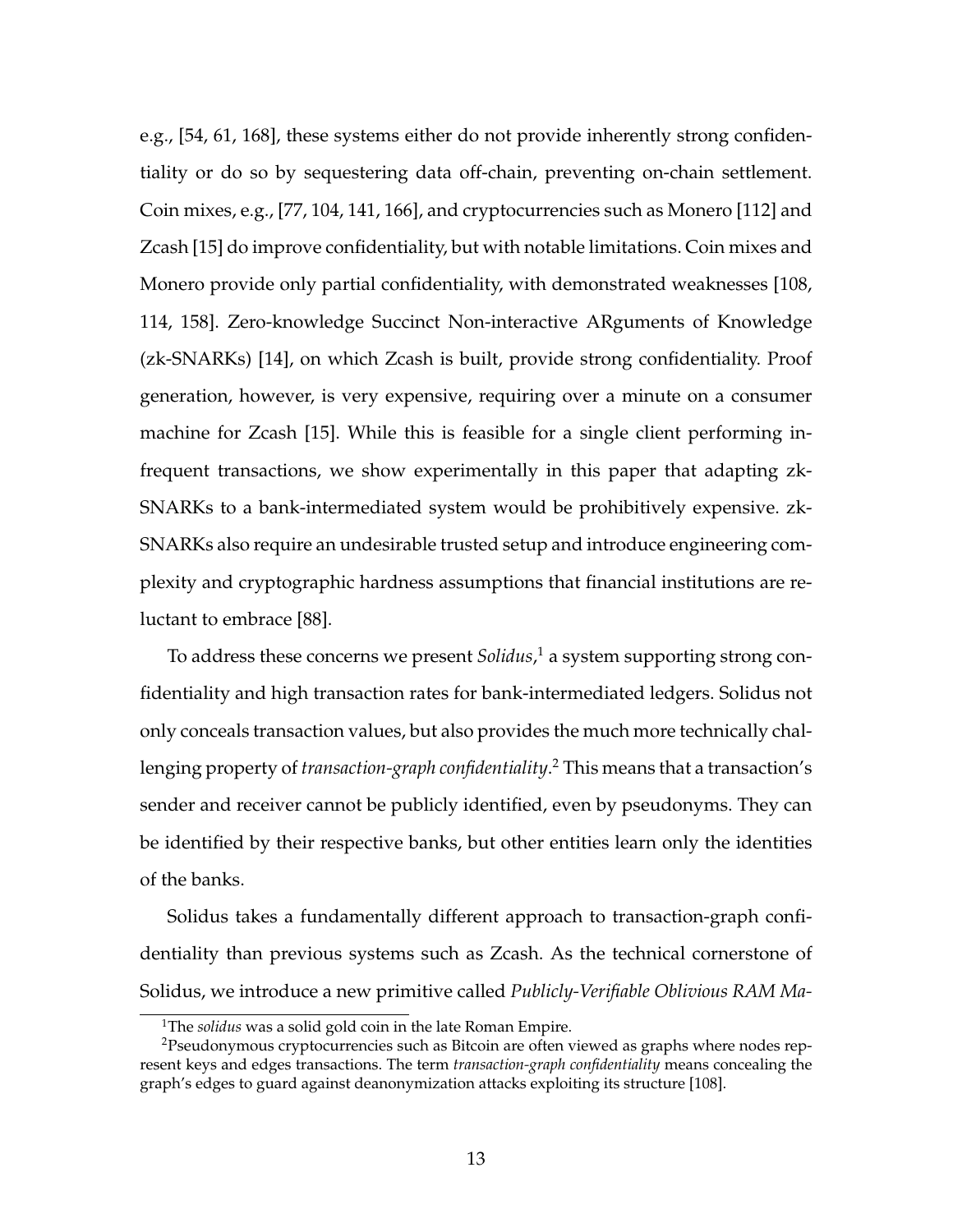*chine* or *PVORM*, an idea derived from previous work on Oblivious RAM (ORAM). In previously proposed applications, ORAM is used by a single client to outsource storage; only that client needs to verify the integrity of the ORAM. In Solidus, the ORAM stores user account balances. This means that any entity in the system must be able to verify (in zero-knowledge) that bank B's ORAM reflects precisely the set of valid transactions involving  $\mathcal{B}$ . To meet this novel requirement, a PVORM defines a set of legal application-specific operations and all updates must be accompanied by ZK proofs of correctness. Correctness includes requirements that account balances remain non-negative, that each transaction updates a single account, and so forth. We offer a formal and general definition of PVORM and describe an implementation incorporated into Solidus.

Introducing the PVORM provides several benefits to Solidus. First, a PVORM can be constructed with either zk-SNARKs or NIZK proofs based on Generalized Schnorr Proofs (GSPs) [\[29,](#page-262-2) [32\]](#page-262-3). GSPs are more efficient to construct than zk-SNARKs and do not require trusted setup, but are much slower to verify, so we explore both options. Second, unlike Zcash, Solidus's core data structure grows only with the number of user accounts, not the number of transactions over the system's lifetime. This property is especially important in high-throughput systems and minimizes performance penalties for injecting of "dummy" transactions to mitigate timing side-channels. Finally, Solidus maintains all balances as ciphertexts on the ledger. This approach supports direct on-chain settlement—a feature many systems, like Zcash, do not aim for. It also permits decryption of balances by authorized parties and allows users to prove their own balances if, for example, they wish to transfer funds away from unresponsive banks.

In addition to the PVORM component, we present a formal security model for Solidus as a whole in the form of an ideal functionality. This presentation may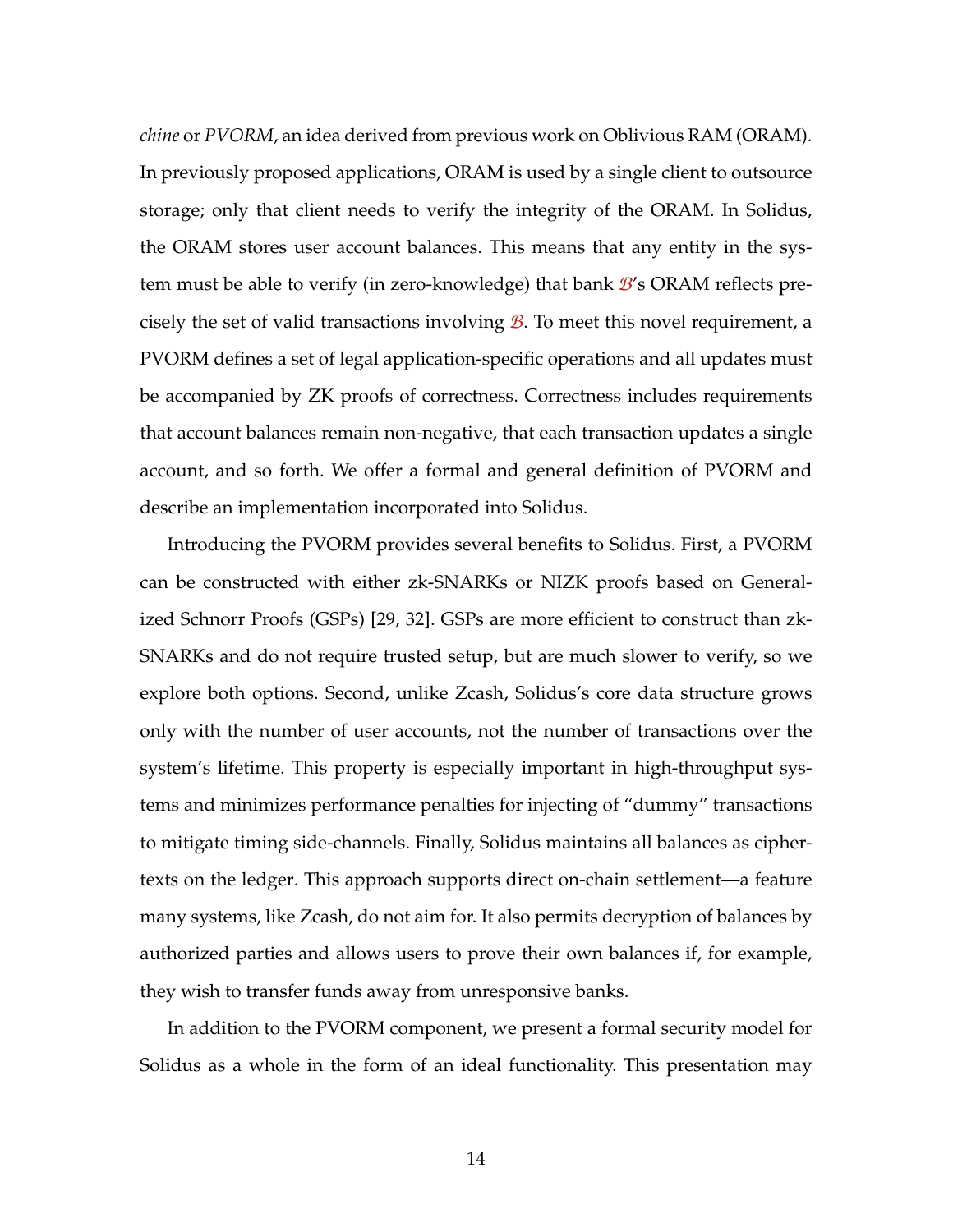be of independent interest as a specification of the security requirements of bankintermediated ledger systems. We prove the security of Solidus in this model.

Further, while Solidus targets a permissioned ledger model, it requires only a permissioned group; it is agnostic to the implementation of the underlying ledger, whether centralized or distributed. Therefore, we use the generic term ledger to denote a blockchain substrate that can be instantiated in a wide variety of ways.

Our contributions can be summarized as follows:

- *Bank-intermediated ledgers.* Our work on Solidus represents the first formal treatment of confidentiality on bank-intermediated ledgers—a new architecture that closely aligns with the settlement process in the modern financial system. Our work provides a formal security model that broadly captures the requirements of financial institutions migrating assets onto ledgers.
- *PVORM.* We introduce *Publicly-Verifiable Oblivous RAM Machines*, a new construction derived from ORAM and suitable for enforcing transaction-graph confidentiality in ledger systems. We offer formal definitions and efficient constructions using Generalized Schnorr Proofs.
- *Implementation and Experiments.* We report on our prototype implementation of Solidus and present results of benchmarking expreiments, demonstrating a lower bound on Solidus performence. We also provide a performance comparison with zk-SNARKs.

<span id="page-29-0"></span>Our results are not just a new technical approach to transaction-graph confidentiality on ledgers. They also show the practicality of bank-intermediated ledger systems with full on-chain settlement.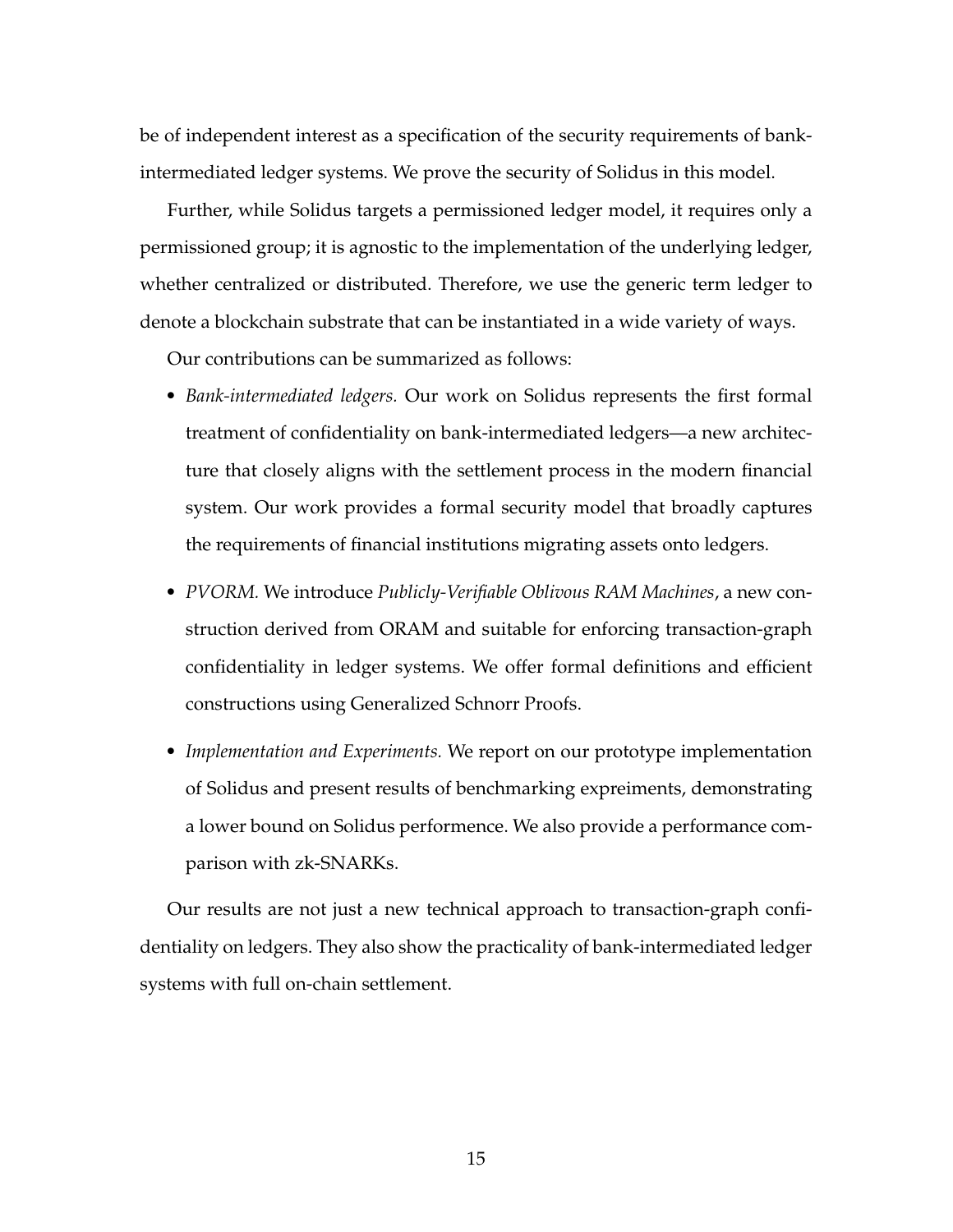# **2.1 Background**

We now review existing cryptocurrency schemes and approaches to their confidentiality. We then give some background on bank-intermediated system modeling and describe the technical building blocks used to achieve security and confidentiality in Solidus.

# <span id="page-30-0"></span>**2.1.1 Existing Cryptocurrencies**

Many popular cryptocurrencies are based on the same general transaction mechanism popularized by Bitcoin. Any user  $\mathcal U$  may create an account ("address" in Bitcoin) with a public/private key pair. To transfer money,  $\mathcal U$  creates a transaction *T* by signing a request to send some quantity of coins to a recipient.<sup>[3](#page-30-1)</sup> Miners sequence transactions and directly publish *T* to the *blockchain*, an authoritative append-only record of transactions. Since only transactions are recorded, to determine the balance of  $\mathcal{U}$ , it is necessary to tally all transactions involving  $\mathcal{U}$  in the entire blockchain. As a performance optimization, many entities maintain a balance summary—called an unspent transaction (UTXO) set in Bitcoin.

This setup publicizes all account balances and transaction details. The only confidentiality stems from the pseudonymity of public keys which are difficult though far from impossible [\[108\]](#page-273-0)—to link to real-world identities.

To conceal balances and transaction values, Maxwell proposed a scheme called Confidential Transactions (CT) [\[105\]](#page-272-2). CT operates in a Bitcoin-like model, but publishes only Pedersen commitments of balances. Transaction values are similarly hidden and balances are updated using a homomorphism of the commitments

<span id="page-30-1"></span> $3$ This is a simplification and details vary between systems. For example, a basic transaction in Bitcoin ("Pay-to-PubkeyHash"), takes a reference to the output from a previous transaction and includes a small script restricting the user of outputs and a mining fee.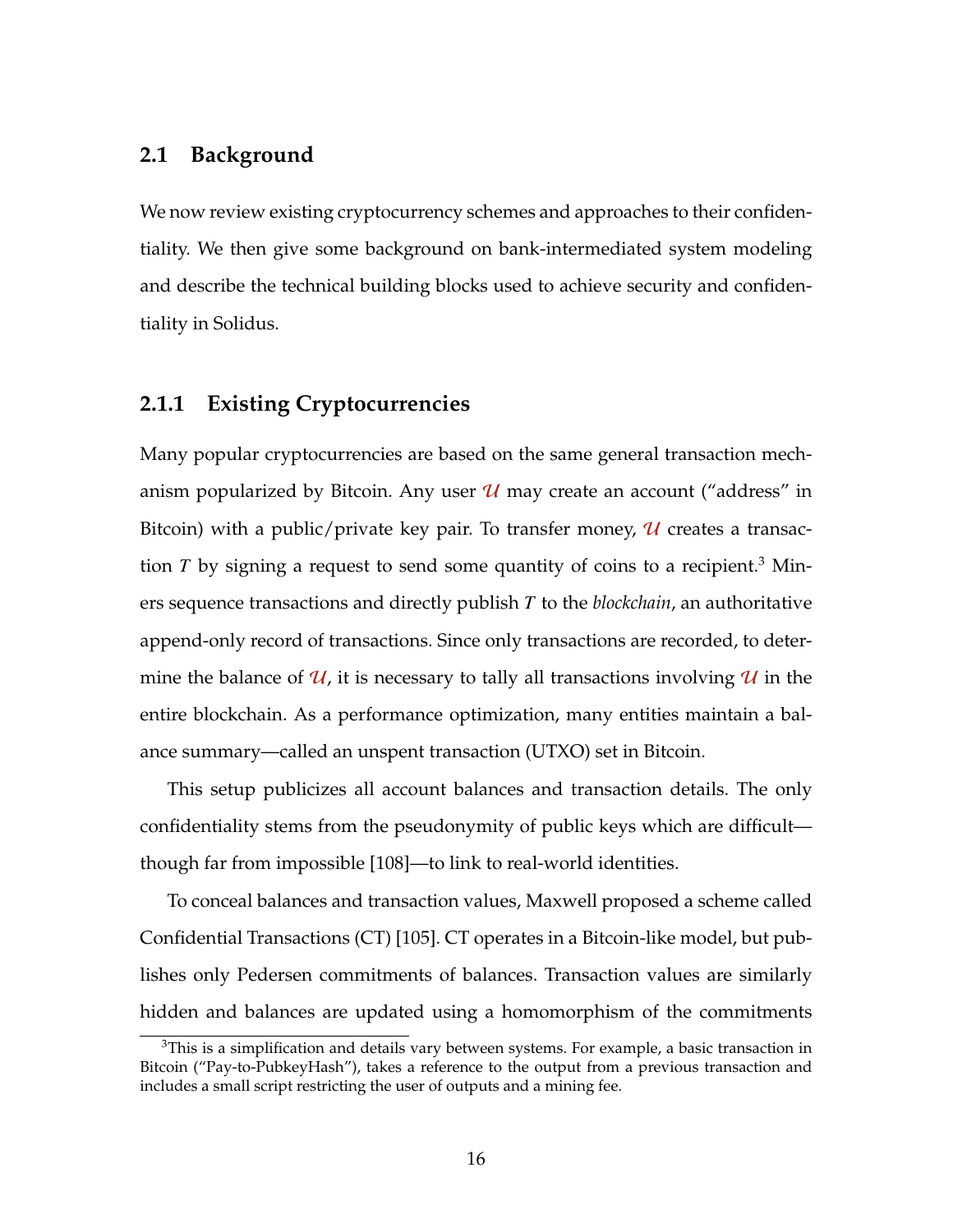and proven non-negative using Generalized Schnorr Proofs (see below). Solidus uses an El-Gamal-based variant of CT to conceal transaction values.

Several decentralized cryptocurrency schemes aim to provide partial or full transaction-graph confidentiality. (See Section [2.7](#page-64-0) for a brief overview.) As noted above, though, only those involving zk-SNARKs provide strong confidentiality of the type we seek for Solidus. Zcash and offshoots such as Hawk [\[90\]](#page-270-0), for example, conceal balances, transfer amounts, and the transaction graph. They do not, however, aim to align with the financial settlement system. Additionally, they require trusted setup and store authoritative state in a Merkle tree that grows linearly with the total system transaction history, drawbacks we avoid in the design of Solidus. As a basis for performance comparison, we describe and evaluate a zk-SNARKbased version of Solidus in Section [2.6.3.](#page-62-0)

#### <span id="page-31-0"></span>**2.1.2 Bank-Intermediated Systems**

Managing assets on ledgers is appealing to the financial industry.

Asset transfers in financial markets today involves a laborious three-step process. *Execution* denotes a legally enforceable agreement between buyer and seller to swap assets, such as a security for cash. *Clearing* is updating a ledger to reflect the transaction results. *Settlement* denotes the exchange of assets after clearing. Multiple financial institutions typically act as intermediaries; when a customer buys a security, a broker or bank will clear and settle on her behalf via a clearinghouse.

Today, the full settlement process typically takes three days (T+3) for securities. This delay introduces systemic risk into the financial sector. Government agencies such as the Securities and Exchange Commission (SEC) are trying to reduce this delay and are looking to distributed ledgers as a long-term option. If asset titles the authoritative record of ownership—are represented on a ledger, then trades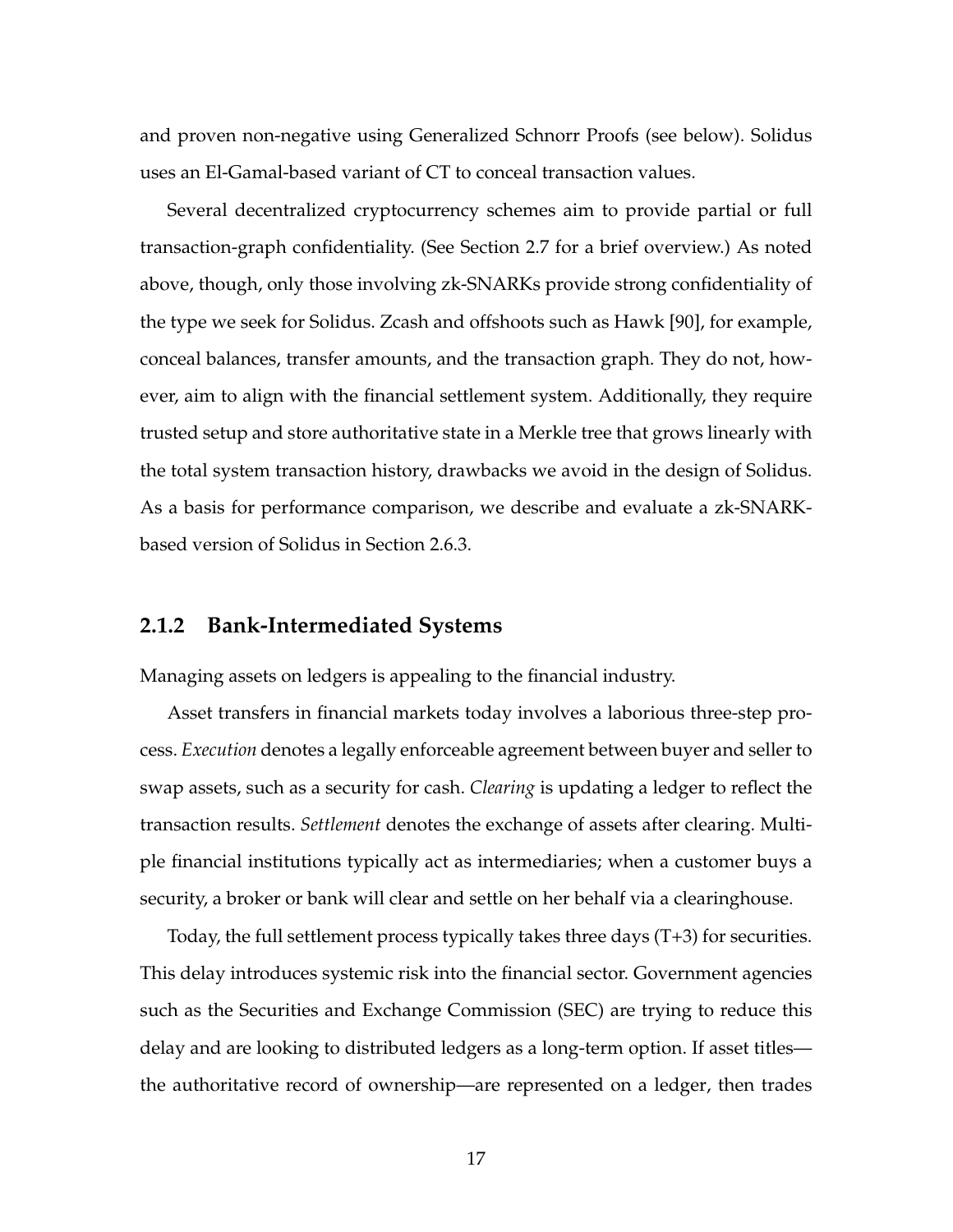could execute, clear, and settle nearly instantaneously.

Existing cryptocurrencies such as Bitcoin can be viewed as titles of a digital asset. Execution takes the form of digitally signed transaction requests, while clearing and settlement are simultaneously accomplished when a block containing the transaction is mined<sup>[4](#page-32-1)</sup>

Today, however, banks intermediate most financial transactions. Even with Bitcoin, many customers defer account management to exchanges (e.g. Coinbase). Additionally, a labyrinthine set of regulations, such as Know-Your-Customer [\[116\]](#page-274-4), favors bank-intermediated systems. Thus existing cryptocurrencies do not align well with either financial industry or ordinary customer needs.

Solidus aims to provide fast transaction settlement in a bank-intermediated ledger-based setting. As in standard cryptocurrencies, Solidus assumes that each user has a public/private key pair and digitally signs transactions. Solidus, however, conceals account balances and transaction amounts as ciphertexts. To do so and provide public verifiability at the same time, it relies on PVORM.

### <span id="page-32-0"></span>**2.1.3 Oblivious RAM**

As PVORM is heavily inspired by *Oblivious RAM* (ORAM), we provide some background here.

An ORAM is a cryptographic protocol that permits a client to safely store data on an untrusted server. The client maintains a map from logical memory addresses to remote physical addresses and performs reads and writes remotely. Ensuring freshness, integrity, and confidentiality of data in such a setting is straightforward using authenticated encryption and minimal local state. The key property of ORAM is *concealment of memory access patterns*; a polynomially-bounded adver-

<span id="page-32-1"></span><sup>4</sup>Strictly speaking, settlement involves an exchange of assets, and thus two transactions, but this issue lies outside the scope of our work.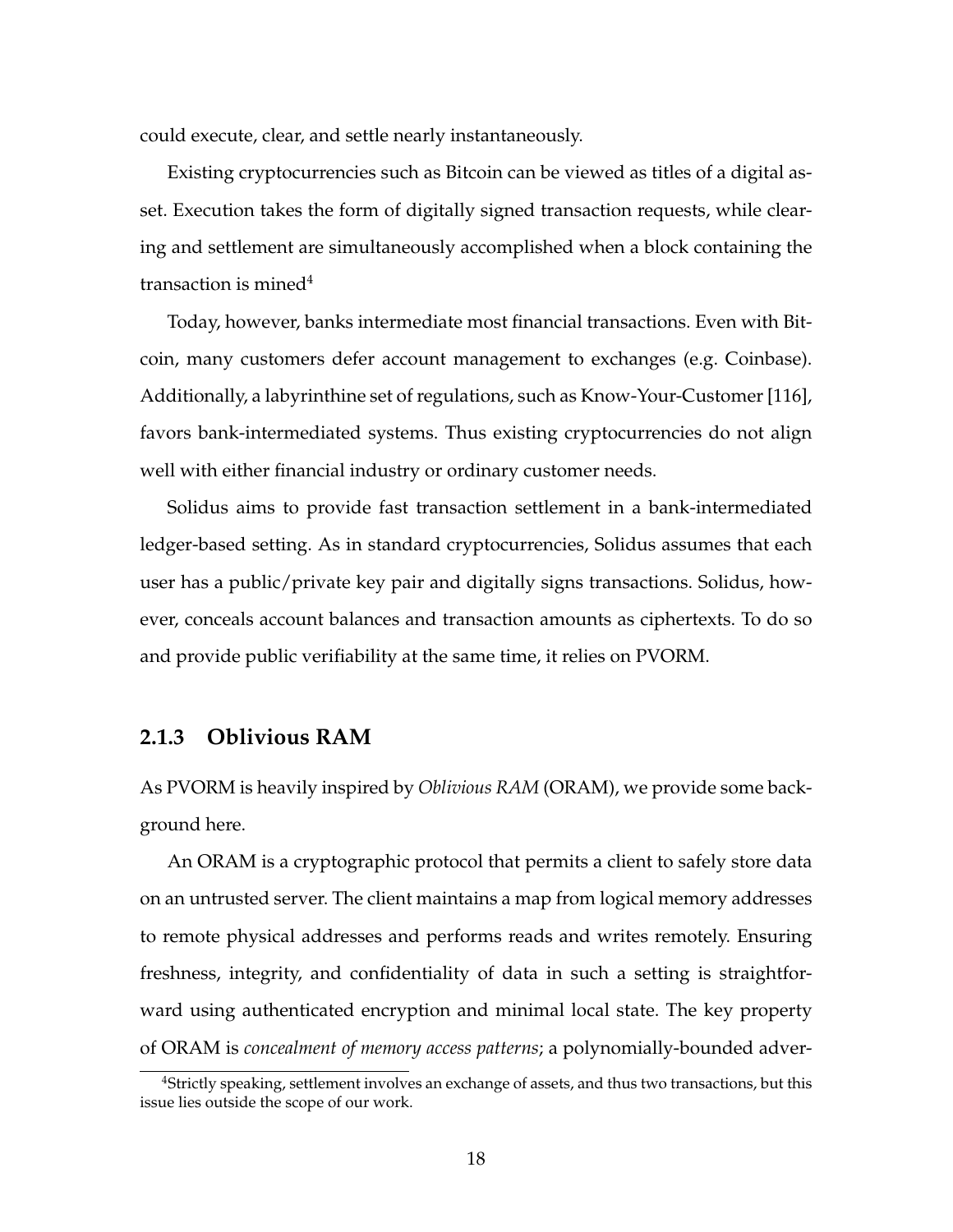sarial server cannot distinguish between two identical-length sequences of client operations.

These properties provide an appealing building block for Solidus. Identifying an edge in the system's transaction graph can easily be reduced to identifying which account's balance changed with a transaction. Thus placing all balances in an ORAM immediately provides transaction graph confidentiality. Moreover, recent work has drastically improved the performance of ORAM. The most practical ORAM constructions maintain a small local cache on the client known as a *stash* and either organize the data blocks as a tree allowing logarithmic work on each access [\[160,](#page-280-3) [169\]](#page-281-4), or write to completely randomized locations, resulting in constant-time writes but linear reads (so-called "write-only" ORAM) [\[21,](#page-261-2) [137\]](#page-276-3).

Unfortunately, standard ORAM is insufficient for Solidus. Because ORAM is designed for a client using an untrusted server, correctness simply means the ORAM reflects the client's updates. There is no notion of "valid" updates, let alone means for a client to prove an update's validity. In Solidus, clients (banks) must prove an application-defined notion of correctness for each update. Banks also cannot store a local stash, as we would no longer have all data on the ledger. To address these concerns we introduce PVORM—detailed in Section [2.3—](#page-41-0)a new construction inspired by ORAM.

#### <span id="page-33-0"></span>**2.1.4 Generalized Schnorr Proofs**

Solidus makes intensive use of *Generalized Schnorr Proofs* (GSPs), a class of Σ-protocol for which practical honest-verifier zero-knowledge arguments (or proofs) of knowledge can be constructed.

Notation introduced in [\[29,](#page-262-2) [32\]](#page-262-3) offers a powerful specification language for GSPs that call the PoK language. Using multiplicative group notation, let  $G = \langle g \rangle$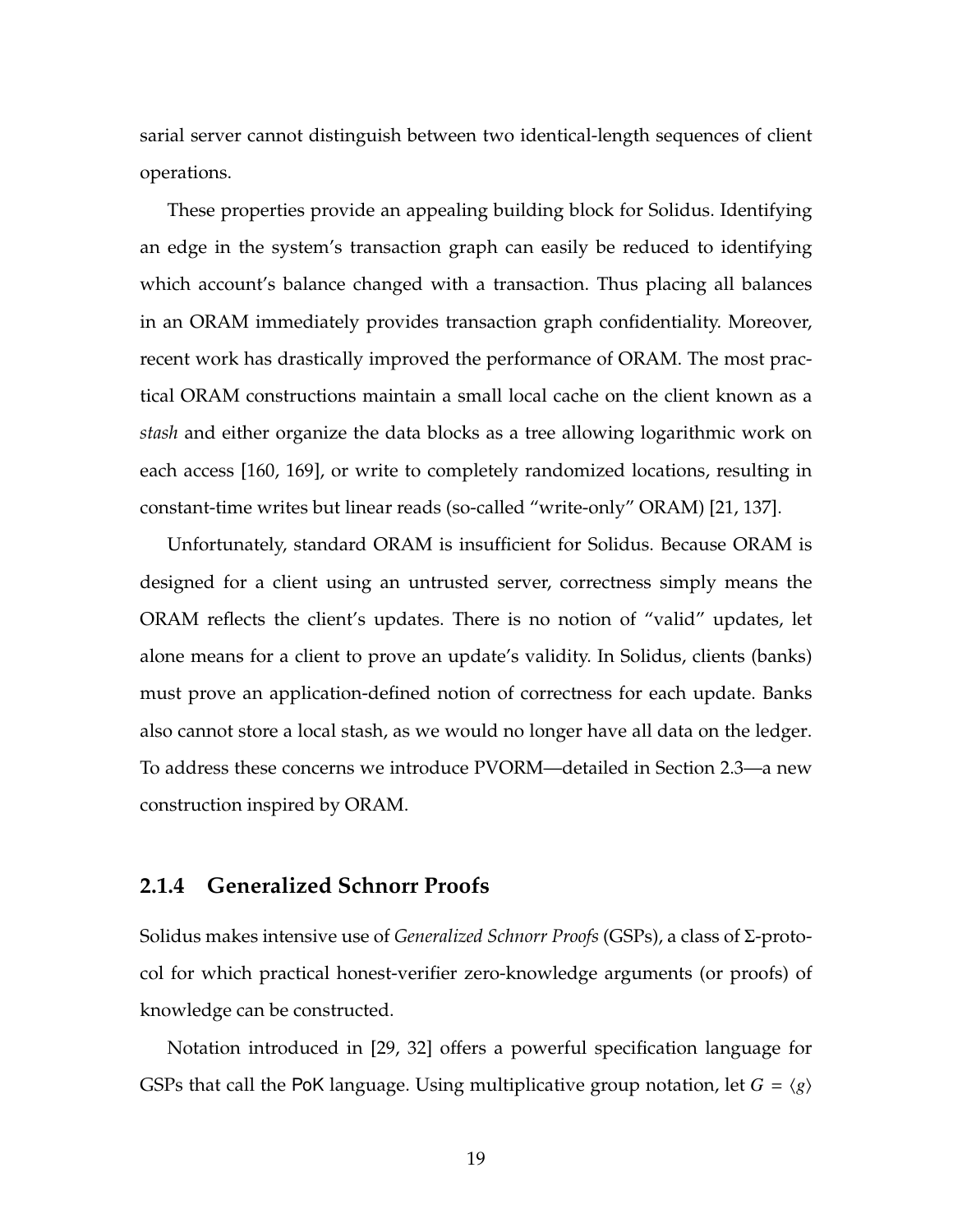be a cyclic group of prime order  $p$ <sup>[5](#page-34-1)</sup> If  $x \in \mathbb{Z}_p$  and  $y = g^x$ , then PoK( $x : y = g^x$ ) represents a ZK proof of knowledge of *x* such that  $y = g^x$  where *g* and *y* are known to the verifier. (This is the Schnorr identification protocol.)

The PoK specification language for GSPs is quite rich; it supports arbitrary numbers of variables as well as conjunctions and disjunctions among predicates. It has a set of corresponding standard tools based on the Schnorr identification protocol for efficient realization in practice when *G* has known order [\[32\]](#page-262-3). It is possible, additionally, using the Fiat-Shamir heuristic [\[67\]](#page-267-2), to render GSPs non-interactive, i.e., to generate NIZK proofs of knowledge.

<span id="page-34-0"></span>Solidus uses GSPs in a variety of ways to ensure account balances and PVORMs are properly updated and remain valid.

### **2.2 Solidus Overview**

Before delving into technical details, we give an overview of Solidus, including basic notation, trust assumptions, and security goals. We also give an architectural sketch. First, however, we give a concrete target application as motivation.

**Example 2.1** (*TradeWind Markets)***.** TradeWind Markets, whose use case helped inform the design of Solidus, offers an example of how Solidus might support management of asset titles [\[165\]](#page-280-2). TradeWind is building an electronic communication network (ECN) for physical gold bullion to be traded using a bank-intermediated ledger for settlement and title management. The physical bullion is managed by a custodian who is trusted to track inflows and outflows to and from a specifically designated vault. Each user has an account with a *holding bank*—generally a large commercial bank—which manages trades. A user may additionally buy gold from

<span id="page-34-1"></span> $5$ Solidus uses the group for elliptic curve secp256k1. We make this choice for performance, so despite elliptic curve groups typically using additive notation, we will use multiplicative notation for simplicity and generality.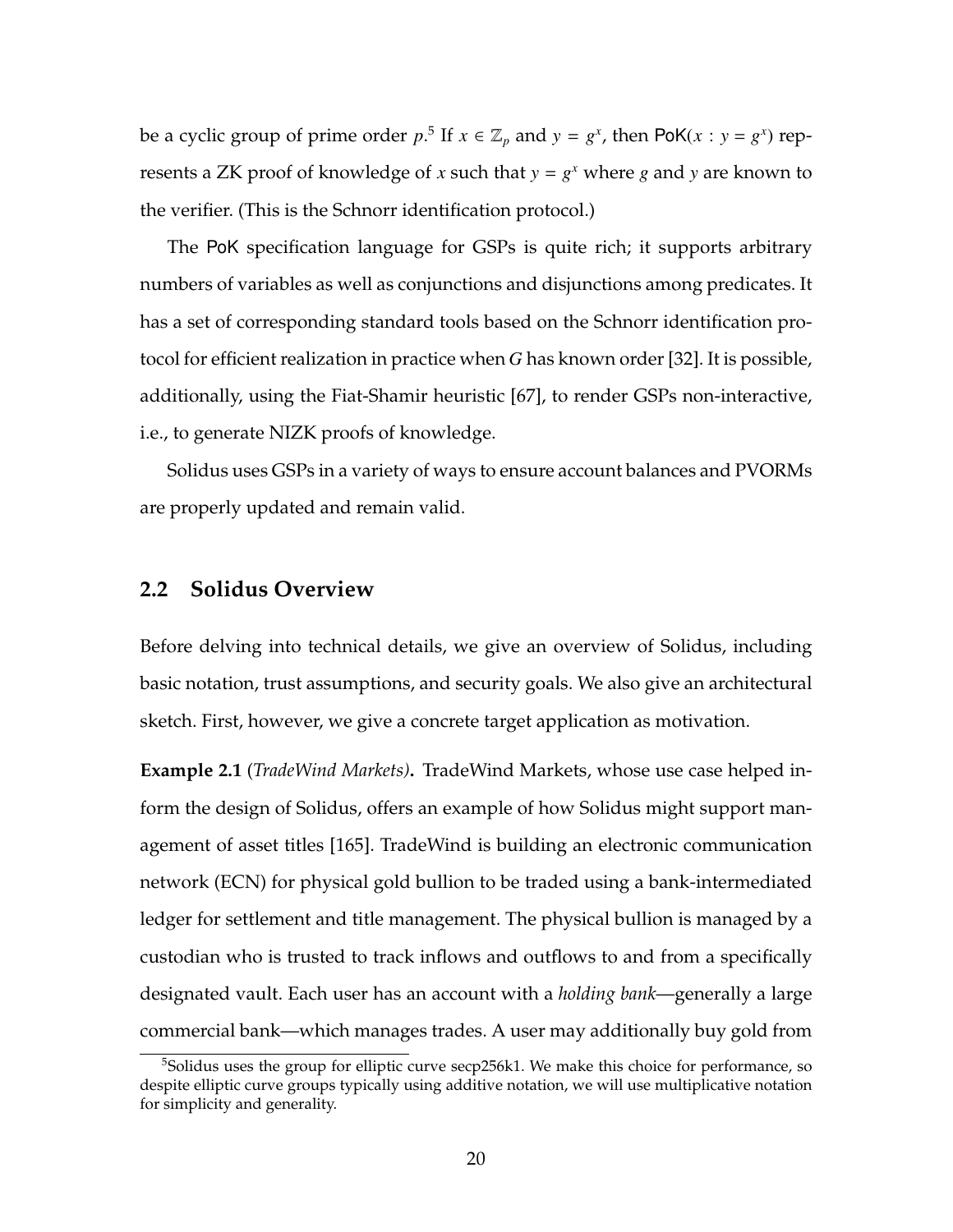outside, send it to the vault, and sell it on the TradeWind ECN—requiring the custodian to create a record of the asset—or buy gold on the TradeWind ECN, remove it from the vault, and sell it elsewhere—requring the custodian to destroy the asset record.

Holdings are represented on the ledger as fractional ounces of gold held by individual users. To trade gold, a user authorizes her holding bank to transfer the gold to another user. Holding banks may also provide other services, such as holding gold as collateral against a loan. In such cases the bank may freeze assets, for example, until the loan is repaid.

As we shall show, Solidus can support the full asset lifecycle of a system like the TradeWind ECN while providing practical performance and strong confidentiality and verifiability guarantees.

## <span id="page-35-0"></span>**2.2.1 Design Approach**

Solidus has two important features that differ from existing ledger systems and make it more amenable to the financial industry.

The first is its *bank-intermediated* design: unlike nearly all systems proposed by the research community (see Section [2.7\)](#page-64-0), Solidus aligns with the structure of the modern financial system. Each bank in Solidus has a set of customers or *users* who hold shares of some asset (e.g., securities, cryptocurrency, or gold) in their accounts. Specially designated entities called *asset notaries* record the injection of assets into the system, as we discuss below. Second, unlike other bank-intermediated systems, Solidus provides *strong confidentiality*. It conceals account balances and transaction details from non-transacting entities, placing them on the ledger as ciphertexts. It is for these reasons that Solidus uses PVORM. Each bank maintains its own PVORM on the ledger to record the identities and balances of its account.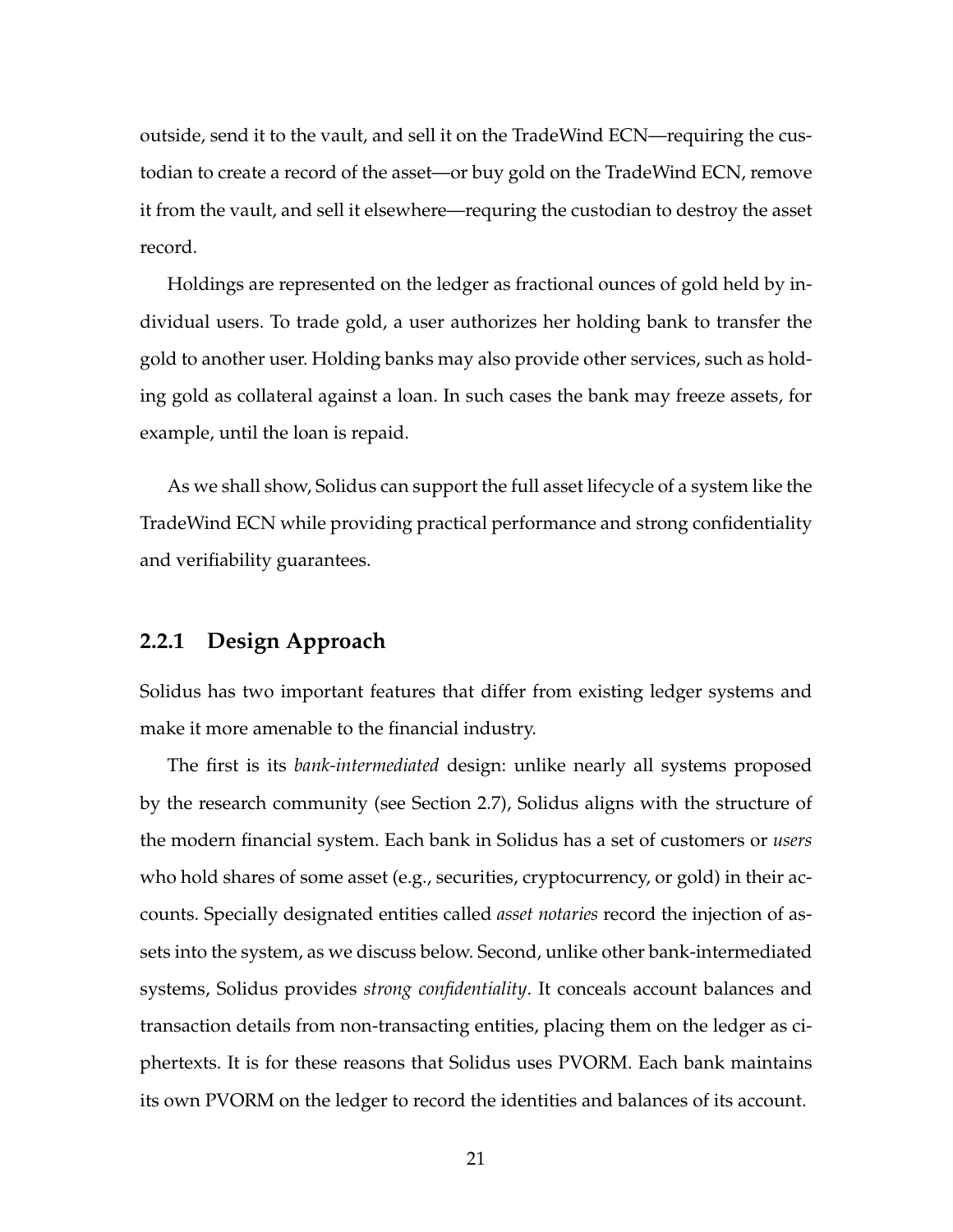Each transaction involves a sending user at a sending bank, and a receiving user at a receiving bank. When a user (sender)  $\mathcal{U}_s$  signs a transaction and gives it to her (sending) bank B*<sup>s</sup>* , B*<sup>s</sup>* first verifies the validity of the transaction—that it is correctly signed and  $\mathcal{U}_s$  possesses the funds  $\hat{v}$  to be sent—then updates its PVORM to reflect the results of the transaction. The receiving bank performs a corresponding update on the receiving user's account.

The confidentiality properties of PVORM ensure that another entity can learn only the identities of the sending and receiving banks, not \$*v* or the identities of the transacting users. Indeed, even the sending bank cannot identify the receiving user nor the receiving bank the sending user.<sup>[6](#page-36-0)</sup> The public verifiability of PVORM ensures that any entity with access to the ledger can verify that each transaction is correctly processed by both banks.

Solidus's design is agnostic to the implementation of the underlying ledger. While it does require a mutually-aware group of banks and transaction validation by the ledger maintainers, those maintainers can be a "permissioned" (fixedentity) group, an "unpermissioned" (fully decentralized) ledger (a blockchain), or any other trustworthy append-only data structure.

#### <span id="page-36-1"></span>**2.2.2 Architectural Model**

In Solidus, a predetermined set of banks  $\mathcal{B}_1, \ldots, \mathcal{B}_m$  maintain asset titles on a ledger. Each bank  $B_i$  has a public/private key pair for each of encrypting and signing. It also has up to *n* users  $\{\mathcal{U}_j^i\}_j^n$  $_{j=1}^n$  each with a signature key pair. Each account is publicly associated with one bank, so  $bank(\mathcal{U}_j) = \mathcal{B}_i$  is well-defined.

Each bank B*<sup>i</sup>* maintains its own private data structure *M<sup>i</sup>* containing each user's balance and public key. It maintains a corresponding public data structure *C<sup>i</sup>* ,

<span id="page-36-0"></span> ${}^{6}$ It is desirable for receiver to be able to verify the sender's identity. The sender can easily acquire a receipt by retaining a proof that she authorized the transaction.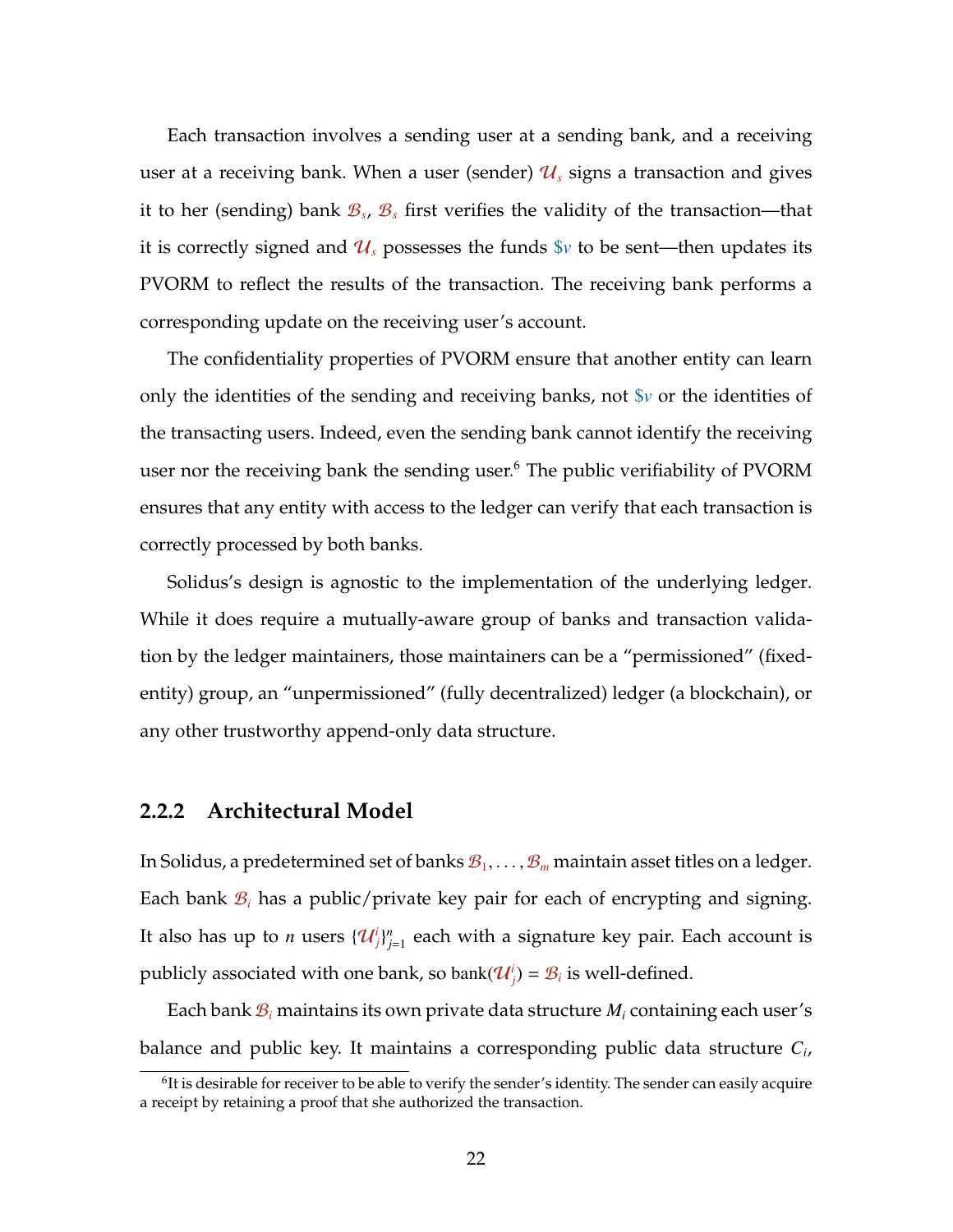placed on the ledger, whose elements are encrypted under B*<sup>i</sup>* 's encryption key.  $M_i$  and  $C_i$  together constitute the memory in a PVORM, which we describe in Section [2.3.](#page-41-0) Solidus uses this structure to ensure that updates to *C<sup>i</sup>* reflect valid transactions processed in *M<sup>i</sup>* while concealing transaction details and the transaction graph.

A transaction  $T$  is a digitally signed request by user  $\mathcal{U}^i_j$  with balance  $\$b^i_j$ *j* to send some amount  $v$  of asset to another user  $\mathcal{U}^{i'}_{j'}$ . The transaction is valid if  $v'_{j} \geq v \geq 0$ . To process a transaction,  $\mathcal{B}_i$  updates  $M_i$  to set  $\$b_j^i \leftarrow \$b_j^i - \$v$  and  $\mathcal{B}_{i'}$  updates  $M_{i'}$ to set  $\$b^{i'}_{i'}$  $j'_{j'} \leftarrow$  \$*b*<sup>*i'*</sup>  $J_{\vec{a}'}$  + \$*v*. They generate publicly verifiable ZK-proofs that \$*v*  $\geq$  0 and that they updated their respective PVORMs correctly using \$*v*. Figure [2.1](#page-38-0) depicts a simple Solidus transaction.

We treat the ledger as a public append-only memory which verifies transactions. All banks have asynchronous authenticated read and write access and the ledger accepts only well-formed transactions not already present. We model this by an ideal functionality  $\mathcal{F}_{\text{Ledgeer}}$ , detailed in Section [2.4,](#page-47-0) which any bank can invoke.

**Notarizing New Asset Titles.** As described above, all user transactions must be zero-sum;  $\mathcal{U}^i_j$  sends money (that she must have) to  $\mathcal{U}^{i'}_{j'}$ . Financial systems, however, are generally not closed; assets can enter and leave the system through specific channels. To support this, Solidus defines a fixed set of *asset notaries*  $\{\mathcal{U}_1^{\$}, \ldots, \mathcal{U}_\ell^{\$}\}$ . These are accounts with no recorded balance, but the authority to create and destroy asset titles. To ease auditing of this sensitive action, transactions involving  $\mathcal{U}_i^{\$}$ reveal its identity.

Asset notaries clearly must be restricted; it would make no sense to allow arbitrary users to create and destroy asset titles. In Example [2.1,](#page-34-0) Solidus would designate the custodian as the sole notary responsible for acknowledging receipt and removal of the physical asset (gold) and guaranteeing its physical integrity.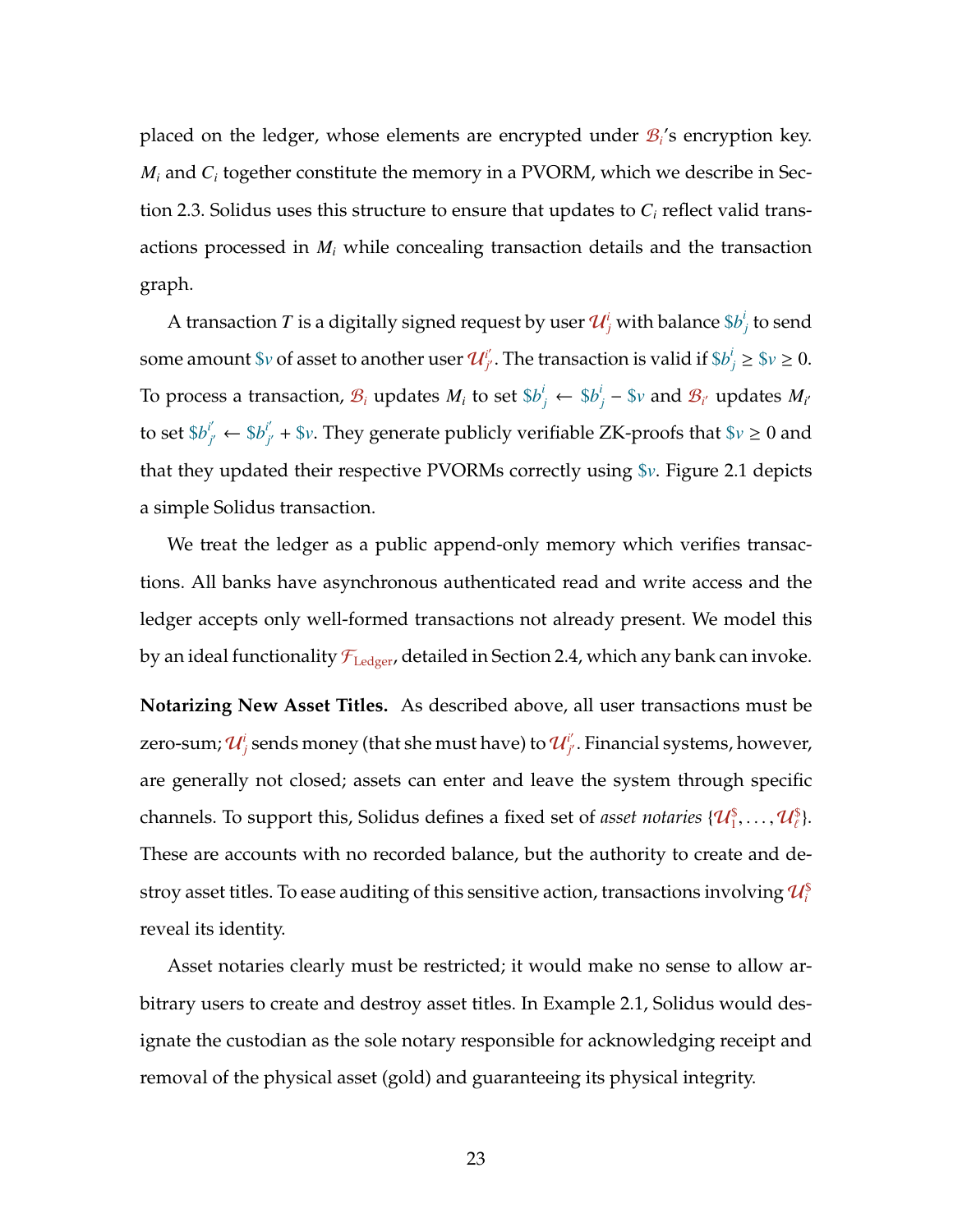<span id="page-38-0"></span>

Figure 2.1: An example transaction  $T$  where  $\mathcal{U}_2^s$  at  $\mathcal{B}_s$  sends  $\mathcal{S}_v$  to  $\mathcal{U}_1^r$  at  $\mathcal{B}_r$  and each bank has two users. The upper boxes are the logical (plaintext) memory of each bank's PVORM, and the lower boxes are the associated public (encrypted) memories. Entities other than  $\mathcal{B}_s$ ,  $\mathcal{B}_r$ ,  $\mathcal{U}_2^s$ , and  $\mathcal{U}_1^r$  learn only that a user at  $\mathcal{B}_s$  sent money to a user at  $\mathcal{B}_r$  and both banks updated their PVORMs correctly.

#### **2.2.3 Trust Model**

Solidus assumes that banks respect the confidentiality of their own users but otherwise need not behave honestly. They may attempt to steal money, illicitly give money to others, manipulate account balances, falsify proofs, etc. Banks (respectively, users) can also attempt to violate the confidentiality of other banks' users (respectively, other users) passively or actively. We assume no bound on the number of corrupted banks or users, which may collude freely.

**The Ledger.** We assume the ledger abstraction given in Section [2.2.2.](#page-36-1) In practice, the ledger can, but need not, be maintained by the banks themselves. If not maintained by the banks, the ledger's trust model is independent from the higher-level protocol. It may be constructed using a (crash-tolerant) consensus protocol such as Paxos [\[94\]](#page-271-0), ZooKeeper [\[82\]](#page-269-0), or Raft [\[124\]](#page-275-0), a Byzantine consensus protocol such as PBFT [\[35\]](#page-263-0), a decentralized consensus protocol such as Nakamoto consensus [\[121\]](#page-274-0),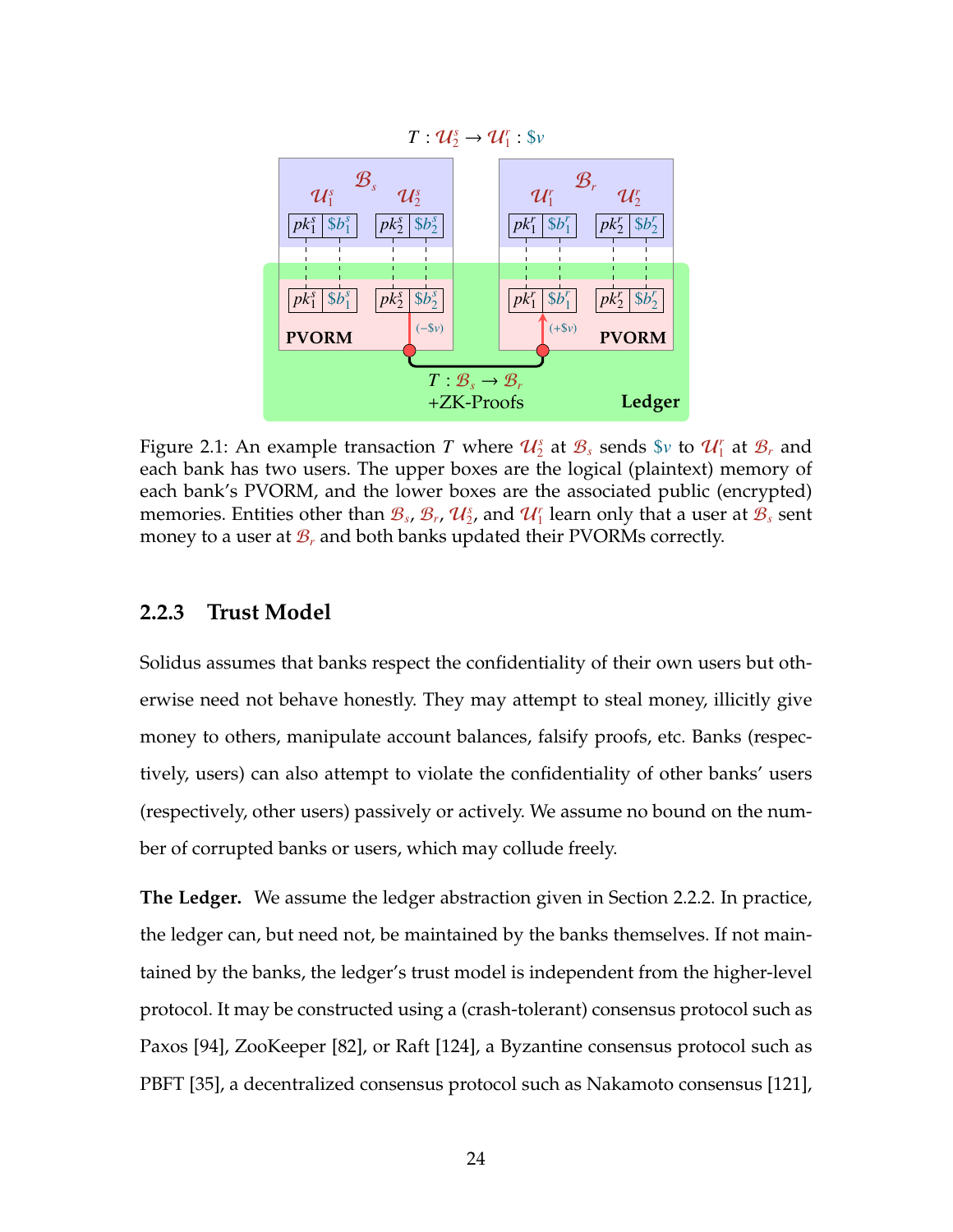or even a single trustworthy entity. We simply assume that the ledger maintainers satisfy the protocol's requirements and the ledger remains correct and available.

We regard the ledger together with the public PVORM data structures  $\{C_i\}$  as a replicated state machine. Despite this, Solidus's flexible design allows us to treat the consensus and application layers as entirely separate for the majority of our discussion.

**Availability.** We assume that the ledger remains available at all times; it is not susceptible to denial-of-service attacks and enough consensus nodes will remain non-faulty to maintain liveness. A bank, however, can be unavailable in two ways: it can freeze a user's assets by rejecting transactions or it can go offline entirely.

Asset freezing can be a feature. For certain types of assets (e.g. gold, as in Example [2.1\)](#page-34-0) a user may wish to use her balance as collateral against a loan. A bank could, however, maliciously freeze a user's assets or go offline due to a technical or business failure. In either case, an auditor with the bank's decryption key (see below) could enable a user to prove her balance and recover funds despite being unable to transact directly.

**Auditing.** Regulators and auditors play a pivotal role in the financial sector. While Solidus does not include explicit audit support, it enables banks to prove correct decryption of on-chain data or share their private decryption key. In the first case, the auditor can acquire a transaction log on demand and verify its correctness and completeness. In the second case, the auditor can directly and proactively monitor activity within the bank and its accounts.

**Network.** We do not assume a network adversary. An active network adversary would make the availability requirement of the ledger impossible, while a passive adversary can be mostly mitigated simply by securing all messages with TLS. The existence of communication between users and their banks could still leak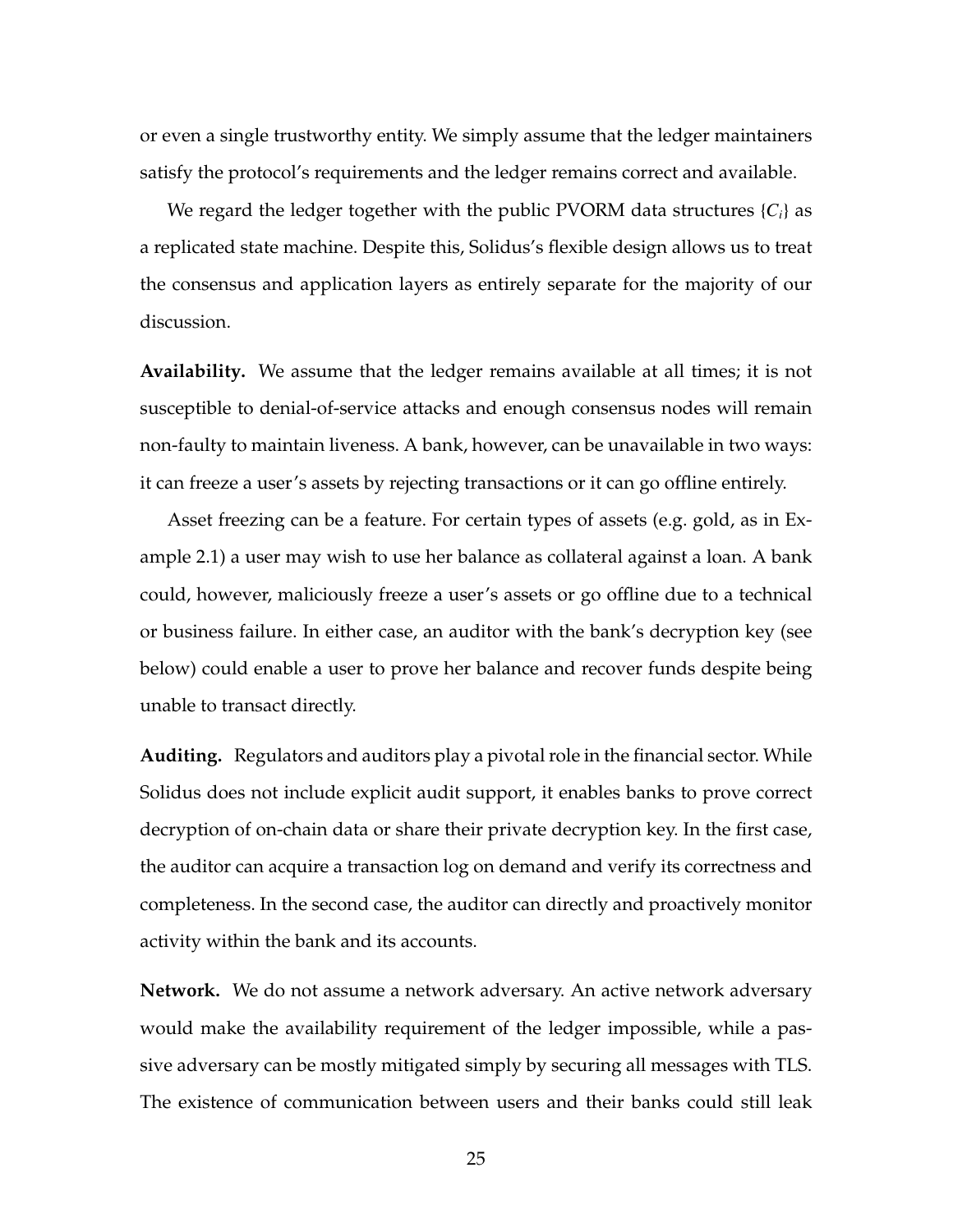information, but this is inherent in any bank-intermediated system and could be mitigated using Tor [\[62\]](#page-266-0) or similar protocols.

### **2.2.4 Security Goals**

Solidus aims to provide very strong safety and confidentiality guarantees for both individual users and the system as a whole.

**Safety Guarantees.** Solidus provides a very simple but strong set of safety guarantees. First, no user's balance may decrease without explicit permission of that user (in the form of a signature), and such authorization can be used only once; there are no replay attacks. Second, account balances can never be negative, ensuring that no user can spend money she does not have. Finally, transactions that do not include asset notaries must be zero-sum.

To ensure the above properties hold, we require that the correctness of every transaction be proved in a publicly-verifiable fashion (via ZK-Proof). If the ledger checks these proofs before accepting—and settling—the transaction, then every transaction will maintain these guarantees. Solidus places all proofs on the ledger, meaning an auditor can verify them offline.

Maintaining these guarantees requires all transactions involving a single bank to be serialized. Banks can use the serialization provided by the ledger or another locking mechanism to accomplish this, but everyone must agree on the ordering.

**Confidentiality Guarantees.** To facilitate audits and asset recovery against malicious banks, Solidus places all account balances and transaction details directly on the ledger. Despite this persistent public record, Solidus provides a strong confidentiality for all users. First, account balances are visible only to the user's bank (and authorized auditors). Second, while transactions do reveal the sending and re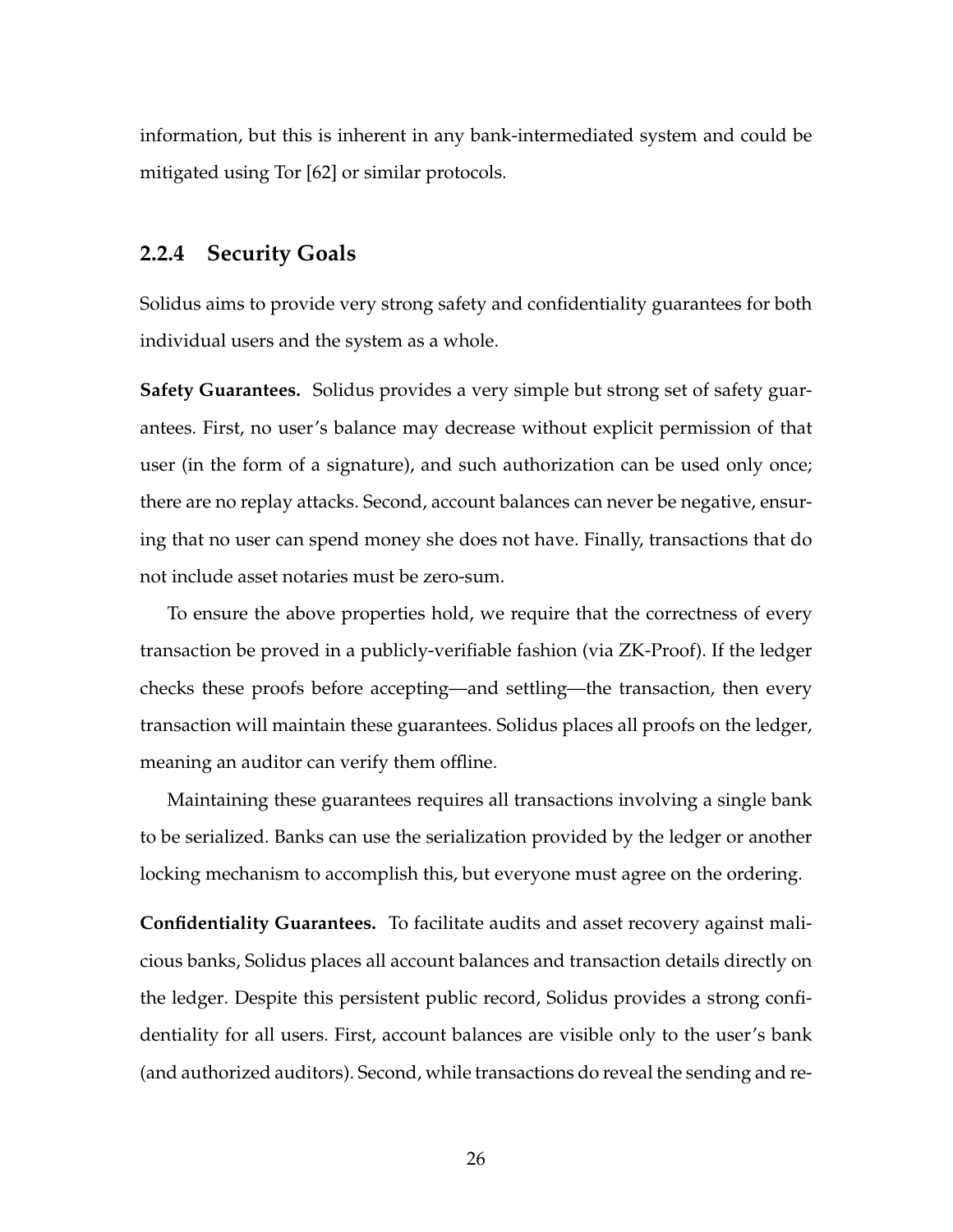ceiving banks, there is no way to determine if two transactions involving the same bank involved the same account. We use a hidden-public-key signature scheme (see Section [2.8.3\)](#page-69-0) to enforce the publicly-verifiable authorization requirement above without revealing identities. This second feature is often referred to as *transaction graph confidentiality*. It precludes use of the pseudonymous schemes employed by Bitcoin and similar systems, and is the challenge specifically addressed by PVORM.

We do not directly address information leaked by the timing of transactions. These channels and the bank-level transaction graph can, however, be eliminated by requiring each bank to post transactions at regular intervals in batches of uniform size. These batches would be padded out by "dummy" transactions of value 0 to obscure which banks conducted real transactions.

<span id="page-41-0"></span>We present a formal model in Section [2.4](#page-47-0) that encompasses all of these security and confidentiality goals.

# **2.3 PVORM**

As discussed in Section [2.1.3,](#page-32-0) ORAM presents a means to conceal the Solidus transaction graph, but lacks the public verifiability that Solidus requires. To overcome this limitation, we introduce the *Publicly-Verifiable Oblivious RAM Machine* (PVORM).

As with ORAMs, PVORMs have a private logical memory *M* and corresponding encrypted physical memory *C*. There are, however, four key differences:

- *Constrained Updates.* Write operations are constrained by a public function *f* . In Solidus, for example, *M* contains account IDs and balances and *f* updates a single balance to a non-negative value.
- *Publicly Verifiable Updates.* Whenever the client modifies *C*, it must publicly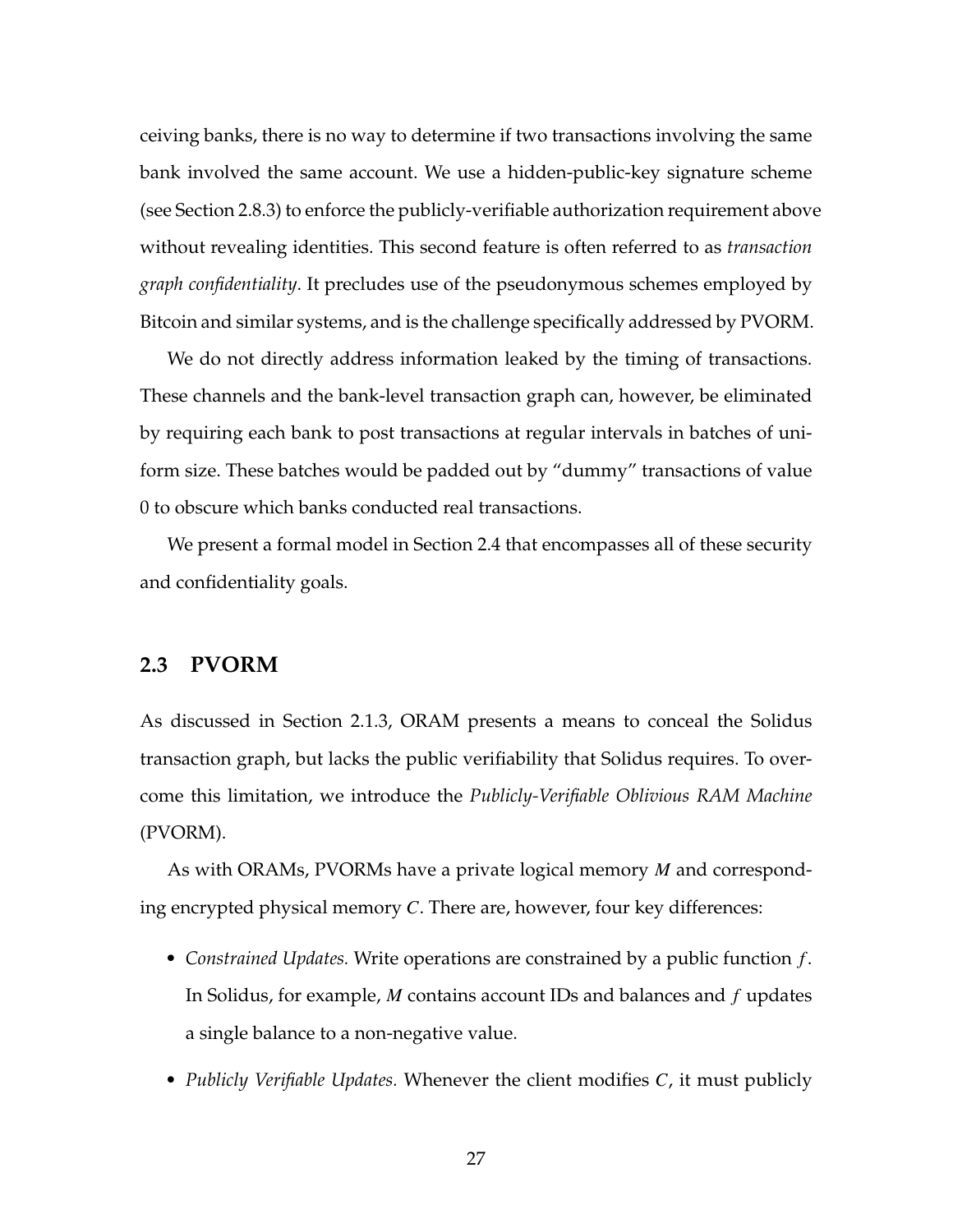prove (in zero-knowledge) that the change reflects a valid application of *f* .

- *Client Maintains All Memory.* Instead of a client maintaining *M* and a server maintaining *C*, the client maintains both directly. While *M* remains hidden, *C* is now publicly visible (e.g., on a ledger in Solidus).
- *No Private Stash.* Any data in *M* not represented in *C* would prevent the client from proving correctness of writes. Instead of a variable-size private stash, PVORM includes a fixed-size public encrypted stash.

To achieve public verifiability, our PVORM construction relies on public-key cryptography. Another example of an ORAM scheme that uses public key cryptography is Group ORAM [\[101\]](#page-272-0), which does so for a more standard cloud setting, rather than our setting here. In fact, while traditional ORAMs generally uses symmetric-key primitives, this difference is not fundamental. One could construct a PVORM using symmetric-key encryption and zk-SNARKs, but as we see in Section [2.6.3,](#page-62-0) such a construction performs poorly.

We also leverage the fact that PVORM is designed for public verifiability and not storage outsourcing to improve efficiency. In ORAM, reads incur a cost as the client must retrieve data from the server. In PVORM, reads are "free" in that they require only reading public state—the ledger in Solidus—which leaks nothing. Writes, however, are still publicly visible. Second, since PVORM does not aim to reduce local memory usage, we assume that the client locally maintains a full copy of the PVORM including private data and metadata. This allows clients to perform updates much more efficiently by avoiding unnecessary decryption.

These features are nearly identical to those leveraged by write-only ORAM, but those techniques do not apply. Write-only ORAM requires simple writes, but we implement updates as read-update-write operations to prove properties about changes in values.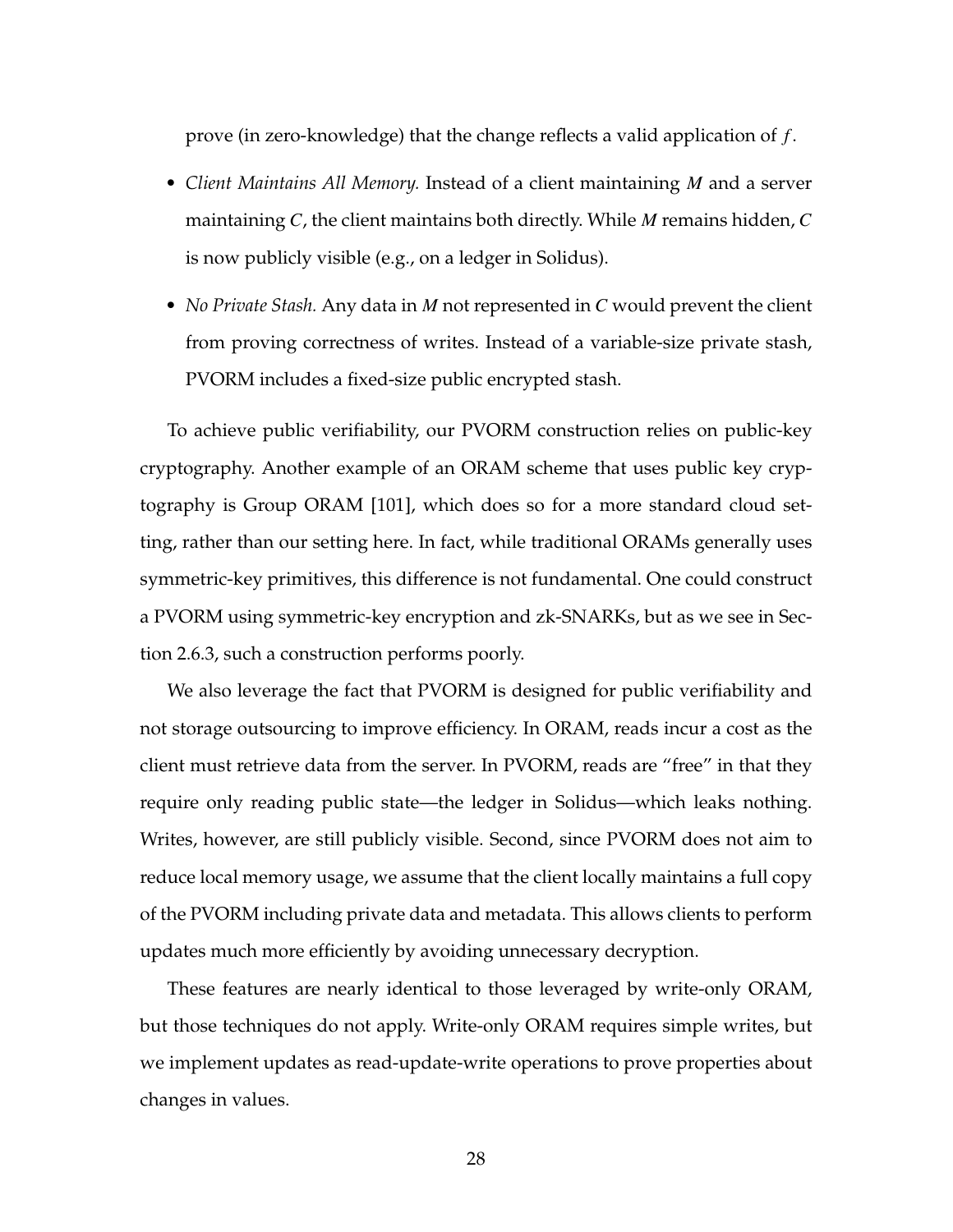### **2.3.1 Formal Definition**

We now present a formal definition of PVORM. We let *M* represent a private array of values from a publicly-defined space (e.g. N) and *C* be the public (encrypted) representation of *M*. *U* is the space of update specifications (e.g., account ID, balance change pairs).

**Definition and Correctness.** We first define the public interface of a PVORM and its correct operation. A PVORM consists of the following operations.

- Init( $1^{\lambda}, n, m_0, U$ )  $\stackrel{\$}{\rightarrow}$  (*pk*, *sk*, *C*), a randomized function that initializes the PVORM with security parameter  $1^{\lambda}$ , *n* data elements, initial memory  $M = (m_0, \ldots, m_0)$ , and valid update values *U*.
- An update constraint function  $f(u, M) \to M'$  that updates *M* according to update  $u \in U$ . Note that  $f$  may be undefined on some inputs (invalid updates), and must be undefined if  $u \notin U$ .
- Update( $sk$ ,  $u$ ,  $C$ )  $\stackrel{\$}{\rightarrow}$  ( $C'$ ,  $e$ ,  $proof$ ), a randomized update function that takes an update *u* and a public memory and emits a new public memory, a ciphertext *e* of *u*, and a zero-knowledge proof of correct application.
- Ver( $pk$ ,  $C$ ,  $C'$ ,  $e$ ,  $proof$ )  $\rightarrow$  {true, false}, a deterministic update verification function. We also define Read( $sk$ ,  $C$ )  $\rightarrow$  *M* and Dec( $sk$ ,  $e$ )  $\rightarrow$  *u*, two deterministic functions that read every value from a *C* as a plaintext memory *M* and decrypt an update ciphertext, respectively. We employ these operations only in our correctness and security definitions; they are not part of the core PVORM interface.

We define correctness of a PVORM with respect to valid update sequences. An update sequence  $\{u_0\}_{i=1}^k$  $\sum_{i=1}^k$  is *valid for*  $m_0$  if, when we let  $M_0 = (m_0, \ldots, m_0)$  and  $M_i = f(u_i, M_{i-1})$ , then  $M_i$  is defined for all  $0 \le i \le k$ . A PVORM is *correct* if for all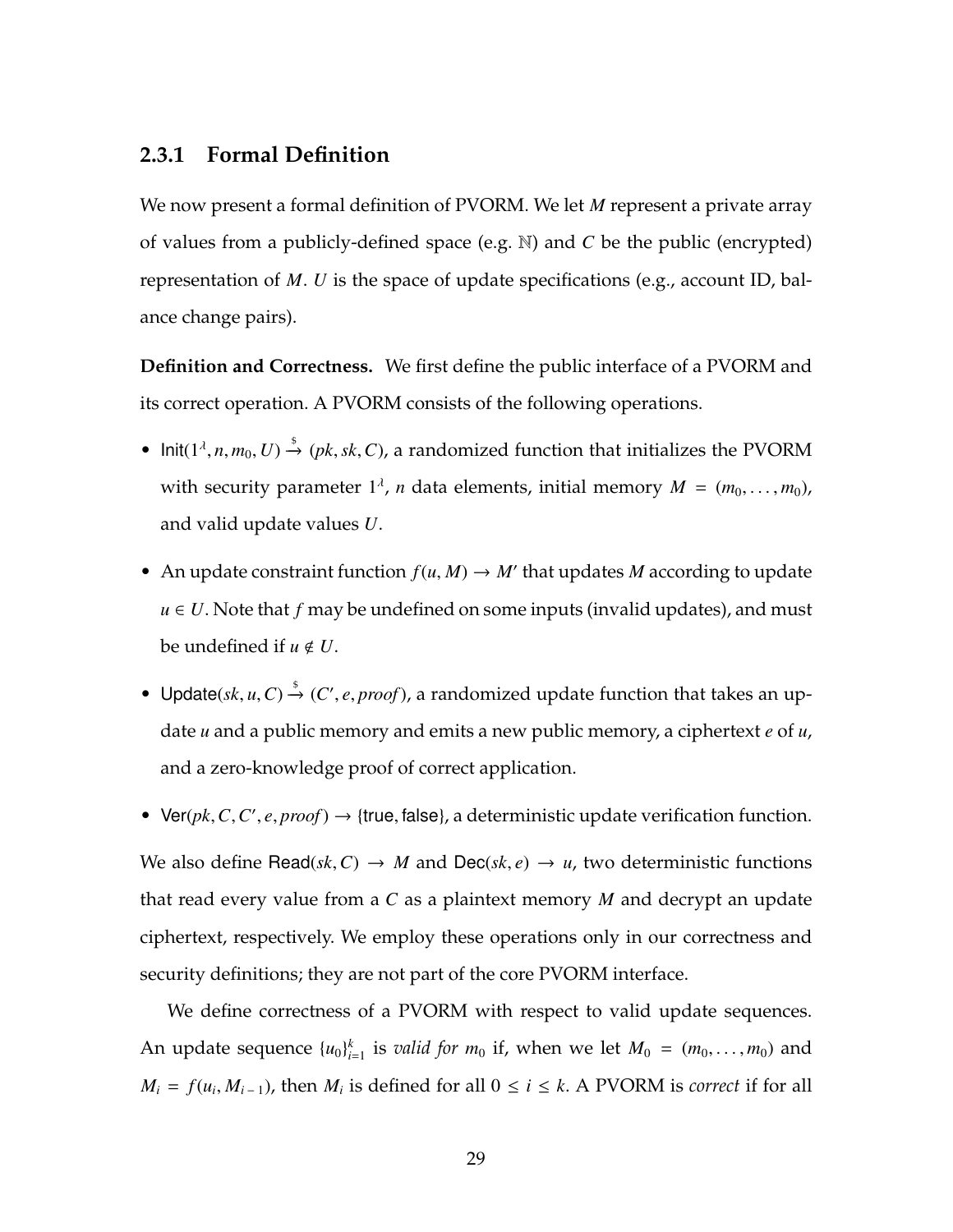initial values  $m_0$  and all update sequences  $\{u_i\}_{i}^k$  $_{i=1}^k$  valid for  $m_0$ ,

$$
\Pr[\mathbf{Exp}^{\mathrm{Correct}}(\lambda, n, m_0, \{u_i\}_{i=1}^k)] = 1
$$

where  $\text{Exp}^{\text{Correct}}(\lambda, n, m_0, \{u_i\}_{i:}^k)$  $_{i=1}^k$ ) is defined as

Experiment **Exp**<sup>Correct</sup>(
$$
\lambda, n, m_0, \{u_i\}_{i=1}^k
$$
):  
\n( $pk, sk, C_0$ )  $\stackrel{\$}{\leftarrow}$ Init( $1^{\lambda}, n, m_0, U$ )  
\nif Read( $sk, C_0$ )  $\neq M_0$ , return false  
\nfor  $i = 1$  to  $k$ :  
\n( $C_i, e_i, proof_i$ )  $\stackrel{\$}{\leftarrow}$  Update( $sk, u_i, C_{i-1}$ )  
\nif [(Read( $sk, C_i$ )  $\neq M_i$ )  $\vee$  (Dec( $sk, e_i$ )  $\neq u_i$ )  
\n $\vee \neg$ Ver( $pk, C_{i-1}, C_i, e_i, proof_i$ )]  
\nreturn false  
\nreturn true

with  $\{M_0, \ldots, M_k\}$  defined as above. In other words, the PVORM is correct if Update correctly transforms *C* as defined by *f* and Ver verifies these updates.

**Obliviousness.** Solidus requires a structure that can realize ORAM guarantees in a new setting against even an adaptive adversary. Intuitively, we require the PVORM to guarantee that any two adaptively-chosen valid update sequences result indistinguishable output. Formally, we say that a PVORM is *oblivious* if for all PPT adversaries  $\mathcal{A}$ , there is a negligible *negl*( $\lambda$ ) such that for all  $n \in \mathbb{N}$ ,  $m_0$ , and  $U$ ,

$$
\left| \Pr \left[ \mathbf{Exp}^{\mathrm{Obliv}}(0, \mathcal{A}, \lambda, n, m_0, U) = 1 \right] \right|
$$
  
- 
$$
\left| \Pr \left[ \mathbf{Exp}^{\mathrm{Obliv}}(1, \mathcal{A}, \lambda, n, m_0, U) = 1 \right] \right| \leq negl(\lambda)
$$

where  $\text{Exp}^{\text{Obliv}}(b, \mathcal{A}, \lambda, n, m_0, U)$  is defined by

Experiment  $\text{Exp}^{\text{Obliv}}(b, \mathcal{A}, \lambda, n, m_0, U)$ :  $(pk, sk, C) \stackrel{\$}{\leftarrow}$  Init $(1^{\lambda}, n, m_0, U)$  $\mathcal{R}^{O_{b, sk, C}(\cdot, \cdot)}(1^{\lambda}, pk, C)$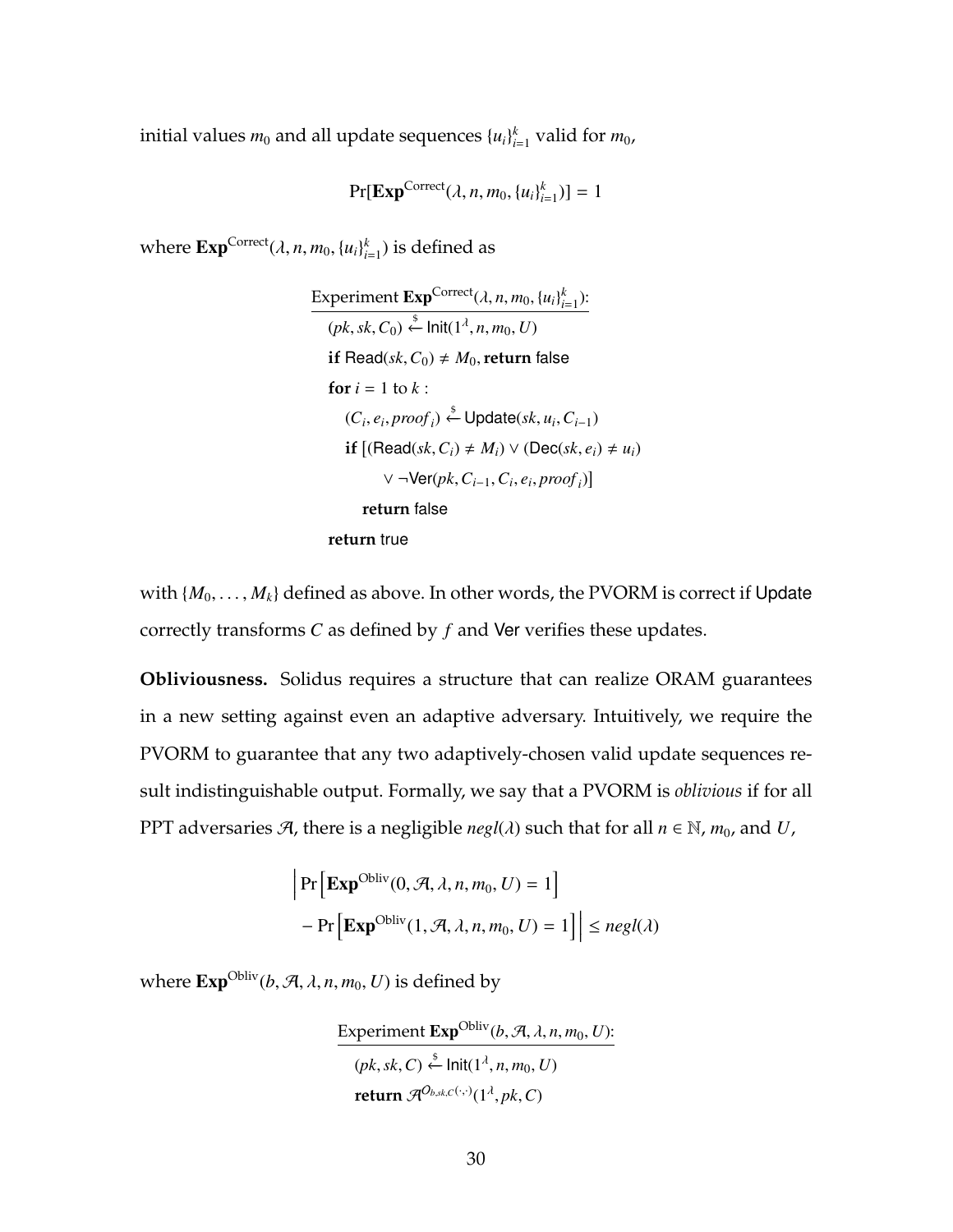where  $O_{b, sk, C}(\cdot, \cdot)$  is a stateful oracle with initial state  $S \leftarrow C$ . On input  $(u_0, u_1)$ ,  $O_{b, sk, C}$  $\downarrow$  executes  $(C', e, proof) \stackrel{\$}{\leftarrow}$  Update $(\mathit{sk}, u_b, S)$ , updates  $S \leftarrow C'$ , and returns  $(C', e, proof)$ . The experiment aborts if any  $C'$  is ever undefined.

This definition is an adaptive version of those presented in the ORAM literature [\[153,](#page-279-0) [160,](#page-280-0) [169\]](#page-281-0).

**Public Verifiability.** The final piece of our security definition is that of public verifiability. Intuitively, we require that each update produce a proof that the update performed was valid and is the one claimed. Formally, a PVORM is *publicly verifiable* if for all PPT adversaries A,

$$
\Pr[\mathbf{Exp}^{\text{PubVer}}(\mathcal{A}, \lambda, n)] \leq negl(\lambda)
$$

where  $\text{Exp}^{\text{PubVer}}(\mathcal{A}, \lambda, n)$  is defined as

Experiment 
$$
\text{Exp}^{\text{PubVer}}(\mathcal{A}, \lambda, n)
$$
:  
\n $(pk, sk, \_) \stackrel{\$}{\leftarrow} \text{Init}(1^{\lambda}, n, \_, \_)$ ;  
\n $(C, C', e, proof) \stackrel{\$}{\leftarrow} \mathcal{A}(1^{\lambda}, n, pk, sk)$ ;  
\nreturn  $\text{Ver}(pk, C, C', e, proof)$   
\n $\land (f(\text{Dec}(sk, e), \text{Read}(sk, C)) \neq \text{Read}(sk, C'))$ 

<span id="page-45-0"></span>This corresponds to the soundness of the ZK-proof that an update was performed correctly.

#### **2.3.2 Solidus Instantiation**

In Solidus we instantiate a PVORM by combining several GSPs with the structure of Circuit ORAM [\[169\]](#page-281-0). Circuit ORAM places data blocks into buckets organized as a binary tree. It performs updates by swapping pairs of blocks along paths in that tree. This structure leads to good performance for two reasons: updates require logarithmic work in the number of accounts, and pairwise swaps of public-key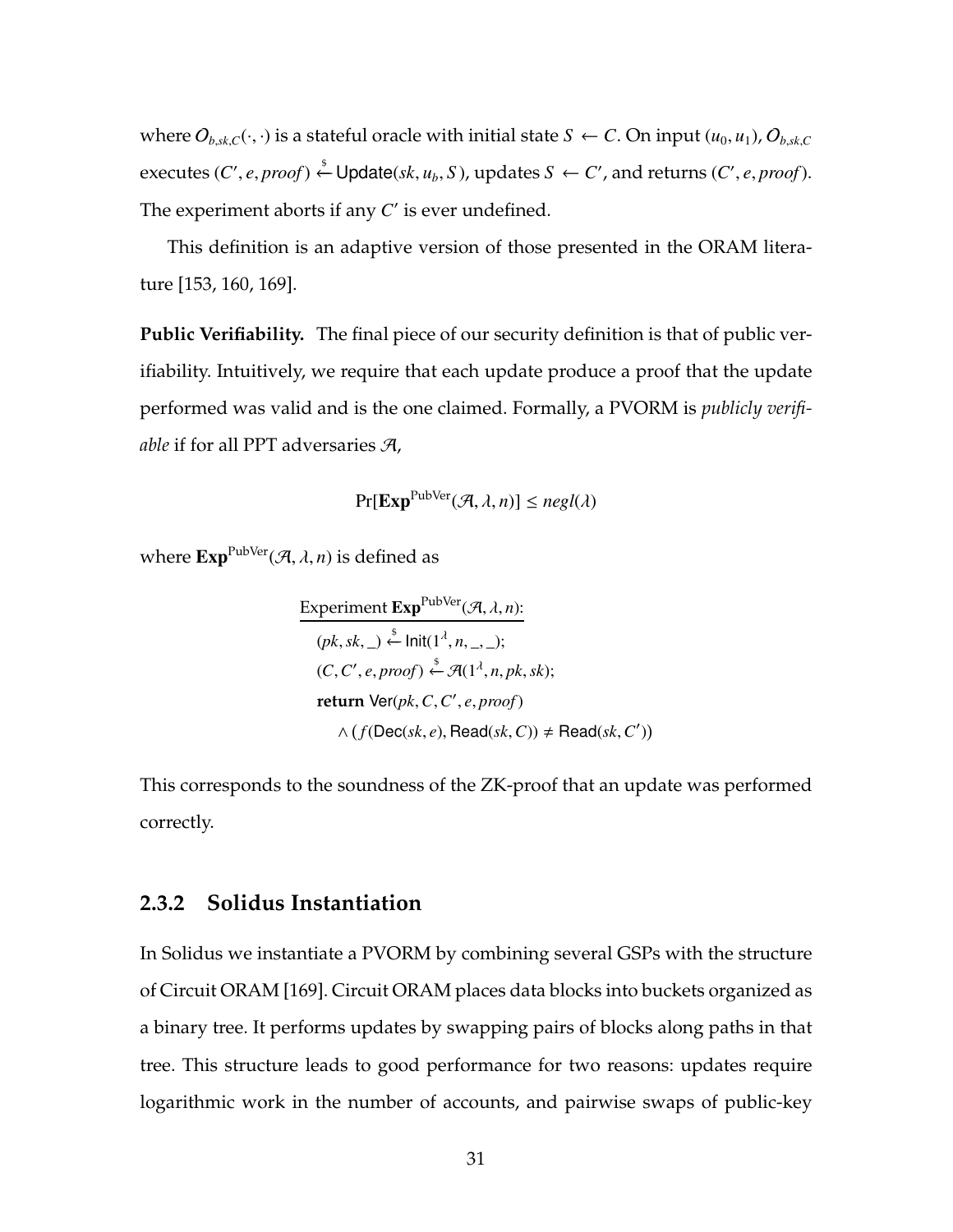<span id="page-46-0"></span>

Figure 2.2: An update for a Circuit ORAM-based PVORM with buckets of size 2. Colors indicate the blocks involved in each operation of the read-modify-write structure. Read moves one block from the read path (shaded) into the distinguished fixed block. Then modify combines it (homomorphically) with the modify ciphertext (dashed). Finally write evicts the resulting value into the tree along two eviction paths (thick bordered).

ciphertext admit efficient ZK-proofs of correctness. Figure [2.2](#page-46-0) shows how Solidus's PVORM is structured and updated.

Each data block holds an account's unique identifier and balance. This pair of values must move in tandem as blocks are shuffled, so Solidus employs a verifiable swap algorithm for El Gamal ciphertexts [\[85\]](#page-270-0) augmented to swap ordered pairs of ciphertexts (see Section [2.8.4\)](#page-69-1).

Solidus constrains each update to modify one account balance and requires that balances remain in a fixed range [0, *N*]. To make updates publicly verifiable, a bank first moves the desired account to a deterministic fixed block by swapping that position with each block along the Circuit ORAM access path. Next the bank updates the account balance and generates a set inclusion proof on the resulting ciphertext to prove it is in the legal range (see Section [2.8.5\)](#page-70-0). Finally, the bank performs Circuit ORAM's eviction algorithm to reinsert the updated account. This again requires swapping the fixed block with a set of tree paths.

In Section [2.9](#page-74-0) we concretize this construction and prove that it is correct, obliv-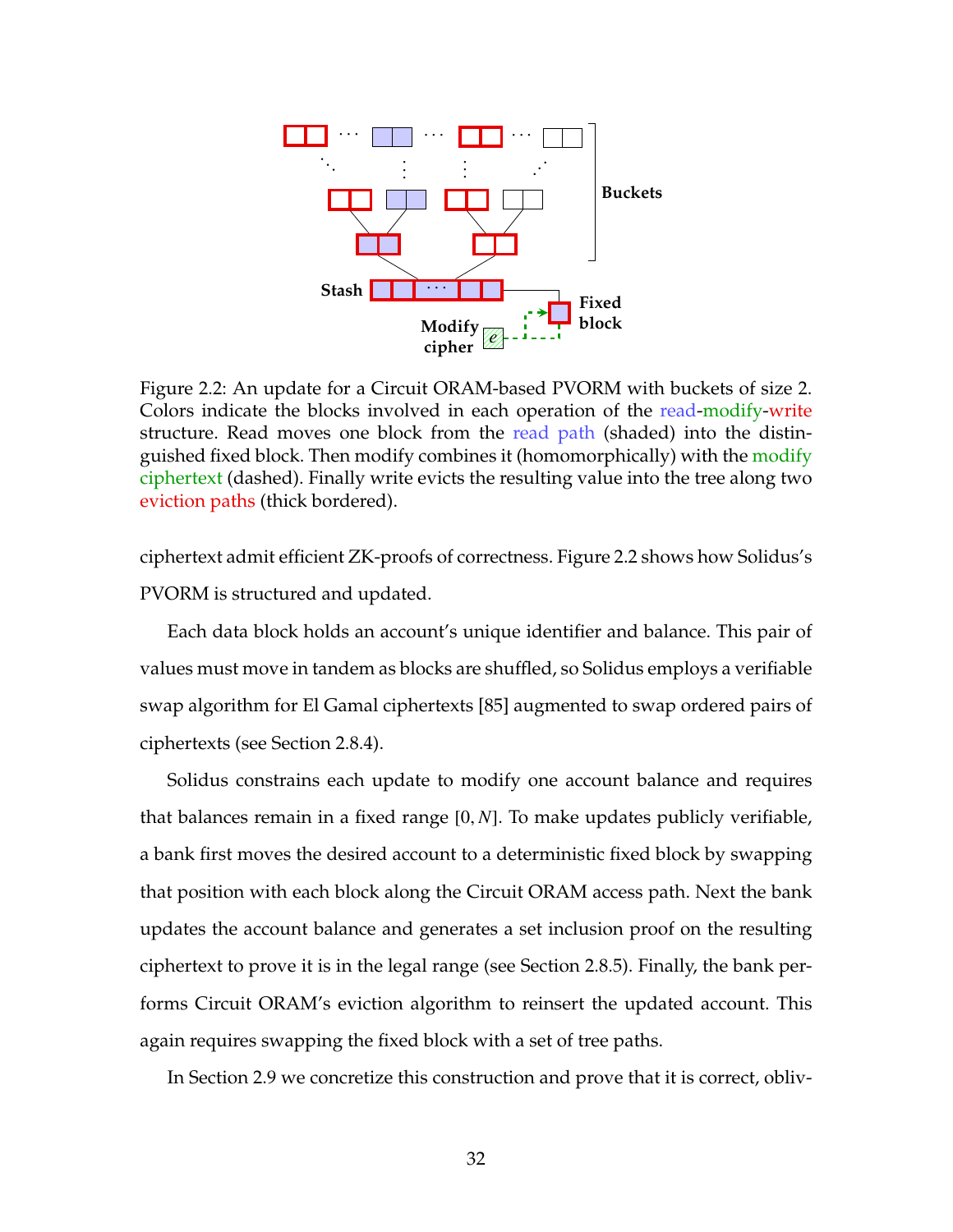ious, and publicly verifiable.

**Stash Overflow.** Circuit ORAM assumes a stash of bounded size, but data loss is possible if the stash overflows, resulting in a probabilistic definition of correctness; correct behavior occurs only when data is not lost. Since the probability of data loss is negligible in the size of the stash, the definition is reasonable for the setting.

In Solidus the stash must be placed on the ledger, so to prevent leaking information we also bound the stash size. Data loss is, however, catastrophic no matter how infrequent. When the stash would overflow, instead of losing data we insert one account deeper into the tree. This insertion is public, so it does leak that regular eviction was insufficient as well as the location of a single account (though not the account's identity).

Solidus inherits the stash overflow probability of Circuit ORAM, which is negligible in the stash size [\[169\]](#page-281-0). As we show in Section [2.6,](#page-59-0) the PVORM update performance is linear in the stash size, giving Solidus a direct performance-privacy trade-off. Pleasantly, modest stash sizes make overflow exceedingly unlikely. With buckets of size 3, a stash of size 25 reduces overflow probability to near  $2^{-64}$ .

#### <span id="page-47-0"></span>**2.4 Solidus Protocol**

We now present the Solidus protocol. This construction relies heavily on cryptographic primitives that we describe in Section [2.8.](#page-66-0) We make this choice to simplify the explanation and leave abstract operations with several instantiations—such as range proofs.

**Bank State.** The state of a bank  $B_i$  consists of an encryption key pair  $(ePK_i, eSK_i)$ , a signing key pair ( $sPK_i, sSK_i$ ), and a set of accounts. Each account  $\mathcal{U}_j$  has a unique account identifier and a balance. For simplicity, we use  $\mathcal{U}_j$ 's public key  $pk_j$  as its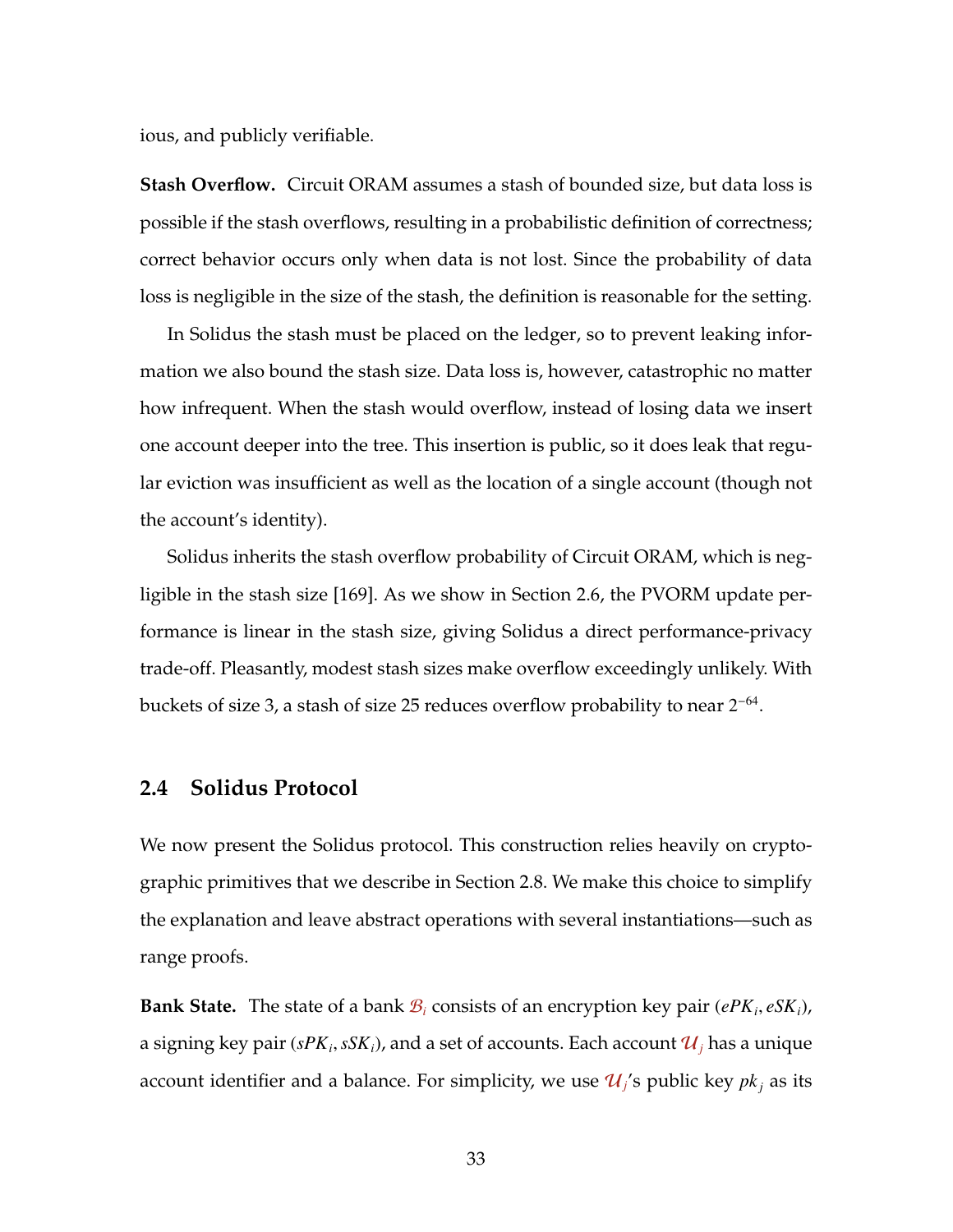identifier.

Each bank maintains its own PVORM, updated on every transaction, containing the information of each of its accounts. Section [2.3.2](#page-45-0) describes the PVORM structure.

**Requesting Transactions.** As Solidus is bank-intermediated, U*<sup>s</sup>* at B*<sup>s</sup>* must send a request to  $\mathcal{B}_s$  in order to send  $\mathbb{S}v$  to  $\mathcal{U}_r$  at  $\mathcal{B}_r.$  The request consists of:

- A unique ID txid
- Enc(*ePK<sup>s</sup>* , \$*v*), \$*v* encrypted under B*<sup>s</sup>* 's public key
- Enc(*ePK<sub>r</sub>*, *pk<sub>r</sub>*), a ciphertext of  $\mathcal{U}_r$ 's ID under  $\mathcal{B}_r$ 's public key
- A hidden-public-key signature signed with *sk<sup>s</sup>* (see Section [2.8.3\)](#page-69-0).

On receipt of a request,  $\mathcal{B}_s$  must validate the request—check that txid is globally unique and  $0 \leq \frac{6}{v} \leq \frac{6}{v}$  —and initiate the transaction settlement process.

**Settling Transactions.** Figure [2.3](#page-49-0) shows the structure of settling a transaction in Solidus.  $\mathcal{B}_s$  generates a proof that  $\$\nu\geq0$ , reencrypts  $\$ \nu$  under  $ePK_r$ , and sends (t<mark>xid</mark>,  $\mathsf{Enc}(ePK_r, \mathbb{S}v)$ ,  $\mathsf{Enc}(ePK_r, pk_r)$ ) to  $\mathcal{B}_r$ . Then both banks (concurrently) update their respective PVORMs, sign their updates, and post all associated proofs and signatures onto the ledger. Once the full transaction is accepted by the ledger, the assets have been transferred and the transaction has settled.

**Transaction IDs.** To prevent replay attacks, Solidus includes a globally unique ID with each transaction. This ID could simply be a random bit string (eg., a GUID), but then verification would require the ID of every transaction over the lifetime of the system. To avoid this growing cost, Solidus uses a two-part transaction ID: a timestamp and a random number. Transactions are only valid within a time window  $T_{\Delta}$ . If txid = (*T*, id), the transaction is only valid at time  $T_{\text{now}}$  if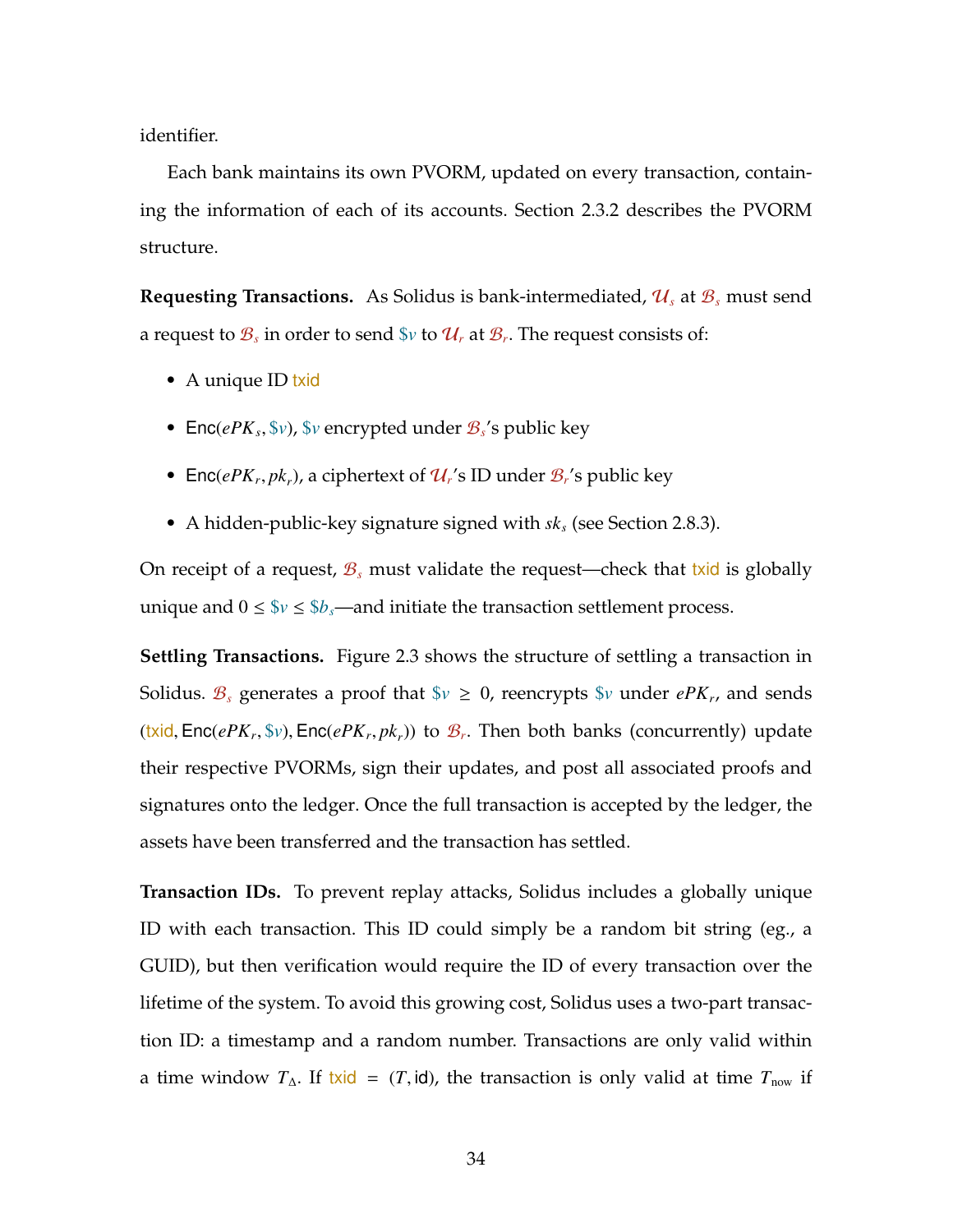<span id="page-49-0"></span>

Figure 2.3: The lifecycle of a transaction in Solidus. An arrow from one operation to another means the second depends on the first. Note that  $\mathcal{U}_r$  does not appear. The receiving user plays no role in settling transactions.

 $T_{\text{now}} - T_{\Delta} < T < T_{\text{now}}$ . This allows verification to only store IDs for  $T_{\Delta}$  and still properly prevent replay attacks.

**Opening and Closing Accounts.** Banks are constantly opening new accounts, so Solidus must support this. To create an account, bank  $B_i$  must insert the account into its PVORM. Our construction makes this simple.  $B_i$  publishes the new ID with a verifiable encryption of the ID and balance 0. It then inserts this ciphertext pair into its PVORM by replacing a dummy value. To close an account  $B_i$  simply publicly verifies the identity of an account and replaces it in the PVORM with a dummy value.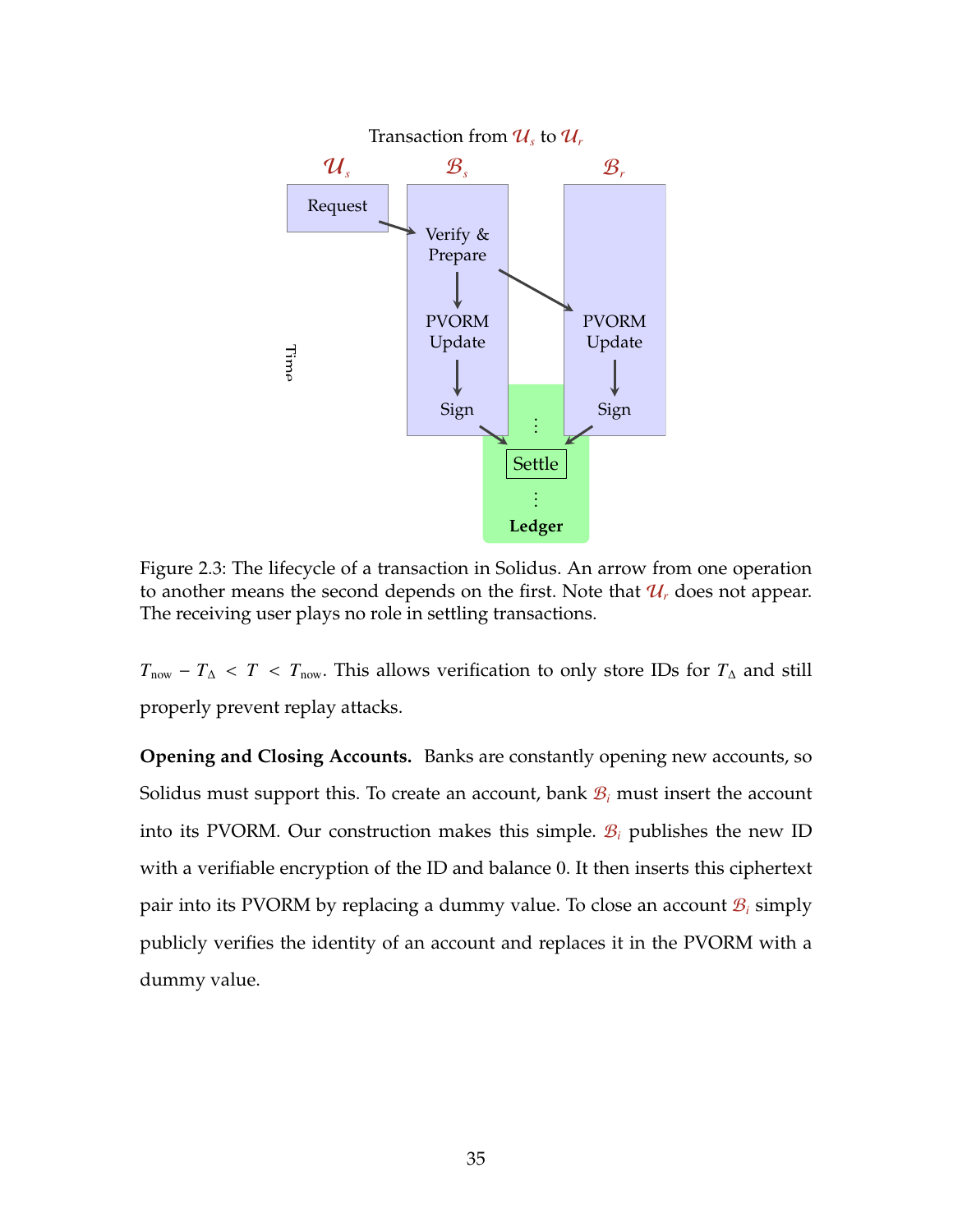```
\mathcal{F}_{\text{Init}}\left[\lambda, \left\{\mathcal{B}_i\right\}_{i=1}^k, \left\{\mathcal{U}_i\right\}_{i=1}^n\right]Init:
    for i ∈ [1, n]:
         Generate key pair (pk_i, sk_i) \overset{\$}{\leftarrow} \mathsf{hGen}(1^\lambda)\mathbf{send}\ pk_i to each user and bank and \left(\mathit{pk}_i,\mathit{sk}_k\right) to \mathcal{U}_ifor i \in [0, k]:
         Generate key pair (sPK_i, sSK_i) ← sGen(1<sup>\lambda</sup>)
         (ePK_i, eSK_i, C_i) \overset{\$}{\leftarrow} \text{Init}(1^{\lambda}, |\mathcal{B}_i|, 0, U)send ("initBank", ePKi
,sPKi
,Ci) to each user and bank
         send all five values to B_i
```
Figure 2.4: Solidus ideal initializer with banks  $\{\mathcal{B}_i\}$  and users  $\{\mathcal{U}_i\}$ .

# **2.4.1** FLedger**-Hybrid Functionality**

For simplicity we define the Solidus protocol,  $\text{Prot}_{\text{Sol}}$ , using a trust initializer and an idealized ledger. We could instantiate the trusted initializer using existing PKI systems and, as mentioned above, Solidus is agnostic to the ledger implementation so we wish to leave that abstract. We present the trusted initializer  $\mathcal{F}_{\text{Init}}$  in Figure [2.4](#page-50-0) and the ledger  $\mathcal{F}_{\text{Ledger}}$  in Figure [2.5.](#page-51-0) Throughout the protocol, users employ hiddenpublic-key signatures (see Section [2.8.3\)](#page-69-0) and banks employ Schnorr signatures [\[32,](#page-262-0) [148\]](#page-278-0), denoted (sGen, Sign, sVer).

The  $\mathcal{F}_{\text{Ledger}}$  functionality has two operations: posting a completed transaction and aborting an in-progress transaction. The need for the first is obvious; the ledger is the authoritative record of transactions and is responsible for their verification. The second helps guard against malicious activity. As we see below, processing a transaction from  $\mathcal{U}_s$  requires bank  $\mathcal{B}_s$  to send its PVORM update to  $\mathcal{B}_r$  prior to posting the transaction to the ledger, but  $B_r$  may never reply. With no abort operation, B*<sup>s</sup>* has two options: wait for a reply—causing a DoS attack if none arrives—or proceed as if the transaction were never initiated. In the second case, B*<sup>r</sup>* can learn with high probability whether  $\mathcal{U}_s$  participates in future transactions involving  $\mathcal{B}_{s\mathcal{V}}$ if a different Circuit ORAM path is accessed,  $\mathcal{U}_s$  is not involved, but if the same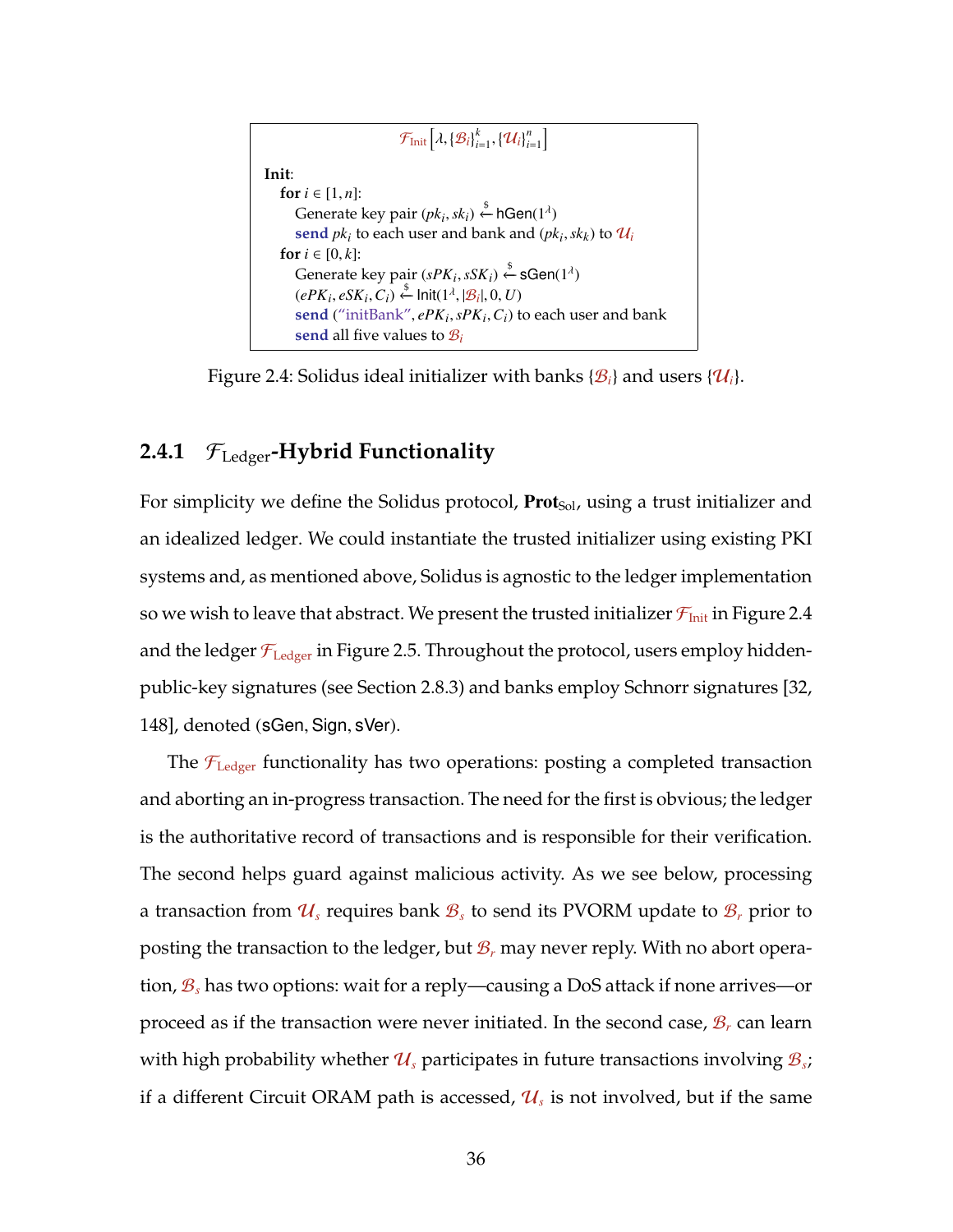```
\mathcal{F}_{\text{Ledgeer}}\Big[\{\mathcal{B}_i\}_{i=1}^k, \{\mathcal{U}_i\}_{i=1}^n\Big]Init: TXID = \emptyset and Ledger = \epsilonOn receive ("aprvRecvTxn", txid, txn):
   assert txid < TXID
   Parse txn \rightarrow (\mathcal{B}_s, \mathcal{B}_r, txdata<sub>s</sub>, \sigma_s, txdata<sub>r</sub>, \sigma_r)
   assert sVer(\mathcal{B}_s, txdata<sub>s</sub>, \sigma_s) \wedge sVer(\mathcal{B}_r, txdata<sub>r</sub>, \sigma_r)
             ∧ VerTxn(Bs, Br, txn, Ledger[Bs, Br])
   TXID \leftarrow TXID \cup \{txid\}Ledger \leftarrow Ledger \| (txid, txn)
   broadcast ("postTxn", txid, txn) to all banks
On receive ("abortTxn", abort) from \mathcal{B}:
   Parse abort \rightarrow (txid, (C, e, proof), pf^{\star})
   assert txid < TXID
   assert Ver(ePK, Ledger[B],C, e, proof)
   assert pf^* proves e is a no-op
   TXID \leftarrow TXID \cup \{txid\}Ledger \leftarrow Ledger \parallel (abort)
   broadcast ("abortTxn", abort) to all banks
```
Figure 2.5: Solidus ideal ledger with banks  $\{\mathcal{B}_i\}$  and users  $\{\mathcal{U}_i\}$ . Ledger $[\mathcal{B}_s, \mathcal{B}_r]$  denotes the most recent PVORM states for each bank in Ledger, and VerTxn verifies all proofs associated with a given transaction, which requires the public keys and preceding PVORM state of each bank involved.

path is accessed*,*  $\mathcal{U}_s$  likely is.

In order to prevent this information leakage, B*<sup>s</sup>* must post some PVORM update to the ledger after sending the update to  $\mathcal{B}_r$  before initiating any other transaction. If the original transaction settles that includes exactly such an update. Otherwise  $B_s$  can invoke "abortTxn" with a dummy update on the same tree path, thus invalidating any information  $\mathcal{B}_r$  may have gained.

With these ideal functionalities defined, we can now present the main Solidus protocol, **Prot**<sub>Sol</sub>, in Figure [2.5.](#page-53-0) We note that the environment  $Z$  is a standard UC framework entity that represents all behavior external to the protocol execution.  $(Z$  feeds input to and collects outputs from protocol parties and the adversary.)

To execute a transaction in **Prot**<sub>Sol</sub>, a user executes "beginTxn", which sends a "requestTxn" request to the user's bank. The bank verifies the request, updates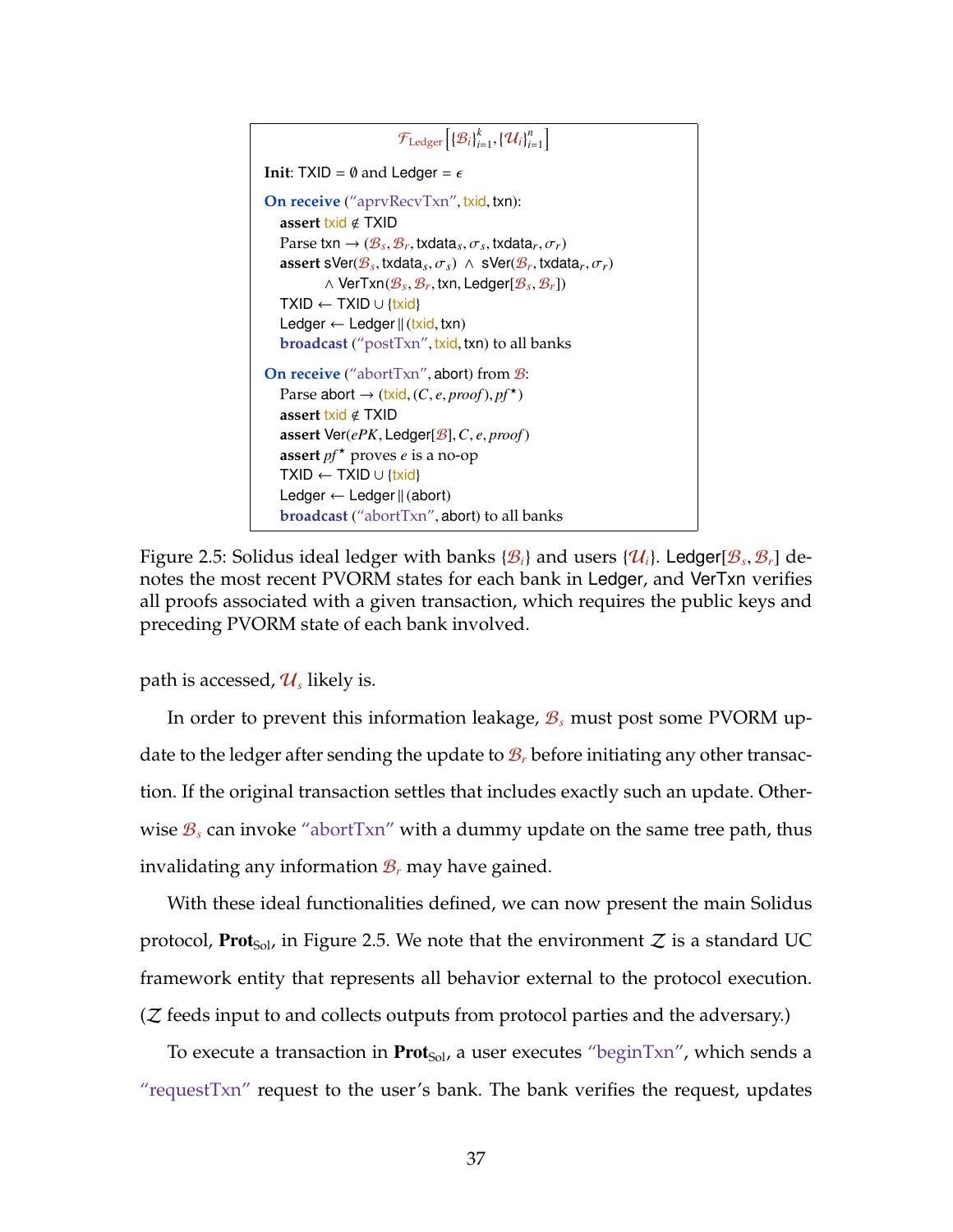$\mathbf{Prot}_{\rm Sol}\left[\left\{\mathcal{B}_i\right\}_{i=1}^k,\left\{\mathcal{U}_i\right\}_{i=1}^n\right]$  $\mathbf{User} \mathcal{U}_i$ : **On input** ("beginTxn",  $\mathcal{U}_j$ ,  $\hat{\mathbf{v}}$ ) from environment  $\mathcal{Z}$ : Let  $\mathcal{B}_i$  = bank( $\mathcal{U}_i$ ) and  $\mathcal{B}_j$  = bank( $\mathcal{U}_j$ ) Generate random unique txid Encrypt  $c_r = \textsf{Enc}(ePK_j, pk_j)$  and  $c_v = \textsf{Enc}(ePK_i, $v)$  $\sigma$  = hSign( $sk_i$ ,  $ePK_j$ , (txid,  $c_r$ ,  $c_v$ ))  ${\bf send}$  ("requestTxn", txid,  $ePK_j, c_r, c_v, \sigma$ ) to  ${\mathcal B}_i$ **Bank** B*<sup>i</sup>* : **On receive** ("initBank", *ePK j*, *sPK j*, *C j*) from  $\mathcal{F}_{Init}$ : **assert**  $B[\mathcal{B}_i]$  is not set  $B[\mathcal{B}_j] \leftarrow (ePK_j, sPK_j, C_j)$ **On receive** ("postTxn", txid, txn) from  $\mathcal{F}_{\text{Ledger}}$ : Retrieve  $(\mathcal{B}_s, C'_s)$  and  $(\mathcal{B}_r, C'_r)$  from txn **if** ( $\mathcal{B}_i = \mathcal{B}_s$  or  $\mathcal{B}_i = \mathcal{B}_r$ ), **then** *Pend* ← ⊥ Update  $B[\mathcal{B}_s] \leftarrow (ePK_s, sPK_s, C'_s)$  $B[\mathcal{B}_r] \leftarrow (ePK_r, sPK_r, C'_r)$ **On input** ("abortPend") from environment  $Z$ : **assert** *Pend*  $\neq \bot$ Retrieve  $\mathcal{U}_i$  at  $\mathcal{B}_i$  from *Pend*  $U$ pdate ( $C_i$ ', *e*, *proof*) ←  $U$ pdate( $eSK_i$ , ( $U_i$ , 0),  $C_i$ ) Generate ZK-proof  $pf^{\star}$  that *e* encrypts 0-value change.  $\mathbf{send}$  ("abort $\text{Txn}$ ",  $(\text{txid}, \mathcal{B}_i, (C'_i, e, proof), pf^\star)$  to  $\mathcal{F}_{\text{Ledger}}$ **On receive** ("abort $Txn$ ", abort) from  $\mathcal{F}_{\text{Ledger}}$ :  $\text{Parse } (\text{txi}, \mathcal{B}_j, (C'_j, e, proof), pf^{\star}) \leftarrow \text{abort}$ **if**  $B_i = B_i$ **assert**  $Pend = (\text{txid}, \_)$ *Pend*  $\leftarrow$  ⊥  $B[\mathcal{B}_j] \leftarrow (ePK_j, sPK_j, C'_j)$ **if** *Pend* ≠ ⊥ and  $B_j$  is the other bank in *Pend* Execute "abortPend" as described above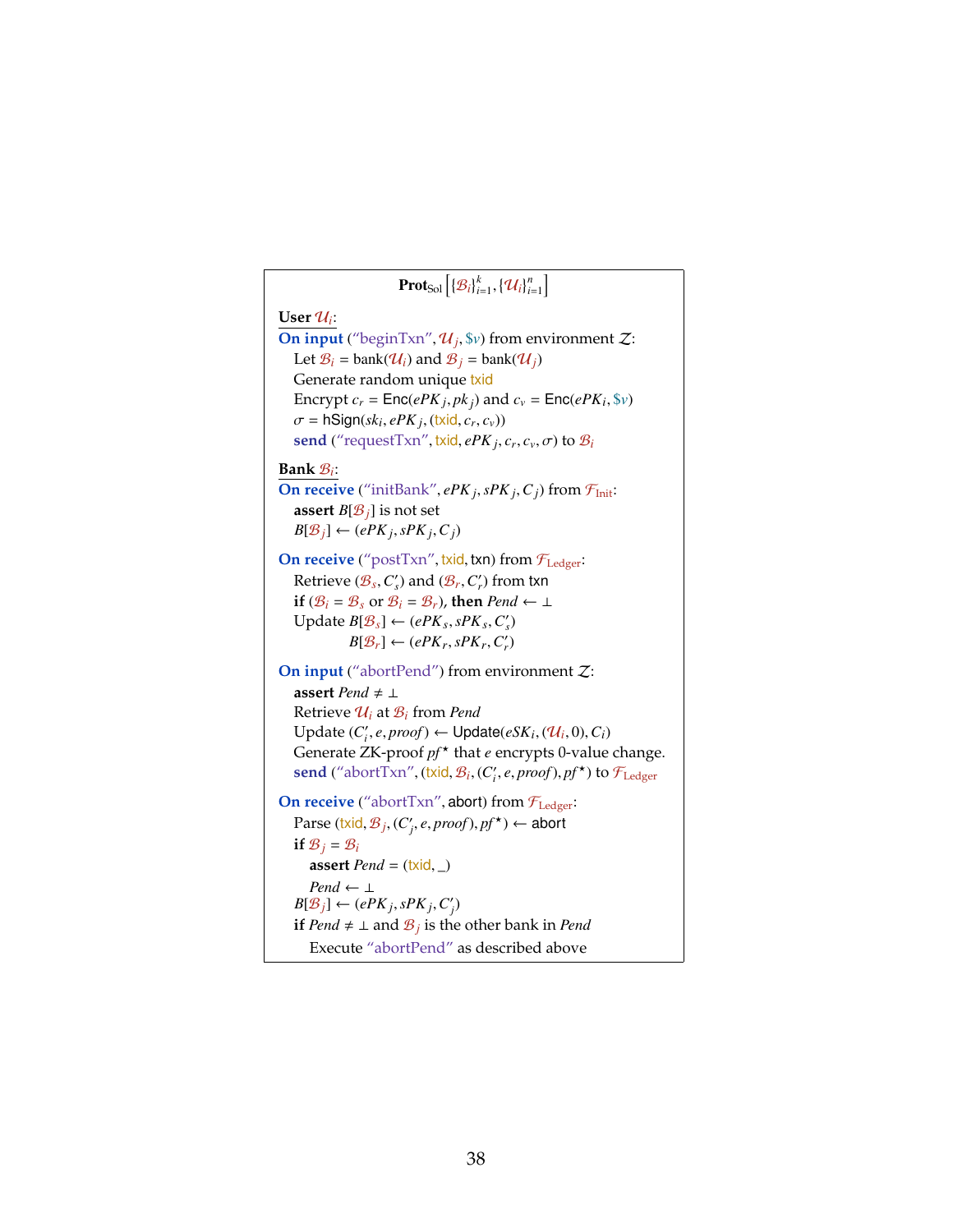<span id="page-53-0"></span>**On receive** ("requestTxn", txid,  $ePK_s$ ,  $c_v$ ,  $c_r$ ,  $\sigma$ ) from  $\mathcal{U}_s$ : **assert** (*Pend* = ⊥) ∧ (**txid** is unique)  $\wedge$  hVer( $ePK_i$ , (txid,  $c_v, c_r$ ),  $\sigma$ )  $\wedge$  ((( $\alpha, \beta$ ), \_)  $\leftarrow \sigma$ : Dec( $eSK_i$ ,  $(\alpha, \beta)$ ) =  $pk_s$ ) Decrypt  $\mathcal{F}v = \text{Dec}(eSK_i, c_v)$ **assert**  $0 \leq \frac{6}{V} \leq M_i[\mathcal{U}_s]$  $U$ pdate ( $C_i$ ,  $e_s$ ,  $\text{proof}_s$ ) ←  $U$ pdate( $eSK_i$ , ( $U_s$ ,  $-\$v$ ),  $C_i$ ) Let  $c'_{v}$  =  $\mathsf{Enc}(ePK_j, \$v)$ Generate txdata*s* containing: •  $(\text{txid}, (c_v, c_r), \sigma, c'_v)$ •  $(C_i', e_s, proof_s)$ • Range $Pf(e_v, t)$ • Proof that  $e_s$  updates  $\mathcal{U}_s$  by amount in  $c_v$ • Proof that  $c_v$  and  $c'_v$  encrypt the same value *Pend* ← txdata*<sup>s</sup>*  $\sigma_s = \text{Sign}(sSK_i, \text{txdata}_s)$ **send** ("aprvSendTxn", txid, txdata<sub>s</sub>,  $\sigma_s$ ) to  $\mathcal{B}_j$ **On receive** ("aprvSendTxn", txid, txdata*s*,σ*s*) from B*<sup>j</sup>* : **assert** (*Pend* = ⊥) ∧ (txid is unique)  $\wedge$  sVer( $sPK_j$ , txdata $_s$ ,  $\sigma_s$ ) ∧ all proofs in txdata*<sup>s</sup>* are valid  $\mathsf{Retrieve}\ (\mathsf{txid}, (c_v, c_r), \sigma, c'_v) \text{ from } \mathsf{txdata}_s$  $\text{Decrypt } \$v \leftarrow \text{Dec}(eSK_i, c'_v)$ **assert** txid is unique and  $\gamma \geq 0$ Decrypt  $pk_r = \text{Dec}(eSK_i, c_r)$  $U$ pdate ( $C'_{i}$ ,  $e_{r}$ ,  $\text{proof}_{r}$ )  $\leftarrow$   $U$ pdate( $eSK_{i}$ , ( $\mathcal{U}_{r}$ ,  $\mathcal{F}_{v}$ ),  $C_{i}$ ) Generate txdata*r* containing: •  $(\text{txi}, (c_v, c_r), \sigma, c'_v)$ •  $(C_i', e_r, proof_r)$ • Proof that  $e_r$  updates account  $c_r$  by value  $c'_v$  $Pend \leftarrow$  (txid, txdata<sub>r</sub>)  $\sigma_r \leftarrow$  Sign( $sSK_i$ , txdata<sub>*r*</sub>)</sub>  $\text{Let } \textsf{txn} = (\mathcal{B}_j, \mathcal{B}_i, \textsf{txdata}_s, \sigma_s, \textsf{txdata}_r, \sigma_r)$ **send** ("aprvRecvTxn", txid, txn) to  $\mathcal{F}_{\text{Ledger}}$ 

Figure 2.5:  $\mathcal{F}_{\text{Ledgeer}}$ -hybrid protocol for Solidus with banks { $\mathcal{B}_i$ } and users { $\mathcal{U}_i$ }. For simplicity we omit operations to open and close accounts.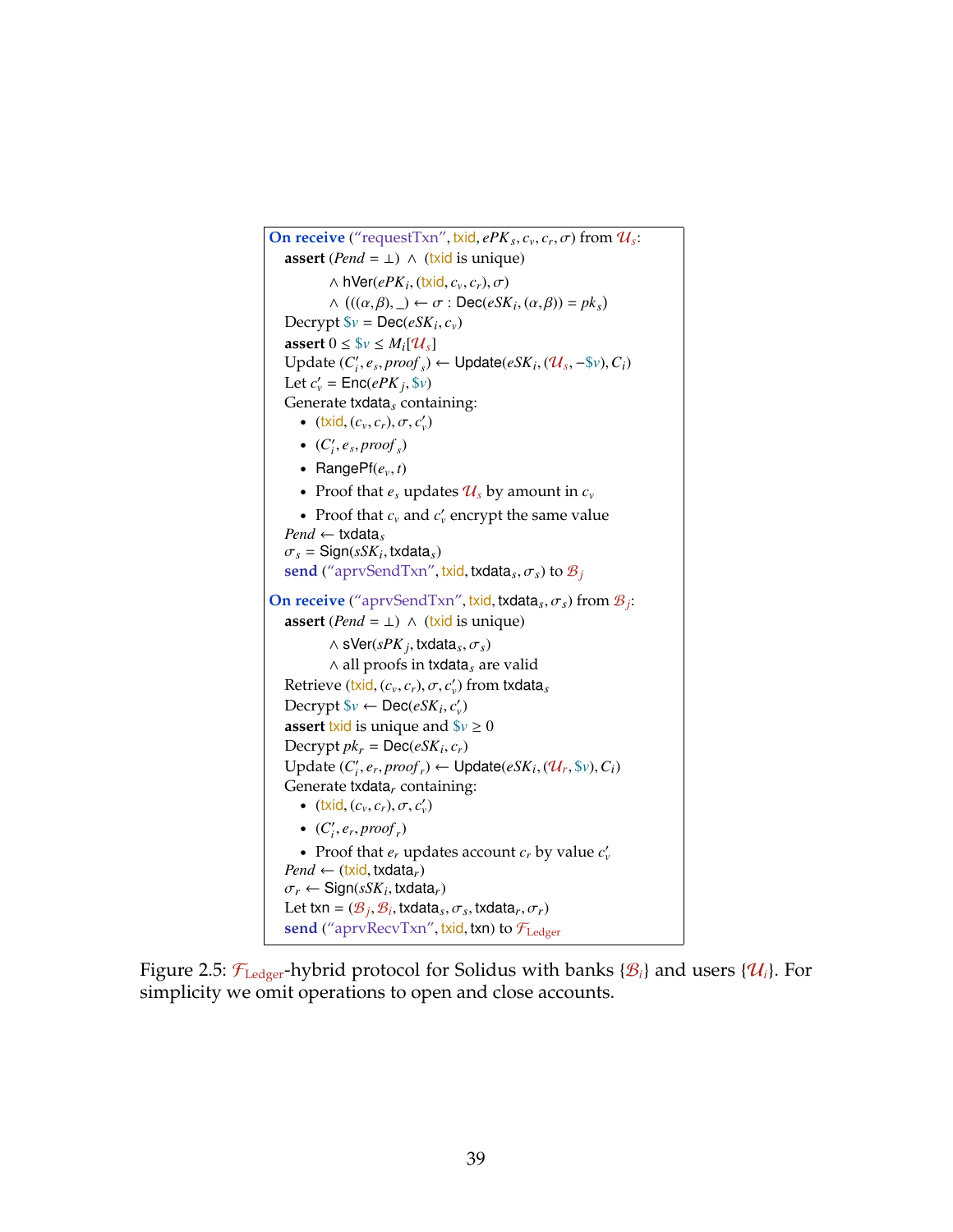its PVORM, signs the update, and forwards it to the recipient's bank. That bank similarly verifies, updates, and signs before posting the completed transaction to  $\mathcal{F}_{\text{Ledge}}$ . For simplicity the sending bank performs all updates and sends them to the receiving bank. In practice both banks can update their respective PVORMs in parallel as implied by Figure [2.3.](#page-49-0)

The protocol also contains operations for two other purposes: handling transaction aborts described above and updating other banks' states when they post updates to  $\mathcal{F}_{\text{Ledger}}$ .

### **2.4.2 Security Definition**

To demonstrate the security of  $Prot_{Sol}$ , we need a notion of how a secure Solidus protocol operates. We define this as an ideal functionality  $\mathcal{F}_{Sol}$  presented in Fig-ure [2.6.](#page-55-0) For an adversary A and environment Z, we let Hybrid $_{\mathcal{A},\mathcal{Z}}(\lambda)$  denote the transcript of A when interacting with **Prot**<sub>Sol</sub>. We let Ideal<sub>S, $z(\lambda)$ </sub> be the transcript produced by a simulator S when run in the ideal world with  $\mathcal{F}_{Sol}$ . This allows us to define security as follows.

<span id="page-54-0"></span>**Definition 2.1.** We say that Solidus *securely emulates*  $\mathcal{F}_{Sol}$  if for all real-world PPT adversaries  $\mathcal{A}$  and all environments  $\mathcal{Z}$ , there exists a simulator  $\mathcal{S}$  such that for all PPT distinguishers D,

$$
|\Pr[\mathcal{D}(\mathsf{Hybrid}_{\mathcal{A},\mathcal{Z}}(\lambda)) = 1] - \Pr[\mathcal{D}(\mathsf{Ideal}_{S,\mathcal{Z}}(\lambda)) = 1]| \le \mathit{negl}(\lambda).
$$

This definition leads to the following theorem, which we prove in Section [2.10.](#page-84-0)

<span id="page-54-1"></span>**Theorem 2.1.** *The Solidus protocol* Prot*Sol satisfies Definition [2.1](#page-54-0) assuming a DDH-hard group in the ROM.*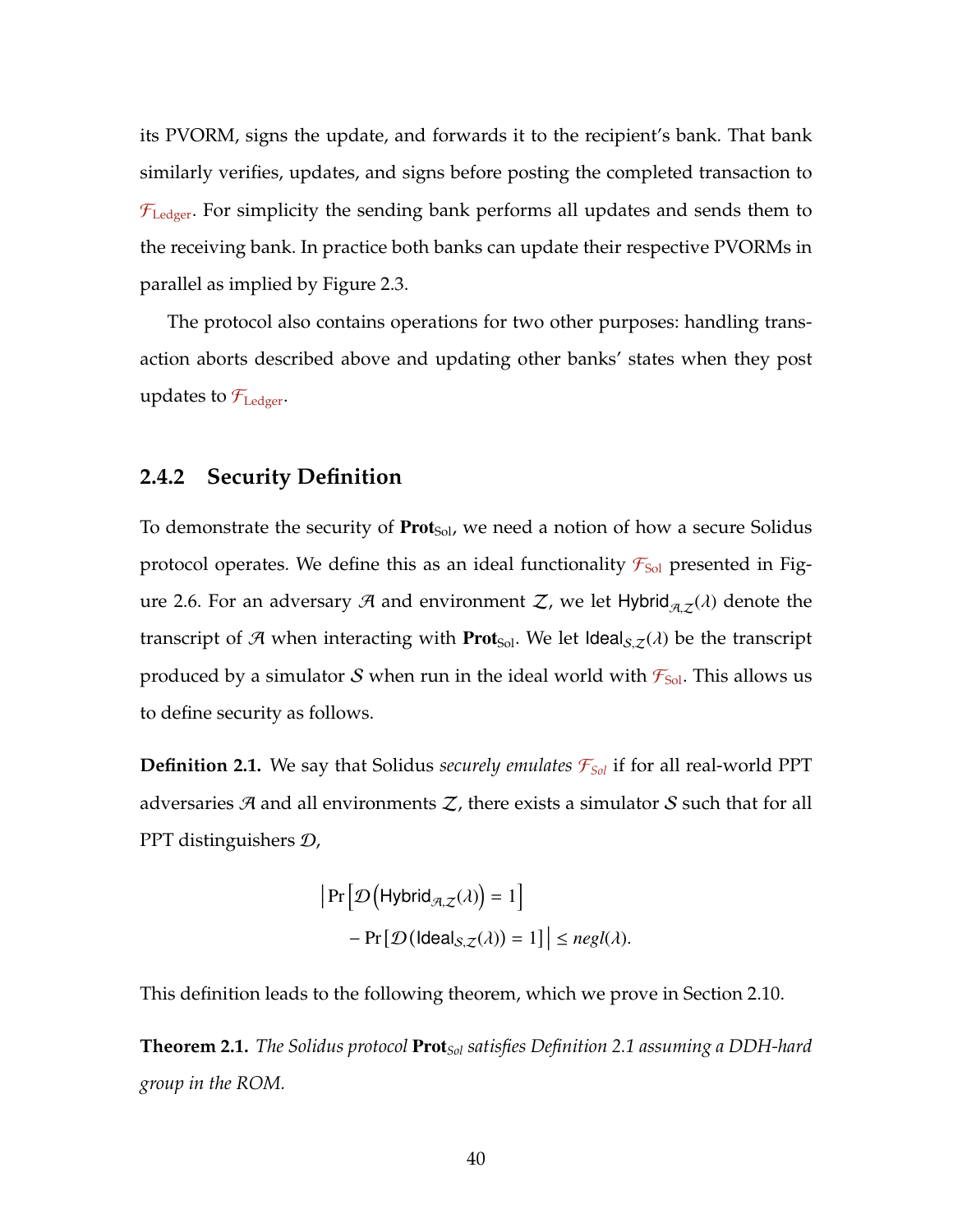```
\mathcal{F}_{\textrm{Sol}}\Big[\{\mathcal{B}_i\}_{i=1}^k, \{\mathcal{U}_i\}_{i=1}^n, \{\mathcal{U}_i^{\$}\}_{i=1}^\ell\Big]Init
    Initialize T to empty
    Initialize V[\mathcal{U}_i] ← 0 for i ∈ [1, n]
On receive ("requestTxn", \mathcal{U}_r, \mathcal{V}_v) from \mathcal{U}_s:
    assert \$\nu \geq 0Generate unique txid
    T[\text{txid}] \leftarrow (\mathcal{U}_s, \mathcal{U}_r, \mathbb{S}v, \text{``req''})send txid to Us
    send ("req", txid, \mathcal{U}_s, bank(\mathcal{U}_r), \mathcal{V}_v) to bank(\mathcal{U}_s)
On receive ("aprvSendTxn", txid) from B_s:
    Retrieve (\mathcal{U}_s, \mathcal{U}_r, \mathbb{S}v, f) \leftarrow T[\text{txid}]assert f = "req" and B_s = bank(U_s)
    T[\text{txid}] \leftarrow (\mathcal{U}_s, \mathcal{U}_r, \mathcal{V}_r, \mathcal{V}_r)send ("aprv", txid, B_s, \mathcal{U}_r, \mathcal{V}_v) to bank(\mathcal{U}_r)
On receive ("aprvRecvTxn", txid) from B_r:
    Retrieve (\mathcal{U}_s, \mathcal{U}_r, \mathcal{V}_v, f) \leftarrow T[\text{txid}]assert f = "aprv" and B_r = \text{bank}(\mathcal{U}_r)Remove T[txid] mapping
    Retrieve $b_s ← V[\mathcal{U}_s], $b_r ← V[\mathcal{U}_r]assert $b_s \geq $v$ or \mathcal{U}_s = \mathcal{U}_i^{\$} for some i
    V[\mathcal{U}_s] ← $b_s - $vV[\mathcal{U}_r] \leftarrow \$b_r + \$v// Reveal identities of asset notaries and banks
    Let \mathcal{P}_s = \mathcal{U}_s if \mathcal{U}_s = \mathcal{U}_i^{\$}, bank(\mathcal{U}_s) otherwise
    Let P_r = U_r if U_r = U_j^{\$}, bank(U_r) otherwise
    broadcast ("postTxn", txid, P_s \rightarrow P_r) to all banks
On receive ("abortTxn", txid) from \mathcal{B}:
    if txid has been seen before // Can "abort" nonexistent transactions
       Retrieve (\mathcal{U}_s, \mathcal{U}_r, \_, \_) \leftarrow T[\text{txid}]assert \mathcal{B} = \text{bank}(\mathcal{U}_s) or \mathcal{B} = \text{bank}(\mathcal{U}_r)Remove T[txid] mapping
    broadcast ("abortTxn", txid, B) to all banks
```
Figure 2.6: Ideal functionality for the Solidus system with banks  $\{\mathcal{B}_i\}$ , users  $\{\mathcal{U}_i\}$ , and asset notaries  $\{\mathcal{U}_i^{\$}\}$ . For simplicity we assume a fixed set of accounts for each bank.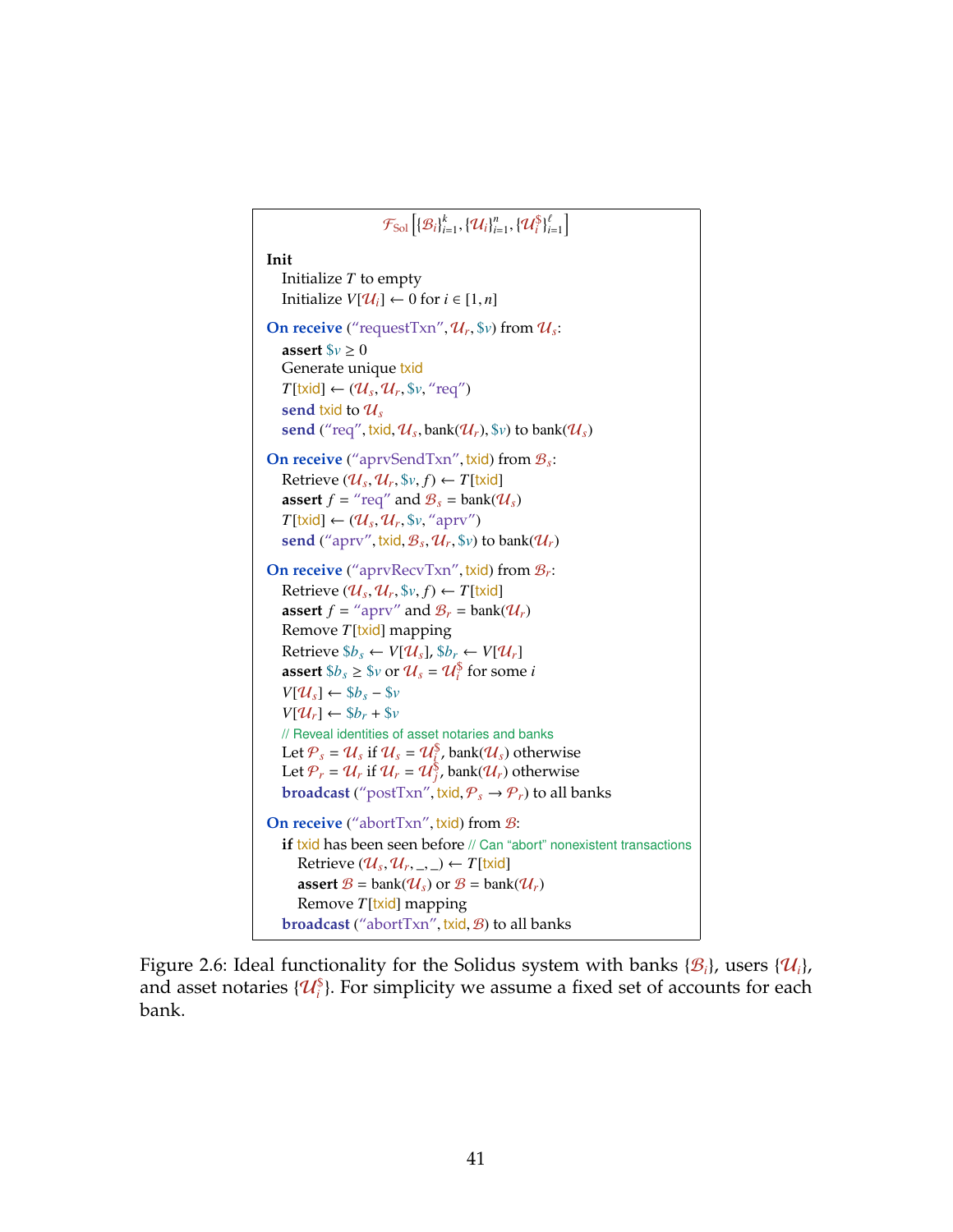In order to prove Theorem [2.1](#page-54-1) in the Universal Composability (UC) framework [\[34\]](#page-262-1), we assume Solidus employs only universally composable (UC) NIZKs. Prior work [\[13\]](#page-259-0) demonstrates that GSPs can be transformed into UC-NIZKs by using the Fiat-Shamir heuristic and including a ciphertext of the witness under a public key provided by a common initializer. As Solidus already employs this trusted initialization and includes ciphertexts of most operations anyway, the performance impact of ensuring UC-NIZKs is minimal.

# **2.5 Optimizations**

In addition parallelizing operation, there are several optimizations which make Solidus more practical. Some of these optimizations are only appropriate for certain use cases, but they may result in significant speedups when applicable. We include the simpler optimizations in our evaluation in Section [2.6.](#page-59-0)

## <span id="page-56-0"></span>**2.5.1 Precomputing Randomization Factors**

A large computational expense in Solidus is re-randomizing ciphertexts while updating a PVORM. Fortunately, El Gamal allows us to re-randomize ciphertexts by combining them with fresh encryptions of the group identity. That is, in a group *G* =  $\langle g \rangle$  with key pair ( $pk = g^{sk}$ ,  $sk$ ) and a ciphertext  $c = (\alpha, \beta)$ , we can re-randomize *c* by picking a random  $r \leftarrow \mathbb{Z}_{|G|}$  and computing  $c' = (\alpha \cdot pk^r, \beta \cdot g^r)$ .

Computing  $(pk^r, g^r)$  only requires knowledge of the group  $G$ , the generator  $g$ , and a bank's public key *pk*, none of which change. This means we can precompute these unit ciphertexts and re-randomize by multiplying in a precomputed value.

Since the system can continue indefinitely, it must continue generating these randomization factors. Many financial systems have predictable high and low load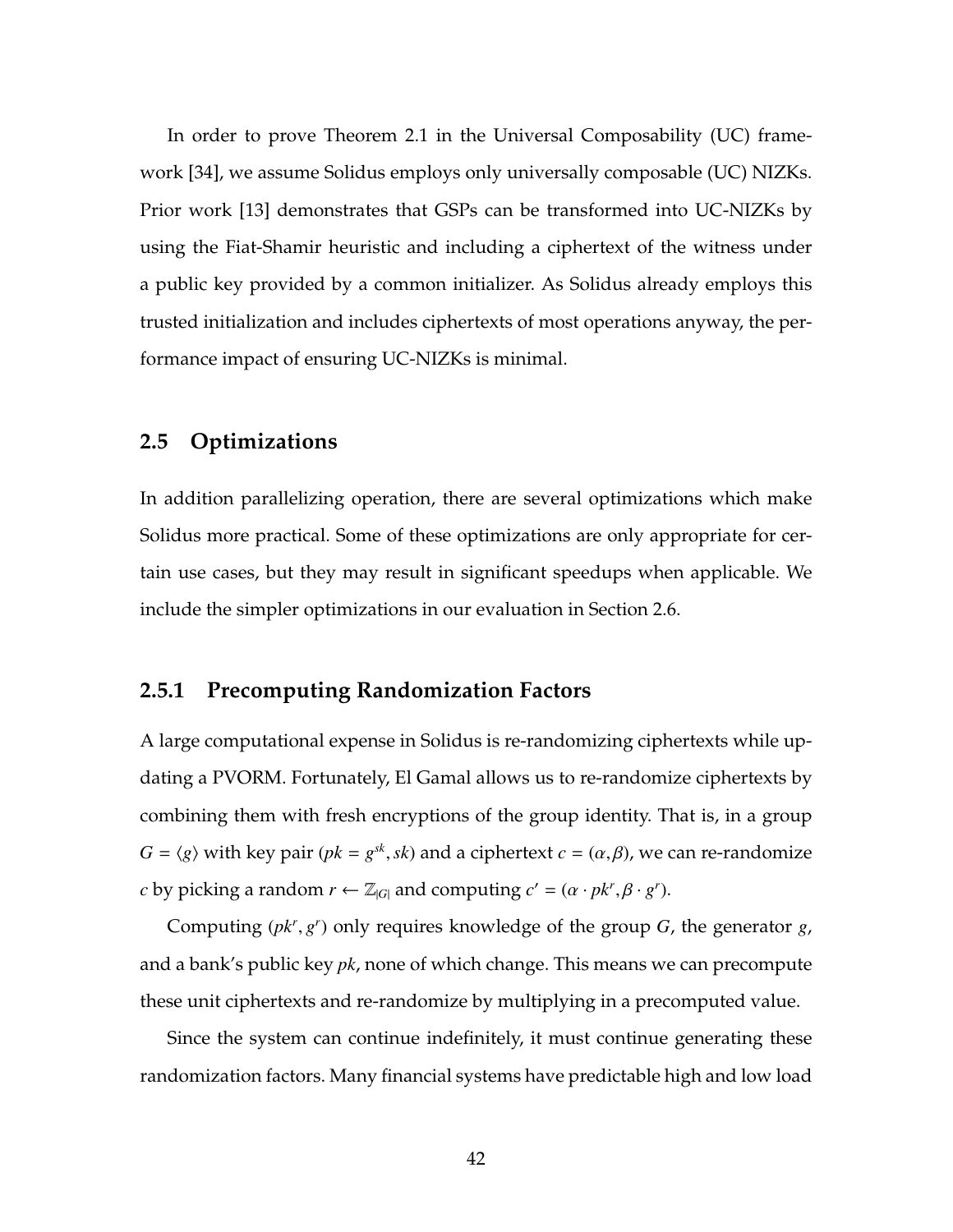times (e.g., very light traffic at night), so they can utilize otherwise-idle hardware for this purpose during low-traffic times. If the precomputation generates more randomization pairs than the application consumes over a modest time frame (e.g. a day), we can drastically improve performance.

# <span id="page-57-0"></span>**2.5.2 Reducing Verification Overhead**

As we see in Section [2.6,](#page-59-0) proof verification is quite expensive. In the basic protocol, the ledger consensus nodes must each verify every transaction. As more banks join the system this increases the load on the consensus nodes—which may be the banks. By strengthening trust assumptions slightly, we can omit much of this online verification and increase performance. We present two strategies that rely on different assumptions.

**Threshold Verification.** In the financial industry, there is often a group of entities (e.g., large banks and regulators) who are generally trusted. If a threshold number of these entities verify a transaction, this could give all other consensus nodes often other banks—confidence that the transaction is valid, allowing them to accept it without further verification. Once the threshold is reached, each other node need only verify the signatures of the trusted entities that verified the transaction, which is far faster than performing a full verification. If the group of trusted entities is significantly larger than the threshold or those entities have much more capacity than others, this strategy will improve system scaling.

**Full Offline Verification.** In some cases banks can be treated as covert adversaries. That is, they will attempt to learn extra information, but they will subvert the protocol only if attribution is impossible. This situation could arise if each Solidus bank is controlled by a large commercial bank. While a bank may wish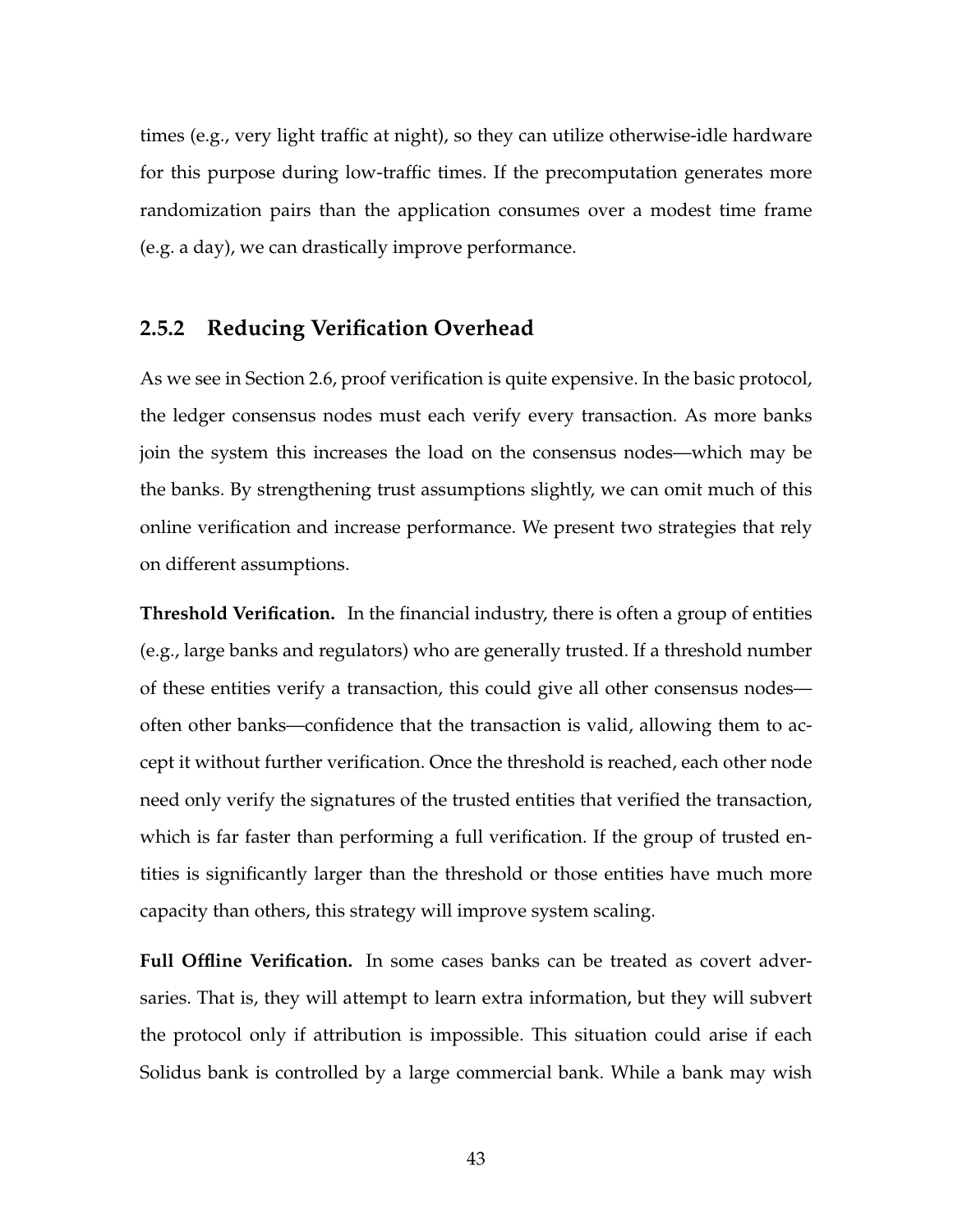to learn as much information as possible, the cost of being caught misbehaving is high enough to deter attributable protocol deviations.

Under these assumptions we can omit online verification entirely. The verifiability of a ledger-based system remains in place, so if a bank submits an invalid transaction or proof, post hoc identification of the faulty transaction and offending bank is trivial. Thus, in this covert adversary model, banks will only submit valid transactions and proofs, meaning that the ledger can accept transactions without first verifying the associated proofs first.

# <span id="page-58-0"></span>**2.5.3 Transaction Pipelining**

Solidus requires sequential processing of transactions at a single bank because PVORM updates must be sequential to generate valid proofs. Given transactions  $T_1$  followed by  $T_2$ , in order for  $\mathcal B$  to process  $T_2$  it needs the PVORM state following  $T_1$ . It does not, however, need the associated proofs. Therefore, if  $\mathcal{B}$  assumes  $T_1$  will settle—because faults are rare—it can start processing  $T_2$  early while generating proofs for  $T_1$ . While this technique will not reduce transaction latency, it can drastically increase throughput. Moreover, determining the updated PVORM state requires primarily re-randomizing ciphertexts, making this optimization particularly effective when combined with precomputation (Section [2.5.1\)](#page-56-0).

When failures do occur, it impacts performance but not correctness. If  $T_1$  aborts for any reason,  $T_2$  will not yet have settled since  $T_1$  would have to settle first. This means  $\mathcal B$  can immediately identify the problem and reprocess  $T_2$ —and any following transactions—without  $T_1$ . This reprocessing may lead to significant, but temporary, performance degradation, meaning this optimization is only appropriate when failure are rare if each transaction is posted individually to the ledger.

We can alleviate some of this performance penalty by bundling transactions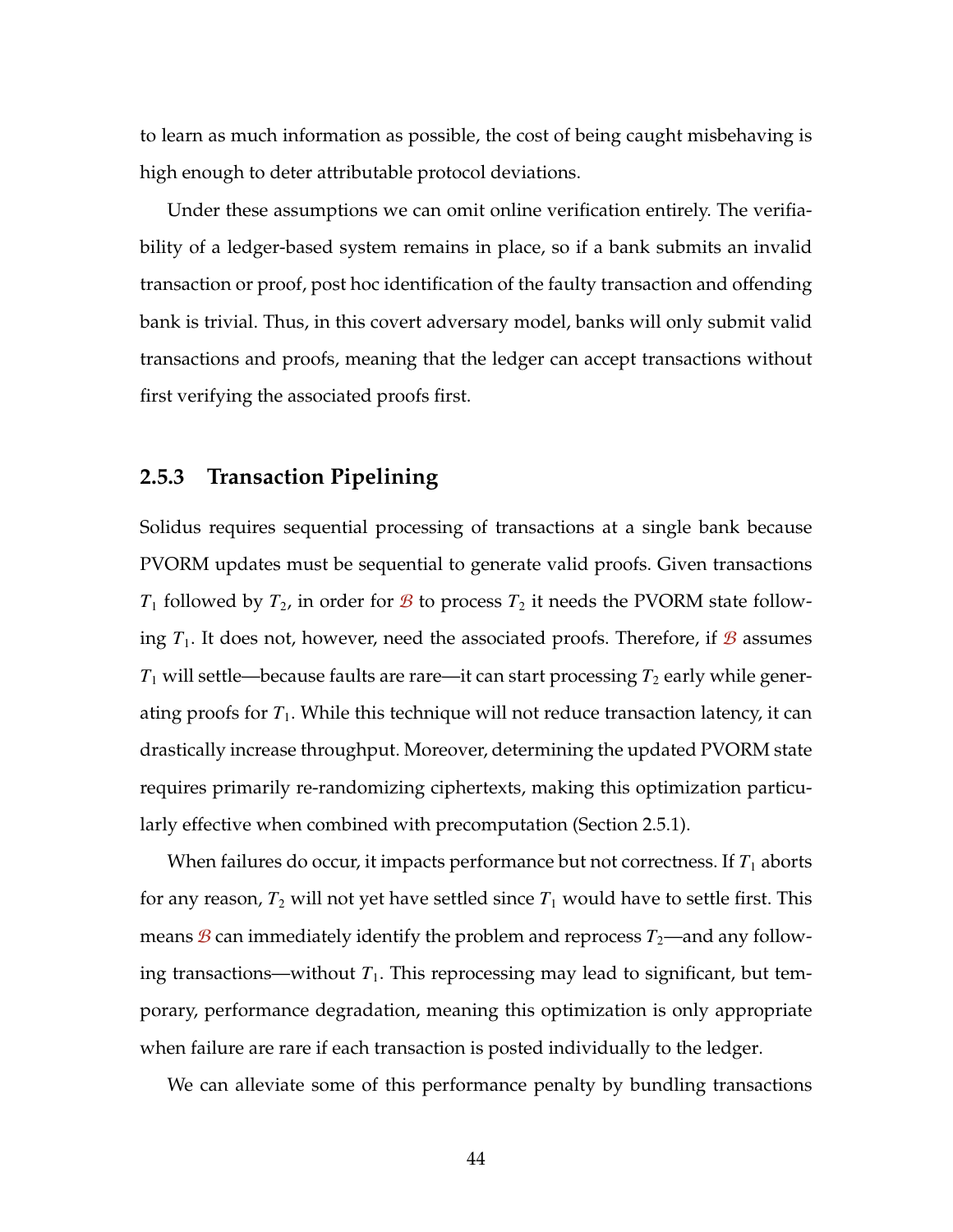into blocks, as in systems like Bitcoin. If  $T_1$  aborts, instead of reprocessing  $T_2$ ,  $\mathcal{B}$  can include a rollback operation later in the same block. This rollback must provably revert any changes executed by  $T_1$ 's update, thus allowing verifiers to check that  $T_1$  was never processed at all. There is, however, no need to recompute  $T_2$  as long as the rollback can be placed after it while remaining in the same block as  $T_1$ .

#### <span id="page-59-0"></span>**2.6 Experiments**

We now present performance results for our PVORM and Solidus prototypes. We implemented Solidus in 4300 lines of Java code, 2000 of which form the PVORM. We use BouncyCastle [\[24\]](#page-261-0) for crypto primitives and Apache ZooKeeper [\[7\]](#page-258-0) for distributed consensus. We ran all experiments on c4.8xlarge Amazon EC2 instances and employed the precomputation optimization (Section [2.5.1\)](#page-56-0). These benchmarks do not include the precomputation time.

We emphasize that our performance results employ an unoptimized implementation and only *one server per bank*, highly limiting our parallelism. Solidus is designed to be *highly parallelized*, allowing it to scale up using multiple servers per bank to achieve *vastly superior performance* in practice.

#### **2.6.1 PVORM Performance**

We measured the concrete performance of PVORM Update and Ver operations under different configurations and levels of parallelism.

**Bucket and Stash Size.** Figure [2.7](#page-60-0) shows the single-threaded performance of our PVORM as we vary bucket and stash sizes. As expected, larger buckets are slower and runtime grows linearly with the stash size. As bucket and stash sizes determine the chance of stash overflow, this measures the performance-privacy trade-off.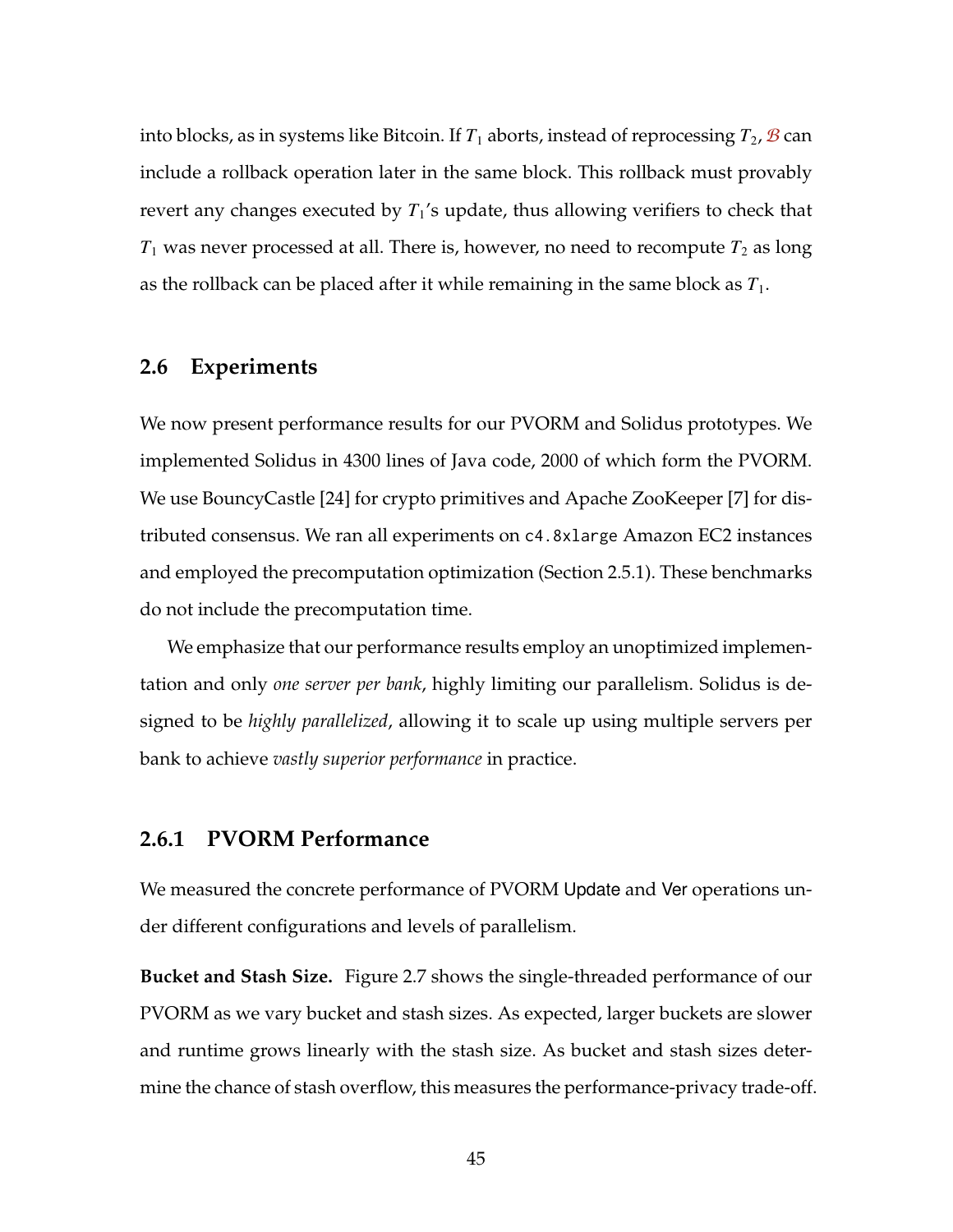<span id="page-60-0"></span>

Figure 2.7: PVORM performance with capacity  $2^{15}$  for buckets of size  $B = 2$  and  $B = 3$  as stash size varies.

<span id="page-60-1"></span>

Figure 2.8: PVORM capacity scaling with buckets of size 3 and stash of size 25.

**Tree Depth.** Figure [2.8](#page-60-1) shows the single-threaded performance of our PVORM as the capacity scales. As expected, the binary tree structure results in clearly logarithmic scaling.

**Parallelism.** Our PVORM construction supports highly parallel operation. One update contains many NIZKs that can be created or verified independently. Figure [2.9](#page-61-0) shows the performance for one PVORM with varying numbers of worker threads. In each test, there is one coordination thread, which does very little work.

Because the proof of each pairwise swap can be computed or verified indepen-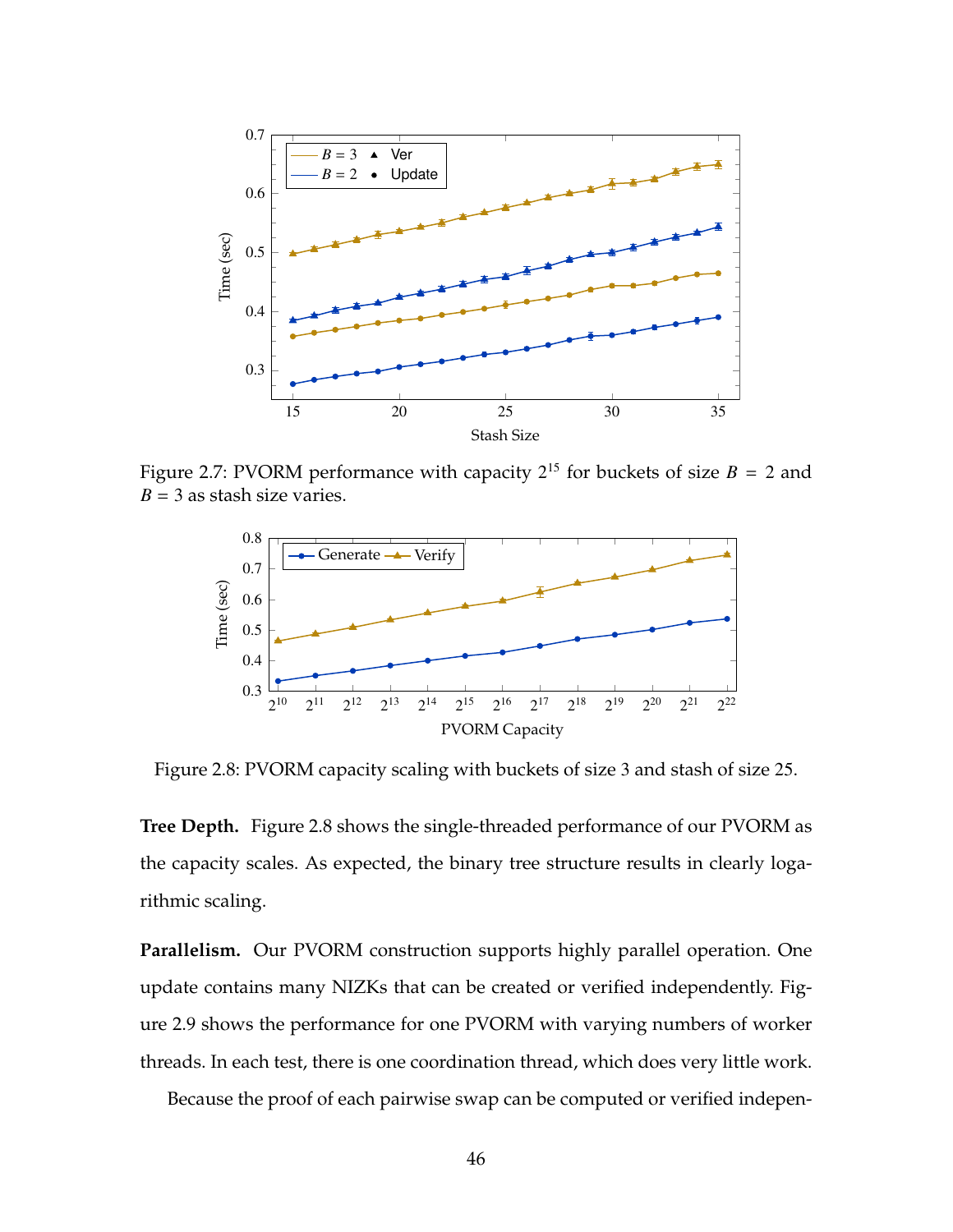<span id="page-61-0"></span>

Figure 2.9: Parallel PVORM performance using size 3 buckets, a size 25 stash, and capacity of 2 <sup>15</sup>. Dashed lines show perfect scaling where all computation is parallelized with no overhead.

dently, we expect performance to scale well beyond 10 threads—possibly as high as 100. We stop at 10 for a combination of two reasons. First, PVORM operations are CPU-bound, so adding threads beyond the number of CPU cores produces no meaningful speedup. Second, our prototype implementation does not distribute to multiple hosts and scales poorly to multi-CPU architectures. Since c4.8xlarge EC2 instances have two 10-core CPUs, we present scaling to only 10 worker threads. Note that with 10 worker threads there are 11 total threads, so some work may not be effectively parallelized on the same CPU. This likely explains some of the reduced scaling in that case.

**Proof Size and Memory Usage.** For a PVORM with size 3 buckets, a size 25 stash, and capacity  $2^{15}$ , a single PVORM update with proofs is 190 KB (or 114 KB if com-pressed<sup>[7](#page-61-1)</sup>). To generate an update, our prototype requires a complete copy of the PVORM in memory. Despite this, memory consumption peaks at only 880 MB.

<span id="page-61-1"></span><sup>&</sup>lt;sup>7</sup>An elliptic curve point is an ordered pair of elements of  $\mathbb{F}_p$ . Points can be compressed to a single bit and a field element, but decompression imposes nontrivial overhead.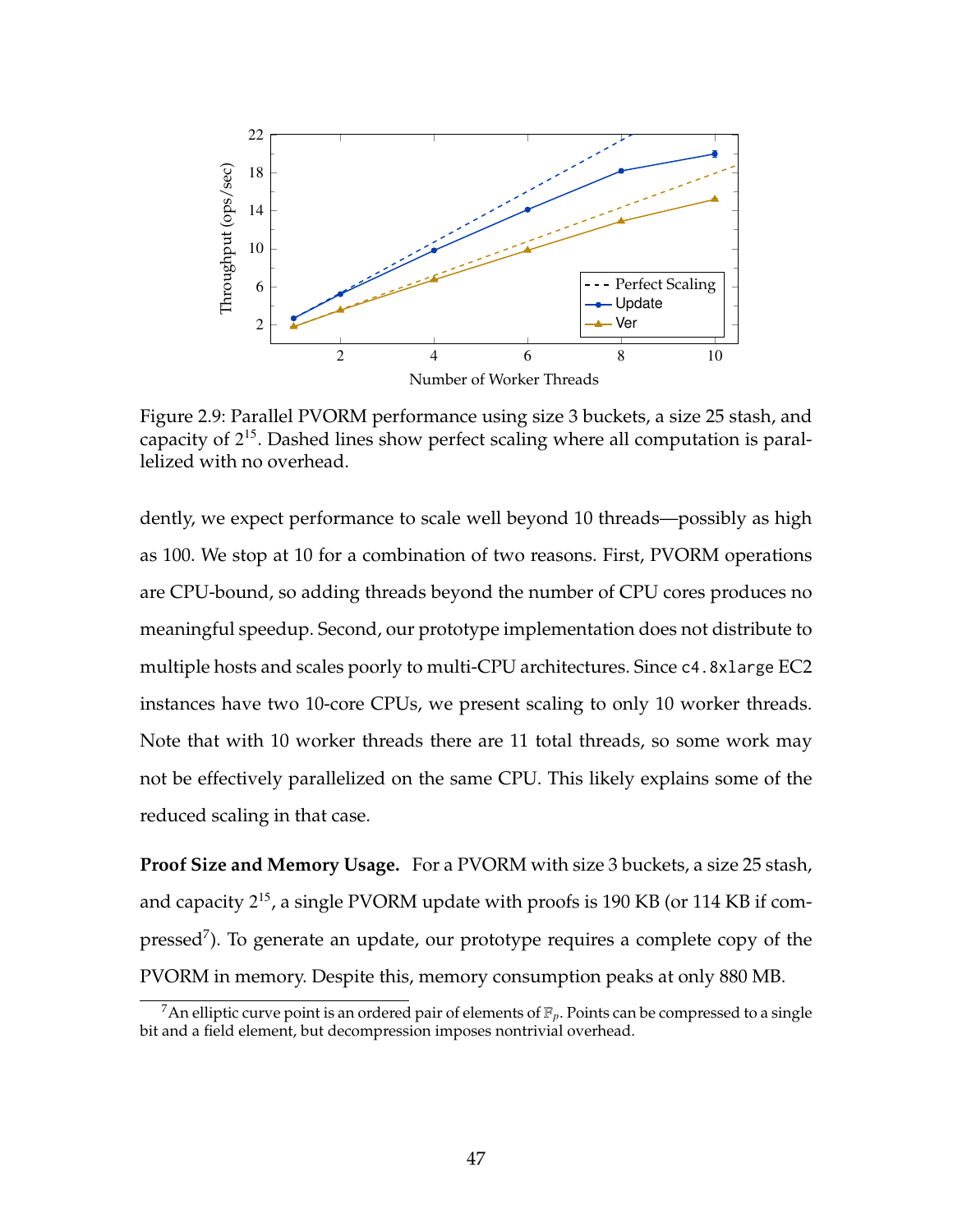#### **2.6.2 Solidus System Performance**

We present performance tests of a fully distributed Solidus system with 2 to 12 banks. Each bank runs on its own c4.8xlarge EC2 instance and maintains a PVORM with size 3 buckets, as size 25 stash, and capacity  $2^{15}$ . These parameters allow realistic testing, with a stash overflow probability of around  $2^{-64}$ . To maintain the ledger, each bank's host also runs a ZooKeeper [\[7\]](#page-258-0) node. We make no attempt to tune ZooKeeper or optimize off-ledger communication.

To test this configuration we fully load each bank with both incoming and outgoing transactions. As explained in Section [2.5.2,](#page-57-0) in some settings transaction verification can occur offline, so we also test performance with online verification turned off.

Figure [2.10](#page-63-0) contains the results of these tests. With online verification, performance improves until all CPUs are saturated verifying third-party transactions, at which point scaling slows. Using offline verification, transactions settle faster and additional banks impose lower overhead on existing banks, improving scaling.

<span id="page-62-0"></span>These results could be further improved by having each bank distribute verification cross multiple machines, improving capacity and throughput. Pipelining transactions (as described in Section [2.5.3\)](#page-58-0) could improve throughput substantially if banks also distributed proof generation across multiple hosts. (Such distribution is unlikely to provide any benefit without pipelining.) Implementing this distribution introduces complex systems engineering challenges that are orthogonal to the technical innovations introduced by Solidus, so we neither implement nor benchmark these options.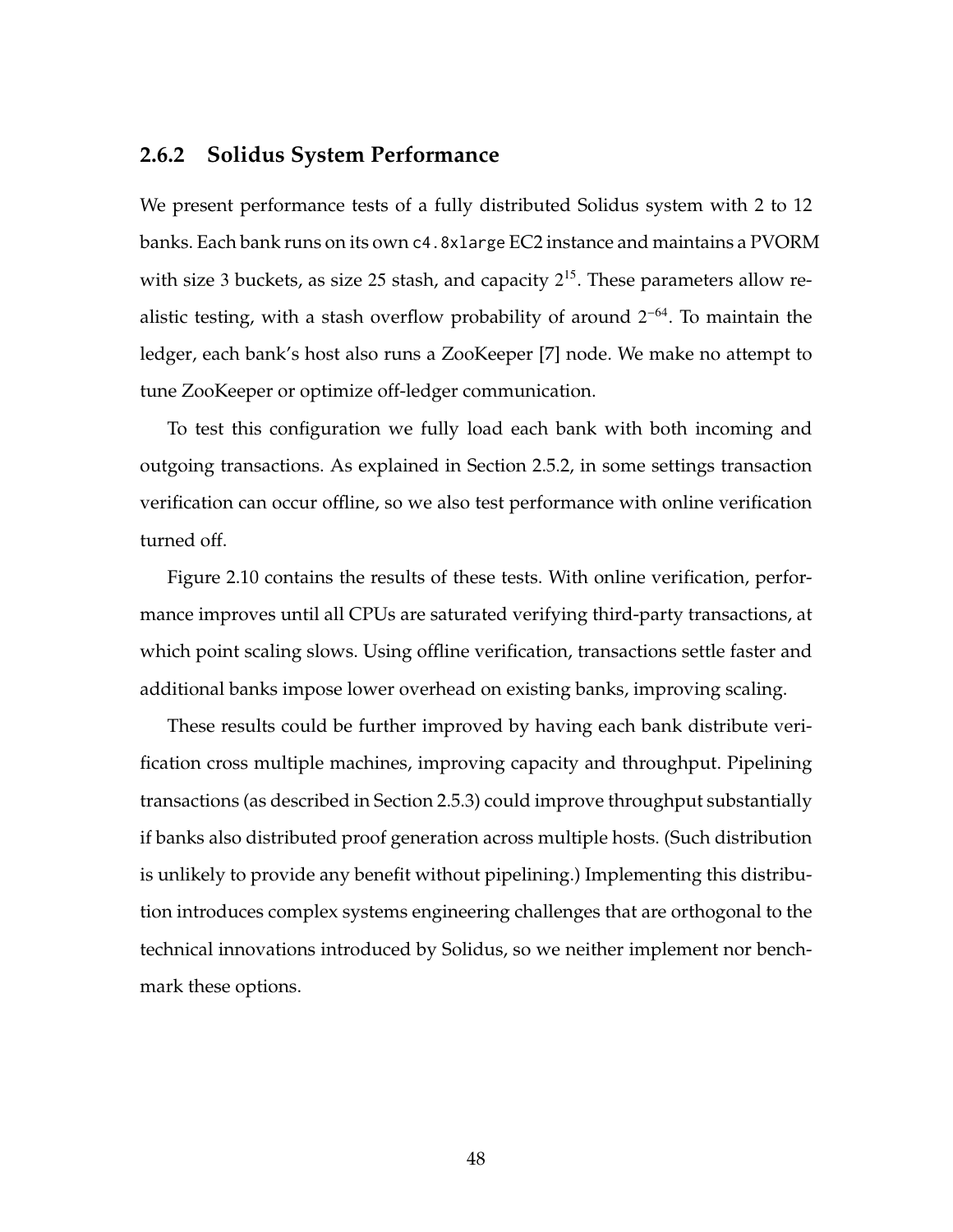<span id="page-63-0"></span>

Figure 2.10: Solidus performance distributed using ZooKeeper. Each bank is a ZooKeeper node and maintains a PVORM with size 3 buckets, a size 25 stash, and capacity  $2^{15}$ .

# **2.6.3 zk-SNARK Comparison**

We finally compare our prototype's performance to that of a PVORM implemented with zk-SNARKs. This approach has succinct proofs and short verification times, but costly proof generation.

Taking the Circuit ORAM PVORM construction and converting all proofs to zk-SNARKs would be needlessly expensive. As zk-SNARKs can prove correct application of an arbitrary circuit [\[14\]](#page-259-1), we use a compact Merkle tree structure. Each account is stored at the leave of a standard Merkle hash tree, the root of which is posted to the ledger. To update the PVORM, a bank updates one account to a valid value and modifies the Merkle tree accordingly. It then produces a zk-SNARK that it properly performed the update and verified the requester's signature. The root of the new Merkle tree is the new PVORM state and the zk-SNARK is the proof.

We implemented this construction using a security level equivalent to our GSP-based PVORM.<sup>[8](#page-63-1)</sup> Table [2.1](#page-64-0) shows its performance running on a c4.8xlarge EC2

<span id="page-63-1"></span><sup>&</sup>lt;sup>8</sup>Both hash with SHA-256. The GSP-based PVORM uses El Gamal with the secp256k1 curve and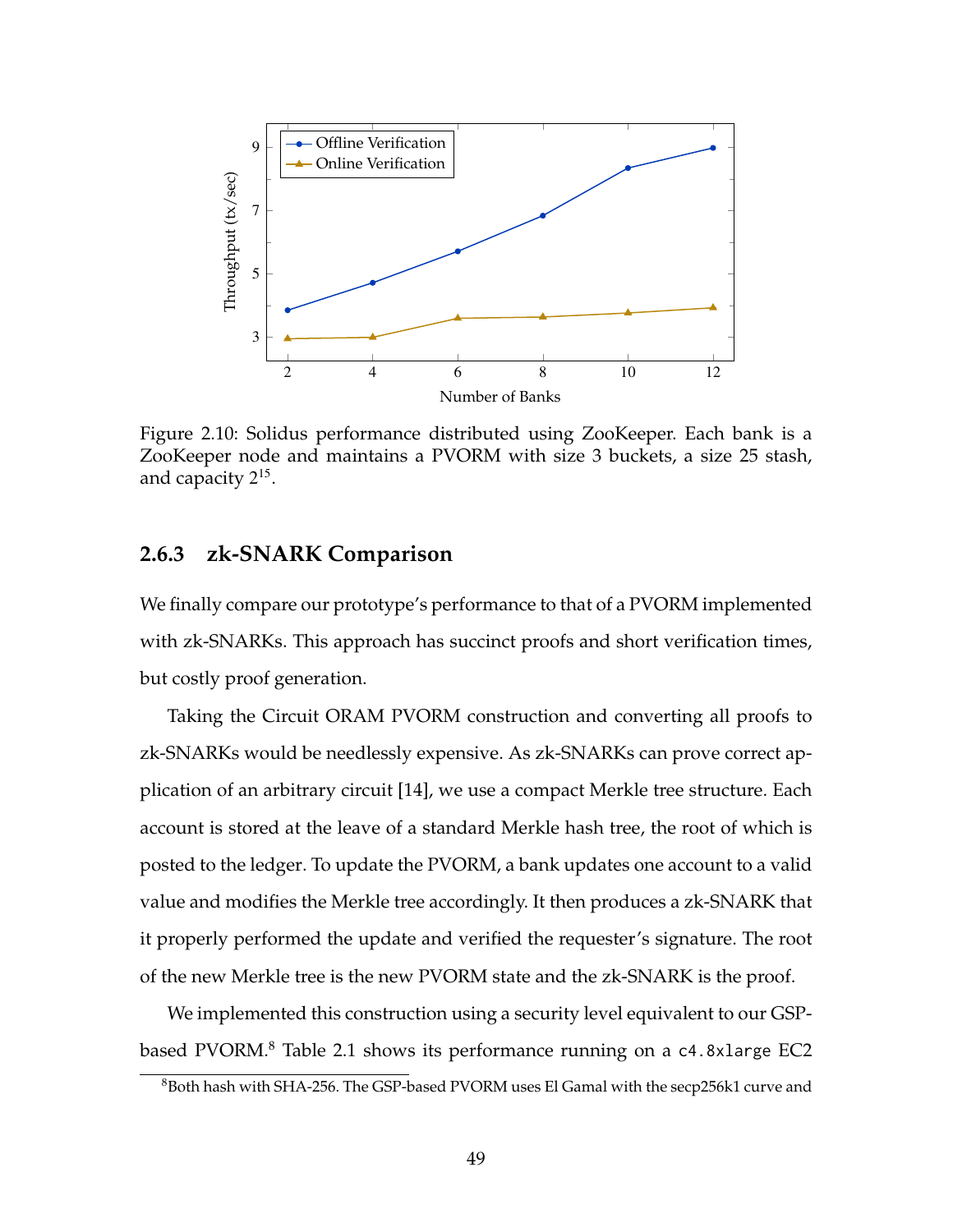<span id="page-64-0"></span>

|                          | <b>Number of Threads</b> |       |         |
|--------------------------|--------------------------|-------|---------|
|                          |                          |       | 36      |
| Proof Time (sec)         | 65.45                    | 24.53 | $13.76$ |
| <b>Verification Time</b> | $0.0065$ sec             |       |         |
| <b>Proof Size</b>        | 288 bytes                |       |         |
| <b>Peak Memory Use</b>   | 7.2 GB                   |       |         |

Table 2.1: Performance of PVORM using zk-SNARKs.

instance. While verification is extremely fast, even highly parallel proof generation is more than 200 times slower than the GSP PVORM. For this to improve overall system throughput, the system would need to verify every proof around 200 times. In our expected use-case, at most tens of banks would maintain the ledger, so this is significantly slower. Moreover, additional hardware can allow banks to verify numerous GSP transactions in parallel but provides little benefit to zk-SNARKs.

### **2.7 Related Work**

We now compare Solidus to related work on cryptocurrencies and transaction confidentiality. We omit related work on ORAM, which was covered in Sections [2.1.3](#page-32-0) and [2.3.](#page-41-0)

**Anonymous cryptocurrencies.** Anonymous e-cash was proposed by Chaum [\[41,](#page-263-1) [42\]](#page-264-0) and refined in a long series of works, e.g., [\[30,](#page-262-2) [31,](#page-262-3) [78\]](#page-269-1). In these schemes, trust is centralized. A single authority issues and redeems coins that are anonymized using blind signatures or credentials. Due to its centralization and technical limitations, such as poor handling of fractional coins and double-spending, e-cash has been largely displaced by decentralized cryptocurrencies.

Zcash, a recently deployed decentralized cryptocurrency, and its academic anthe SNARK-based PVORM uses RSA-3072. Both provide 128 bits of security.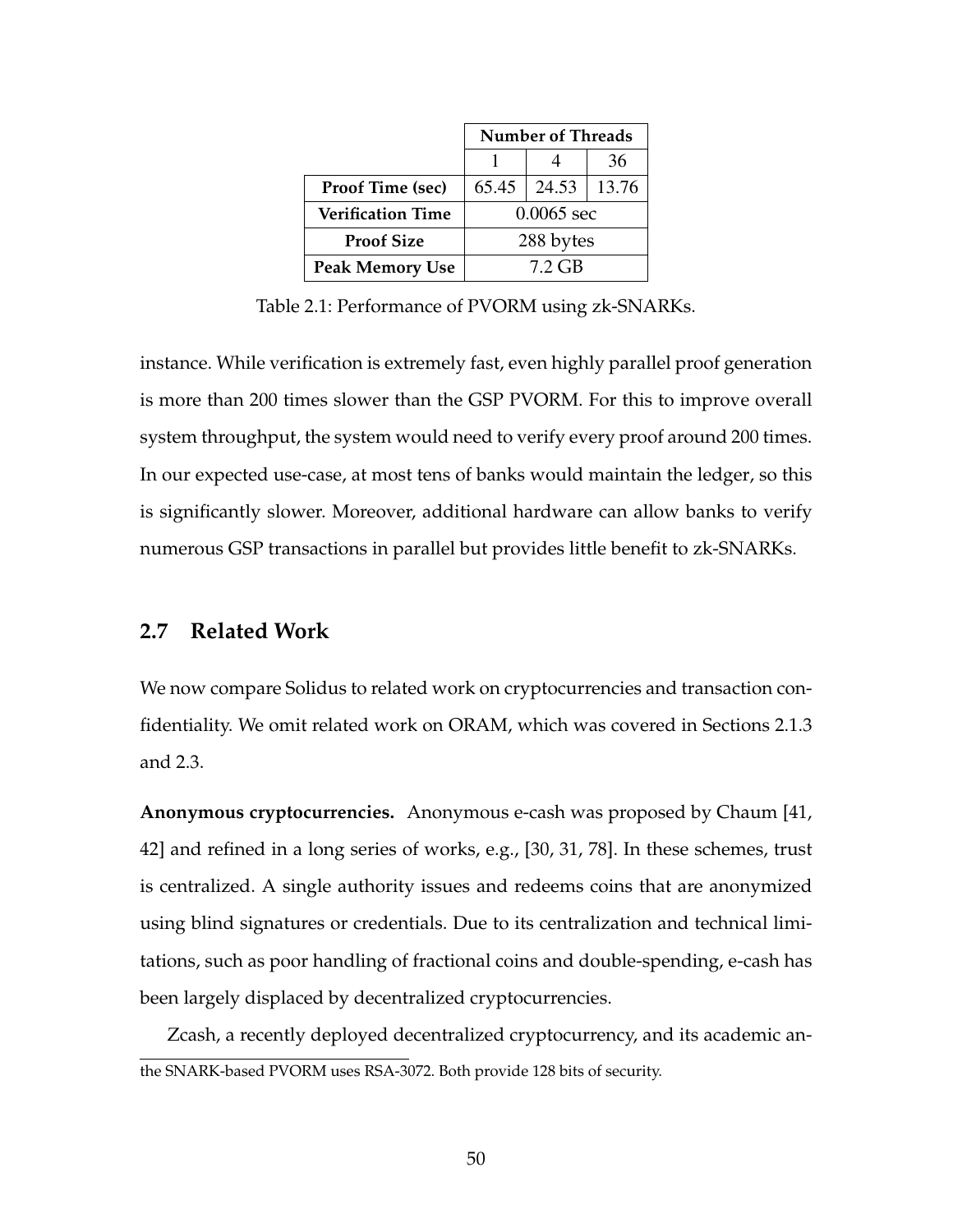tecedents [\[15,](#page-260-0) [55,](#page-265-0) [110\]](#page-273-0) and offshoots e.g., Hawk [\[90\]](#page-270-1), provide strong transactiongraph confidentiality like Solidus. Zcash relies on zk-SNARKs to ensure conservation of money, prevent double spending, and hide both transaction values and the system's transaction graph. Consequently, unlike Solidus, it requires trusted setup, which in practice must be centralized (as multiparty computation for this purpose [\[17\]](#page-260-1) is impractical). Moreover, as we showed in our exploration of a zk-SNARK variant of Solidus in Section [2.6.3,](#page-62-0) zk-SNARKs are far more expensive to generate (by two orders of magnitude) than the GSPs used in Solidus. Additionally, Zcash and Hawk do not provide auditability as Solidus does; as designed, they do not record assets on-chain, only commitments.

Alternative schemes such as Monero [\[112\]](#page-273-1), a relatively popular cryptocurrency, and MimbleWimble [\[86\]](#page-270-2), a pseudonymous proposal, provide partial transactiongraph concealment. Serious weaknesses in Monero's anonymity have recently been identified, however [\[115\]](#page-274-1), while MimbleWimble has yet to be deployed or have its confidentiality properties formally analyzed.

**Mixes.** Mixes partially obscure the transaction graph in an existing cryptocurrency. A number have been proposed and deployed, e.g., [\[77,](#page-268-0) [104,](#page-272-1) [141,](#page-277-0) [166\]](#page-280-1). Mixes have a fundamental limitation: they only protect participating users, and thus provide only partial anonymity, resulting in demonstrated weaknesses [\[114,](#page-273-2) [158\]](#page-279-1). As mixes' costs are linear in the number of participants, they do not scale well. In contrast, Solidus achieves strong and rigorously provable transaction-graph confidentiality for all users.

**Confidential Transactions.** A class of schemes called Confidential Transactions [\[99,](#page-272-2) [105,](#page-272-3) [106\]](#page-272-4) hide transaction amounts, but do not aim at transaction graph privacy. Solidus employs a Confidential Transaction scheme similar to that in [\[105\]](#page-272-3), but makes more direct use of and inherits the provable security properties of GSPs.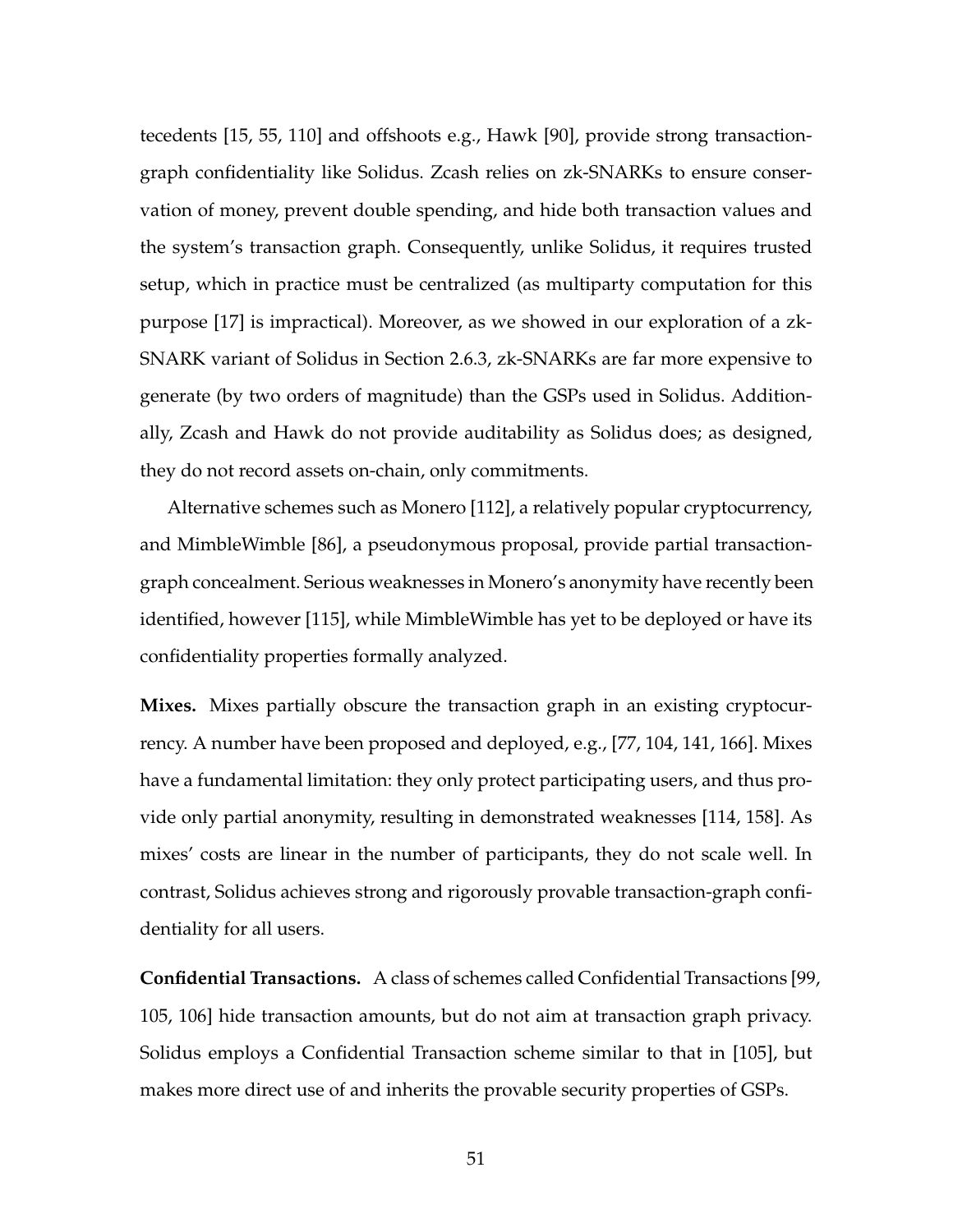**Financial sector blockchain technologies.** The financial industry's intense interest in blockchains has led to a number of proposed and deployed systems. These systems support current banking system transaction flows like Solidus. They achieve elements of Solidus, but lack its full set of features. For example, Ripple [\[40,](#page-263-2) [136\]](#page-276-0) is a widely deployed scheme for value transfer, but does not aim at the confidentiality properties of Solidus. RSCoin [\[54\]](#page-265-1), a scheme for central bank cryptocurrency issuance that supports auditability like Solidus, but similarly does not inherently support transaction confidentiality. Other examples are SETLcoin [\[168\]](#page-281-1), which aims at on-chain trade settlement, like Solidus, but lacks strong transactiongraph confidentiality, and the Digital Asset Platform [\[61\]](#page-266-1), which provides confidentiality by keeping transaction details off-chain and completely foregoing onchain settlement and auditability.

### <span id="page-66-0"></span>**2.8 Crypto Primitives**

We now describe the basic cryptographic primitives used in Solidus. These primitives operate over a multiplictive cyclic group  $G = \langle g \rangle$  of order *p* determined by (linear in) security parameter  $\lambda$ . As we explain, our building blocks require that the Decisional Diffie-Hellman assumption hold for *G*. (To prevent sub-group attacks using the Pohlig-Hellman algorithm, *p* is typically prime.) In our implementation of Solidus, *G* is the secp256k1 elliptic curve group.

### **2.8.1 El Gamal Encryption and Account-Balance Representation**

The El Gamal cryptosystem (Gen, Enc, Dec) is as follows:

- Gen:  $x \stackrel{\$}{\leftarrow} \mathbb{Z}_q$ ,  $sk \leftarrow x$ ,  $pk \leftarrow g^x$ , output ( $pk, sk$ )
- Enc(*pk*, *m*): if ¬(*m*, *pk* ∈ *G*), output ⊥; otherwise  $r \stackrel{\$}{\leftarrow} \mathbb{Z}_q$ ,  $\alpha \leftarrow m \cdot pk^r$ ,  $\beta = g^r$ ,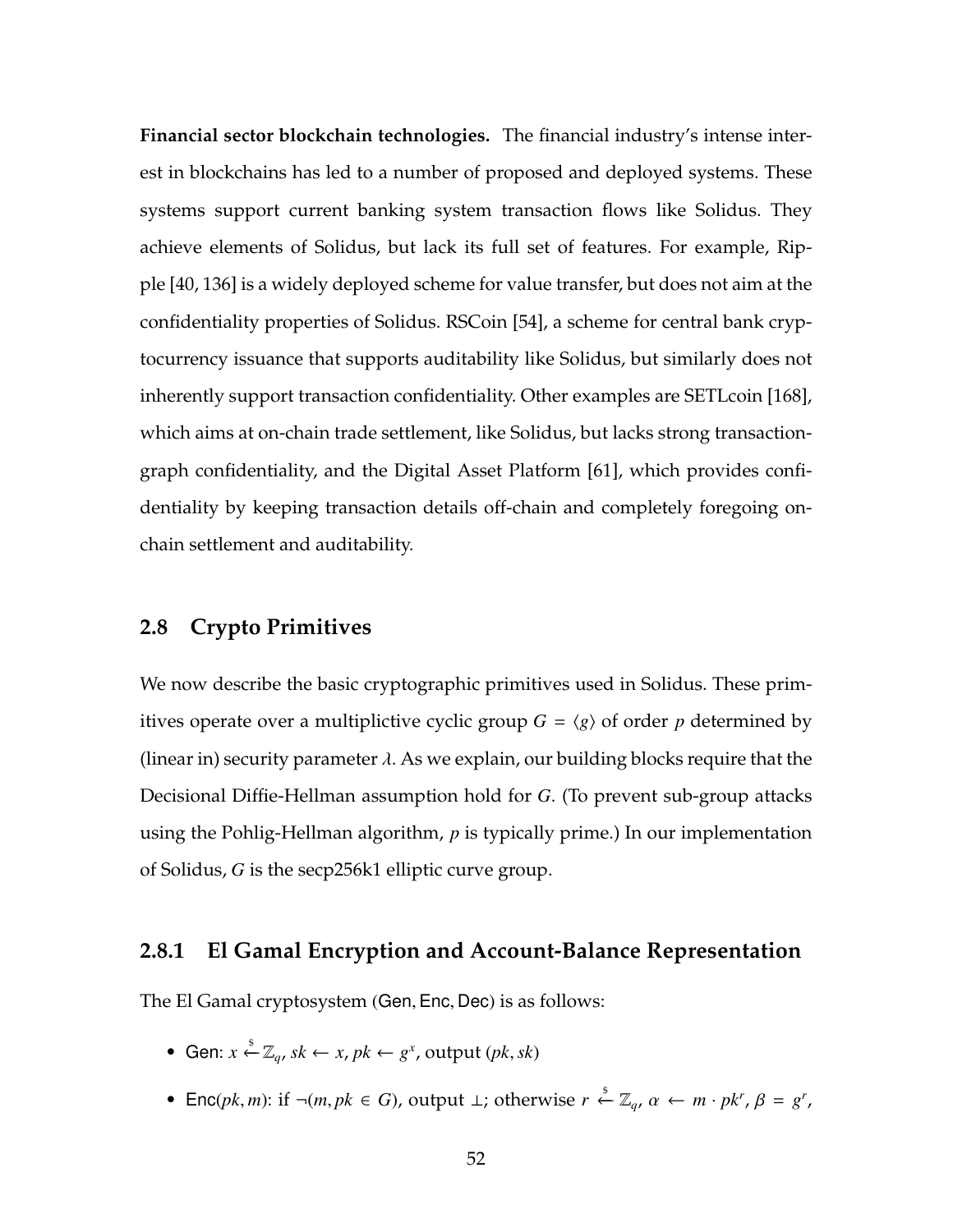output  $c = (α, β)$ 

• Dec( $sk$ ,  $(\alpha, \beta)$ ): if  $\neg (sk \in \mathbb{Z}_p \land \alpha, \beta \in G)$ , output  $\bot$ ; output  $\alpha/\beta^{sk}$ 

If the Decisional Diffie-Hellman (DDH) problem is hard for *G*, then El Gamal encryption is semantically secure. El Gamal ciphertexts are malleable, however, a useful feature in our constructions. Specifically, El Gamal has a few useful homomorphisms. Let  $(\alpha, \beta) \mapsto m$  mean that  $(\alpha, \beta)$  decrypts to *m*, i.e.,  $(\alpha, \beta) = (m \cdot pk^r, g^r)$ for  $r \in \mathbb{Z}_p$ . Then the following hold:

- *Multiplicative homomorphism:*  $(\alpha, \beta) \mapsto m$ ,  $(\alpha', \beta') \mapsto m'$  implies  $(\alpha \alpha', \beta \beta') \mapsto mm'$ .
- *Additive homomorphism in exponent space:*  $(\alpha, \beta) \mapsto g^m$ ,  $(\alpha', \beta') \mapsto g^{m'}$  implies  $(\alpha \alpha', \beta \beta') \mapsto g^{m+m'}$ .
- *Multiplicative homomorphism in exponent space:*  $(\alpha, \beta) \mapsto g^m$  implies  $(\alpha^k, \beta^k) \mapsto g^{mk}$ .

Observe that re-encryption of a ciphertext  $(\alpha, \beta) \mapsto m$  without knowledge of *sk* is achievable using the multiplicative homomorphism: Let  $r \stackrel{\$}{\leftarrow} \mathbb{Z}_p$ , compute a fresh ciphertext  $(\alpha', \beta') = (pk^r, g^r) \mapsto 1$ , and then let  $(A, B) = (\alpha \alpha', \beta \beta')$ . Observe that  $(A, B) \mapsto (m \times 1) = m.$ 

**Account-Balance Representation.** The cryptographic primitives in Solidus rely on a representation of account balances in the exponent space in order to leverage the additive homomorphism in the exponent space illustrated above. Thus an account balance \$*v* is encoded as *g* \$*<sup>v</sup>* and represented in an El Gamal ciphertext as  $(g^{\$v}pk^r, g^r)$  for some  $r \in \mathbb{Z}_p$ . Decrypting a balance thus requires finding the discrete log of  $g^{\$v}$ . While in general this is hard in *G*, if  $\$v$  is known to be small (e.g.,  $0 \leq \frac{6}{v} < 2^{30}$ , then the balance can be decrypted using a lookup table of manageable size.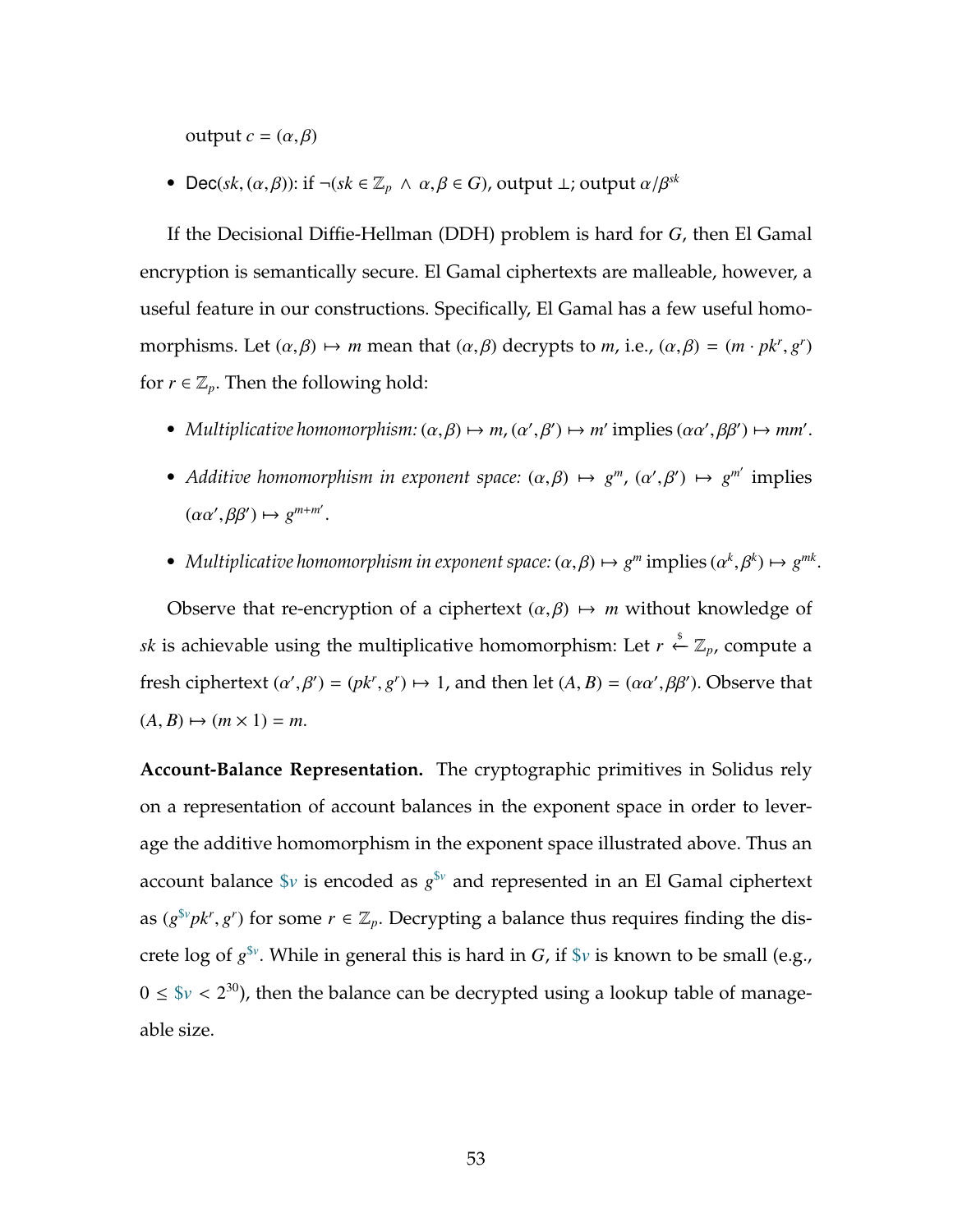### **2.8.2 Generalized Schnorr Proofs (GSPs)**

*Generalized Schnorr Proofs* [\[32\]](#page-262-0) are a type of Σ-protocol, that is, 3-move honestverifier zero-knowledge (HVZK) proofs (often more specifically defined as special 3-move HVZK proofs with special soundness) [\[53\]](#page-265-2). GSP specifically operate over groups for which the discrete log problem and variants are hard. We note that here we consider GSPs only in a cyclic group of prime order, avoiding the caveats of [\[32\]](#page-262-0) regarding composite-order groups.

Given *x*  $\stackrel{\$}{\leftarrow} \mathbb{Z}_p$  and *y* ← *g<sup>x</sup>*, there is a simple Σ-protocol to prove knowledge of *x* to a verifier that knows only  $y = g^x$ :

- Prover *P* selects  $r \stackrel{\text{s}}{\leftarrow} \mathbb{Z}_p$  and sends  $e = g^r$  to Verifier *V*
- *V* selects  $c \stackrel{\$}{\leftarrow} \mathbb{Z}_p$
- *P* replies with  $s = cx + e$ .

Verifier *V* then checks that  $g^s = ey^c$ . This protocol is specified in the language of GSPs using notation introduced in [\[29\]](#page-262-4) as:

$$
PoK(x : y = g^x),
$$

and is a form of the Schnorr identification protocol.

A more general GSP is possible of the form:

PoK 
$$
(x_1, ..., x_k : Pred(y, (x_1, ..., x_k), (y_1, ..., y_k)))
$$
,

where Pred is a predicate  $y = y_1^{x_1}$  $y_1^{x_1} \cdots y_k^{x_k}$ *k*<sup>*k*</sup> for a collection of values  $y, y_1, \ldots, y_k \in G$ known to the verifier and where the prover proves knowledge of  $x_1, \ldots, x_k \in \mathbb{Z}_p$ .

It is possible to construct efficient GSPs on conjunctions and disjunctions of such predicates. Additionally, the Fiat-Shamir heuristic [\[67\]](#page-267-0) can convert GPSs into NIZKs in the Random Oracle Model (ROM) by hashing the prover's message to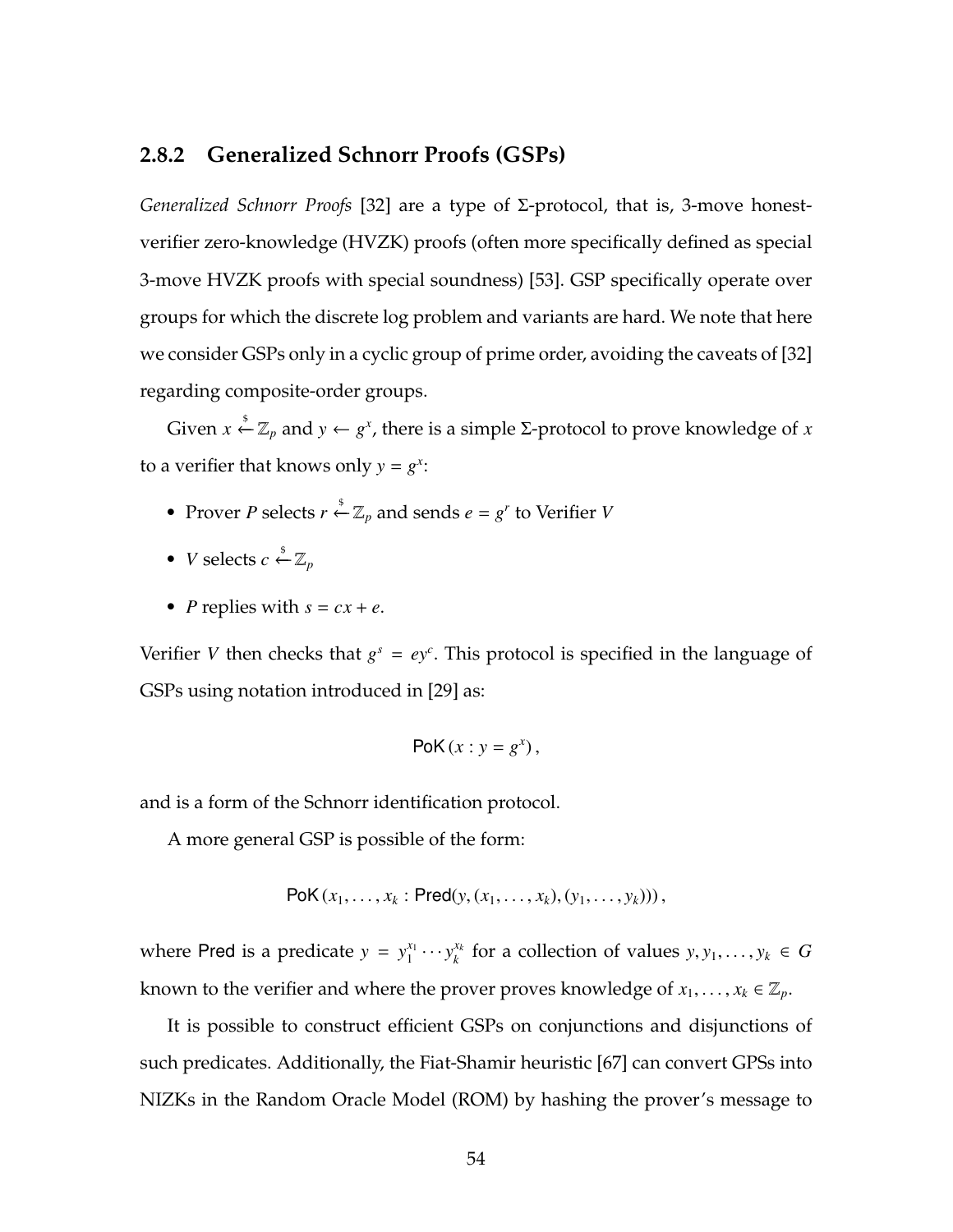obtain the challenge. It is also possible to append a supplementary value, which we call a *tag*, to the message to be hashed. The NIZK version of  $PoK(x : y = g^x)$ , with tag *m*, for example, is a Schnorr signature on *m*. In Solidus, all ZPKs are such NIZKs, a fact we leave implicit in the remainder of the appendix.

# <span id="page-69-0"></span>**2.8.3 Hidden-Public-Key Signatures**

In order to authenticate transactions without revealing the sending user, Solidus employs a *hidden-public-key* (HPK) signature scheme. This simple scheme allows a signer to sign with respect to a signing public key *pk* that is (El Gamal) encrypted under a bank's public key *ePK,* i.e., a ciphertext  $c \overset{\hspace{0.1em}\mathsf{\scriptscriptstyle\$}}{\leftarrow} \mathsf{Enc}(ePK, pk)$ . An HPK signature scheme (hGen, hSign, hVer) with public key *ePK* is as follows:

- hGen:  $sk \stackrel{\$}{\leftarrow} \mathbb{Z}_q$ ,  $pk \leftarrow g^{sk}$ , output  $(pk, sk)$
- hSign( $sk, ePK, m$ ):  $r \stackrel{\$}{\leftarrow} \mathbb{Z}_p$ ,  $(\alpha, \beta) \leftarrow (pk \cdot ePK^r, g^r)$ . Construct a NIZK

$$
pf = PoK((sk, r) : (g^{sk} \cdot ePK^r = \alpha) \wedge (g^r = \beta))
$$

with tag *m*. Output  $\sigma = (c = (\alpha, \beta), pf)$ .

• hVer( $ePK, m, \sigma$ ): Parse  $\sigma = (c, pf)$  and verify *pf* with  $ePK, m, c$ .

An HPK of this form is not terribly useful in and of itself, as the receiver knows only that a valid signature was generated with respect to *some* key, but learns nothing about the key.

<span id="page-69-1"></span>The fact that *c* is an El Gamal ciphertext of *pk* under *ePK*, however, makes such signatures useful in two ways. First, when  $\mathcal U$  requests a transaction, it allows  $\mathcal B$  to decrypt *pk* and identify  $U$ . Second, it allows  $B$  to generate a plaintext equivalence proof on *c* and the encryption of the updated account's key. This second property verifies that the user whose balance is updated knows *sk*, which thus makes this a valid signature.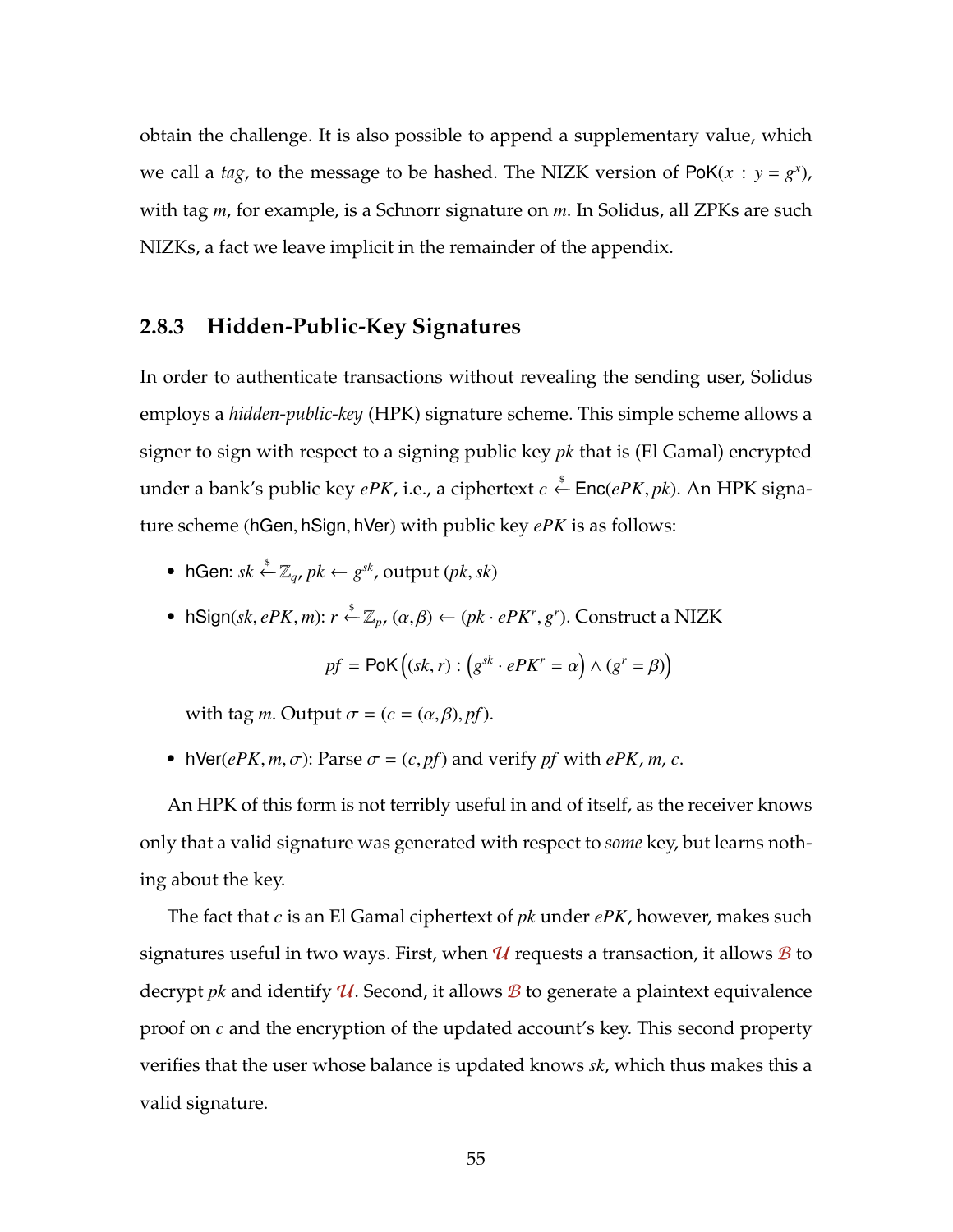#### **2.8.4 El Gamal Swaps**

The vast majority of the computation required for proof generation and verification in Solidus is devoted to what we call *El Gamal swaps*. The operation **ElGamal-Swap** takes as input an ordered pair of El Gamal ciphertexts  $(c_0, c_1) = ((\alpha_0, \beta_0), (\alpha_1, \beta_1))$ , a corresponding public key *pk*, and a value *s* ∈ {Swap, NoSwap}. It outputs a fresh ordered pair  $((\alpha'_0, \beta'_0), (\alpha'_1, \beta'_1))$ , re-encrypted under *pk*, with the same underlying plaintexts. If *s* = NoSwap, the plaintext order is the same as the original ciphertexts, otherwise it is swapped. The algorithm is as follows:

> Algorithm **ElGamal-Swap**((*c*0, *c*1), *pk*, *s*): parse  $(c_0, c_1) = ((\alpha_0, \beta_0), (\alpha_1, \beta_1));$  $r_0 \overset{\$}{\leftarrow} \mathbb{Z}_p, r_1 \overset{\$}{\leftarrow} \mathbb{Z}_p;$ if *s* = NoSwap  $c'_0 = (\alpha'_0, \beta'_0) \leftarrow (\alpha_0 p k^{r_0}, \beta_0 g^{r_0});$  $c'_{1} = (\alpha'_{1}, \beta'_{1}) \leftarrow (\alpha_{1} p k^{r_{1}}, \beta_{1} g^{r_{1}})$ else  $// s = Swap$  $c'_0 = (\alpha'_0, \beta'_0) \leftarrow (\alpha_1 p k^{r_1}, \beta_1 g^{r_1});$  $c'_{1} = (\alpha'_{1}, \beta'_{1}) \leftarrow (\alpha_{0} p k^{r_{0}}, \beta_{1} g^{r_{0}});$ output  $(c'_0, c'_1)$

It is possible to prove correct execution of **ElGamal-Swap** for an input / output pair  $(c_0, c_1)$  and  $(c'_0, c'_1)$  via a GSP specified in [\[85\]](#page-270-0).

In Solidus, due to the fact that an account is represented by a pair of ciphertexts on the public key of an account and the account balance, we in fact need perform *double* El Gamal swaps, meaning that two pairs of ciphertexts are swapped using the same value of *s*. The proof of correctness involves a straightforward extension of the GSP for a single swap.

<span id="page-70-0"></span>A double swap proof requires 13 elliptic curve multiplications, while verification requires 18.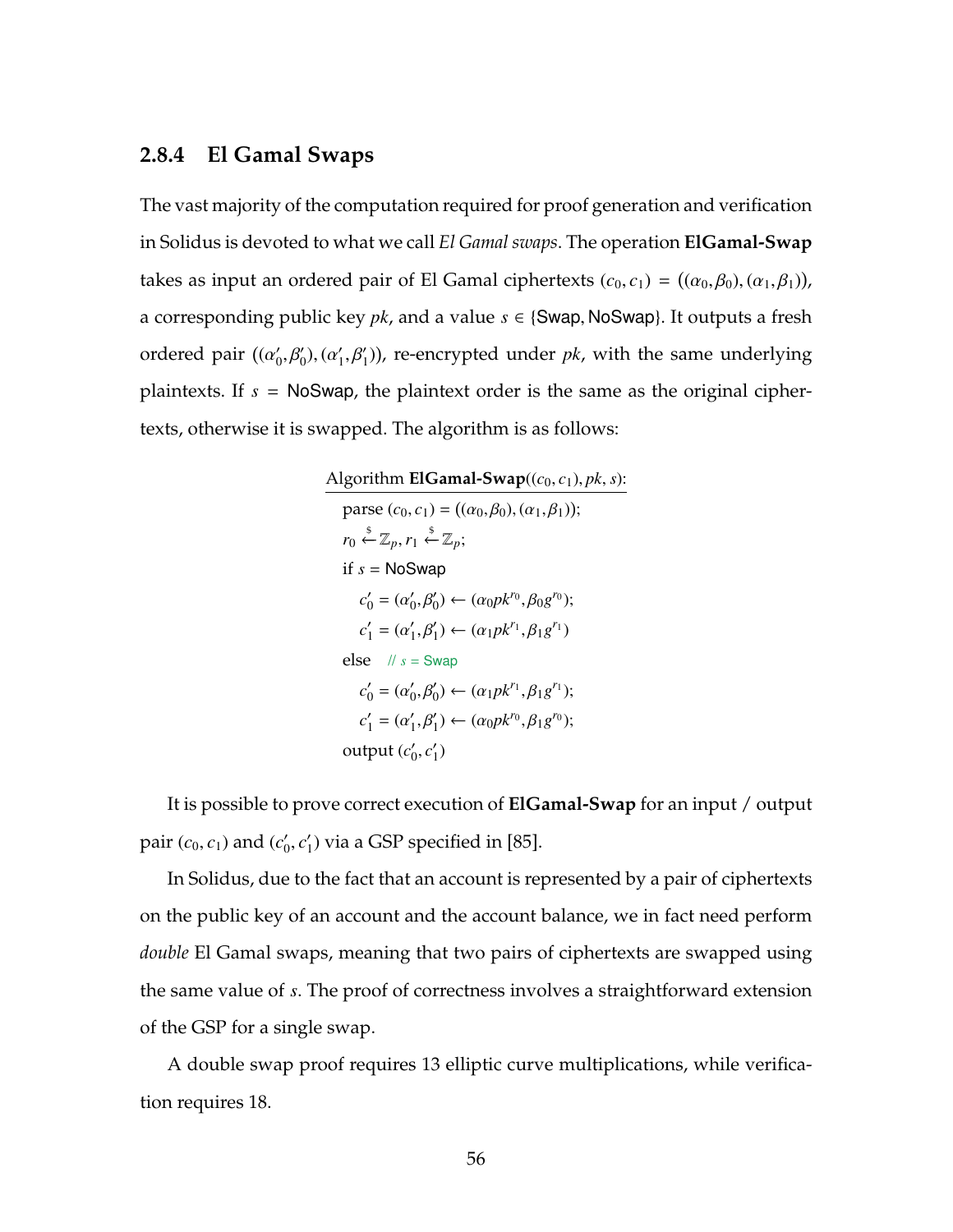# **2.8.5 Range Proofs**

There are a number of protocols (e.g., [\[23\]](#page-261-1)) for proving statements of the form PoK(*x* : *y* =  $g^x$  ∧ *l*<sub>0</sub> ≤ *x* ≤ *l*<sub>*p*</sub>).

Drawing on the conceptually simple Confidential Transactions approach [\[105\]](#page-272-3), we use a GSP to prove that an El Gamal ciphertex  $(\alpha, \beta) = (g^{\$v}pk^r, g^r)$  encrypts an account balance  $\gamma \geq 0$ . To prevent modular wraparound, we specifically prove that  $\forall v \in [0, 2^t)$  for some small integer *t*. In our prototype, we set *t* = 30.

The GSP we use to accomplish this operates on each bit of \$*v* separately. For ciphertext  $(\alpha_i, \beta_i)$ , to show that  $(\alpha_i, \beta_i) \mapsto \$\nu_i \in \{g^0, g^{2^i}\}\$ under public key *pk*, it suffices to prove:

$$
\mathsf{PoK}\left(r_i: \left((\alpha_i/g^{2^i}=pk^{r_i})\vee (\alpha_i=pk^{r_i})\right)\wedge \beta_i=g^{r_i}\right).
$$

Thus the GSP

$$
\mathsf{PoK}\bigg\{ \{r_i\}_{i=1}^t : \bigwedge_{i=0}^{t-1} \left( (\alpha_i/g^{2^i} = pk^{r_i}) \vee ((\alpha_i = pk^{r_i}) \right) \wedge (\beta_i = g^{r_i}) \bigg) \bigg\}
$$

proves that  $(\alpha, \beta)$  =  $\int_{\Pi}^{t}$  $\prod_{i=1}^t \alpha_i, \prod_{i=1}^t$  $\prod_{i=1}$  $\beta_i$ ! . Thus if  $(\alpha, \beta) \mapsto g^{\$v}$ , it must be that  $\$v \in [0, 2^t)$  as desired.

This range proof requires 5 + 10*t* elliptic curve multiplications and *t* encryptions (requiring 2 multiplications each unless precomutation is employed), while verification requires 7 + 12*t* multiplications.

We denote such a proof that ciphertext  $c$  encrypts a value in  $[0, 2^t)$  (in exponential space) by RangePf(*c*, *t*).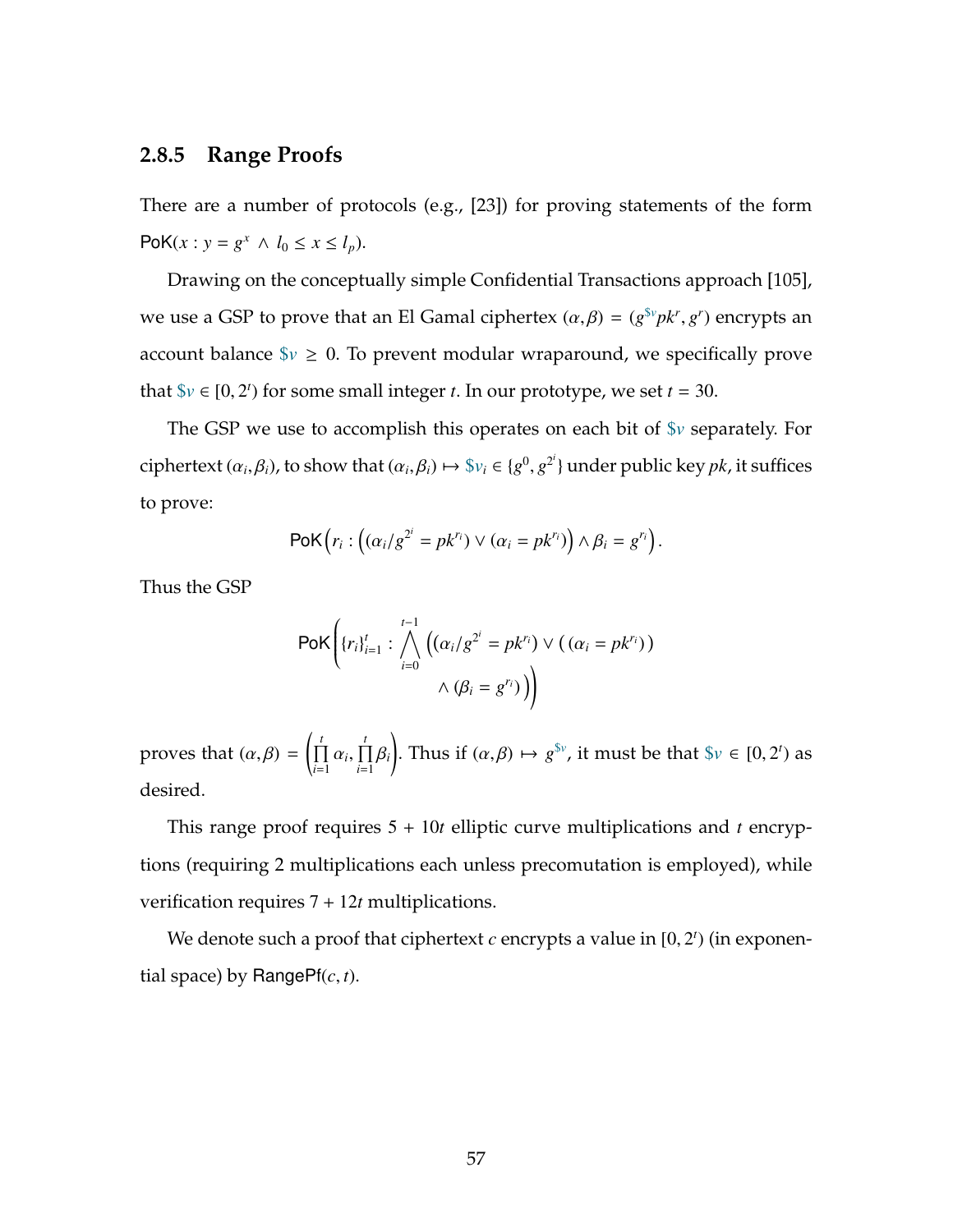# **2.8.6 Circuit ORAM**

Solidus's primary data structure used to store account balances on the ledger is a PVORM based on the structure of Circuit ORAM [\[169\]](#page-281-0). PVORM, however, aims to provide very different guarantees than classical ORAM. An ORAM enables a *client* with limited local memory to maintain a piece of large virtual memory *M* in a data structure *C* outsourced to a more powerful external device generically called a *server*. The goal is to enable the client to store *M* confidentially *with as little local storage as possible*.

An ORAM ensures *access-pattern confidentiality*; despite its ability to observe the client's accesses to *C*, the server learns nothing (no non-negligible) information about the client's pattern of access to blocks in *M*. Blocks in *C* are encrypted using a *symmetric-key* cipher to ensure data confidentiality. Note that encryption alone does not conceal access patterns. *M* is structured as a set of *blocks M*[1], *M*[2], . . . , *M*[*N*]. Were *C*[idx] simply an encryption of the current value of *M*[idx], for instance, then the server would know every time the client reads from or writes to *M*[idx], as it would see the client access *C*[idx].

Thus, to achieve access-pattern confidentiality, ORAM implementations require a more sophisticated approach.

In this approach, *C* is represented as a tree of depth *L* = log *N* + 1 (*N* is assumed to be a power of 2). Each node in the tree contains a *bucket* that has *B* slots for storage of blocks, where *B* is a system parameter. Most of these slots are empty at a given time, an important fact, as we shall see below.

A block takes the form  $idx||label|data$ , where idx is the index of a block—the value idx corresponding to its virtual memory slot *M*[idx], label identifies a leaf in the tree along the path to which from the root the block is located in *C*, and data stores the block contents.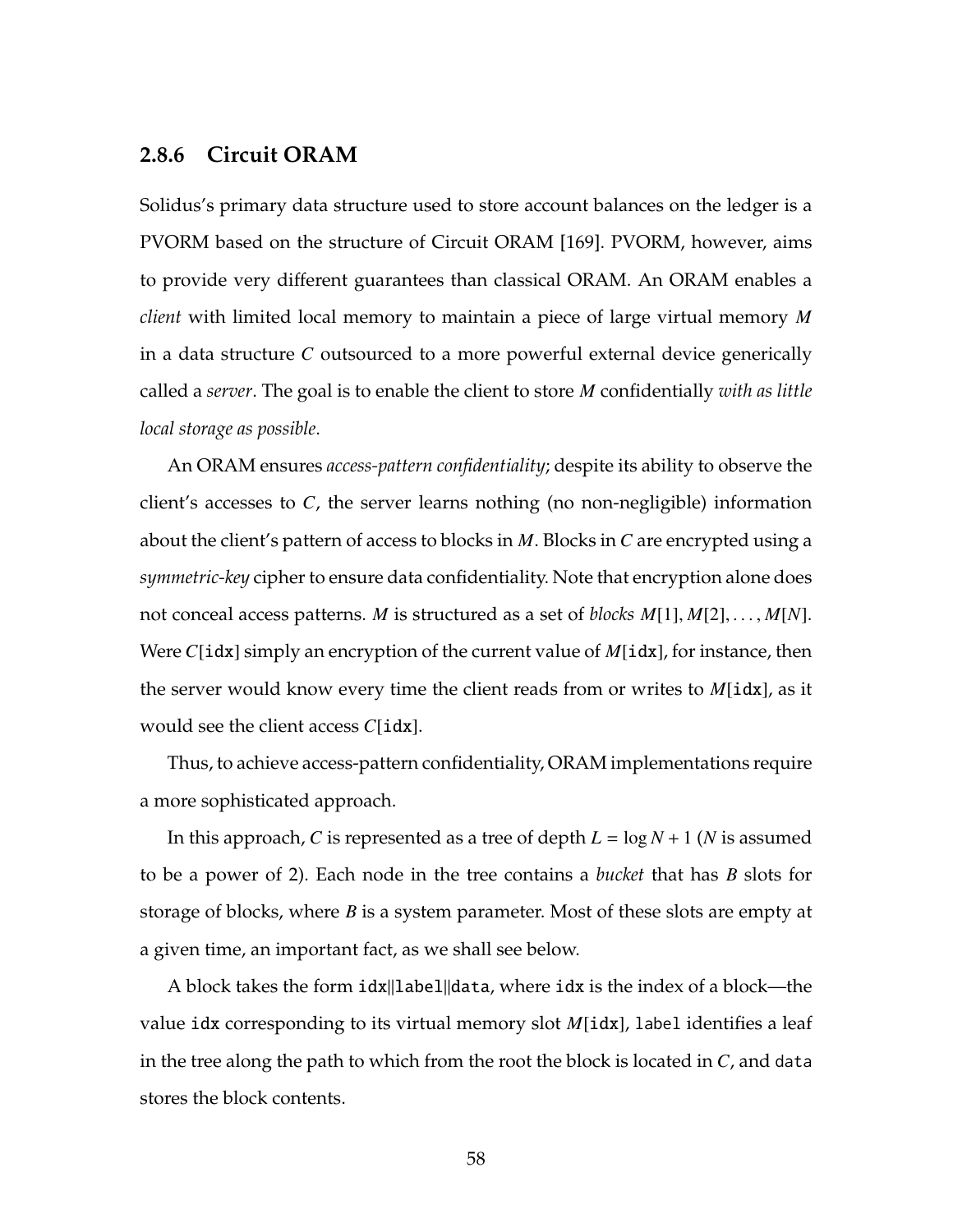The client maintains a small amount of local memory called a *stash*, which is a buffer to handle overflow from *C*. The client also stores a *position map* PosMap, a data structure such that  $PosMap[idx] = label$ . That is,  $PosMap$  maps a given block's index idx in *M* to its corresponding leaf value label. (PosMap can be stored recursively in a separate ORAM on the server to reduce storage overhead, a feature that is not relevant to PVORM.)

Reads and writes involve the same basic operation **Access** by the client on *C*, which is as follows.

> Algorithm **Access**(op): //  $Note: op = ("read", idx) or ("write", idx, data")$ label ← PosMap[idx]; {idx||label||data} ← ReadAndRm(idx, label);  $\mathsf{PosMap}[\mathtt{idx}] \overset{\$}{\leftarrow} [0,N-1];$ if op = "read" then data\*  $\leftarrow$  data; stash.add({idx||PosMap[idx]||data\*});  $Evict()$ : output data

Here, ReadAndRm reads the full path in *C* containing the target block and removes the block (re-encrypting blocks along the path), while stash.add performs the obvious operation of adding a block to the stash. Evict can be implemented either randomly or deterministically. The random approach picks two leaves *leaf <sup>l</sup>* and *leaf*, uniformly at random from the left and right halves of the three, respectively, and performs what is called an eviction pass in the root-to-leaf paths they define. The deterministic approach (which we adopt in our PVORM construction) does the same, but it selects *leaf<sub>l</sub>* and *leaf<sub>r</sub>* in a rotating deterministic order designed to place eviction passes on consecutive accesses as far away from each other as possible while still rotating through every leaf over enough accesses.

An eviction pass on a given path involves performing swaps on pairs of adja-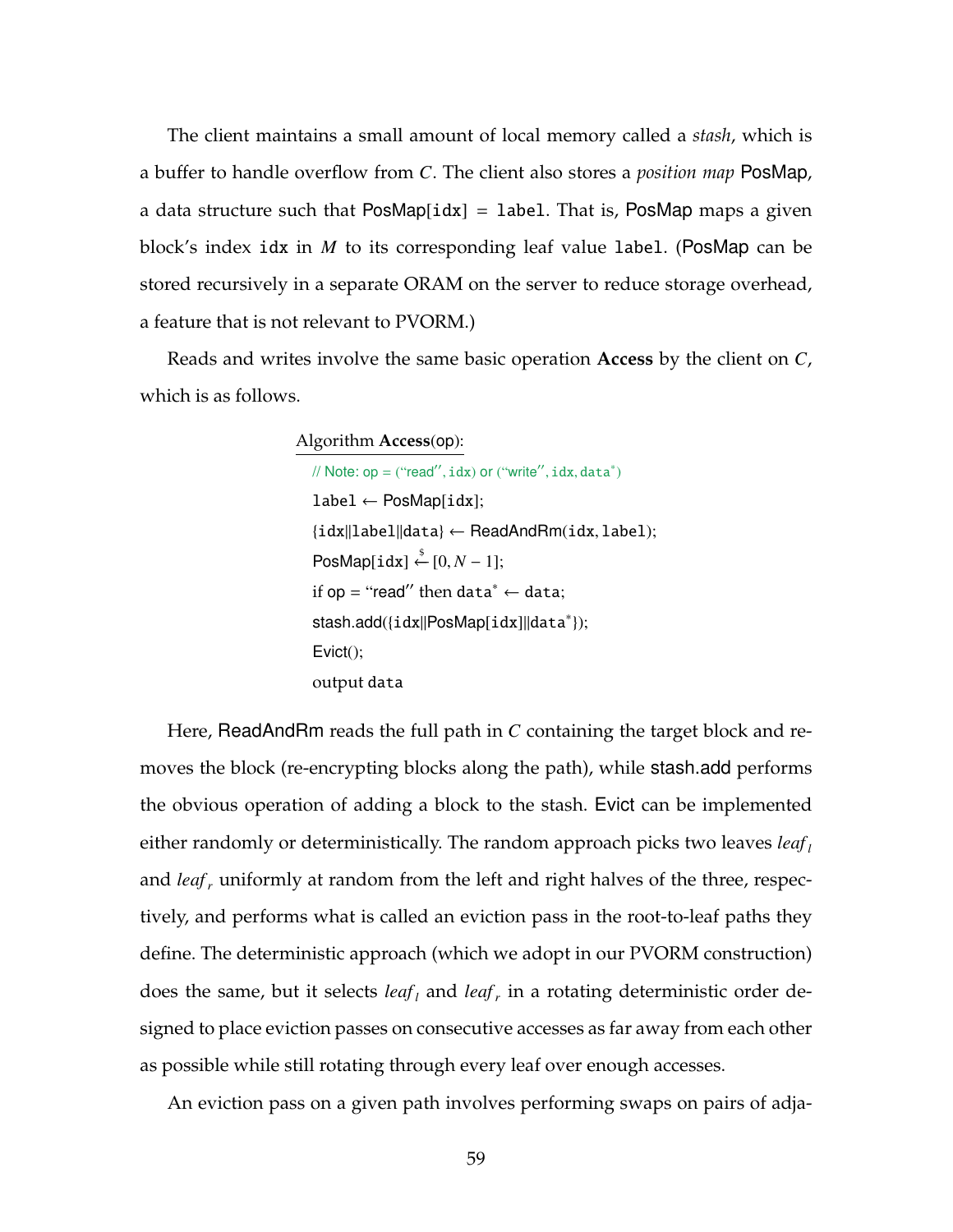cent path elements one by one from the top to bottom of the tree, with the stash treated as a special "level 0," i.e., sitting above the root. These swaps aim to move blocks down the path to the lowest possible levels. A block is "picked up" and moved through successive swaps to the lowest point such that it remains on the path defined by label and there is an empty slot available for it. At this point it is "dropped"—inserted into the bucket at that level. A block may be picked up from the slot into which the last one was dropped or swapping may continue until another block is reached that can be pushed further down the path. The reason for performing evictions on two paths rather than one is to ensure that blocks remain deep enough globally in *C* to prevent substantial overflow into the stash.

This processing step in Circuit ORAM is in fact quite complicated. The client does not have full local information about where blocks reside in *C*, and therefore must plan swaps using metadata. (This complication does not arise in PVORM, however, as we explain below.)

Other tree-based ORAMs, such as Path ORAM [\[160\]](#page-280-0), differ primarily in their use of alternative eviction strategies. The use of swaps in Circuit ORAM is especially conducive to efficient NIZK production in Solidus, however, which is the reason it is used in the Solidus PVORM.

### <span id="page-74-0"></span>**2.9 Solidus PVORM Construction**

We now present the details of the PVORM construction used in Solidus and prove that it is a correct, oblivious, and publicly verifiable PVORM. Similar techniques allow construction of a PVORM from any ORAM, ZK proof system, and encryption scheme. Our PVORM is constructed to ensure efficient proof computations in support of high throughputs. For this purpose, we use Circuit ORAM, non-interactive Generalized Schnorr Proofs, and El Gamal encryption.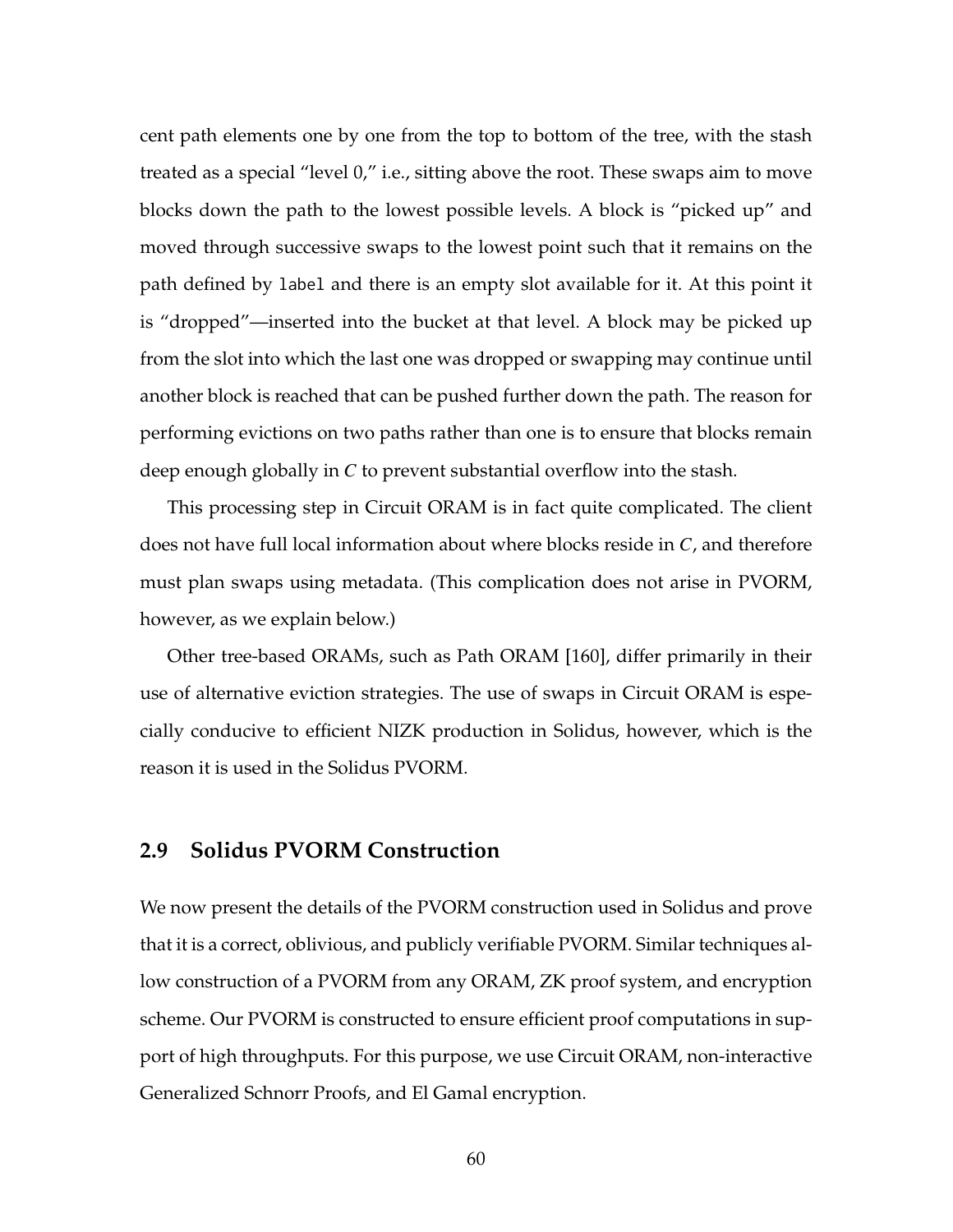Recall from above that Circuit ORAM consists of a binary tree of buckets, each containing a fixed number of data blocks. Each location contains an encryption of either a data block or a dummy value. Each logical data block is associated with a single leaf in the tree and physically resides somewhere along the path to that leaf. To access a logical data block, a client reads all blocks along the path to the associated leaf. The client then associates the accessed logical block with a new random leaf, and writes new encryptions of all accessed physical blocks and two other (deterministic) tree paths. During these writes, the client pushes (evicts) existing data blocks as far as possible towards leaves while ensuring that each real data block remains on the path to its associated leaf. These evictions can be done with a number of pairwise swaps of physical memory locations linear in the depth of the tree. We take advantage of the ability to do evictions via pairwise swaps in our PVORM construction.

### **2.9.1 Construction**

In Solidus, each bank maintains its own PVORM to store user account balances. Since the PVORM is uniquely associated with a single bank, we a simple El Gamal key pair for the key pair specified in Section [2.3.](#page-41-0) Each logical address is specified by an account ID and each data block is itself an account balance. To store these, each data block contains a pair of El Gamal encryptions: one of the account ID and one of the balance. We limit the maximum balance to a relatively small value (e.g.,  $2^{30}$  or  $2^{40}$ ). This allows us to encrypt balances in exponential space, creating an additive homomorphism, while still permitting decryption (using a lookup table). Let *t* denote the binary log of the maximum balance.

Thus we interpret *M* as a map from account IDs to account balances. We define the PVORM update function  $f((id, \S v), M)$  that replaces  $M[id]$  with  $M[id] + \S v$  if id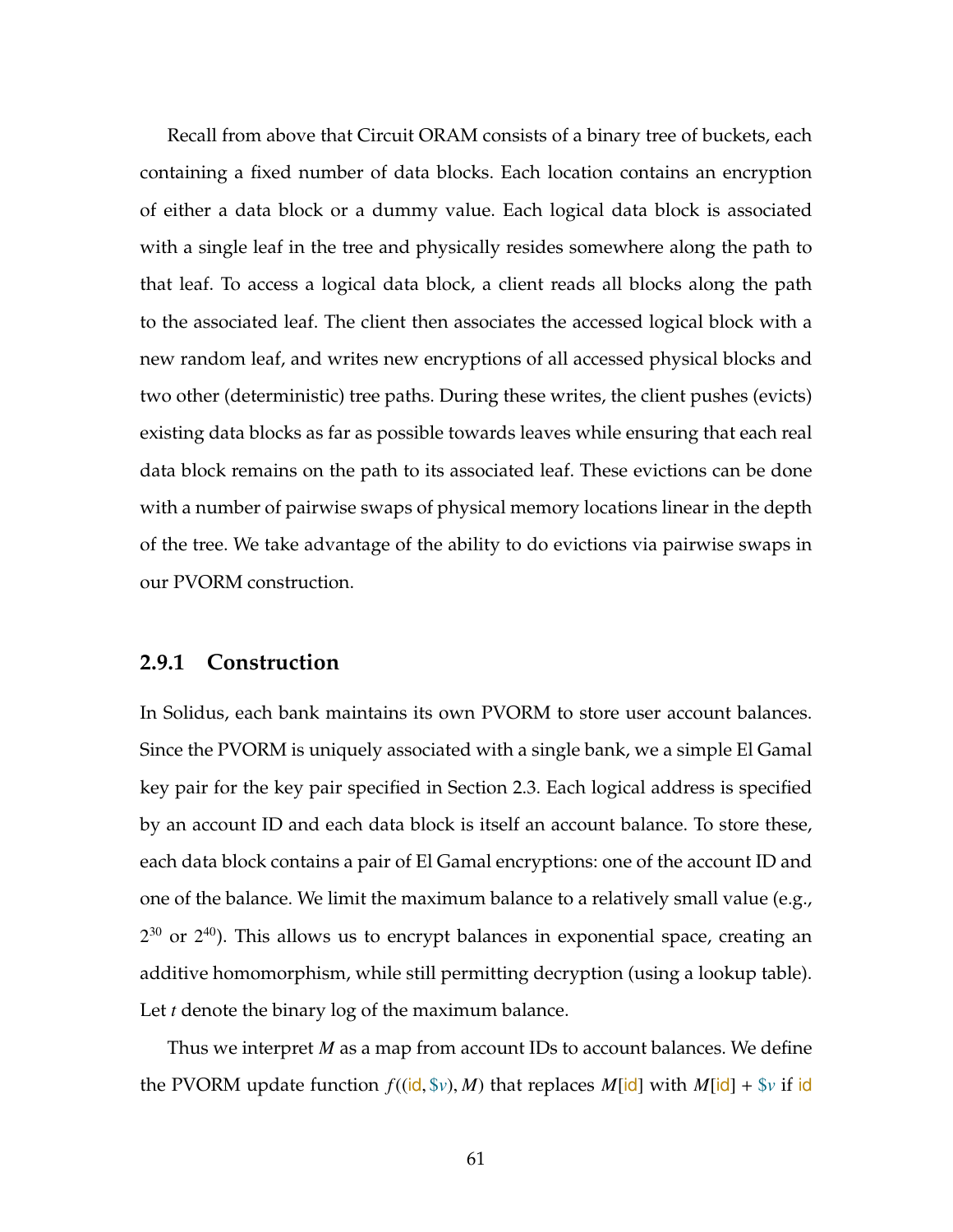$(M[i\mathbf{d}] + \mathbf{F}v) \in [0, 2^t)$  and is a key in *M*. Otherwise *f* is undefined. Intuitively, *f* updates a single account balance to any value within the valid range.

As noted in Section [2.3,](#page-41-0) we use a fixed-size public stash instead of the dynamic private one assumed by Circuit ORAM. For simplicity, we merge this stash into the root node of the tree. Each data block in the stash is of the same form as those in the tree. We also employ a distinguished fixed block that exists as a single deterministic block on every path. It may be part of the root/stash or separate.

We now specify the implementation of the operations in Section [2.3.](#page-41-0) Let (Gen, Enc, Dec) be the standard El Gamal cryptosystem.

<span id="page-76-0"></span>**Construction 2.1** (Solidus PVORM)**.** We always initialize all balances to 0. The update space *U* consists of account ID/transaction value pairs, with values being between the max balance and its negative. Initialization proceeds as follows:

$$
\frac{\text{Init}(1^{\lambda}, \{\text{id}_i\}_{i=1}^n, 0, U):}{(pk, sk) \stackrel{\$}{\leftarrow} \text{Gen}(1^{\lambda})}
$$
\n
$$
\text{for } i \in [1, n]
$$
\nInsert (id<sub>i</sub>, 0) into a Circuit ORAM tree

\n
$$
\text{Set all unused blocks to } (0, 0)
$$
\n
$$
\text{for each block (id, 0)}
$$
\n
$$
\text{Set } C \text{ at that location to } (\text{Enc}(pk, \text{id}), \text{Enc}(pk, 0))
$$
\n
$$
\text{Let } (\alpha, \beta) \text{ be the encryption of 0}
$$
\n
$$
pf = \text{PoK}(x : (\alpha = \beta^x) \land (pk = g^x))
$$
\n
$$
\text{return } (pk, sk, C, \{pf\})
$$

If  $M = \text{Read}(sk, C)$ , then  $\text{Update}(sk, u, C)$  is only defined when  $f(u, M)$  is defined. This property is easy to check given *u*, *sk*, and *C*, so we omit explicit validation. Let *B <sup>F</sup>* be the distinguished fixed block and assume for simplicity that *pk* is derivable from *sk*.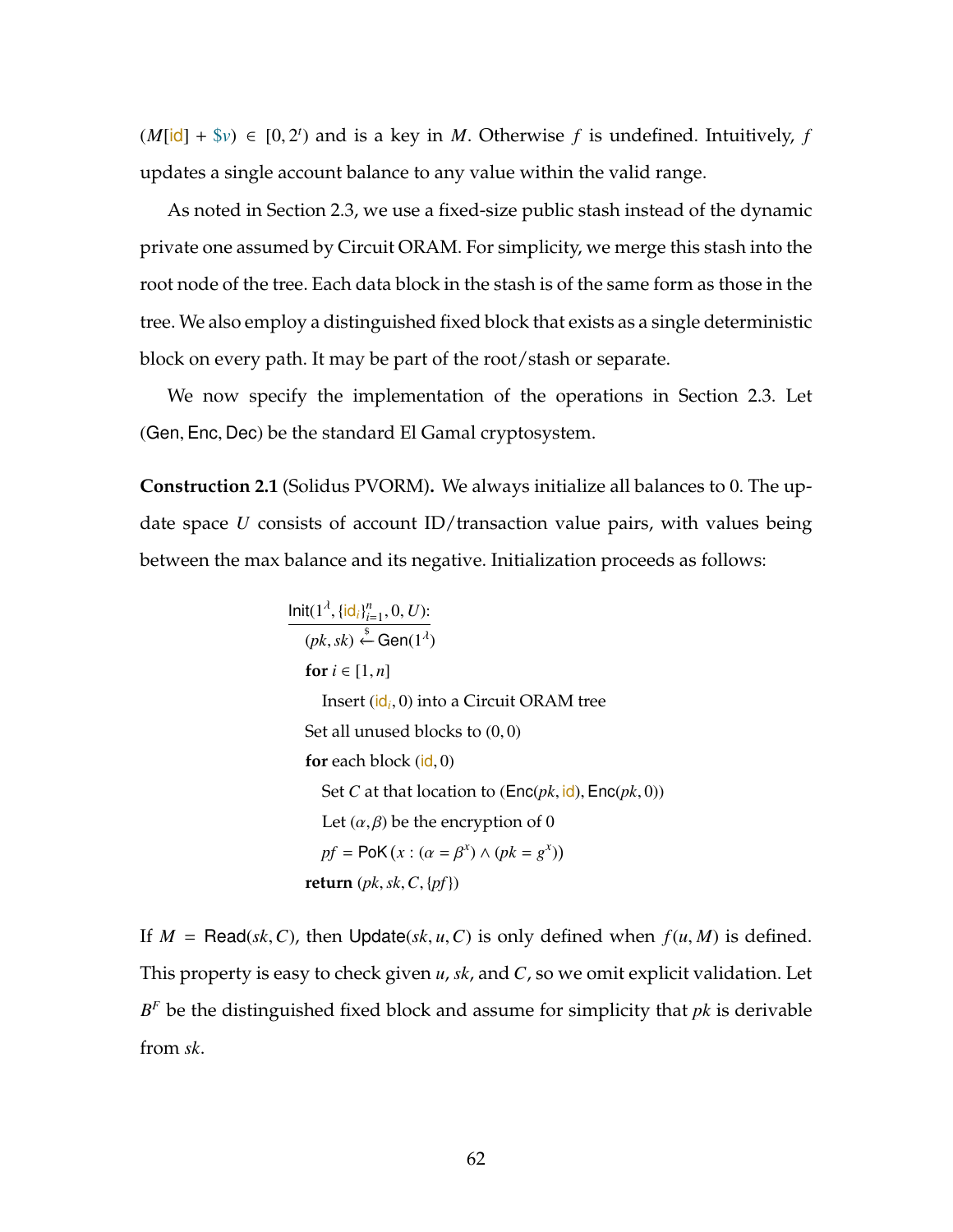Update(*sk*, *u*,*C*):  $e = (e_{\mathsf{id}}, e_{v}) \stackrel{\$}{\leftarrow} (\mathsf{Enc}(pk, \mathsf{id}), \mathsf{Enc}(pk, \$v))$ **for** each block  $B_i$  along the path associated with  $id$ : Let  $s =$  Swap if the ID in *B* is id and NoSwap otherwise.  $(B^F, B'_i) \stackrel{\$}{\leftarrow}$  **ElGamal-Swap**( $(B^F, B_i)$ , pk, s)  $pf<sub>i</sub>$  = proof of correct swap Let  $(c_{\mathsf{id}}, c_{\mathsf{v}}) \leftarrow B^F$  $rangePf = RangePf(c_v - e_v, t)$  // (see Section [2.8.5\)](#page-70-0) Let  $(\alpha, \beta) = (c_{\text{id}} - e_{\text{id}})$  $idPf = PoK(x : (\alpha = \beta^x) \land (pk = g^x))$  $B^F \leftarrow (c_{\mathsf{id}}, c_v - e_v)$ **for** each block  $B_i$  along the eviction paths in Circuit ORAM Let *s* = Swap or NoSwap as per Circuit ORAM  $(B^F, B'_i) \stackrel{\$}{\leftarrow}$  **ElGamal-Swap**( $(B^F, B_i)$ , pk, s)  $pf_i$  = proof of correct swap  $\mathbf{return} (C', e, (\{B'_i\}, \{pf_i\}, \{rangePf, idPf\}))$ 

Verification is performed simply by verifying all NIZKs included in the output of Update and by verifying that the updated  $B<sup>F</sup>$  was computed correctly between the two sets of swaps.

# **2.9.2 Security Proofs**

We now prove the security of the construction given in the previous section.

**Theorem 2.2** (PVORM Correctness)**.** *Construction [2.1](#page-76-0) is a* correct *PVORM.*

*Proof.* The following properties ensure correctness.

• Circuit ORAM is correct when the stash does not overflow and Construction [2.1](#page-76-0) modifies Circuit ORAM to leak transaction graph information instead of lose data on overflows.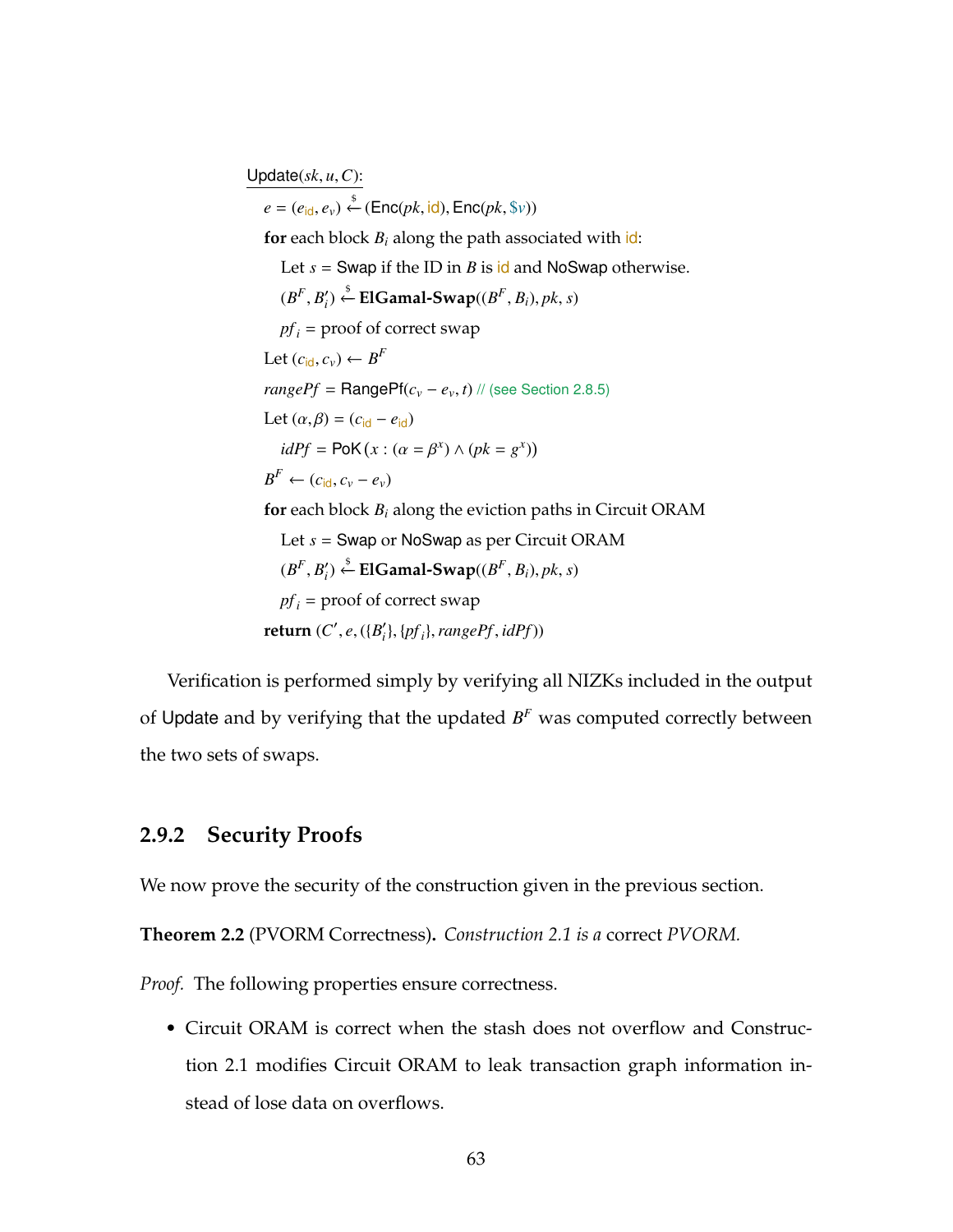- El Gamal is correct and includes a multiplicative homomorphism, while we encrypt account balances in exponential space, thus making the homomorphism additive.
- Construction [2.1](#page-76-0) employs correct NIZKs and only attempts to prove true statements.  $\Box$

To prove obliviousness, we provide a hardness reduction to the Decisional Diffie-Hellman (DDH) problem. We do this through a series of reductions. First we consider the following classic definition of CPA security that a cryptosystem (Gen, Enc, Dec) is *CPA secure* if for all PPT adversaries  $\mathcal{A}$  there is a negligible function *negl* such that

$$
\left| \Pr \left[ \mathbf{Exp}^{\mathsf{CPA}}(0, \mathcal{A}, \lambda) = 1 \right] - \Pr \left[ \mathbf{Exp}^{\mathsf{CPA}}(1, \mathcal{A}, \lambda) = 1 \right] \right| \leq negl(\lambda).
$$

where  $\text{Exp}^{\text{CPA}}(b, \mathcal{A}, \lambda)$  is defined as

Experiment **Exp<sup>CPA</sup>**(b, A, 
$$
\lambda
$$
):  
\n $(sk, pk) \stackrel{\$}{\leftarrow} Gen(1^{\lambda})$   
\n $(m_0, m_1) \stackrel{\$}{\leftarrow} A(1^{\lambda}, pk)$   
\n $c \stackrel{\$}{\leftarrow} Enc(pk, m_b)$   
\nreturn  $A(1^{\lambda}, c)$ 

It is well known that El Gamal (which Solidus uses) is CPA-secure in a DDHhard group. We further define *double-CPA security* which we will use to prove obliviousness of our PVORM construction.

**Definition 2.2** (Double-CPA Security)**.** A cryptosystem (Gen, Enc, Dec) is *double-CPA secure* if for all PPT adversaries A there is a negligible *negl* such that

$$
\left| \Pr \left[ \mathbf{Exp}^{2CPA}(0, \mathcal{A}, \lambda) = 1 \right] - \Pr \left[ \mathbf{Exp}^{2CPA}(1, \mathcal{A}, \lambda) = 1 \right] \right| \le negl(\lambda).
$$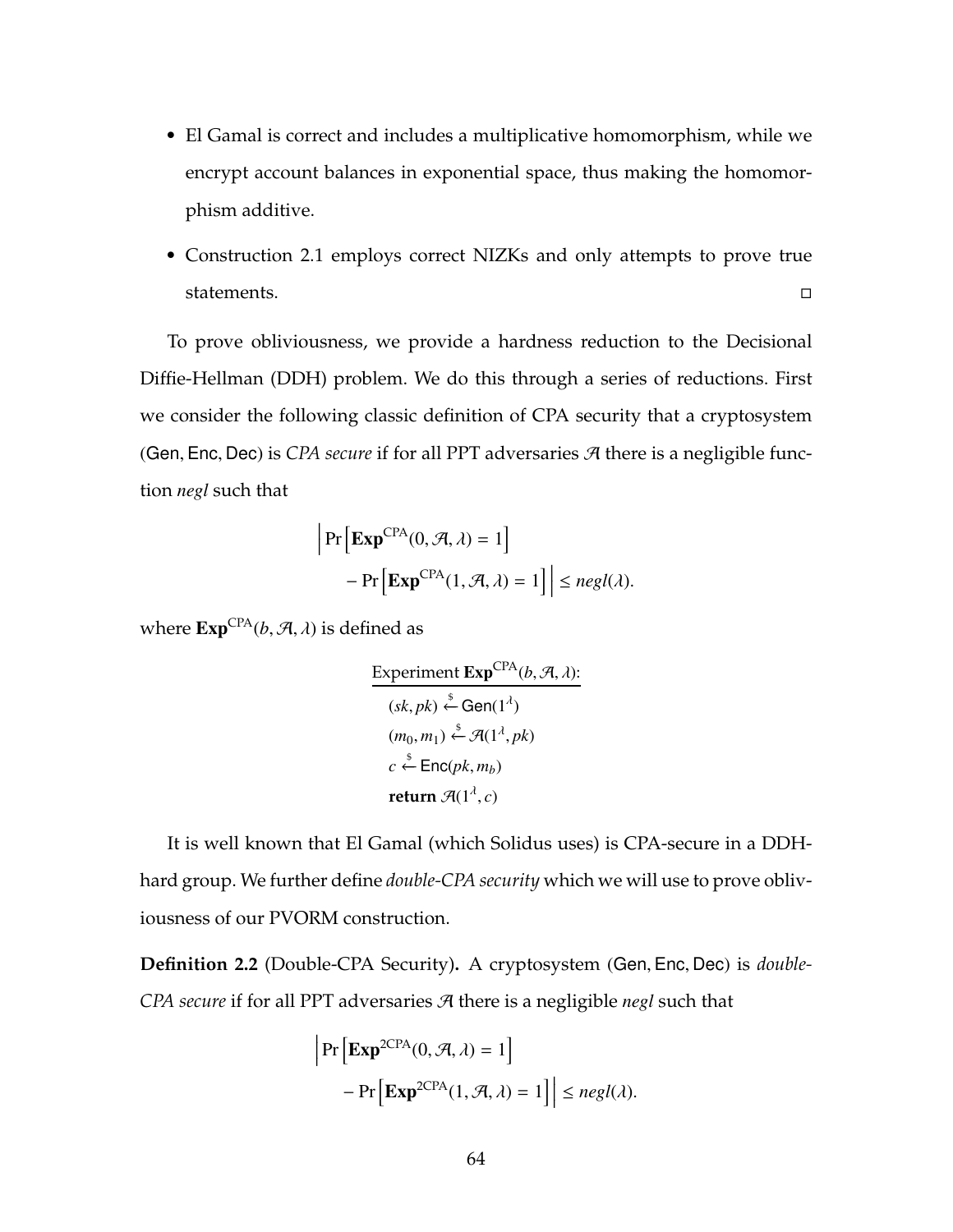where  $\text{Exp}^{\text{2CPA}}(0, \mathcal{A}, \lambda)$  is defined as

Experiment 
$$
\text{Exp}^{2\text{CPA}}(b, \mathcal{A}, \lambda)
$$
:  
\n $(sk, pk) \stackrel{\$}{\leftarrow} \text{Gen}(1^{\lambda})$   
\n $((m_0, m'_0), (m_1, m'_1)) \stackrel{\$}{\leftarrow} \mathcal{A}(1^{\lambda}, pk)$   
\n $c \stackrel{\$}{\leftarrow} \text{Enc}(pk, m_b)$   
\n $c' \stackrel{\$}{\leftarrow} \text{Enc}(pk, m'_b)$   
\nreturn  $\mathcal{A}(1^{\lambda}, c, c')$ 

We now prove by a hybrid argument that any public-key cryptosystem that is CPA secure (e.g., El Gamal) is double-CPA secure.

<span id="page-79-0"></span>**Lemma 2.1** (Double-CPA Security)**.** *Let* (Gen, Enc, Dec) *be a CPA secure public-key cryptosystem. Then it is also a* double-CPA secure *cryptosystem.*

*Proof.* Assume for contradiction that there is some  $\mathcal{A}$  and non-negligible  $v(\lambda)$  where

$$
\left| \Pr \left[ \mathbf{Exp}^{\mathsf{2CPA}}(0, \mathcal{A}, \lambda) = 1 \right] - \Pr \left[ \mathbf{Exp}^{\mathsf{2CPA}}(1, \mathcal{A}, \lambda) = 1 \right] \right| \ge \nu(\lambda).
$$

We now consider a set of three hybrid experiments. Let  $H_0 = \text{Exp}^{2CPA}(0, \mathcal{A}, \lambda)$ ,  $H_2 = \text{Exp}^{2CPA}(1, \mathcal{A}, \lambda)$ , and

Experiment 
$$
H_1
$$
:  
\n
$$
\frac{(sk, pk) \stackrel{\$}{\leftarrow} Gen(1^{\lambda})}{((m_0, m'_0), (m_1, m'_1))} \stackrel{\$}{\leftarrow} \mathcal{A}(1^{\lambda}, pk)
$$
\n
$$
c \stackrel{\$}{\leftarrow} Enc(pk, m_0)
$$
\n
$$
c' \stackrel{\$}{\leftarrow} Enc(pk, m'_1)
$$
\nreturn  $\mathcal{A}(1^{\lambda}, c, c')$ 

Note that we encrypt  $m_0$  (as in  $H_0$ ) and  $m'_1$  (as in  $H_2$ ). By the standard hybrid argument A must have advantage at least  $v(\lambda)/2$  in distinguishing either between  $H_0$ and  $H_1$  or between  $H_1$  and  $H_2$ .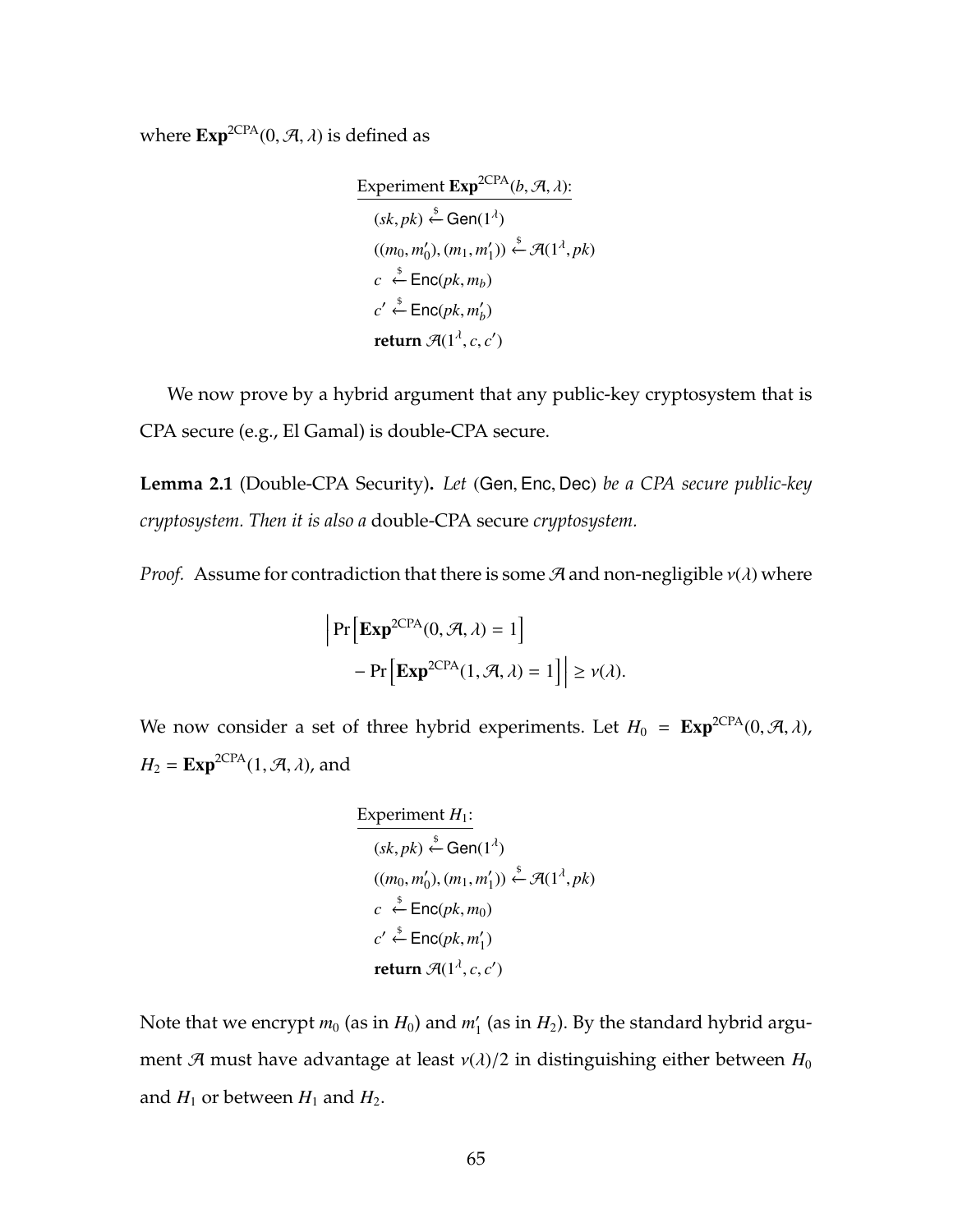We now construct an adversary  $\mathcal B$  to break the CPA security of (Gen, Enc, Dec). On input  $(1^{\lambda},pk)$ ,  $\mathcal{B}$  first runs  $\mathcal{A}$  to get  $(m_0, m'_0)$  and  $(m_1, m'_1)$ . It then picks a random *i*  $\xi$ <sup>5</sup> {0, 1}. We handle these cases separately.

- $i = 0$ : In this case *B* outputs  $(m_0, m_1)$ . On receipt of challenge *c* it computes *c*' ← Enc(*pk*, *m*<sup>'</sup><sub>1</sub>), submits (1<sup>*λ*</sup>, *c*, *c'*) to A and returns the result.
- $i = 1$ : In this case *B* outputs  $(m'_0, m'_1)$ . On receipt of challenge *c'*, it computes *c*  $\xi$  Enc(*pk*, *m*<sub>0</sub>) and submits (1<sup>λ</sup>, *c*, *c*') to  $\mathcal{A}$  and returns the result.

In the first case, if  $c$  encrypts  $m_0$  then this is exactly experiment  $H_1$  and if  $c$ encrypts  $m_1$ , this is experiment  $H_2$ . For the second case,  $\mathcal{B}$  has similarly generated either experiment  $H_0$  or  $H_1$ . B will succeed exactly when A succeeds. Since A has advantage at least  $v(\lambda)/2$  in one of these experiments and  $\mathcal{B}$  randomly selects which experiment to run, it must be the case that  $\mathcal B$  succeeds with advantage at least  $v(\lambda)/4$ , which is non-negligible. By assumption, however, (Gen, Enc, Dec) is CPAsecure, so this contradicts our assumption that  $A$  exists. Thus (Gen, Enc, Dec) is double-CPA secure.

**Theorem 2.3** (PVORM Obliviousness)**.** *Construction [2.1](#page-76-0) is* oblivious *in the ROM assuming a DDH-hard group.*

*Proof.* Assume for contradiction that there exists some PPT adversary  $\mathcal{A}$  and nonnegligible  $v(\lambda)$  such that

$$
\left| \Pr \left[ \mathbf{Exp}^{\mathrm{Obliv}}(0, \mathcal{A}, \lambda, n, m_0, U) = 1 \right] - \Pr \left[ \mathbf{Exp}^{\mathrm{Obliv}}(1, \mathcal{A}, \lambda, n, m_0, U) = 1 \right] \right| \ge \nu(\lambda).
$$

We now construct an adversary  $\mathcal B$  that breaks the game  $\text{Exp}^{\text{2CPA}}$ , as defined in Lemma [2.1,](#page-79-0) for El Gamal.

First we argue that  $A$  cannot distinguish based solely on observing the pattern of data blocks touched within the Circuit ORAM structure. As noted by Wang,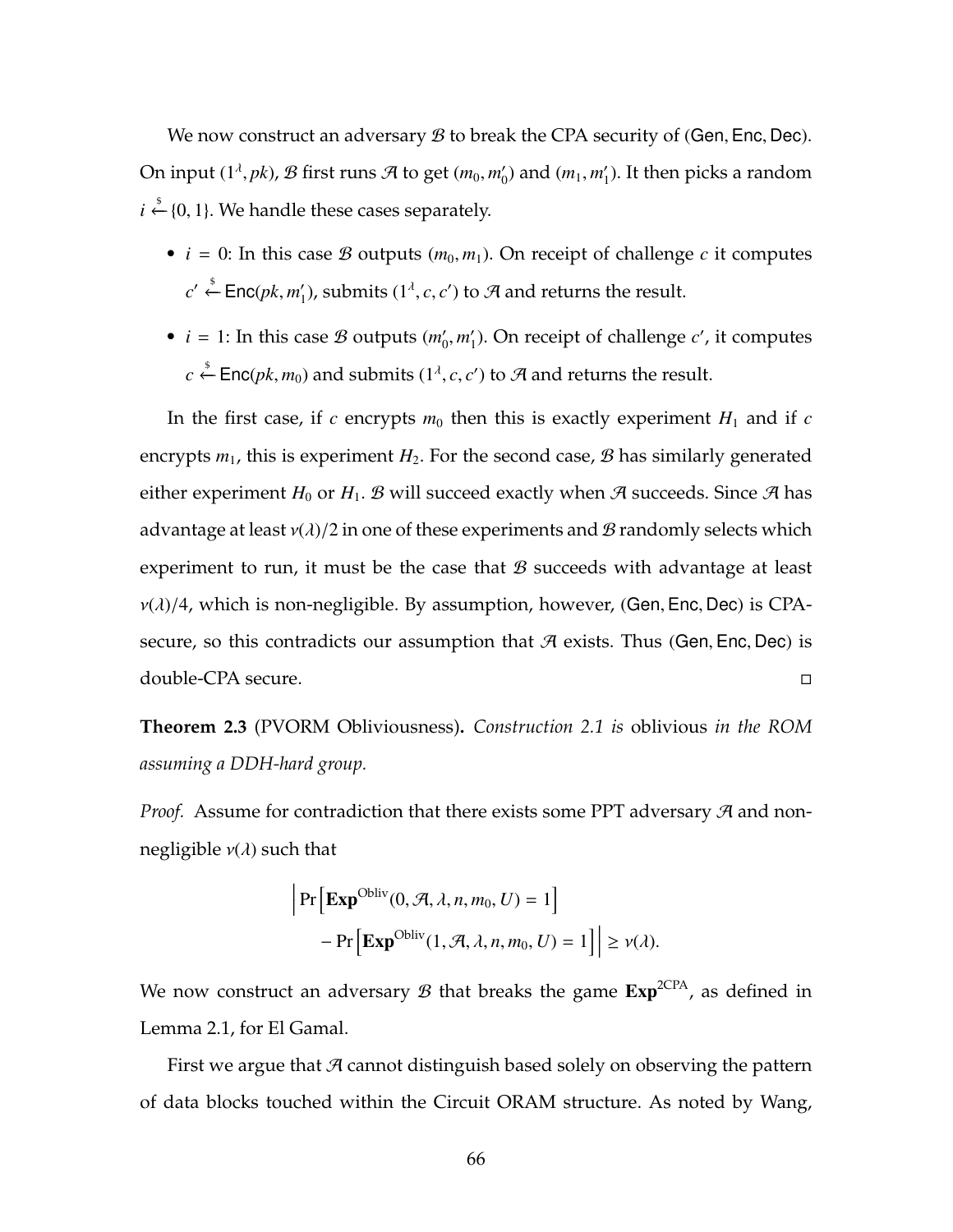Chan, and Shi [\[169\]](#page-281-0), each access consists first of accessing a uniformly random path independent from all previous accesses, followed by eviction along two paths chosen independently from the access. Thus  $\mathcal A$  can only hope to distinguish in this manner by forcing the stash to overflow. Wang, Chan, and Shi additionally note that the probability of stash overflow is negligible in the size of the stash even for a worst-case access pattern. Therefore  $\mathcal A$  gains at most negligible advantage by observing the Circuit ORAM access structure.

This means that  $A$  must either break the semantic security of El Gamal or the zero-knowledge property of an NIZK. We now assume that  $\mathcal A$  will make at most  $poly(\lambda)$  queries the PVORM oracle for some polynomial *poly*. Using this, we construct a series of hybrid distributions  $H_0, \ldots, H_{poly(\lambda)+1}$  modifying how the  $\text{Exp}^{\text{Obliv}}$ oracle works.

In hybrid  $H_0$ , O operates exactly as  $O_{1,sk,C}$ . In  $H_1$ , O operates the same way except it leverages the fact that we are in the ROM to forge all NIZKs. For *H<sup>i</sup>* with *i* ≥ 1, on input  $(u_0, u_1)$  from  $\mathcal{A}$ , the oracle applies update  $u_1$  as in  $H_1$  for the first *i* − 1 queries, after which it applies  $u_0$  instead. Though this may result in invalid updates, the new oracle does not check the validity and applies the update anyway with forged proofs. Because the proofs are forged, it will always succeeded in making this (forged) update. Since, by the definition of the game,  $\mathcal{A}$  could not rely on submitting invalid updates in order to distinguish, this cannot improve the advantage at all.

Because we are working in the ROM and all NIZKs are GSPs, A receives the same view in  $H_0$  and  $H_1$ . Whenever the PVORM oracle needs to generate a proof, it first picks a random challenge *c* and a response. It then computes the commitment com to ensure that the tuple is from the correct distribution, and modifies  $\mathcal{H}'s$ random oracle so that it receives *c* when querying that oracle on com. As long as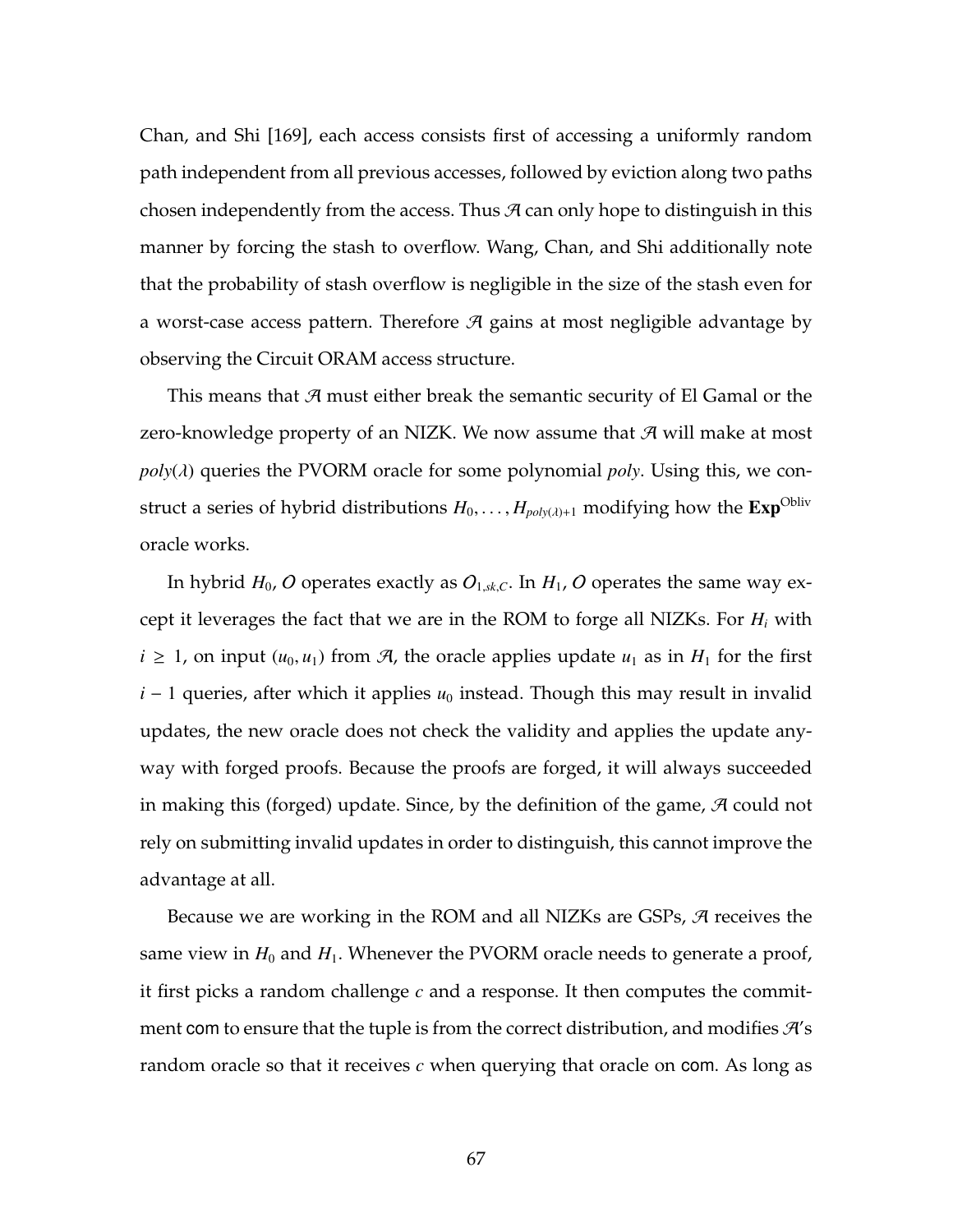the random oracle has not previously been queried on com, this strategy will work and produce exactly the same distribution as in  $H_1$ .

If there is a collision—the random oracle has been queried on com—then the experiment  $H_1$  simply aborts. Fortunately this happens with negligible probability. Specifically,  $A$  makes at most  $q(\lambda)$  independent queries to its random oracle for some polynomial *q*, and O must forge some constant *k* number of proofs for each PVORM update. This bounds the probability of collision to  $v(\lambda) = \frac{k \cdot poly(\lambda) + q(\lambda)}{2^{\lambda}}$ , a negligible function.

We can apply the same argument to  $H_{poly(\lambda)+1}$  and the (unnamed) hybrid that corresponds to  $O_{0,sk,C}$  with real proofs. Thus  $A$  can distinguish between  $H_1$  and *H*<sub>poly</sub>( $\lambda$ )+1 with advantage at least  $v(\lambda)$  – 2 $v(\lambda)$ . So by a standard hybrid argument, there must be some  $i \in [1, poly(\lambda)]$  such that  $\mathcal{A}$  can distinguish between  $H_i$  and  $H_{i+1}$ with advantage at least  $\frac{v(\lambda)-2v(\lambda)}{poly(\lambda)}$ . This too is non-negligible. For simplicity, we will denote this advantage  $v'(\lambda)$ .

Next we recall that the secret key is only used to generate NIZKs in Update, meaning an adversary with only the public key can run  $\mathcal A$  with an oracle that generates any of  $H_1, \ldots, H_{poly(\lambda)+1}$ . B is exactly such an adversary.

On input  $(1^{\lambda}, pk)$ , *B* first guesses a uniformly random  $i \in [1, poly(\lambda)]$  and then runs A. B then handle's A's PVORM oracle queries as follows. For the first *i* − 1 queries  $(u_0, u_1)$ , B applies  $u_1$  with forged proofs—as in both  $H_i$  and  $H_{i+1}$ . Because Update uses  $sk$  only for proofs and  $\mathcal{B}$  is forging proofs, it can perform the rest of Update properly with only *pk*. Recall that an update *u* consists of two plaintexts: an account ID id and a transaction value \$*v*. So to generate its chosen plaintext pairs, B outputs the updates specified for A's *i*th PVORM oracle query. Upon receiving a challenge pair of ciphertexts  $e = (c_{\text{id}}, c_v)$ ,  $\mathcal{B}$  performs the rest of Update using that update ciphertext (and forging proofs). For all future PVORM oracle queries after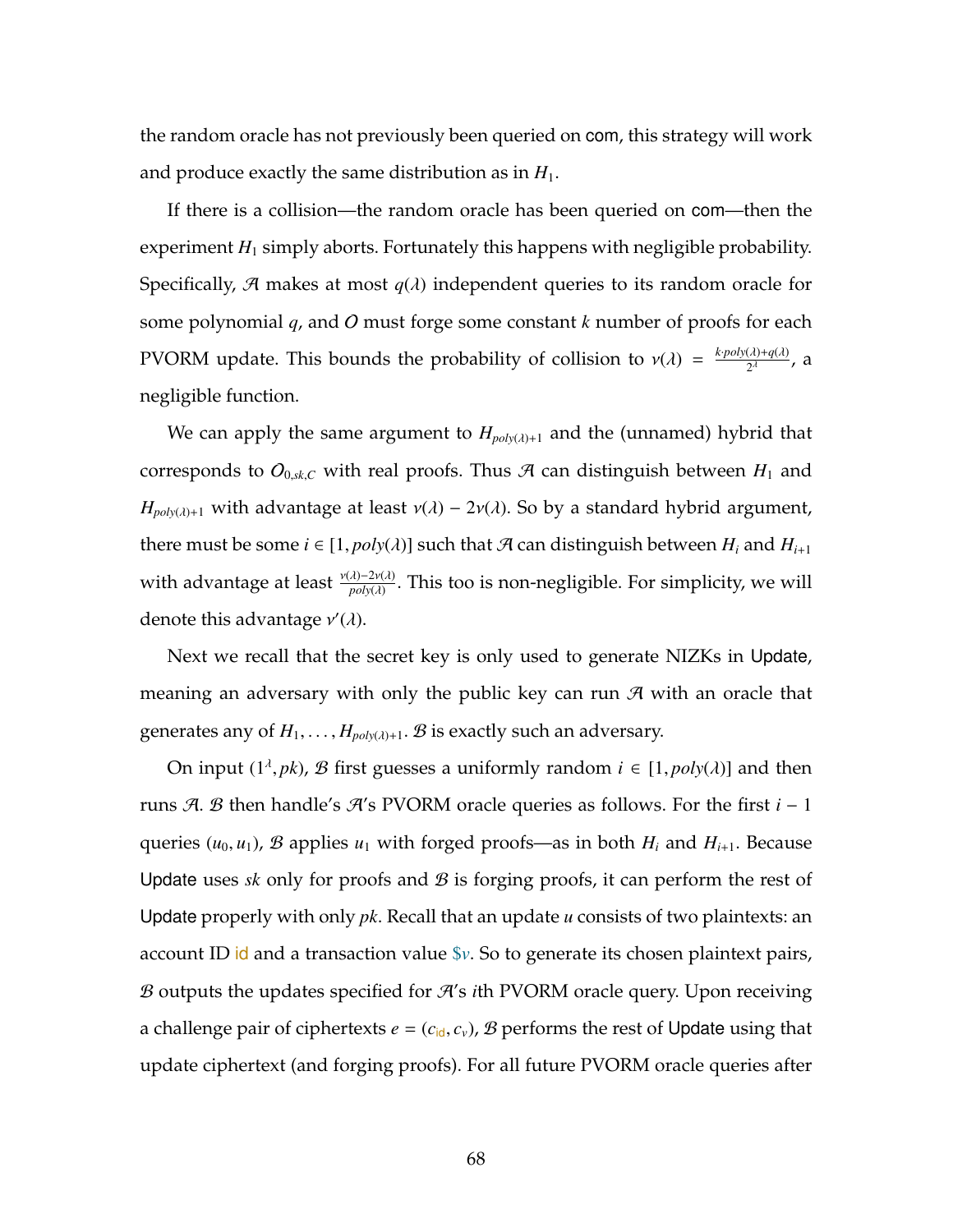the *i*th, B uses update request  $u_0$ —as in both  $H_i$  and  $H_{i+1}$ . When A terminates with an output,  $B$  outputs the same value.

We now claim that  $\mathcal{B}$  has non-negligible advantage in the  $Exp^{2CPA}$  experiment defined above. With probability at least  $\frac{1}{poly(\lambda)}$ ,  $\mathcal B$  will pick some *i* where  $\mathcal A$  has non-negligible advantage ν 0 (λ) distinguishing between *H<sup>i</sup>* and *H<sup>i</sup>*+<sup>1</sup>. If B receives a challenge encryption of  $u_1$ , then  $\mathcal A$  is playing exactly the game in  $H_i$ . Similarly, if B is challenged with an encryption of  $u_0$ , then A sees exactly distribution  $H_{i+1}$ . In either case B will output the correct value exactly when A does. This means that B must succeed with advantage at least  $\frac{v'( \lambda)}{n \omega \omega( \lambda)}$  $\frac{v(A)}{poly(\lambda)}$ , which is non-negligible.

By assumption we are working with a DDH-hard group and using El Gamal as our cryptosystem. Thus our cryptosystem is CPA secure, so by Lemma [2.1](#page-79-0) no such  $\mathcal B$  exists. This contradicts our assumption that  $\mathcal A$  exists and therefore Construction [2.1](#page-76-0) must be an oblivious PVORM.

**Theorem 2.4** (PVORM Public Verifiability)**.** *Construction [2.1](#page-76-0) is* publicly verifiable *in the ROM.*

*Proof.* This result follows directly from the fact that our Update specification includes a proof of every operation as well as a range proof. By definition Ver simply verifies all NIZKs produced by Update. Therefore, if an adversary were able to fool Ver, it must be able to forge (at least) one of the proofs produced by Update.

Assume for contradiction that there exists some PPT adversary adversary  $\mathcal{A}$ and non-negligible  $v(\lambda)$  such that

$$
\Pr\left[\mathbf{Exp}^{\text{PubVer}}(\mathcal{A}, \lambda, n)\right] \ge \nu(\lambda).
$$

We note that Update produces three types of proofs. Thus we construct three new PPT adversaries B*R*, B*E*, and B*<sup>S</sup>* that attempt to forge range proofs, proofs of plaintext equivalence on El Gamal ciphertexts, and proofs of correct El Gamal swaps, respectively. They operate as follows.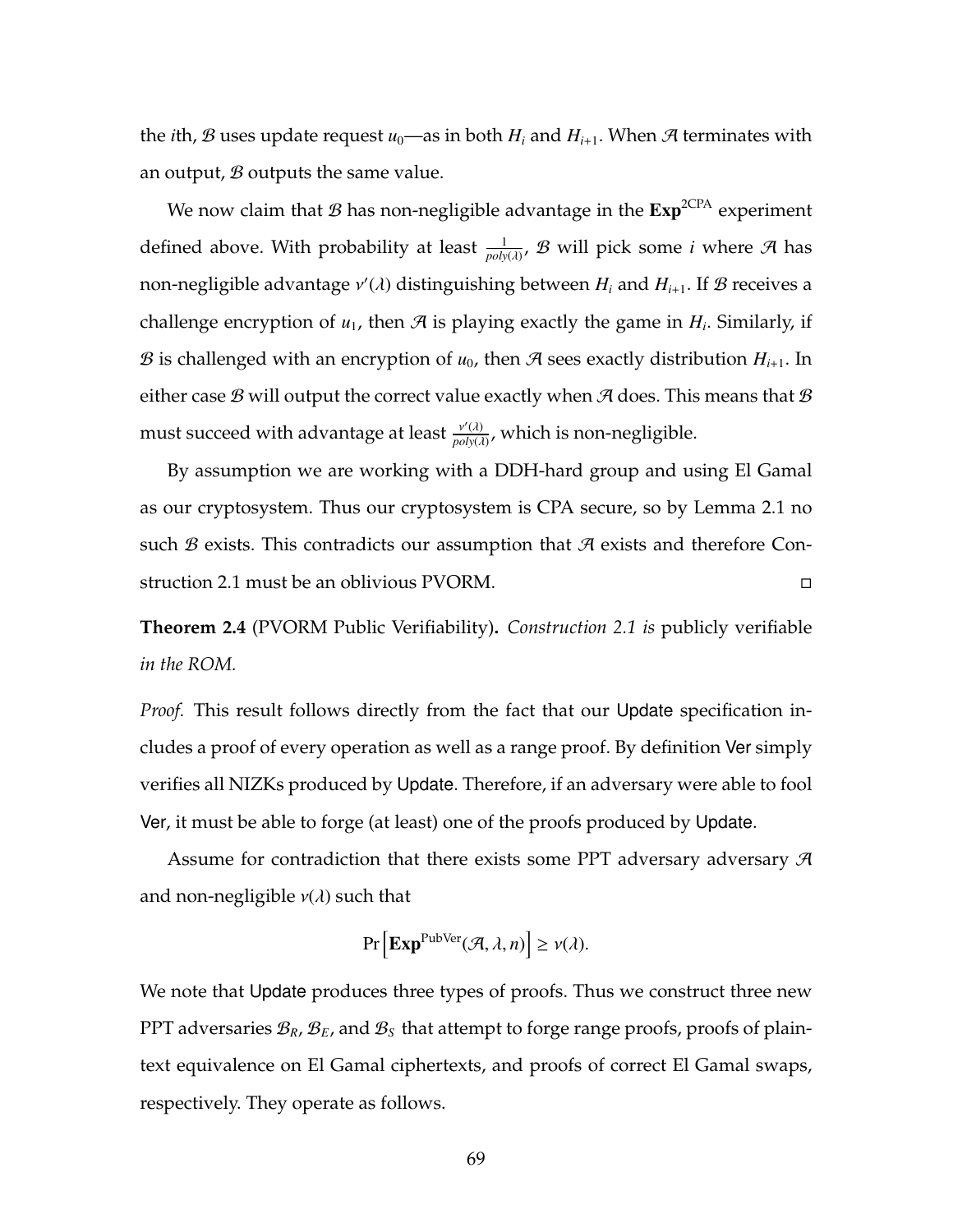- $\mathcal{B}_R$ : On input (*pk*, *sk*),  $\mathcal{B}_R$  runs  $\mathcal{A}$  and outputs the resulting range proof with associated ciphertexts.
- $\mathcal{B}_E$ : On input (*pk*, *sk*),  $\mathcal{B}_E$  runs  $\mathcal{A}$  and outputs the resulting plaintext equivalence proof and associated ciphertexts.
- B*<sup>S</sup>* : On input (*pk*,*sk*), B*<sup>S</sup>* runs A, picks a uniformly random El Gamal swap proof from the output, and outputs that proof and the associated ciphertexts.

Whenever  $\mathcal A$  forges the one range proof or the one plaintext equivalence proof,  $\mathcal{B}_R$  or  $\mathcal{B}_E$  succeed, respectively. For  $\mathcal{B}_S$ , the number of El Gamal swaps executed by Update is fixed for a given PVORM configuration (tree depth, bucket size, and stash size), so if A forges any El Gamal swap correctness proof, B*<sup>S</sup>* will succeed with constant probability.

By inspection of the specification of Update and a standard hybrid argument,  $\mathcal A$ must succeed in forging at least one type of proof with non-negligible probability, hence one B*R*, B*E*, and B*<sup>S</sup>* must succeed with non-negligible probability. As we describe in Section [2.8,](#page-66-0) prior work shows that each of the associated proofs have negligible soundness error in the ROM. Thus no such adversary  $\mathcal A$  can exist so the Solidus PVORM construction is publicly verifiable in the ROM.

### **2.10 Solidus Security Proof**

We now provide a proof of Theorem [2.1](#page-54-0) that  $\text{Prot}_{\text{Sol}}$  is secure.

We assume several simple pieces of behavior not directly specified by the protocol. First, each honest bank will have only one pending transaction at a time. That means that it will not approve a request (as sending or receiving bank) while there is another transaction it has approved that has not yet cleared. In the  $\mathcal{F}_{\text{Ledger}}$ hybrid world, this is codified within  $Prot_{Sol}$ , but we simply assume this property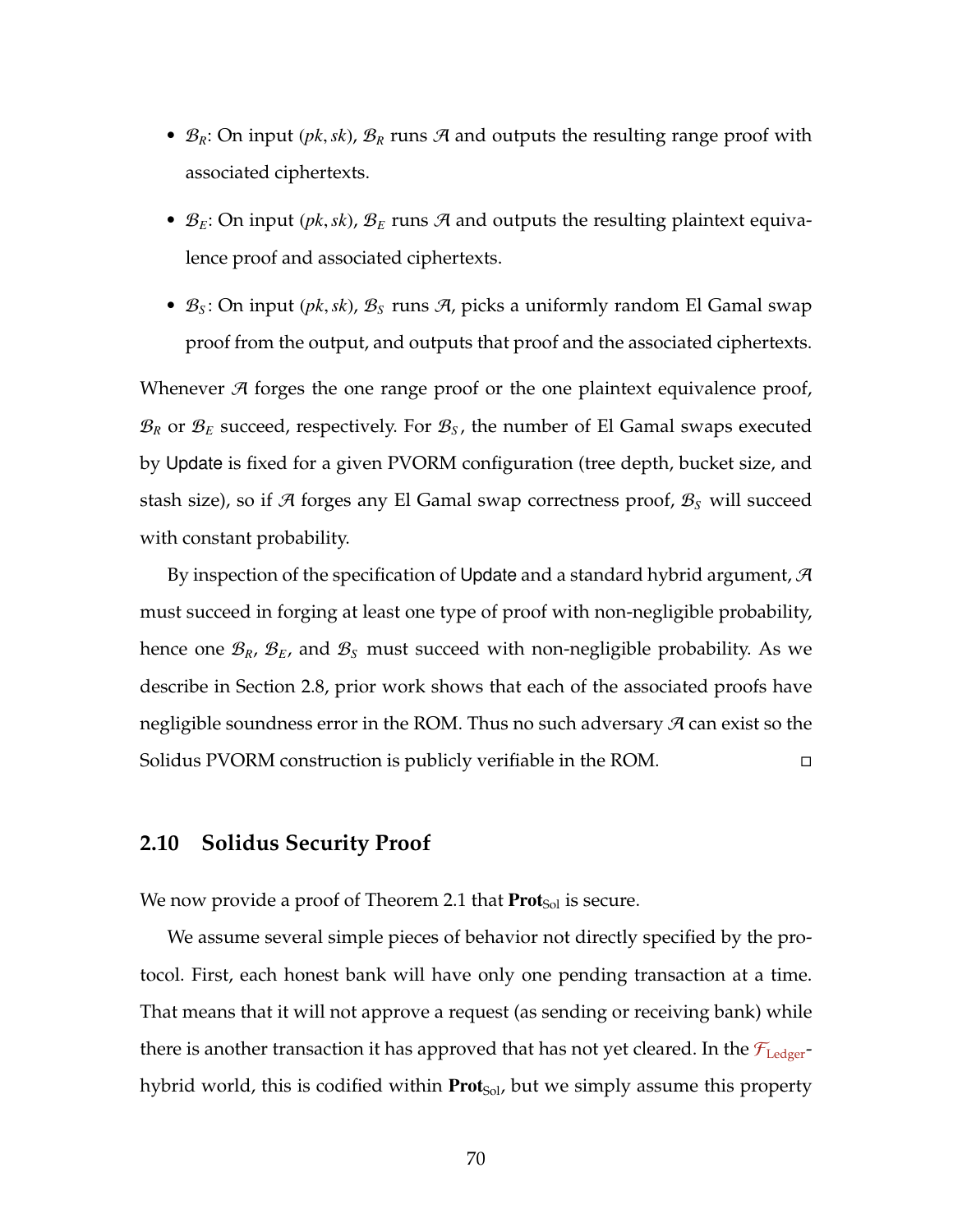in the ideal world. Second, we assume that an honest bank will reply immediately upon receiving a transaction approval request. It may approve or abort the transaction, but it will reply in some fashion. Note that an honest bank may abort a transaction it has already approved in order to maintain availability. Finally, we assume that for an honest bank, whenever an assertion fails, the bank acts exactly as if the message it failed to process was never received.

For simplicity, we omit asset notaries from our proof. Adding them requires only small modification. Initialization must publicly distribute asset notary identities,  $\mathcal{F}_{\text{Ledge}}$  must check for valid asset notary signatures, and **Prot**<sub>Sol</sub> must properly reveal asset notary identities.

# **Theorem [2.1.](#page-54-0)** *The Solidus protocol* Prot*Sol satisfies Definition [2.1](#page-54-1) assuming a DDH-hard group in the ROM.*

*Proof.* We prove that Ideal<sub>S,Z</sub>( $\lambda$ ) and Hybrid<sub> $\mathcal{A},\mathcal{Z}(\lambda)$  are indistinguishable using a se-</sub> quence of hybrids. In the following, a probability is *negligible* if it is a negligible function of the security parameter  $\lambda$ .

We define hybrids  $H_0, \ldots, H_7$ .  $H_0$  is the  $\mathcal{F}_{\text{Ledger}}$ -hybrid world with S being a "dummy" simulator that passes all messages through unchanged.  $H_1$  allows  $S$  to simulate  $\mathcal{F}_{\text{Ledge}}$ . *H*<sub>2</sub> replaces all proofs generated by honest parties with forgeries and *H*<sup>3</sup> to replaces the contents of requests and PVORMs with arbitrary values. In  $H_4$  S simulates the trusted initializer and controls all keys.  $H_5$  isolates  $\mathcal{H}'$ s set of transaction IDs and  $H_6$  drops any invalid messages from  $A$ . Finally  $H_7$  is equivalent to an ideal execution.

**Hybrid**  $H_0$  contains a dummy simulator that passes messages between  $\mathcal{A}$  and honest parties unchanged. This is identical to the  $\mathcal{F}_{\text{Ledge}}$ -hybrid world.

**Hybrid**  $H_1$  is the same as  $H_0$  except that S maintains its own simulated copy of  $\mathcal{F}_{\text{Ledge}}$  that behaves as  $\mathcal{F}_{\text{Ledge}}$  except for the initialization, which it does not emu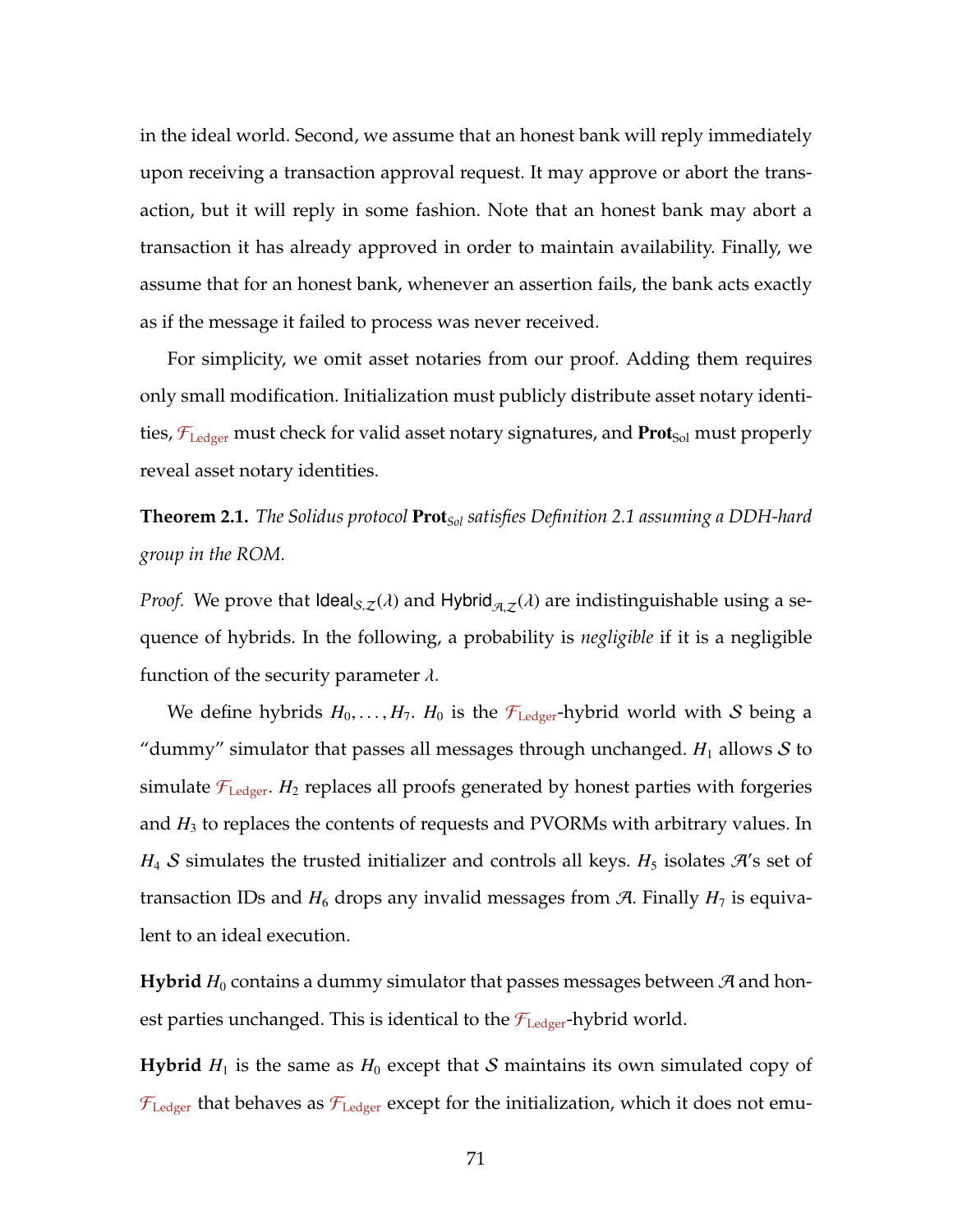late. During initialization, S passes the actual values sent by  $\mathcal{F}_{\text{Ledger}}$  to A without modification. All other operations are emulated faithfully. We note that all noninitialization operations require only public information (including public keys). When an honest bank posts to  $\mathcal{F}_{\text{Ledgeer}}$ , S copies the message to its own copy, and when A posts to  $\mathcal{F}_{\text{Ledger}}$ , S first simulates the behavior on its copy, and if the post is accepted, it forwards the post to the real  $\mathcal{F}_{\text{Ledgeer}}$ .

Since all posts to  $\mathcal{F}_{\text{Ledgeer}}$  are either dropped silently or broadcast in their entirety to all banks, S's faithful simulation of a copy will result in a view that is identical to real execution.

**Hybrid**  $H_2$  proceeds as in  $H_1$  except whenever S receives any proofs or signatures constructed by an honest party—as part of a request, PVORM update, or "postTxn" message from  $\mathcal{F}_{\text{Ledger}}$ —it stores the real proofs and signatures and replaces them with forgeries. S sends the forgeries to  $\mathcal{A}$  (or the simulated  $\mathcal{F}_{\text{Ledger}}$ ), and if a message containing those proofs would be sent back to an honest party (or forwarded to the real  $\mathcal{F}_{\text{Ledgeer}}$ ), S puts the original (real) proofs and signatures back in place.

Note that this forgery and replacement only applies to the specific proofs and signatures constructed by honest parties. Messages from honest parties containing proofs and signatures from A-controlled parties—such as the request signature from an A-controlled user at an honest bank included with the final transaction have only the honest signatures and proofs replaced. The values computed by  $\mathcal{A}$ are left exactly in-tact.

As all proofs in the system are cSE NIZKs, S can forge proofs that  $\mathcal{A}$  will accept and  $A$  still cannot forge proofs with non-negligible probability. Since the only thing that has changed from  $H_1$  is these forged proofs,  $H_1$  and  $H_2$  are computationally indistinguishable.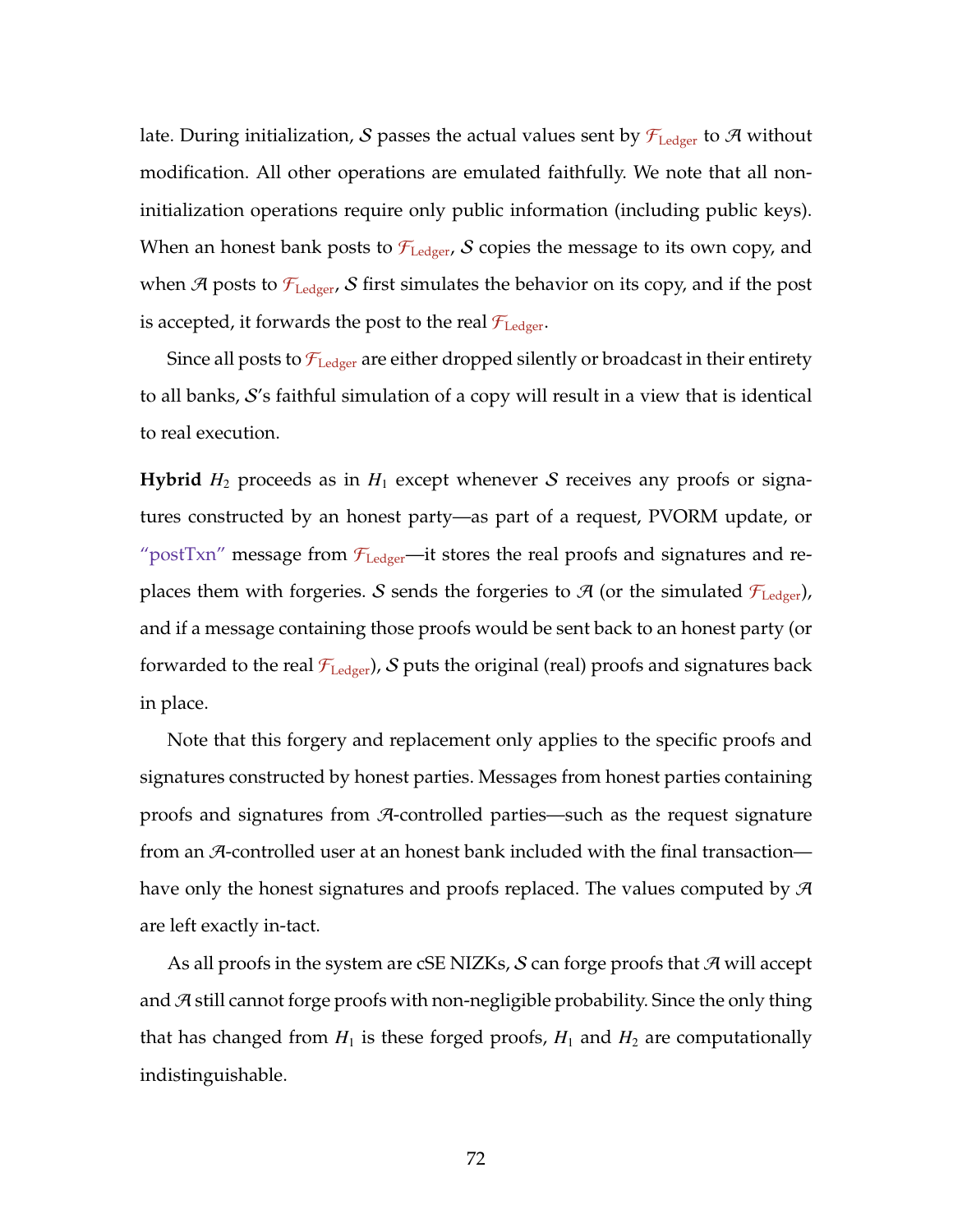**Hybrid**  $H_3$  is much like  $H_2$ , but S also replaces the values of all encryptions generated by honest parties under honest-party keys, including PVORM values. S replaces these values with randomly-selected values encrypted under the same keys. Again, it saves the real values and real proofs when communicating with honest parties, but it uses the random values with A. Since S only replaces values that  $A$ did not generate and are encrypted under public keys for which  $\mathcal A$  does not know the secret key, the semantic security of the encryption scheme guarantees that  $H_3$ is indistinguishable from  $H_2$ . The proofs do not present a concern as they were already forged (for the real values) in  $H_2$ , so they remain forged (for the random values) in  $H_3$ .

**Hybrid**  $H_4$  differs from  $H_3$  in that S now emulates the initialization in  $\mathcal{F}_{Init}$ . It generates fake keys and PVORMs—from the correct distribution—for all parties and sends those to A instead of those generated by  $\mathcal{F}_{Init}$ . Any encrypted values written by  $\mathcal A$  will be encrypted under the new (fake) keys for which  $\mathcal S$  knows the secret key, and any values intended to be read by  $\mathcal A$  and written by an honest party will be encrypted under a key given to S by the real  $\mathcal{F}_{Init}$ . In either case, S can decrypt the ciphertext and re-encrypt the plaintext under the other set of keys before passing an honest message to  $\mathcal A$  or  $\mathcal A$ 's message to an honest party. The same is true for signatures and proofs created by  $\mathcal{A}$ .

For encryptions under honest-party keys written by honest parties as well as proofs and signatures created by honest parties,  $S$  already replaced those in  $H_3$ with random values and forgeries, respectively, so it simply does the same but under the new (fake) keys.

In this manner, all values, proofs, and signatures viewed by  $\mathcal{A}$  in  $H_4$  are the same as those in *H*3, but using different encryption/signing keys and different randomness. All encryptions, proofs, and signatures generated by  $S$  to an honest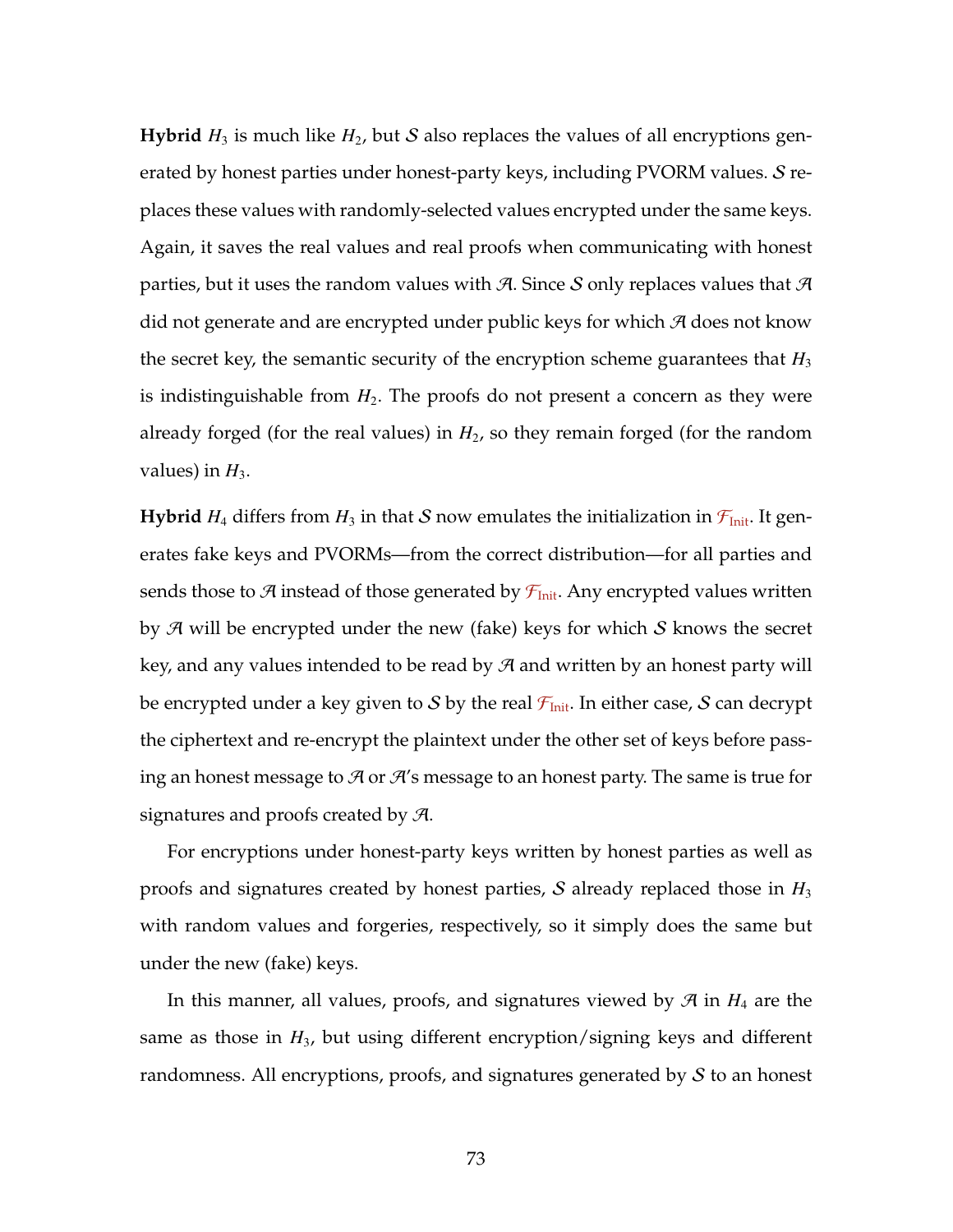party are similarly the same, but with different randomness. Since the keys and randomness are selected faithfully from exactly the original distributions,  $H_3$  and *H*<sup>4</sup> are identically distributed.

**Hybrid**  $H_5$  proceeds as  $H_4$ , but S separates the transaction IDs used by  $\mathcal{A}$  from those used by honest parties. Whenever a new request comes from  $\mathcal{A}$  with transaction ID txid<sub> $\mathcal{A}$ </sub>, S generates a new unique txid<sub> $\mathcal{F}$ </sub> to associate with the transaction with honest parties. Whenever a message with a previously-unseen transaction ID txid<sub> $\tau$ </sub> comes in from an honest party (or  $\mathcal{F}_{\text{Ledger}}$ ), S generates a new unique txid<sub> $\mathcal{A}$ </sub> before forwarding to  $\mathcal{A}$  (or the simulated  $\mathcal{F}_{\text{Ledgeer}}$ ). If, for an incoming message in either direction,  $S$  has seen the ID before, there must be an associated ID in the other set, so it simply uses that.

Since only the transaction IDs have changed and the new IDs are drawn independently from the old IDs using the same methodology,  $H_4$  and  $H_5$  are identically distributed.

**Hybrid**  $H_6$  is the same as  $H_5$  except S verifies all proofs and signatures generated by  $\mathcal A$  on all messages. If any proof or signature fails to verify,  $\mathcal S$  drops the message and does not forward it. Because all proofs are verified in  $\text{Prot}_{Sol}$  (either by the receiving party or by  $\mathcal{F}_{\text{Ledge}}$  before any other processing is done, and Z dictates that if an assertion fails, the honest party behaves as if the associated message had never arrived, this will not change any message received by  $\mathcal A$  or the behavior of any honest parties. Similarly,  $H_6$  drops all messages containing transaction IDs which have already been posted to  $\mathcal{F}_{\text{Ledger}}$ , which honest parties will similarly drop. By the simulation soundness of the NIZKs employed,  $\mathcal A$  has a negligible probability of forging a proof and thus there is a negligible probability of passing through a message that will be ignored anyway. Hence  $H_5$  and  $H_6$  are computationally indistinguishable.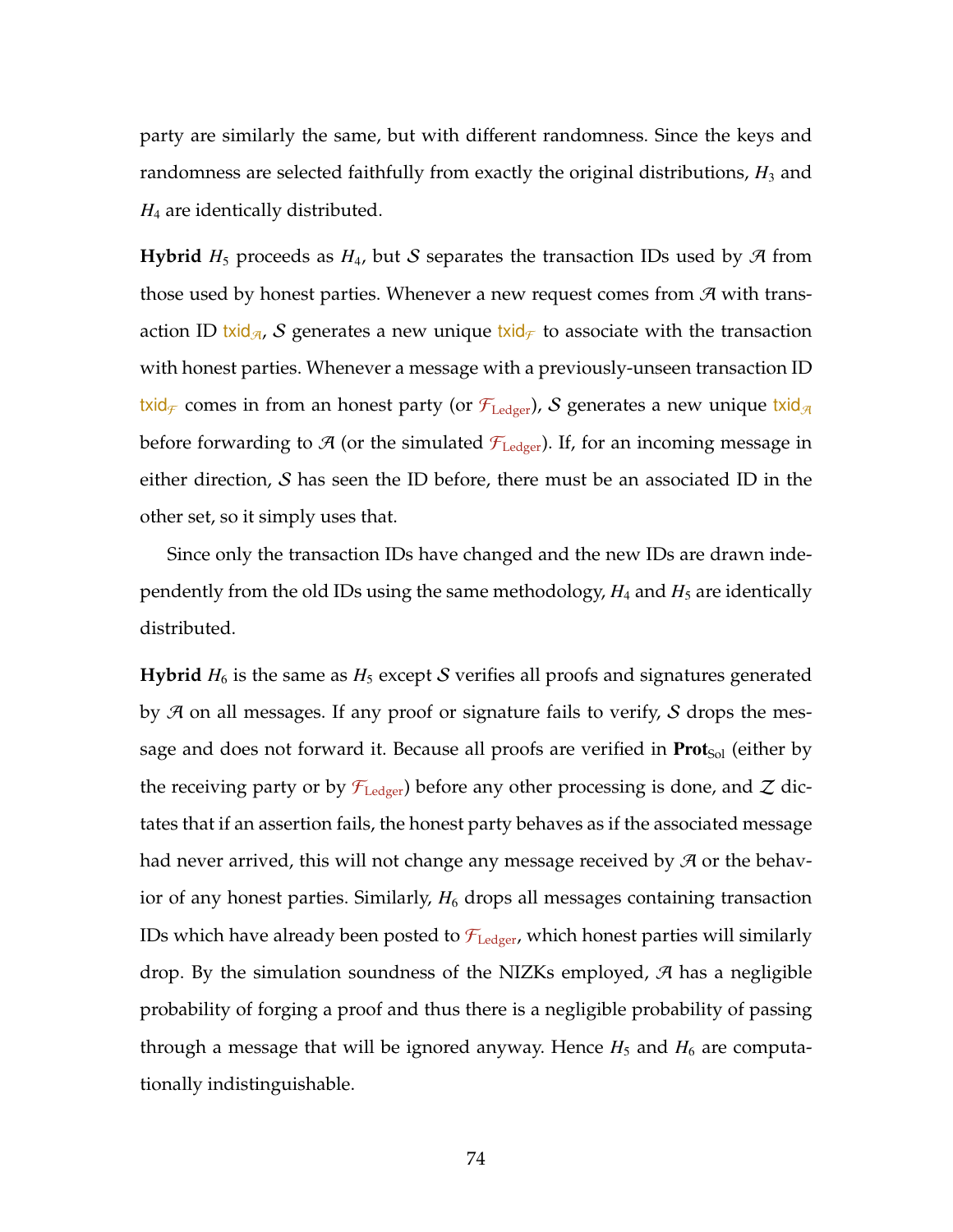**Hybrid**  $H_7$  is the most complex step, as we now replace all honest-party communication with  $\mathcal{F}_{Sol}$ . We now describe what S does in  $H_7$  whenever it would send a message to an honest party in  $H_6$  and whenever it receives a message from  $\mathcal{F}_{Sol}$  in *H*<sub>7</sub>.

- When S would send a "request Txn" request to an honest bank  $\mathcal B$  on behalf of a compromised user  $\mathcal{U}_s$  in  $H_6$ ,  $\mathcal S$  instead decrypts the values supplied by  $\mathcal A$  to get the plaintext value  $v$  and receiving user  $\mathcal{U}_r$  and sends ("requestTxn",  $\mathcal{U}_r$ ,  $v$ ) to  $\mathcal{F}_{\rm Sol}$  on behalf of  $\mathcal{U}_s$ . Instead of creating its own txid $_\mathcal{F}$  to link to the txid<sub>A</sub> for this transaction, it uses the one returned by  $\mathcal{F}_{Sol}$ .
- When S would send an "aprvSendTxn" message to and honest bank in  $H_6$ , it first checks if there is an associated txid<sub> $\mathcal{F}$ </sub> from  $\mathcal{F}_{Sol}$ , or if the message is coming unprompted from A. In the first case it sends ("aprvSendTxn", txid $_{\mathcal{F}}$ ) to  $\mathcal{F}_{Sol}$ . In the second case, it first decrypts the request included with the transaction data, which must be from a compromised user  $\mathcal U$  at a compromised bank  $\mathcal B$  otherwise the request would have come through  $\mathcal{F}_{Sol}$  or the proofs would fail to verify and  $H_6$  would already have dropped it. It then submits the associated "requestTxn" message to  $\mathcal{F}_{Sol}$  from  $\mathcal{U}$ . Upon receiving an associated txid<sub> $\mathcal{F}$ </sub> and  $("req", \textsf{t} \textsf{x} \textsf{i} \textsf{d}_\mathcal{F}, \mathcal{U}_s, \mathcal{B}_r, \mathbb{S} v)$ ,  $\mathcal S$  sends  $("aprvSendTxn", \textsf{t} \textsf{x} \textsf{i} \textsf{d}_\mathcal{F})$  to  $\mathcal F_{\textsf{Sol}}.$
- When S would send an "aprvRecvTxn" message to the real  $\mathcal{F}_{\text{Ledger}}$  (after passing through the simulated one), it again checks for an associated txid<sub> $\mathcal{F}$ </sub> from  $\mathcal{F}_{\text{Sol}}$ . If none is found, then the transaction must entirely be executed by compromised entities for same reason described above. In this case, S decrypts the transaction details and executes the entire transaction on  $\mathcal{F}_{Sol}$ .

If an txid<sub> $\mathcal{F}$ </sub> is found and S has seen a "req" response from  $\mathcal{F}_{Sol}$  but not a "aprv" message, then it must be the case that both banks are compromised. As with above, S finishes the transaction in order, first sending ("aprvSendTxn", txid $_f$ )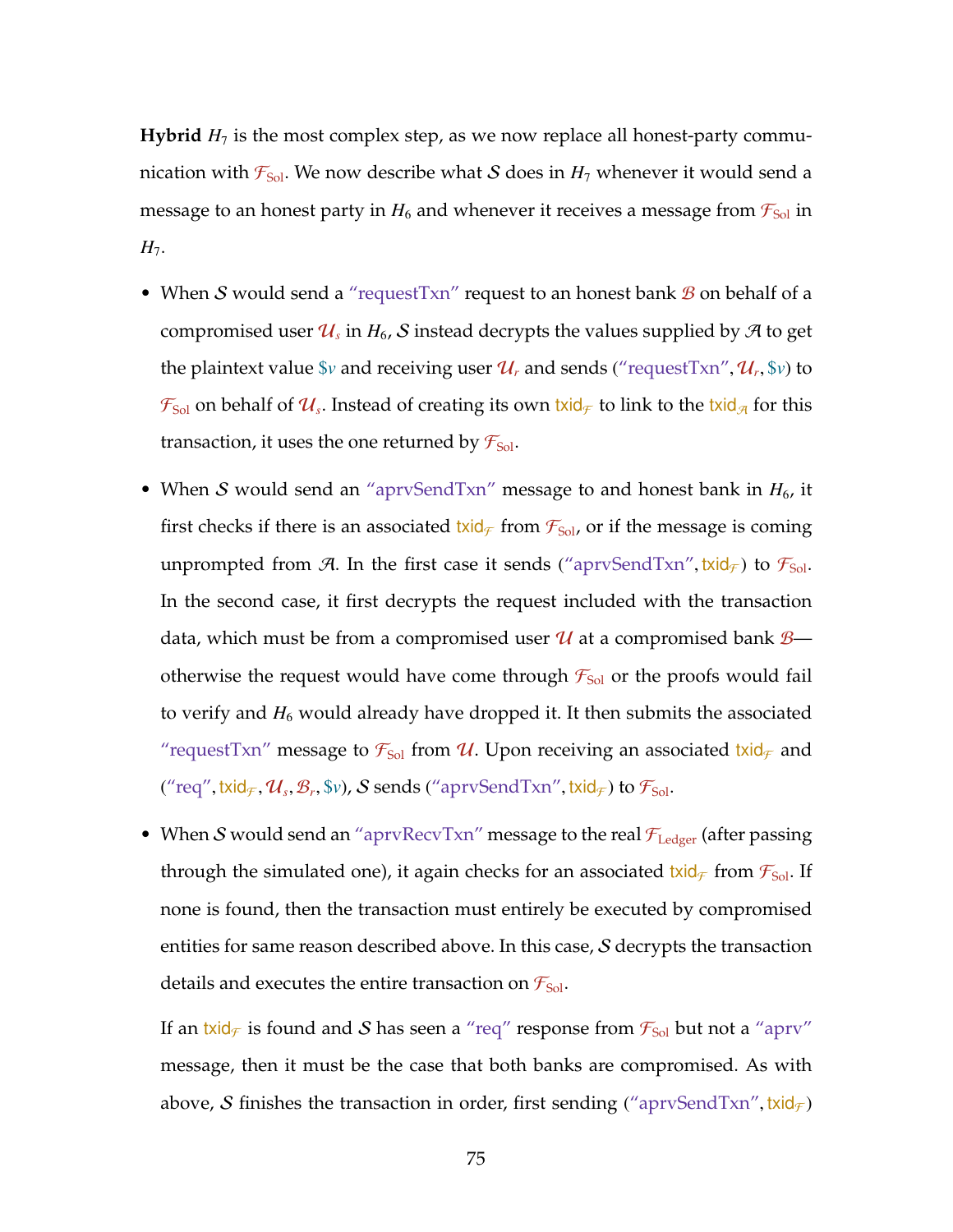and then ("aprvRecvTxn", txid $\epsilon$ ).

Finally, if txid<sub> $\mathcal{F}$ </sub> is found and S has seen a "aprv" message from  $\mathcal{F}_{Sol}$  for txid $\mathcal{F}_{I}$ , then it simply sends ("aprvRecvTxn", txid $\epsilon$ ).

• When S would send an "abortTxn" message to the real  $\mathcal{F}_{\text{Ledger}}$ , it again checks if there is an associated txid<sub> $\tau$ </sub>. If there is, it sends ("abortTxn", txid<sub> $\tau$ </sub>) to  $\mathcal{F}_{sol}$ . If not, it generates a random txid and sends ("abortTxn", txid) to  $\mathcal{F}_{Sol}$ .

Note that with negligible probability this new txid will conflict with an existing transaction ID and the abort will not be received, but except with negligible probability this will appropriately create an abort for a non-existent transaction.

- <span id="page-90-0"></span>• We handle S receiving ("req", txid<sub> $\mathcal{F}$ </sub>,  $\mathcal{U}_s$ ,  $\mathcal{B}_r$ ,  $\mathcal{S}_v$ ) from  $\mathcal{F}_{Sol}$  in two cases.
	- 1. If  $\mathcal{B}_r$  is honest, then  $S$  acts as it would in  $H_6$  upon receiving a valid ("requestTxn", txid<sub> $\mathcal{F}$ </sub>,  $ePK_s$ ,  $c_v$ ,  $c_r$ ,  $\sigma$ ) from  $\mathcal{U}_s$ , noting that in that case it can decrypt the identity of  $\mathcal{U}_s$  and  $\mathcal{V}_v$ , but not the identity of the receiving user.
	- 2. If  $\mathcal{B}_r$  is compromised, while  $\mathcal S$  would have forwarded a "requestTxn" message in  $H_6$ , it does not have sufficient information to create the details of that request correctly. To acquire that information,  $S$  immediately replies to  $\mathcal{F}_{\text{Sol}}$  with ("aprvSendTxn", txid $_{\mathcal{F}}$ ).
- When S receives ("aprv", txid<sub> $\mathcal{F}$ </sub>,  $\mathcal{B}_s$ ,  $\mathcal{U}_r$ ,  $\mathcal{V}$ ) from  $\mathcal{F}_{Sol}$ , we again have three cases.
	- 1. If  $\mathcal{B}_s$  is compromised, then we must have been in case [2](#page-90-0) above. Thus  $\mathcal S$  now has sufficient information to create a complete "requestTxn" message as it would in  $H_6$ , so it does so and submits that request to  $\mathcal{A}$ .
	- 2. If  $\mathcal{B}_s$  is honest but the user who originally requested this transaction  $\mathcal{U}_s$  is not, then there must be some txid<sub> $\alpha$ </sub> associated with txid<sub> $\tau$ </sub> and an associated request.  $S$  can thus manufacture an "aprvSendTxn" message to submit to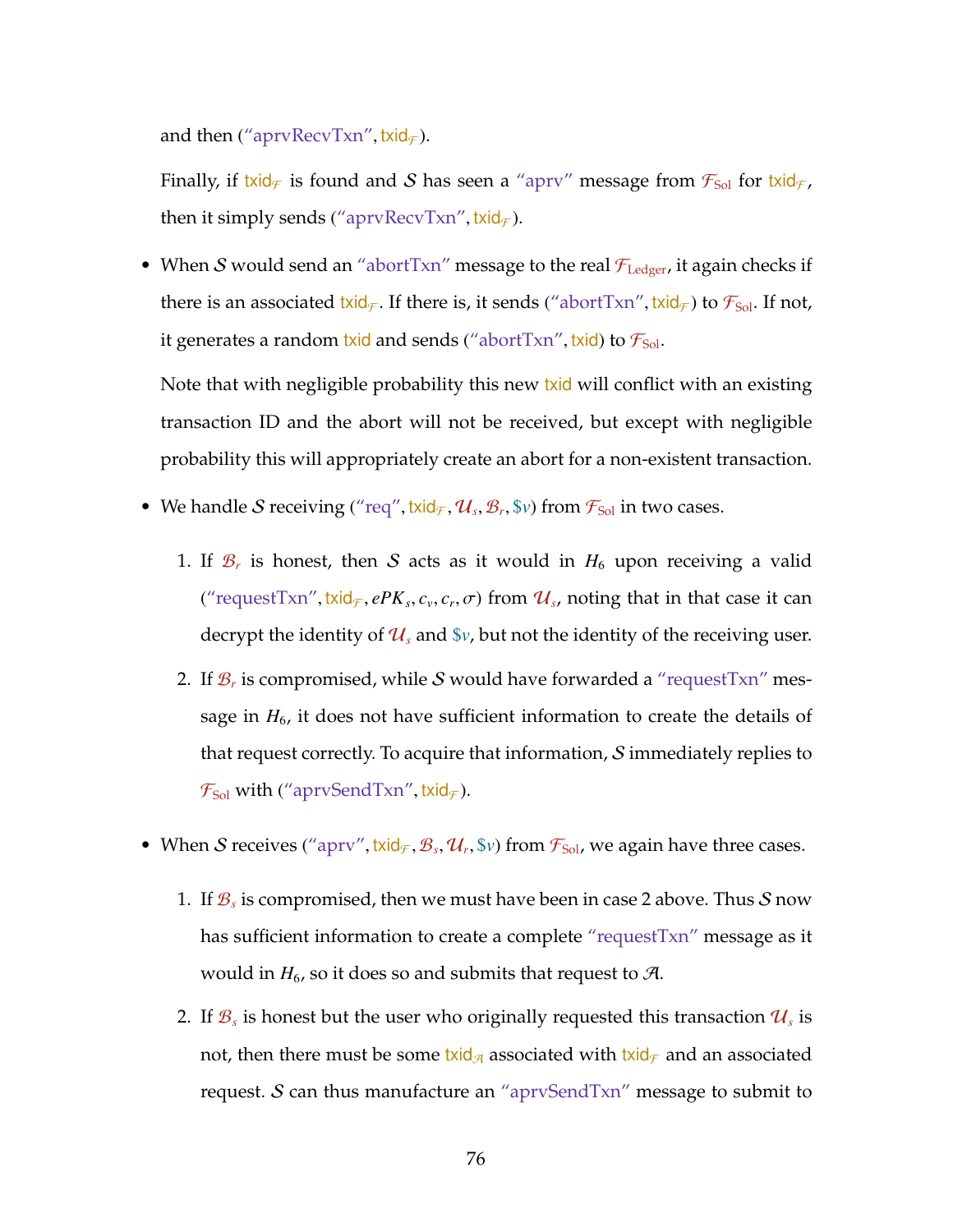A. As in  $H_6$ , S uses the stored request for values created by  $\mathcal{U}_s$  and falsifies values created by the honest  $\mathcal{B}_s$ .

- 3. If  $\mathcal{B}_s$  and the sending user  $\mathcal{U}_s$  are both honest, then S must create a new unique txid<sub> $\mathcal{A}$ </sub> and create an "aprvSendTxn" message as in  $H_6$ . Note that the values S could decrypt in  $H_6$  were the identity of  $\mathcal{U}_r$  and  $\gamma$ , so it encrypts the correct values for those and falsifies other values.
- When S receives ("postTxn", txid<sub> $\mathcal{F}, \mathcal{P}_s \to \mathcal{P}_r$ ) from  $\mathcal{F}_{sol}$ , Since this proof does not</sub> handle asset notaries, we can assume  $P_s$  and  $P_r$  are both banks. There are three cases to consider.

First we consider the simplest case: when  $\mathcal{P}_r$  is a compromised bank. In this case the transaction will only clear through  $\mathcal{F}_{Sol}$  after S successfully posts it to (the simulated)  $\mathcal{F}_{\text{Ledger}}$ . Thus there is nothing to do.

Next we consider the case where  $P_s$  is a compromised bank but  $P_r$  is honest. Here txid<sub> $\tau$ </sub> must correspond to txid<sub> $\alpha$ </sub> for the pending transaction in S's simulation of  $\mathcal{P}_r$ . In order for the transaction to be approved by the sender in  $\mathcal{F}_{Sol}$ ,  $\mathcal S$ must have received and verified ("signRecvTxn", txid<sub> $\pi$ </sub>, txdata<sub>*s*</sub>) from  $\pi$ . At this point S updates P*<sup>r</sup>* 's simulated PVORM with random values and forged proofs (as in  $H_6$ ) and posts the full transaction to  $\mathcal{F}_{\text{Ledge}}$ . We note that A cannot have already submitted a transaction to  $\mathcal{F}_{\text{Ledgeer}}$  with ID txid<sub> $\mathcal{A}$ </sub> since honest banks respond instantly, so this must be in response to approving the sending of a transaction and  $H_6$  would have dropped that message if txid<sub> $\alpha$ </sub> had already been posted to  $\mathcal{F}_{\text{Ledger}}$ .

Finally, we consider the case where  $P_s$  and  $P_r$  are both honest. In this case S manufactures random updates to the respective PVORMs and forges all associated proofs. If txid<sub> $\tau$ </sub> already corresponds to some txid<sub> $\alpha$ </sub>, that means the requesting user was compromised, and  $S$  simply uses that request. Otherwise  $S$  selects a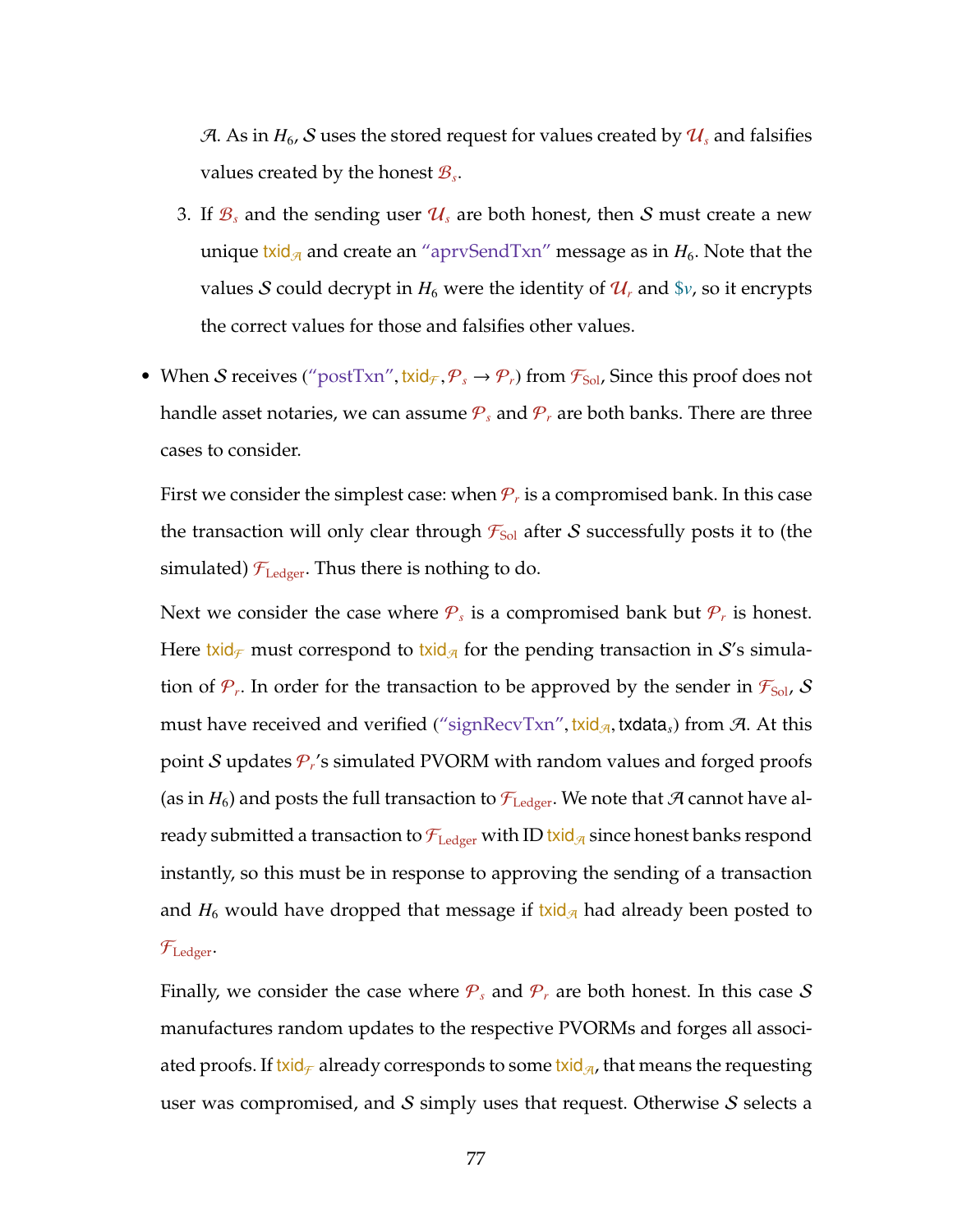new unique txid<sub> $\alpha$ </sub> and creates a request specification (again with random values and forged proofs). It then posts the result to the simulated  $\mathcal{F}_{\text{Ledger}}$ . We note that this is precisely the value that would have been posted to the simulated  $\mathcal{F}_{\text{Ledger}}$ in  $H_6$ .

• When S receives ("abortTxn", txid<sub> $\mathcal{F}$ </sub>,  $\mathcal{B}$ ) from  $\mathcal{F}_{Sol}$ , it first checks of  $\mathcal{B}$  is compromised. If so, this must be the response after sending an abort to  $\mathcal{F}_{Sol}$  and there is nothing to do. If not, S checks if there is a known txid<sub> $\sigma$ </sub> already linked to txid $\tau$ and generates a new unique txid<sub> $\alpha$ </sub> otherwise. It then generates an abort operation using random values and forged proofs, as in  $H_6$  and posts it to  $\mathcal{F}_{\text{Leder}}$ . It also clears the simulated pending transactions for  $\mathcal{B}$  (which will only happen if txid<sub> $\pi$ </sub> already existed).

Thus we see that each hybrid is computationally indistinguishable from the next,  $H_0$  corresponds to the  $\mathcal{F}_{\text{Ledger}}$ -hybrid world, and  $H_7$  corresponds to the ideal world. Thus  $\text{Prot}_{\text{Sol}}$  achieves the desired security.

### **2.11 Variants**

We now present three variants on the Solidus system based on different architectural primitives. They provide different guarantees and features which we believe are relevant.

### **2.11.1 zk-SNARK PVORM**

Though GSPs are highly efficient to construct, they can be quite large and expensive to verify. In circumstances where the size of proofs or the verification time is more important than generation time, zk-SNARKs provide a good alternative. While we could implement the Circuit ORAM-based PVORM described in Sec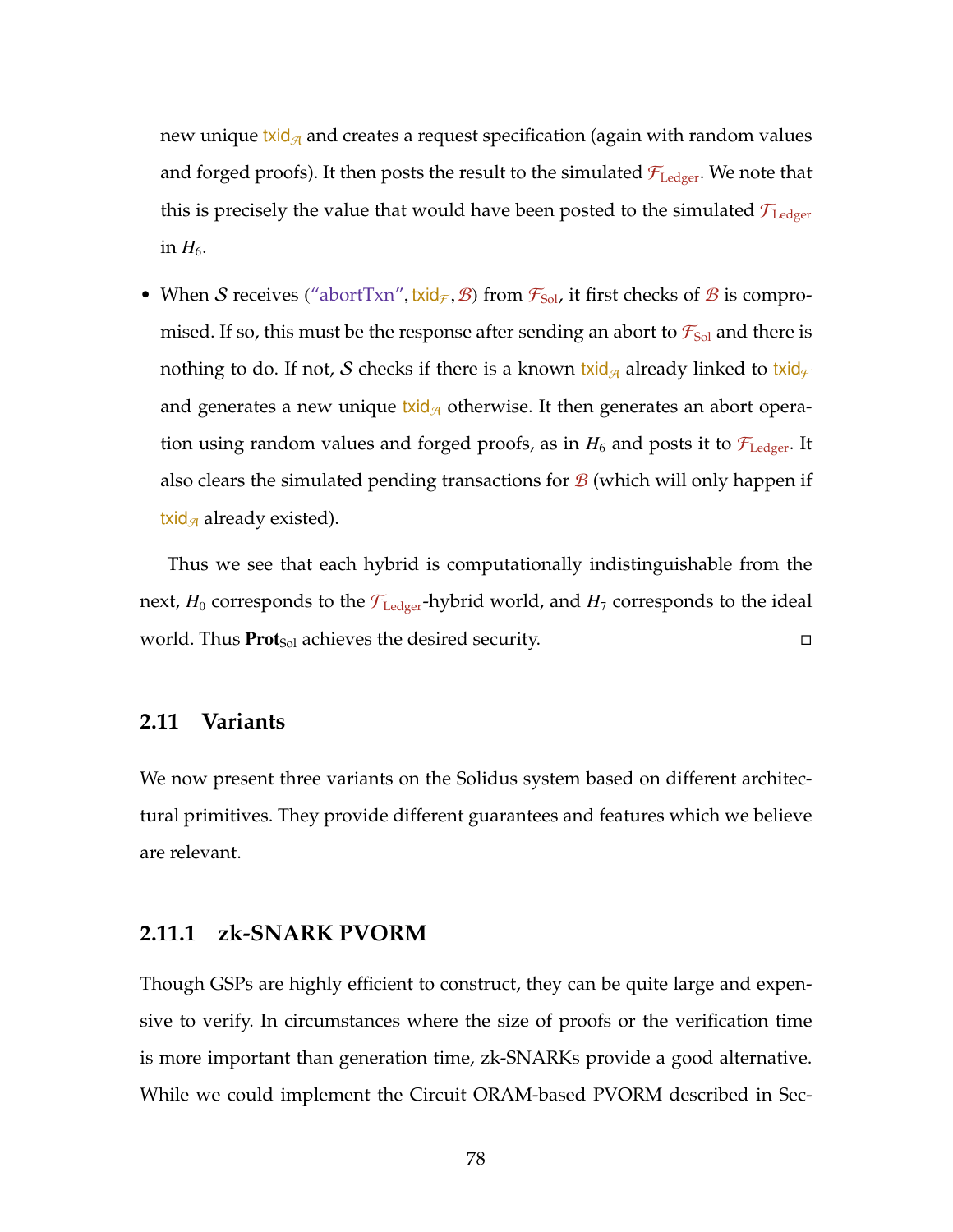tion [2.3](#page-41-0) and Section [2.9](#page-74-0) using zk-SNARKs, the large numbers of reencryptions would result in very expensive proofs, even if we were to use symmetric-key primitives. Instead, in Section [2.6.3](#page-62-0) we describe and evaluated a different construction, based on a Merkle tree, which is much more efficient for zk-SNARKs than use of Circuit ORAM.

Our evaluation in Table [2.1](#page-64-0) shows the performance for a single bank update at 128-bit security level, using libsnark [\[16\]](#page-260-0) as the back end for computing the zk-SNARK proofs. The Merkle tree has depth 15 giving the PVORM a capacity of 2 <sup>15</sup> (the same as in our GSP tests). Our implementation includes zk-SNARKoptimized SHA-256 circuits for the Merkle tree, and optimized circuits for RSA-3072 encryption (RSAES-PKCS1-v1\_5) and signatures (RSASSA-PKCS1-v1\_5 with SHA-256). We used PKCS #1 v1.5 primitives instead of the more up-to-date PKCS #1 v2.2 primitives and alternative public-key schemes for three reasons: they yield less expensive zk-SNARK circuits, they are still used in practice, and they provide a conservative (i.e. competitive) comparison point for GSPs.

When used in Solidus, the zk-SNARK PVORM construction has the clear drawback that the ledger does not contain each user's account balance, even in encrypted form. To compute a user's balance, an auditor would need to parse the transaction ciphertexts, decrypt them and perform all the operations. To reduce such overhead in practice, however, the bank may periodically checkpoint balances. Specifically, it may submit an encrypted version of the Merkle tree leaves, and prove that the encryptions are consistent with a published Merkle tree digest using another zk-SNARK proof. Such a proof is quite expensive to construct, and could only be done periodically, e.g., once per day, without significantly affecting the system throughput. But as transactions are accompanied by ciphertexts, an auditor can start at a checkpoint and then decrypt all subsequent transactions to learn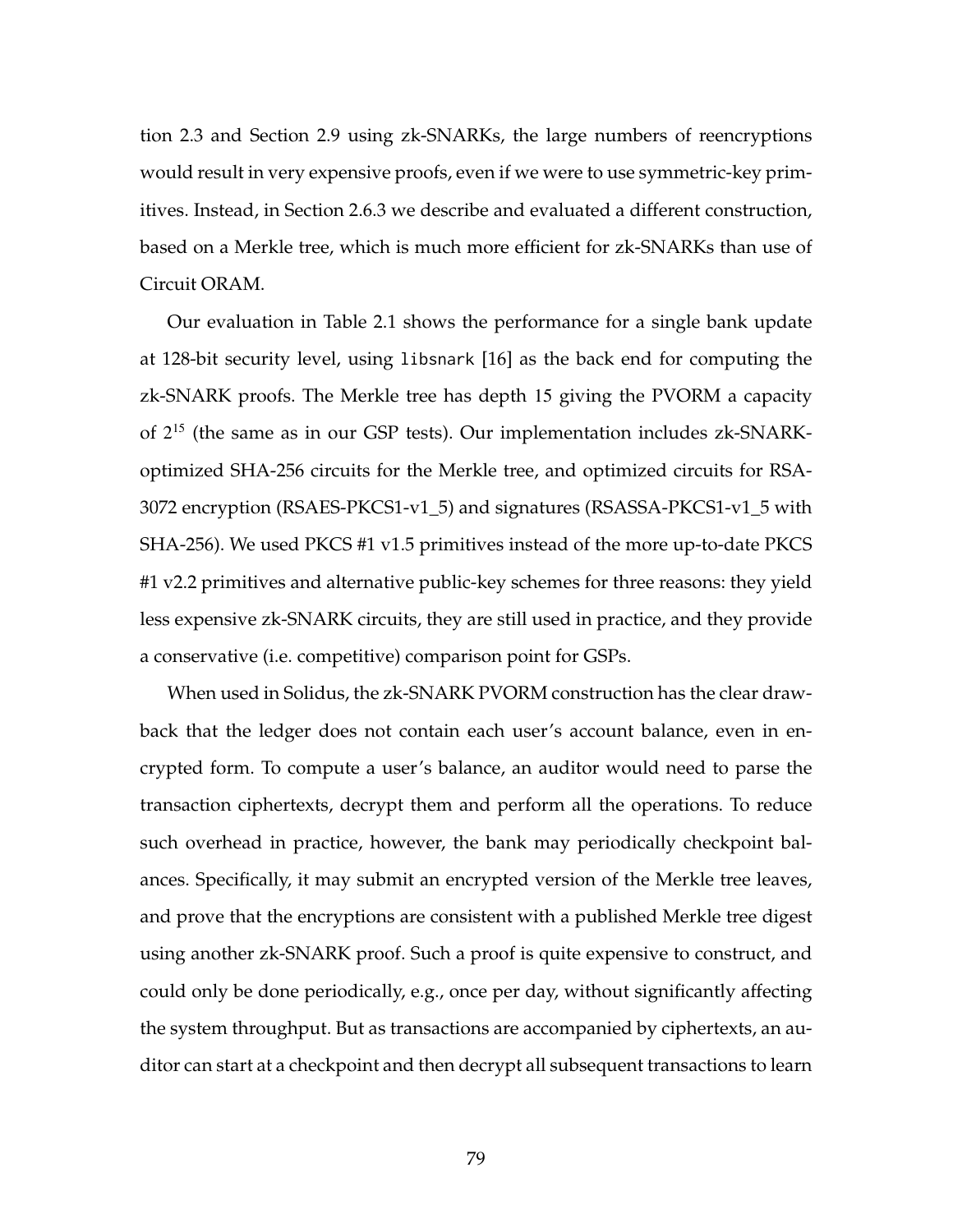current account balances.

Of course, proof generation times are more important in the applications targeted by Solidus, and in our discussions with blockchain industry technologists, the engineering complexity of zk-SNARKs and trusted setup make them less viable than GSPs today. But zk-SNARKs offer an interesting alternative construction and illustrate what could be a valuable point in the PVORM design space.

### **2.11.2 Use of Trusted Hardware**

Using Intel Software Guard Extensions (SGX) it is possible to construct a much more efficient PVORM. SGX provides a new set of instructions that permits execution of an application inside an *enclave* [\[6,](#page-258-0) [80,](#page-269-0) [107\]](#page-272-0), which protects the application's control-flow integrity and confidentiality against even a hostile operating system. SGX additionally enables generation of *attestations* that prove to a remote party that an enclave is running a particular application (identified as a hash of its build memory).

To reduce the expense of attestations, an enclave can generate a signing key pair and attest to the integrity of the public key [\[84,](#page-270-0) [182\]](#page-283-0). It can then generate the equivalent of a NIZK by simply signing an assertion that it knows a witness to the statement. Trust in SGX then translates to trust in the application and thus its assertions. Verifying an assertion requires only a single digital signature verification.

Using an SGX-based approach, we can build an extremely fast PVORM. We replace the public-key encryption with symmetric-key encryption and all NIZKs with SGX-signed assertions. We can even employ write-only ORAM [\[21,](#page-261-0) [137\]](#page-276-0) to further improve performance. Additionally, a PVORM constructed in the *Sealed-Glass Proof* (SGP) model [\[164\]](#page-280-1) provides security against arbitrarily strong sidechannel attacks, provided that the secret signing key remains protected—such as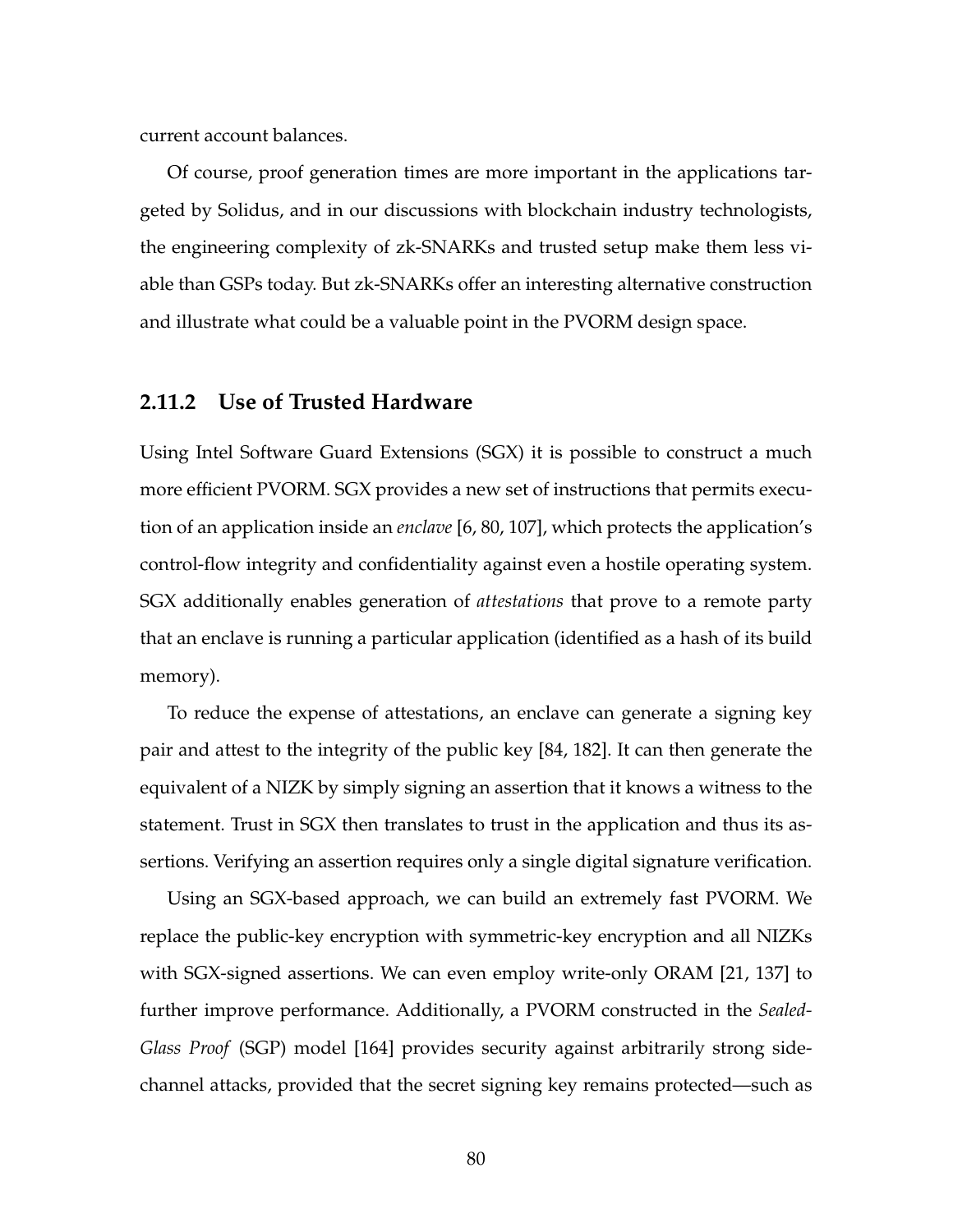by using a side-channel-resistant crypto library.

While several complications remain to be address (e.g., the need to share keys across enclaves on different hosts in case of failure), we believe that this approach is eminently practical—albeit under the (strong) assumption of trust in Intel and SGX's implementation.

### **2.11.3 Use of Pedersen Commitments**

One of the important features of Solidus is auditability, which is greatly aided by having all account balances encrypted on the ledger. Many financial companies and regulatory agencies are, however, wary to include this information, even in encrypted form [\[22,](#page-261-1) [88,](#page-270-1) [165\]](#page-280-2). While we believe it would degrade the functionality significantly to omit these encryptions, it is not particularly difficult.

Instead of including encrypted balances on the ledger, banks could instead represent PVORM elements as Pedersen commitments [\[128\]](#page-275-0). Unlike El Gamal ciphertexts, Pedersen commitments are perfectly hiding and computationally binding. To implement this, banks would need to retain witnesses for each commitment, which consists of both the account balance and the randomization factor. The bank could then reveal this witness to an auditor in order to prove an account balance, and the proof schemes used with El Gamal ciphertexts would require only slight modification to prove information about the known witnesses.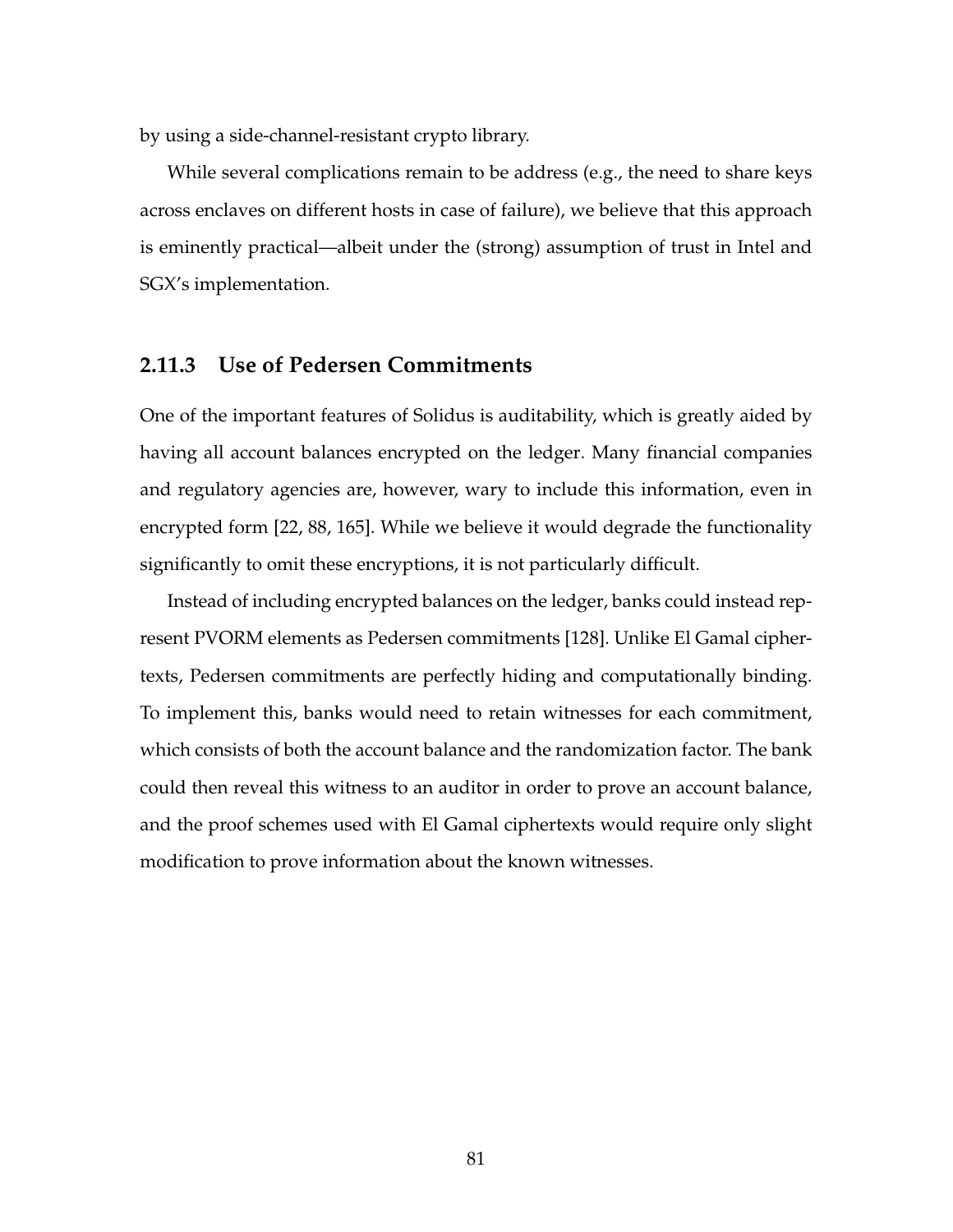#### CHAPTER 3

### **NONMALLEABLE INFORMATION FLOW CONTROL**

An ongoing foundational challenge for computer security is to discover rigorous, yet sufficiently flexible, ways to specify what it means for a computing system to be secure. Such security conditions should be *extensional*, meaning that they are based on the externally observable behavior of the system rather than on unobservable details of its implementation. To allow security enforcement mechanisms to scale to large systems, a security condition should also be *compositional*, so that secure subsystems remain secure when combined into a larger system.

*Noninterference*, along with many variants [\[72,](#page-268-0) [144\]](#page-277-0), has been a popular security condition precisely because it is both extensional and compositional. Noninterference forbids all flows of information from "high" to "low", or more generally, flows of information that violate a lattice policy [\[59\]](#page-266-0).

Unfortunately, noninterference is also known to be too restrictive for most real systems, which need fine-grained control over when and how information flows. Consequently, most implementations of information flow control introduce *downgrading* mechanisms to allow information to flow contrary to the lattice policy. Downgrading confidentiality is called *declassification*, and downgrading integrity that is, treating information as more trustworthy than information that has influenced it—is known as *endorsement* [\[178\]](#page-282-0).

Once downgrading is permitted, noninterference is lost. The natural question is whether downgrading can nevertheless be constrained to guarantee that systems still satisfy some meaningful, extensional, and compositional security conditions. This paper shows how to constrain the use of both declassification and endorsement in a way that ensures such a security condition holds.

Starting with the work of Biba [\[19\]](#page-260-1), integrity has often been viewed as dual to

82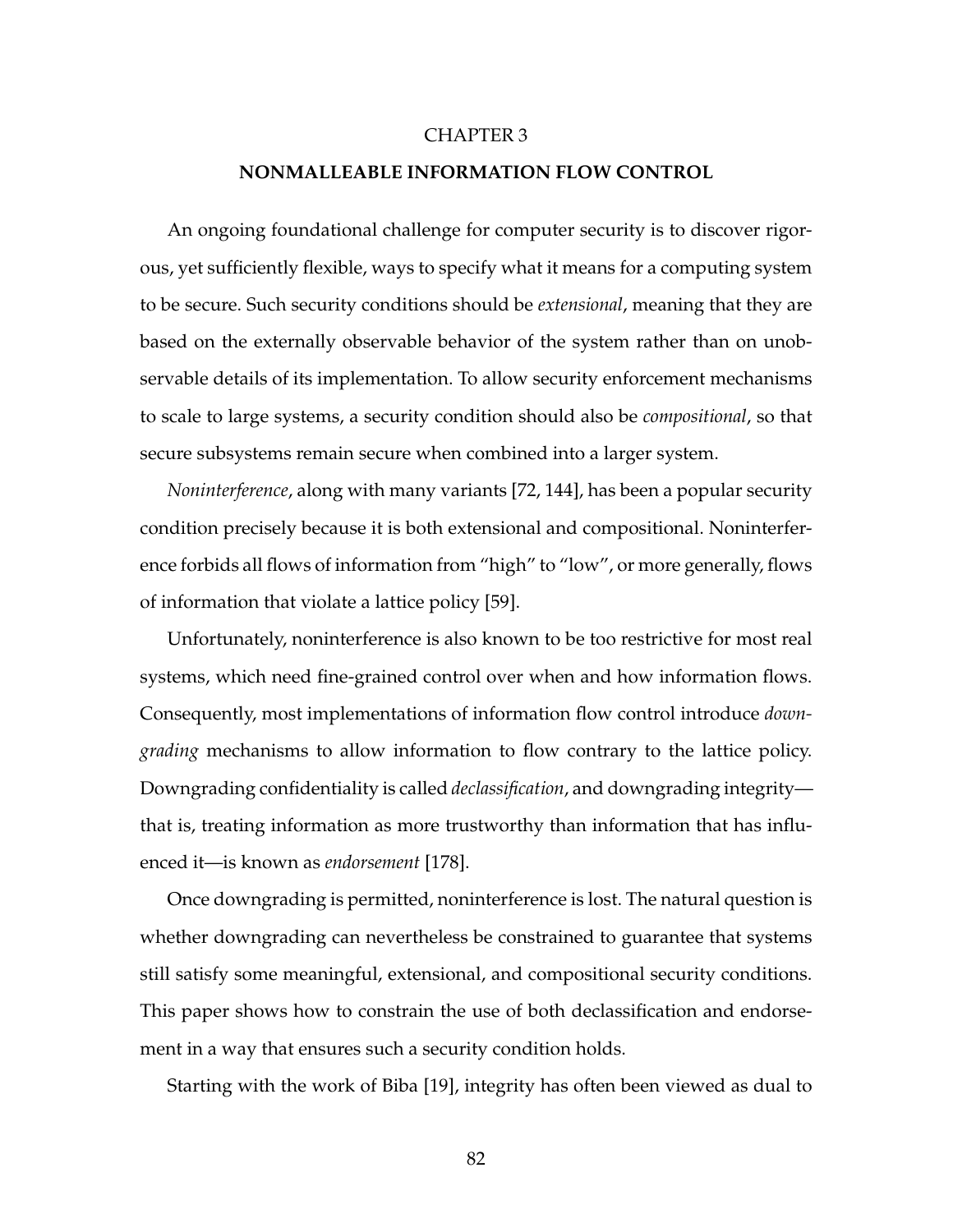confidentiality. Over time, that simple duality has eroded. In particular, work on *robust declassification* [\[12,](#page-259-0) [43,](#page-264-0) [120,](#page-274-0) [177,](#page-282-1) [178\]](#page-282-0) has shown that in the presence of declassification, confidentiality depends on integrity. It is dangerous to give the adversary the ability to influence declassification, either by affecting the data that is declassified or by affecting the decision to perform declassification. By preventing such influence, robust declassification stops the adversary from *laundering* confidential data through existing declassification operations. Operationally, languages prevent laundering by restricting declassification to high integrity program points. Robust declassification can be enforced using a modular type system and is therefore compositional.

This paper introduces a new security condition, *transparent endorsement*, which is dual to robust declassification: it controls endorsement by using *confidentiality* to limit the possible relaxations of *integrity*. Transparent endorsement prevents an agent from endorsing information that the provider of the information could not have seen. Such endorsement is dangerous because it permits the provider to affect flows from the endorser's own secret information into trusted information. This restriction on endorsement enforces an often-implicit justification for endorsing untrusted inputs in high-integrity, confidential computation (e.g., a password checker): low-integrity inputs chosen by an attacker should be chosen without knowledge of secret information.

A similar connection between the confidentiality and integrity of information arises in cryptographic settings. A *malleable* encryption scheme is one where a ciphertext encrypting one value can be transformed into a ciphertext encrypting a related value. While sometimes malleability is intentional (e.g., *homomorphic* encryption), an attacker's ability to generate ciphertexts makes malleable encryption insufficient to authenticate messages or validate integrity. Nonmalleable encryp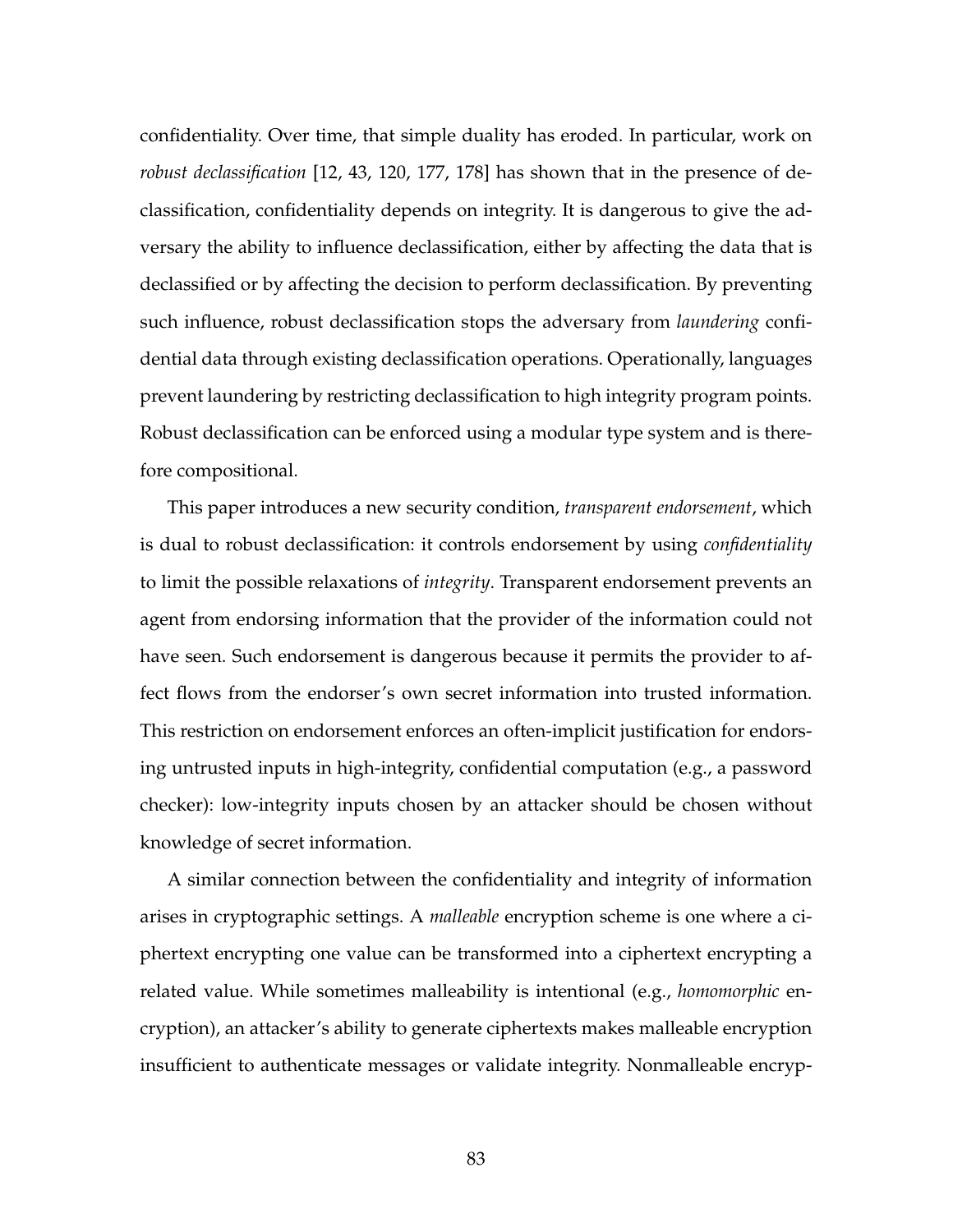tion schemes [\[63\]](#page-266-1) prevent such attacks. This paper combines robust declassification and transparent endorsement into a new security condition, *nonmalleable information flow*, which rules out analogous attacks in an information flow control setting.

The contributions of this chapter are as follows:

- We give example programs showing the need for a security condition that controls endorsement of secret information.
- We generalize *robust declassification* to programs including complex data structures with heterogeneously labeled data.
- We identify *transparent endorsement* and *nonmalleable information flow*, new extensional security conditions for programs that mix both declassification and endorsement.
- We present a core language, NMIFC, which provably enforces robust declassification, transparent endorsement, and nonmalleable information flow.
- We present the a formulation of robust declassification as a *4-safety hyperproperty*, and define 4-safety hyperproperties for transparent endorsement and nonmalleable information flow, the first time information security conditions have been characterized as *k*-safety hyperproperties with *k* > 2.
- We describe our implementation of NMIFC using Flame, a flow-limited authorization library for Haskell and adapt an example of the Servant web application framework, accessible online at <http://memo.flow.limited>.

We organize the paper as follows. Section [3.1](#page-99-0) provides examples of vulnerabilities in prior work. Section [3.2](#page-103-0) reviews relevant background. Section [3.3](#page-106-0) introduces our approach for controlling dangerous endorsements, and Section [3.4](#page-109-0) presents a syntax, semantics, and type system for NMIFC. Section [3.5](#page-117-0) formalizes our security conditions and Section [3.6](#page-129-0) restates them as hyperproperties. Section [3.7](#page-132-0) discusses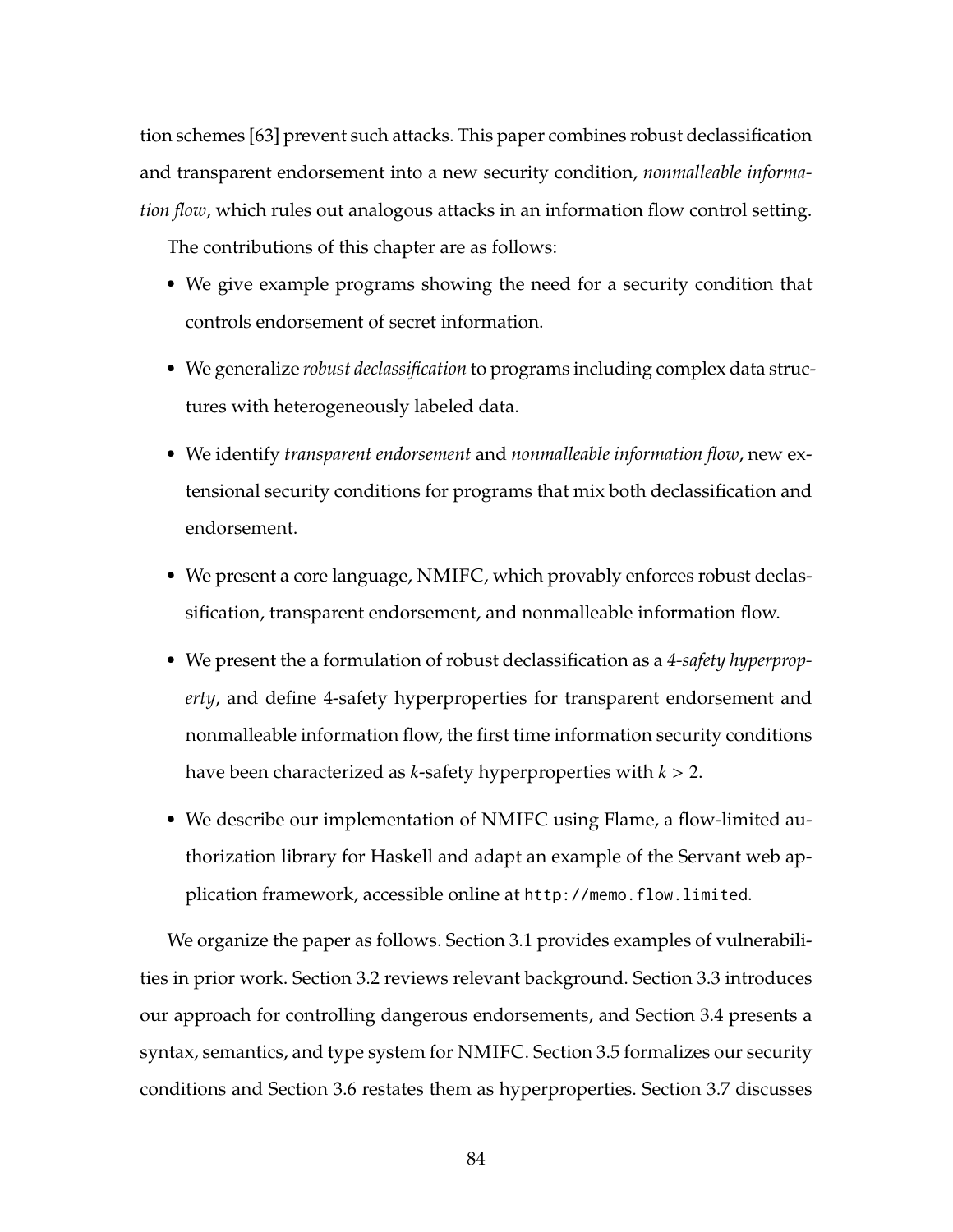<span id="page-99-0"></span>our Haskell implementation, Section [3.8](#page-135-0) compares our approach to related work. Sections [3.9](#page-138-0) – [3.12](#page-146-0) include full details of NMIFC and all proofs.

### **3.1 Motivating Examples**

To motivate the need for an additional security condition and give some intuition about transparent endorsement, we give three short examples. Each example shows code that type-checks under existing information-flow type systems even though it contains insecure information flows, which we are able to characterize in a new way.

These examples employ the notation of the flow-limited authorization model (FLAM) [\[11\]](#page-259-1), which offers an expressive way to state both information flow restrictions and authorization policies. However, the problems observed in these examples are not specific to FLAM; they arise in all previous information-flow models that support downgrading (e.g., [\[27,](#page-261-2) [65,](#page-266-2) [92,](#page-271-0) [119,](#page-274-1) [140,](#page-277-1) [170,](#page-281-1) [180\]](#page-282-2)). The approach in this paper can be applied straightforwardly to the decentralized label model (DLM) [\[119\]](#page-274-1), and with more effort, to DIFC models that are less similar to FLAM. While some previous models lack a notion of integrity, from our perspective they are even worse off, because they effectively allow *unrestricted* endorsement.

In FLAM, principals and information flow labels occupy the same space. Given a principal (or label) *p*, the notation *p* <sup>→</sup> denotes the confidentiality projection of *p*, whereas the notation  $p^{\leftarrow}$  denotes its integrity projection. Intuitively,  $p^{\rightarrow}$  represents the authority to decide where *p*'s secrets may flow *to*, whereas *p* <sup>←</sup> represents the authority to decide where information trusted by *p* may flow *from*. Robust declassification ensures that the label  $p^{\rightarrow}$  can be removed via declassification only in code that is trusted by  $p$ ; that is, with integrity  $p^{\leftarrow}$ .

Information flow policies provide a means to specify security requirements for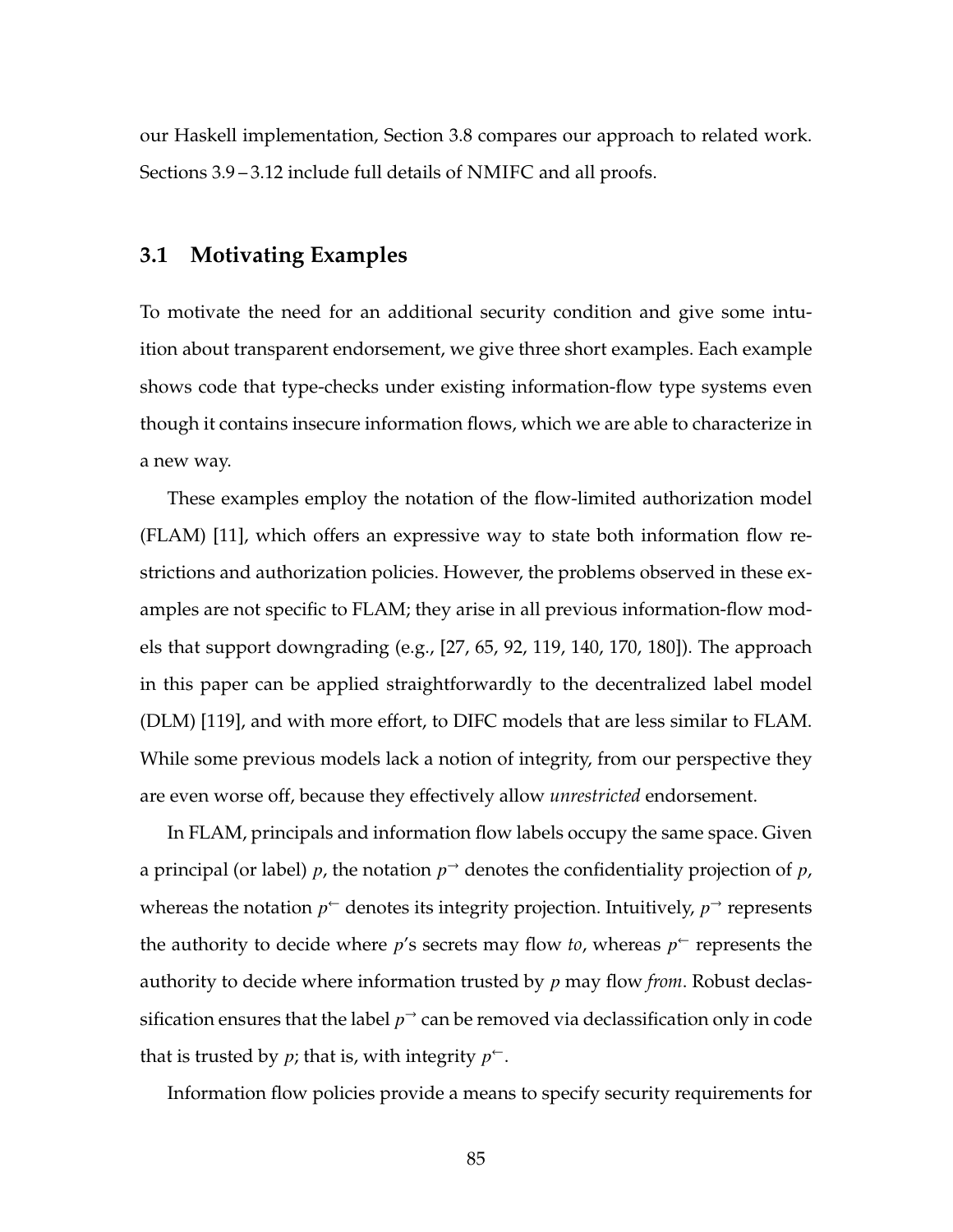```
1 StringT password;
2
3 boolT← check_password(StringT→ guess) {
4 boolT endorsed_guess = endorse(guess, T);
5 \qquad \text{bool}_T \text{ result} = (\text{endor} \text{sed}\underline{\ }g \text{uess} == \text{password});6 return declassify(result, T^{\leftarrow});
7 }
```
<span id="page-100-1"></span>Figure 3.1: A password checker with malleable information flow

a program, but not an enforcement mechanism. For example, confidentiality policies might be implemented using encryption and integrity policies using digital signatures. Alternatively, hardware security mechanisms such as memory protection might be used to prevent untrusted processes from reading confidential data. The following examples illustrate issues that would arise in many information flow control systems, regardless of the enforcement mechanism.

### **3.1.1 Fooling a Password Checker**

Password checkers are frequently used as an example of necessary and justifiable downgrading. However, incorrect downgrading can allow an attacker who does not know the password to authenticate anyway. Suppose there are two principals, a fully trusted principal *T* and an untrusted principal *U*. The following information flows are then secure:  $U^{\rightarrow} \sqsubseteq T^{\rightarrow}$  and  $T^{\leftarrow} \sqsubseteq U^{\leftarrow}$ . Figure [3.1](#page-100-0) shows in pseudo-code how we might erroneously implement a password checker in a security-typed language like Jif [\[117\]](#page-274-2). Because this pseudo-code would satisfy the type system, it might appear to be secure.

The argument guess has no integrity because it is supplied by an untrusted, possibly adversarial source. It is necessary to declassify the result of the function (at line [6\)](#page-100-1) because the result indeed leaks a little information about the password. Robust declassification, as enforced in Jif, demands that the untrusted guess be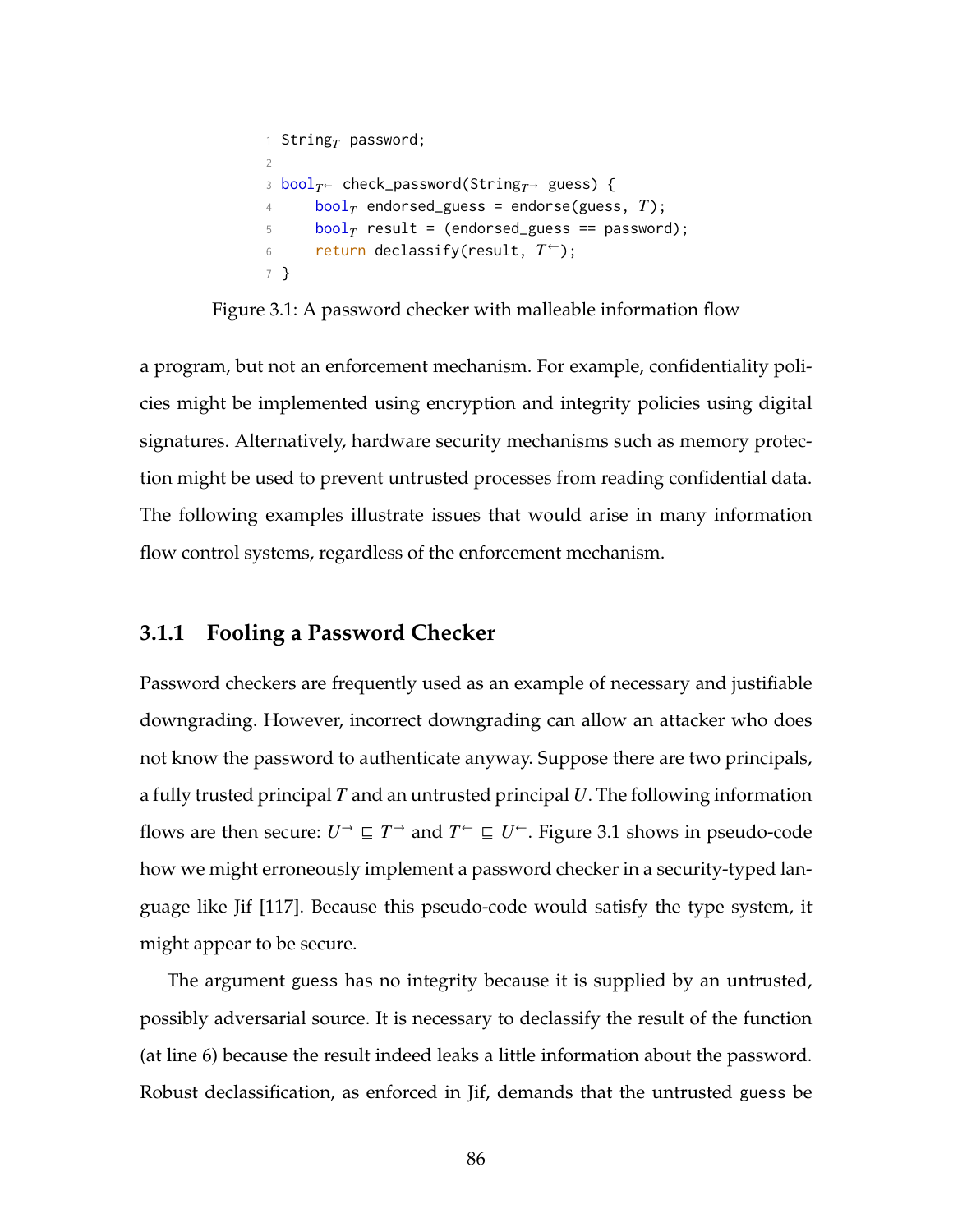<span id="page-101-0"></span>A  
\na\_bid  
\n
$$
\xrightarrow{(A \land B)^{-}}
$$
\na\_bid  
\n
$$
\xrightarrow{(A \land B)}
$$
\na\_bid  
\n
$$
\xrightarrow{(A \land B)}
$$
\nb\_bid  
\n
$$
\xrightarrow{(A \land B)}
$$
\n
$$
\xrightarrow{(A \land B)}
$$
\nb\_bid  
\n
$$
\xrightarrow{(A \land B)^{-}}
$$
\n
$$
\xrightarrow{(A \land B)^{-}}
$$
\n
$$
\xrightarrow{(A \land B)^{-}}
$$
\n
$$
\xrightarrow{(A \land B)^{-}}
$$
\n
$$
\xrightarrow{(A \land B)^{-}}
$$
\n
$$
\xrightarrow{(A \land B)^{-}}
$$
\n
$$
\xrightarrow{(A \land B)^{-}}
$$
\n
$$
\xrightarrow{(A \land B)^{-}}
$$
\n
$$
\xrightarrow{(A \land B)^{-}}
$$
\n
$$
\xrightarrow{(A \land B)^{-}}
$$
\n
$$
\xrightarrow{(A \land B)^{-}}
$$
\n
$$
\xrightarrow{(A \land B)^{-}}
$$
\n
$$
\xrightarrow{(A \land B)^{-}}
$$
\n
$$
\xrightarrow{(A \land B)^{-}}
$$
\n
$$
\xrightarrow{(A \land B)^{-}}
$$
\n
$$
\xrightarrow{(A \land B)^{-}}
$$
\n
$$
\xrightarrow{(A \land B)^{-}}
$$
\n
$$
\xrightarrow{(A \land B)^{-}}
$$
\n
$$
\xrightarrow{(A \land B)^{-}}
$$
\n
$$
\xrightarrow{(A \land B)^{-}}
$$
\n
$$
\xrightarrow{(A \land B)^{-}}
$$
\n
$$
\xrightarrow{(A \land B)^{-}}
$$
\n
$$
\xrightarrow{(A \land B)^{-}}
$$
\n
$$
\xrightarrow{(A \land B)^{-}}
$$
\n
$$
\xrightarrow{(A \land B)^{-}}
$$
\n
$$
\xrightarrow{(A \land B)^{-}}
$$
\n
$$
\xrightarrow{(A \land B)^{-}}
$$
\n
$$
\xrightarrow{(A \land B)^{-}}
$$
\n
$$
\xrightarrow{(A \land B)^{-}}
$$
\n
$$
\xrightarrow{(A \land B)^{-}}
$$
\n
$$
\xrightarrow{(A \land B)^{-}}
$$
\n
$$
\xrightarrow{(A \land B)^{-}}
$$
\n
$$
\xrightarrow
$$

Figure 3.2: Cheating in a sealed-bid auction. Without knowing Alice's bid, Bob can always win by setting  $b\_bid := a\_bid + 1$ 

endorsed before it can influence information released by declassification.

Unfortunately, the check\_password policy does not prevent faulty or malicious (but well-typed) code from supplying password directly as the argument, thereby allowing an attacker with no knowledge of the correct password to "authenticate." Because guess is labeled as secret  $(T^{\rightarrow})$ , a flow of information from password to guess looks secure to the type system, so this severe vulnerability could remain undetected. To fix this we would need to make guess less secret, but no prior work has defined rules that would require this change. The true insecurity, however, lies on line [4,](#page-100-2) which erroneously treats sensitive information as if the attacker had constructed it. We can prevent this insecurity by outlawing such endorsements.

# **3.1.2 Cheating in a Sealed-Bid Auction**

Imagine that two principals *A* and *B* (Alice and Bob) are engaging in a two-party sealed-bid auction administered by an auctioneer *T* whom they both trust. Such an auction might be implemented using cryptographic commitments and may even simulate *T* without need of an actual third party. However, we abstractly specify the information security requirements that such a scheme would aim to satisfy. Consider the following sketch of an auction protocol, illustrated in Figure [3.2:](#page-101-0)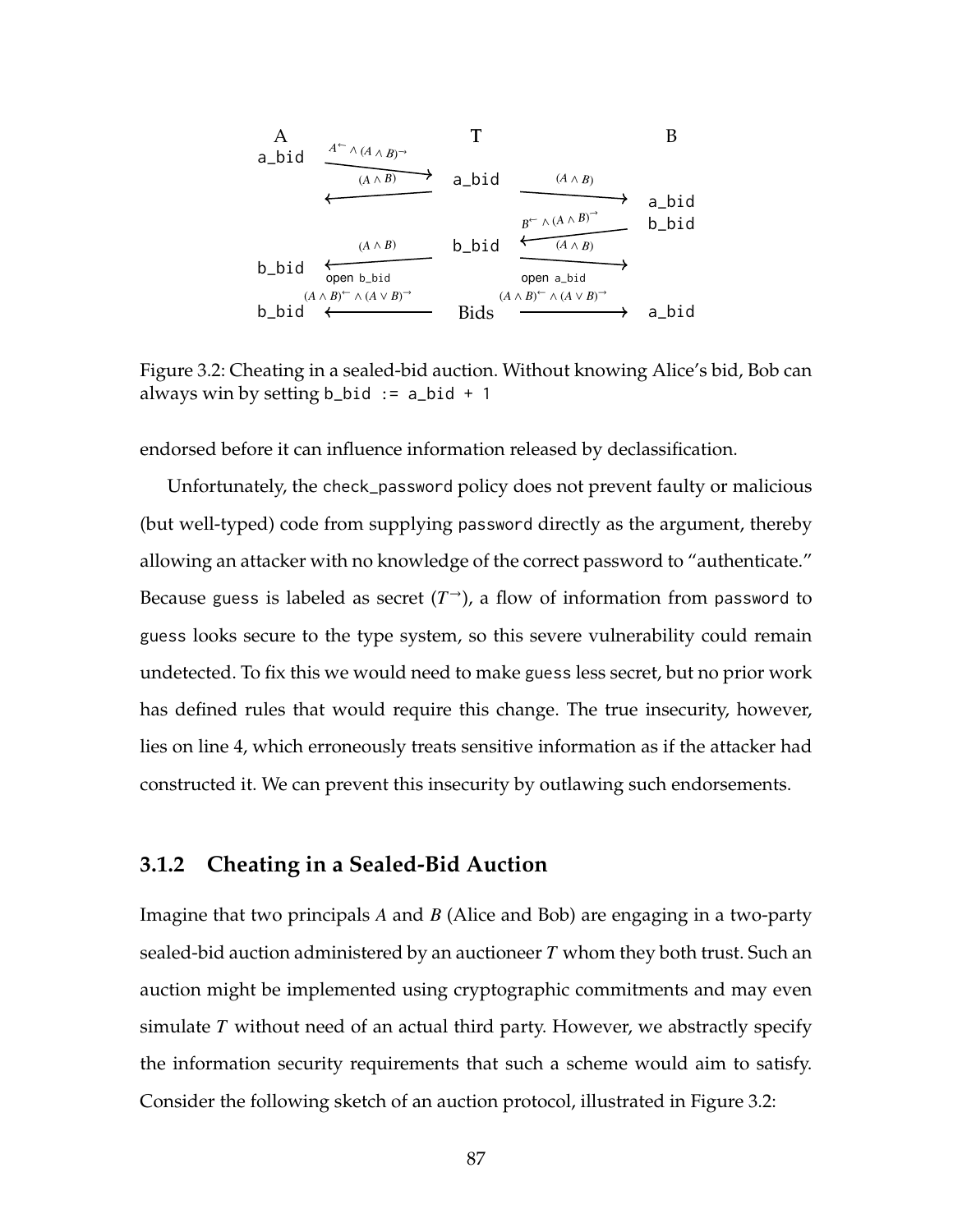- 1. *A* sends her bid a\_bid to *T* with label  $A^{\leftarrow} \wedge (A \wedge B)^{\rightarrow}$ . This label means a\_bid is trusted only by those who trust *A* and can be viewed only if *both A* and *B* agree to release it.
- 2. *T* accepts a\_bid from *A* and uses his authority to endorse the bid to label  $(A \land B)$ <sup>←</sup>  $\land$   $(A \land B)$ <sup>→</sup> (identically,  $A \land B$ ). The endorsement prevents any further unilateral modification to the bid by *A*. *T* then broadcasts this endorsed a\_bid to *A* and *B*. This broadcast corresponds to an assumption that network messages can be seen by all parties.
- <span id="page-102-1"></span><span id="page-102-0"></span>3. *B* constructs b\_bid with label  $B^{\leftarrow} \wedge (A \wedge B)^{\rightarrow}$  and sends it to *T*.
- 4. *T* endorses b\_bid to *A* ∧ *B* and broadcasts the result.
- 5. *T* now uses its authority to declassify both bids and send them to all parties. Since both bids have high integrity, this declassification is legal according to existing typing rules introduced to enforce (qualified) robust declassification [\[11,](#page-259-1) [43,](#page-264-0) [120\]](#page-274-0).

Unfortunately, this protocol is subject to attacks analogous to *mauling* in malleable cryptographic schemes [\[63\]](#page-266-1): *B* can always win the auction with the minimal winning bid. In Step [3](#page-102-0) nothing prevents *B* from constructing b\_bid by adding 1 to a\_bid, yielding a new bid with label  $B^{\leftarrow} \wedge (A \wedge B)^{\rightarrow}$  (to modify the value, *B* must lower the value's integrity as *A* did not authorize the modification).

Again an insecurity stems from erroneously endorsing overly secret information. In step [4,](#page-102-1) *T* should not endorse b\_bid since it could be based on confidential information inaccessible to *B*—in particular, a\_bid. The problem can be fixed by giving *A*'s bid the label  $A^{\rightarrow} \wedge A^{\leftarrow}$  (identically, just *A*), but existing information flow systems impose no such requirement.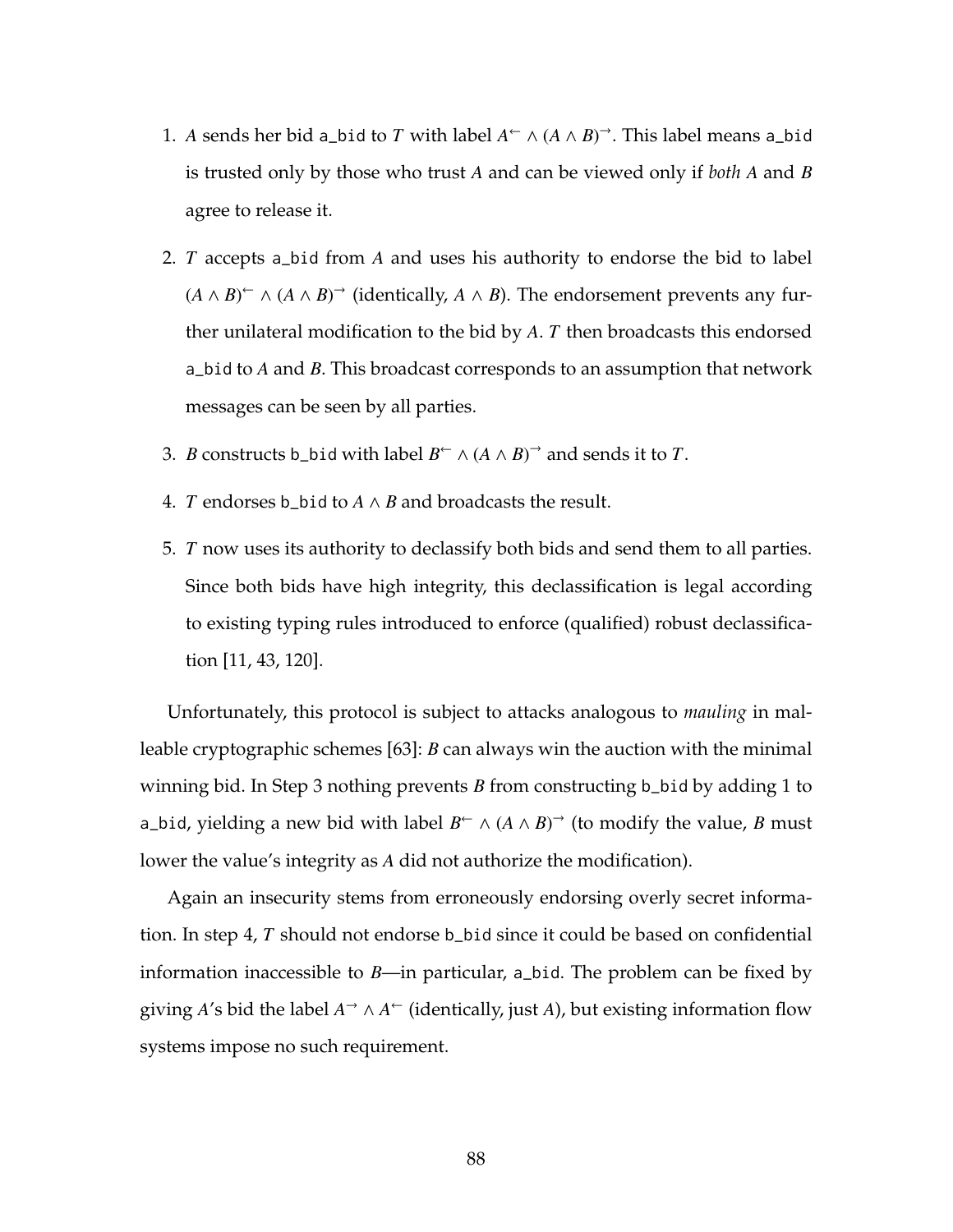# **3.1.3 Laundering Secrets**

Wittbold and Johnson [\[172\]](#page-281-2) present an interesting but insecure program:

```
1 while (true) do {
x = 0 | x = 1; // generate secret probabilistically
3 output x to H;
4 input y from H; // implicit endorsement
5 output x \oplus (y \mod 2) to L6 }
```
In this code, there are two external agents, *H* and *L*. Agent *H* is intended to have access to secret information, whereas *L* is not. The code generates a secret by assigning to the variable x a nondeterministic, secret value that is either 0 or 1. The choice of x is assumed not to be affected by the adversary. Its value is used as a one-time pad to conceal the secret low bit of variable y.

Wittbold and Johnson observe that this code permits an adversary to launder one bit of another secret variable z by sending  $z \oplus x$  as the value read into y. The low bit of z is then the output to *L*.

<span id="page-103-0"></span>Let us consider this classic example from the viewpoint of a modern informationflow type system that enforces robust declassification. In order for this code to type-check, it must declassify the value  $x \oplus (y \mod 2)$ . Since the attack depends on y being affected by adversarial input from *H*, secret input from *H* must be lowintegrity (that is, its label must be  $H^{\rightarrow}$ ). But if it is low-integrity, this input (or the variable y) must be endorsed to allow the declassification it influences. As in the previous two examples, the endorsement of high-confidentiality information enables exploits.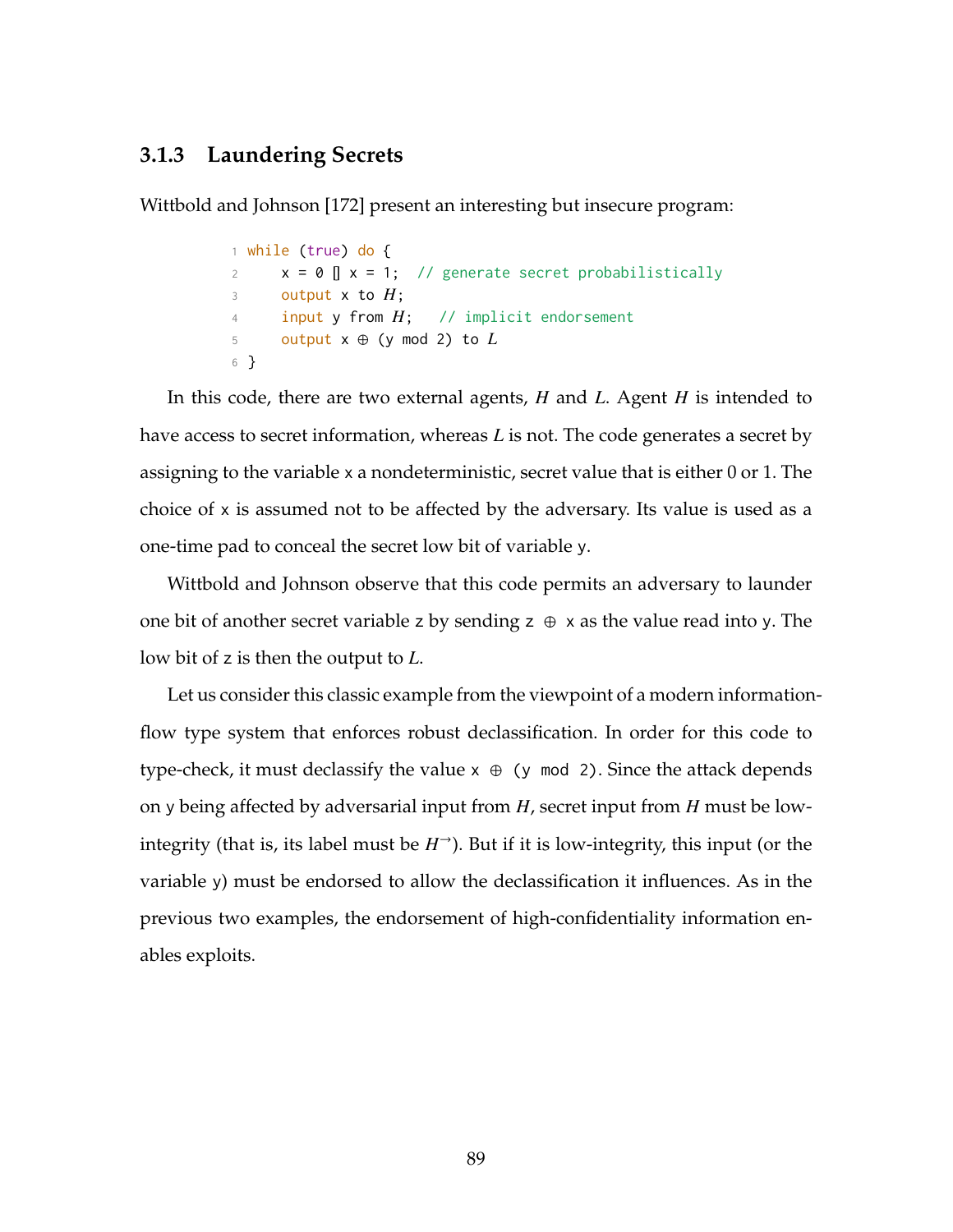# **3.2 Background**

We explore nonmalleable information flow in the context of a simplified version of FLAM [\[11\]](#page-259-1), so we first present some background. FLAM provides a unified model for reasoning about both information flow and authorization. Unlike in previous models, principals and information flow labels in FLAM are drawn from the same set  $\mathcal{L}$ . The interpretation of a label as a principal is the least powerful principal trusted to enforce that label. The interpretation of a principal as a label is the strongest information security policy that principal is trusted to enforce. We refer to elements of  $\mathcal L$  as principals or labels depending on whether we are talking about authorization or information flow.

Labels (and principals) have both confidentiality and integrity aspects. A label (or principal)  $\ell$  can be projected to capture just its confidentiality  $(\ell \rightarrow)$  and integrity  $(\ell^{\leftarrow})$  aspects.

The information flow ordering  $\subseteq$  on labels (and principals) describes information flows that are secure, in the direction of increasing confidentiality and decreasing integrity. The orthogonal trust ordering  $\Rightarrow$  on principals (and labels) corresponds to increasing trustedness and privilege: toward increasing confidentiality and *increasing* integrity. We read  $\ell \sqsubseteq \ell'$  as " $\ell$  flows to  $\ell''$ , meaning  $\ell'$  specifies a policy at least as restrictive as  $\ell$  does. We read  $p \Rightarrow q$  as "*p* acts for  $q$ ", meaning that *q* delegates to *p*.

The information flow and the trust orderings each define a lattice over  $\mathcal{L}$ , and these lattices lie intuitively at right angles to one another. The least trusted and least powerful principal is  $\bot$ , (that is,  $p \Rightarrow \bot$  for all principals p), and the most trusted and powerful principal is  $\top$  (where  $\top \Rightarrow p$  for all p). We also assume there is a set of *atomic principals* like alice and bob that define their own delegations.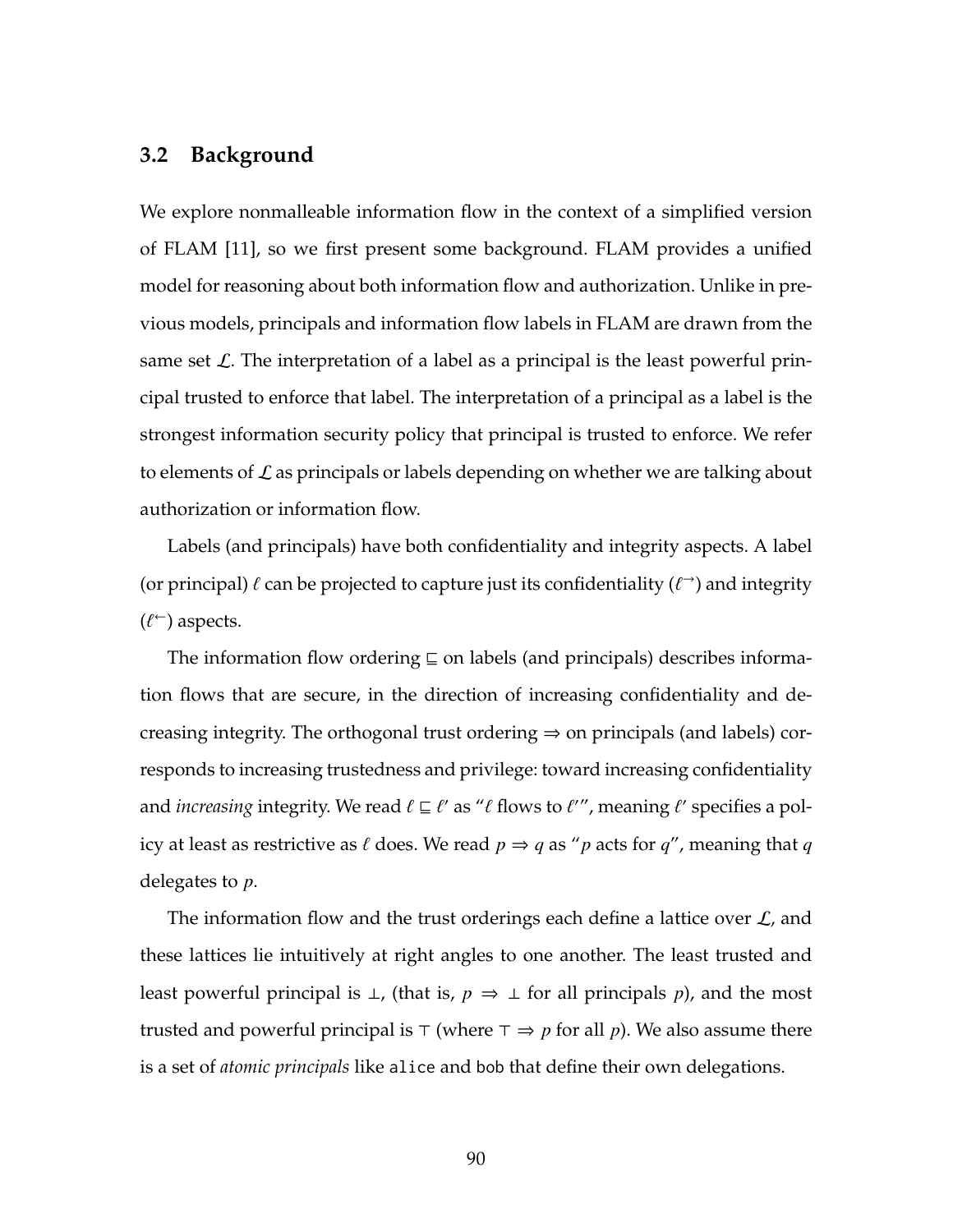Since the trust ordering defines a lattice, it has meet and join operations. Principal *p* ∧ *q* is the least powerful principal that can act for both *p* and *q*; conversely, *p* ∨ *q* can act for all principals that both *p* and *q* can act for. The least element in the information flow ordering is  $\tau\text{-}$ , representing maximal integrity and minimal confidentiality, whereas the greatest element is  $\tau{\rightarrow}$ , representing minimal integrity and maximal confidentiality. The join and meet operators in the information flow lattice are the usual  $\sqcup$  and  $\sqcap$ , respectively.

Any principal (label) can be expressed in a normal form  $p$ <sup>→</sup> ∧  $q$ <sup>←</sup> where  $p$  and *q* are CNF formulas over atomic principals [\[11\]](#page-259-1). This normal form allows us to decompose decisions about lattice ordering (in either lattice) into separate questions regarding the integrity component (*p*) and the confidentiality component (*q*). Lattice operations can be similarly decomposed.

FLAM also introduces the concept of the *voice* of a label (principal)  $\ell$ , written  $\nabla(\ell)$ . Formally, for a normal-form label  $\ell = p^{\rightarrow} \wedge q^{\leftarrow}$ , we define voice as follows:  $\nabla(p \to \wedge q^{\leftarrow}) \triangleq p^{\leftarrow}$ .<sup>[1](#page-105-0)</sup> A label's voice represents the minimum integrity needed to securely declassify data constrained by that label, a restriction designed to enforce robust declassification.

The Flow-Limited Authorization Calculus (FLAC) [\[9\]](#page-259-2) previously embedded a simplified version of the FLAM proof system into a core language for enforcing secure authorization and information flow. FLAC is an extension of the Dependency Core Calculus (DCC) [\[1,](#page-258-1) [3\]](#page-258-2) whose types contain FLAM labels. A computation is additionally associated with a program-counter label *pc* which tracks the influences on the control flow and values that are not explicitly labeled.

In this paper we take a similar approach: NMIFC enforces security policies by performing computation in a monadic context. As in FLAC, NMIFC includes a *pc*

<span id="page-105-0"></span><sup>&</sup>lt;sup>1</sup>FLAM defines  $\nabla(p \to \Delta q^+) = p^+ \Delta q^+$ , but our simplified definition is sufficient for NMIFC. For clarity, the operator  $\nabla$  is always applied to a projected principal.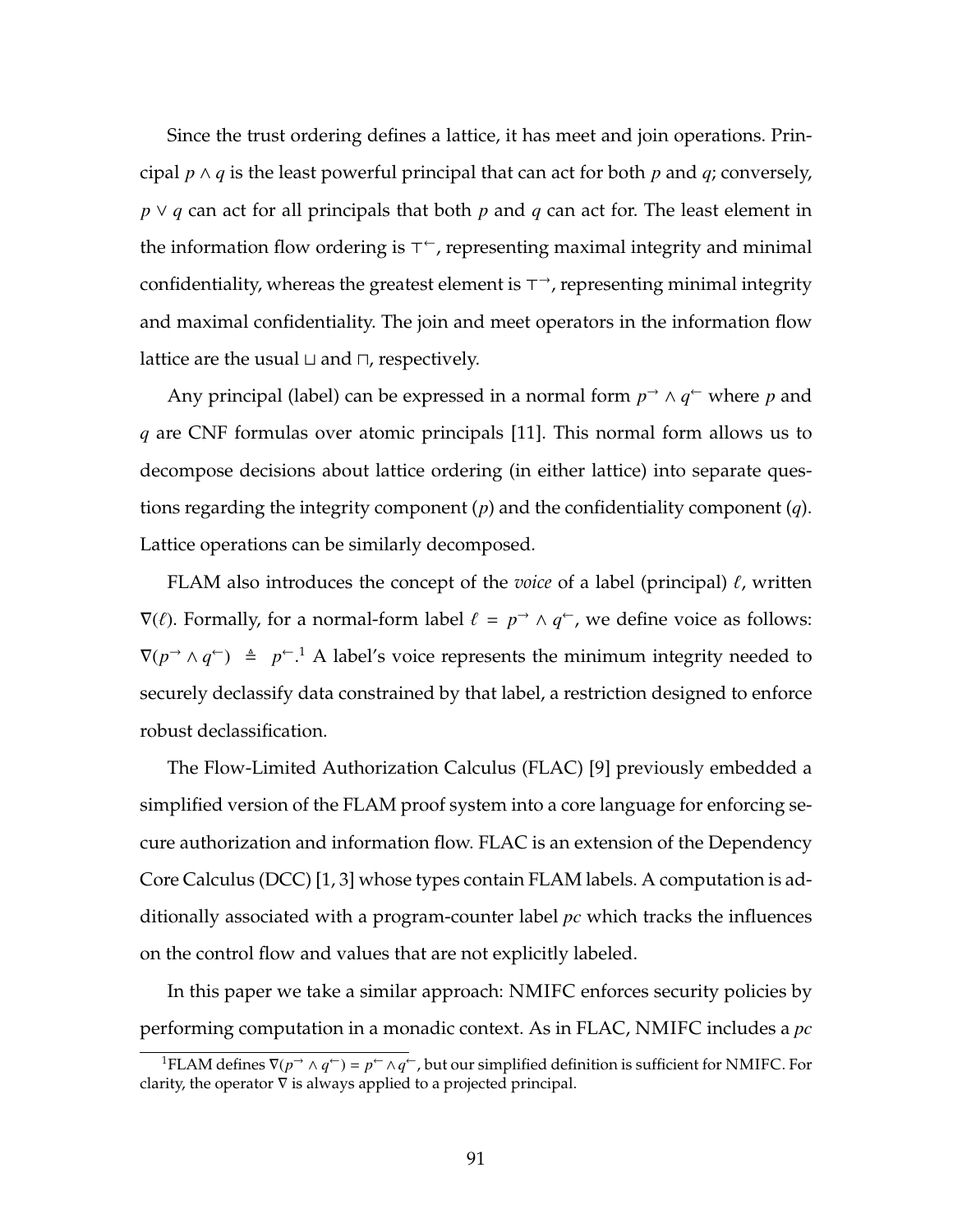label. For an ordinary value *v*, the monadic term  $(\eta_\ell v)$  signifies that value with the information flow label  $\ell$ . If value  $\nu$  has type  $\tau$ , the term  $(\eta_{\ell} \nu)$  has type  $\ell$  says  $\tau$ , capturing the confidentiality and integrity of the information.

Unlike FLAC, NMIFC has no special support for dynamic delegation of authority. Principals may statically deligate their authority to other principals, adding extra relationships in  $\mathcal{L}$ . NMIFC then includes traditional declassification and endorsement operations, decl and endorse. We leave to future work the integration of nonmalleable information flow with secure dynamic delegation.

# <span id="page-106-0"></span>**3.3 Enforcing Nonmalleability**

Multiple prior security-typed languages—both functional [\[9\]](#page-259-2) and imperative [\[12,](#page-259-0) [43,](#page-264-0) [120\]](#page-274-0)—aim to allow some form of secure downgrading. These languages place no restriction whatsoever on the confidentiality of endorsed data or the context in which an endorsement occurs. Because of this permissiveness, all three insecure examples from Section [3.1](#page-99-0) type-check in these languages.

### **3.3.1 Robust Declassification**

Robust declassification prevents adversaries from using declassifications in the program to release information that was not intended to be released. The adversary is assumed to be able to observe some state of the system, whose confidentiality label is sufficiently low, and to modify some state of the system, whose integrity label is sufficiently low. Semantically, robust declassification says that if the attacker is unable to learn a secret with one attack, no other attack will cause it to be revealed [\[120,](#page-274-0) [177\]](#page-282-1). The attacker has no control over information release because all attacks are equally good. When applied to a decentralized system, robust declassi-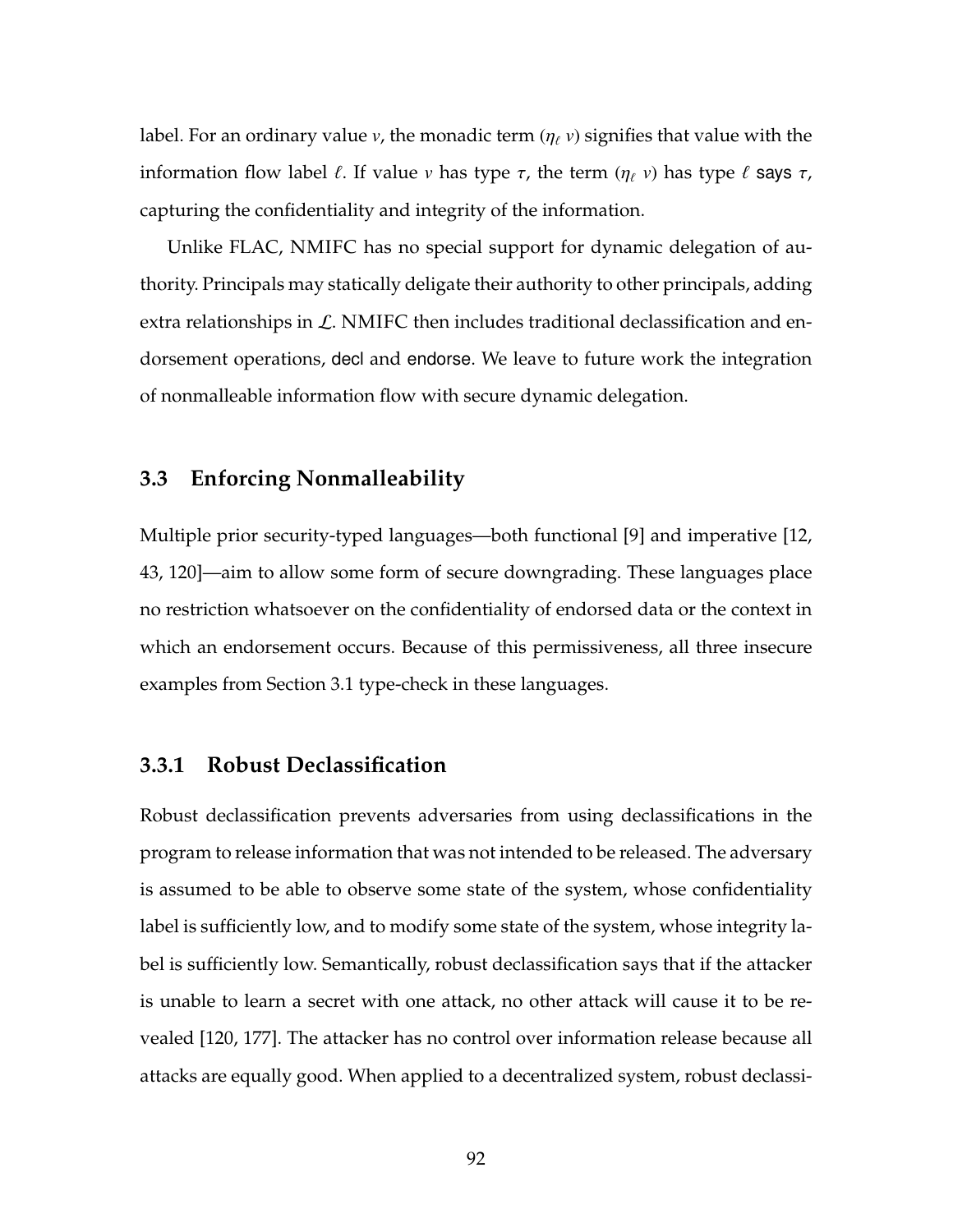fication means that for any principal *p*, other principals that *p* does not trust cannot influence declassification of *p*'s secrets [\[43\]](#page-264-0).

To enforce robust declassification, prior security-typed languages place integrity constraints on declassification. The original work on FLAM enforces robust declassification using the voice operator  $\nabla$ . However, when declassification is expressed as a programming-language operation, as is more typical, it is convenient to define a new operator on labels, one that maps in the other direction, from integrity to confidentiality. We define the *view* of a principal as the upper bound on the confidentiality a label or context can enforce to securely endorse that label:

**Definition 3.1** (Principal view). Let  $\ell = p \rightarrow \vee q \leftarrow$  be a FLAM label (principal) expressed in normal form. The *view* of `, written ∆(`), is defined as ∆(*p* <sup>→</sup> ∨ *q* <sup>←</sup>) , *q* →.

When the confidentiality of a label  $\ell$  lies above the view of its own integrity, a declassification of that label may give adversaries the opportunity to subvert the declassification to release information. Without enough integrity, an adversary might, for example, replace the information that is intended to be released via declassification with some other secret.

Figure [3.3](#page-108-0) illustrates this idea graphically. It depicts the lattice of FLAM labels, which is a product lattice with two axes, confidentiality and integrity. A given label  $\ell$  is a point in this diagram, whereas the set of labels sharing the same confidentiality  $\ell^{\rightarrow}$  or integrity  $\ell^{\leftarrow}$  correspond to lines on the diagram. Given the integrity  $\ell$ <sup>←</sup> of the label  $\ell$ , the view of that integrity,  $\Delta(\ell^{\leftarrow})$ , defines a region of information (shaded) that is too confidential to be declassified.

The view operator directly corresponds to the writers-to-readers operator that Chong and Myers [\[43\]](#page-264-0) use to enforce robust declassification in the DLM. We generalize the same idea here to the more expressive labels of FLAM.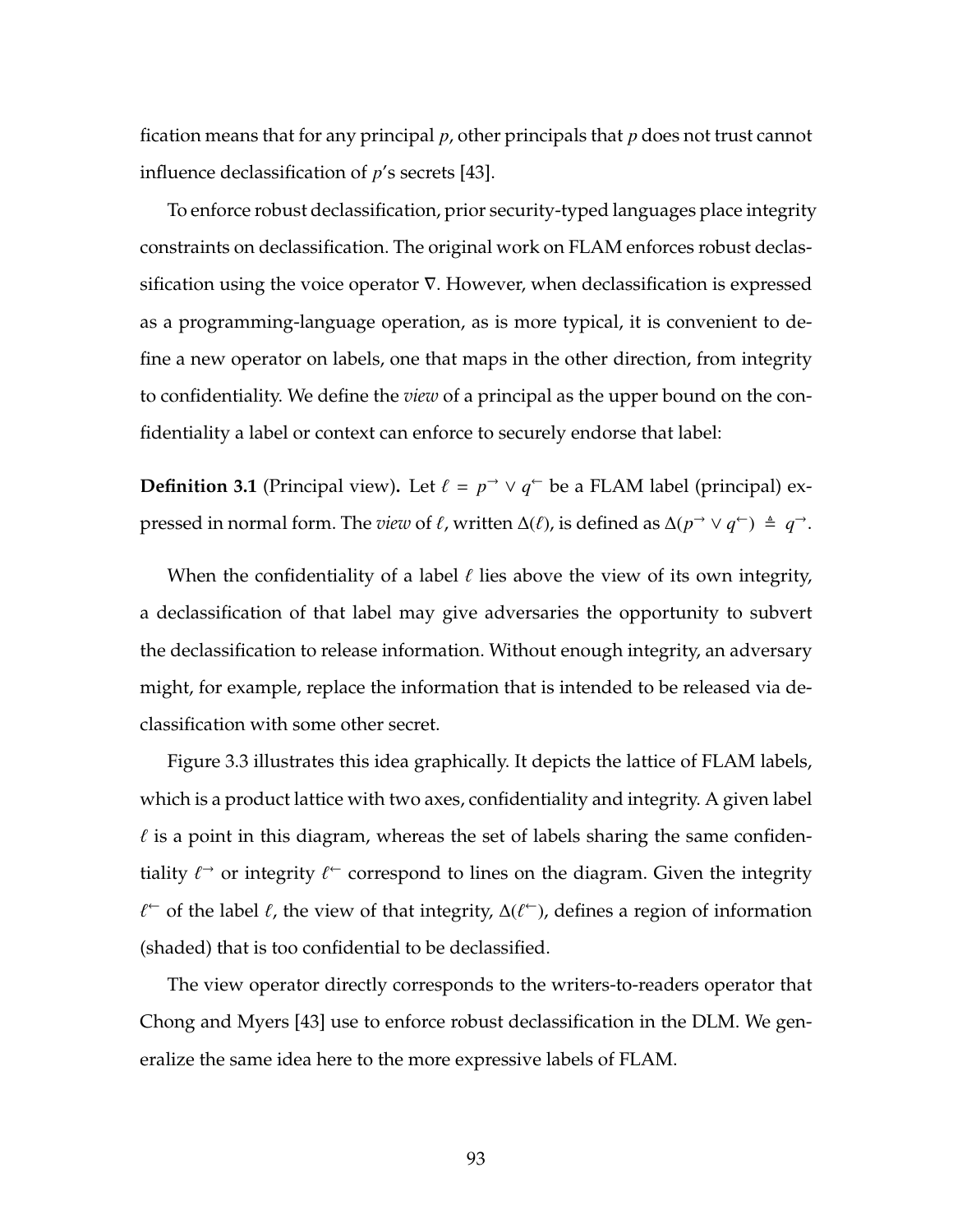

Figure 3.3: Robust declassification says information at level  $\ell$  can be declassified only if it has enough integrity. The gray shaded region represents information that ∆( $\ell$ <sup>←</sup>) cannot read, so it is unsafe to declassify with  $\ell$ 's integrity.

#### **3.3.2 Transparent Endorsement**

The key insight of this work is that endorsement should be restricted in a manner dual to robust declassification; declassification (reducing confidentiality) requires a minimum integrity, so endorsement (raising integrity) should require a *maximum* confidentiality. Intuitively, if a principal could have written data it cannot read, which we call an "opaque write," it is unsafe to endorse that data. An endorsement is *transparent* if it endorses only information its authors could read.

The voice operator suffices to express this new restriction conveniently, as depicted in Figure [3.4.](#page-109-0) In the figure, we consider endorsing information with confidentiality  $\ell$ <sup> $\rightarrow$ </sup>. This confidentiality is mapped to a corresponding integrity level  $\nabla(\ell^{\rightarrow})$ , defining a minimal integrity level that  $\ell$  must have in order to be endorsed. If  $\ell$  lies below this boundary, its endorsement is considered transparent; if it lies above the boundary, endorsement is *opaque* and hence insecure. The duality with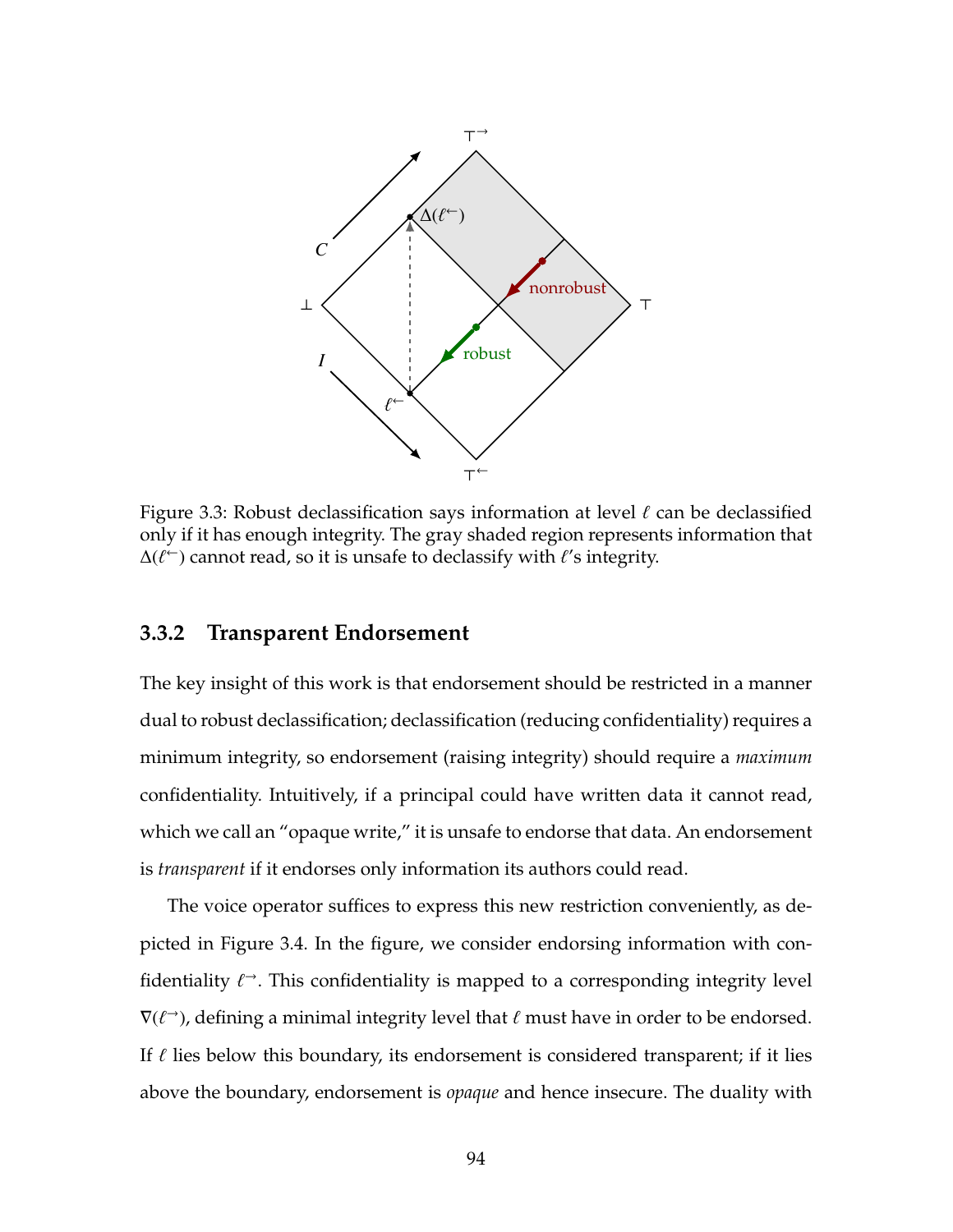<span id="page-109-0"></span>

Figure 3.4: Transparent endorsement in NMIFC. The gray shaded region represents information that  $\nabla(\ell^{\rightarrow})$  does not trust and may have been created by an opaque write. It is thus unsafe to endorse with  $\ell'$ s confidentiality.

<span id="page-109-1"></span>robust declassification is clear.

## **3.4 A Core Language: NMIFC**

We now describe the NonMalleable Information Flow Calculus (NMIFC), a new core language, modeled on DCC and FLAC, that allows downgrading, but in a more constrained manner than FLAC so as to provide stronger semantic guarantees. NMIFC incorporates the program-counter label *pc* of FLAC, but eschews the more powerful assume mechanism of FLAC in favor of more traditional declassify and endorse operations.

The full NMIFC is a small extension of Polymorphic DCC [\[1\]](#page-258-0). In Figure [3.5](#page-110-0) we present the core syntax, leaving other features such as sums, pairs, and polymorphism to Section [3.9.](#page-138-0) Unlike DCC, NMIFC supports downgrading and models it as an effect. It is necessary to track what information influences control flow so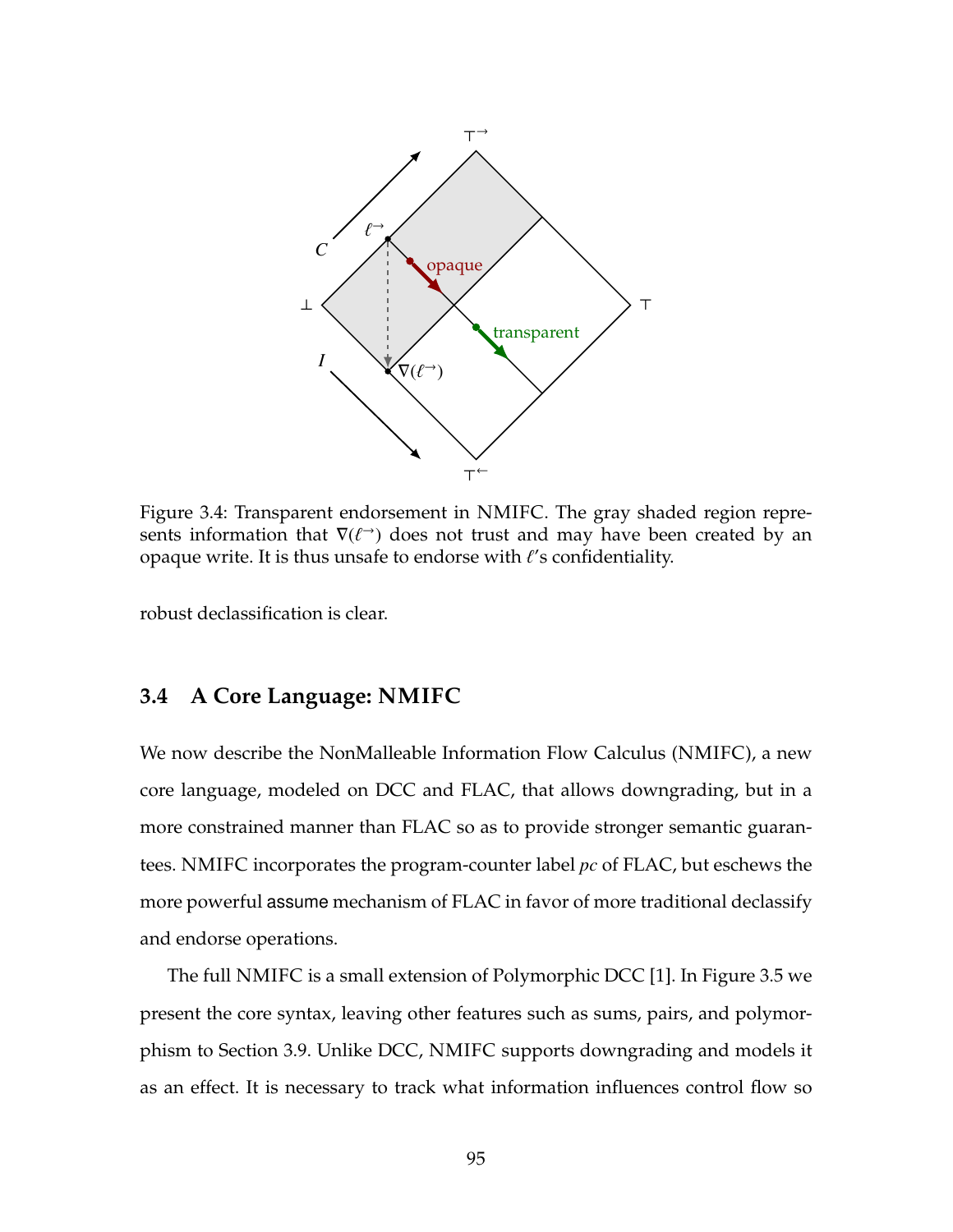<span id="page-110-0"></span>*n* ∈ *N* (atomic principals)<br>  $x \in \mathcal{V}$  (variable names) *x* ∈ *V* (variable names)<br>  $\pi \in \{\rightarrow, \leftarrow\}$  (security aspects) (security aspects)  $p, \ell, pc$  ::=  $n | \top | \bot | p^{\pi} | p \wedge p | p \vee p | p \sqcup p | p \sqcap p$  $\tau$  ::= unit |  $\tau \xrightarrow{pc} \tau$  |  $\ell$  says  $\tau$  $\nu$  ::= () |  $\lambda x : \tau[pc] \cdot e \mid (\overline{\eta}_e v)$ *e* ::=  $x | v | ee | (\eta_e e) | b \text{ind } x = e \text{ in } e$ | decl  $e$  to  $\ell$  | endorse  $e$  to  $\ell$ 

Figure 3.5: Core NMIFC syntax.

that these downgrading effects may be appropriately constrained. Therefore, like FLAC, NMIFC adds *pc* labels to lambda terms and types.

Similarly to DCC, protected values have type  $\ell$  says  $\tau$  where  $\ell$  is the confidentiality and integrity of a value of type  $\tau$ . All computation on these values occurs in the says monad; protected values must be bound using the bind term before performing operations on them (e.g., applying them as functions). Results of such computations are protected with the monadic unit operator  $(\eta_\ell \, e)$ , which protects the result of  $e$  with label  $\ell$ .

#### **3.4.1 NMIFC Operational Semantics**

The core semantics of NMIFC are mostly standard, but to obtain our theoretical results we need additional information about evaluation. This information is necessary because we want to identify, for instance, whether information is ever available to an attacker during evaluation, even if it is discarded and does not influence the final result. This approach gives an attacker more power; an attacker can see information at its level even if it is not output by the program.

The NMIFC semantics, presented in Figure [3.6,](#page-111-0) maintain a trace *t* of events.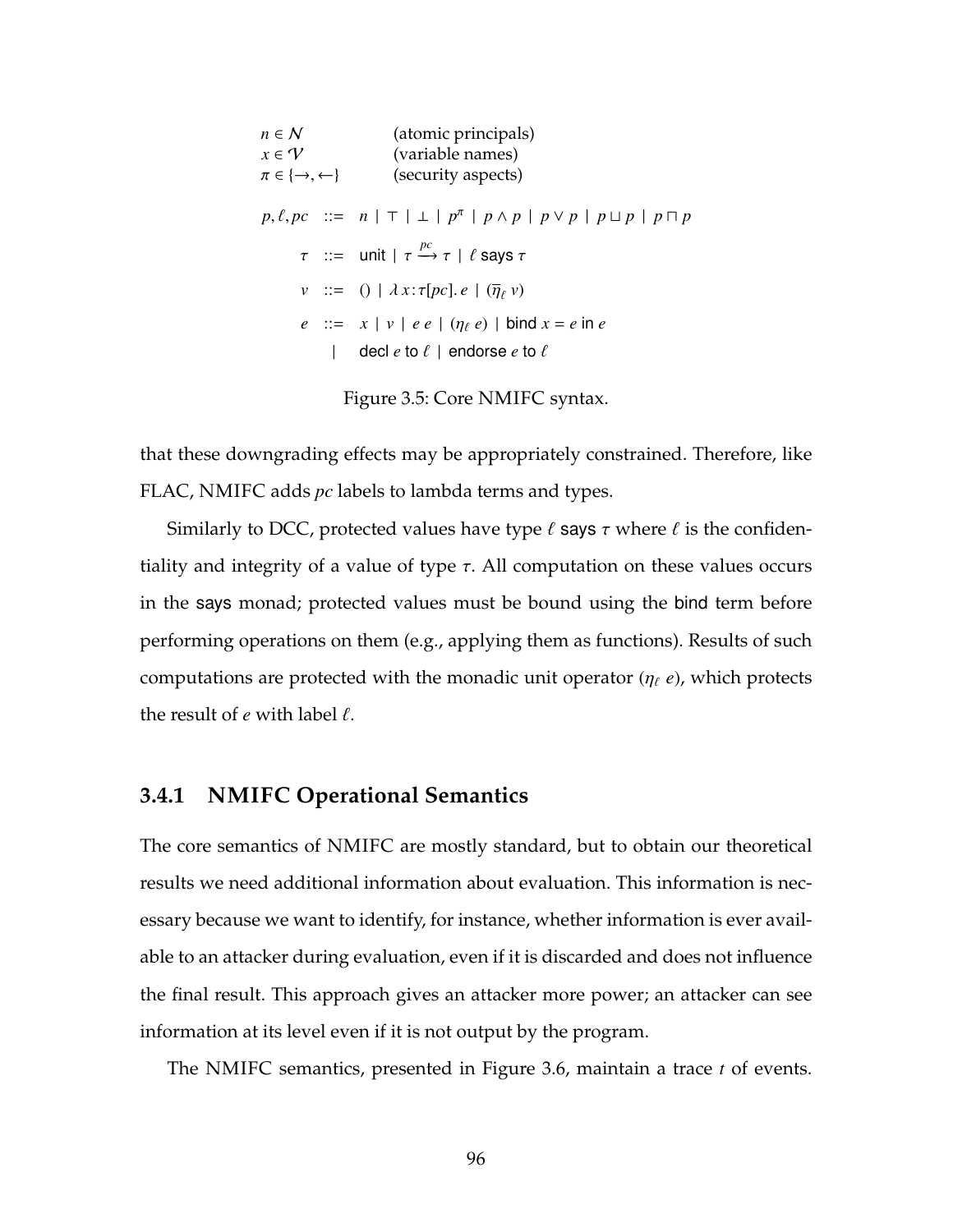<span id="page-111-0"></span>

| $e \rightarrow e'$                                            |                                                                                                                                                                                                            |
|---------------------------------------------------------------|------------------------------------------------------------------------------------------------------------------------------------------------------------------------------------------------------------|
| $[E-APP]$                                                     | $(\lambda x : \tau[pc], e) v \longrightarrow e[x \mapsto v]$                                                                                                                                               |
| [E-BINDM]                                                     | bind $x = (\overline{\eta}_{\ell} v)$ in $e \longrightarrow e[x \mapsto v]$                                                                                                                                |
|                                                               | (event) $c ::= \bullet   (\overline{\eta}_{\ell} v)   (\downarrow_{\ell'}^{\pi}, \overline{\eta}_{\ell} v)$<br>(trace) $t ::= \varepsilon \mid c \mid t; t$                                                |
| $\langle e, t \rangle \longrightarrow \langle e', t' \rangle$ |                                                                                                                                                                                                            |
| $[E-STEP]$                                                    | $e \rightarrow e'$<br>$\langle e, t \rangle \rightarrow \langle e', t; \bullet \rangle$                                                                                                                    |
| [E-UNITM]                                                     | $\langle (\eta_\ell v), t \rangle \longrightarrow \langle (\overline{\eta}_\ell v), t; (\overline{\eta}_\ell v) \rangle$                                                                                   |
| [E-DECL]                                                      | $\langle \text{ decl } (\overline{\eta}_{\ell}, v) \text{ to } \ell, t \rangle \longrightarrow \langle (\overline{\eta}_{\ell}, v), t; (\downarrow_{\ell'} \rightarrow \overline{\eta}_{\ell}, v) \rangle$ |
| [E-ENDORSE]                                                   | $\langle$ endorse $(\overline{\eta}_{\ell'}\ \nu)$ to $\ell, t\rangle \longrightarrow \langle (\overline{\eta}_{\ell}\ \nu), t; (\downarrow^{\leftarrow}_{\ell'}, \overline{\eta}_{\ell}\ \nu) \rangle$    |

[E-EVAL] 
$$
\frac{\langle e, t \rangle \longrightarrow \langle e', t' \rangle}{\langle E[e], t \rangle \longrightarrow \langle E[e'], t' \rangle}
$$

Evaluation context

*E* ::=  $[\cdot] | E e | v E | (\eta_{\ell} E) | \text{bind } x = E \text{ in } e$ | decl  $E$  to  $\ell$  | endorse  $E$  to  $\ell$ 

Figure 3.6: Core NMIFC operational semantics.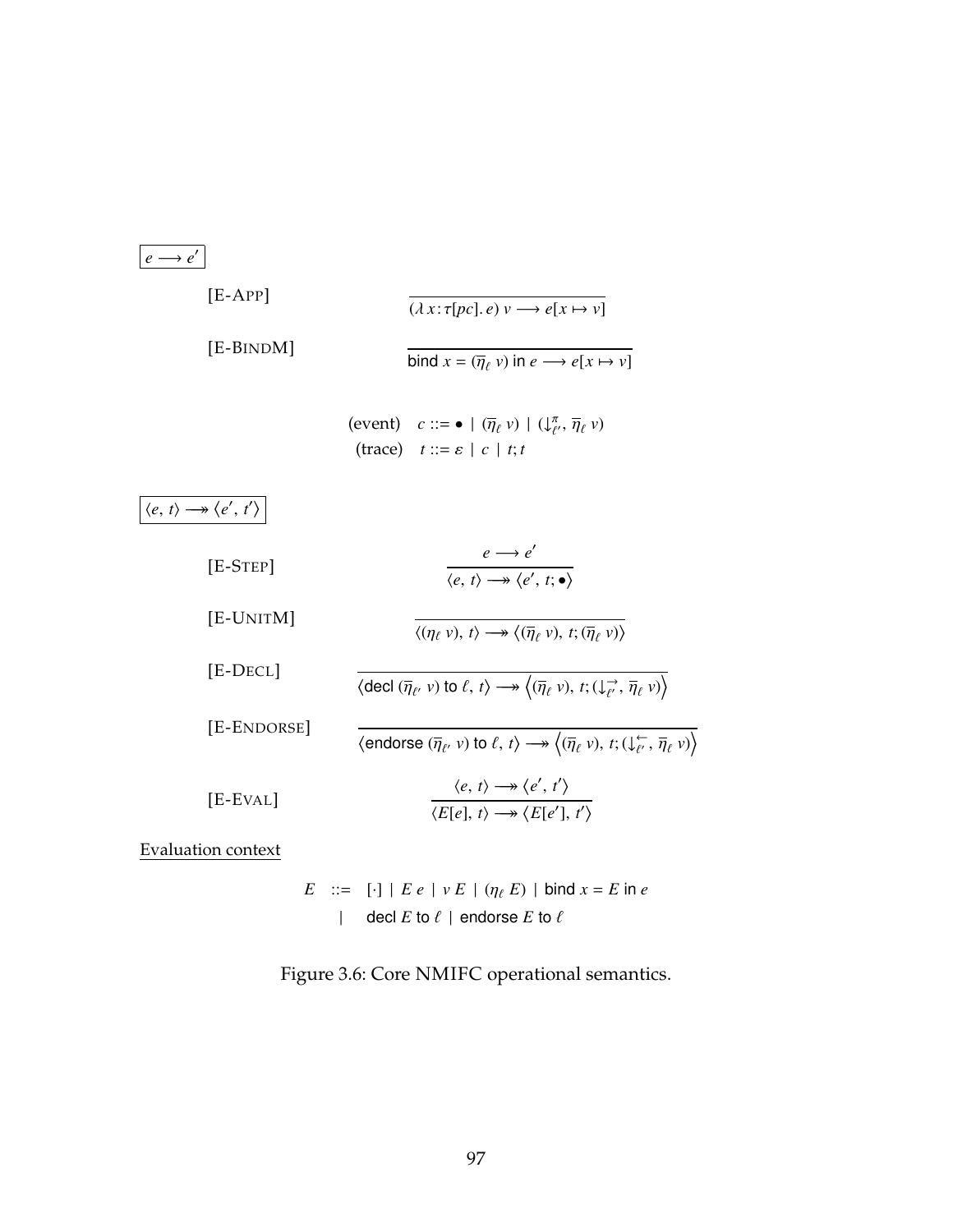An event is emitted into the trace whenever a new protected value is created and whenever a declassification or endorsement occurs. These events track the observations or influence an attacker may have during a run of an NMIFC program. Formally, a trace can be an empty trace  $\varepsilon$ , a single event  $c$ , or the concatenation of two traces with the associative operator ";" with identity  $\varepsilon$ .

When a source-level unit term ( $\eta_\ell$   $\nu$ ) is evaluated (rule [E-U](#page-111-0)NITM), an event ( $\overline{\eta}_\ell$   $\nu$ ) is added to the trace indicating that the value  $\nu$  became protected at  $\ell$ . When a protected value is declassified, a declassification event  $(\downarrow_{\ell'}\to\overline{\eta}_\ell$   $\nu)$  is emitted, indicating that *v* was declassified from  $\ell'$  to  $\ell$ . Likewise, an endorsement event  $(\downarrow_{\ell'}^{\leftarrow}, \overline{\eta}_{\ell}$  *v*) is emitted for an endorsement. Other evaluation steps (rule [E-S](#page-111-0)TEP) emit  $\bullet$ , for "no event." Rule [E-E](#page-111-0)VAL steps under the evaluation contexts [\[174\]](#page-281-0) defined at the bottom of Figure [3.6.](#page-111-0)

Rather than being literal side effects of the program, these events track how observable information is as it is accessed, processed, and protected by the program. Because our semantics emits an event whenever information is protected (by evaluating an  $\eta$  term) or downgraded (by a decl or endorse term), our traces capture all information processed by a program, indexed by the policy protecting that information.

By analogy, these events are similar to the typed and labeled mutable reference cells of languages like FlowCaml [\[133\]](#page-276-0) and DynSec [\[184\]](#page-283-0). An event  $(\overline{\eta}_{\ell} v)$  is analogous to allocating a reference cell protected at  $\ell$ , and  $\downarrow^{\pi}_{\ell}$  $\bar{\eta}_{\ell}$  ,  $\bar{\eta}_{\ell}$  v) is analogous to copying the contents of a cell at  $\ell'$  to a new cell at  $\ell$ .

It is important for the semantics to keep track of these events so that our security conditions hold for programs containing data structures and higher-order functions. Previous language-based definitions of robust declassification have only applied to simple while-languages [\[12,](#page-259-0) [43,](#page-264-0) [120\]](#page-274-0) or to primitive types [\[9\]](#page-259-1).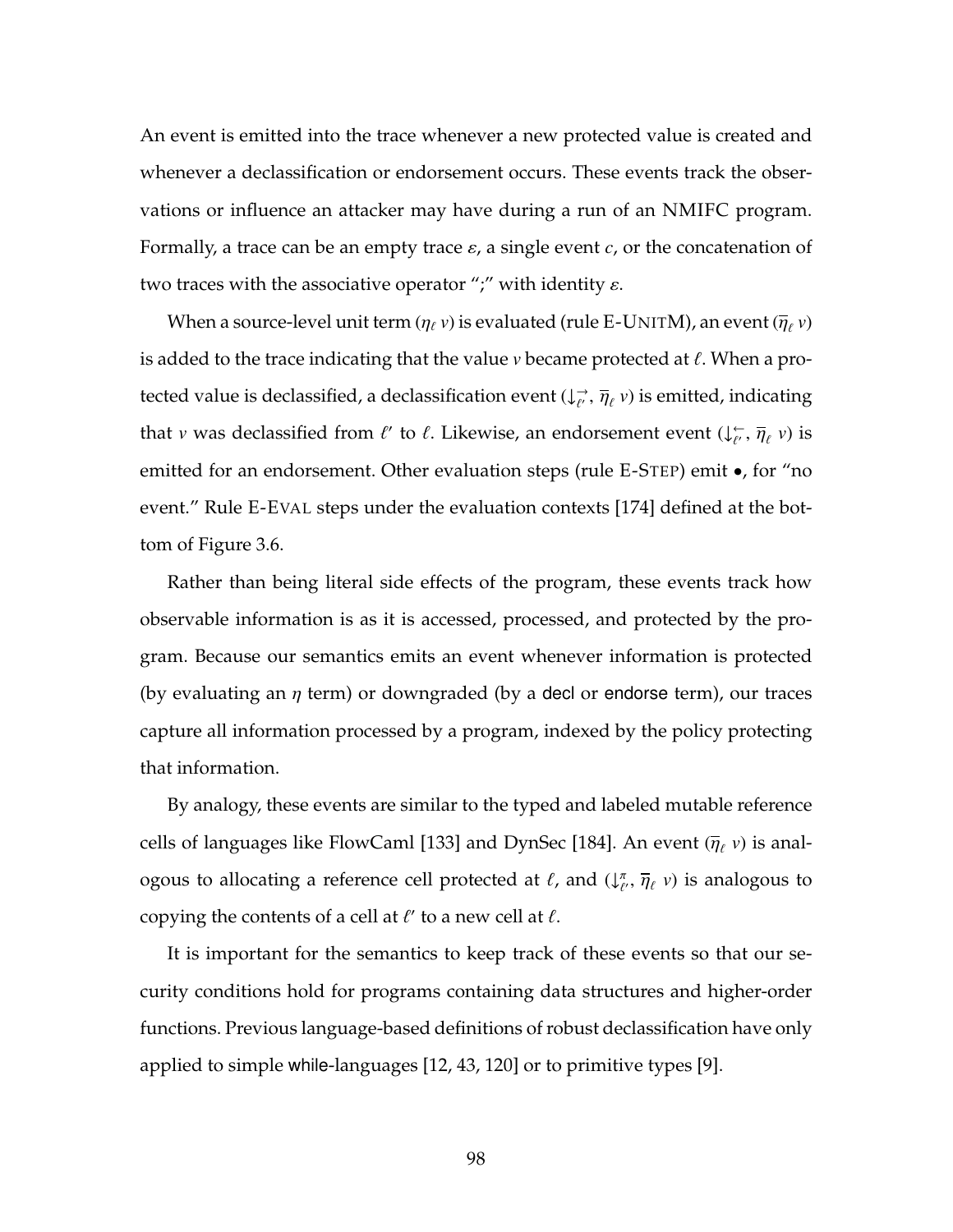<span id="page-113-0"></span>
$$
[P-LNIT] \frac{\ell' \sqsubseteq \ell}{\ell' \triangleleft \ell \text{ sumit}}
$$
\n
$$
[P-LBL] \frac{\ell' \sqsubseteq \ell}{\ell' \triangleleft \ell \text{ says } \tau}
$$

Figure 3.7: Type protection levels.

### **3.4.2 NMIFC Type System**

The NMIFC protection relation (Figure [3.7\)](#page-113-0) defines how types relate to information flow policies. A type  $\tau$  protects the confidentiality and integrity of  $\ell$  if  $\ell \triangleleft \tau$ . Unlike in DCC and FLAC, a label is protected by a type only if it flows to the outermost says principal. In FLAC and DCC, the types  $\ell'$  says  $\ell$  says  $\tau$  and  $\ell$  says  $\ell'$  says  $\tau$ protect the same set of principals; in other words, says is commutative. By distinguishing between these types, NMIFC does not provide the same commutativity.

The commutativity of says is a design decision, offering a more permissive programming model at the cost of less precise tracking of dependencies. NMIFC takes advantage of this extra precision in the U[NIT](#page-114-0)M typing rule so the label on every  $\eta$  term protects the information it contains, even if nested within other  $\eta$  terms. Abadi [\[2\]](#page-258-1) similarly modifies DCC's protection relation to distinguish the protection level of terms with nested says types.

The core type system presented in Figure [3.8](#page-114-0) enforces nonmalleable information flow for NMIFC programs. Most of the typing rules are standard, and differ only superficially from DCC and FLAC. Like in FLAC, NMIFC typing judgments include a program counter label, *pc*, that represents an upper bound on the confidentiality and integrity of bound information that any computation may depend upon. For instance, rule B[IND](#page-114-0)M requires the type of the body of a bind term to protect the unlabeled information of type  $\tau'$  with at least  $\ell$ , and to type-check under a raised program counter label  $pc \sqcup \ell$ . Rule L[AM](#page-114-0) ensures that function bodies type-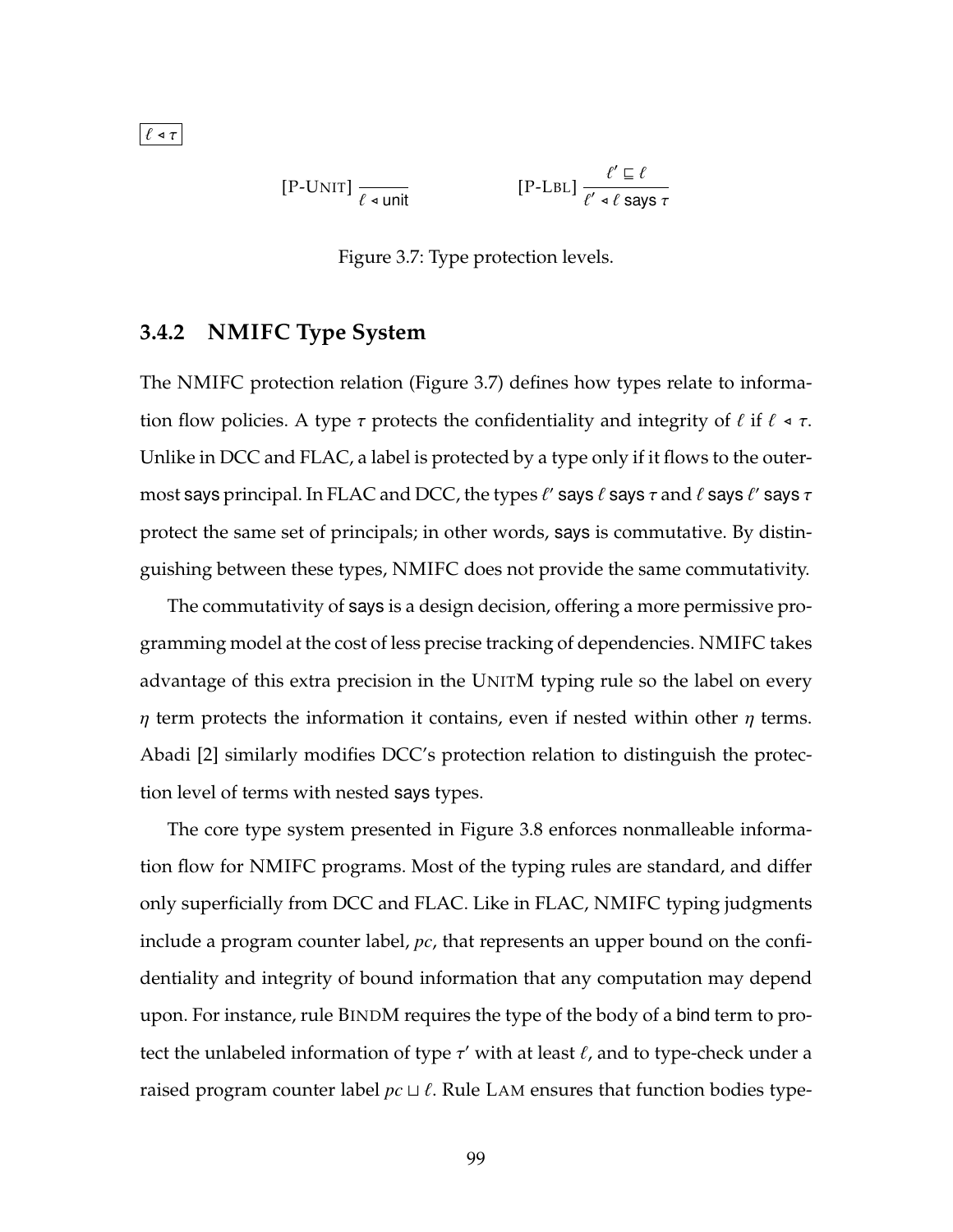<span id="page-114-0"></span>

| \n $\frac{\Gamma(p\epsilon + e : \tau)}{\Gamma; p\epsilon + x : \tau}$ \n                                                                                                                                                          | \n $[UNIT] \frac{\Gamma(x) = \tau}{\Gamma; p\epsilon + 0 : \text{unit}}$ \n                                                                              | \n $[LAM] \frac{\Gamma, x : \tau_1; p\epsilon' + e : \tau_2}{\Gamma; p\epsilon + \lambda x : \tau_1[p\epsilon'], e : \tau_1 \xrightarrow{p\epsilon'} \tau_2}$ \n |
|------------------------------------------------------------------------------------------------------------------------------------------------------------------------------------------------------------------------------------|----------------------------------------------------------------------------------------------------------------------------------------------------------|------------------------------------------------------------------------------------------------------------------------------------------------------------------|
| \n $[APP] \frac{\Gamma; p\epsilon + e_1 : \tau' \xrightarrow{p\epsilon'} \tau}{\Gamma; p\epsilon + e_1 e_2 : \tau}$ \n                                                                                                             | \n $[UNITM] \frac{\Gamma; p\epsilon + e : \tau \xrightarrow{p\epsilon \subseteq \ell}{\Gamma; p\epsilon + (\eta_{\ell} e) : \ell \text{ says } \tau}$ \n |                                                                                                                                                                  |
| \n $[VUNITM] \frac{\Gamma; p\epsilon + v : \tau}{\Gamma; p\epsilon + (\overline{\eta_{\ell}} v) : \ell \text{ says } \tau}$ \n                                                                                                     | \n $[BINDM] \frac{\Gamma, x : \tau'; p\epsilon \sqcup \ell + e' : \tau}{\Gamma; p\epsilon + \text{bind } x = e \text{ in } e' : \tau}$ \n                |                                                                                                                                                                  |
| \n $[DECL] \frac{\ell'^\frown \sqsubseteq \ell^\frown \sqcup \Delta((\ell' \sqcup p\epsilon)^\frown) \qquad \ell'^\Leftarrow \ell^\Leftarrow}{\Gamma; p\epsilon + \text{ded } e \text{ to } \ell : \ell \text{ says } \tau}$ \n    |                                                                                                                                                          |                                                                                                                                                                  |
| \n $[ENDORSE] \frac{\ell'^\frown \sqsubseteq \ell^\Leftarrow \sqcup \nabla((\ell' \sqcup p\epsilon)^\frown) \qquad \ell'^\Rightarrow e \tau}{\Gamma; p\epsilon + \text{endorse } e \text{ to } \ell : \ell \text{ says } \tau}$ \n |                                                                                                                                                          |                                                                                                                                                                  |

Figure 3.8: Typing rules for core NMIFC.

check with respect to the function's *pc* annotation, and rule [A](#page-114-0)PP ensures functions are only applied in contexts that flow to these annotations.

The NMIFC rule for U[NIT](#page-114-0)M differs from FLAC and DCC in requiring the premise  $pc \subseteq \ell$  for well-typed  $\eta$  terms. This premise ensures a more precise relationship between the *pc* and η terms. Intuitively this restriction makes sense. The *pc* is a bound on all unlabeled information in the context. Since an expression *e* protected with  $(\eta_\ell \, e)$  may depend on any of this information, it makes sense to require that  $pc$  flow to  $\ell$ .<sup>[2](#page-114-1)</sup>

By itself, this restrictive premise would prevent any public data from flowing through secret contexts and trusted data from flowing through untrusted contexts.

<span id="page-114-1"></span><sup>&</sup>lt;sup>2</sup>The premise is not required in FLAC because protection is commutative. For example, in a FLAC term such as bind  $x = v$  in  $(\eta_{\ell'} \ (\eta_{\ell} \ x))$ , *x* may be protected by  $\ell$  or  $\ell'$ .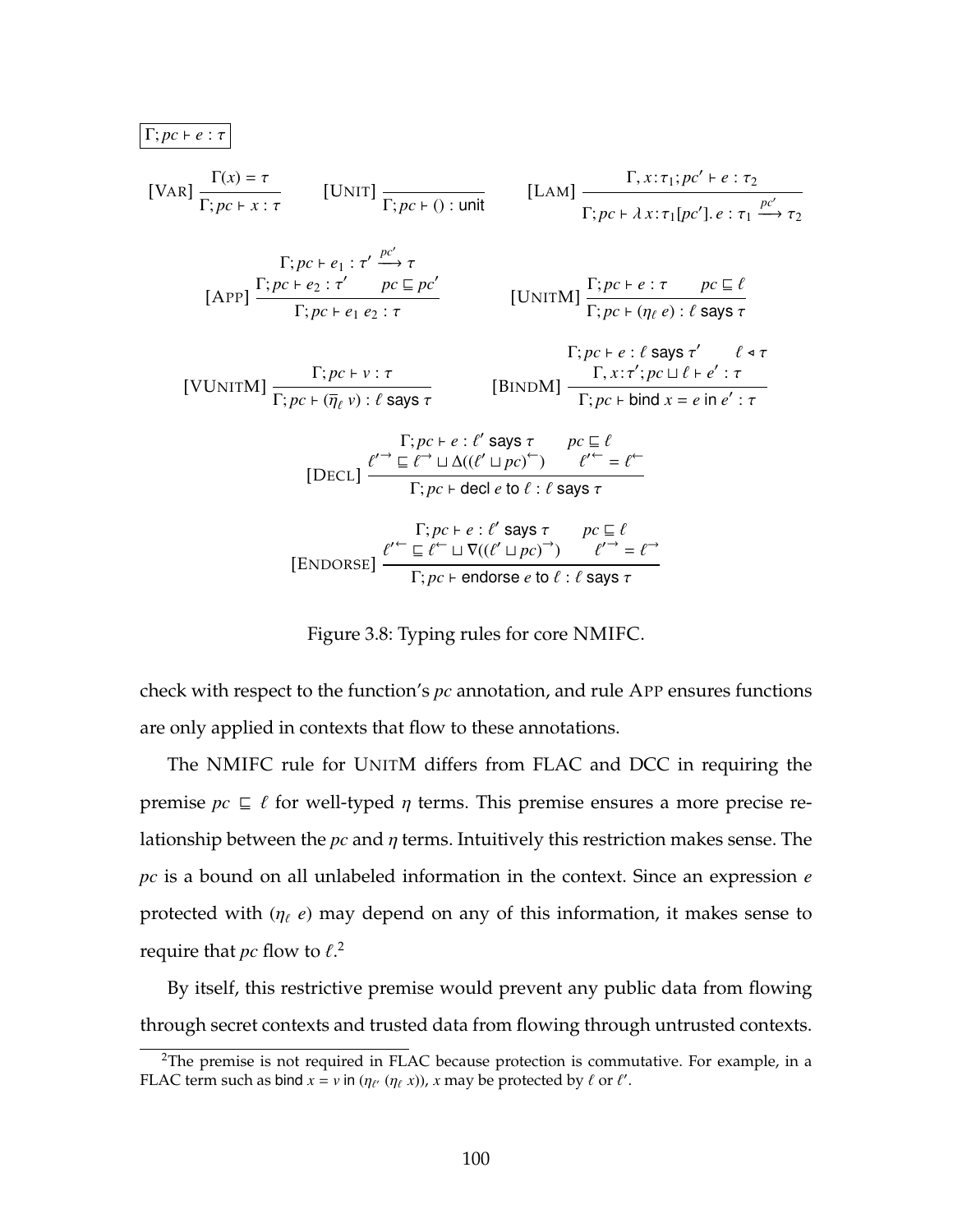To allow such flows, we distinguish source-level  $(\eta_\ell e)$  terms from run-time values  $(\overline{\eta}_\ell$  v), which have been fully evaluated. These terms are only created by the operational semantics during evaluation and no longer depend on the context in which they appear; they are closed terms. Thus it is appropriate to omit the new premise in [VU](#page-114-0)NITM. This approach allows us to require more precise flow tracking for the explicit dependencies of protected expressions without restricting where these values flow once they are fully evaluated.

Rule D[ECL](#page-114-0) ensures a declassification from label  $\ell'$  to  $\ell$  is robust. We first require  $\ell^{\prime}$  =  $\ell^{\leftarrow}$  to ensure that this does not perform endorsement. A more permissive premise  $\ell'^\leftarrow \sqsubseteq \ell^\leftarrow$  is admissible, but requiring equality simplifies our proofs and does not reduce expressiveness since the declassification can be followed by a subsequent relabeling. The premise  $pc \subseteq \ell$  requires that declassifications occur in high-integrity contexts, and prevents declassification events from creating implicit flows. The premise  $\ell \to \subseteq \ell \to \Delta((\ell' \sqcup pc)^\leftarrow)$  ensures that the confidentiality of the information declassified does not exceed the view of the integrity of the principals that may have influenced it. These influences can be either explicit  $(\ell'^\leftarrow)$  or implicit  $(pc<sup>\leftarrow</sup>)$ , so we compare against the join of the two.<sup>[3](#page-115-0)</sup> This last premise effectively combines the two conditions identified by Chong and Myers [\[43\]](#page-264-0) for enforcing robust declassification in an imperative while-language.

Rule E[NDORSE](#page-114-0) enforces transparent endorsement. All but the last premise are straightforward: the expression does not declassify and  $pc \subseteq \ell$  requires a highintegrity context to endorse and prevents implicit flows. Interestingly, the last premise is dual to that in D[ECL](#page-114-0). An endorsement cannot raise integrity above the voice of the confidentiality of the data being endorsed  $(\ell'')$  or the context performing the endorsement  $(pc^{\rightarrow})$ . As in D[ECL](#page-114-0), we compare against their join.

<span id="page-115-0"></span><sup>&</sup>lt;sup>3</sup>The first two premises— $\ell^{\prime -} = \ell^{\prime -}$  and  $pc \sqsubseteq \ell$ —make this join redundant. It would, however, be necessary if we replaced the equality premise with the more permissive  $\ell'^\leftarrow \sqsubseteq \ell^\leftarrow$  version, so we include it for clarity.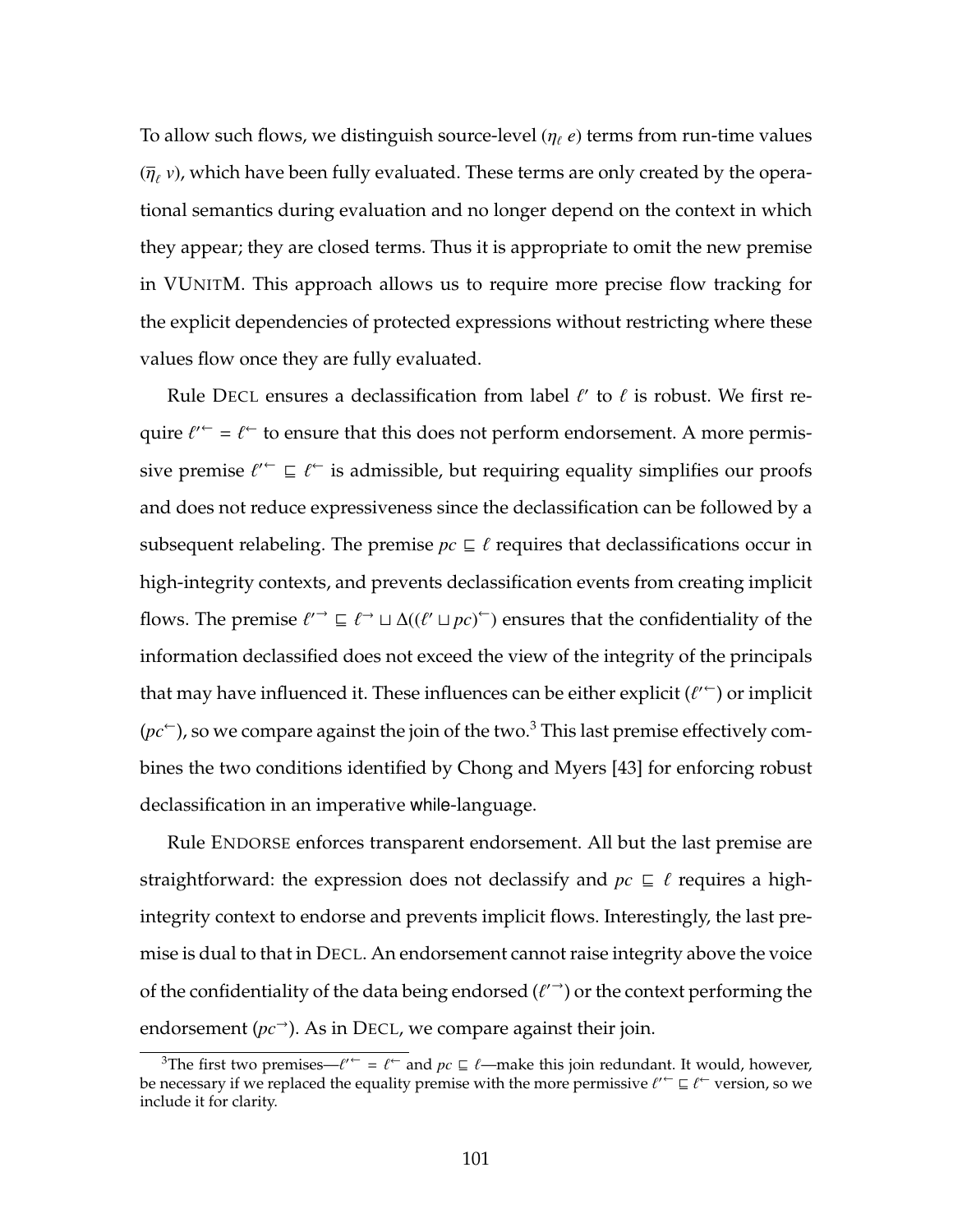<span id="page-116-0"></span>checkpwd =  $\lambda g: U^{\leftarrow}$  says String,  $p: T$  says String[ $T^{\leftarrow}$ ]. bind  $guess =$  (endorse  $g$  to  $T^{\leftarrow}$ ) in decl (bind  $pwd = p$  in ( $\eta_T$   $pwd == guess)$ ) to  $T^{\leftarrow}$ 

Figure 3.9: A secure version of a password checker.

### **3.4.3 Examples Revisited**

We now reexamine the examples presented in Section [3.1](#page-99-0) to see that the NMIFC type system prevents the vulnerabilities seen above.

#### **Password Checker**

We saw above that when the password checker labels guess at  $T^{\rightarrow}$ , well-typed code can improperly set guess to the actual password. We noted that the endorsement enabled an insecure flow of information. Looking at E[NDORSE](#page-114-0) in NMIFC, we can attempt to type the equivalent expression: endorse *guess* to *T*. However, if *guess* has type  $T^{\rightarrow}$  says bool, the endorse does not type-check; it fails to satisfy the final premise of E[NDORSE](#page-114-0):

$$
\bot^{\leftarrow} = (T^{\rightarrow})^{\leftarrow} \not\sqsubseteq T^{\leftarrow} \sqcup \nabla (T^{\rightarrow}) = T^{\leftarrow}.
$$

If we instead give guess the label *U* <sup>←</sup>, the endorsement type-checks, assuming a sufficiently trusted *pc*.

This is as it should be. With the label  $U^{\leftarrow}$ , the guesser must be able to read their own guess, guaranteeing that they cannot guess the correct password unless they in fact know the correct password. Figure [3.9](#page-116-0) shows this secure version of the password checker.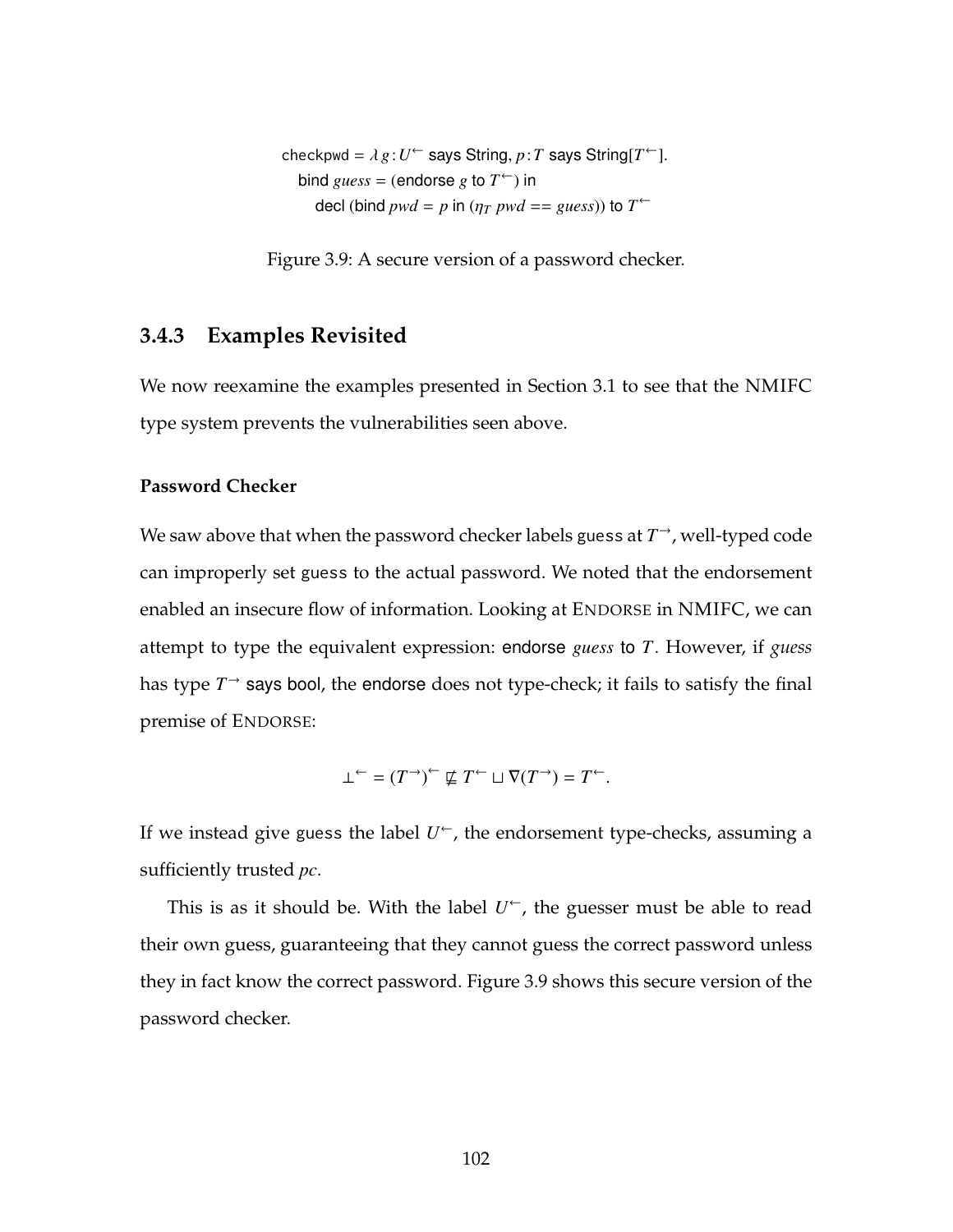#### **Sealed-Bid Auction**

In the insecure auction described in Section [3.1.2,](#page-101-0) we argued that an insecure flow was created when  $T$  endorsed b\_bid from  $B^{\leftarrow} \wedge (A \wedge B)^{\rightarrow}$  to  $A \wedge B$ . This endorsement requires a term of the form endorse *v* to *A* ∧ *B* where *v* types to  $B \subseteq \wedge (A \wedge B) \supseteq$  says int. Despite the trusted context, the last premise of E[NDORSE](#page-114-0) again fails:

$$
B^{\leftarrow} \nsubseteq (A \wedge B)^{\leftarrow} \sqcup \nabla ((A \wedge B)^{\rightarrow}) = (A \wedge B)^{\leftarrow}.
$$

If we instead label a\_bid : *A* says int and b\_bid : *B* says int, then the corresponding endorse statements type-check, assuming that *T* is trusted:  $T \sqsubseteq (A \wedge B)^{\leftarrow}$ .

#### **Laundering Secrets**

For the secret-laundering example in Section [3.1.3,](#page-102-0) we assume that neither *H* nor *L* is trusted, but the output from the program is. This forces an implicit endorsement of *y*, the input received from *H*. But the condition needed to endorse from  $H^{\rightarrow} \wedge \perp^{\leftarrow}$ to  $H^{\to} \wedge \top^{\leftarrow}$  is false:

$$
\bot \ulcorner \sqsubseteq \top \ulcorner \sqcup \nabla(H \urcorner) = \nabla(H \urcorner)
$$

We have  $\nabla(L^{\rightarrow}) \not\sqsubseteq \nabla(H^{\rightarrow})$  and all integrity flows to  $\perp^{\leftarrow}$ , so by transitivity the above condition cannot hold.

### **3.5 Security Conditions**

<span id="page-117-0"></span>The NMIFC typing rules enforce several strong security conditions: multiple forms of conditional noninterference, robust declassification, and our new transparent endorsement and nonmalleable information flow conditions. We define these conditions formally but relegate proof details to Section [3.12.](#page-146-0)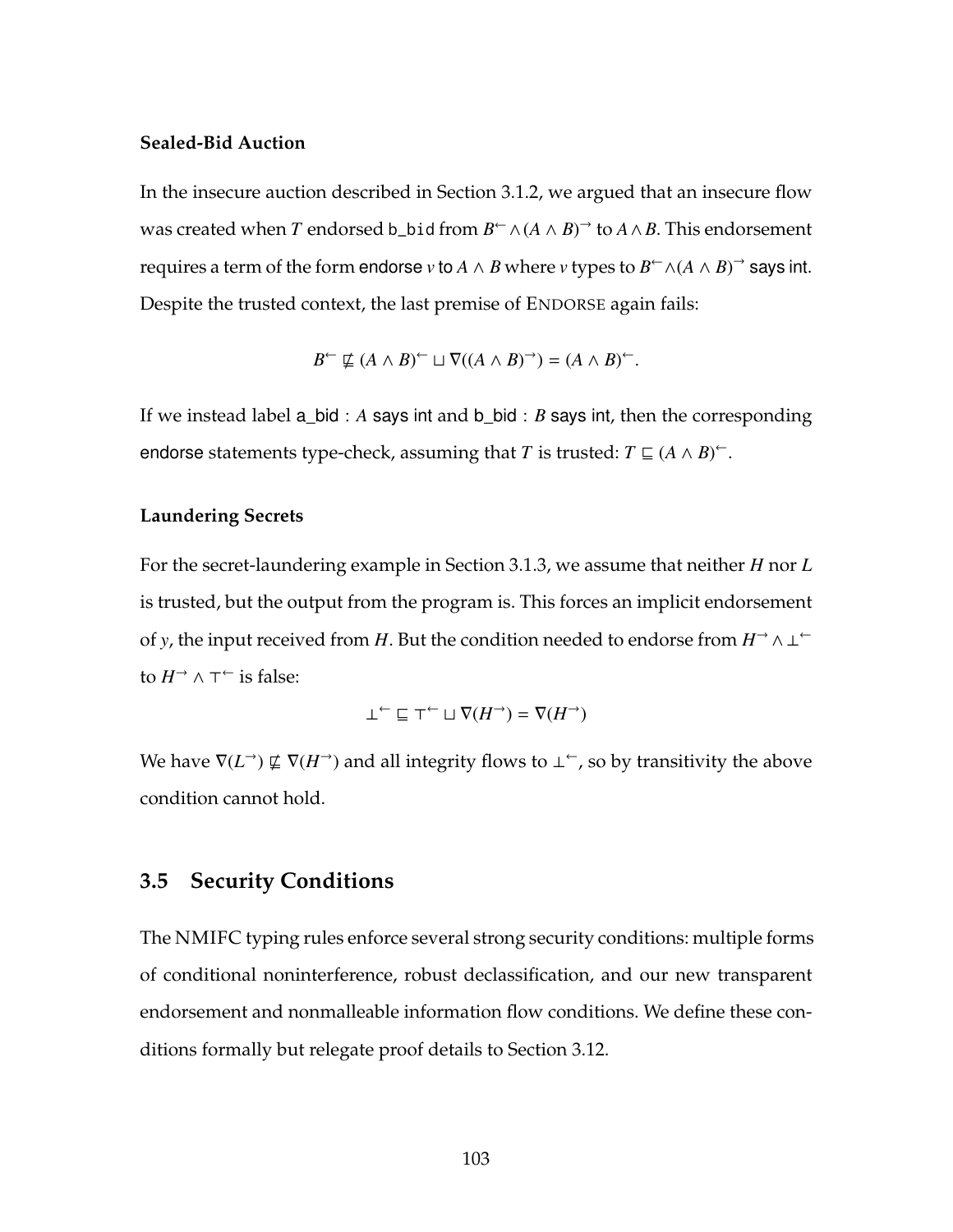#### **3.5.1 Attackers**

Noninterference is frequently stated with respect to a specific but arbitrary label. Anything below that label in the lattice is "low" (public or trusted) and everything else is "high". We broaden this definition slightly and designate high information using a set of labels  $\mathcal H$  that is upward closed. That is, if  $\ell \in \mathcal H$  and  $\ell \subseteq \ell'$ , then  $\ell' \in \mathcal{H}$ . We refer to such upward closed sets as *high sets*.

We say that a type  $\tau$  is a *high type*, written " $\vdash \tau$  prot H", if all of the information in a value of type  $\tau$  is above some label in the high set H. The following rule defines high types:

$$
[P-SET] \xrightarrow{H \in \mathcal{H} \qquad H \triangleleft \tau} \mathcal{H} \text{ is upward closed}
$$

$$
\vdash \tau \text{ prot } \mathcal{H}
$$

This formulation of adversarial power is adequate to express noninterference, in which confidentiality and integrity do not interact. However, our more complex conditions relate confidentiality to integrity and therefore require a way to relate the attacker's power in the two domains.

Intuitively, an attacker is an arbitrary set of colluding atomic principals. Specifically, if the attacker controls atomic principals  $n_1, \ldots, n_k \in \mathcal{N}$ , then the set of labels  $\mathcal{A} = \{ \ell \in \mathcal{L} \mid n_1 \wedge \cdots \wedge n_k \Rightarrow \ell \}$  represents the attacker's power. These principals may include principals mentioned in the program, and there may be delegations between attacker principals and program principals. While this definition of an attacker is intuitive, the results in this paper actually hold for a more general notion of attacker defined in Section [3.10.](#page-142-0)

Attackers correspond to two high sets: an *untrusted* set  $\mathcal{U} = \{ \ell \in \mathcal{L} \mid \ell \vdash \in \mathcal{A} \}$ and a *secret* set  $S = \{ \ell \in \mathcal{L} \mid \ell \rightarrow \ell \mathcal{A} \}$ . We say that  $\mathcal A$  *induces*  $\mathcal U$  and  $S$ .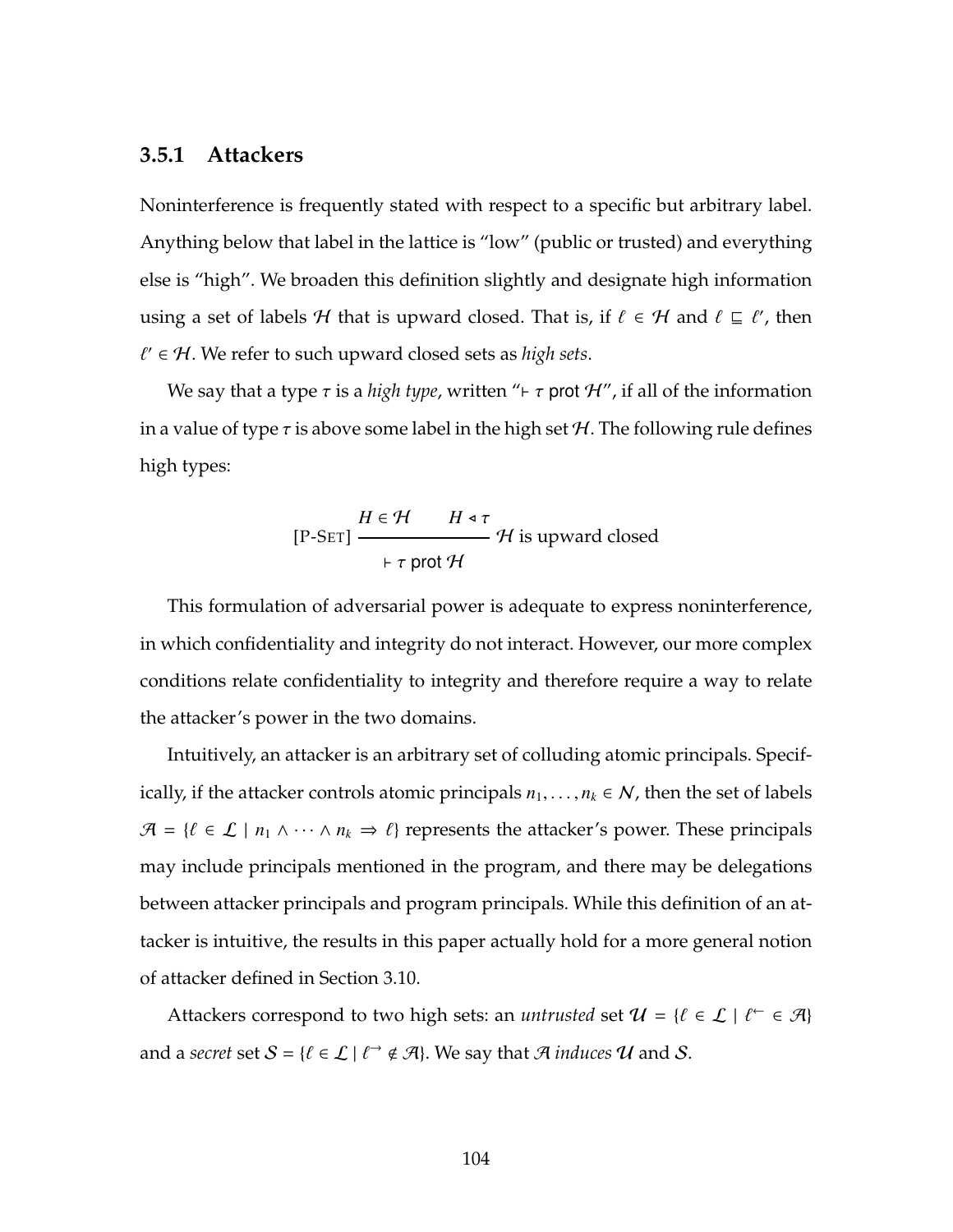<span id="page-119-0"></span>

| . <b>.</b> | $Z_{\mathcal{A}}$ |
|------------|-------------------|
|------------|-------------------|

 $t \approx_W^{\star} t$  $\overline{\phantom{a}}$ 

These equivalence relations are the smallest congruences over *c* and over *v* extended with •, containing the equivalences defined by these rules:

$$
\text{[Eq-UNITM]} \frac{\ell \notin W}{(\overline{\eta}_{\ell} v) \approx_{W} \bullet} \qquad \qquad \text{[Eq-Down]} \frac{\ell \notin W}{(\downarrow_{\ell'}^{\pi}, \overline{\eta}_{\ell} v) \approx_{W} \bullet}
$$

The equivalence relation  $t \approx_W^* t'$  is the smallest congruence over *t* containing the equivalences defined by these rules:

[T-LIFT] 
$$
\frac{c \approx_W c'}{c \approx_W^{\star} c'}
$$
 [T-BULLETR]  $t$ ;  $\bullet \approx_W^{\star} t$  [T-BULLETL]  $\bullet$ ;  $t \approx_W^{\star} t$ 

Figure 3.10: Low equivalence and low trace equivalence.

## **3.5.2 Equivalences**

All of our security conditions involve relations on traces. As is typically the case for information-flow security conditions, we define a notion of "low equivalence" on traces, which ignores effects with high labels. We proceed by defining lowequivalent expressions and then extending low-equivalence to traces.

For expression equivalence, we examine precisely the values which are visible to a low observer defined by a set of labels  $\mathcal{W}$ :  $(\overline{\eta}_{\ell} v)$  and  $\downarrow_{\ell}^{\pi}$  $\overline{\eta}_{\ell}$ ,  $\overline{\eta}_{\ell}$  v) where  $\ell \in W$ . We formalize this idea in Figure [3.10,](#page-119-0) using • to represent values that are not visible. Beyond ignoring values unable to affect the output, we use a standard structural congruence (i.e., syntactic equivalence). This strict notion of equivalence is not entirely necessary; observational equivalence or any refinement thereof would be sufficient if augmented with the •-equivalences in Figure [3.10.](#page-119-0)

Figure [3.10](#page-119-0) also extends the equivalence on emitted values to equivalence on entire traces of emitted values. Essentially, two traces are equivalent if there is a way to match up equivalent events in each trace, while ignoring high events equiv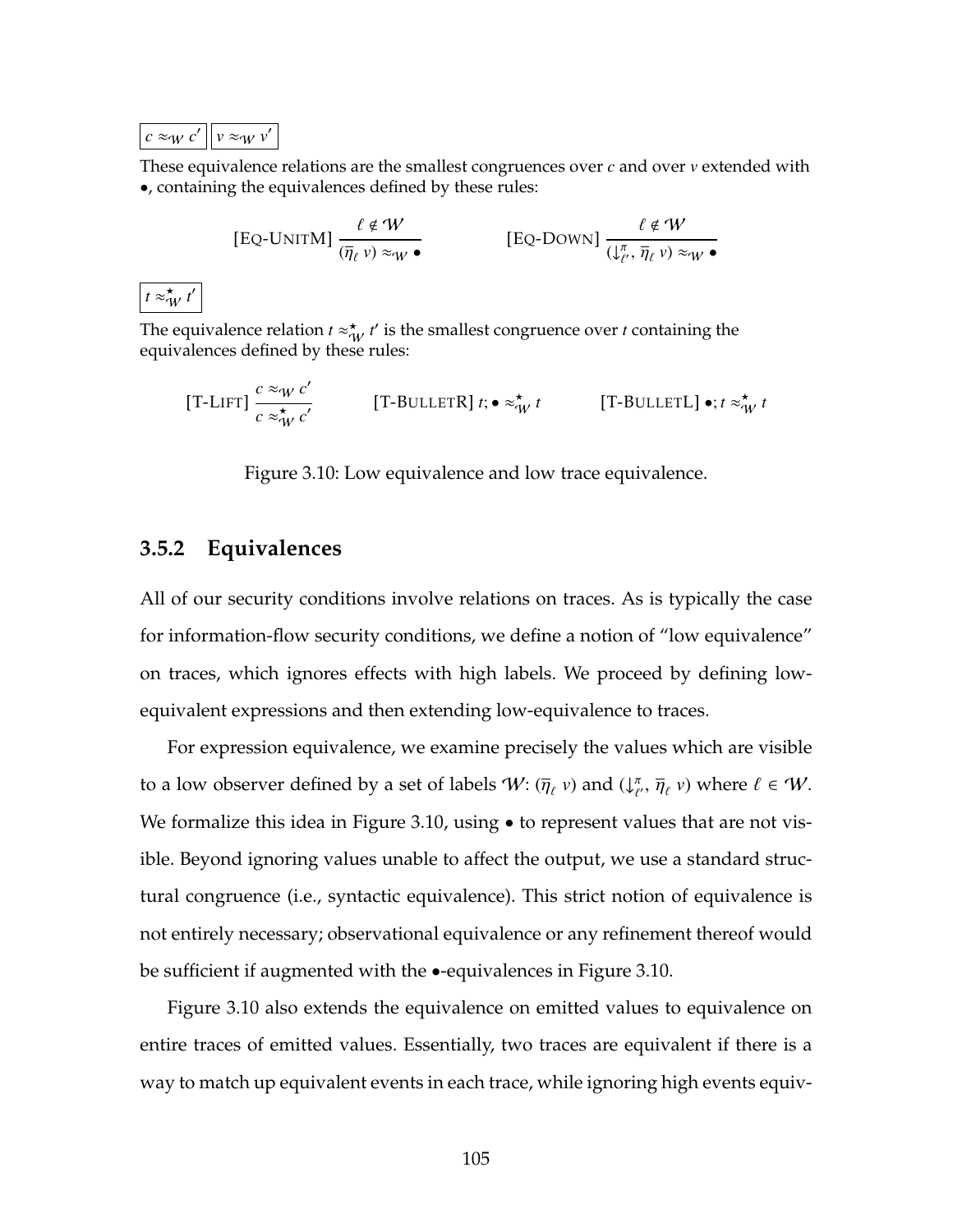<span id="page-120-1"></span>alent to •.

## **3.5.3 Noninterference and Downgrading**

An immediate consideration when formalizing information flow is how to express interactions between an adversary and the system. One possibility is to limit interaction to inputs and outputs of the program. This is a common approach for functional languages. We take a stronger approach in which security is expressed in terms of execution traces. Note that traces contain all information necessary to ensure the security of input and output values.

We begin with a statement of noninterference in the presence of downgrading. Theorem [3.1](#page-120-0) states that, given two high inputs, a well-typed program produces two traces that are either low-equivalent or contain a downgrade event that distinguishes them. This implies that differences in traces distinguishable by an attacker are all attributable to downgrades of information derived from the high inputs. Furthermore, any program that performs no downgrades on secret or untrusted values (i.e., contain no decl or endorse terms on  $H$  data) must be noninterfering.

<span id="page-120-0"></span>**Theorem 3.1** (Noninterference modulo downgrading)**.** *Let* H *be a high set and let*  $W = \mathcal{L} \setminus \mathcal{H}$ *. Given an expression e such that*  $\Gamma, x : \tau_1; pc \vdash e : \tau_2$  *where*  $\vdash \tau_1$  prot  $\mathcal{H}$ *, for all*  $v_1, v_2$  *with*  $\Gamma; pc \vdash v_i : \tau_1$ *, if* 

$$
\langle e[x \mapsto v_i], v_i \rangle \longrightarrow^* \langle v'_i, t^i \rangle
$$

then either there is some event  $(\downarrow^{\pi}_{\ell})$  $(\overline{\eta}_{\ell}, \overline{\eta}_{\ell}, w) \in t^{i}$  where  $\ell' \in \mathcal{H}$  and  $\ell \notin \mathcal{H}$ , or  $t^{1} \approx_{\mathcal{W}}^{\mathbf{x}} t^{2}$ .

The restrictions placed on downgrading operations mean that we can characterize the conditions under which no downgrading can occur. We add two further noninterference theorems that restrict downgrading in different ways. Theorem [3.2](#page-121-0)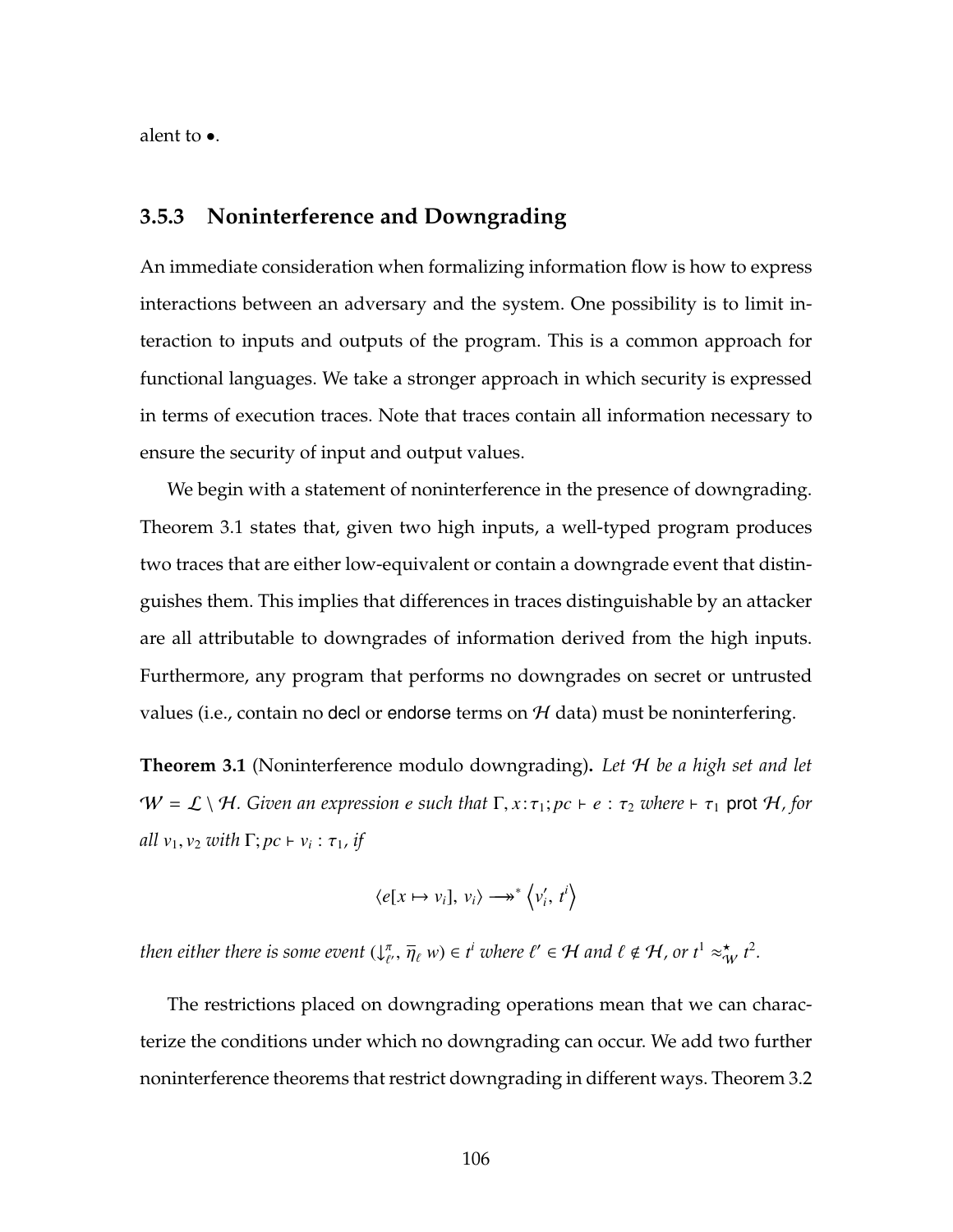states that if a program types without a public–trusted *pc* it must be noninterfering (with respect to that definition of "public–trusted").

<span id="page-121-0"></span>**Theorem 3.2** (Noninterference of high-*pc* programs)**.** *Let* A *be an attacker inducing high sets* U and S. Let H be one of those high sets and  $W = L \setminus H$ . Given some e *such that*  $\Gamma, x: \tau_1; pc \vdash e : \tau_2$  *where*  $\vdash \tau_1$  prot H, for all  $v_1, v_2$  *with*  $\Gamma; pc \vdash v_i : \tau_1$ , if  $\langle e[x \mapsto v_i], v_i \rangle \longrightarrow^* \langle v'_i, t^i \rangle$  and  $pc \in \mathcal{U} \cup \mathcal{S}$ , then  $t^1 \approx^*_{\mathcal{W}} t^2$ .

Rather than restrict the *pc*, Theorem [3.3](#page-121-1) states that secret–untrusted information is *always* noninterfering. Previous work [e.g., [12,](#page-259-0) [120\]](#page-274-0) does not restrict endorsement of confidential information, allowing any label to be downgraded to public–trusted (given a public–trusted *pc*). In NMIFC, however, secret–untrusted data must remain secret and untrusted.

<span id="page-121-1"></span>**Theorem 3.3** (Noninterference of secret–untrusted data)**.** *Let* A *be an attacker inducing high sets* U and S. Let  $H = U \cap S$  and  $W = L \setminus H$ . Given some e such *that*  $\Gamma$ ,  $x:\tau_1; pc \vdash e : \tau_2$  *where*  $\vdash \tau_1$  prot H, for all  $v_1, v_2$  *with*  $\Gamma; pc \vdash v_i : \tau_1$ , if  $\langle e[x \mapsto v_i], v_i \rangle \longrightarrow^* \langle v'_i, t^i \rangle$  then  $t^1 \approx^*_{\mathcal{W}} t^2$ .

### <span id="page-121-2"></span>**3.5.4 Robust Declassification and Irrelevant Inputs**

We now move to security conditions for programs that do not satisfy noninterference. Recall that robust declassification informally means the attacker has no influence on what information is released by declassification. Traditionally, it is stated in terms of attacker-provided code that is inserted into low-integrity holes in programs which differ only in their secret inputs. In NMIFC, the same attacker power can be obtained by substituting exactly two input values into the program, one secret and one untrusted. This simplification is possible because NMIFC has firstclass functions that can model the substitution of low-integrity code. Section [3.11](#page-144-0)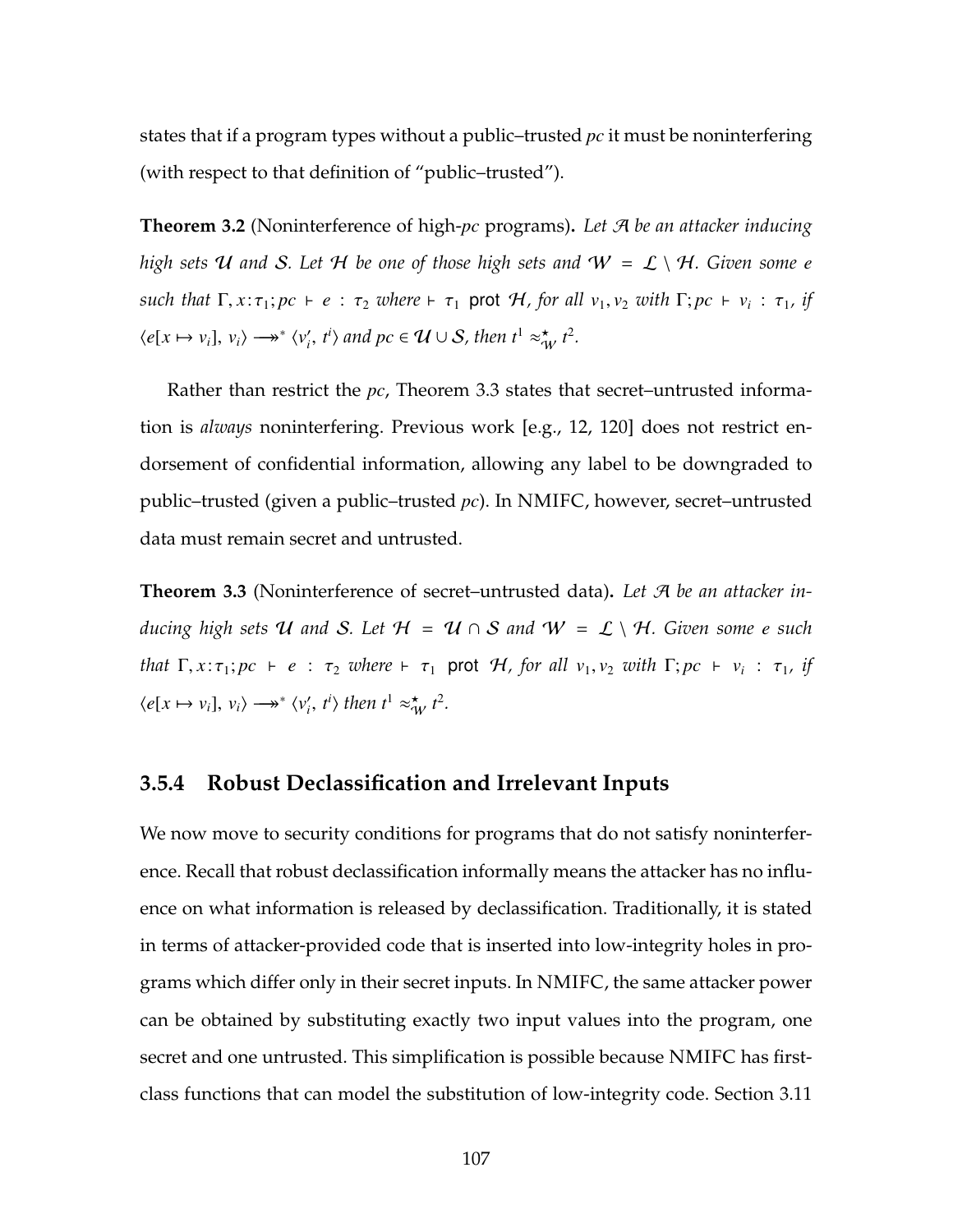shows that this simpler two-input definition is equivalent to the traditional holebased approach in the full version of NMIFC (Section [3.9\)](#page-138-0).

Prior work on while-based languages [\[43,](#page-264-0) [120\]](#page-274-0) defines robust declassification in terms of four traces generated by the combination of two variations: a secret input and some attacker-supplied code. For terminating traces, these definitions require any pair of secrets to produce public-equivalent traces under all attacks or otherwise to produce distinguishable traces regardless of the attacks chosen. This implies that an attacker cannot control the disclosure of secrets.

We can attempt to capture this notion of robust declassifcation using the notation of NMIFC. For a program *e* with a secret input *x* and untrusted input *y*, we wish to say *e* robustly declassifies if, for all secret values  $v_1$ ,  $v_2$  and for all untrusted values  $w_1$ ,  $w_2$ , where

$$
\left\langle e[x \mapsto v_i][y \mapsto w_j], v_i; w_j \right\rangle \longrightarrow^* \left\langle v_{ij}, t^{ij} \right\rangle,
$$

then  $t^{11} \approx p^{\star}$  $\underset{\mathcal{P}}{\star} t^{21} \iff t^{12} \approx_{\mathcal{P}}^{\star}$  $_{\mathcal{P}}^{\star}$   $t^{22}$ .

This condition is intuitive but, unfortunately, overly restrictive. It does not account for the possibility of an *inept attack*, in which an attacker causes a program to reveal less information than intended.

Inept attacks are harder to characterize than in previous work because, unlike the previously used while-languages, NMIFC supports data structures with heterogeneous labels. Using such data structures, we can build a program that implicitly declassifies data by using a secret to influence the selection of an attackerprovided value and then declassifying that selection. Figure [3.11](#page-123-0) provides an example of such a program, which uses sums and products from the full NMIFC language.

While this program appears secure—the attacker has no control over what information is declassified or when a declassification occurs—it violates the above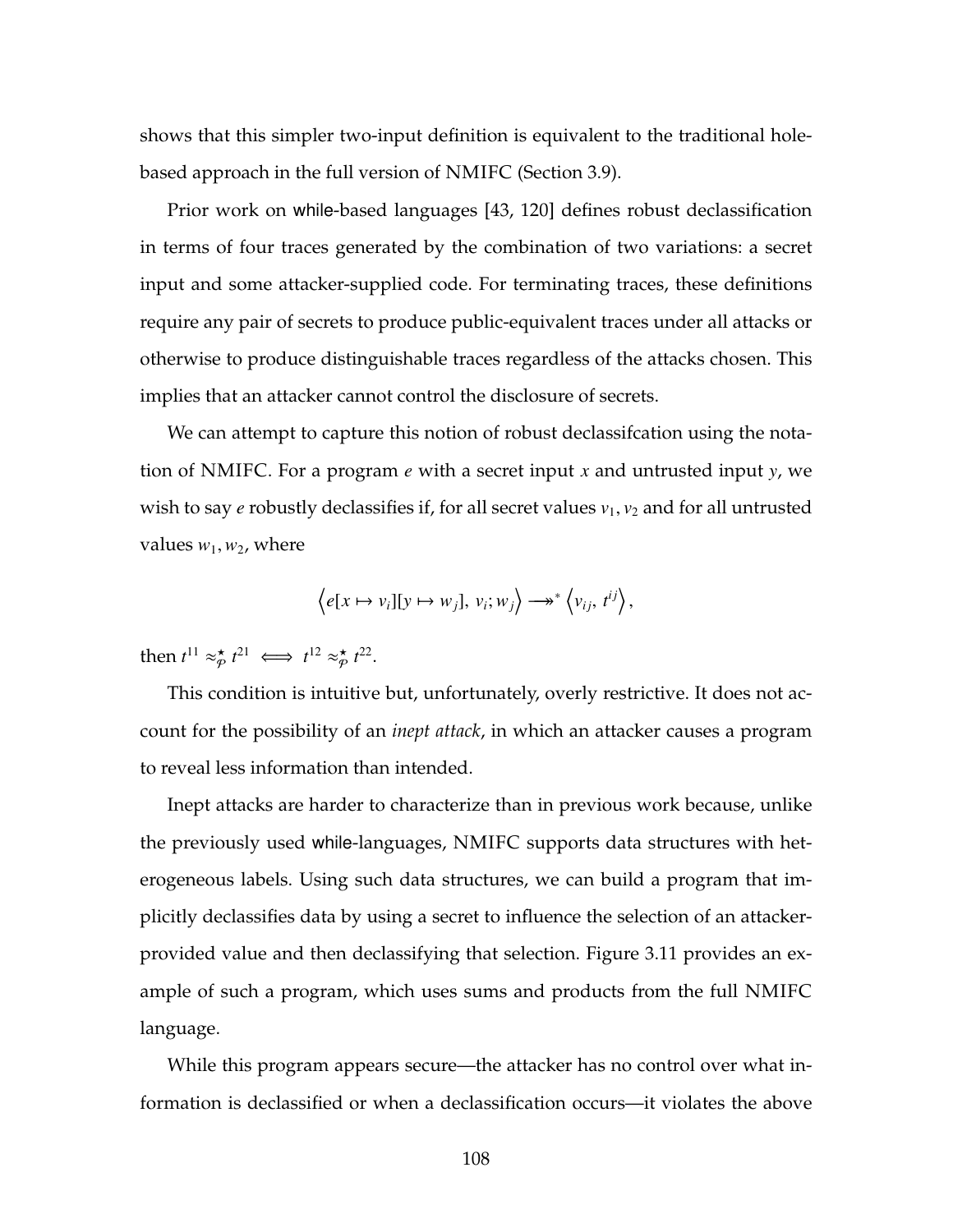<span id="page-123-0"></span>
$$
(\lambda x:(P^{\rightarrow} \land U^{\leftarrow} \text{ says } \tau) \times (P^{\rightarrow} \land U^{\leftarrow} \text{ says } \tau)[P^{\rightarrow} \land T^{\leftarrow}].
$$
  
decl (bind  $b = (\eta_{S^{\rightarrow} \land T^{\leftarrow}} \text{ sec})$  in  
match b with  
 $|\text{in}_{1}(\_)(\eta_{S^{\rightarrow} \land T^{\leftarrow}} \text{ (proj}_{1} x))$   
 $|\text{in}_{2}(\_)(\eta_{S^{\rightarrow} \land T^{\leftarrow}} \text{ (proj}_{2} x))$   
end)  
to  $P^{\rightarrow} \land T^{\leftarrow}$   $\langle$  *atk*<sub>1</sub>, *atk*<sub>2</sub>  $\rangle$ 

Figure 3.11: A program that admits inept attacks. Here  $P \subseteq S$  and  $T \subseteq U$ , but not vice versa, so *sec* is a secret boolean and  $\langle a t k_1, a t k_2 \rangle$  form an untrusted pair of values. If  $atk_1 \neq atk_2$ , then the attacker will learn the value of *sec*. If  $atk_1 = atk_2$ , however, then the attacker learns nothing due to its own ineptness.

condition. One attack can contain the same value twice—causing any two secrets to produce indistinguishable traces—while the other can contain different values. Intuitively, no vulnerability in the program is thereby revealed; the program was *intended* to release information, but the attacker failed to infer it due to a poor choice of attack. Such inputs result in less information leakage entirely due to the attacker's ineptness, not an insecurity of the program. As a result, we consider inputs from inept attackers to be *irrelevant* to our security conditions.

Dually to inept attackers, we can define uninteresting secret inputs. For example, if a program endorses an attacker's selection of a secret value, an input where all secret options contain the same data is uninteresting, so we also consider it irrelevant.

Which inputs are irrelevant is specific to the program and to the choice of at-tacker. In Figure [3.11,](#page-123-0) if both execution paths used (proj<sub>1</sub> *x*), there would be no way for an attacker to learn any information, so all attacks are equally relevant. Similarly, if *S*<sup>→</sup> is already considered public, then there is no secret information in the first place, so again, all attacks are equally relevant.

For an input to be irrelevant, it must have no influence over the outermost layer of the data structure—the label that is explicitly downgraded. If the input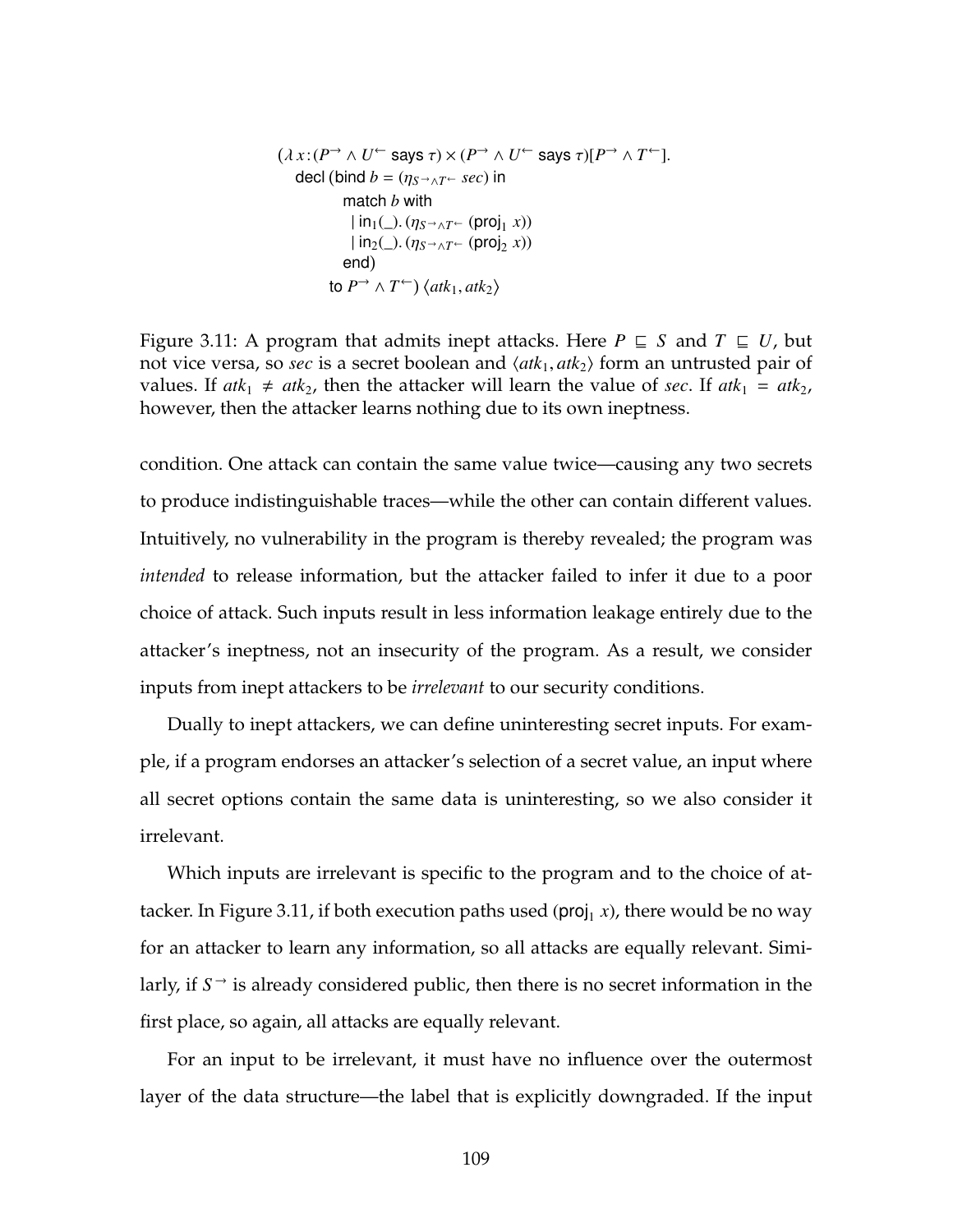could influence that outer layer in any way, the internal data could be an integral part of an insecure execution. Conversely, when the selection of nested values is independent of any untrusted/secret information (though the content of the values may not be), it is reasonable to assume that the inputs will be selected so that different choices yield different results. An input which does not is either an inept attack—an attacker gaining less information than it could have—or an uninteresting secret—a choice between secrets that are actually the same. In either case, the input is irrelevant.

To ensure that we only consider data structures with nested values that were selected independently of the values themselves, we leverage the noninterference theorems in Section [3.5.3.](#page-120-1) In particular, if the outermost label is trusted before a declassification (or public prior to an endorsement), then any influence from untrusted (secret) data must be the result of a prior explicit downgrade. Thus we can identify irrelevant inputs by finding inputs that result in traces that are publictrusted equivalent, but can be made both public (trusted) equivalent and nonequivalent at the point of declassification (endorsement).

To define this formally, we begin by partitioning the principal lattice into four quadrants using the definition of an attacker from Section [3.5.1.](#page-117-0) We consider only flows between quadrants and, as with noninterference, downgrades must result in public or trusted values. We additionally need to refer to individual elements and prefixes of traces. For a trace *t*, let *t<sup>n</sup>* denote the *n*th element of *t*, and let *t*..*<sup>n</sup>* denote the prefix of *t* containing its first *n* elements.

<span id="page-124-0"></span>**Definition 3.2** (Irrelevant inputs). Consider attacker  $\mathcal{A}$  inducing high sets  $\mathcal{H}_\leftarrow$  and  $\mathcal{H}_\rightarrow$ . Let  $W_\pi$  =  $\mathcal{L}\setminus\mathcal{H}_\pi$  and  $W$  =  $W_\leftarrow\cap$   $W_\rightarrow$ . Given opposite projections  $\pi$  and  $\pi'$ , a program *e*, and types  $\tau_x$  and  $\tau_y$  such that  $\vdash \tau_x$  prot  $\mathcal{H}_{\pi'}$  and  $\vdash \tau_y$  prot  $\mathcal{H}_{\pi}$ , we say an input *v*<sub>1</sub> is an *irrelevant*  $\pi'$ -*input* with respect to A and *e* if  $\Gamma$ ;  $pc \vdash v_1 : \tau_x$  and there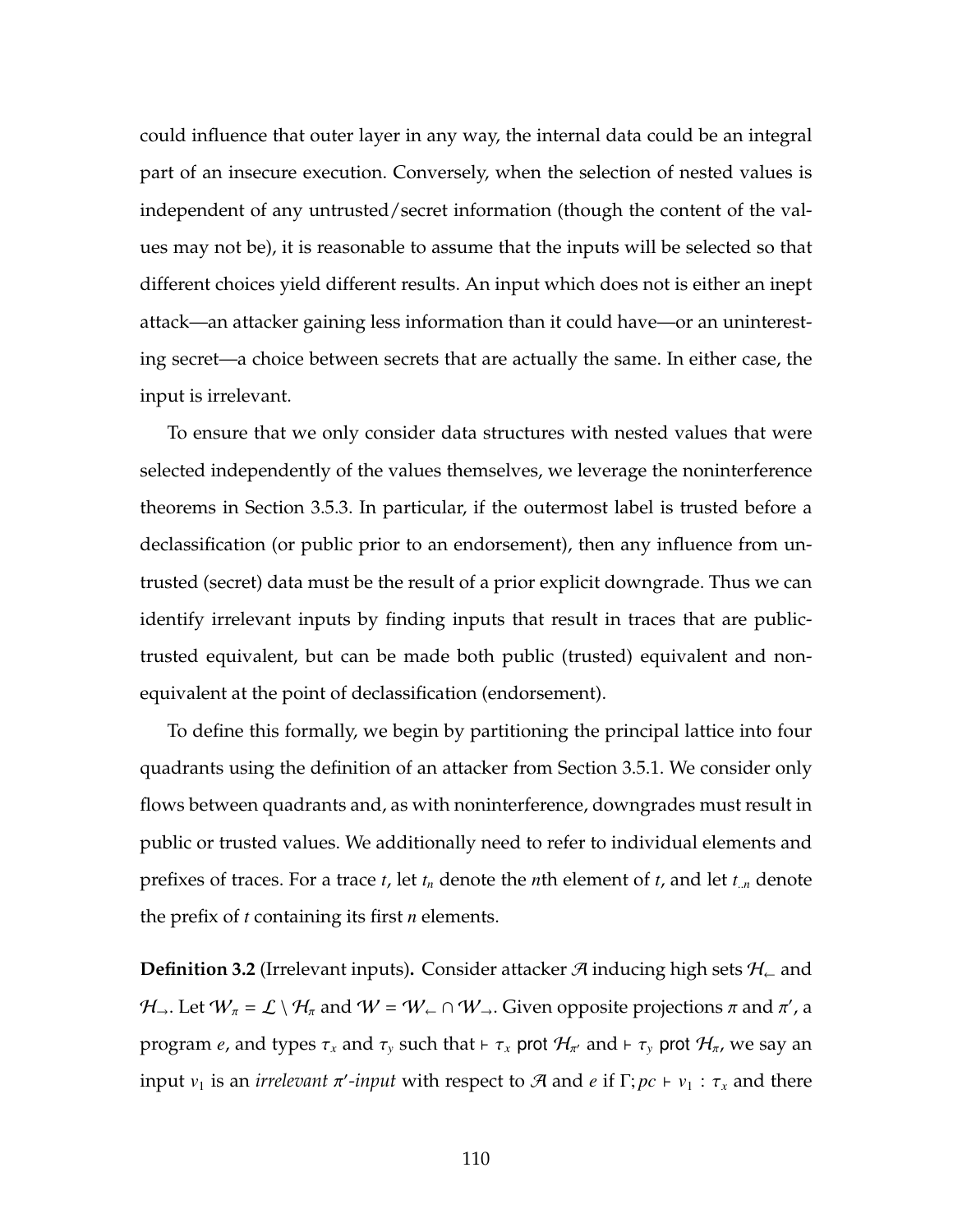exist values  $v_2$ ,  $w_1$ , and  $w_2$  and four trace indices  $n_{ij}$  (for  $i, j \in \{1, 2\}$ ) such that the following conditions hold:

- 1.  $\Gamma; pc \vdash v_2 : \tau_x, \Gamma; pc \vdash w_1 : \tau_y, \text{ and } \Gamma; pc \vdash w_2 : \tau_y$
- 2.  $\langle e[x \mapsto v_i][y \mapsto w_j], v_i; w_j \rangle \longrightarrow^* \langle v_{ij}, t^{ij} \rangle$
- 3.  $t_{n_{ij}}^{ij} \not\approx_W \bullet \text{ for all } i, j \in \{1, 2\}$
- <span id="page-125-0"></span>4.  $t^{ij}_{. \dots n_{ij}} \approx_{\mathcal{W}}^{\star} t^{kl}_{. \dots n_{kl}}$  for all *i*, *j*, *k*, *l*  $\in \{1, 2\}$
- <span id="page-125-1"></span>5.  $t^{11}_{.n_{11}} \approx \uparrow$  $W_{\pi}$   $t^{12}_{\ldots n_{12}}$
- <span id="page-125-2"></span>6.  $t^{21}_{n21} \not\approx_{\ell} W_{\pi} \star t^{22}_{n22}$

Otherwise we say  $v_1$  is a *relevant*  $\pi'$ -*input* with respect to A and *e*, denoted rel $\pi'_{\mathcal{A},e}(v_1)$ . Note that the four indices  $n_{ij}$  identify corresponding prefixes of the four traces.

As mentioned above, prior downgrades can allow secret/untrusted information to directly influence the outer later of the data structure, but Condition [4](#page-125-0) requires that all four trace prefixes be public-trusted equivalent, so any such downgrades must have the same influence across all executions. Condition [5](#page-125-1) requires that some inputs result in prefixes that are public equivalent (or trusted equivalent for endorsement), while Condition [6](#page-125-2) requires that other inputs result in prefixes that are distinguishable. Since all prefixes are public-trusted equivalent, this means there is an implicit downgrade inside a data structure, so the equivalent prefixes form an irrelevant input.

We can now relax our definition of robust declassification to only restrict the behavior of *relevant* inputs.

<span id="page-125-3"></span>**Definition 3.3** (Robust declassification)**.** Let *e* be a program and let *x* and *y* be variables representing secret and untrusted inputs, respectively. We say that *e robustly declassifies* if, for all attackers A inducing high sets U and S (and  $P = \mathcal{L} \setminus \mathcal{S}$ ) and all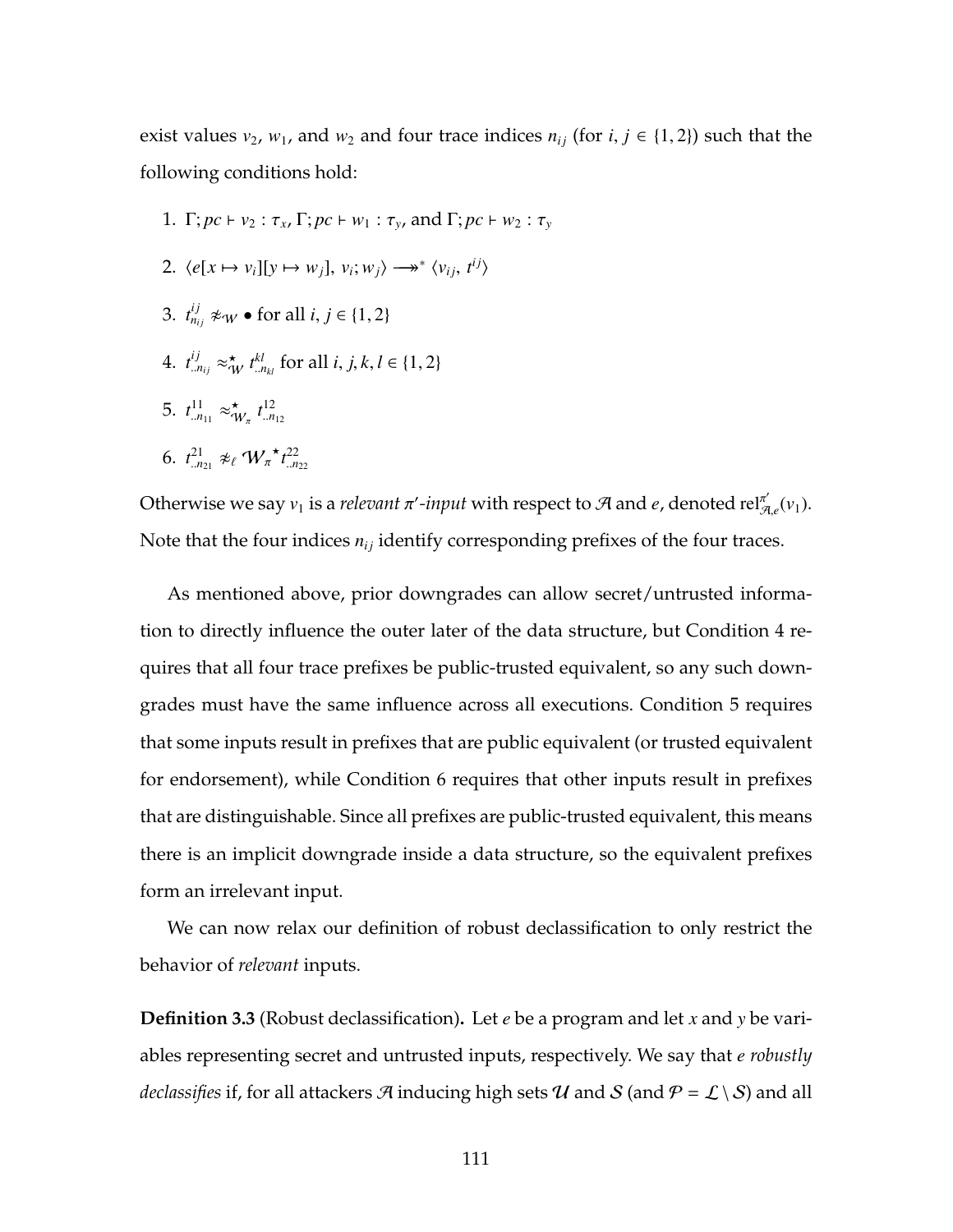*values*  $v_1$ ,  $v_2$ ,  $w_1$ ,  $w_2$ , if

$$
\left\langle e[x \mapsto v_i][y \mapsto w_j], v_i; w_j \right\rangle \longrightarrow^* \left\langle v_{ij}, t^{ij} \right\rangle,
$$

then  $\left(\text{rel}_{\mathcal{A},e}^{\leftarrow}(w_1) \text{ and } t^{11} \approx_{\mathcal{P}}^{\star} \right)$  $\left( \begin{array}{c} \star \\ \phi \end{array} t^{21} \right) \implies t^{12} \approx \stackrel{\star}{\varphi}$  $_{\mathcal{P}}^{\star}$   $t^{22}$ .

As NMIFC only restricts declassification of low-integrity data, endorsed data is free to influence future declassifications. As a result, we can only guarantee robust declassification in the absence of endorsements.

<span id="page-126-0"></span>**Theorem 3.4** (Robust declassification). *Given a program e, if*  $\Gamma$ ,  $x: \tau_x, y: \tau_y$ ;  $pc \vdash e : \tau$ *and e contains no* endorse *expressions, then e robustly declassifies.*

Note that prior definitions of robust declassification [\[43,](#page-264-0) [120\]](#page-274-0) similarly prohibit endorsement and ignore pathological inputs, specifically nonterminating traces. Our irrelevant inputs are very different since NMIFC is strongly normalizing but admits complex data structures, but the need for some restriction is not new.

#### **3.5.5 Transparent Endorsement**

We described in Section [3.1](#page-99-0) how endorsing opaque writes can create security vulnerabilities. To formalize this intuition, we present *transparent endorsement*, a security condition that is dual to robust declassification. Instead of ensuring that untrusted information cannot meaningfully influence declassification, transparent endorsement guarantees that secret information cannot meaningfully influence endorsement. This guarantee ensures that secrets cannot influence the endorsement of an attacker's value—neither the value endorsed nor the existence of the endorsement itself.

As it is completely dual to robust declassification, we again appeal to the notion of irrelevant inputs, this time to rule out uninteresting secrets. The condition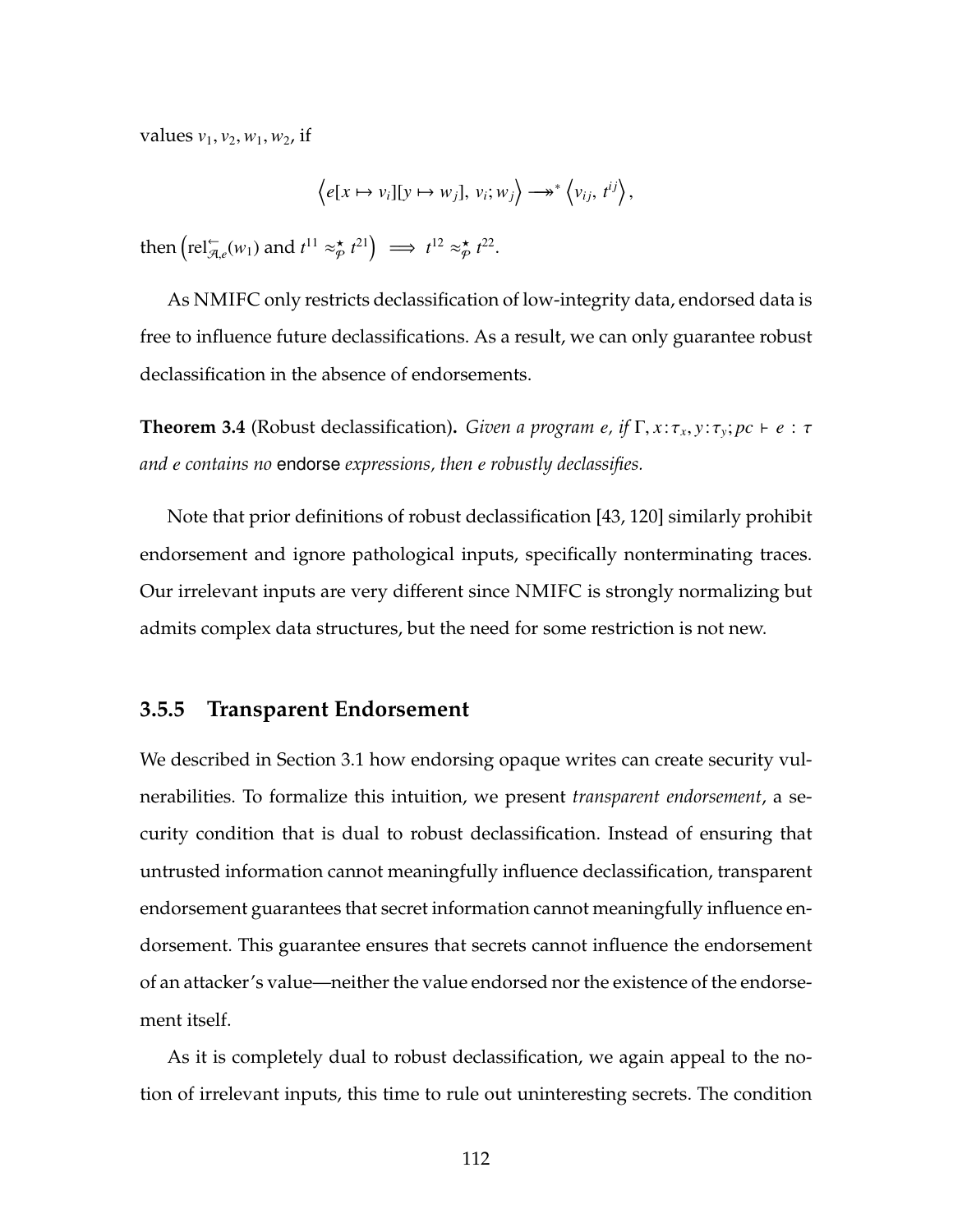looks nearly identical, merely switching the roles of confidentiality and integrity. It therefore ensures that any choice of interesting secret provides an attacker with the maximum possible ability to influence endorsed values; no interesting secrets provide more power to attackers than others.

**Definition 3.4** (Transparent endorsement)**.** Let *e* be a program and let *x* and *y* be variables representing secret and untrusted inputs, respectively. We say that *e transparently endorses* if, for all attackers A inducing high sets U and S (and  $\mathcal{T} = \mathcal{L} \setminus \mathcal{U}$  and all values  $v_1, v_2, w_1, w_2$ , if

$$
\left\langle e[x \mapsto v_i][y \mapsto w_j], v_i; w_j \right\rangle \longrightarrow^* \left\langle v_{ij}, t^{ij} \right\rangle,
$$

then  $\left(\text{rel}_{\mathcal{A},e}^{\rightarrow}(v_1) \text{ and } t^{11} \approx_{\mathcal{T}}^{\star}$  $\left( \frac{\star}{\tau} t^{12} \right) \implies t^{21} \approx \frac{\star}{\tau}$  $\star$ <sub>7</sub>  $t^{22}$ .

As in robust declassification, we can only guarantee transparent endorsement in the absence of declassification.

<span id="page-127-0"></span>**Theorem 3.5** (Transparent endorsement)**.** *Given a program e, if* Γ, *x* :τ*<sup>x</sup>* , *y* :τ*<sup>y</sup>* ; *pc* ` *e* : τ *and e contains no* decl *expressions, then e transparently endorses.*

## <span id="page-127-1"></span>**3.5.6 Nonmalleable Information Flow**

Robust declassification restricts declassification and transparent endorsement restricts endorsement, but as structured above, neither cannot be enforced in the presence of both declassification and endorsement. The key difficulty stems from the fact that previously declassified and endorsed data should be able to influence future declassifications and endorsements. However, any endorsement allows an attack to influence declassification, so varying the secret input can cause the traces to deviate for one attack and not another. Similarly, once a declassification has occurred, we can say little about the relation between trace pairs that fix a secret and vary an attack.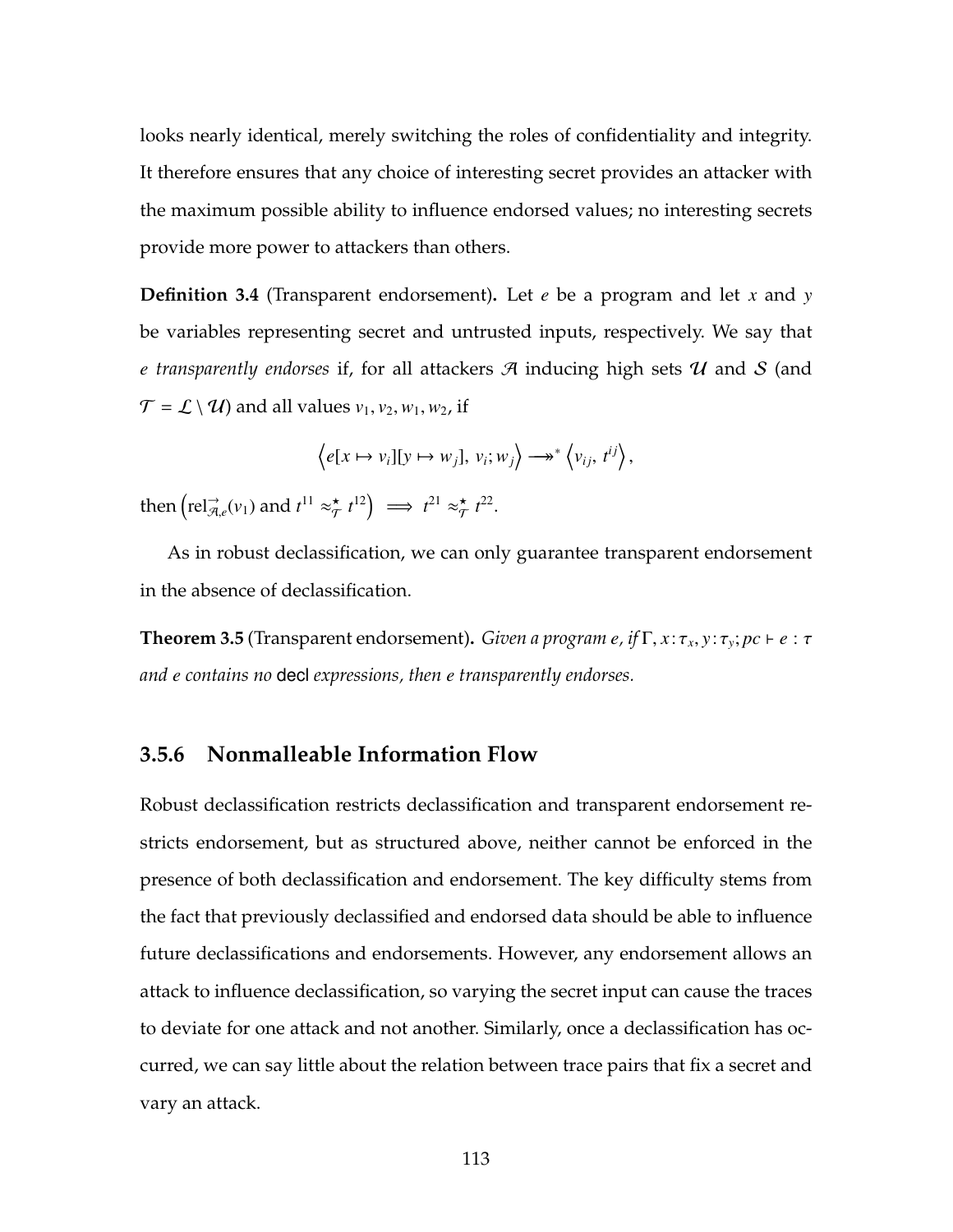There is one condition that allows us to safely relate trace pairs even after a downgrade event: if the downgraded values are identical in both trace pairs. Even if a declassify or endorse could have caused the traces to deviate, if it did not, then this program is essentially the same as one that started with that value already downgraded and performed no downgrade. To capture this intuition, we define nonmalleable information flow in terms of trace prefixes that either do not deviate in public values when varying only the secret input or do not deviate in trusted values when varying only the untrusted input. This assumption may seem strong at first, but it exactly captures the intuition that downgraded data—but not secret/untrusted data—should be able to influence future downgrades. While two different endorsed attacks could influence a future declassification, if the attacks are similar enough to result in the same value being endorsed, they must influence the declassification *in the same way*.

<span id="page-128-2"></span>**Definition 3.5** (Nonmalleable information flow)**.** Let *e* be a program and let *x* and *y* be variables representing secret and untrusted inputs, respectively. We say that *e* enforces *nonmalleable information flow* (NMIF) if the following holds for all attackers A inducing high sets U and S. Let  $\mathcal{T} = \mathcal{L} \setminus \mathcal{U}$ ,  $\mathcal{P} = \mathcal{L} \setminus \mathcal{S}$  and  $W = \mathcal{T} \cap \mathcal{P}$ . For all values *v*1, *v*2, *w*1, and *w*2, let

$$
\left\langle e[x \mapsto v_i][y \mapsto w_j], v_i; w_j \right\rangle \longrightarrow^* \left\langle v_{ij}, t^{ij} \right\rangle.
$$

For all indices  $n_{ij}$  such that  $t_{n_{ij}}^{ij} \not\approx_{\mathcal{W}} \bullet$ 

<span id="page-128-0"></span>1. If  $t^{i1}_{n_{i1}-1} \approx_{\mathcal{T}}^{\star}$  $\overset{\star}{\mathcal{T}}$   $\overset{t^{i2}}{\mathcal{I}}$ ..*ni*2−1 for *i* = 1, 2, then

$$
\left(\text{rel}_{\mathcal{A},e}^{\leftarrow}(w_1) \text{ and } t^{11}_{\ldots n_{11}} \approx_{\mathcal{P}}^{\star} t^{21}_{\ldots n_{21}}\right) \implies t^{12}_{\ldots n_{12}} \approx_{\mathcal{P}}^{\star} t^{22}_{\ldots n_{22}}.
$$

<span id="page-128-1"></span>2. Similarly, if  $t^{1j}_{.n_{1j}-1} \approx_{\mathcal{P}}^{\star}$  $\underset{p}{\star}$   $t^{2j}_{...n}$ <sup>2*J*</sup><sub>*m*<sub>2*j*</sub>−1</sub> for *j* = 1, 2, then

$$
\left(\text{rel}_{\mathcal{A},e}^{\rightarrow}(v_1) \text{ and } t_{.n_{11}}^{11} \approx_{\mathcal{T}}^{\star} t_{.n_{12}}^{12}\right) \implies t_{.n_{21}}^{21} \approx_{\mathcal{T}}^{\star} t_{.n_{22}}^{22}.
$$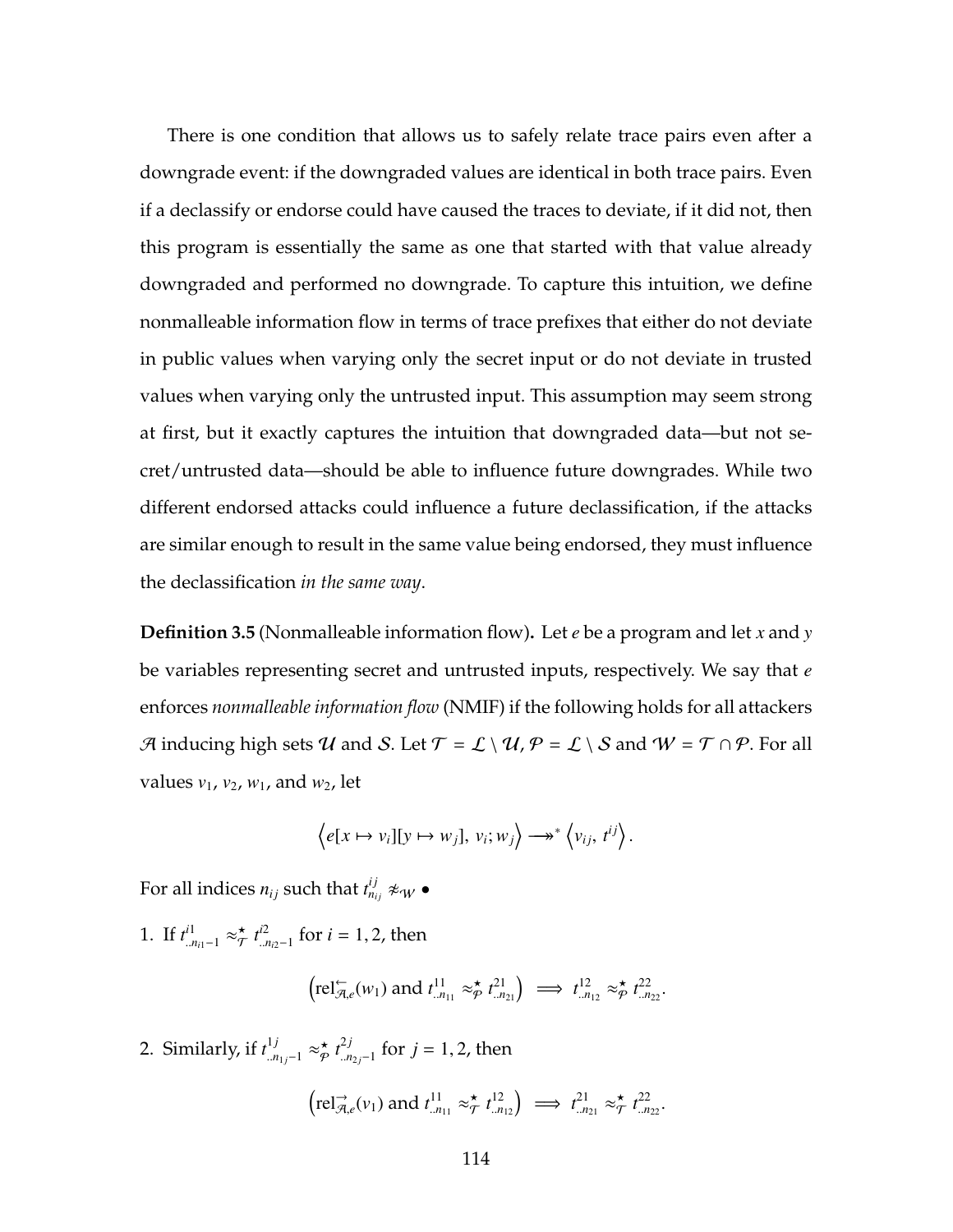Unlike the previous conditions, NMIFC enforces NMIF with no syntactic restrictions.

<span id="page-129-0"></span>**Theorem 3.6** (Nonmalleable information flow)**.** *For any program e such that*  $\Gamma, x: \tau_x, y: \tau_y; pc \vdash e: \tau$ , *e* enforces NMIF.

We note that both Theorems [3.4](#page-126-0) and [3.5](#page-127-0) are directly implied by Theorem [3.6.](#page-129-0) For robust declassification, the syntactic prohibition on endorse directly enforces  $t^{i1} \approx \frac{\star}{\tau}$  $\frac{\star}{\tau}$  *t*<sup>2</sup> (for the entire trace), and the rest of case [1](#page-128-0) is exactly that of Theorem [3.4.](#page-126-0) Similarly, the syntactic prohibition on decl enforces  $t^{1j}\approx_{\not\!\mathcal{P}}^{\star}$  $\sum_{\mathcal{P}}^{\star} t^{2j}$ , while the rest of case [2](#page-128-1) is exactly Theorem [3.5.](#page-127-0)

### **3.6 NMIF as 4-safety**

Clarkson and Schneider [\[46\]](#page-264-1) define a *hyperproperty* as "a set of sets of infinite traces," and *hypersafety* to be a hyperproperty that can be characterized by a finite set of finite trace prefixes defining some "bad thing." That is, given any of these finite sets of trace prefixes it is impossible to extend those traces to satisfy the hyperproperty. It is therefore possible to show that a program satisfies a hypersafety property by proving that no set of finite trace prefixes emitted by the program fall into this set of "bad things." They further define a *k-safety hyperproperty* (or *k-safety*) as a hypersafety property that limits the set of traces needed to identify a violation to size *k*.

[Clarkson and Schneider](#page-264-1) note that noninterference is 2-safety. We demonstrate here that robust declassification, transparent endorsement, and nonmalleable in-formation flow are all [4](#page-129-1)-safety properties. $4$ 

<span id="page-129-1"></span><sup>&</sup>lt;sup>4</sup>While NMIFC produces finite traces and hyperproperties are defined for infinite traces, we can easily extend NMIFC traces by stuttering • infinitely after termination.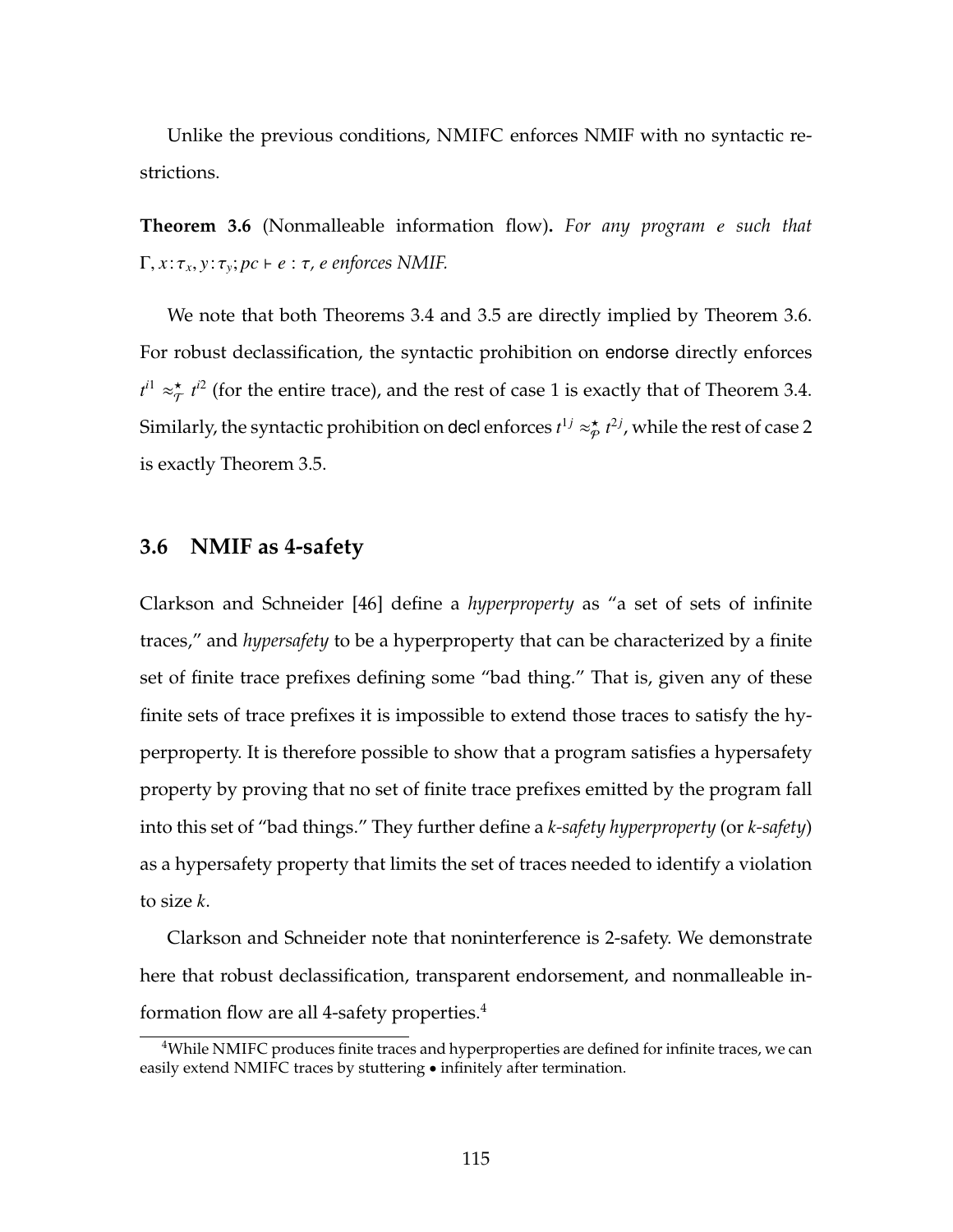For a condition to be 2-safety, it must be possible to demonstrate a violation using only two finite traces. With noninterference, this demonstration is simple: if two traces with low-equivalent inputs are distinguishable by a low observer, the program is interfering.

Robust declassification, however, has no such representation. It says that the program's confidentiality release events cannot be influence by untrusted inputs. If we could precisely identify the release events, we could specify robust declassification as a 2-safety property on those release events: if every pair of untrusted inputs results in the same trace of confidentiality release events, the program satisfies robust declassification. Identifying confientiality release events, however, requires comparing traces with different secret inputs. A trace consists of a set of observable states, not a set of release events. Release events are identified by varying secrets; the robustness of releases is identified by varying untrusted input. Thus properly characterizing robust declassification requires 4 traces.

Both prior work [\[43\]](#page-264-0) and our definition in Section [3.5.4](#page-121-2) state robust declassification in terms of four traces, making it easy to convert to a 4-hyperproperty. That formulation cannot, however, be directly translated to 4-safety, as 4-safety requires a statement about trace prefixes, which cannot be invalidated by extending traces.

Instead of simply reformulating Definition [3.3](#page-125-3) with trace prefixes, we modify it using insights gained from the definition of NMIF. In particular, instead of a strict requirement that if a relevant attack results in public-equivalent trace prefixes then other attacks must as well, we relax this requirement to apply only when the trace prefixes are trusted-equivalent. As noted in Section [3.5.6,](#page-127-1) if we syntactically prohibit endorse—the only case in which we could enforce the previous definition this trivially reduces to that definition. Without the syntactic restriction, however, the new condition is still enforceable.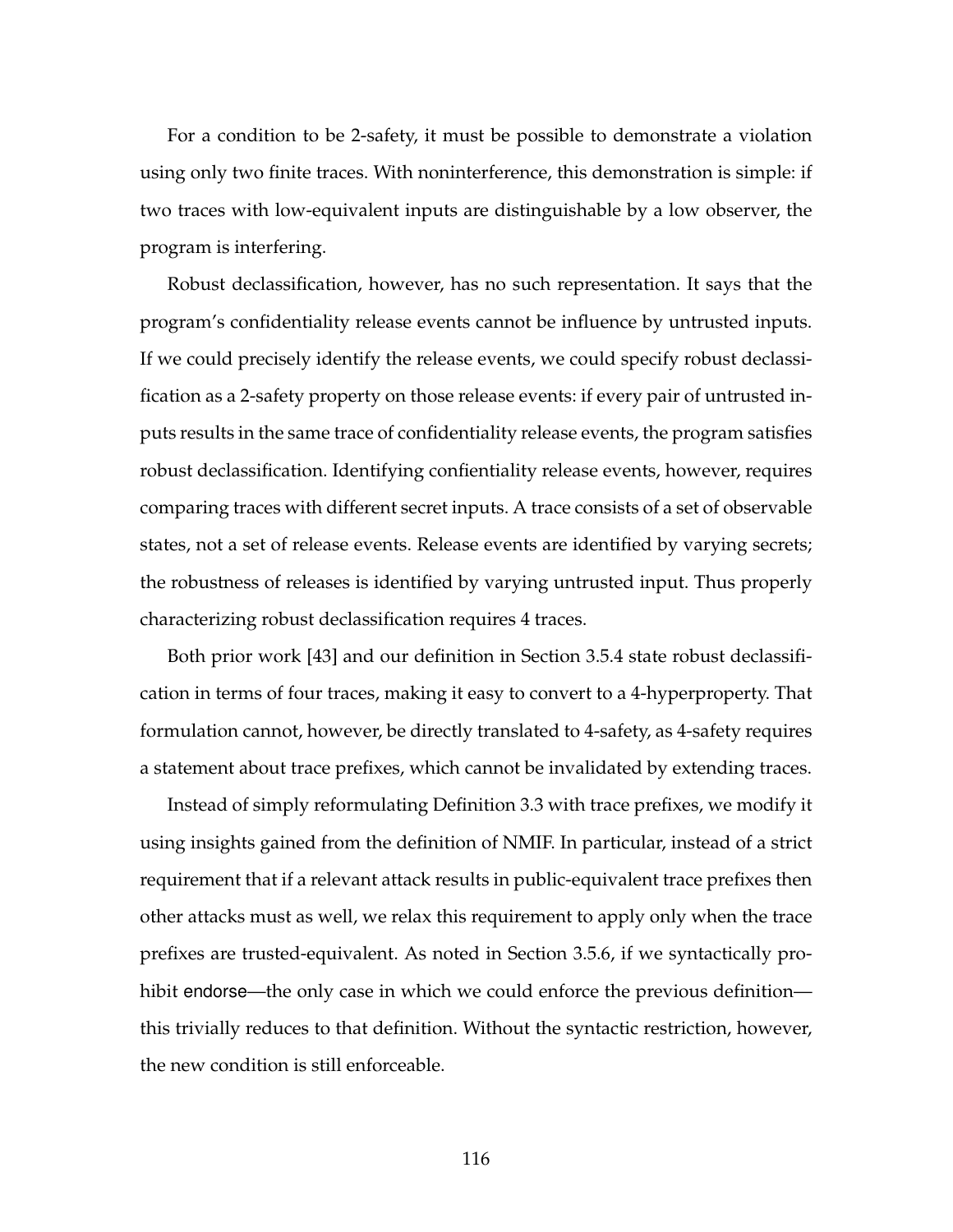For a given attacker  $\mathcal A$  we can define a 4-safety property with respect to  $\mathcal A$  (let  $U$ , S, T, P, and W be as in Definition [3.5\)](#page-128-2).

$$
\mathbf{RD}_{\mathcal{A}} \triangleq \left\{ \mathbf{T} \subseteq \mathbb{T} \mid \mathbf{T} = \left\{ t^{11}, t^{12}, t^{21}, t^{22} \right\} \right\}
$$
\n
$$
\wedge t_1^{ij} \neq \bullet \wedge t_2^{ij} \neq \bullet \wedge t_1^{i1} = t_1^{i2} \wedge t_2^{1j} = t_2^{2j}
$$
\n
$$
\implies \left( \forall \{ n_{ij} \} \subseteq \mathbb{N} : (t_{n_{ij}}^{ij} \not\approx_W \bullet \wedge t_{..n_{i1}-1}^{i1} \approx_{\mathcal{T}}^{\star} t_{..n_{i2}-1}^{i2} \right)
$$
\n
$$
\wedge t_{..n_{11}}^{11} \approx_{\mathcal{P}}^{\star} t_{..n_{21}}^{21} \wedge t_{..n_{12}}^{12} \not\approx_{\ell} \mathcal{P}^{\star} t_{..n_{22}}^{22}
$$
\n
$$
\implies t_{..n_{12}}^{12} \approx_{W} t_{..n_{22}}^{22} \right\}
$$

We then define robustness against all attackers as the intersection over all attackers:  $RD = \bigcap_{\mathcal{A}} RD_{\mathcal{A}}.$ 

The above definition structurally combines Definition [3.2](#page-124-0) with the first clause of Definition [3.5](#page-128-2) to capture both the equivalence and the relevant-input statements of the original theorem. In the nested implication, if the first two clauses hold  $(t^{ij}_{n_{ij}}\not\approx_W$ • and  $t^{i1}_{\ldots n_{i1}-1} \approx_{\mathcal{T}}^{\star}$  $\overset{\star}{\mathcal{T}}$   $\overset{t^{i2}}{\mathcal{I}}$ ..*ni*2−1 ), then one of three things must happen when fixing the attack and varying the secret: both trace pairs are equivalent, both trace pairs are nonequivalent, or the postcondition of the implication holds  $(t^{12}_{.n_{12}} \approx_W t^{22}_{.n_{22}})$ . The first two satisfy the equivalency implication in Definition [3.5](#page-128-2) while the third is exactly a demonstration that the first input is irrelevant.

Next we note that, while this does not strictly conform to the definition of robust declassification in Definition [3.3](#page-125-3) which cannot be stated as a hypersafety property, **RD** is equivalent to Definition [3.3](#page-125-3) for programs that do not perform endorsement. This endorse-free condition means that the equivalence clause  $t^{i1}_{..n_{i1}-1} \approx_{\mathcal{T}}^{\star}$  $\overset{\star}{\mathcal{T}}$   $\overset{i2}{\mathcal{L}}$ ..*ni*2−1 will be true whenever the trace prefixes refer to the same point in execution. In particular, they can refer to the end of execution, which gives exactly the condition specified in the theorem.

As with every other result so far, the dual construction results in a 4-safety property TE representing transparent endorsement. Since RD captures the first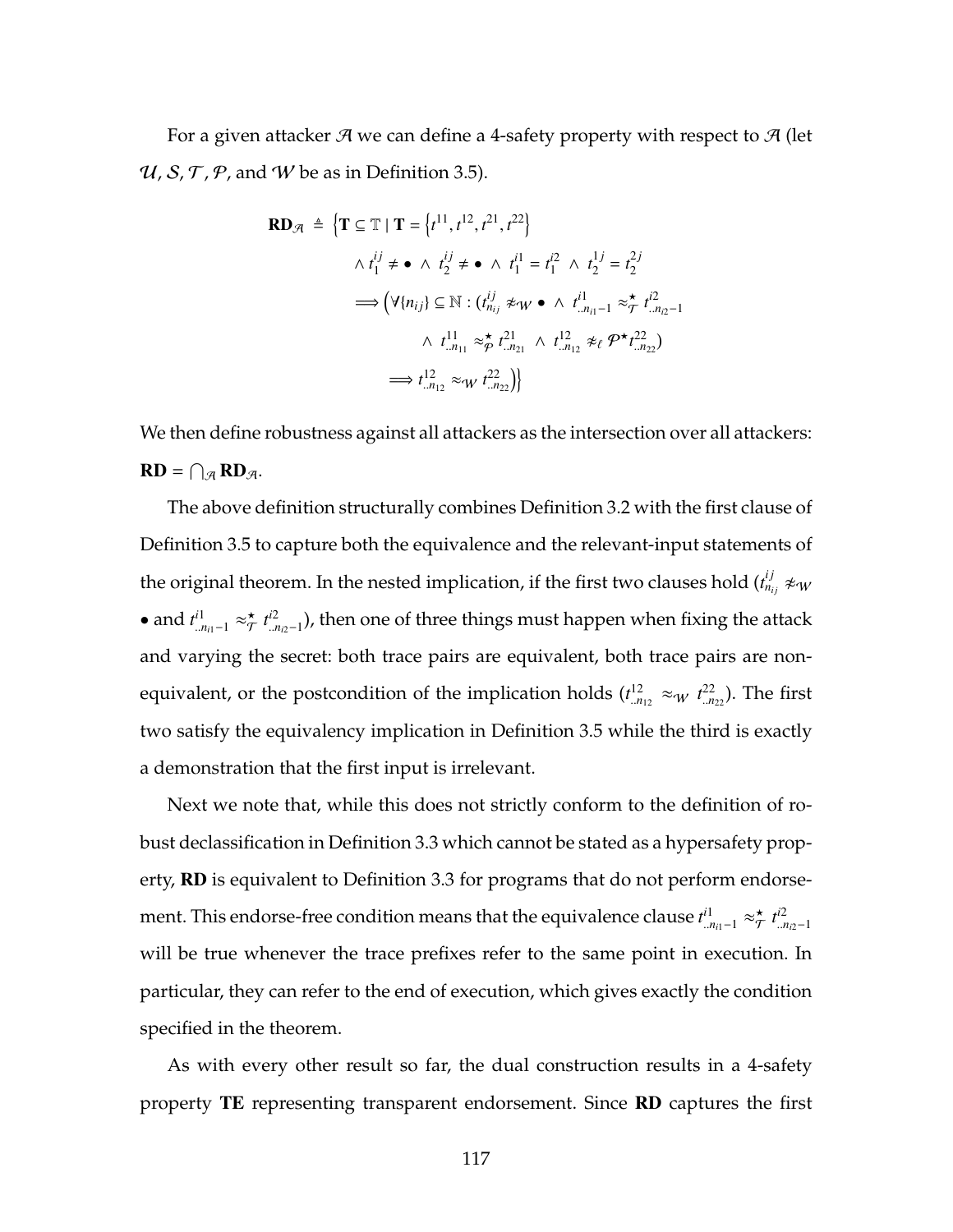

<span id="page-132-0"></span>Figure 3.12: Relating 4-safety hyperproperties and noninterference.

clause of Definition [3.5,](#page-128-2) TE thus captures the second. We can now represent nonmalleable information flow as a 4-safety property very simply: **NMIF** = **RD**  $\cap$  **TE**.

Figure [3.12](#page-132-0) illustrates the relation between these hyperproperty definitions. Observe that the 2-safety hyperproperty NI for noninterference is contained in all three 4-safety hyperproperties. The insecure example programs of Section [3.1](#page-99-0) are found in the left crescent, satisfying RD but not NMIF.

### **3.7 Implementing NMIF**

We have implemented the rules for nonmalleable information flow in context of Flame [\[8\]](#page-259-2), a Haskell library and GHC [\[71\]](#page-268-0) plugin. Flame provides data structures and compile-time checking of type-level acts-for constraints that are checked using a custom type-checker plugin. These constraints are used as the basis for encoding NMIFC as a shallowly-embedded domain-specific language (DSL). We have demonstrated that programs enforcing nonmalleable information flow can be built using this new DSL.

#### **3.7.1 Information-Flow Monads in Flame**

The DSL works by wrapping sensitive information in an abstract data type—a monad—that includes a principal type parameter representing the confidentiality and integrity of the information.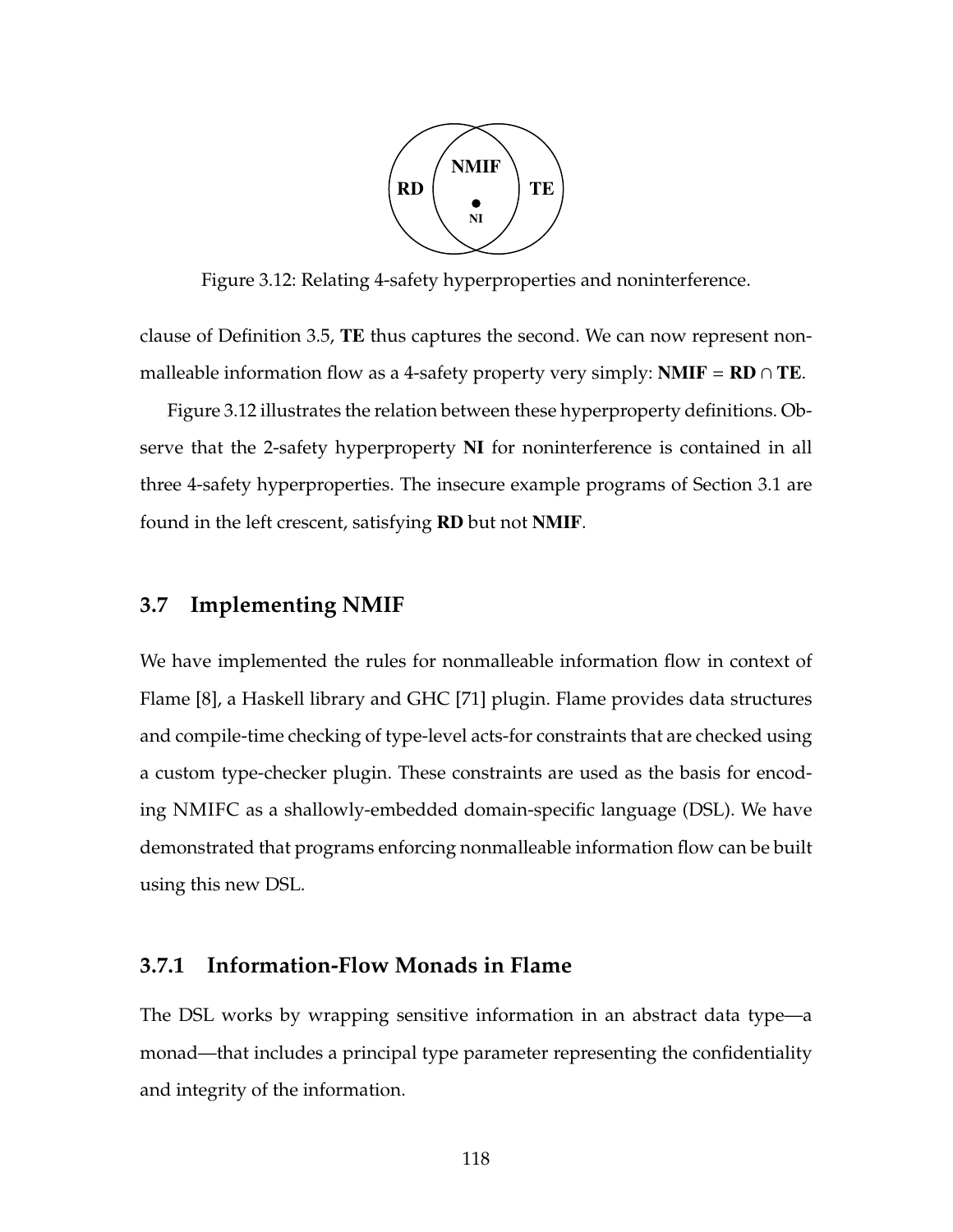```
1 class (Monad e, Labeled n) => IFC m e n where
2 protect :: (pc \sqsubseteq 1) \Rightarrow a \Rightarrow m \neq n \neq 1 a
3 use :: (1 \sqsubseteq 1', pc \sqsubseteq pc', 1 \sqsubseteq pc', pc \sqsubseteq pc'') \Rightarrow4 \text{ men pc 1 a } \rightarrow \text{ (a -> m en pc' 1' b)}5 -> m e n pc'' l' b
6 runIFC :: m e n p c 1 a \rightarrow e (n 1 a)
```
Figure 3.13: Core information flow control operations in Flame.

The Flame library tracks computation on protected information as a monadic effect and provides operations that constrain such computations to enforce information security. This effect is modeled using the IFC type class defined in Figure [3.13.](#page-133-0) The type class IFC is parameterized by two additional types, n in the Labeled type class and e in Monad. Instances of the Labeled type class enforce noninterference on pure computation–no downgrading or effects. The e parameter represents an effect we want to control. For instance, many Flame libraries control effects in the IO monad, which is used for input, output, and mutable references.

The type m e n pc l a in Figure [3.13](#page-133-0) associates a label l with the result of a computation of type a, as well as a program counter label pc that bounds the confidentiality and integrity of side effects for some effect e. Confidentiality and integrity projections are represented by type constructors C and I. The protect operator corresponds to monadic unit  $\eta$  (rule U[NIT](#page-114-0)M). Given any term, protect labels the term and lifts it into an IFC type where  $pc \subseteq 1$ .

The use operation corresponds to a bind term in NMIFC. Its constraints implement the B[IND](#page-114-0)M typing rule. Given a protected value of type m e n pc l a and a function on a value of type a with return type m e n pc' l' b, use returns the result of applying the function, provided that  $l \subseteq l'$  and (pc  $\sqcup l$ )  $\subseteq$  pc'. Finally, runIFC executes a protected computation, which results in a labeled value of type (n l a) in the desired effect e.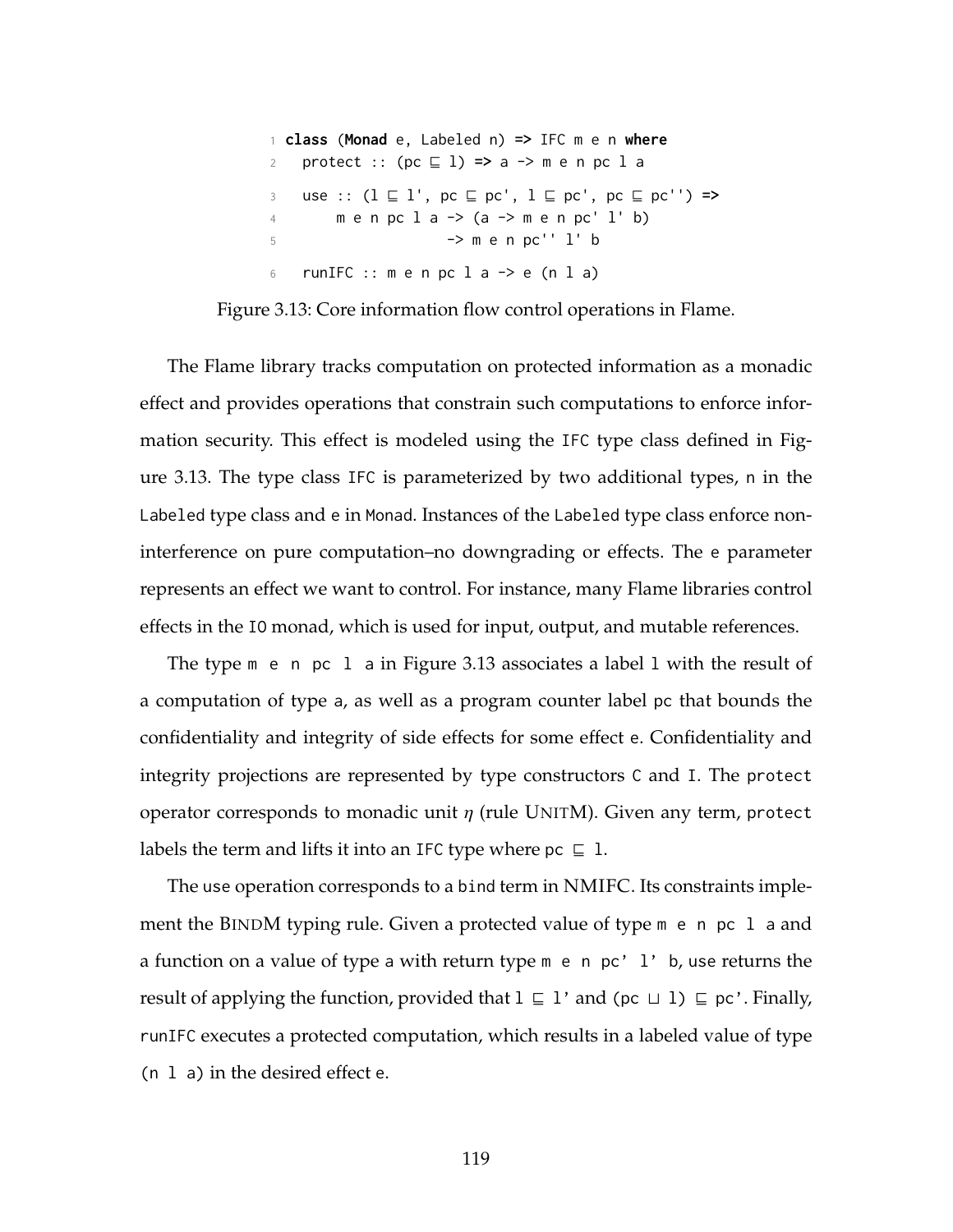```
1 class IFC m e n => NMIF m e n where
2 declassify :: ( (C \text{ pc}) \subseteq (C \text{ l})3 , (C l') \subseteq (C l) \sqcup \Delta(I (l' \sqcup pc))
4 , (I l') === (I l)) =>
5 m e n pc l' a -> m e n pc l a
6 endorse :: ( (I pc) \sqsubseteq (I l)
7 , (I \; l') \sqsubseteq (I \; l) \sqcup \nabla(C \; (l' \sqcup pc))8 , (C l') === (C l)) =>
9 m e n pc l' a -> m e n pc l a
```
<span id="page-134-0"></span>Figure 3.14: Nonmalleable information flow control in Flame.

1 recv :: (NMIF m e n, (I p)  $\subseteq \nabla(C \nho)$ ) =><br>2 n p a 2 n p a <sup>3</sup> -> m e n (I (p ∧ q)) (p ∧ (I q)) a  $4$  recv  $v =$  endorse \$ lift  $v$ 5 badrecv :: (NMIF m e n,  $(I p) \sqsubseteq \nabla(C p)$ ) => <sup>6</sup> n (p ∧ C q) a <sup>7</sup> -> m e n (I (p ∧ q)) (p ∧ q) a 8 badrecv  $v =$  endorse \$ lift  $v$  {-REJECTED-}

Figure 3.15: Receive operations in NMIF. The secure recv is accepted, but the insecure badrecv is rejected.

We provide NMIF, which extends the IFC type class with endorse and declassify operations. The constraints on these operations enforce the premises of E[NDORSE](#page-114-0) and D[ECL](#page-114-0), respectively.

We implemented the secure and insecure sealed-bid auction examples from Section [3.1.2](#page-101-0) using NMIF operations, shown in Figure [3.15.](#page-134-0) As expected, the insecure badrecv is rejected by the compiler while the secure recv type checks.

## **3.7.2 Nonmalleable HTTP Basic Authentication**

To show the utility of NMIFC, we adapt a simple existing Haskell web application [\[91\]](#page-270-0) based on the Servant [\[151\]](#page-278-0) framework to run in Flame. The application allows users to create, fetch, and delete shared memos. Our version uses HTTP Basic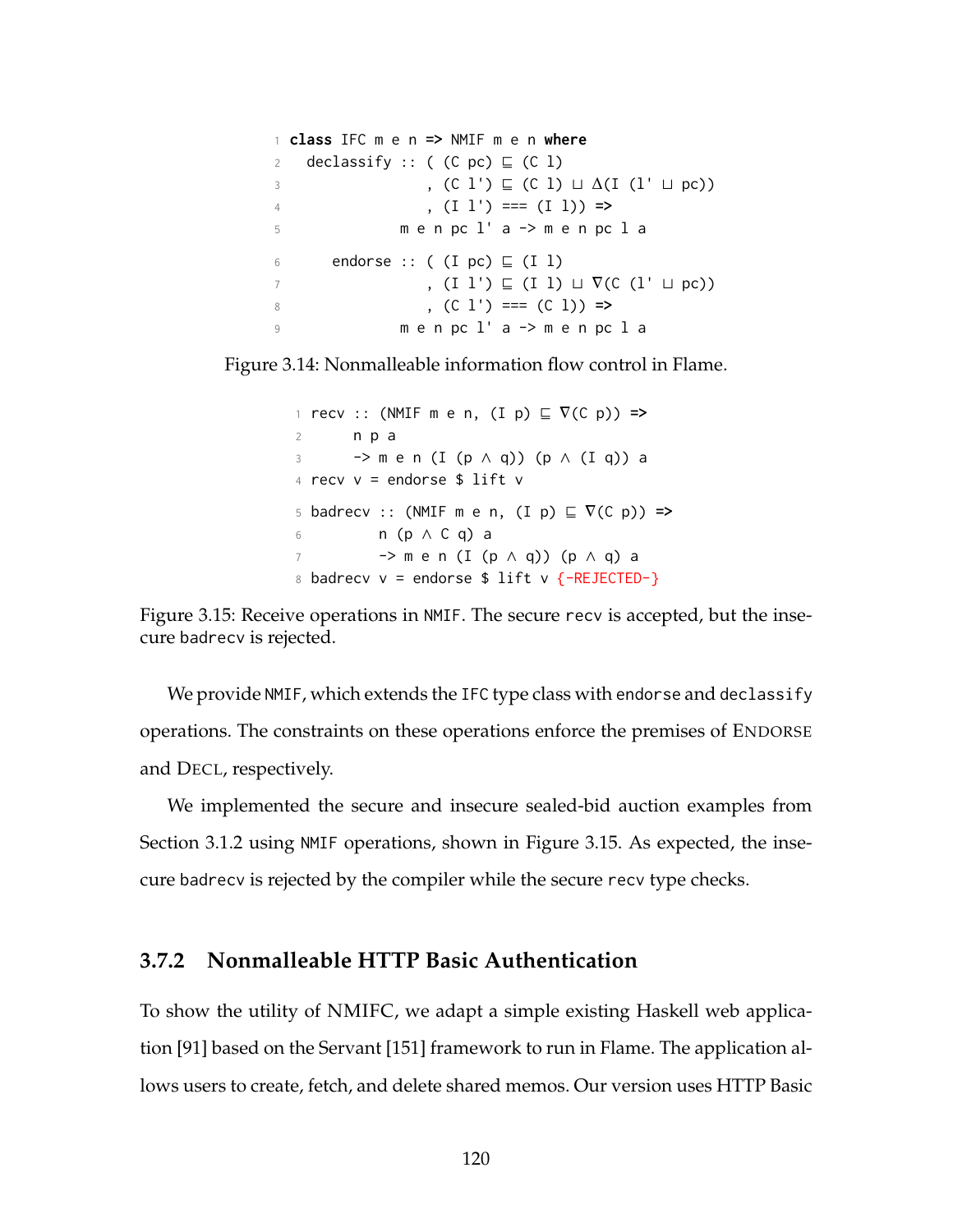```
1 authCheck :: Lbl MemoClient BasicAuthData
2 -> NM IO (I MemoServer) (I MemoServer)
3 (BasicAuthResult Prin)
4 authCheck lauth =
5 let lauth' = endorse $ lift lauth
6 res = use lauth' \frac{1}{2} \times \text{BasicAuthorData user guess)} ->
7 ebind user_db $ \db ->
8 case Map.lookup user db of
9 Nothing -> protect Unauthorized
10 Just pwd ->
11 if guess == pwd then
12 protect $ Authorized (Name user)
13 else
14 protect Unauthorized
15 in declassify res
```
Figure 3.16: A nonmalleable password checker in Servant.

Authentication and Flame's security mechanisms to restrict access to authorized users. We have deployed this application online at <http://memo.flow.limited>.

Figure [3.16](#page-135-0) contains the function authCheck, which checks passwords in this application using the NM data type, which is an instance of the NMIF type class. The function takes a value containing the username and password guess of the authentication attempt, labeled with the confidentiality and integrity of an unauthenticated client, MemoClient. This value is endorsed to have the integrity of the server, MemoServer. This operation is safe since it only endorses information visible to the client. Next, the username is used to look up the correct password and compare it to the client's guess. If they match, then the user is authorized. The result of this comparison is secret, so before returning the result, it must be declassified.

Enforcing any form of information flow control on authentication mechanisms like authCheck provides more information security guarantees than traditional approaches. Unlike other approaches, nonmalleable information flow offers strong guarantees even when a computation endorses untrusted information. This example shows it is possible to construct applications that offer these guarantees.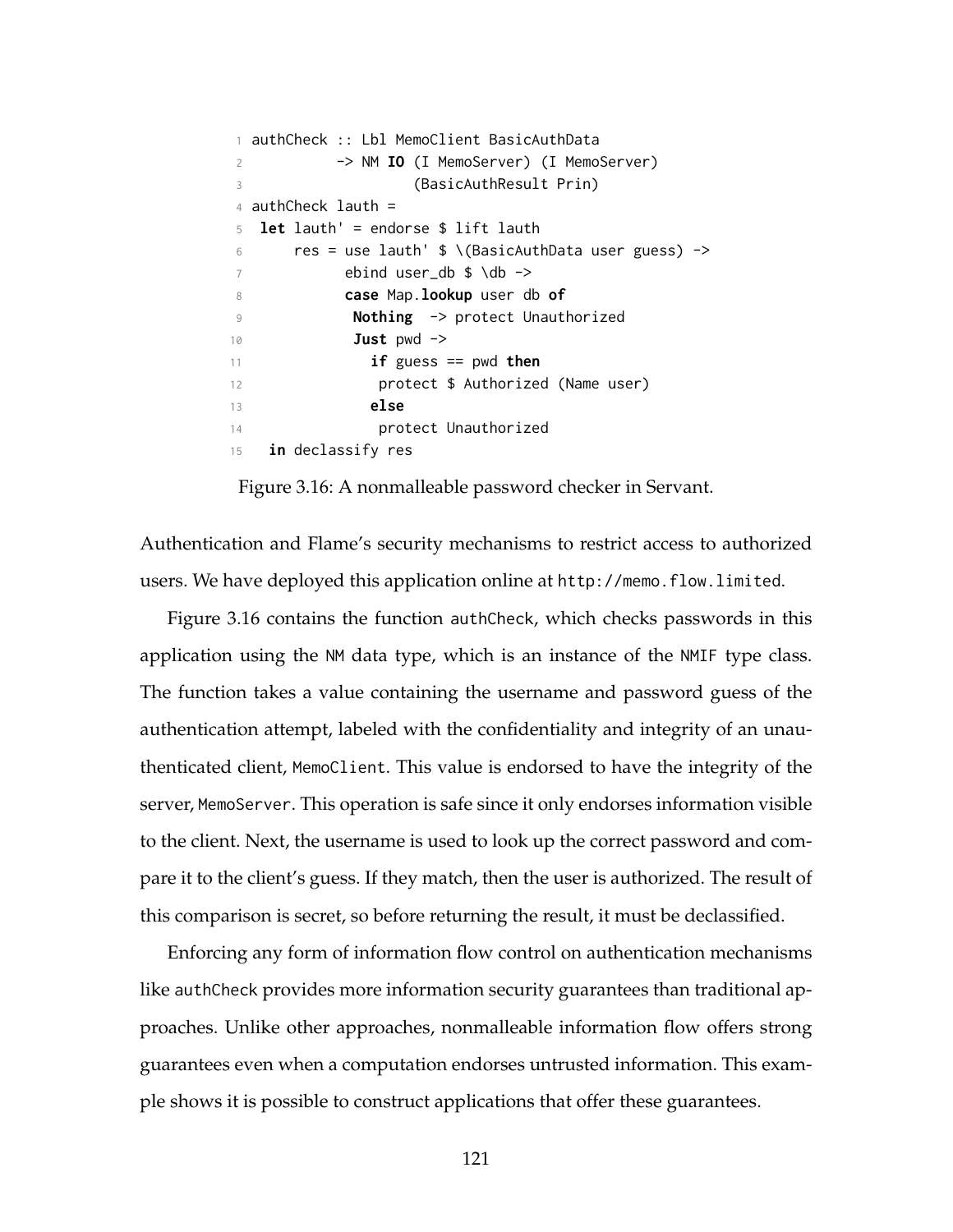### **3.8 Related Work**

Our efforts belong both within a significant body of work attempting to develop semantic security conditions that are more nuanced than noninterference, and within an overlapping body of work aiming to create expressive practical enforcement mechanisms for information flow control. Most prior work focuses on relaxing confidentiality restrictions; work permitting downgrading of integrity imposes relatively simple controls and lacks semantic security conditions that capture the concerns exemplified in Section [3.1.](#page-99-0)

*Intransitive noninterference* [\[130,](#page-276-1) [139,](#page-277-0) [142,](#page-277-1) [167\]](#page-280-0) is an information flow condition that permits information to flow only between security levels (or *domains*) according to some (possibly intransitive) relation. It does not address the concerns of nonmalleability.

Decentralized information flow control (DIFC) [\[119\]](#page-274-1) introduces the idea of mediating downgrading using access control [\[132\]](#page-276-2). However, the lack of robustness and transparency means downgrading can still be exploited in these systems [e.g., [65,](#page-266-0) [92,](#page-271-0) [117,](#page-274-2) [180\]](#page-282-0).

Robust declassification and qualified robustness have been explored in DIFC systems as a way to constrain the adversary's influence on declassification [\[9,](#page-259-1) [11,](#page-259-3) [12,](#page-259-0) [44,](#page-264-2) [120,](#page-274-0) [177,](#page-282-1) [178\]](#page-282-2). While transparent endorsement can be viewed as an integrity counterpart to robust declassification, this idea is not present in prior work.

Sabelfeld and Sands provide a clarifying taxonomy for much prior work on declassification [\[146\]](#page-278-1), introducing various dimensions along which declassification mechanisms operate. They categorize robust declassification as lying on the "who" dimension. However, they do not explicitly consider endorsement mechanisms. Regardless of the taxonomic category, transparent endorsement and nonmalleable

122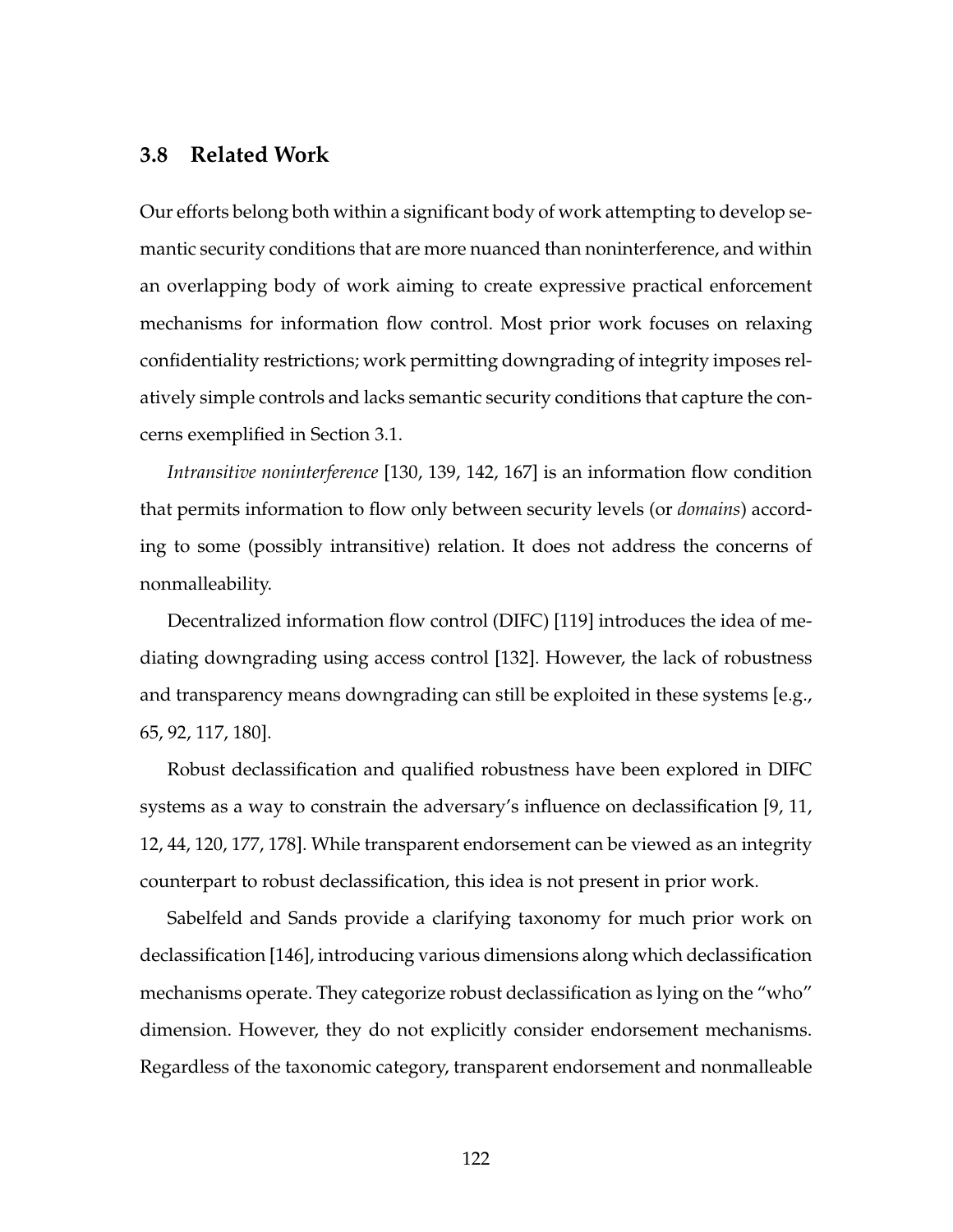information flow also seem to lie on the same dimension as robust declassification, since they take into account influences on the information that is downgraded.

Label algebras [\[113\]](#page-273-0) provide an abstract characterization of several DIFC systems. However, they do not address the restrictions on downgrading imposed by nonmalleable information flow.

The Aura language [\[87\]](#page-270-1) uses information flow policies to constrain authorization and endorsement. However, it does not address the malleability of endorsement. Rx [\[161\]](#page-280-1) represents information flow control policies in terms of dynamic *roles* [\[147\]](#page-278-2). Adding new principals to these roles corresponds to declassification and endorsement since new flows may occur. Rx constrains updates to roles similarly to previous type systems that enforce robust declassification and qualified robustness but does not prevent opaque endorsements.

Relational Hoare Type Theory (RHTT) [\[122\]](#page-274-3) offers a powerful and precise way to specify security conditions that are 2-hyperproperties, such as noninterference. Cartesian Hoare logic (CHL) [\[157\]](#page-279-0) extends standard Hoare logic to reason about *k*-safety properties of relational traces (the input/output pairs of a program). Since nonmalleable information flow, robust declassification, and transparent endorsement are all 4-safety properties that cannot be fully expressed with relational traces, neither RHTT nor CHL can characterize them properly.

Haskell's type system has been attractive target for embedding information flow checking [\[28,](#page-262-0) [97,](#page-271-1) [159\]](#page-279-1). Much prior work has focused on dynamic information flow control. LIO [\[159\]](#page-279-1) requires computation on protected information to occur in the LIO monad, which tracks the confidentiality and integrity of information accessed ("unlabeled") by the computation. HLIO [\[28\]](#page-262-0) explores hybrid static and dynamic enforcement. Flame enforces information flow control statically, and the NMIF type class enforces nonmalleable IFC statically as well. The static component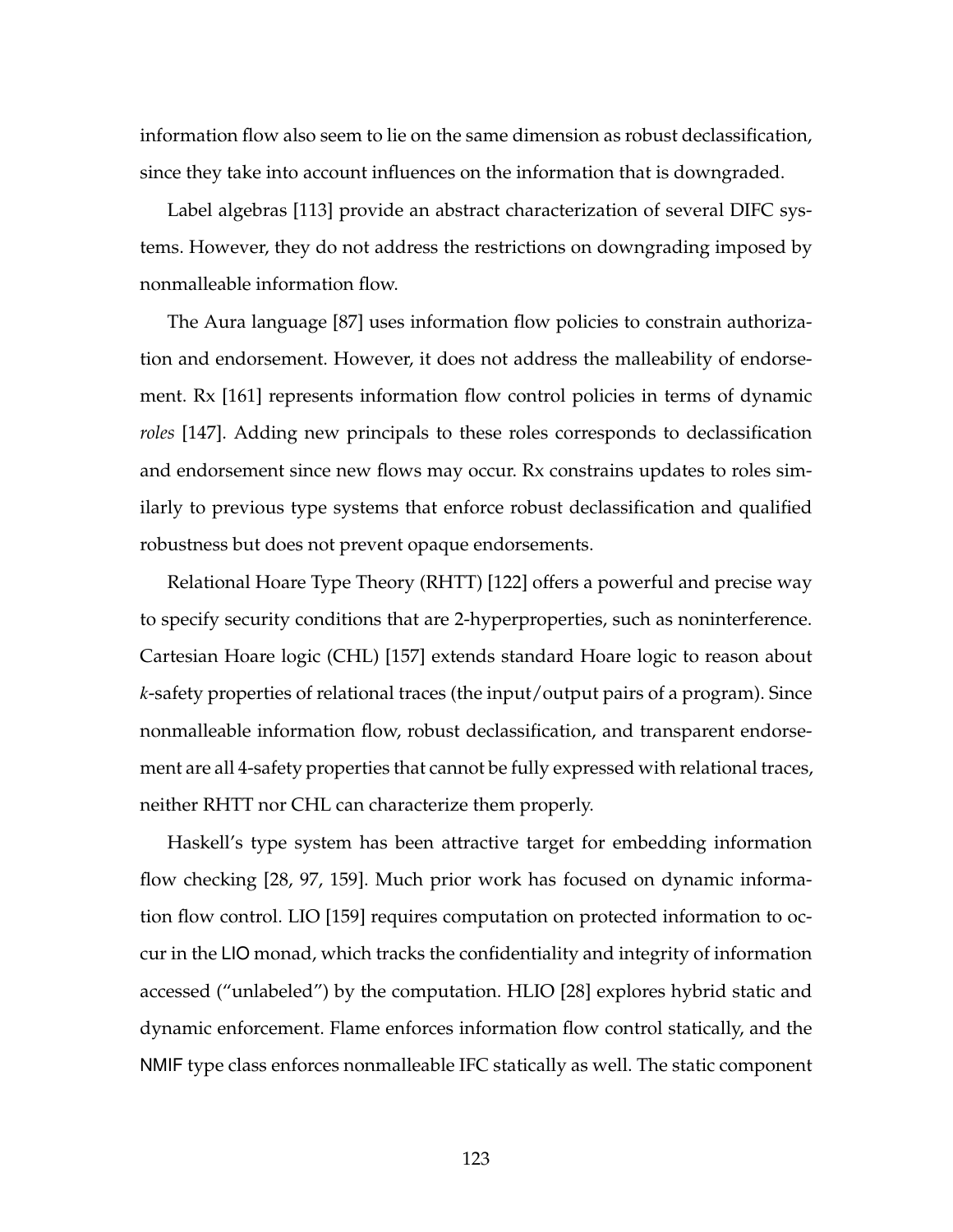<span id="page-138-1"></span> $n \in \mathcal{N}$  (atomic principals)  $x \in \mathcal{V}$  (variable names)  $p, \ell, pc$  ::=  $n | \top | \bot | p^{\pi} | p \wedge p | p \vee p | p \sqcup p | p \sqcap p$  $\tau$  ::= unit | *X* |  $(\tau + \tau)$  |  $(\tau \times \tau)$  $|$  *τ*  $\xrightarrow{pc}$  *τ* | ∀*X*[*pc*]. *τ* | *ℓ* says *τ v* ::= () | in<sub>i</sub> *v* |  $\langle v, v \rangle$  | ( $\overline{\eta}_{\ell}$  *v*) | λ *x* :τ[*pc*]. *e* | Λ*X*[*pc*]. *e e* ::=  $x | v | ee | e \tau | \langle e, e \rangle | (\eta_{\ell} e)$ | proj<sub>*i*</sub>  $e \mid \text{in}_i e \mid \text{bind } x = e \text{ in } e$ | match *e* with  $| \text{in}_1(x)$ .  $e | \text{in}_2(x)$ . *e* end | decl  $e$  to  $\ell$  | endorse  $e$  to  $\ell$ 

Figure 3.17: Full NMIFC syntax.

of HLIO enforces solely via the Haskell type system (and existing general-purpose extensions), but Flame—and by extension, NMIF—uses custom constraints based on the FLAM algebra which are processed by a GHC type checker plugin. Extending the type checker to reason about FLAM constraints significantly improves programmability over pure-Haskell approaches like HLIO.

### <span id="page-138-0"></span>**3.9 Full NMIFC**

We present the full syntax, semantics, and typing rules for NMIFC in Figures [3.17,](#page-138-1) [3.18,](#page-139-0) and [3.20,](#page-141-0) respectively. This is a straightforward extension of the core language presented in Section [3.4.](#page-109-1) We note that polymorphic terms specify a *pc* just as λ terms. This is because they contain arbitrary expressions which could produce arbitrary effects, so we must constrain the context that can execute those effects.

Figure [3.21](#page-142-1) presents the full set of derivation rules for the acts-for (delegation) relation  $p \Rightarrow q$ .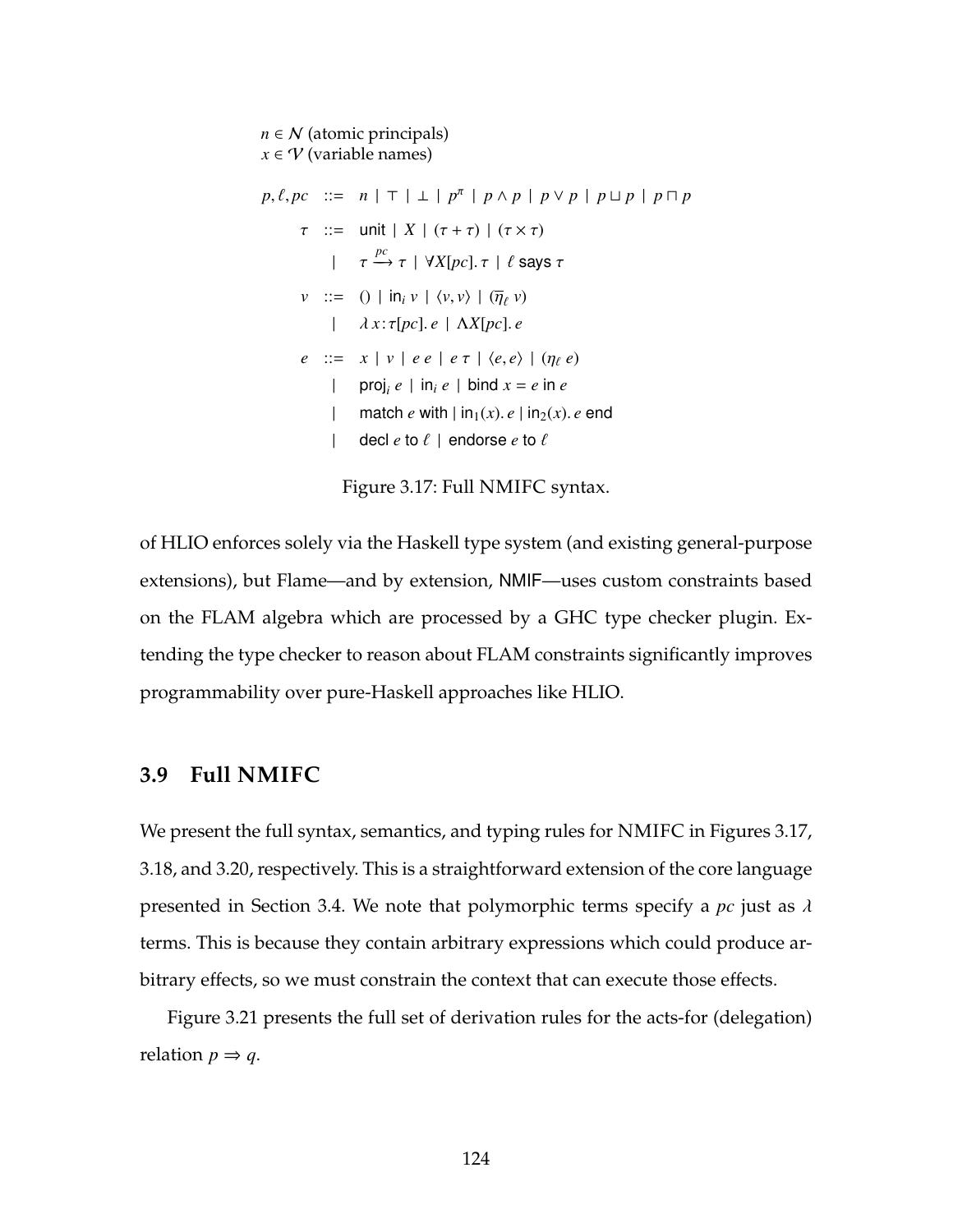<span id="page-139-0"></span>

| $e \rightarrow e'$ |                                                               |                                                                                                                                                                                                               |
|--------------------|---------------------------------------------------------------|---------------------------------------------------------------------------------------------------------------------------------------------------------------------------------------------------------------|
|                    | $[E-APP]$                                                     | $(\lambda x : \tau[pc], e) v \longrightarrow e[x \mapsto v]$                                                                                                                                                  |
|                    | $[E-TAPP]$                                                    | $(\Lambda X[pc], e) \tau \longrightarrow e[X \mapsto \tau]$                                                                                                                                                   |
|                    | [E-UNPAIR]                                                    | proj, $\langle v_1, v_2 \rangle \longrightarrow v_i$                                                                                                                                                          |
|                    | $[E-MATCH]$                                                   | (match (in <sub>i</sub> v) with $ \text{in}_1(x)$ . $e_1$ $ \text{in}_2(x)$ . $e_2$ end) $\longrightarrow e_i[x \mapsto v]$                                                                                   |
|                    | [E-BINDM]                                                     | bind $x = (\overline{\eta}_{\ell} v)$ in $e \longrightarrow e[x \mapsto v]$                                                                                                                                   |
|                    | $\langle e, t \rangle \longrightarrow \langle e', t' \rangle$ |                                                                                                                                                                                                               |
|                    | $[E-STEP]$                                                    | $e \rightarrow e'$<br>$\overline{\langle e, t \rangle \longrightarrow \langle e', t; \bullet \rangle}$                                                                                                        |
|                    | [E-UNITM]                                                     | $\langle (\eta_\ell v), t \rangle \longrightarrow \langle (\overline{\eta}_\ell v), t; (\overline{\eta}_\ell v) \rangle$                                                                                      |
|                    | $[E-DECL]$                                                    | $\langle \text{ decl } (\overline{\eta}_{\ell}, v) \text{ to } \ell, t \rangle \longrightarrow \langle (\overline{\eta}_{\ell}, v), t; (\downarrow_{\ell'}^{\rightarrow}, \overline{\eta}_{\ell}, v) \rangle$ |
|                    | [E-ENDORSE]                                                   | $\langle$ endorse $(\overline{\eta}_{\ell'} v)$ to $\ell, t \rangle \longrightarrow \langle (\overline{\eta}_{\ell} v), t; (\downarrow_{\ell'}^{\leftarrow}, \overline{\eta}_{\ell} v) \rangle$               |
|                    | [E-EVAL]                                                      | $\langle e, t \rangle \longrightarrow \langle e', t' \rangle$<br>$\langle E[e], t \rangle \longrightarrow \langle E[e'], t' \rangle$                                                                          |

Evaluation context

E ::= [-] | E e | v E | E 
$$
\tau
$$
 |  $\langle E, e \rangle$  |  $\langle v, E \rangle$  |  $(\eta_{\ell} E)$   
\n| proj<sub>i</sub> E | in<sub>i</sub> E | bind  $x = E$  in e  
\n| match E with | in<sub>1</sub>(x). e | in<sub>2</sub>(x). e end  
\n| decl E to  $\ell$  | endorse E to  $\ell$ 

Figure 3.18: Full NMIFC operational semantics.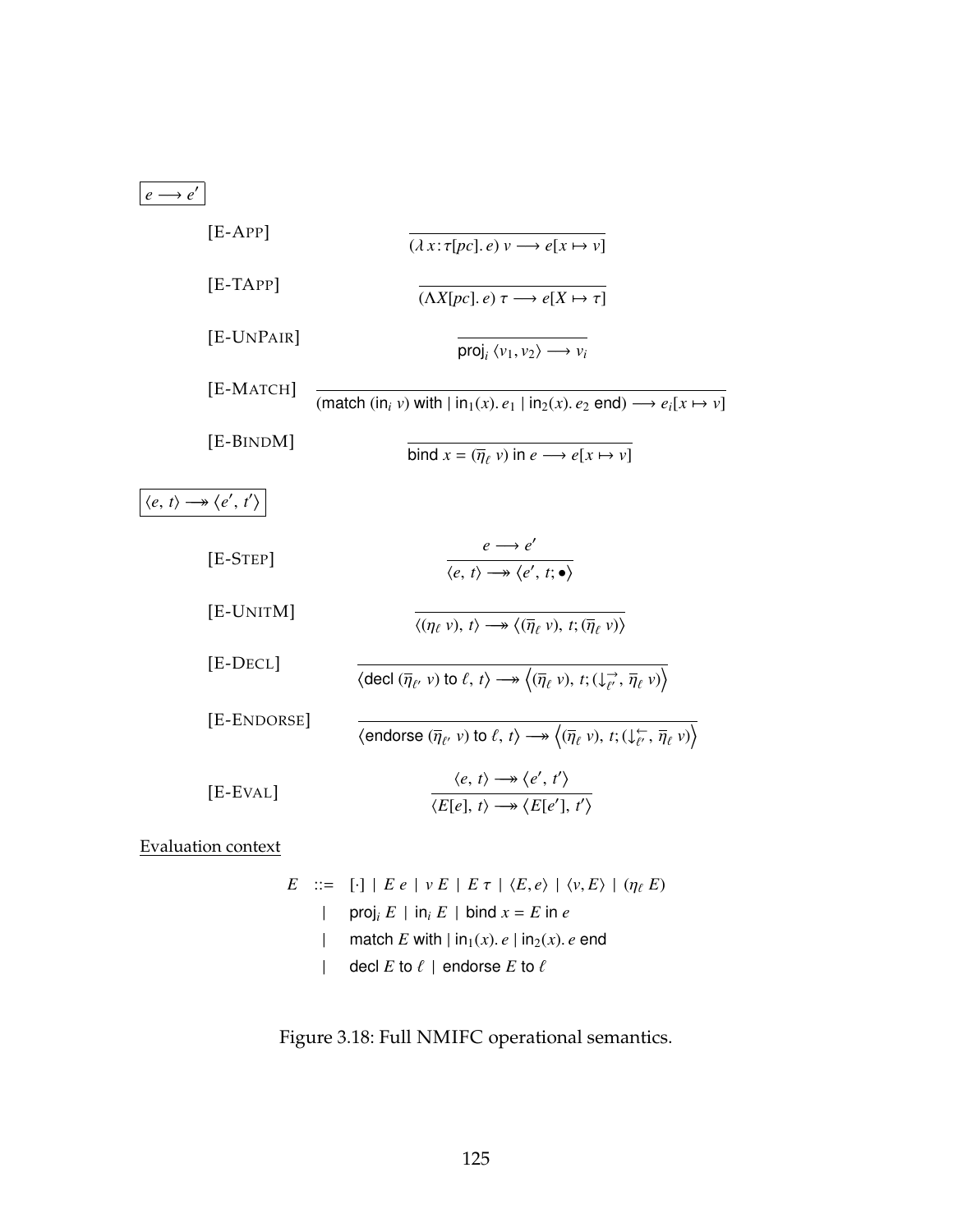$|\ell \triangleleft \tau|$ 

$$
\text{[P-UNIT] } \ell \text{ -unit} \qquad \text{[P-LBL]} \frac{\ell' \sqsubseteq \ell}{\ell' \text{ -} \ell \text{ says } \tau} \qquad \text{[P-PAIR]} \frac{\ell \text{ -} \tau_1 \qquad \ell \text{ -} \tau_2}{\ell \text{ -} (\tau_1 \times \tau_2)}
$$

 $|\tau \triangleleft H|$ 

$$
[P-SET] \frac{H \in \mathcal{H} \qquad H \triangleleft \tau}{\vdash \tau \text{ prot } \mathcal{H}} \mathcal{H} \text{ is upward closed}
$$

Figure 3.19: Type protection levels.

### **3.9.1 Label Tracking with Brackets**

In order to simply proofs of hyperproperties requiring 2 and 4 traces, we introduce a new bracket syntax to track secret and untrusted data. These brackets are inspired by those used by Pottier and Simonet [\[133\]](#page-276-0) to prove their FlowCaml type system enforced noninterference. Their brackets served two purposes simultaneously. First they allow a single execution of a bracketed program to faithfully model two executions of a non-bracketed program. Second, the brackets track secret/untrusted information through execution of the program, thereby making it easy to verify that it did not interfere with public/trusted information simply by proving that brackets could not be syntactically present in such values. Since noninterference only requires examining pairs of traces, these purposes complement each other well; if the two executions vary only on high inputs, then low outputs cannot contain brackets.

While this technique is very effective to prove noninterference, nonmalleable information flow provides security guarantees even in the presence of both declassification and endorsement. As a result, we need to track secret/untrusted information even through downgrading events that can cause traces to differ arbitrarily. To accomplish this goal, we use brackets that serve only the second purpose: they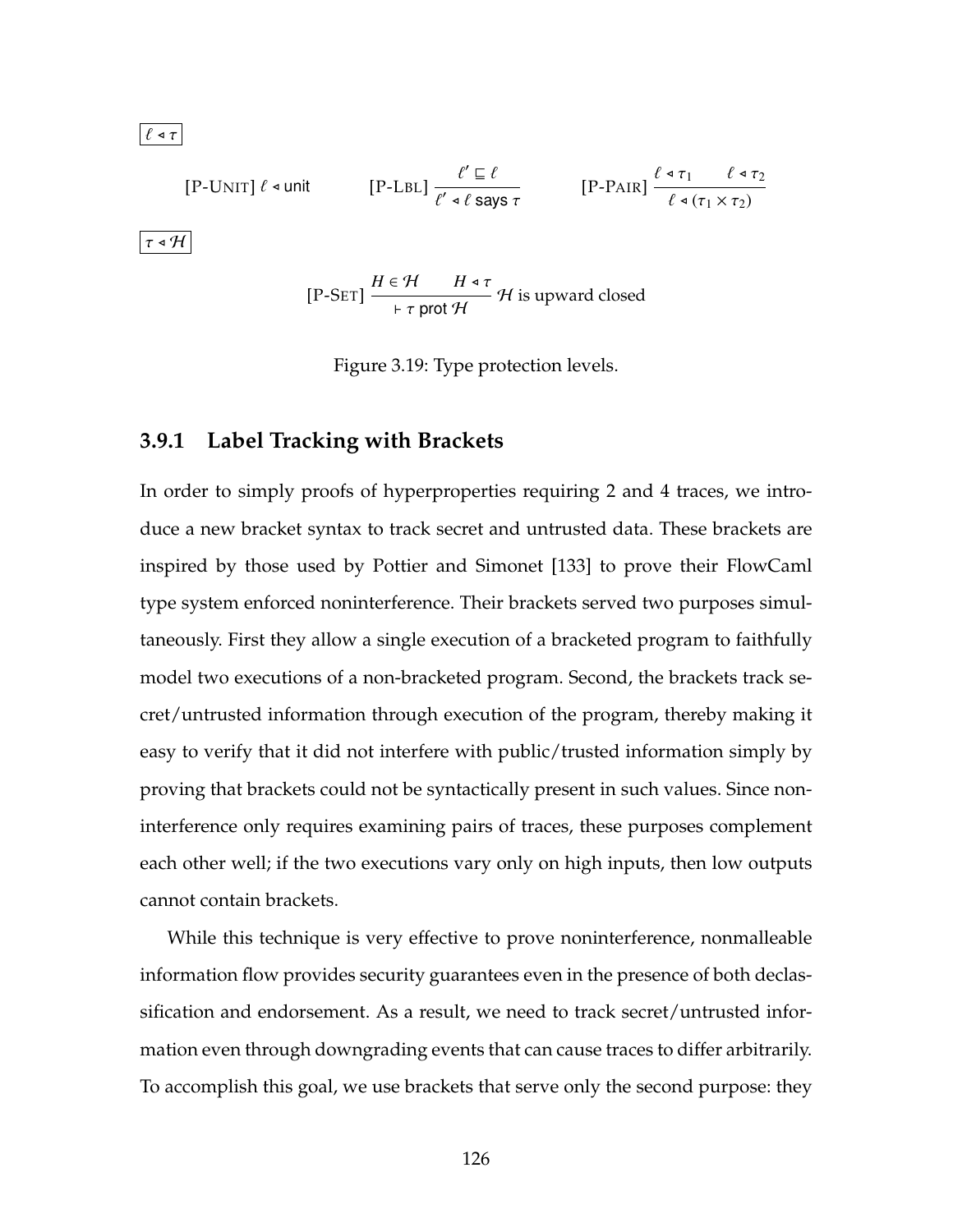# <span id="page-141-0"></span> $\boxed{\Gamma;pc \vdash e : \tau}$

[UMT]  
\n
$$
[\text{VAR}] \frac{\Gamma(x) = \tau}{\Gamma; pc + x : \tau} \qquad [\text{UNT}] \frac{\Gamma; pc + 0 : \text{unit}}{\Gamma; pc + 0 : \tau' \xrightarrow{pc'} \tau}
$$
\n[
$$
[\text{LAM}] \frac{\Gamma, x : \tau; p e^{c} + e : \tau_{2}}{\Gamma; pc + \lambda x : \tau; [pc'], e : \tau_{1} \xrightarrow{pc'} \tau_{2}} \qquad [\text{APP}] \frac{\Gamma; pc + e_{2} : \tau' \xrightarrow{pc \sqsubseteq pc'}}{\Gamma; pc + e_{1} e_{2} : \tau} \qquad [\text{TLAM}] \frac{\Gamma, X; pc' + e : \tau}{\Gamma; pc + \text{AV}[pc'], \tau} \qquad [\text{TRPI}] \frac{\Gamma; pc + e : \forall X [pc'], \tau}{\Gamma; pc + (e \tau') : \tau [X \mapsto \tau']} \tau' \text{ is well-formed in } \Gamma \qquad [\text{PATH}] \frac{\Gamma; pc + e : \tau_{1} \xrightarrow{rc} \tau_{2} \xrightarrow{rc \sqsubseteq \tau}}{\Gamma; pc + (e_{1}, e_{2}) : (\tau_{1} \times \tau_{2})} \qquad [\text{UNPAR}] \frac{\Gamma; pc + e : (\tau_{1} \times \tau_{2})}{\Gamma; pc + \text{proj}_{e} : \tau_{i}} \qquad [\text{Pr}(P) \text{TRI}] \frac{\Gamma; pc + e : (\tau_{1} \times \tau_{2})}{\Gamma; pc + \text{ind } \tau} \qquad [\text{MATCH}] \frac{\Gamma; pc + e : (\tau_{1} + \tau_{2})}{\Gamma; pc + \text{match } e \text{ with } |\text{in}_{1}(x), e_{1} | \text{ in}_{2}(x), e_{2} \text{ end} : \tau} \qquad [\text{UNITM}] \frac{\Gamma; pc + e : \tau \xrightarrow{pc \varsubseteq \ell}}{\Gamma; pc + (\eta_{\ell} e) : \ell \text{ says } \tau} \qquad [\text{VUNITM}] \frac{\Gamma; pc + \nu : \tau}{\Gamma; pc + (\eta_{\ell} e) : \ell \text{ says } \tau} \qquad [\text{VUNITM}] \frac{\Gamma; pc + \nu : \tau}{\Gamma; pc + e : (\ell \text{ says } \tau' \xrightarrow{c \varsubseteq \ell} \tau)} \qquad [\text{BINDM}] \frac{\Gamma; pc + e : \ell' \text{ says } \tau}{\Gamma; pc + \text{bi } \text{d}
$$

Figure 3.20: Typing rules for full NMIFC language.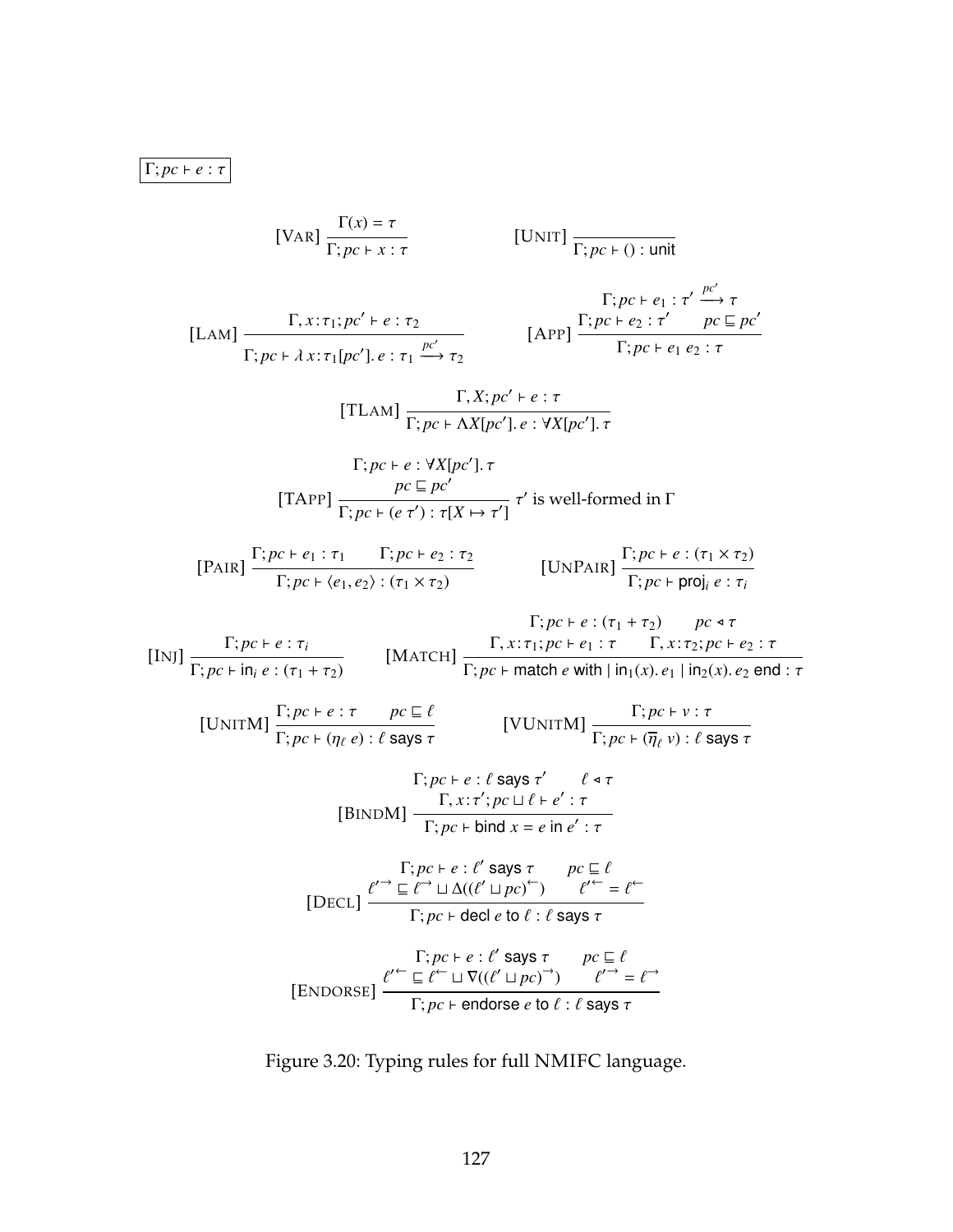[BOT] 
$$
\frac{p}{p \Rightarrow \bot}
$$
 [TOP]  $\frac{p}{p \Rightarrow p}$  [REFL]  $\frac{p}{p \Rightarrow p}$  [PROJR]  $\frac{p}{p \Rightarrow p^{\pi}}$   
\n[PROJ]  $\frac{p \Rightarrow q}{p^{\pi} \Rightarrow q^{\pi}}$  [CONJL]  $\frac{i \in \{1,2\}}{p_1 \land p_2 \Rightarrow q}$  [CONJR]  $\frac{p \Rightarrow q_1}{p \Rightarrow q_1 \land q_2}$   
\n[DISL]  $\frac{p_2 \Rightarrow q}{p_1 \lor p_2 \Rightarrow q}$  [DISR]  $\frac{i \in \{1,2\}}{p \Rightarrow q_1 \lor q_2}$  [TransS]  $\frac{p \Rightarrow q}{p \Rightarrow r}$ 

#### Figure 3.21: Principal lattice rules

track restricted information but not multiple executions.

As in previous formalizations, NMIFC's brackets are defined with respect to a notion of "high" labels, in this case a high set. The high set restricts the type of the expression inside the bracket as well as the *pc* at which it must type, thereby restricting the effects it can create. For the more complex theorems we must track data with multiple different high labels within the same program execution, so we parameterize the brackets themselves with the high set. We present the extended syntax, semantics, and typing rules in Figure [3.22.](#page-143-0)

### <span id="page-142-0"></span>**3.10 Attacker Properties**

<span id="page-142-1"></span> $p \Rightarrow q$ 

Recall that we defined an attacker as a set of principals  $\mathcal{A} = \{ \ell \in \mathcal{L} \mid n_1 \wedge \cdots \wedge n_k \Rightarrow \ell \}$ for some non-empty finite set of atomic principals  $\{n_1, \ldots, n_k\} \subseteq N$ . The formal results of this work rely only on a somewhat more general definition of an attacker.

**Definition 3.6** (Attacker). An attacker  $A \subseteq L$  is any subset of  $L$  with the following properties:

1. A is upward-closed in the trust ordering: for all  $a \in \mathcal{A}$  and  $b \in \mathcal{L}$ , if  $a \Rightarrow b$ ,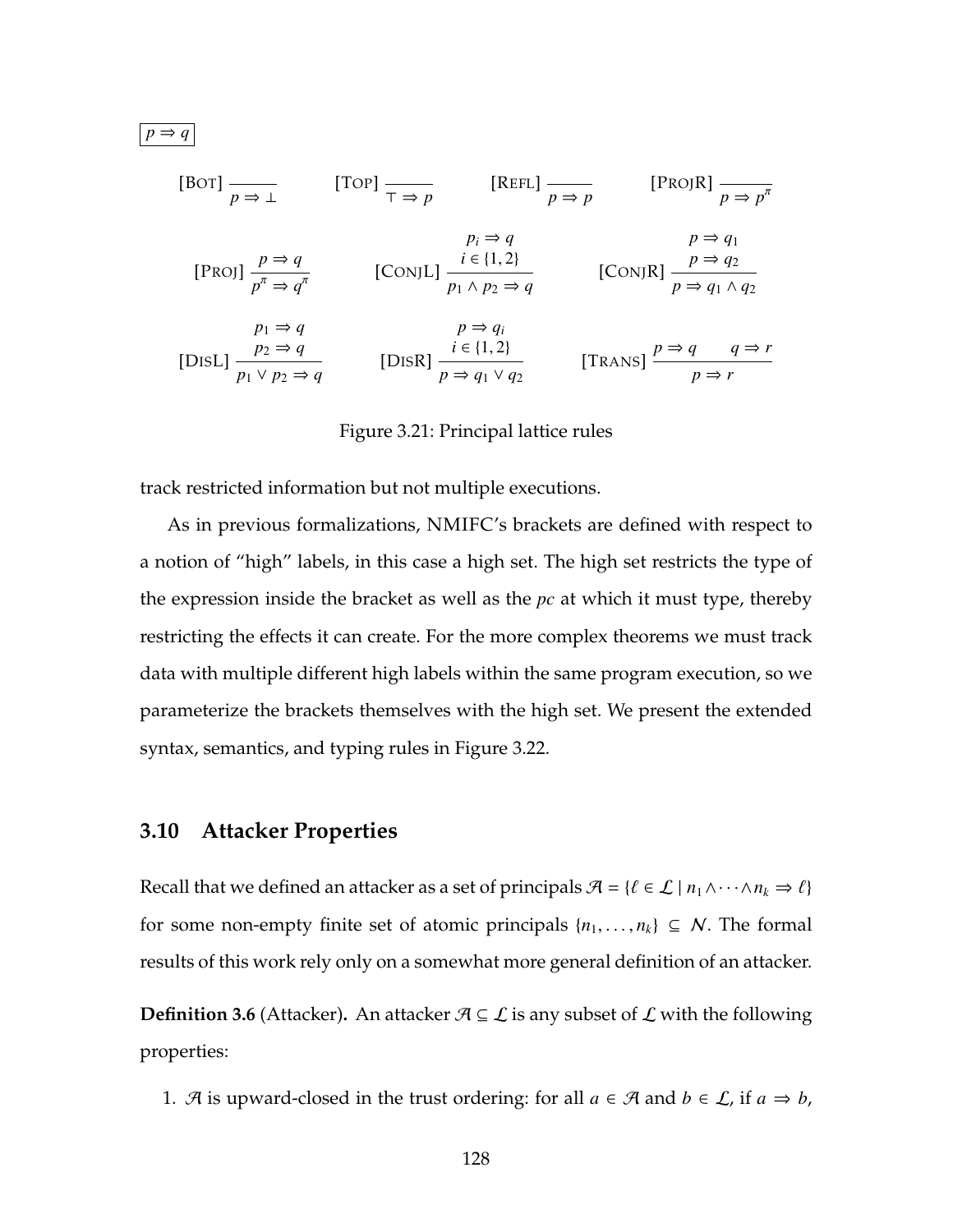<span id="page-143-0"></span>Syntax extensions

*v* ::= · · · | (| *v* |)<sup>H</sup> *e* ::= · · · | (| *e* |)<sup>H</sup>

New contexts

$$
E ::= \cdots | (E)_{\mathcal{H}}
$$
  

$$
B ::= \text{proj}_i [\cdot] | \text{ bind } x = [\cdot] \text{ in } e
$$

Evaluation extensions

| [B-EXPAND]                   | $B[\psi]_{\mathcal{H}}] \longrightarrow (B[\nu])_{\mathcal{H}}$                                                                 |
|------------------------------|---------------------------------------------------------------------------------------------------------------------------------|
| $[B-DECLL]$                  | $\ell \notin \mathcal{H}$<br>decl $(\nu)_{\mathcal{H}}$ to $\ell \longrightarrow$ decl $\nu$ to $\ell$                          |
| $ B\text{-}\text{DECLH} $    | $\ell \in H$<br>decl $\langle v \rangle_{\mathcal{H}}$ to $\ell \longrightarrow \langle$ decl v to $\ell \rangle_{\mathcal{H}}$ |
| [B-ENDORSEL]                 | $\ell \notin \mathcal{H}$<br>endorse $\langle v \rangle_{\mathcal{H}}$ to $\ell \longrightarrow$ endorse v to $\ell$            |
| [B-ENDORSEH]<br>g extensions | $\ell \in H$<br>endorse $(\nu)_{\mathcal{H}}$ to $\ell \longrightarrow$ (endorse $\nu$ to $\ell_{\mathcal{H}}$                  |

Typing

|                                              |  | $\Gamma; pc' \vdash e : \tau$ $pc \sqsubseteq pc'$<br>$pc' \in \mathcal{H}$ $\vdash \tau$ prot $\mathcal{H}$ | $H$ is upward closed |
|----------------------------------------------|--|--------------------------------------------------------------------------------------------------------------|----------------------|
| $\Gamma; pc \vdash (e)_{\mathcal{H}} : \tau$ |  |                                                                                                              |                      |

Bracket projection

[BRACKET]

 $\lfloor e \rfloor$  =  $\left\{ \right.$  $\overline{\mathcal{L}}$  $\lfloor e' \rfloor$  if  $e = (e')_{\mathcal{H}}$ recursively project all sub-expressions otherwise

Figure 3.22: NMIFC language extensions.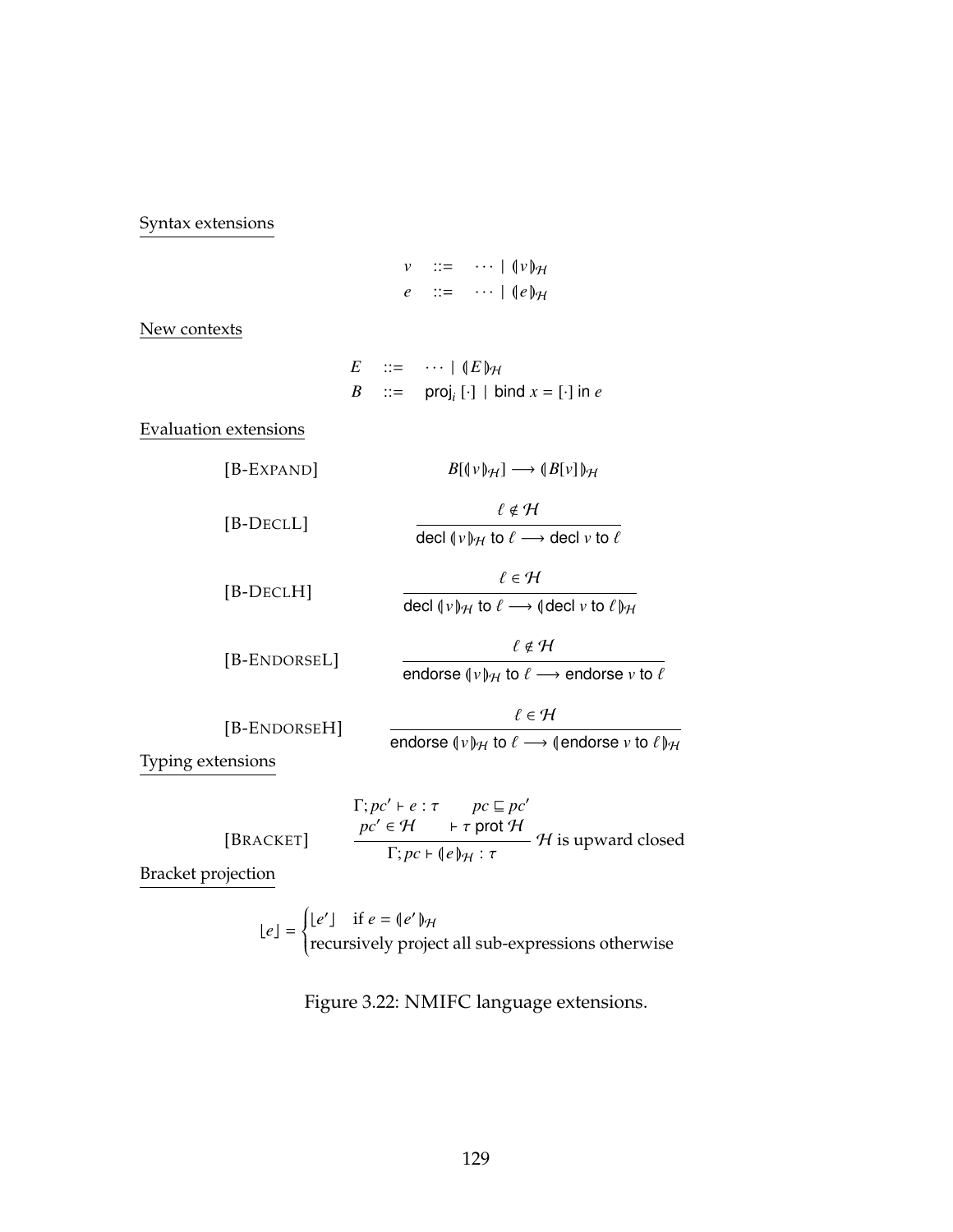then *b*  $\in \mathcal{A}$ .

- <span id="page-144-1"></span><span id="page-144-0"></span>2. A is a sublattice of  $\mathcal{L}$ : for all  $a, b \in \mathcal{A}$ ,  $a \vee b \in \mathcal{A}$  and  $a \wedge b \in \mathcal{A}$ .
- <span id="page-144-3"></span>3. The complement  $\overline{\mathcal{A}} = \mathcal{L} \setminus \mathcal{A}$  is also a sublattice of  $\mathcal{L}$ .
- 4. For all  $a \in \mathcal{A}$ ,  $\nabla(a^{-}) \wedge \Delta(a^{-}) \in \mathcal{A}$ .

<span id="page-144-2"></span>Note that Conditions [2](#page-144-0) and [3](#page-144-1) imply that  $\mathcal{H}^{\rightarrow}$  and  $\mathcal{H}^{\leftarrow}$  and their complements are also sublattices of L.

#### **3.11 Generalization**

Definition [3.5](#page-128-0) (and correspondingly Theorem [3.6\)](#page-129-0) might appear relatively narrow; they only speak directly to programs with a single untrusted value and a single secret value. However, because the language has first-class functions and pair types, the theorem as stated is equivalent to one that allows insertion of secret and untrusted code into multiple points in the program, as long as that code types in an appropriately restrictive *pc*.

To define this formally, we first need a means to allow for insertion of arbitrary code. We follow previous work [\[120\]](#page-274-0) by extending the language to include *holes*. A program expression may contain an ordered set of holes. These holes may be replaced with arbitrary expressions, under restrictions requiring that the holes be treated as sufficiently secret or untrusted. Specifically, the type system is extended with the following rule:

[HOLE] 
$$
\frac{pc \in \mathcal{H} \quad \text{F} \text{prot } \mathcal{H}}{\Gamma; pc \vdash [\bullet]_{\mathcal{H}} : \tau} \mathcal{H} \text{ is a high set}
$$

Using this definition, we can state NMIF in a more traditional form.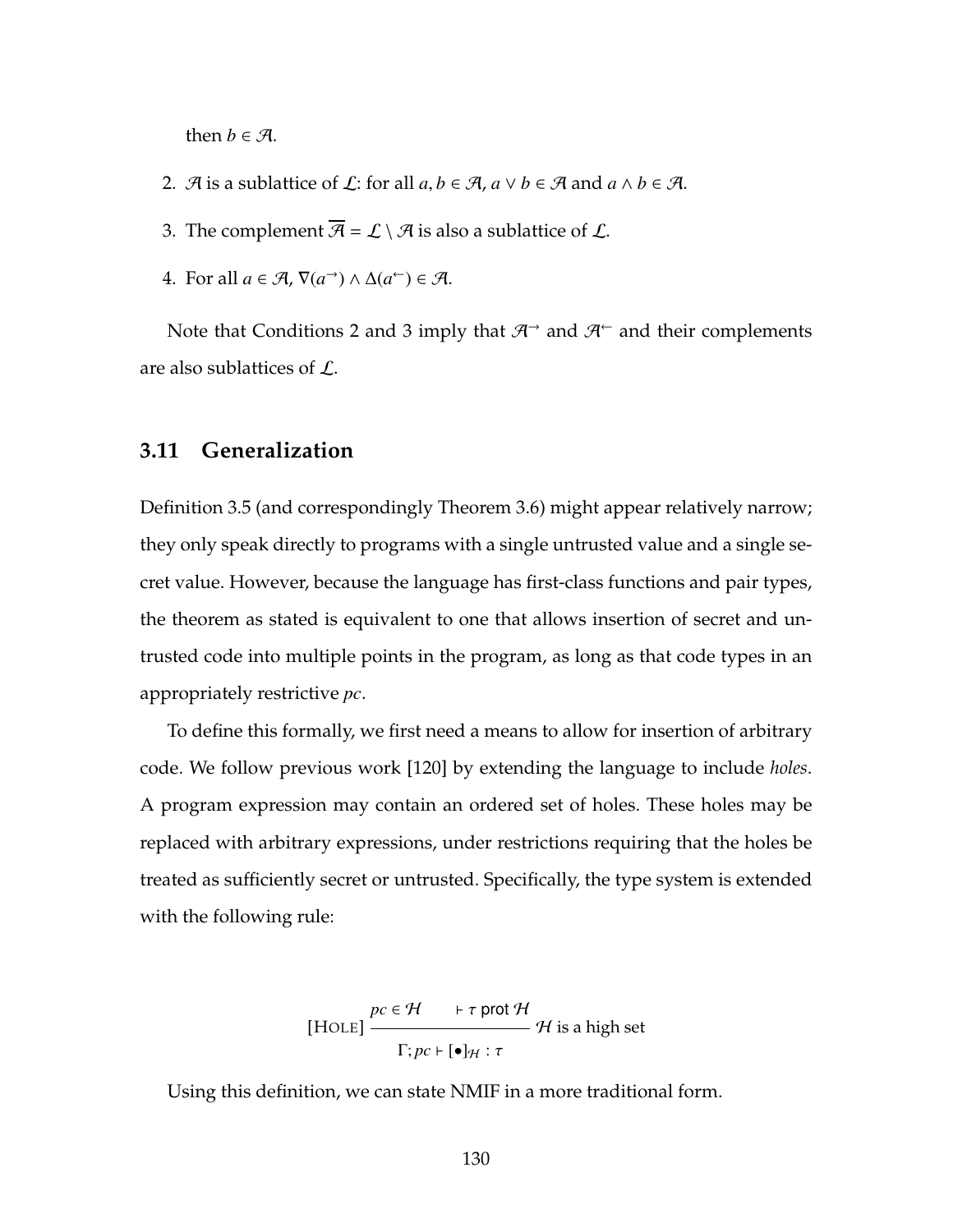<span id="page-145-0"></span>**Definition 3.7** (General NMIF). We say that a program  $e[\vec{\bullet}]_H$  enforces *general NMIF* if the following holds for all attackers A inducing high sets U and S. Let  $\mathcal{T} = \mathcal{L}\setminus\mathcal{U}$ ,  $P = L \setminus S$  and  $W = T \cap S$ . If  $H \subseteq U$ , then for all values  $v_1$ ,  $v_2$  and all attacks  $\vec{a}_1$  and  $\vec{a}_2$ , let

$$
\left\langle e[\vec{a}_i]_{\mathcal{H}}[\vec{x} \mapsto \vec{v}_i], \vec{v}_i \right\rangle \longrightarrow^* \left\langle v_{ij}, t^{ij} \right\rangle.
$$

For all indices  $n_{ij}$  such that  $t_{n_{ij}}^{ij} \not\approx_{\mathcal{W}} \bullet$ 

1. If  $t^{i1}_{n_{i1}-1} \approx_{\mathcal{T}}^{\star}$  $\overset{\star}{\mathcal{T}}$   $t^{i2}_{\ldots r}$ ..*ni*2−1 for *i* = 1, 2, then

$$
\left(\text{rel}_{\mathcal{A},e}^{\leftarrow}(w_1) \text{ and } t^{11}_{\ldots n_{11}} \approx_{\mathcal{P}}^{\star} t^{21}_{\ldots n_{21}}\right) \implies t^{12}_{\ldots n_{12}} \approx_{\mathcal{P}}^{\star} t^{22}_{\ldots n_{22}}.
$$

2. Similarly, if  $t^{1j}_{.n_{1j}-1} \approx_{\mathcal{P}}^{\star}$  $\underset{p}{\star}$   $t^{2j}_{...n}$ <sup>2*J*</sup><sub>*..n*<sub>2*j*</sub>−1</sub> for *j* = 1, 2, then

$$
\left(\text{rel}_{\mathcal{A},e}^{\rightarrow}(v_1) \text{ and } t_{.n_{11}}^{11} \approx_{\mathcal{T}}^{\star} t_{.n_{12}}^{12}\right) \implies t_{.n_{21}}^{21} \approx_{\mathcal{T}}^{\star} t_{.n_{22}}^{22}.
$$

For NMIFC, this definition is equivalent to Definition [3.5.](#page-128-0) We prove this fact to prove the following theorem.

**Theorem 3.7** (General NMIF). *Given a program e*[•]<sub>H</sub> such that  $\Gamma$ ,  $\vec{x}$ :  $\vec{\tau}$ ;  $pc \vdash e$ [•]<sub>H</sub> :  $\tau'$ , *then*  $e[\vec{\bullet}]_H$  *enforces general NMIF.* 

*Proof.* We prove this by reducing Definition [3.7](#page-145-0) to Definition [3.5](#page-128-0) in two steps. We assume that no two variables in the original expression  $e[\vec{\bullet}]_H$  have the same name as this can be enforced by  $\alpha$ -renaming.

The first step handles expressions that only substitute values (and have no holes), but allow any number of both secret and untrusted values. An expression of the form in this corollary is easily rewritten as such a substitution as follows. For each hole  $[\bullet]_H$ , we note that  $\Gamma'; pc' \vdash [\bullet]_H : \tau''$  where  $\Gamma, \vec{x} : \vec{\tau} \subseteq \Gamma'$  and  $pc' \in \mathcal{H}$ . We replace the hole with a function application inside a bind. Specifically, the hole becomes

$$
bind y' = y in (y' z_1 \cdots z_k)
$$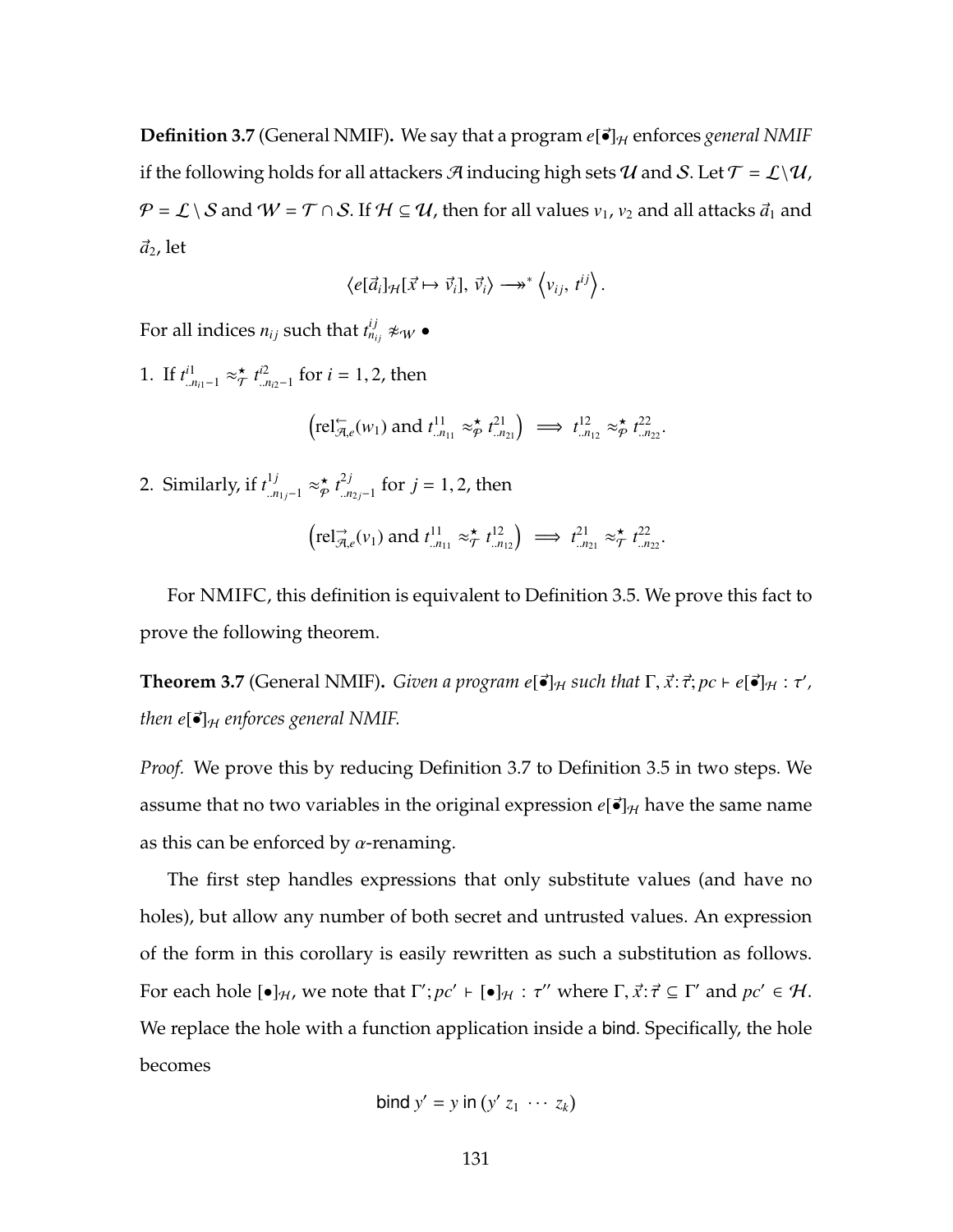where *y* and *y'* are fresh variables and the *z<sub>i</sub>s* are every variable in Γ' \ Γ (including every element of  $\vec{x}$ ). Let

$$
\tau_{y} = pc' \text{ says } \left(\tau_{z_1} \xrightarrow{pc'} \cdots \xrightarrow{pc'} \tau_{z_k} \xrightarrow{pc'} \tau''\right)
$$

and include  $y:\tau_y$  as the type of an untrusted value to substitute in.

Instead of inserting the expression *a* into that hole, we substitute in for *y* the value

$$
w = \overline{\eta}_{pc'} (\lambda z_1 : \tau_{z_1}[pc'] \ldots \lambda z_k : \tau_{z_k}[pc'] \ldotp a).
$$

By H[OLE](#page-144-2) we know that  $pc' \in \mathcal{H}$  and  $\vdash \tau''$  prot  $\mathcal{H}$ , so the type has the proper protection, and by construction  $\Gamma; pc \vdash w : \tau_y$ . Moreover, while it has an extra value at the beginning of the trace (the function), the rest of the traces are necessarily the same.

As a second step, we reduce the rest of the way to the expressions used in Definition [3.5.](#page-128-0) To get from our intermediate step to these single-value expressions, if we wish to substitute *k<sup>s</sup>* secret values and *k<sup>u</sup>* untrusted values, we instead substitute a single list of *k<sup>s</sup>* secret values and a single list of *k<sup>u</sup>* untrusted values. These lists are constructed in the usual way out of pairs, meaning the protection relations continue to hold as required. Finally, whenever a variable is referenced in the unsubstituted expression, we instead select the appropriate element out of the substituted list using nested projections.

We also note that the same result holds if we allow for insertion of secret code and untrusted values, as the argument is exactly dual. Such a situation, however, makes less sense, so we do not present it explicitly.

## **3.12 Proofs**

We now prove a variety of properties about NMIFC.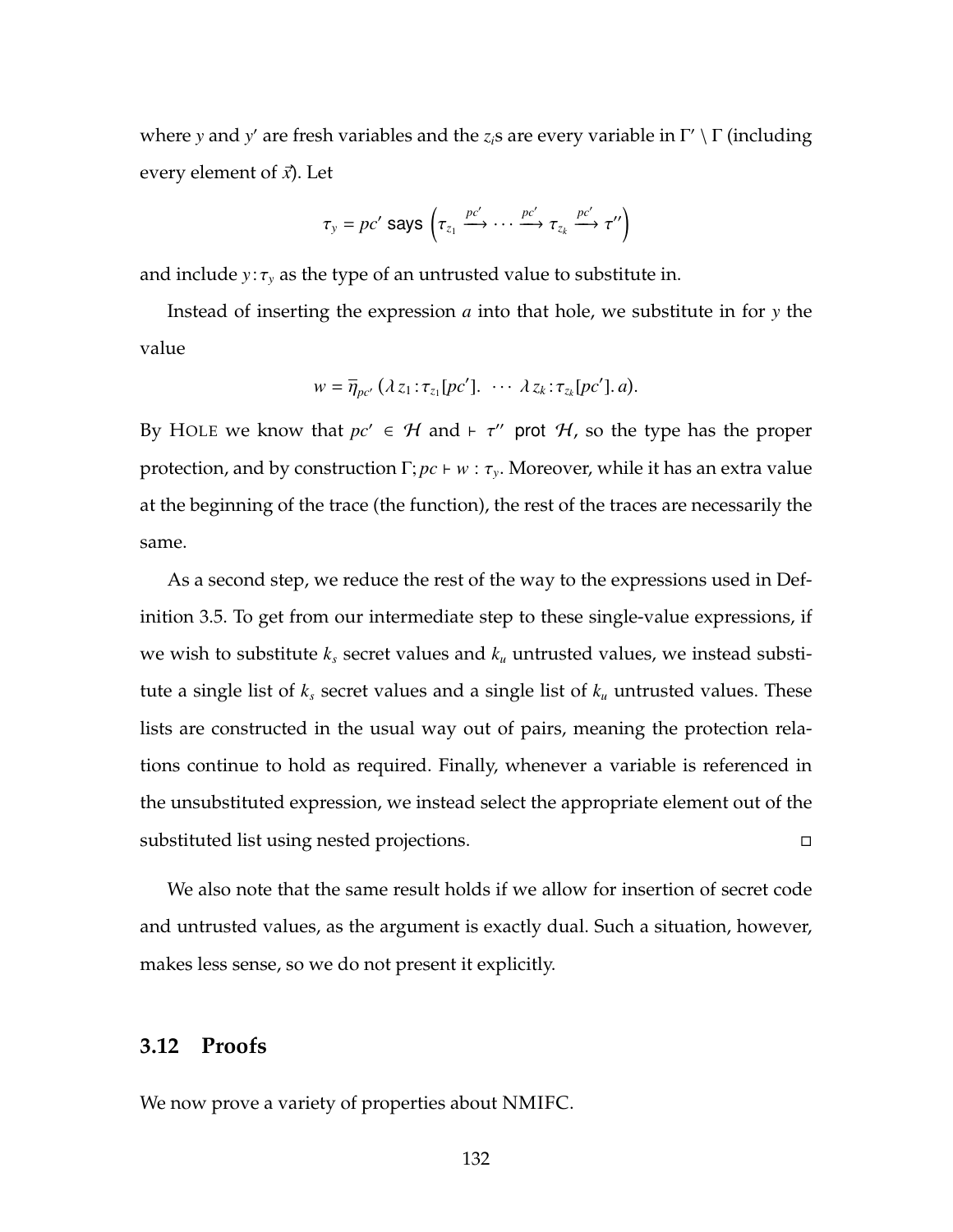# **3.12.1 Language Results**

We begin with the core results about the language itself.

<span id="page-147-0"></span>**Lemma 3.1** (Values). For any value  $v$  such that  $\Gamma$ ;  $pc \vdash v : \tau$ ,  $\Gamma$ ;  $pc' \vdash v : \tau$  for any  $pc'.$ 

*Proof.* This follows by induction on the typing derivation for values.

<span id="page-147-1"></span>**Lemma 3.2** (Substitution). *If*  $\Gamma$ *, x*: $\tau'$ ; *pc*  $\vdash e$  :  $\tau$  *and*  $\Gamma$ ; *pc*  $\vdash v$  :  $\tau'$ *, then*  $\Gamma$ ; *pc*  $\vdash e[x \mapsto v]$  :  $\tau$ *.* 

*Proof.* By induction on the derivation of  $\Gamma$ ,  $x : \tau'$ ;  $pc \vdash e : \tau$  using Lemma [3.1.](#page-147-0)  $\Box$ 

<span id="page-147-2"></span>**Lemma 3.3** (*pc* reduction). *If*  $\Gamma$ ; *pc*  $\vdash$  *e* :  $\tau$  *and*  $pc' \sqsubseteq pc$ , then  $\Gamma$ ;  $pc' \vdash$  *e* :  $\tau$ .

*Proof.* By induction on the derivation of 
$$
\Gamma
$$
;  $pc \vdash e : \tau$ .

<span id="page-147-3"></span>**Theorem 3.8** (Subject reduction). *If*  $\Gamma$ ;  $pc \vdash e : \tau$  and  $\langle e, t \rangle \rightarrow \langle e', t' \rangle$  then  $\Gamma$ ;  $pc \vdash e' : \tau$ .

*Proof.* This proof follows by an inductive case analysis on the operational semantics in Figures [3.18](#page-139-0) and [3.22.](#page-143-0) There are a few interesting cases.

- **Case** B-E[XPAND](#page-143-0)**:** This case handles a context (*B*), we will do a sub-case analysis on each such expression type.
	- $e = (\text{proj}_i(\{v\}_H))$ : UNP[AIR](#page-141-0) allows the expression to type-check in any  $pc$  in which its argument type-checks. Since B[RACKET](#page-143-0) says  $\Gamma; pc' \vdash v : (\tau_1 \times \tau_2)$ for some  $pc' \in H$ , we get that  $\Gamma; pc' \vdash \textsf{proj}_i v : \tau_i$ . Moreover B[RACKET](#page-143-0) and [P-S](#page-117-0)ET also require  $H \triangleleft (\tau_1 \times \tau_2)$  which, by [P-P](#page-140-0)AIR can only happen if  $H \triangleleft \tau_i$ for  $i = 1, 2$ . Together these satisfy the requirements for B[RACKET](#page-143-0) and give  $\text{us } \Gamma; pc' \vdash (\text{proj}_i v)_\mathcal{H} : \tau_i.$
	- $e = (\text{bind } x = (\nu)_{\mathcal{H}} \text{ in } e')$ : By B[IND](#page-114-0)M,  $\Gamma; pc \vdash (\nu)_{\mathcal{H}} : \ell$  says  $\tau'$  and by B[RACKET](#page-143-0) and inversion on the protection rules,  $H \subseteq \ell$  for some  $H \in \mathcal{H}$  and thus  $\ell \in \mathcal{H}$ . Let  $pc' = pc'' \sqcap (pc \sqcup \ell)$  where  $pc''$  is the higher  $pc$  used in B[RACKET](#page-143-0).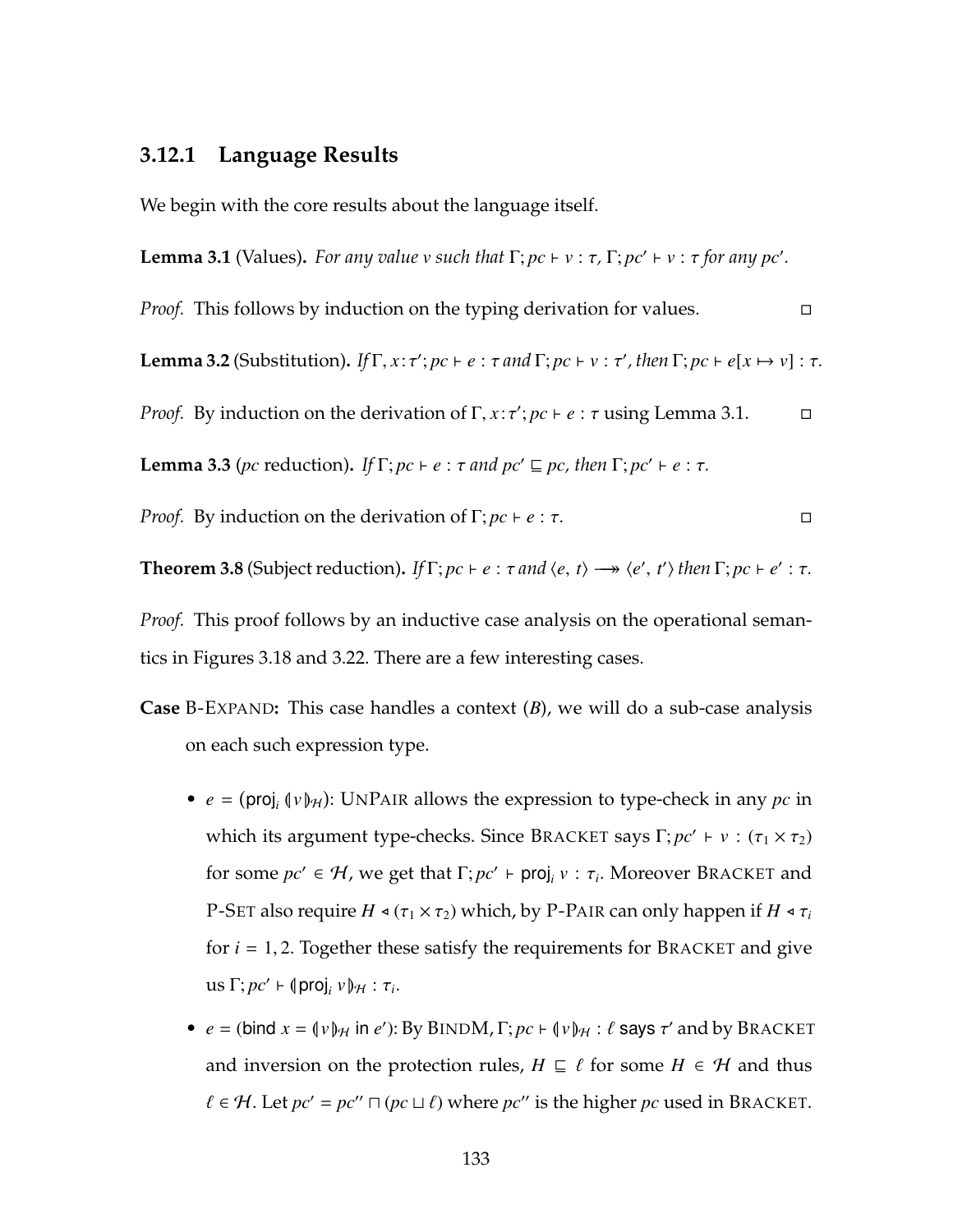Since *H* is upward closed and  $pc''$ ,  $\ell \in H$ ,  $(pc \sqcup \ell) \in H$  and thus  $pc' \in H$ . Moreover,  $pc' \sqcup \ell = pc \sqcup \ell$ , so by B[IND](#page-114-0)M  $\Gamma, x : \tau'; pc' \sqcup \ell + e' : \tau$  and by Lemma [3.1](#page-147-0)  $\Gamma$ ;  $pc' \vdash v : \ell$  says  $\tau'$ . This means that  $\Gamma$ ;  $pc' \vdash$  bind  $x = v$  in  $e' : \tau$ . Also by B[IND](#page-114-0)M we have  $\ell \triangleleft \tau$  so since  $\ell \in \mathcal{H}$  we have now satisfied the conditions on B[RACKET](#page-143-0) and  $\Gamma$ ;  $pc \vdash \phi$  (bind  $x = v$  in  $e' \phi_H : \tau$ .

**Case** [B-D](#page-143-0)[ECL](#page-114-0)H: By DECL  $\Gamma$ ;  $pc \vdash (\n \Psi)_{\mathcal{H}} : \ell'$  says  $\tau'$  and by inspection on the protec-tion rules and B[RACKET](#page-143-0), it must be the case that  $H \sqsubseteq \ell'$  for some  $H \in \mathcal{H}$  and thus  $\ell' \in \mathcal{H}$ .

By assumption  $\ell \in \mathcal{H}$ , so the final protection requirement of B[RACKET](#page-143-0) on the stepped expression is satisfied. We now claim that if  $pc' = pc \sqcup \ell$  then  $\Gamma; pc' \vdash$  decl  $v$  to  $\ell : \tau$ . D[ECL](#page-114-0) gives us that  $pc \sqsubseteq \ell$ , so clearly  $pc' = pc \sqcup \ell \sqsubseteq \ell$ .

D[ECL](#page-114-0) also gives us  $\ell^{\prime\rightarrow} \sqsubseteq \ell^{\rightarrow} \sqcup \Delta((\ell' \sqcup pc)^{\leftarrow})$ . Since  $\ell^{\prime\leftarrow} = \ell^{\leftarrow}$ , we note that

$$
(\ell' \sqcup pc)^{\leftarrow} = (\ell \sqcup pc)^{\leftarrow} = pc'^{\leftarrow}.
$$

Therefore  $(\ell' \sqcup pc')^{\leftarrow} = (\ell' \sqcup pc)^{\leftarrow}$  and the premise still holds.

Since the other premises D[ECL](#page-114-0) are trivially still satisfied in a higher *pc* (using Lemma [3.1](#page-147-0) for *v* to type), we see that  $\Gamma; pc' \vdash$  decl *v* to  $\ell : \tau.$  Thus since  $pc' \in \mathcal{H}$ and  $\ell \in \mathcal{H}$ , we get  $\Gamma$ ;  $pc \vdash$  (decl  $v$  to  $\ell$ )<sub>H</sub> :  $\tau$ .

**Case** B-E[NDORSE](#page-143-0)H**:** We omit the details of this case as they are identical to the previous case, but with projection arrows reversed and  $\Delta$  replaced by  $\nabla$ .

All other cases follow trivially from inspection on the typing derivations in Figure [3.8](#page-114-0) and applications of Lemmas [3.2](#page-147-1) and [3.3.](#page-147-2) Rule [E-E](#page-111-0)VAL also requires an inductive application.

<span id="page-148-0"></span>**Lemma 3.4** (Bracket Soundness). *If*  $\langle e, \varepsilon \rangle \longrightarrow^* \langle e', t \rangle$  then  $\langle e, \varepsilon \rangle \longrightarrow^* \langle e', \varepsilon \rangle$ .  $\langle e, \varepsilon \rangle$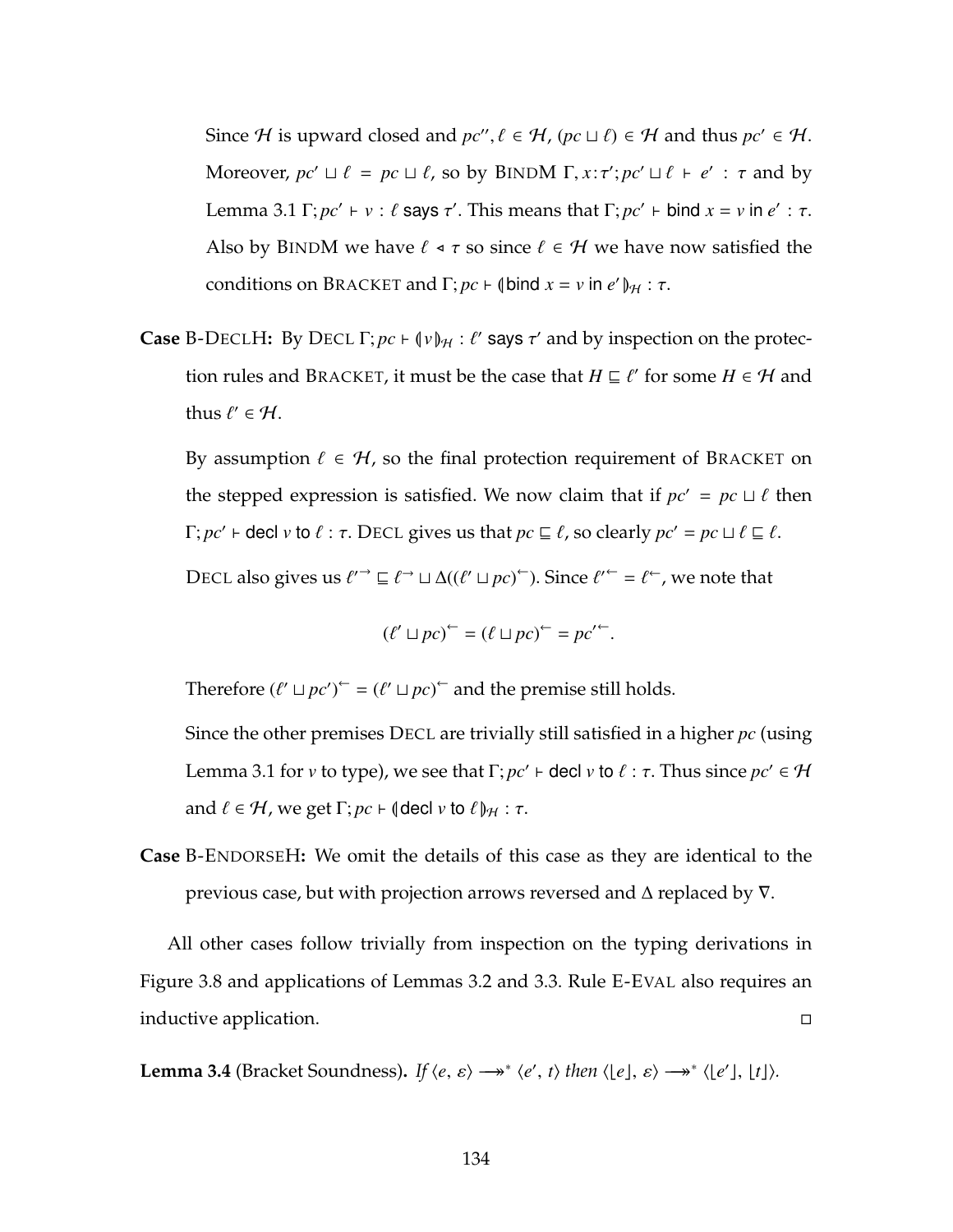*Proof.* This result follows by inspection on the operational semantics in Figures [3.18](#page-139-0) and [3.22.](#page-143-0) Note that every step the non-projected expression takes is mirrored exactly by a step the projected value takes except applications of B-E[XPAND](#page-143-0), [B-D](#page-143-0)ECLL, [B-D](#page-143-0)ECLH, B-E[NDORSE](#page-143-0)L, and B-E[NDORSE](#page-143-0)H. Those applications are simply dropped and since they emit no values to the trace, the traces remain the same.  $\Box$ 

<span id="page-149-0"></span>**Lemma 3.5** (Bracket Completeness). If  $\langle e, e \rangle \rightarrow^* \langle e', t \rangle$  and  $\Gamma; pc \vdash e : \tau$ , then there *is some e'', t' such that*  $\langle e, \varepsilon \rangle \longrightarrow^* \langle e'', t' \rangle$ *.* 

*Proof.* Assume  $\langle \lfloor e \rfloor, \varepsilon \rangle \rightarrow^* \langle e', t \rangle$  and consider the operational semantics in Figures [3.18](#page-139-0) and [3.22.](#page-143-0) We consider a single step in the projected expression which gives us two cases.

If the step happens either entirely within a bracket or entirely outside brackets, then the same step must be possible in the original expression. If the step in the original expression is not possible because of brackets, then there must be brackets around a term other than an arbitrary expression or value in the semantic rule employed. Since the expression type-checks and by Theorem [3.8,](#page-147-3) each intermediate expression also type-checks, the protection clause on B[RACKET](#page-143-0) and inversion on the protection rules in Figure [3.7](#page-113-0) give us four possible options for the semantic rule employed: [E-U](#page-139-0)NPAIR, [E-B](#page-111-0)INDM, [E-D](#page-111-0)ECL, and E-E[NDORSE](#page-111-0). For the first two, we can first step using B-E[XPAND](#page-143-0) one or more times before applying the original rule. For the second two, we can apply [B-D](#page-143-0)ECLL, [B-D](#page-143-0)ECLH, B-E[NDORSE](#page-143-0)L, or B-E[NDORSE](#page-143-0)H one or more times again before applying the original rule.

In all cases we see that if the projected term steps and equivalent step is possible in the original expression, though possibly after applying one or more other steps first. This proves the desired result.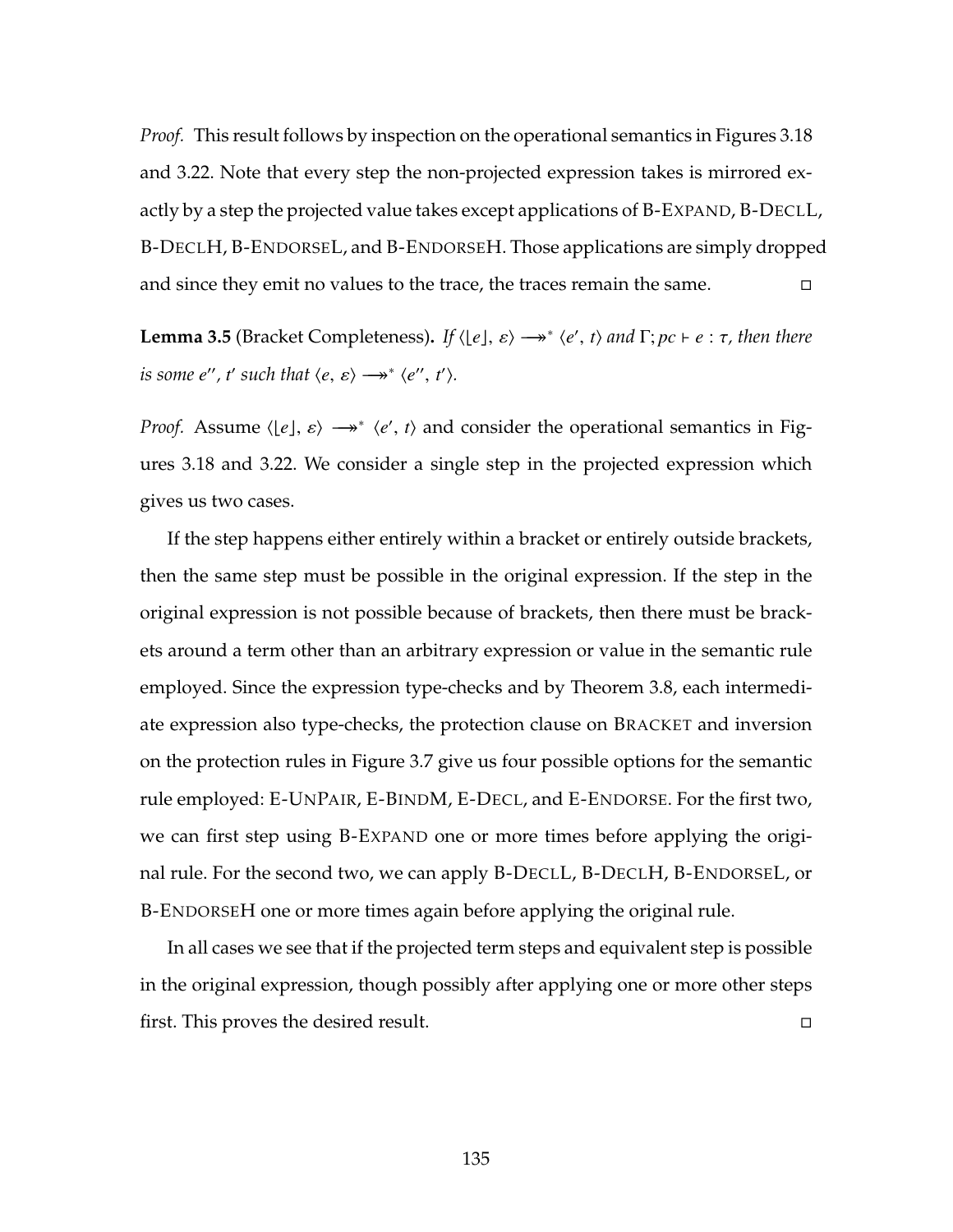### **3.12.2 Security Results**

We now prove the various security results stated throughout the paper.

<span id="page-150-0"></span>**Lemma 3.6** (Release on downgrade). Let H be a high set and  $W = \mathcal{L} \setminus \mathcal{H}$ . Given a *program e such that*  $\Gamma, x : \tau_1; pc \vdash e : \tau_2$  *with*  $\vdash \tau_1$  prot  $\mathcal{H}$ *, for all*  $v_1, v_2$  *with*  $\Gamma; pc \vdash v_i : \tau_1$ *, let*

$$
\langle e[x \mapsto (v_i)\mathcal{H}], v_i \rangle \longrightarrow^* \langle v'_i, t_i \rangle.
$$

If  $n_1$  and  $n_2$  are such that  $t^i_{n_i} \not\approx_W \bullet$  and  $t^1_{.n_1-1} \approx^{\star}_{W} t^2_{.n_2-1}$ , then either  $t^i_{n_i} = (\downarrow^{\pi}_{\ell})$  $\bar{\eta}_\ell^{\pi}, \, \overline{\eta}_\ell^{\pi}$  w<sub>i</sub>) with  $\ell' \in \mathcal{H}$  and  $\ell \notin \mathcal{H}$  for both  $i = 1, 2$ , or  $t_{n_1}^1 \approx_{\mathcal{W}} t_{n_2}^2$ .

*Proof.* We refer to elements of the form  $(\downarrow^{\pi}_{\ell})$  $(\overline{\eta}_{\ell}, \overline{\eta}_{\ell} w)$  with  $\ell' \in \mathcal{H}$  and  $\ell \notin \mathcal{H}$  as *relevant downgrade* elements. This is a proof by induction on the number of relevant downgrade elements in  $t^1_{..n_1-1}$  and  $t^2_{..n_2-1}$ . Note that while the prefixes can contain any number of relevant downgrade elements, the prefixes are W-equivalent, so the downgraded values must also be W-equivalent. In particular, there must be the same number in each trace prefix.

As the base case, assume there are no such values in the trace prefixes. We first claim that there can be no application of [B-D](#page-143-0)ECLL or B-E[NDORSE](#page-143-0)L prior to the current step.

By the typing rules D[ECL](#page-114-0) and E[NDORSE](#page-114-0), that would require the value inside the bracket to have type  $\ell'$  says  $\tau$  for some type  $\tau$ . The protection clause on B[RACKET](#page-143-0) and the protection rules in Figure [3.19](#page-140-0) would thus require there to be some  $H \in \mathcal{H}$ such that  $H \sqsubseteq \ell'$ , which in turn means  $\ell' \in {\mathcal H}$ . However, application of [B-D](#page-143-0)ECLL or B-E[NDORSE](#page-143-0)L requires  $\ell \notin \mathcal{H}$ . Therefore if either rule is applied, the next value emitted to the trace must be  $\mathcal{L}^{\pi}_{\ell}$  $\overline{\eta}_{\ell}$ ,  $\overline{\eta}_{\ell}$  *w*) where  $\ell' \in \mathcal{H}$  and  $\ell \notin \mathcal{H}$ . While  $t^i_{n_i}$  may be of that form, we assumed that no prior values are.

Next we claim that any differences between the two prefixes must be emitted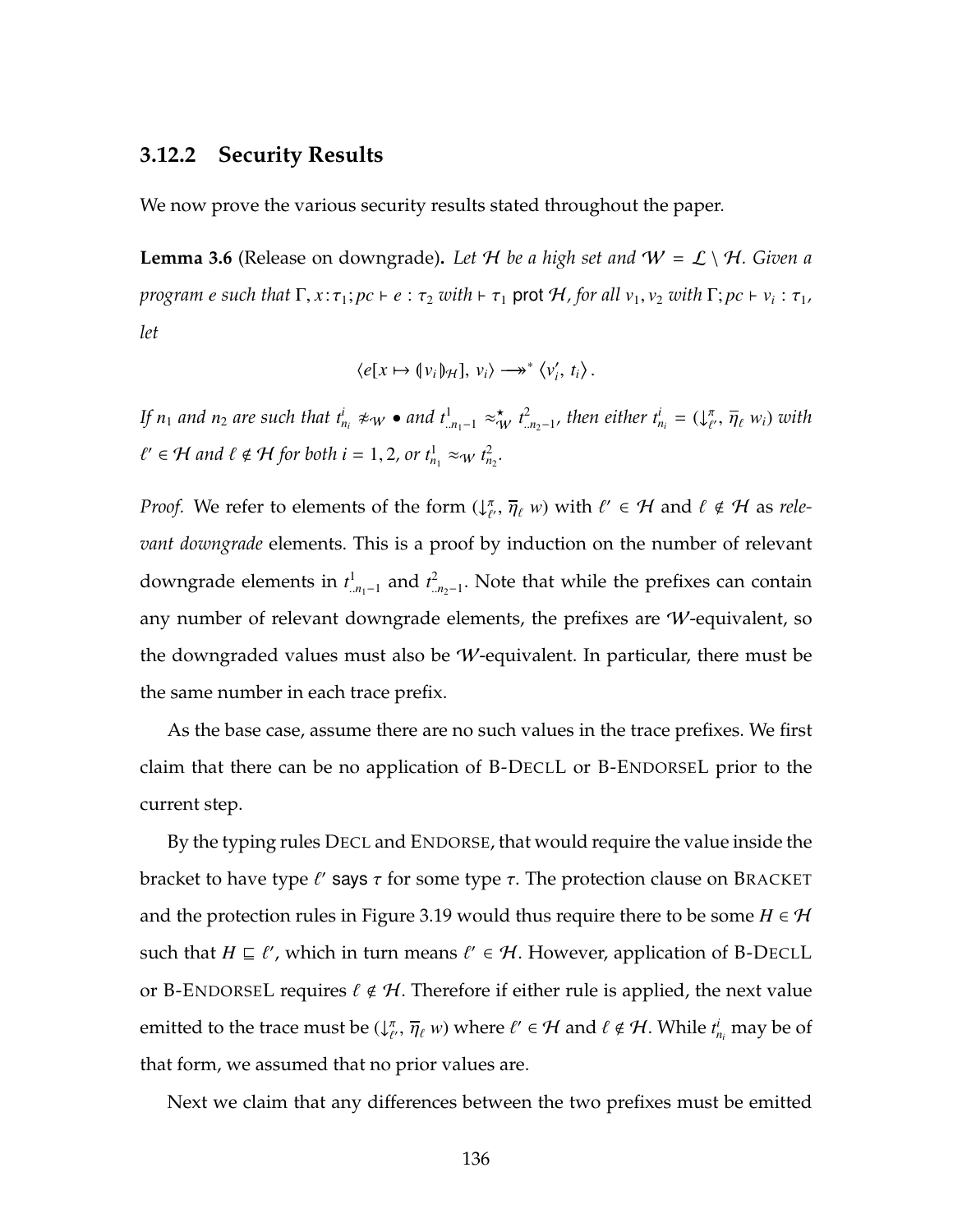from within brackets. The initial expression in each case differs only in the substituted value, which is inside brackets. If we syntactically examine the expression at every step of evaluation, we notice that no semantic rules allow anything inside brackets to affect anything outside brackets except through the [B-D](#page-143-0)ECLL and B-E[NDORSE](#page-143-0)L rules, which remove brackets. Since those rules are never applied, all differences must be contained within brackets. This means that all differences within the prefixes must have been emitted from inside brackets.

Finally, we claim that if a trace element *c* is emitted from within a bracket, then  $c \approx_W$  •. The only three rules that emit trace elements are [E-U](#page-111-0)NITM, [E-D](#page-111-0)ECL, and E-E[NDORSE](#page-111-0). By Theorem [3.8,](#page-147-3) the expression stepping must type check, and each of the corresponding typing rules (U[NIT](#page-114-0)M, D[ECL](#page-114-0), and E[NDORSE](#page-114-0)) contain the condition  $pc \subseteq \ell$ . By B[RACKET](#page-143-0), if the expression is inside a bracket then  $pc \in \mathcal{H}$  and since H is upward closed, this means  $\ell \in \mathcal{H}$ . Thus by EQ-U[NIT](#page-119-0)M or EQ-D[OWN](#page-119-0),  $c \approx_W \bullet$ .

Coupled with the above logic about applications of [B-D](#page-143-0)ECLL and B-E[NDORSE](#page-143-0)L and the fact that  $t_{n_i}^i \not\approx_W \bullet$ , either  $t_{n_1}^1 \approx_W t_{n_2}^2$ , or both are the result of downgrades that resulted in applications of either [B-D](#page-143-0)ECLL or B-E[NDORSE](#page-143-0)L. In the latter case both are of the form  $\mathcal{L}_{\ell}^{\pi}$  $\overline{\eta}_{\ell}$ ,  $\overline{\eta}_{\ell}$  *w*) where  $\ell' \in \mathcal{H}$  and  $\ell \notin \mathcal{H}$ , as desired.

Now we assume that there is at least one such expression in the trace prefixes, but those prefixes are still  $W$ -equivalent. Take the first such trace element. This element must appear in both trace prefixes. Let  $e_1$  and  $e_2$  be the top-level expressions that stepped in each trace to emit the downgrade element. The two expressions can differ inside brackets, and can differ inside the downgraded value (that was previously inside brackets). Because the downgraded values are W-equivalent, any such differences must be contained inside terms of the form  $(\overline{\eta}_{\ell} w)$  where  $\ell \in \mathcal{H}$ . We can replace any such terms by  $(\bar{\eta}_\ell w)_{\mathcal{H}}$  in the expression and it will still type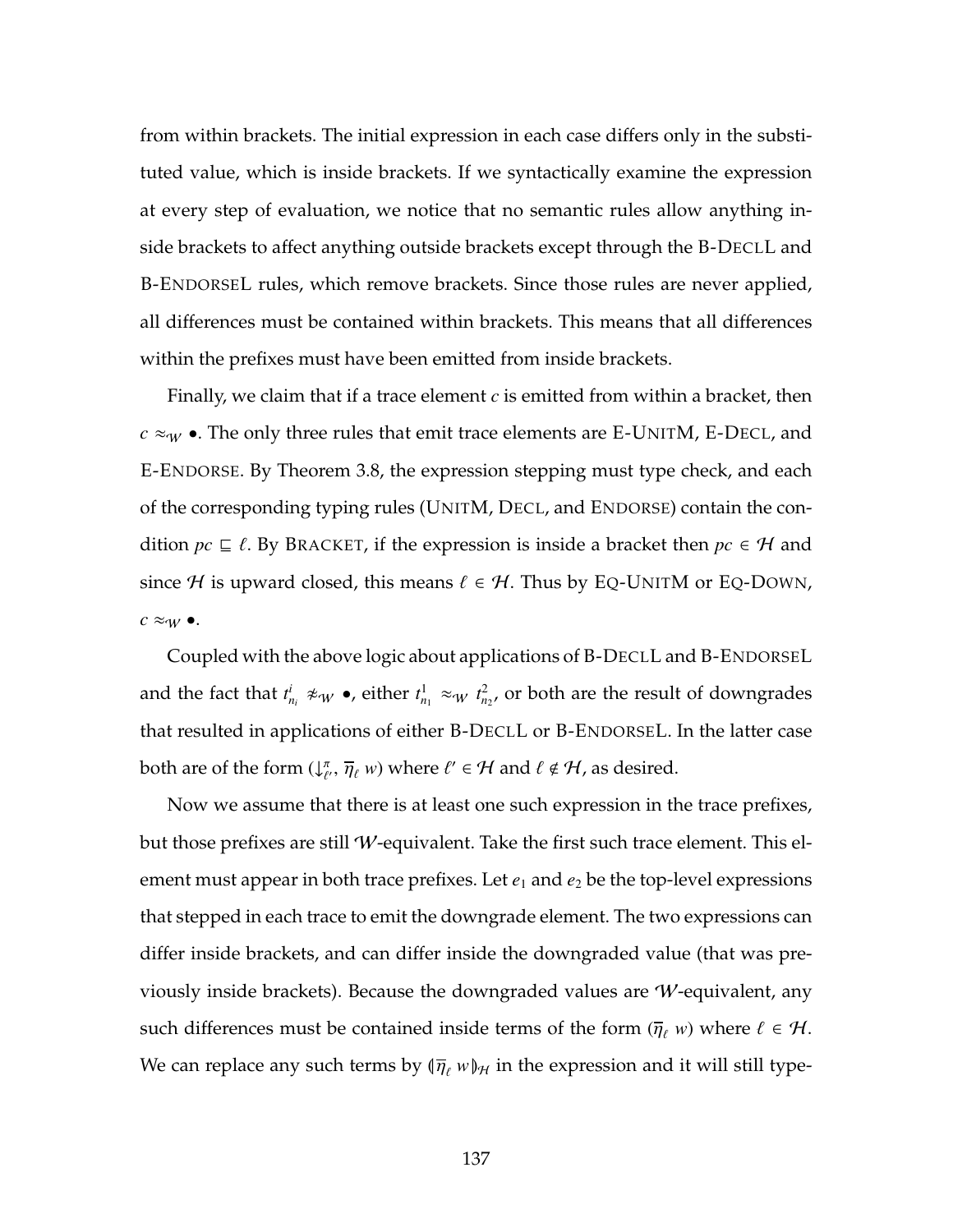check since  $\ell \in \mathcal{H}$  and *w* type-checks in any *pc*. This results in a new pair of expressions that are W-equivalent except inside brackets. By Lemmas [3.4](#page-148-0) and [3.5](#page-149-0) these expression generate traces that are equivalent to the original up to brackets and bullets. By construction, these new expressions generate trace prefixes with one less  $(\downarrow^{\pi}_{\ell})$  $\bar{\eta}_{\ell}$ ,  $\bar{\eta}_{\ell}$  *w*) element than the original expressions, so by the inductive hypothesis, the result holds.

Since the same brackets were necessarily added in both expressions, the new expressions will thus generate equivalent traces if and only if the old expressions did. Since the trace prefixes prior to this modification were equivalent, if the new expressions generate equivalent traces, the original expressions must also generate equivalent traces. Thus the result holds for the original traces as well.

**Theorem [3.1](#page-120-0)** (Noninterference of non-downgrading programs)**.** *Let* H *be a high set and let*  $W = \mathcal{L}\backslash \mathcal{H}$ . Given an expression *e* such that  $\Gamma, x : \tau_1; pc \vdash e : \tau_2$  where  $\vdash \tau_1$  prot  $\mathcal{H}$ , *for all*  $v_1, v_2$  *with*  $\Gamma; pc \vdash v_i : \tau_1$ *, if* 

$$
\langle e[x \mapsto v_i], v_i \rangle \longrightarrow^* \langle v'_i, t^i \rangle
$$

*then either there is some* (↓ π  $(\overline{\eta}_{\ell}, \overline{\eta}_{\ell}, w) \in t^{i}$  where  $\ell' \in \mathcal{H}$  and  $\ell \notin \mathcal{H}$ , or  $t^{1} \approx_{\mathcal{W}}^{\mathbf{x}} t^{2}$ .

*Proof.* Since  $\Gamma; pc \vdash v_i : \tau_1$  and  $\vdash \tau_1$  prot H, B[RACKET](#page-143-0) says  $\Gamma; pc \vdash (v_i)_{\mathcal{H}} : \tau_1$ . Lemmas [3.4](#page-148-0) and [3.5](#page-149-0) tell us that the result holds as stated above if and only if it holds when substituting  $(\nu_i)_{\mathcal{H}}$  instead of  $\nu_i$ . From there we can apply Lemma [3.6.](#page-150-0) If there are no  $(\downarrow^{\pi}_{\ell})$  $\overline{\eta}_\ell^{\pi}$ ,  $\overline{\eta}_\ell$  *w*) events in either trace with  $\ell' \in \mathcal{H}$  and  $\ell \notin \mathcal{H}$ , then each W-visible term in each trace must be equivalent to each other by induction on the number of elements (empty traces are equivalent).

**Theorem [3.2](#page-121-0)** (Noninterference of high-*pc* programs)**.** *Let* A *be an attacker inducing high sets* U *and* S*. Let* H *be one of those high sets and* W = L \ H*. Given an expression e* such that  $\Gamma, x : \tau_1$ ;  $pc \vdash e : \tau_2$  where  $\vdash \tau_1$  prot  $H$ , for all  $v_1, v_2$  with  $\Gamma; pc \vdash v_i : \tau_1$ , if  $\langle e[x \mapsto v_i], v_i \rangle \longrightarrow^* \langle v'_i, t^i \rangle$  and  $pc \in \mathcal{U} \cup \mathcal{S}$ , then  $t^1 \approx^*_{\mathcal{W}} t^2$ .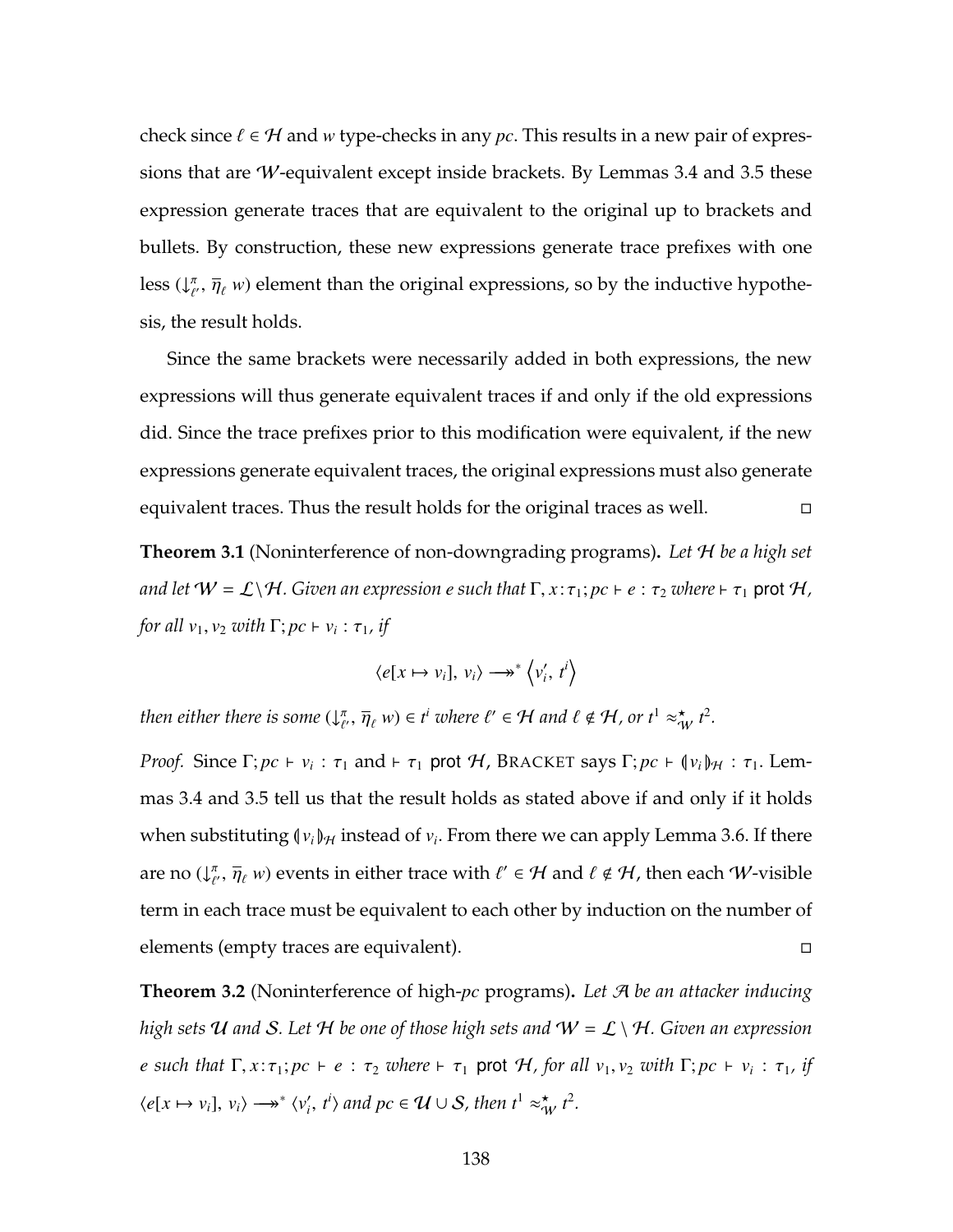*Proof.* We claim that neither trace contains any  $(\downarrow^{\pi}_{\ell})$  $\overline{\eta}_{\ell}$ ,  $\overline{\eta}_{\ell}$  *w*) elements where  $\ell' \in \mathcal{H}$ and  $\ell \notin H$ , thus reducing this to Theorem [3.1.](#page-120-0) There are three cases to consider here:  $pc \in \mathcal{H}$ ,  $pc \in \mathcal{U}$  and  $\mathcal{H} = \mathcal{S}$ , and  $pc \in \mathcal{S}$  and  $\mathcal{H} = \mathcal{U}$ .

- **Case**  $pc \in \mathcal{H}$ : Both D[ECL](#page-114-0) and E[NDORSE](#page-114-0) require  $pc \sqsubseteq \ell$ , so by upward-closure of  $\mathcal{H}$ ,  $\ell \in \mathcal{H}.$
- **Case**  $pc \in U$  and  $H = S$ : D[ECL](#page-114-0) contains the condition  $\ell^{\prime}$   $\supset \subseteq \ell^{\rightarrow} \sqcup \Delta((\ell' \sqcup pc)^{\leftarrow})$ . Converting into the authority lattice, this gives us  $\ell \rightarrow \Delta((\ell' \lor pc)^{\leftarrow}) \Rightarrow \ell'^{\rightarrow}$ . Since  $\mathcal{U} = \mathcal{A}^{\leftarrow}$  and  $\mathcal{A}^{\leftarrow}$  is upward-closed,  $pc \in \mathcal{U}$  means  $(\ell' \vee pc)^{\leftarrow} \in \mathcal{A}^{\leftarrow}$ . Con-dition [4](#page-144-3) of Definition [3.6](#page-142-0) then ensures  $\Delta((\ell' \lor pc)^\leftarrow) \in \mathcal{A}^\rightarrow$ . Because  $\mathcal{A}^\rightarrow$  is an upward-closed sublattice, if  $\ell \to \in \mathcal{A}^{\to}$ , then  $\ell'^{\to} \in \mathcal{A}^{\to}$ . Since  $\mathcal{H} = \mathcal{S} = \mathcal{L} \setminus (\mathcal{A}^{\to})$ , this means  $\ell \notin \mathcal{H}$  only if  $\ell' \notin \mathcal{H}$ .
- **Case**  $pc$  ∈ S and  $H = U$ : This argument is nearly identical to the previous case. E[NDORSE](#page-114-0) means  $\ell^{\prime} \subseteq \ell^{\leftarrow} \sqcup \nabla((\ell' \sqcup pc)^{\rightarrow})$  which, in the trust lattice, means  $\ell'^{\leftarrow} \Rightarrow \ell^{\leftarrow} \vee \nabla ((\ell' \wedge pc)^{\rightarrow})$ . In the trust ordering, A is upward-closed, and thus  $S = \mathcal{L} \setminus (\mathcal{A}^{\rightarrow})$  is downward-closed. Since  $pc \in S$ , that means  $(\ell' \land pc) \in S$ . Condition [4](#page-144-3) of Definition [3.6](#page-142-0) then ensures  $\nabla((\ell' \wedge pc)^{\rightarrow}) \notin \mathcal{A}^{\leftarrow} = \mathcal{H}$ . Because  $\mathcal{L} \setminus \mathcal{H}$  is a doward-closed sublattice, if  $\ell^{\leftarrow} \notin \mathcal{H}$ , then  $\ell^{\prime \leftarrow} \notin \mathcal{H}$ , as desired.  $\Box$

**Theorem [3.3](#page-121-1)** (Noninterference of secret–untrusted data)**.** *Let* A *be an attacker inducing high sets* U and S. Let  $H = U \cap S$  and  $W = L \setminus H$ . Given an expression e *such that*  $\Gamma, x: \tau_1; pc \vdash e : \tau_2$  *where*  $\vdash \tau_1$  prot H, for all  $v_1, v_2$  *with*  $\Gamma; pc \vdash v_i : \tau_1$ , if  $\langle e[x \mapsto v_i], v_i \rangle \longrightarrow^* \langle v'_i, t^i \rangle$  then  $t^1 \approx^*_{\mathcal{W}} t^2$ .

*Proof.* First we note that  $H$  is a high set as the intersection of two upward closed sets is also upward closed. We claim that neither trace contains any  $(\downarrow^{\pi}_{\ell}$  $\bar{\eta}_{\ell}$ ,  $\bar{\eta}_{\ell}$  w) elements where  $\ell' \in \mathcal{H}$  and  $\ell \notin \mathcal{H}$ , thus reducing this to Theorem [3.1.](#page-120-0) We will cover the two cases of  $\pi$  separately despite their similarities.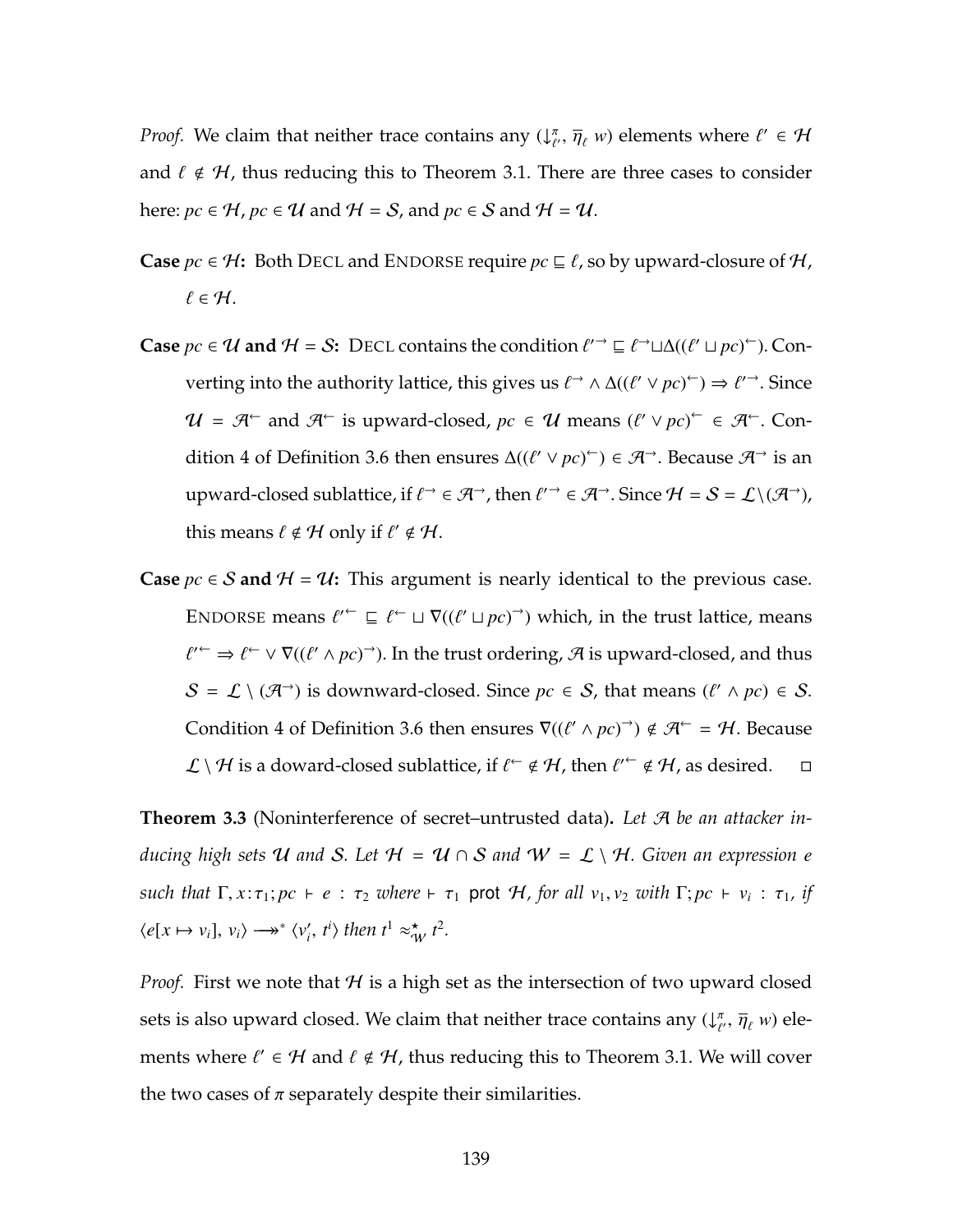**Case**  $\pi = \rightarrow$ : The only way to emit  $(\downarrow_{\ell'} \rightarrow \overline{\eta}_{\ell} w)$  is through [E-D](#page-111-0)ECL. By Theorem [3.8,](#page-147-3) each intermediate expression type-checks under the same initial context. This is a sub-expression, meaning there is some  $\Gamma'$ ,  $pc'$ , and  $\tau$  such that

$$
\Gamma'; pc' \vdash \text{decl } (\overline{\eta}_{\ell'} \ v) \text{ to } \ell : \ell \text{ says } \tau.
$$

Therefore D[ECL](#page-114-0) ensures that  $\ell \to \subseteq \ell \to \Delta((\ell' \sqcup pc')^{\leftarrow})$ . Every typing rule either moves *pc* up the information-flow lattice (by joining it with another label) or leaves it unchanged, so  $pc ⊆ pc'$  and thus  $\Delta (pc'^{\leftarrow}) ⊆ \Delta (pc^{\leftarrow})$ , meaning  $\ell^{\prime}$   $\supset$   $\ell^{\rightarrow}$   $\sqcup$  ∆(( $\ell^{\prime} \sqcup pc$ )<sup> $\leftarrow$ </sup>). Converting to the authority lattice gives us  $\ell \rightarrow \Delta((\ell' \lor pc)^{\leftarrow}) \Rightarrow \ell'^{\rightarrow}.$ 

If  $\ell' \in \mathcal{H}$ , then  $\ell'^{\rightarrow} \in \mathcal{S}$ , and  $\mathcal{S}$  is downward-closed in the trust ordering. Therefore  $\ell \rightarrow \Delta((\ell' \lor pc)^{\leftarrow}) \in S$ .

However,  $\ell' \in \mathcal{H}$  also means  $\ell'^{\leftarrow} \in \mathcal{U} = \mathcal{A}^{\leftarrow}$ . Because  $\mathcal{U}$  is upward-closed,  $(\ell' \lor pc)^{\leftarrow}$  ∈ U. So by Condition [4](#page-144-3) of Definition [3.6,](#page-142-0)  $\Delta((\ell' \lor pc)^{\leftarrow})$  ∈  $\mathcal{A}^{\rightarrow}$  =  $\mathcal{L} \setminus \mathcal{S}$ . Because  $\mathcal{A}^{\rightarrow}$  is a sublattice, if  $\ell^{\rightarrow} \in \mathcal{A}^{\rightarrow}$ , then it would be the case that  $\ell$ <sup>→</sup> ∧∆( $(\ell' \lor pc)$ <sup>←</sup>) ∈  $\mathcal{A}$ <sup>→</sup> =  $\mathcal{L} \setminus \mathcal{S}$ , contradicting the above conclusion. Therefore  $\ell \rightarrow \ell \in \mathcal{S}$ . Since  $\ell'^{\leftarrow} \in \mathcal{U}$  and D[ECL](#page-114-0) ensures  $\ell^{\leftarrow} = \ell'^{\leftarrow}$ , this means  $\ell \in \mathcal{S} \cap \mathcal{U} = \mathcal{H}$ , as desired.

**Case**  $\pi = \leftarrow$ : Dual to the above case,  $(\downarrow_{\ell'}^{\leftarrow}, \overline{\eta}_{\ell} w)$  must be emitted from E-E[NDORSE](#page-111-0), so Theorem [3.8](#page-147-3) now implies that there is some  $\Gamma'$ *, pc'*, and  $\tau$  such that

$$
\Gamma'; pc' \vdash \text{endorse} (\overline{\eta}_{\ell'} v) \text{ to } \ell : \tau.
$$

Since  $pc \subseteq pc'$ , E[NDORSE](#page-114-0) and the same logic as above require  $\ell'^{\leftarrow} \subseteq \ell^{\leftarrow} \sqcup$  $\nabla((\ell' \sqcup pc) \rightarrow)$ , which converts to  $\ell' \rightarrow \ell \rightarrow \ell \gamma \vee \nabla((\ell' \wedge pc) \rightarrow)$  in the trust lattcie. If  $\ell' \in \mathcal{H}$ , then  $\ell'^{\leftarrow} \in \mathcal{U}$ , and  $\mathcal{U}$  is upward-closed in the trust ordering. Therefore  $\ell \subset \vee \Delta((\ell' \wedge pc)^{\rightarrow}) \in \mathcal{U}$ .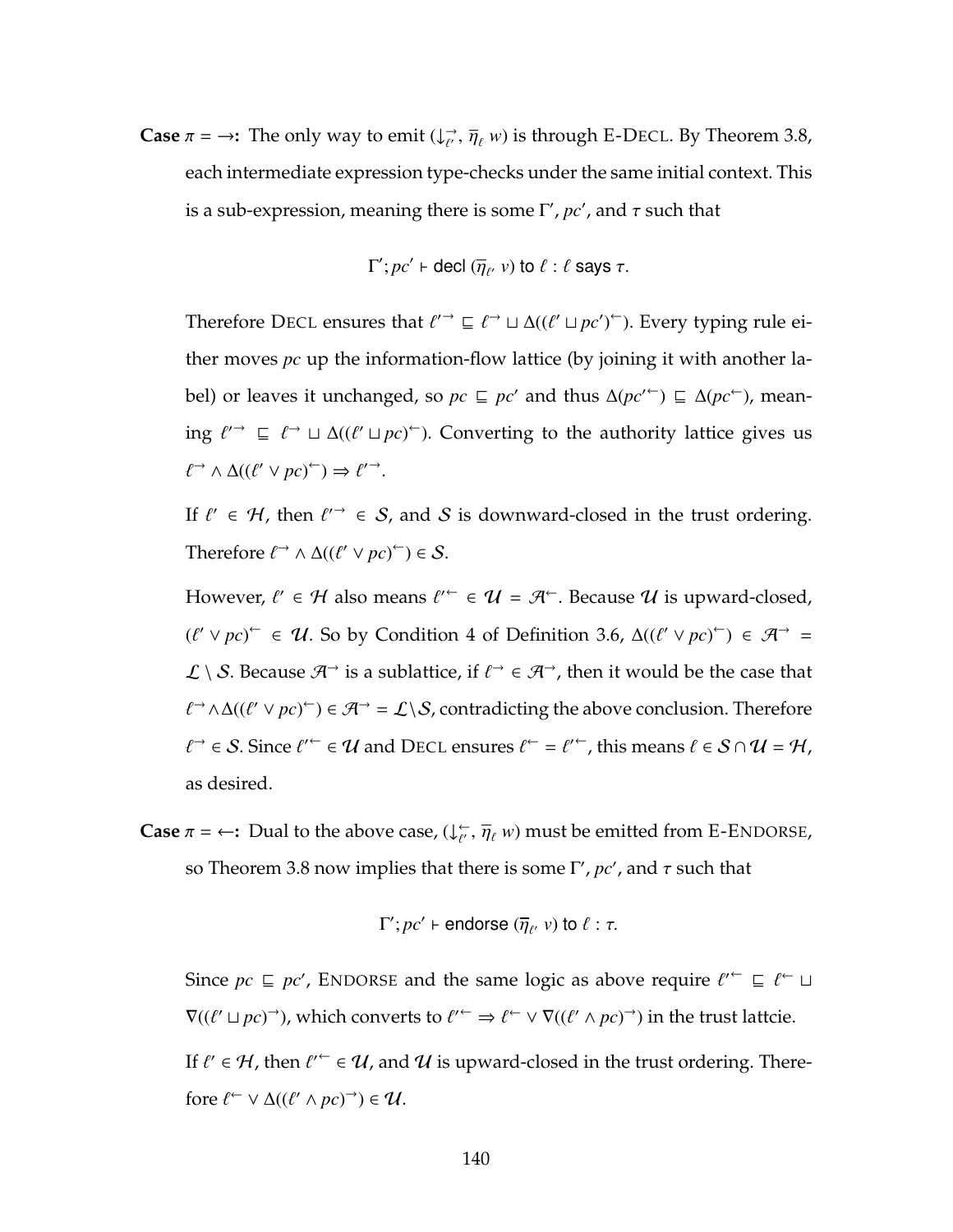However,  $\ell' \in \mathcal{H}$  also means  $\ell'^{\rightarrow} \in \mathcal{S} = \mathcal{L} \setminus \mathcal{A}^{\rightarrow}$ . Because  $\mathcal{S}$  is downwardclosed in the trust ordering,  $(\ell' \wedge pc)^{\rightarrow} \in S$ . So by Condition [4](#page-144-3) of Definition [3.6,](#page-142-0)  $\nabla((\ell'\wedge pc)^\rightarrow)\notin \mathcal{A}^\leftarrow=\mathcal{U}.$  Because  $\mathcal{L}\setminus\mathcal{U}$  is a sublattice, if  $\ell^\leftarrow\notin\mathcal{U}$ , then it would be the case that  $\ell \subset \nabla((\ell' \wedge pc)^{\rightarrow}) \notin \mathcal{U}$ , contradicting the above conclusion. Therefore,  $\ell^{\leftarrow} \in \mathcal{U}$ . Since  $\ell^{\prime \rightarrow} \in \mathcal{S}$  and E[NDORSE](#page-114-0) ensures  $\ell^{\rightarrow} = \ell^{\prime \rightarrow}$ , this means  $\ell \in S \cap \mathcal{U} = \mathcal{H}$ , as desired.

Thus we see that for any trace element  $\bigcup_{\ell=1}^{\infty}$  $(\overline{\eta}_{\ell}, \overline{\eta}_{\ell}, w)$ , if  $\ell' \in \mathcal{H}$ , then  $\ell \in \mathcal{H}$ , so by Theorem [3.1](#page-120-0) the result holds.

**Theorem [3.6](#page-129-0)** (Nonmalleable information flow)**.** *For any program e such that*  $\Gamma, x: \tau_x, y: \tau_y; pc \vdash e: \tau$ , *e* enforces NMIF.

*Proof.* We provide here only a proof of case [1](#page-128-1) of Definition [3.5.](#page-128-0) All statements in case [2](#page-128-2) are exactly dual so a precisely dual argument holds.

Let  $\mathcal A$  be an attacker inducing high sets  $\mathcal U$  and  $\mathcal S$  and let  $\mathcal T = \mathcal L \setminus \mathcal U, \mathcal P = \mathcal L \setminus \mathcal S,$ and  $W = T \cap P$ . To prove case [1](#page-128-1) we prove a contrapositive of the stated implication. Specifically, if  $t^{12}_{.n_{12}} \not\approx_{\ell} P^{\star} t^{22}_{.n_{22}}$  but rel $\zeta_{R,\ell}(w_1)$ , then  $t^{11}_{.n_{11}} \not\approx_{\ell} P^{\star} t^{21}_{.n_{21}}$ .

First we note that the theorem is uninteresting unless  $\vdash \tau_x$  prot  $S$  and  $\vdash \tau_y$  prot  $\mathcal{U}$ . Since  $v_i$  and  $w_j$  are both present in trace  $t^{ij}$ , if  $v_1 \nleftrightarrow_\mathcal{P} v_2$  or  $w_1 \nleftrightarrow_\mathcal{T} w_2$ , the theorem is trivially true. In the former case, varying the first input clearly results in nonequivalent traces for both attacks. In the latter case, the result holds for  $n_{ij} = 1$ and the precondition is clearly false otherwise. Now consider the case where  $v_1 \approx_{\mathcal{P}}$ *v*<sub>2</sub> and *w*<sub>1</sub>  $\approx$   $\tau$  *w*<sub>2</sub>. If  $\vdash \tau_x$  prot *S* and  $\vdash \tau_y$  prot *U*, then these are trivially true the interesting case we will handle below. Otherwise the equivalences require the contents of the value to be identical (except for nested secret/untrusted values). Any identical values clearly cannot result in distinguishable traces. We can handle nested secret/untrusted values by fixing the public/trusted parts of the inputs and viewing those values as the inputs instead, thus reducing to the case where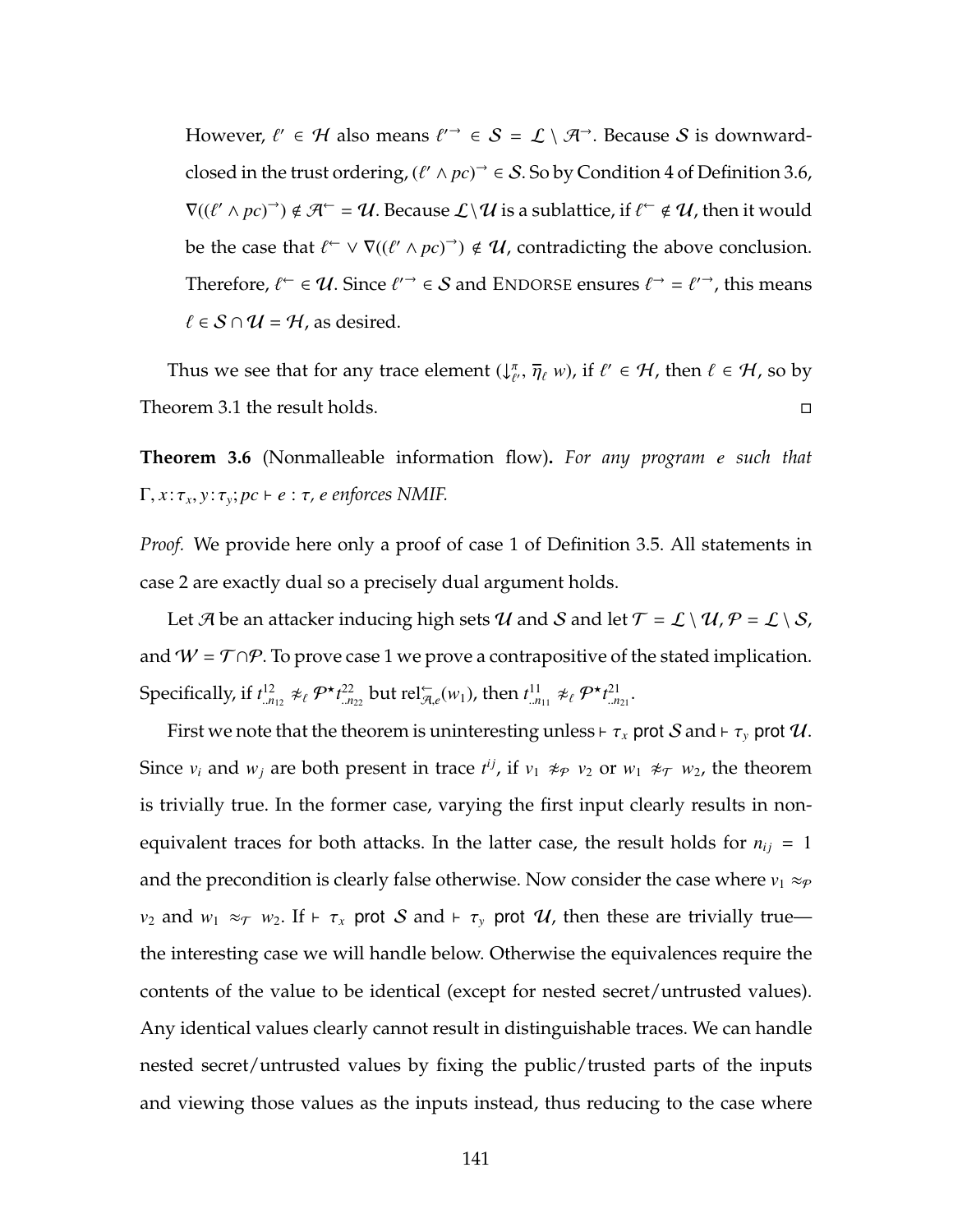$\vdash \tau_x$  prot  $\mathcal S$  and  $\vdash \tau_y$  prot  $\mathcal U$ .<sup>[5](#page-156-0)</sup> The rest of the proof assumes we are in this case.

By assumption  $t_{.n_{12}}^{12} \not\approx_{\ell} P^{\star} t_{.n_{22}}^{22}$ , there is some point at which the traces become distinguishable. This can happen for one of two reasons: one trace is a prefix of the other (up to extra •-equivalent terms), or there are two non-• terms that are non-equivalent.

In the first case, without loss of generality assume  $t^{12}_{.n_{12}}$  is a prefix of  $t^{22}_{.n_{22}}$ . We claim that  $t^{11}_{\ldots n_{11}}$  is a prefix of  $t^{21}_{\ldots n_{21}}$ . Lemma [3.6](#page-150-0) ensures that any difference must come from a downgrade, which must be a declassification because E[NDORSE](#page-114-0) prohibits changing the confidentiality and  $P$  allows labels of any integrity. By the argument in Theorem [3.3](#page-121-1) this declassification event must be on trusted data, thus producing a public–trusted output. Thus the condition that  $t^{i1}_{\ldots n_{i1}-1} \approx_{\mathcal{T}}^{\star}$  $\pi$   $t^{i2}$ ..*ni*2−1 ensures that any declassifications appearing in  $t^{21}_{..n_{21}-1}$  appear identically in  $t^{11}_{..n_{11}-1}$ , and similarly for *t*<sup>22</sup><sub>*n*<sub>22</sub>−1</sub> and *t*<sup>12</sup><sub>*n*<sub>12</sub>−1</sub>. Since *t*<sup>ij</sup><sub>*n*<sub>ij</sub></sup> ≉<sub>*w*</sub> •, any public–untrusted events appearing in *t*<sup>2*j*</sup><sub>*n*<sub>2*j*</sub></sub></sub> must also appear in  $t^{1j}_{.n_{1j}}$ , and thus  $t^{11}_{.n_{11}}$  must be a prefix of  $t^{21}_{.n_{21}}$ .

For the second case—two non- $\bullet$  terms are non-equivalent—let  $n_{i2}'$  be the indices of the first such terms in each trace. That is,  $t_{n'}^{2}$  $\frac{d^2}{n'_\text{12}}$   $\not\approx$   $\varphi$  • and  $t^{12}_\text{n'_1}$  $n'_{12}$   $\not\approx_{\mathcal{P}} t_{n'_{22}}^{22}$  $n'_{22}$ , but  $t^{12}_{...n}$ <sup>12</sup><sub>.*n'*<sub>12</sub>-1</sub> ≈ $\underset{\phi}{\star}$ <sup>★</sup> $\phi$ P  $t^{22}$ <sup>22</sup><sub>⊥n'<sub>22</sub>-1</sub>. Again Lemma [3.6](#page-150-0) ensures that the first non-equivalence must be the result of a declassification that exists in both traces.

By construction  $n'_{ij} \leq n_{ij}$  and we have that  $t^{12}_{i,n}$ <sup>12</sup><sub>.*n'*<sub>12</sub>-1</sub> ≈ $\underset{\phi}{\star}$ <sup>★</sup> $\underset{\phi}{\star}$  $\sum_{n=1}^{\infty} t_{n}^{22}$  $\sum_{n=1}^{22}$  by the definition of *n*<sup>'</sup><sub>ij</sub> and  $t^{i1}_{n_{i1}-1} \approx_{\mathcal{T}}^{\star}$  $\overset{\star}{\mathcal{T}}$   $t^{i2}_{\ldots r}$ ..*ni*2−1 by assumption. Consequently, for all *i*, *j*, *k*, *l* ∈ {1, 2}, we have

$$
t^{ij}_{..n'_{ij}-1} \approx^{\star}_{\mathcal{W}} t^{kl}_{..n'_{kl}-1}.
$$

In particular, this is true for  $t^{11}$  and  $t^{21}$ . We also know that for all  $i, j \in \{1, 2\}$   $t^{ij}_{n'_i}$  $\frac{i}{n'_{ij}} =$  $(\downarrow_{\ell'}^{\rightarrow}, \overline{\eta}_{\ell} w_{ij})$  for some value  $w_{ij}$ .

We know that  $w_{12} \not\approx_P w_{22}$ , and we now claim that  $w_{11} \not\approx_P w_{21}$ . To emit this value, [E-D](#page-111-0)ECL must have been applied, meaning there must have been a term  $(\overline{\eta}_{\ell'}|_{w_{ij}})$  in

<span id="page-156-0"></span> $5$ This technically reduces to the many-input version of the theorem that we prove is equivalent in Section [3.11.](#page-144-2)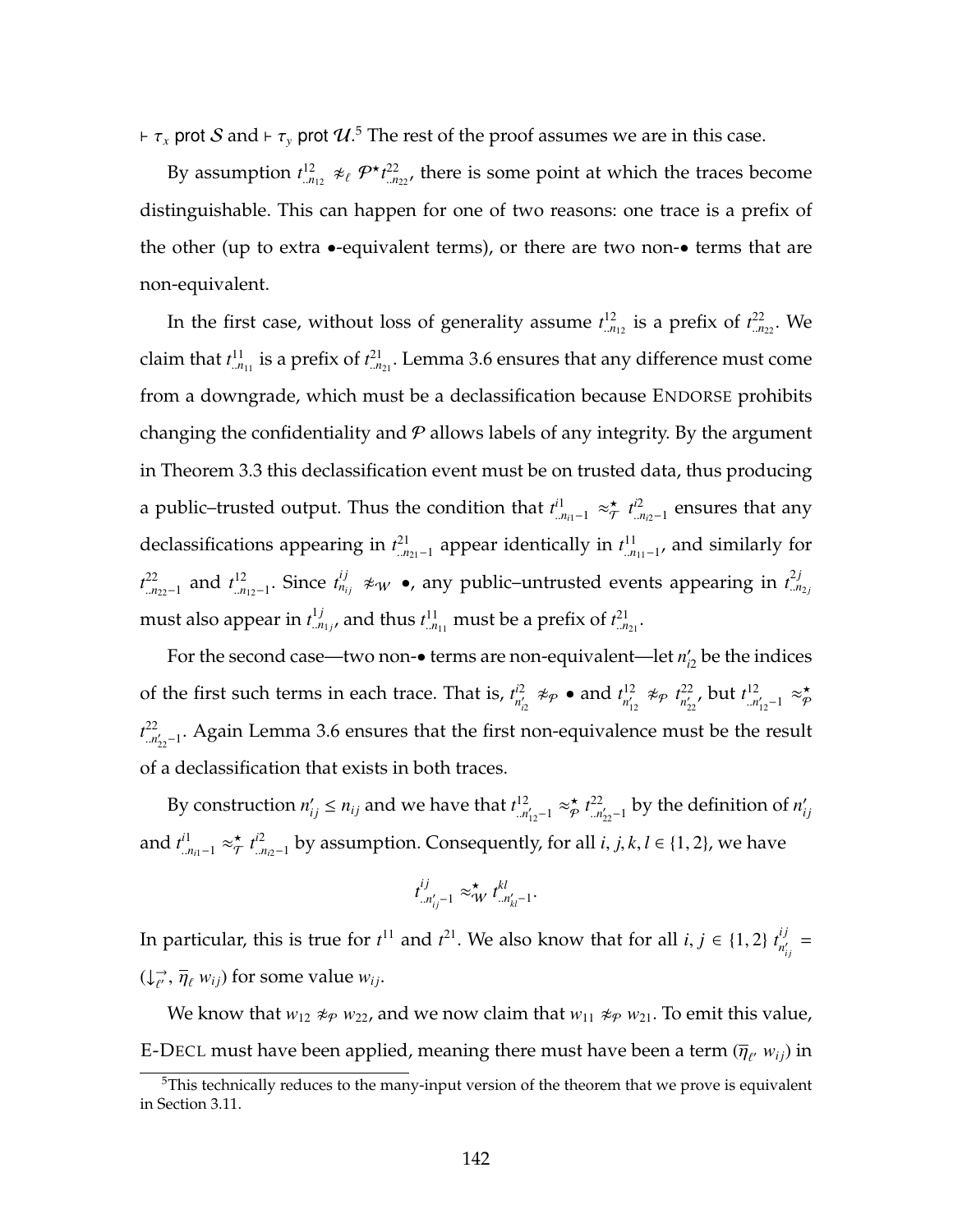the preceding expression. Since such expressions are not in the source language they can only be created by applications of [E-U](#page-111-0)NITM, [E-D](#page-111-0)ECL, and E-E[NDORSE](#page-111-0) this expression must appear previously in each trace. We know that  $\ell \in \mathcal{P} \cap \mathcal{T}$  and D[ECL](#page-114-0) requires that  $\ell^{\prime \leftarrow} = \ell^{\leftarrow}$ , so therefore  $\ell' \in \mathcal{T}$ . Since the prefixes prior to this event are trusted-equivalent when varying only attacks,  $w_{i1} \approx_{\mathcal{T}} w_{i2}$  for  $i = 1, 2$ . By assumption  $w_{12} \not\approx_{P} w_{22}$  and this is the first difference in those traces. This means that if  $w_{11} \approx_P w_{21}$  then  $w_{12}$  and  $w_{22}$  must have differed only in untrusted public values nested inside the original declassification (i.e.,  $w_{12} \approx \bullet_{\mathcal{A}} \rightarrow w_{22}$ ). Therefore if  $w_{11} \approx_{\mathcal{P}} w_{21}$ , then  $v_1$ ,  $v_2$ , and  $w_2$  are exactly the inputs needed in Definition [3.2](#page-124-0) to demonstrate that  $w_1$  is an irrelevant attack. We assumed that  $rel_{\mathcal{A},e}^{\leftarrow}(w_1)$ , so  $w_{11} \nleftrightarrow_{\mathcal{P}}$  $w_{21}$  and therefore  $t^{11}_{.n_{11}} \not\approx_{\ell} \mathcal{P}^{\star} t^{21}_{.n_{21}}$ , proving our desired result.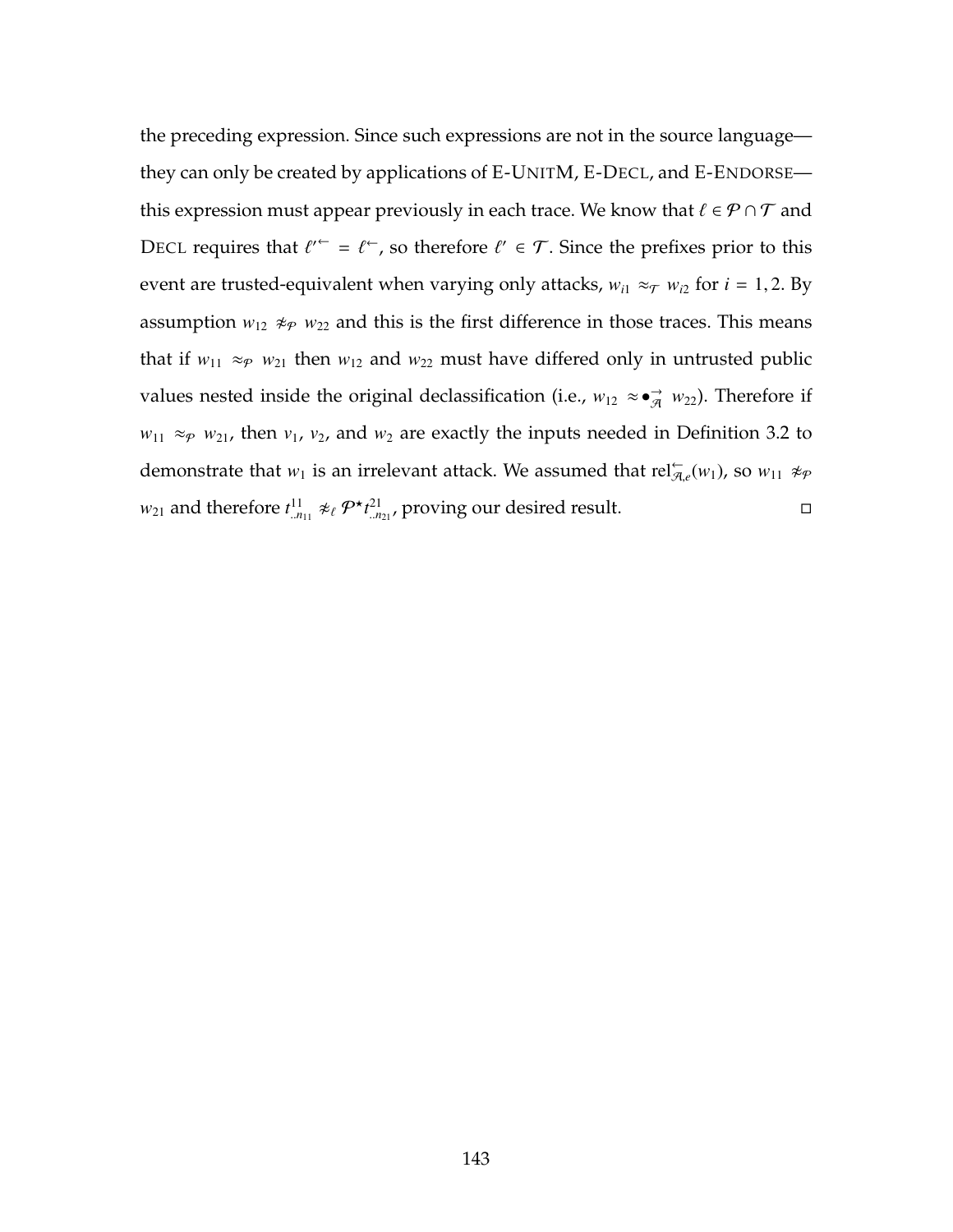#### CHAPTER 4

#### **COMPOSITIONAL REENTRANCY SECURITY**

Compositional security remains a fundamental concern for software security. Code might appear secure, yet expose vulnerabilities when it interacts with other code. Blockchain smart contracts offer multiple prominent recent examples of this problem [\[126,](#page-275-0) [127,](#page-275-1) [131\]](#page-276-0), but other instances exist. JavaScript code is difficult to secure when running on the same web page as code from a different source [\[45,](#page-264-0) [76,](#page-268-0) [109\]](#page-273-0). Web browsers themselves have fallen victim to attacks when executing code on web pages [\[49,](#page-265-0) [50\]](#page-265-1). In these settings, securing code in isolation is not sufficient. Reasoning about the behavior of a combination of interacting systems, however, is notoriously difficult. This work therefore aims for a way to build software with *compositional* security guarantees, meaning the security of an entire system follows from the security of its components.

Complex control flow, and in particular reentrant executions, pose a fundamental challenge for compositional security. Developers are increasingly building applications from separate communicating services that may belong to different trust domains [\[64,](#page-266-0) [163\]](#page-280-0). In such architectures, one service waiting for another to respond must be prepared to handle separate incoming requests. These *reentrant calls* effectively interrupt the execution of the application and, if the developer is not careful, can catch it in an inconsistent state, creating security vulnerabilities [\[51\]](#page-265-2).

Reentrancy security has received much more attention since July 2016, when the Decentralized Autonomous Organization (DAO)—an Ethereum smart contract intended to function as a distributed venture capital fund—lost \$50 million in tokens to such an attack, making global news [\[131\]](#page-276-0). Since then, a variety of methods have emerged to analyze or eliminate reentrancy attacks [\[5,](#page-258-0) [47,](#page-264-1) [57,](#page-265-3) [75,](#page-268-1) [100\]](#page-272-0), but vulnerabilities continue to appear. For example, a January 2019 audit uncovered a

144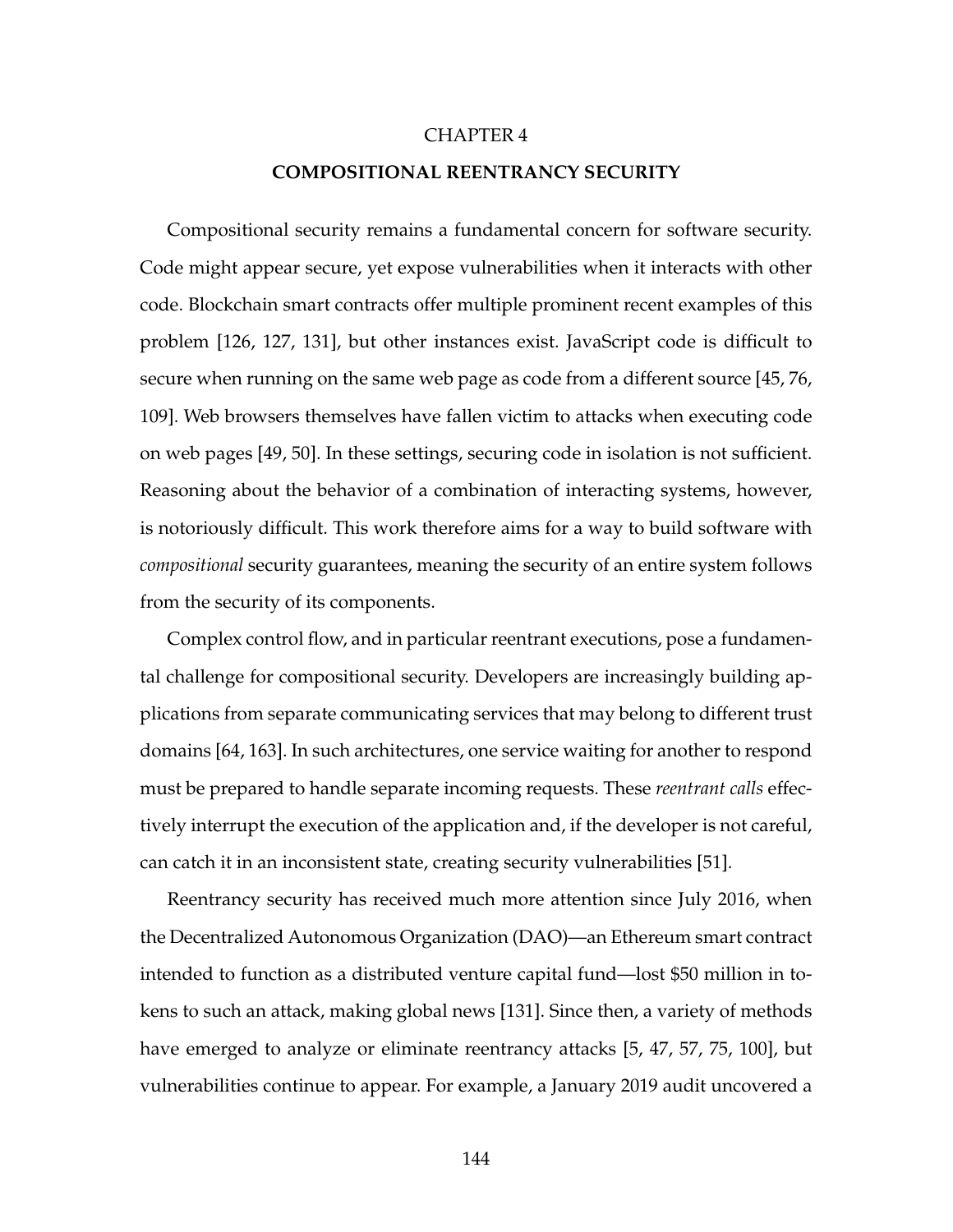reentrancy vulnerability in the Uniswap decentralized exchange [\[48\]](#page-264-2). The attack leveraged a subtle interaction between two contracts that were secure in isolation, and a third malicious contract. The first contract implicitly assumed the second would not call the malicious contract. Because the interface could not specify this expectation, developers used the exchange for a token standard that allowed for such calls. This choice led to the theft of \$25 million worth of tokens in April 2020 [\[127\]](#page-275-1), over a year after the original vulnerability disclosure.

We follow our previous suggestion [\[38\]](#page-263-0) and use a general language-based technique to obtain compositional security even in the presence of reentrant executions. We define and enforce security using a semantic specification of trust in the form of information flow labels. Information flow control (IFC) has long been an appealing technique for obtaining compositional security and has proven useful in practice [\[66\]](#page-267-0). IFC type systems can guide software development with compiletime checking and provably enforce strong security guarantees such as noninterference. But while IFC is a good starting point for compositional security, existing approaches break down in the presence of reentrancy. Standard IFC rules either reject useful, secure applications by blocking requests from untrusted sources, or they allow insecure applications that are vulnerable to reentrancy attacks. We extend standard IFC rules to define a secure type system that efficiently and provably prevents attacks, yet is expressive enough to build interesting applications.

This approach addresses fundamental shortcomings of existing solutions. Current stand-alone reentrancy analyses [\[5,](#page-258-0) [75,](#page-268-1) [100\]](#page-272-0) are non-compositional. That is, analyzing two pieces of code separately might not yield useful guarantees about their combination—the exact failing that led to the Uniswap attack. These tools also focus specifically on blockchain smart contracts. While smart contracts have provided notable recent examples of reentrancy vulnerabilities, similar exploits ap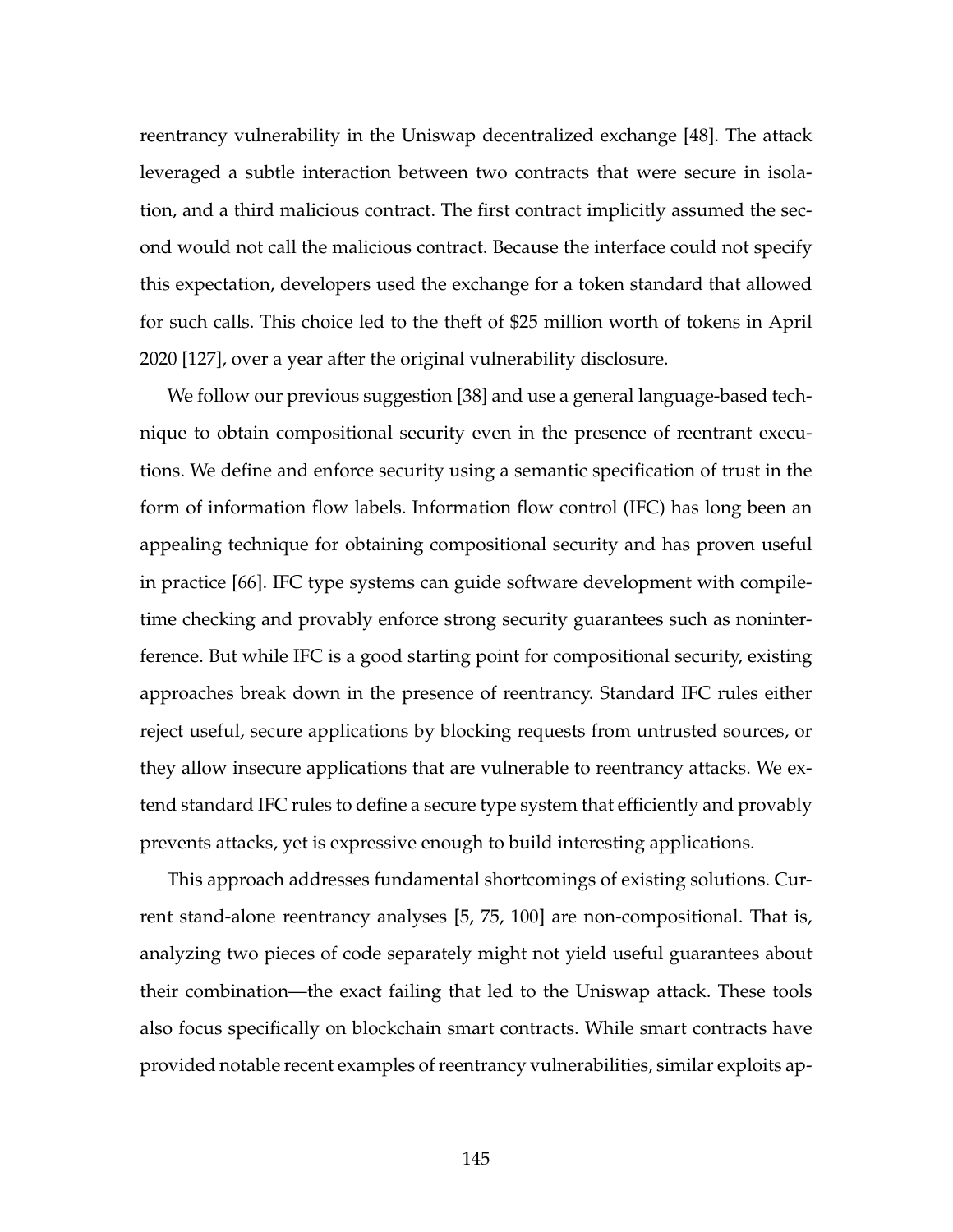pear elsewhere [\[49](#page-265-0)[–51\]](#page-265-2) and there is no reason to limit solutions. The focus on smart contracts and the absence of trust specifications forces the tools to rely on contract boundaries—a syntactic construct—as a proxy for semantic security boundaries. This choice leads to a reentrancy definition we call *object reentrancy* that can judge the security of two semantically equivalent implementations differently, merely because the code has different structure.

There exist other language-based approaches that provide compositional guarantees and consider reentrancy, but they are again smart-contract focused and use object-based reentrancy definitions. Moreover, some limit expressiveness by outlawing reentrancy entirely [\[47,](#page-264-1) [57\]](#page-265-3), while others provide only heuristic reentrancy protection [\[20,](#page-260-0) [149,](#page-278-0) [150\]](#page-278-1). In addition, they universally assume that all code is written in the same language. This strong assumption clearly does not apply to open systems where anyone can submit code, like Ethereum contracts or JavaScript on web pages. Even in closed systems with controlled environments and known code, new code might need to interact with legacy applications that do not respect the language rules.

We address these shortcomings by defining a new general-purpose security type system that tracks the integrity of data and computation. In addition to providing standard IFC data security guarantees, the type system combines with a run-time mechanism to provably eliminate dangerous reentrancy while allowing safe reentrancy. The guarantees, moreover, continue to hold even when trusted code interacts with untrusted code that does not obey the same restrictions.

The remainder of the chapter is structured as follows:

- Examples in Section [4.1](#page-161-0) show the complexity of reentrancy.
- Section [4.2](#page-167-0) provides background on information flow control and exposes its failure to handle reentrancy.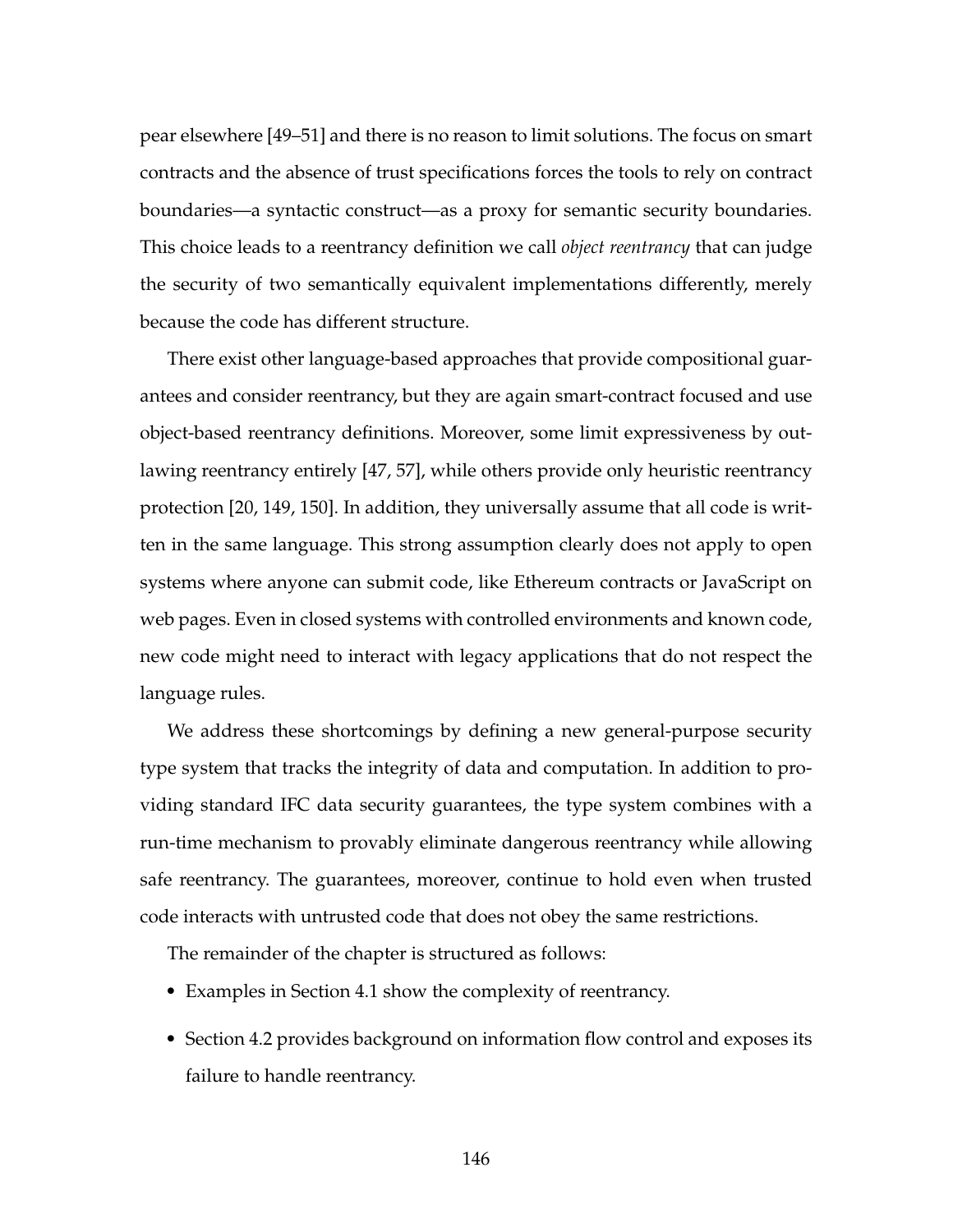- Section [4.3](#page-170-0) presents a new definition of security in the presence of reentrancy.
- Section [4.4](#page-175-0) defines SeRIF, a core calculus that eliminates insecure reentrancy by combining a static IFC type system with a dynamic locking mechanism.
- Section [4.5](#page-186-0) shows formally that SeRIF enforces our formal, compositional security condition.
- Section [4.6](#page-196-0) describes a prototype type checker implementation and our experience using it on realistic programs.
- Section [4.7](#page-198-0) discusses related work in more detail.
- <span id="page-161-0"></span>• Sections [4.8](#page-201-0) – [4.12](#page-232-0) include full details of SeRIF and all proofs.

### **4.1 Motivating Examples**

By their very nature, reentrancy vulnerabilities are often hard to spot. For instance, the attack on Ethereum's Decentralized Autonomous Organization (DAO) was considered subtle at the time [\[52\]](#page-265-4), despite being one of the simplest examples of reentrancy. To build intuition, we present three running examples of applications with reentrancy. Though we have distilled them to their core components, the vulnerabilities have undermined security in real-world applications.

### **4.1.1 Uniswap**

We begin with the Uniswap/Lendf.me reentrancy vulnerability first identified in January 2019 [\[48\]](#page-264-2) and later exploited in April 2020 [\[127\]](#page-275-1). The vulnerability arises from the combination of two contracts. Though each may be considered secure in isolation, they combine in unexpected ways, demonstrating the need for *compositional* reentrancy security.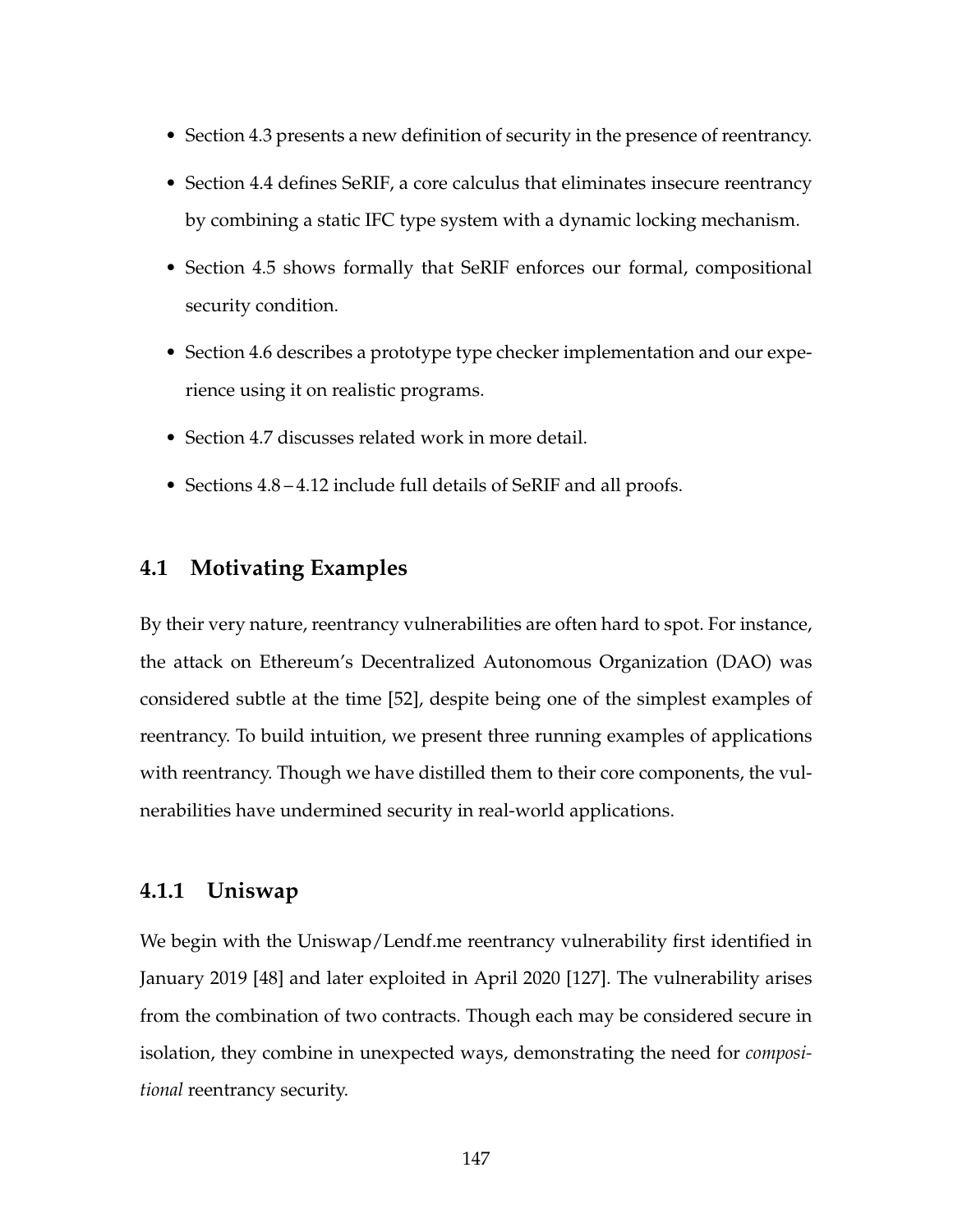```
1 contract Uniswap {
2 Token tX, tY;
3
4 function sellXForY(uint xSold) returns uint {
5 uint prod = tX.getBal(this) * tY.getBal(this);6 uint yKept = prod / (tX.getBal(this) + xSold);
7 uint yBought = tY.getBal(this) - yKept;
8
9 assert tX.transferTo(msg.sender, this, xSold);
10 assert tY.transferTo(this, msg.sender, yBought);
11 return yBought;
12 }
13 }
14
15 contract Token {
16 function transferTo(address from, address to,
17 uint amount) returns bool {
18
19
      ... // check and update balances
20 from.alertSend(to, amount);
21 to.alertReceive(from, amount);
22 return true;
23 }
24 }
```
Figure 4.1: Distilled Solidity [\[155\]](#page-279-0) code for the Uniswap bug.

Uniswap is a smart contract platform where users can exchange one token for another. Figure [4.1](#page-162-0) shows a simplified portion of the Uniswap contract: the exchange function sellXForY allows users to sell tokens of type *X* for tokens of type *Y*. Uniswap determines the exchange rate by the amount of *X* and *Y* it currently holds. It holds the product of the two amounts constant, allowing Uniswap to maintain the same total asset value as exchange rates fluctuate. The tokens themselves are implemented by independent contracts.

To perform an exchange, Uniswap first queries its balance with each token, then computes how much of token *Y* the user bought, and finally transfers tokens by calling transferTo on each token contract. Tokens execute transfers by first check-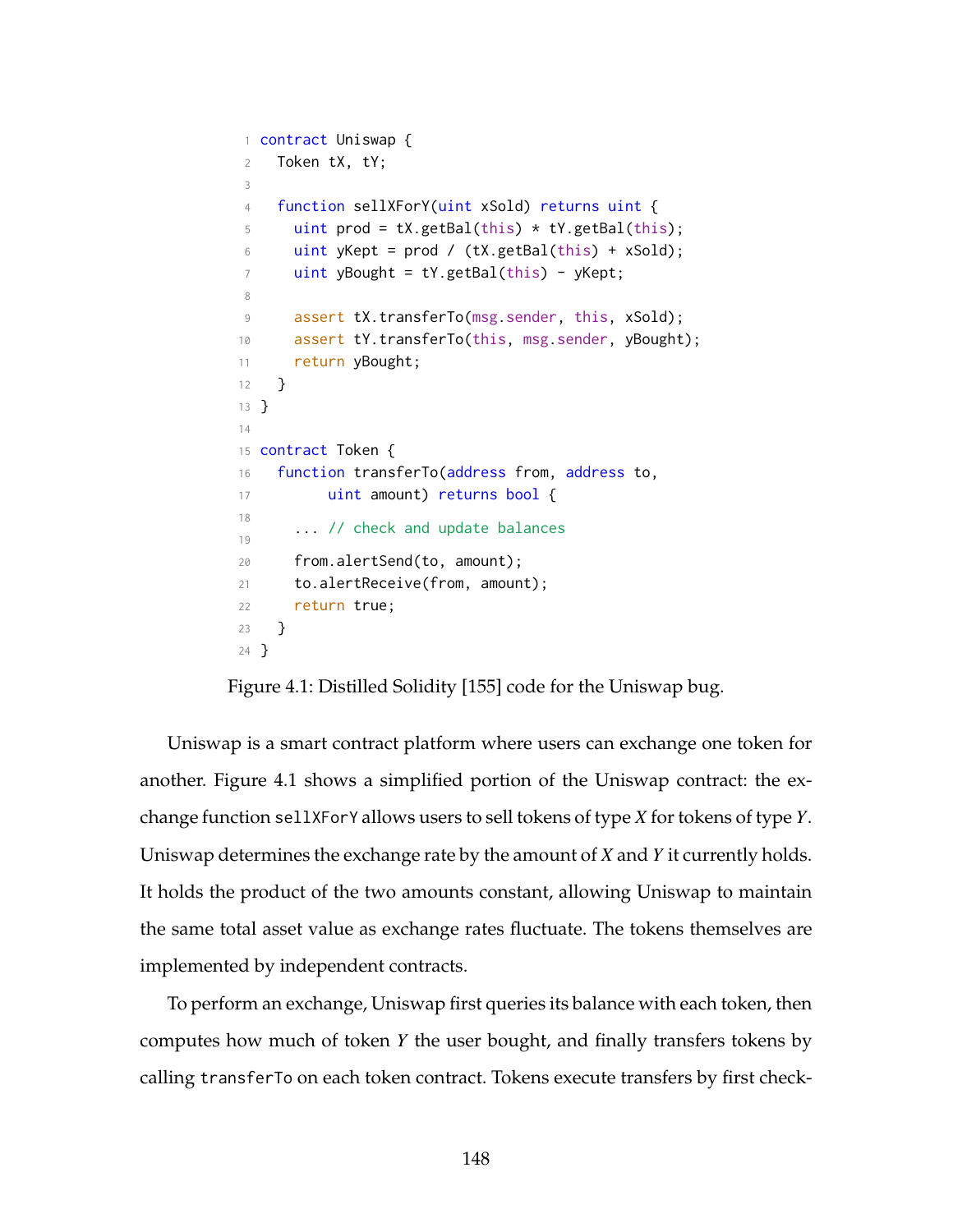ing and updating balances, and then notifying the sender and recipient, allowing each in turn to execute arbitrary code.

Both contracts appear secure in isolation, following the best-practice recommendation of modifying state before making external calls to avoid reentrancy concerns [\[156\]](#page-279-1). However, when combined, they expose a dangerous exploit. Suppose the exchange begins with 6 units each of *X* and *Y*.

- 1. An attacker A calls sellXForY selling 6 units of *X*.
- 2. Uniswap correctly computes prod = 36 and yBought = 3.
- 3. Uniswap calls token *X* to transfer 6 units from A.
- <span id="page-163-0"></span>4. The token notifies  $A$ , giving it control of the execution.
- 5. Before returning, A calls sellXForY again to sell 6 more units of *X*, reentering the Uniswap contract.
- 6. Uniswap now has 12 units of *X*, but still 6 units of *Y*, so it computes prod = 72, not 36, and yBought  $= 2$ .

When the dust settles, Uniswap has 18 units of *X* and only 1 unit of *Y*, having given A an extra unit of *Y* and having broken the invariant that the product of the balances is 36. If desired,  $\mathcal A$  can reclaim their original 12 units of  $X$  for only 2 units of *Y*, keeping the other 3 as illicit profit.

The fundamental problem is a mismatch between Uniswap's notion of secure behavior and the token's. The token correctly checks that all transfers are valid and authorized and follows programming patterns that avoid (internal) reentrancy concerns. No user can transfer more tokens than they have. Uniswap, however, implicitly assumes that transferTo transfers tokens and returns *without allowing an adversary to call Uniswap before it reestablishes the invariant that* prod = 36*.*

This insight suggests two approaches to fixing the bug: (1) token contracts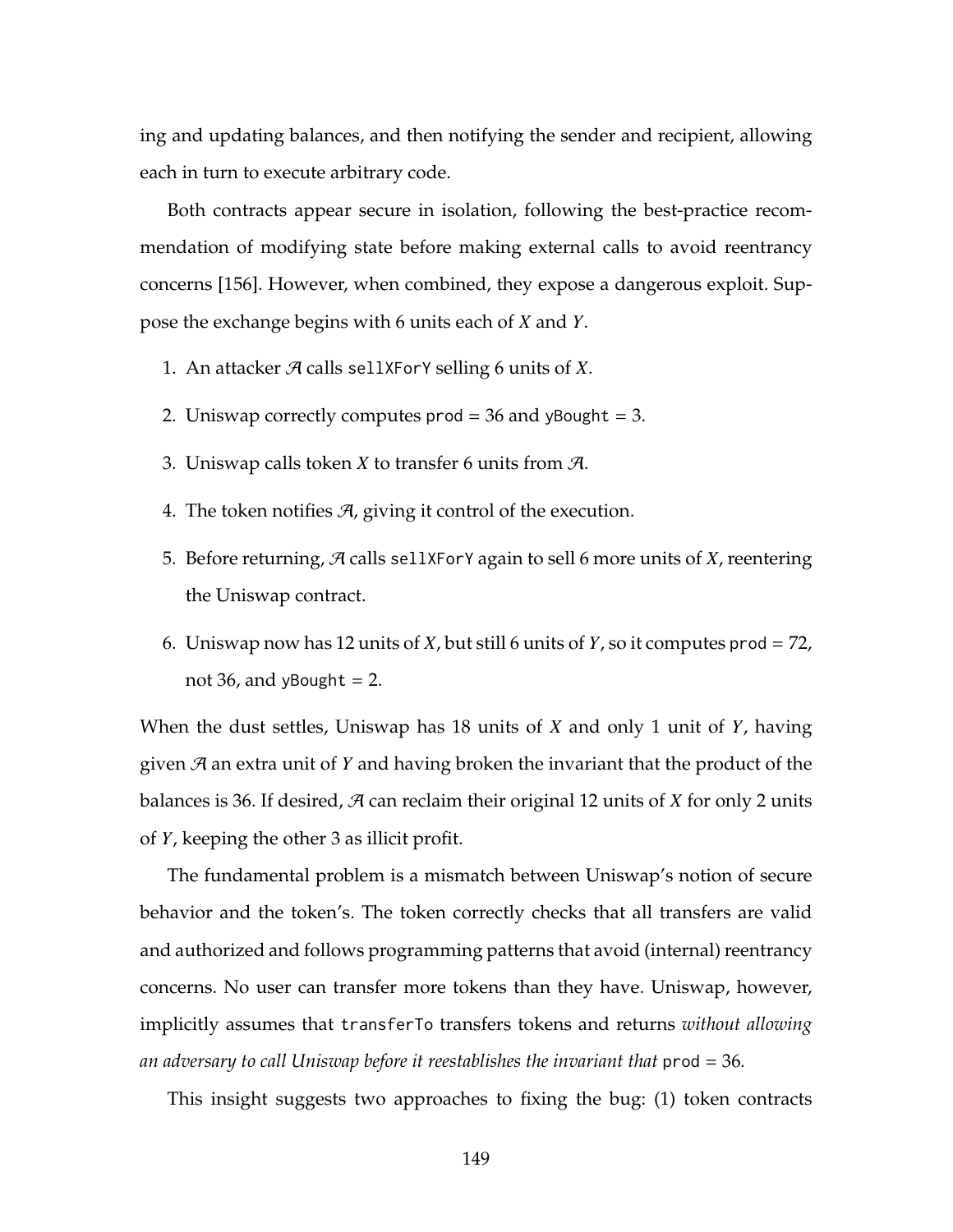```
1 getOrCompute(key, computeFun) {
2 i = getIdx(key) // index of mapping if it exists
\text{if } \text{ (mapping[}i\text{]} == \text{null} \text{)}4 mappings[i] = computeFun();
5 }
6 return mappings[i];
7 }
```
Figure 4.2: The getOrCompute function of a key–value store. Here mappings is an array that the store resizes as mappings are added.

could respect Uniswap's assumption by not calling unknown, untrusted code, or (2) Uniswap could stop relying on the assumption. Current platforms provide no way to guarantee the first option. Uniswap could state its assumption in documentation, but there is no technical means of specifying or enforcing it. Tokens that violate it could continue to freely interface with Uniswap, with disastrous results. The exchange can, however, implement the second option by acquiring a run-time lock on entry to the contract. It could then recognize the above attack and produce an error at step [5.](#page-163-0)

Our approach detects this vulnerability and can specify and correctly analyze either proposed solution. Among existing tools, only Nomos [\[57\]](#page-265-3) can express the assumption in (1), which it mandates to statically eliminate all reentrancy. Other tools either cannot properly secure the application [\[20,](#page-260-0) [149,](#page-278-0) [150\]](#page-278-1) or force the use of computationally expensive dynamic locks even when they are unnecessary [\[5,](#page-258-0) [47\]](#page-264-1).

## **4.1.2 Key–Value Store**

Smart contracts have made reentrancy concerns highly visible, but reentrancy is not unique to that domain. It has led to multiple critical security vulnerabilities in Internet Explorer [\[49,](#page-265-0) [50\]](#page-265-1), and is a known concern for any application executing user-provided code [\[51\]](#page-265-2).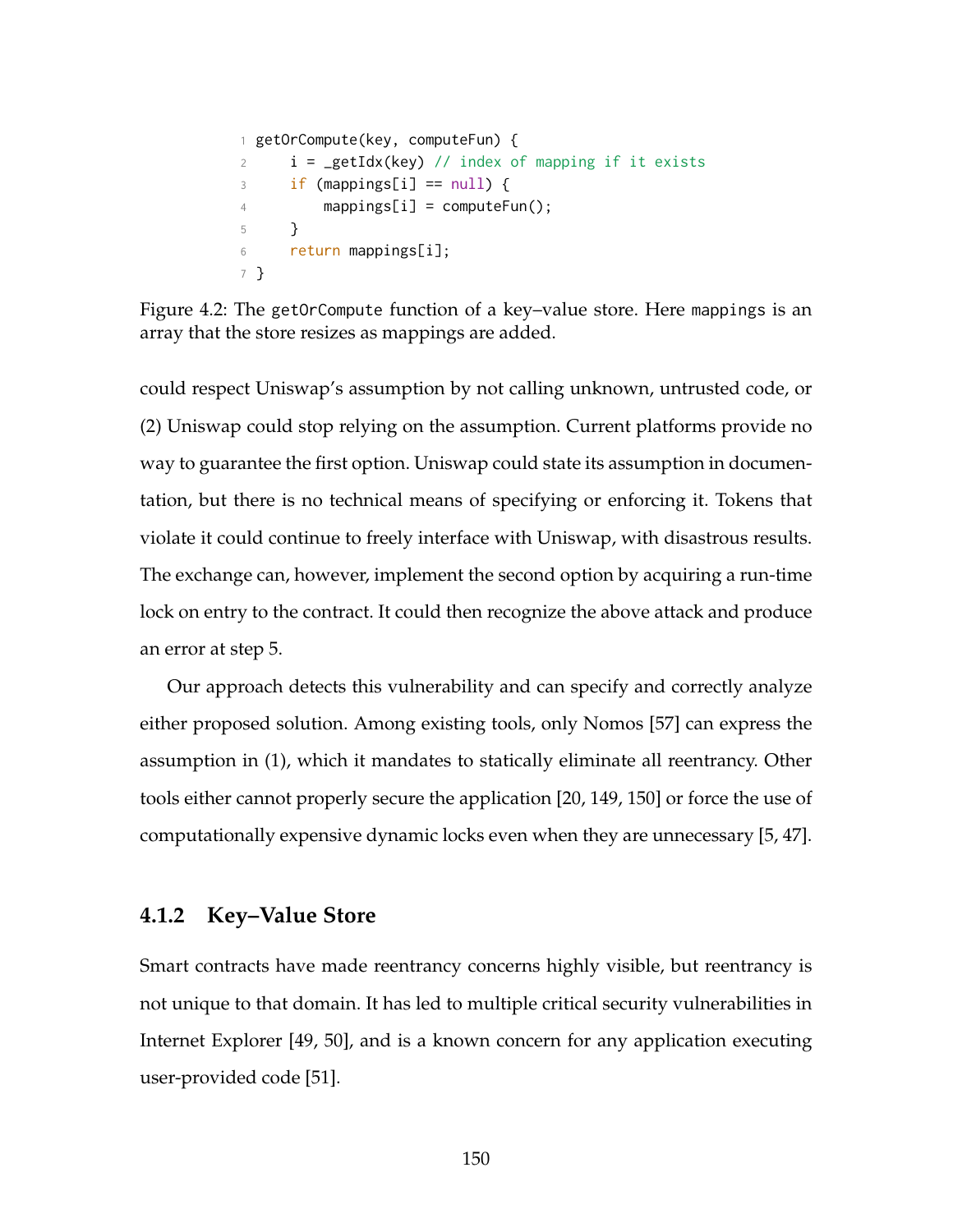For example, key–value stores often compute missing mappings with usersupplied functions [\[125,](#page-275-2) [143\]](#page-277-0). A careless implementation of this functionality can enable dangerous reentrancy. Consider the code in Figure [4.2,](#page-164-0) along with a clear method that frees mappings and installs a new empty array. An attacker can call getOrCompute, providing as arguments an unmapped key and a malicious function that calls clear and then returns a value. First getOrCompute computes i, then it calls the malicious function, which calls clear and replaces the mappings array. Finally getOrCompute attempts to write the attacker-provided value into index i of the new array.

If i is large—which is likely if the store previously contained many mappings the write would be past the end of the new empty array. In languages like C/C++ without array bounds checking, an attacker-provided value would thus be written into an arbitrary memory location, enabling remote code execution or other critical security vulnerabilities. Even memory-safe languages like Java explicitly recommend developers check for reentrant modifications and throw exceptions [\[125\]](#page-275-2).

Notably, while this attack appears very similar to concurrent-modification attacks on key–value stores, it requires no concurrency. Single-threaded applications or applications using simple thread-level locking are still vulnerable.

### **4.1.3 Town Crier**

Banning all reentrancy might seem appealing, but this solution would be overly restrictive. Town Crier (TC) [\[182\]](#page-283-0) is an example where safe reentrancy enables important functionality. TC provides authenticated data to smart contracts upon request. Users place requests with a smart-contract front end, and TC processes them asynchronously and delivers the data to user-specified callbacks when it is available. TC also allows users to cancel pending requests for a refund. Figure [4.3](#page-166-0)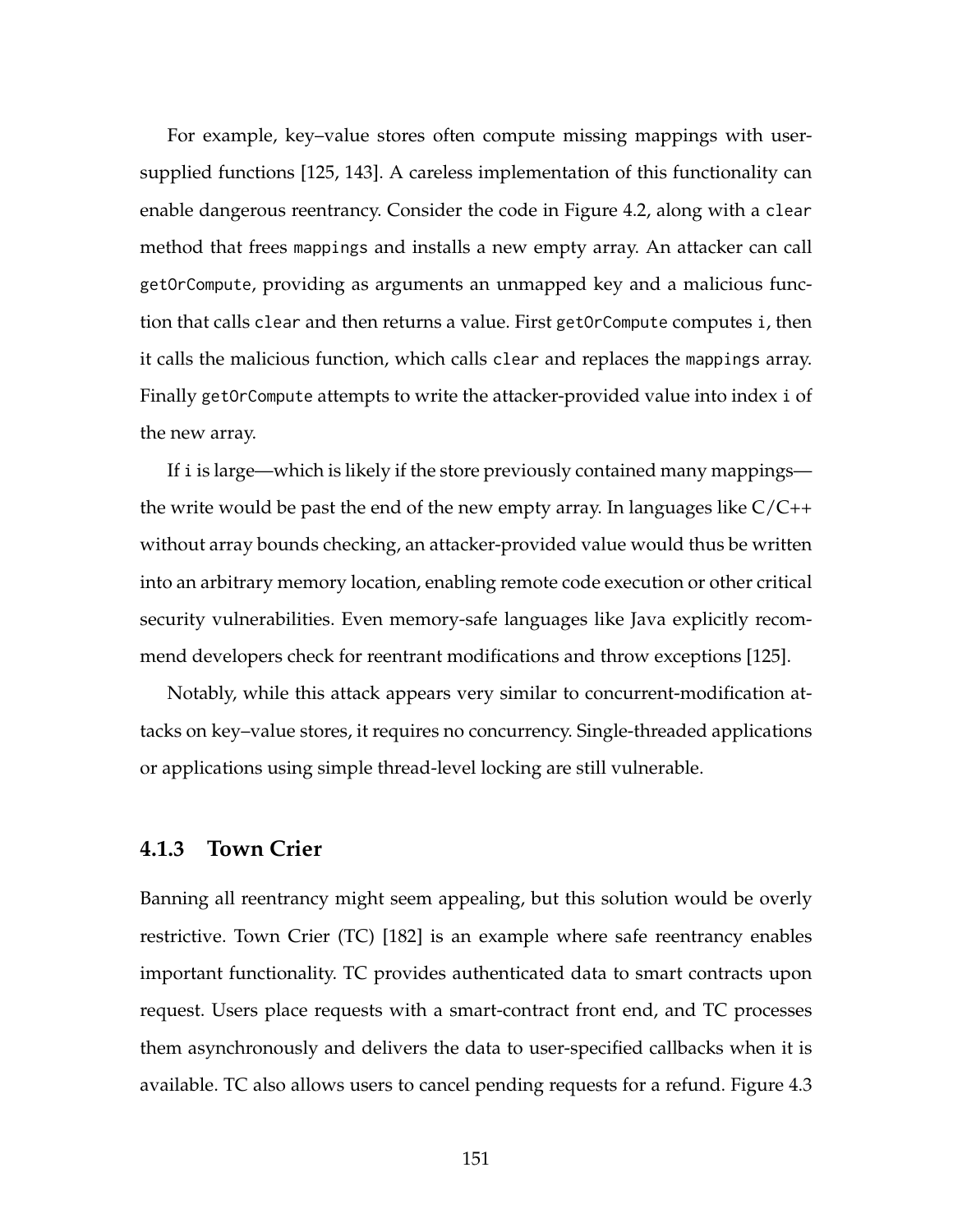```
1 contract TownCrier {
2 address[] requesters, callbacks;
3
4 function deliver(uint reqId, bytes data) {
5 if (msg.sender == SERVICE_ADDR
6 \qquad 88 \text{ requests}[\text{reqId}] := 0 {
7 requesters[reqId] = 0;
8 SERVICE_ADDR.call{value: FEE}("");
9 callbacks[reqId].call(bytes);
10 }
11 }
12
13 function cancel(uint reqId) {
14 if (msg.sender == requesters[reqId]) {
15 requesters[reqId] = 0;
16 msg.sender.call{value: FEE}("");
17 }
18 }
19 }
```
<span id="page-166-4"></span><span id="page-166-2"></span>Figure 4.3: Solidity [\[155\]](#page-279-0) code for simplified partial Town Crier contract. Here SERVICE\_ADDR is TC's trusted wallet address, and FEE is the request fee.

shows simplified versions of TC's deliver and cancel methods.

Invoking a user-provided callback in deliver opens the possibility of reentrant calls. Unlike in the previous examples, however, these calls are safe. By ensuring that the request status is always updated (lines [7](#page-166-1) and [15\)](#page-166-2) before calling untrusted code (lines [9](#page-166-3) and [16\)](#page-166-4), TC prevents attackers from receiving refunds for canceling requests that are mid-delivery or already canceled. Honest users, however, can still respond to data from one request by creating or canceling *different* requests.

For instance, a user contract may ask TC to function as a real-world timer and alert it at a specific real-world time. When woken up, the contract may determine that it needs to wait longer and request that TC send another alert, say, 2 hours later. A different user could make multiple parallel requests to retrieve the same data, e.g., a stock price, from several sources. Once enough responses have arrived, the user might wish to cancel the outstanding requests to reduce costs. Both of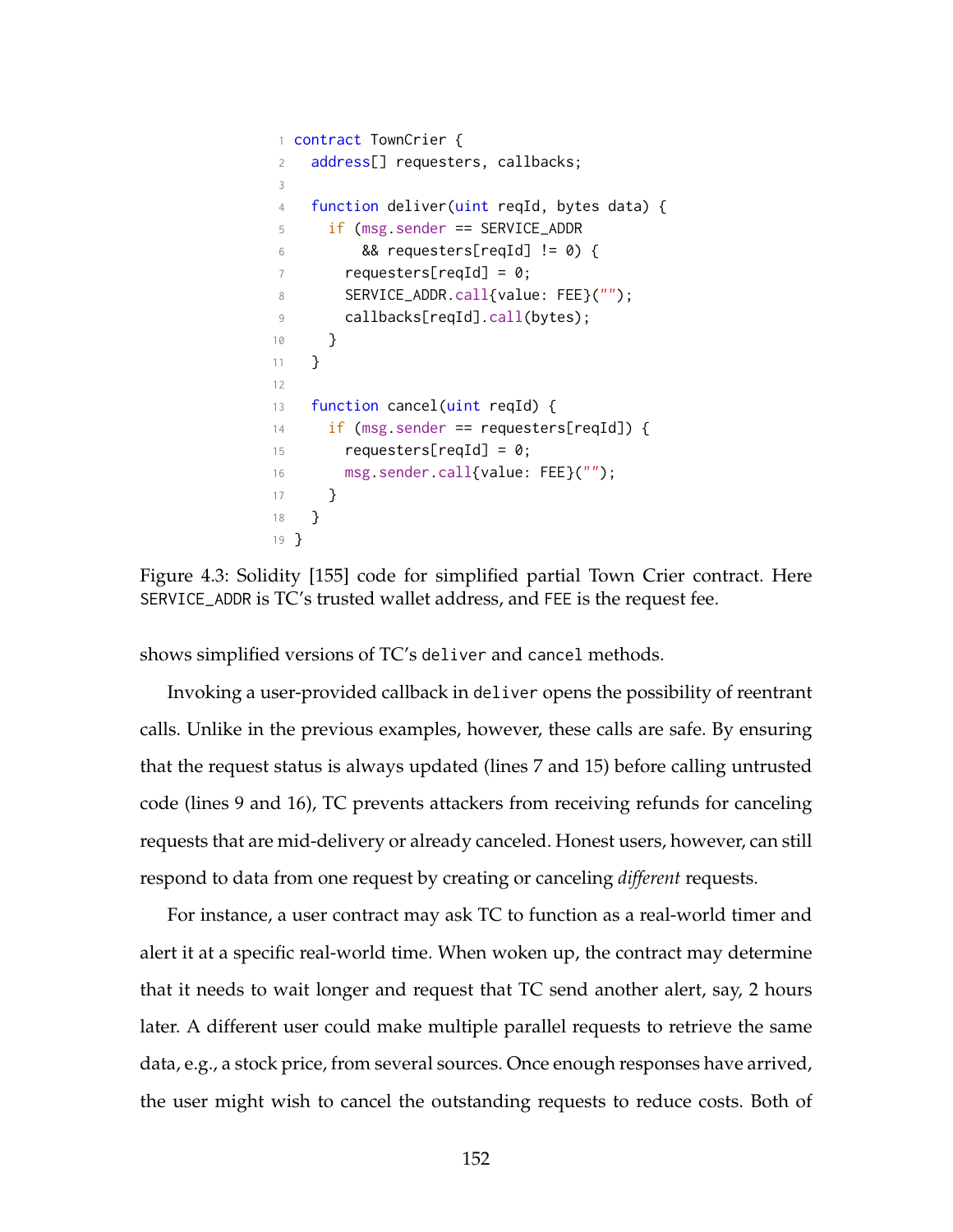<span id="page-167-0"></span>these patterns require safe reentrant calls into TC. This work aims to allow this *secure* reentrancy while still eliminating the vulnerabilities described above.

#### **4.2 Information Flow Control**

To obtain compositional security, it is natural to build on top of information flow control (IFC), a classic way to obtain compositional security guarantees such as noninterference [\[72\]](#page-268-2). Most IFC work has focused on data confidentiality [\[144,](#page-277-1) [175\]](#page-281-0), but IFC can also protect integrity [\[19,](#page-260-1) [178\]](#page-282-0) and availability [\[183\]](#page-283-1). As our goal is to guard against attackers performing unexpected calls into trustworthy code, we track only integrity.

IFC systems assign labels to computation and data within a system. As information flows through the system, the label on the destination of information is constrained to be no less restrictive than the label on its source. Since our goal is to enforce integrity, less trusted information should be prevented from influencing more trusted information.

<span id="page-167-1"></span>Secure information flow is statically enforceable by a type system [\[144\]](#page-277-1). When linking separate code modules together, the security guarantees offered by the type system are automatically compositional, as long as the linked modules agree on types at interface boundaries and account for the confidentiality and integrity of the code itself [\[10\]](#page-259-0). Of course, real-world systems often have to interact with userprovided code or legacy applications that do not obey the rules of the type system. As we show, such noncompliant code can only violate the security guarantees of code that expresses trust in it.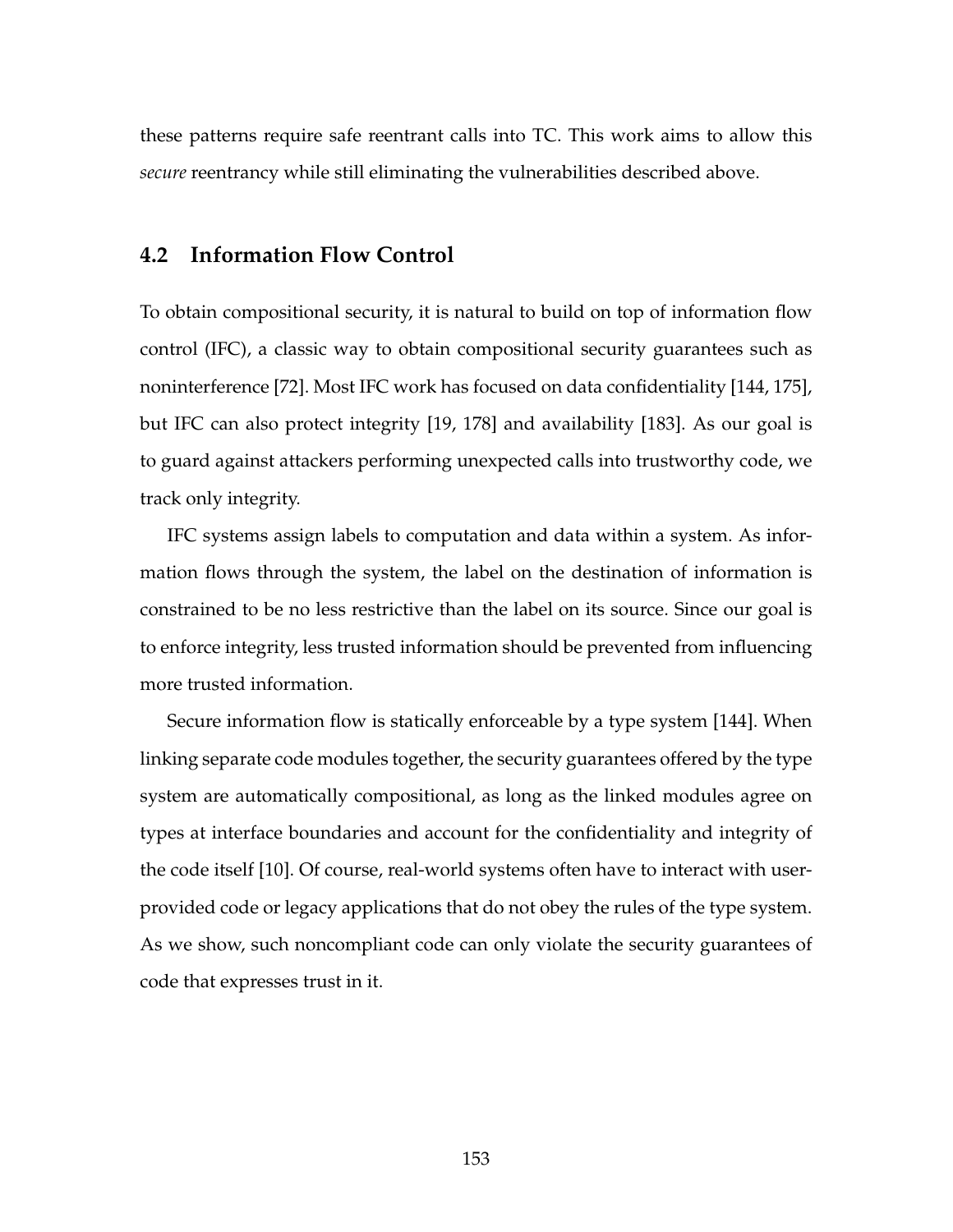### **4.2.1 Label model**

We specify integrity using a set of integrity labels L and give each piece of data *x* a label  $\ell_x$  representing its trust level. The labels have a reflexive, transitive relation  $\ell_1 \Rightarrow \ell_2$ , which we read " $\ell_1$  *acts for*  $\ell_2$ ," to denote that  $\ell_1$  is at least as trusted as  $\ell_2$ . That is, anything that can influence data labeled  $\ell_1$  can also influence data labeled  $\ell_2$ .<sup>[1](#page-168-0)</sup> Data *x* can thus safely influence data *y* only when  $\ell_x \Rightarrow \ell_y$ . Influence can be either *explicit*—by assigning *x* directly to *y*—or *implicit*—by condition on *x* and assigning different values to *y* in each branch. For explicit flows, a simple check that  $\ell_x \Rightarrow \ell_y$  at the point of assignment is sufficient. To control implicit flows, a *program counter label*, written *pc*, tracks the integrity of the computation itself, as is standard [\[144\]](#page-277-1). Inside a branch conditioned on *x*, the value of *x* has influenced control flow, so we require the constraint  $\ell_x \Rightarrow pc$ . Assigning a variable *y* to some value then requires  $pc \Rightarrow \ell_y$ , ensuring transitively that  $\ell_x \Rightarrow \ell_y$ .

 $\mathcal L$  must also have some additional structure. Any pair of labels  $\ell_1$  and  $\ell_2$  must have a join, denoted  $\ell_1 \vee \ell_2$ , and a meet, denoted  $\ell_1 \wedge \ell_2$ . The join is the least upper bound and the meet is the greatest lower bound, so

$$
\ell_1 \lor \ell_2 \Rightarrow \ell \iff \ell_1 \Rightarrow \ell \text{ and } \ell_2 \Rightarrow \ell
$$
  

$$
\ell \Rightarrow \ell_1 \land \ell_2 \iff \ell \Rightarrow \ell_1 \text{ and } \ell \Rightarrow \ell_2.
$$

We can then safely label information influenced by both  $\ell_1$  and  $\ell_2$  with label  $\ell_1 \vee \ell_2$ , for example. Lastly, join and meet must distribute:  $\ell_1 \vee (\ell_2 \wedge \ell_3) = (\ell_1 \vee \ell_2) \wedge (\ell_1 \vee \ell_3)$ . These properties collectively make  $(\mathcal{L}, \Rightarrow)$  a *distributive lattice*.

This additional structure is only necessary to support our precise and flexible approach to enforcing reentrancy security. Luckily, existing label models are

<span id="page-168-0"></span><sup>&</sup>lt;sup>1</sup>Most IFC systems use *flows-to*, denoted  $\subseteq$ . We use acts-for as we find it intuitive, and the two mean the same thing when only tracking integrity.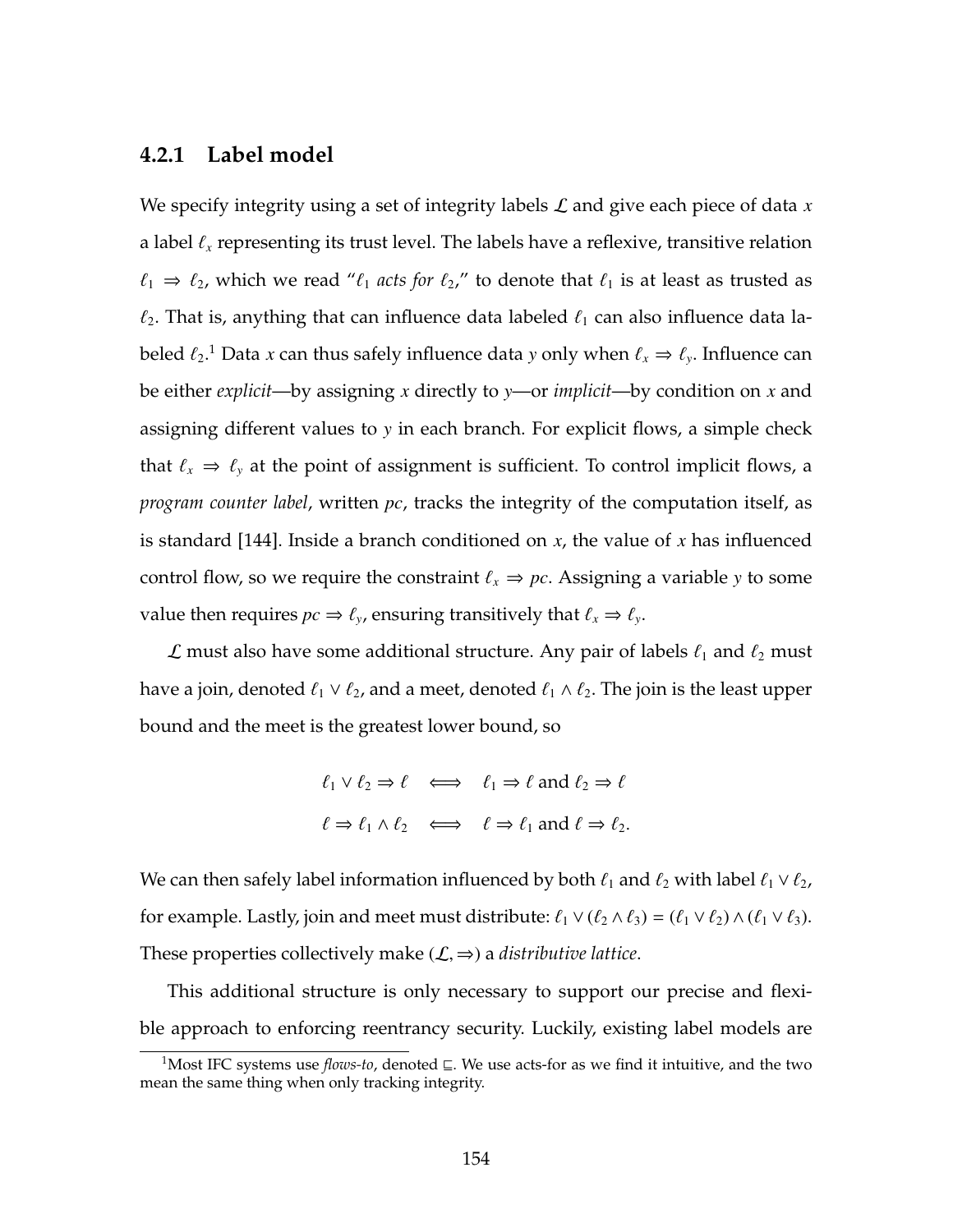typically distributive lattices, including two-point lattices, subset lattices of permissions [\[180\]](#page-282-1), and free distributive lattices over a set of principals [\[11,](#page-259-1) [118\]](#page-274-1). In smart-contract systems, for example, it is natural to view contracts themselves as principals with different trust relationships among them. We might then employ *decentralized* information flow control [\[119\]](#page-274-2) where labels are constructed from principals (e.g., contracts) that can influence data or computation.

#### <span id="page-169-0"></span>**4.2.2 Endorsement**

Strictly enforcing IFC allows systems to enforce strong security properties like noninterference, which forbids *any* influence from untrusted information to trusted information. Noninterference, however, is too restrictive to build real applications, so practical IFC systems allow *downgrading*. Downgrading integrity, known as *endorsement* [\[185\]](#page-283-2), treats information with a low-integrity label as being more trustworthy than its source would indicate.

From the IFC perspective, smart contracts and other similar services endorse frequently, though implicitly. They expose functions that accept calls from untrusted users, yet modify trusted local state. In other words, untrusted state affects trusted state, which an IFC system should only allow via endorsement.

Existing IFC languages support these trusted functions, but make them explicit. For example, the Jif language [\[102\]](#page-272-1) supports *autoendorse* methods that can be called by an untrusted caller and that boost the integrity of the *pc* label on entry.

Viewed from the perspective of *pc* integrity, reentrancy attacks all exhibit a distinctive pattern: trusted (high-integrity) code calls lower-integrity code, which calls back into high-integrity code by exploiting endorsement. Existing endorsement mechanisms in Jif and other systems [\[65,](#page-266-1) [92,](#page-271-0) [98,](#page-271-1) [180\]](#page-282-1) do not prevent this potentially dangerous control-flow pattern, and are thus vulnerable to reentrancy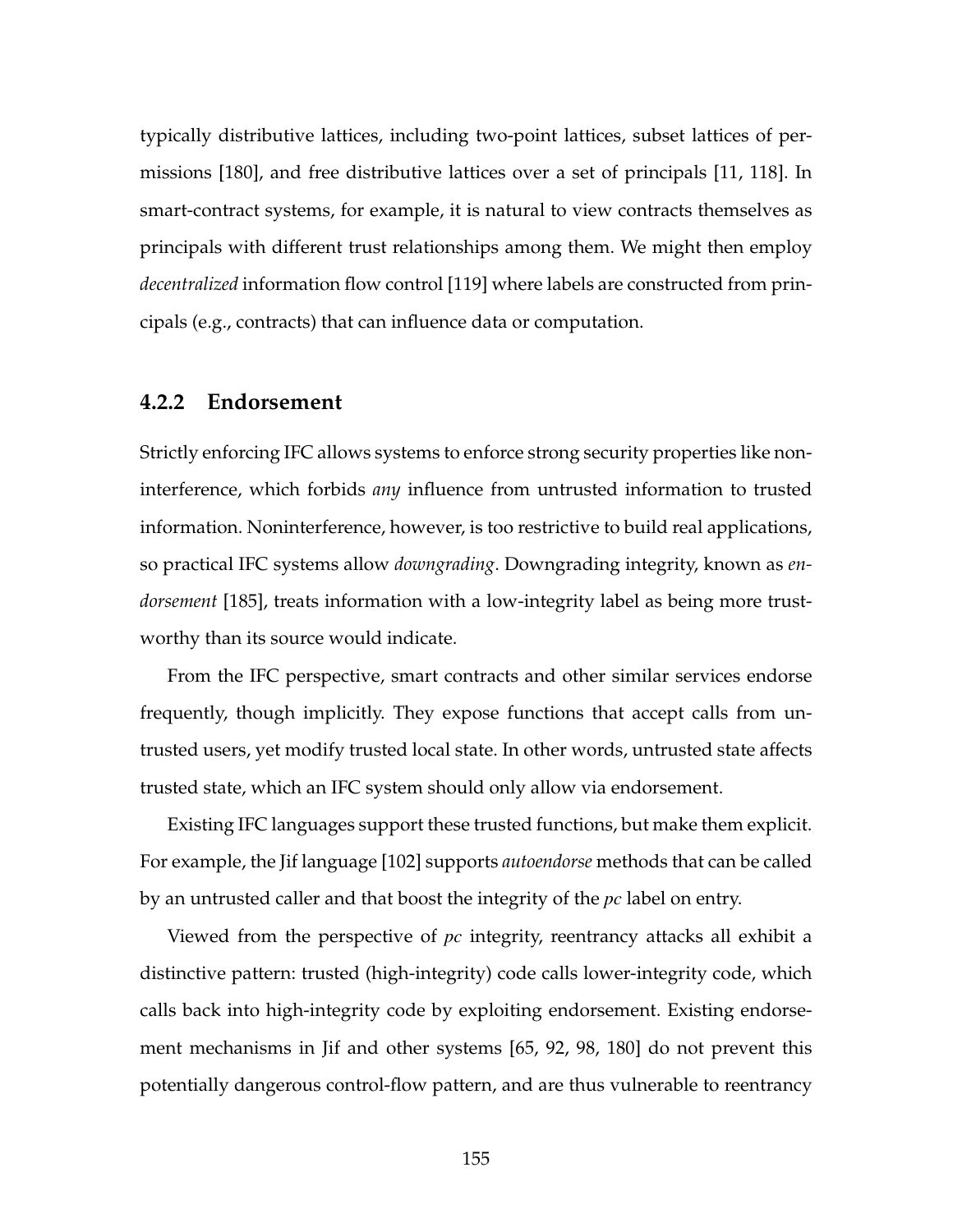<span id="page-170-0"></span>attacks. Preventing reentrancy attacks requires new restrictions on endorsement.

## **4.3 Reentrancy and Security**

The examples in Section [4.1](#page-161-0) show the need across application domains to constrain reentrancy without eliminating it entirely. We build on our previous work [\[38\]](#page-263-0) to provide flexible definitions of reentrancy and security based on information flow control. This choice gives access to existing IFC tools and techniques with their strong data security guarantees, while making possible a precise, semantic specification of security.

## **4.3.1 Defining Reentrancy**

Prior work [\[5,](#page-258-0) [47,](#page-264-1) [75,](#page-268-1) [100\]](#page-272-0) focuses on smart contracts and defines reentrancy in those terms: if contract *A* calls contract *B*, which calls back into contract *A*, the second call, and thus the entire execution, is considered reentrant. If no calls to *A* occur before the call to *B* returns, the execution is non-reentrant. We refer to this notion of reentrancy as *object reentrancy*, viewing contracts as a form of object.

We avoid object reentrancy because it relies on object boundaries—a fundamentally syntactic construct—to define security. Instead we define reentrancy with respect to the integrity level of computation. As integrity levels are part of a semantic security specification, using them to define a security-relevant property is sensible. This view leads to the following informal definition.

**Definition 4.1** ( $\ell$ -Reentrancy (informal)). If computation  $C_1$  calls computation  $C_2$ , which then (possibly indirectly) calls *C*3, the execution is reentrant with respect to label  $\ell$ , or  $\ell$ -reentrant, if  $C_1$  and  $C_3$  are trusted at  $\ell$ , but  $C_2$  is not.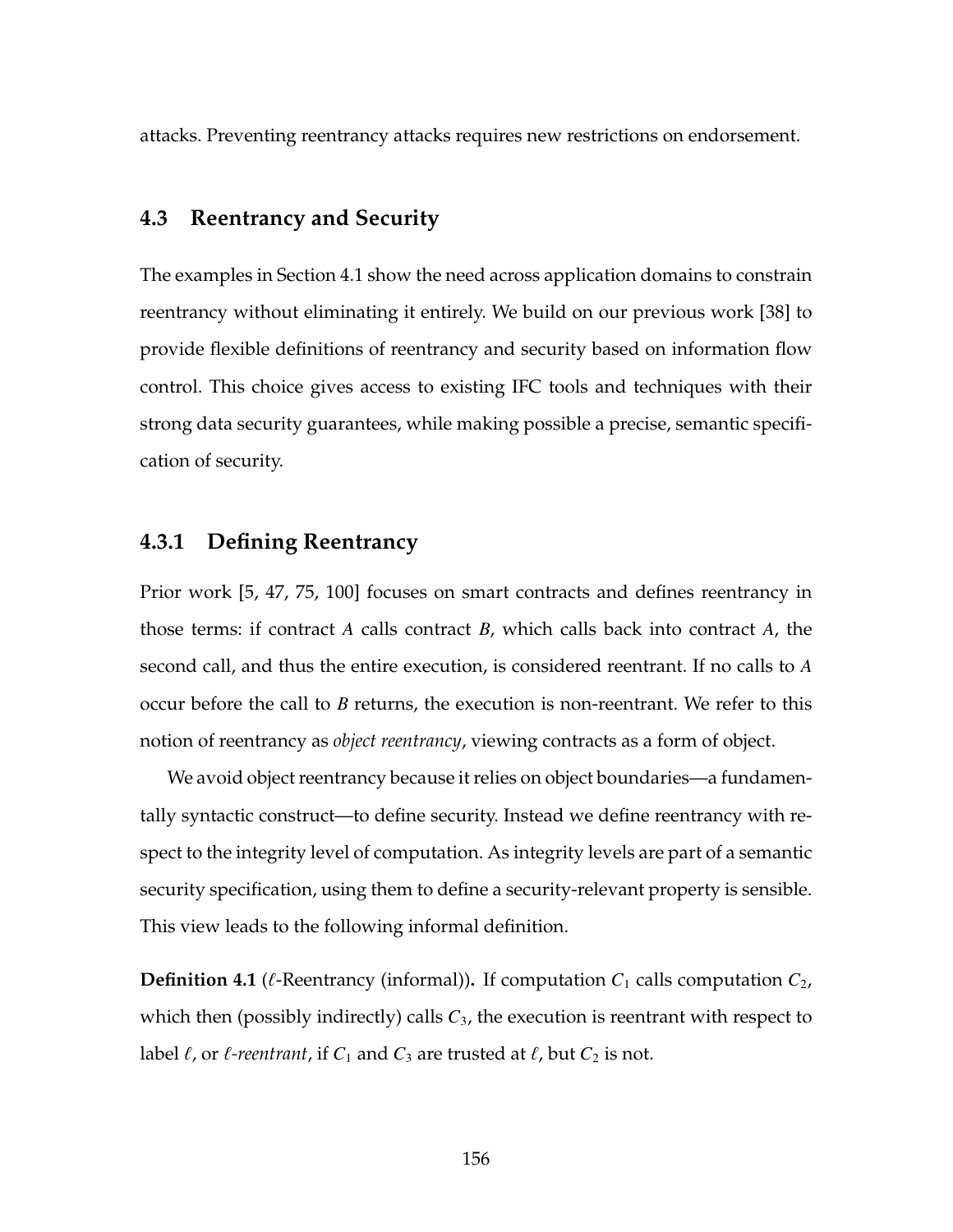

<span id="page-171-0"></span>(a) Object reentrancy and  $\ell$ -reentrancy are the same when object and trust boundaries match.





(b) Partially-trusted objects can create object reentrancy that is not  $\ell$ -reentrancy.

(c) Mutually-trusting objects can create  $\ell$ -reentrancy that is not object reentrancy.

Figure 4.4: Comparing  $\ell$ -reentrancy to object reentrancy. Boxes represent objects, the blue shaded region is high-integrity code, and arrows represent calls.

Note that  $C_1$  and  $C_3$  may be the same or different, as long as they are both trusted at  $\ell$ .

Figure [4.4](#page-171-0) depicts how  $\ell$ -reentrancy relates to object reentrancy. If an entire object is trusted at  $\ell$  and nothing else is (Figure [4.4a\)](#page-171-0),  $\ell$ -reentrancy and object reentrancy align. However, object and trust boundaries may differ, leading to different definitions. If a trusted operation in *A* calls untrusted *B*, a call to an *untrusted* portion of *A* (Figure [4.4b\)](#page-171-0), would be considered reentrant in an object-based definition but not  $\ell$ -reentrancy. Such a call could correspond to a Town Crier user updating a request callback during data delivery or a web app accessing untrusted user profile data while modifying a trusted billing key–value store. These operations are never dangerous, as low-integrity operations cannot damage high-integrity data. By contrast, one application may be split across multiple mutually trusting objects. Such a split in Ethereum's Parity Wallet led to two famous attacks [\[25,](#page-261-0) [126\]](#page-275-0). For an application split across *A* and *C*, if *A* calls *B*, then a call from *B* into *C* (Figure [4.4c\)](#page-171-0) is a reentrant call into the application. By relying on trust levels,  $\ell$ -reentrancy properly identifies this pattern as reentrancy, while object reentrancy does not.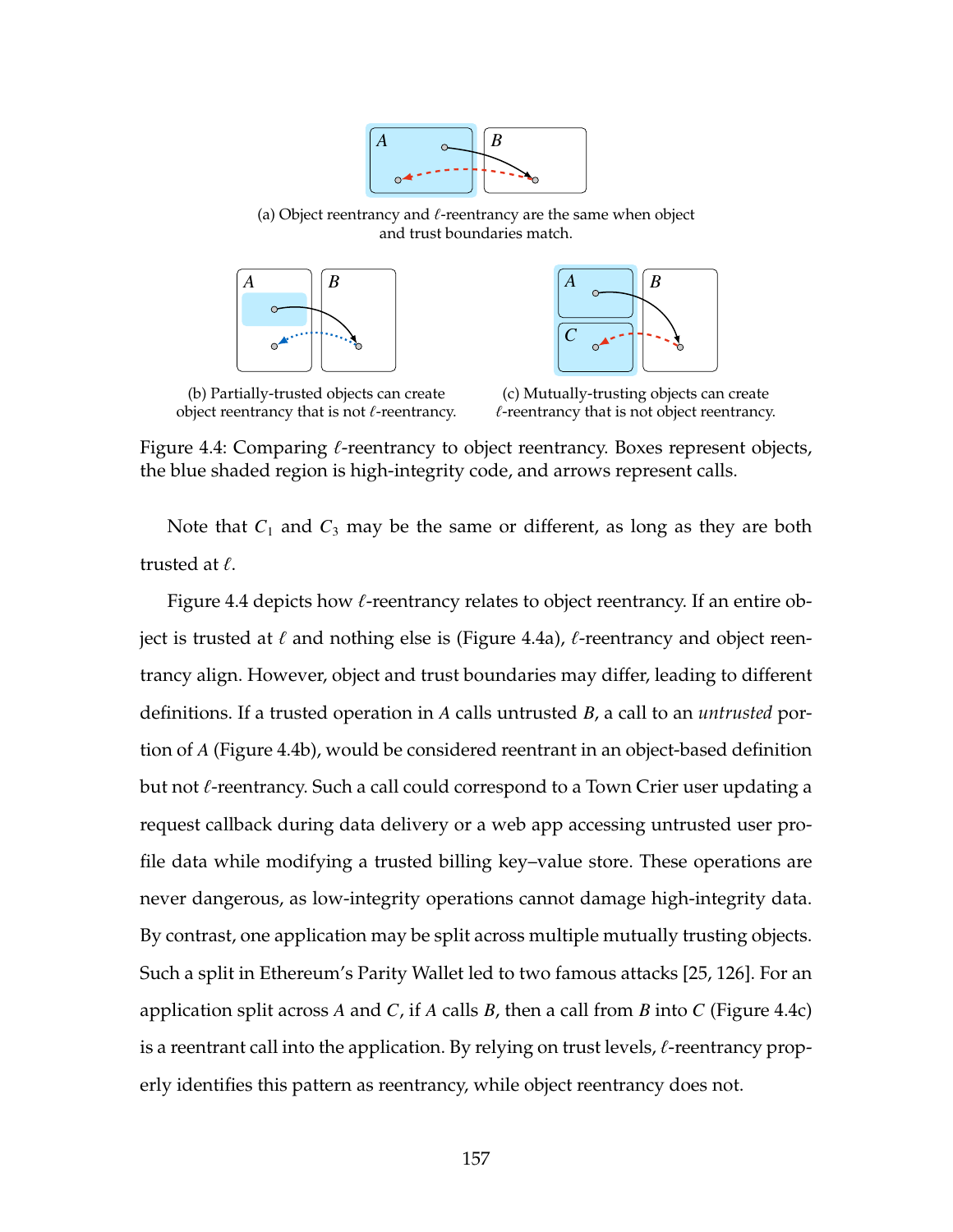To employ  $\ell$ -reentrancy, each operation needs an integrity level. Conveniently, the *pc* label used to control implicit information flows (Section [4.2.1\)](#page-167-1) provides such a label. It combines the integrity of the code and the integrity of data influencing the control flow to specify how trusted an operation is to execute when it does, making it ideal to define a property of trusted and untrusted operations calling each other.

#### **4.3.2 Reentrancy Security**

While  $\ell$ -reentrancy defines reentrancy based on integrity patterns of the control flow, it does not tell us when it is secure. Some work [\[47,](#page-264-1) [57\]](#page-265-3) simply declares all reentrancy (according to their definition) dangerous and to outlaws it entirely. With an appropriate definition of reentrancy, this approach eliminates vulnerabilities, but safe reentrancy has legitimate uses, as illustrated by the Town Crier example.

To eliminate the need for difficult manual reentrancy analysis, we define "secure reentrancy" as reentrancy that programmers can ignore when analyzing correctness. One way to accomplish this goal is to ensure that reentrancy cannot enable program behaviors that would not exist without it. These behaviors could be program invariants, such as Uniswap holding the product of its asset quantities constant or the key–value store never writing to unallocated memory; they could be statements about how state changes, like Town Crier's request ID monotonically increasing; or they could be more complex properties like noninterference.

Programmers cannot hope to guarantee properties that unknown or untrusted code can directly violate, so our definition ignores such properties entirely. Specifically,  $\ell$ -reentrancy security considers only properties defined over state trusted at label  $\ell$ . We refer to these as  $\ell$ -*integrity properties*, leading to the following security definition, depicted visually in Figure [4.5.](#page-173-0)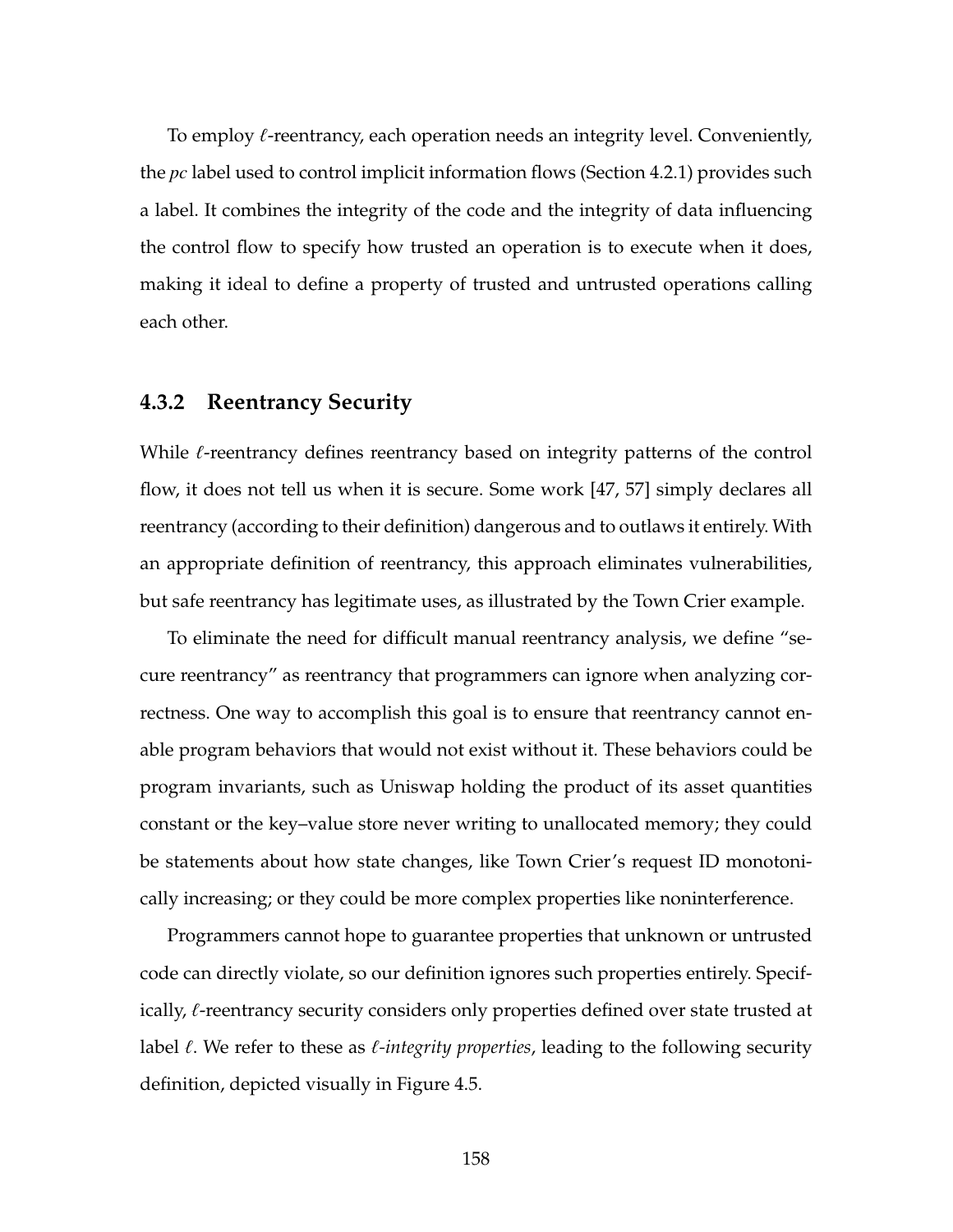<span id="page-173-0"></span>

Figure 4.5: The set of possible behaviors in a secure vs. a vulnerable system. In a vulnerable system, reentrancy can introduce behaviors not possible without it. In a secure system, all behaviors are possible in non-reentrant executions.

<span id="page-173-1"></span>**Definition 4.2** (Reentrancy Security (informal)). A program is *l*-reentrancy-secure if every  $\ell$ -integrity property, such as a program invariant, that holds for all non- $\ell$ -reentrant executions holds for all executions.

Definition [4.2](#page-173-1) specifies a semantic notion of security. It also provides a principled explanation for a common best practice for smart-contract programming: to perform all state modifications before calling other contracts [\[156\]](#page-279-1). Done properly, this design pattern ensures that any reentrant calls occur after all logic in the original execution has completed. As a result, those reentrant calls would have the same effect as making a second, non-reentrant call after the first call completes. Because this reentrancy stems from untrusted calls that the original trusted code made in tail position, we refer to it as *tail reentrancy*.

The definition is also flexible. For a specific application, we could refine it to require only that reentrancy does not violate particular programmer-specified application properties. To keep annotation burden low and to avoid the need to specify detailed program properties, our definition requires that  $\ell$ -reentrant executions maintain *all* properties that hold without reentrancy. However, the later formal definition (Definition [4.9\)](#page-194-0) allows such refinement simply by restricting a universal quantifier.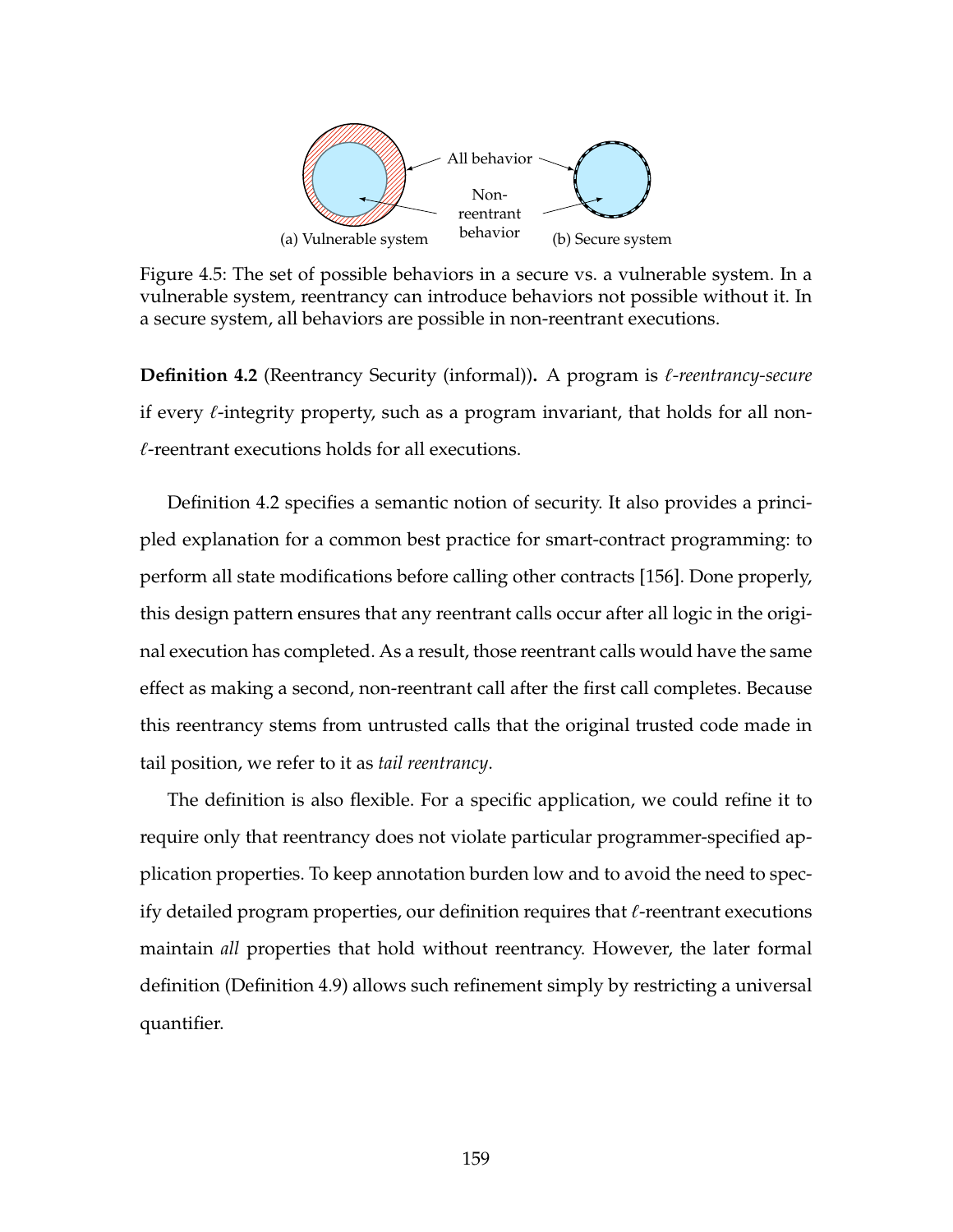# **4.3.3 Enforcing Reentrancy Security**

As described above,  $\ell$ -reentrancy occurs when high-integrity code calls into lowintegrity code that then calls back into high-integrity code before returning. IFC only permits this pattern through the autoendorse mechanism described in Section [4.2.2.](#page-169-0) Many services, including the examples in Section [4.1,](#page-161-0) require untrusted users to make requests into trusted code, making some version of autoendorse necessary. We therefore allow it, but with additional restrictions.

In particular, endorsement of control flow is restricted by *locking integrity*. When a function endorses the integrity of the control flow to label  $\ell$ , integrity  $\ell$  is locked, preventing further endorsement up to  $\ell$  until the original call returns. Honest users can then invoke a service one or more times in sequence using a call-and-return pattern, but adversaries are unable to reenter into high-integrity code.

The semantics of these locks is to prevent autoendorsement from granting integrity that is locked. A trusted operation is then always given the chance to reestablish any high-integrity invariants or properties it may have temporarily invalidated before an attacker can invoke another trusted operation. To safely autoendorse from integrity  $pc_1$  to integrity  $pc_2$ , for any operation  $pc_2$  is trusted to perform, either  $pc_1$  must already be trusted at that level or the requisite integrity must be unlocked. Formally, when integrity  $\ell_L$  is locked, then for all labels  $\ell$ , if  $\ell_L \Rightarrow \ell$ and  $pc_2 \Rightarrow \ell$ , then  $pc_1 \Rightarrow \ell$ . The definition of lattice join quickly shows that this rule is equivalent to  $pc_1 \Rightarrow pc_2 \vee \ell_L$ .

We could track and enforce locks statically, as part of the type system, or dynamically in the runtime. Static locking—proving that a dynamic lock would never prevent execution—imposes no overhead and avoids unexpected errors at run time. Unfortunately, purely static locks interact poorly with code that may not enforce the same guarantees. Since any unknown code could call autoendorse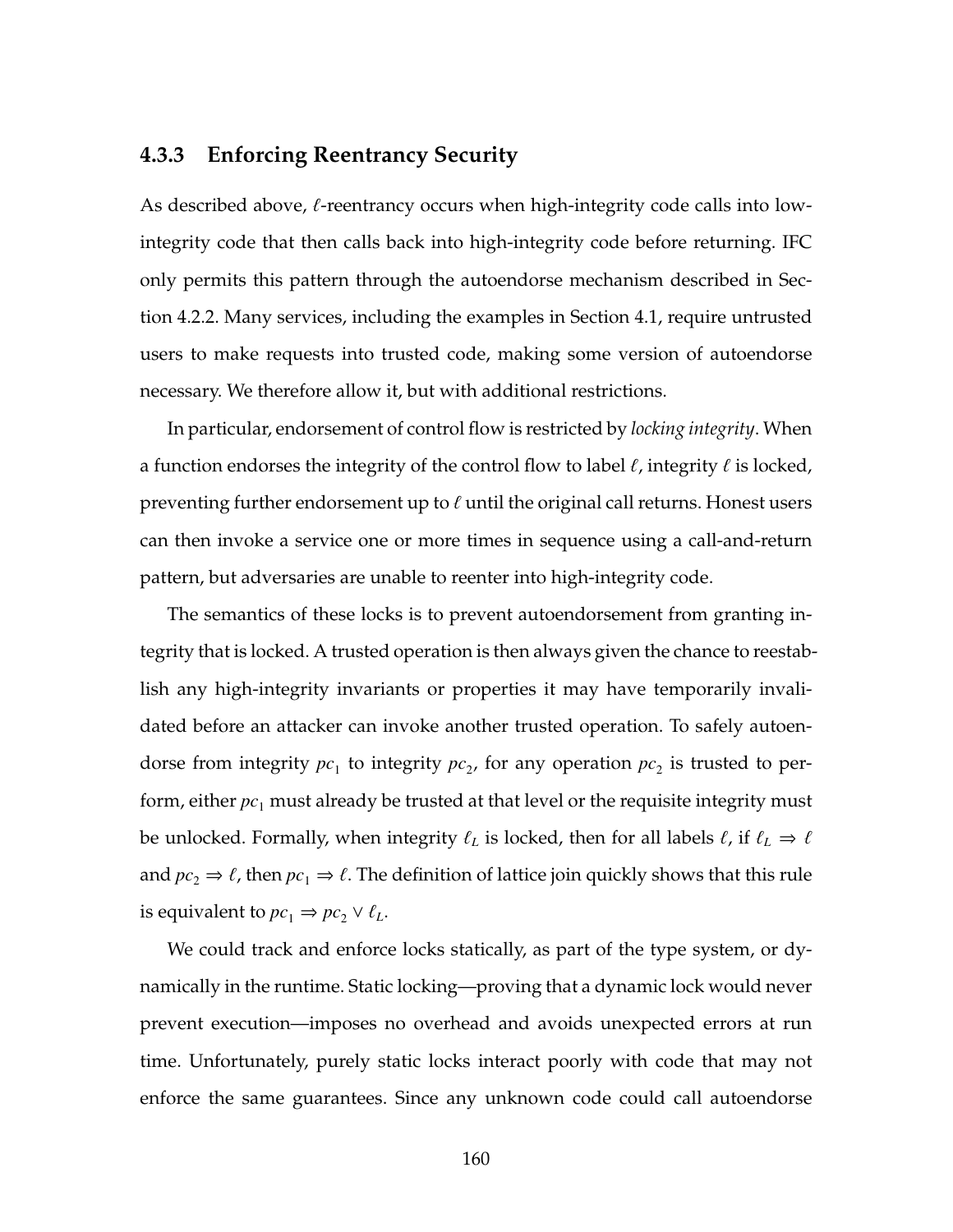functions—violating a static lock, meaning a dynamic lock would halt execution a sound type system must assume the worst and prevent all calls to that code when integrity might be locked. This highly restrictive outcome would violate a core design goal of this work: providing compositional security even when interacting with unknown code. Dynamic locks avoid this constraining over-approximation at the expense of run-time cost.

We therefore take a hybrid approach and separate locked integrity into a static component and a dynamic one. The type system automatically adds endorsed control flow to the static component, but programmers can explicitly move integrity from the static component to the dynamic one. This approach achieves the run-time efficiency and predictability of static mechanisms when security can be proved statically, while still supporting safe interaction with unknown or untrusted code through more expressive dynamic locks.

The calculus does not specify how to implement dynamic locks. They could be built into the runtime, tracked by a security monitor, or even implemented as a library. So long as all code trusted at level ` is well-typed and agrees on *some* protocol to enforce the dynamic portion of the locks, the system will preserve  $\ell$ -reentrancy security. There is no requirement that untrusted check integrity locks statically or dynamically.

#### <span id="page-175-0"></span>**4.4 A Core Calculus for Secure Reentrancy**

We present the Secure-Reentrancy Information Flow Calculus (SeRIF), an objectoriented core calculus that models how a programming language can implement the above ideas. Figure [4.6](#page-176-0) gives the syntax for SeRIF. It extends Featherweight Java (FJ) [\[83\]](#page-269-0) with information flow labels and, to support mutation, also reference cells [\[129,](#page-275-3) Chapter 13].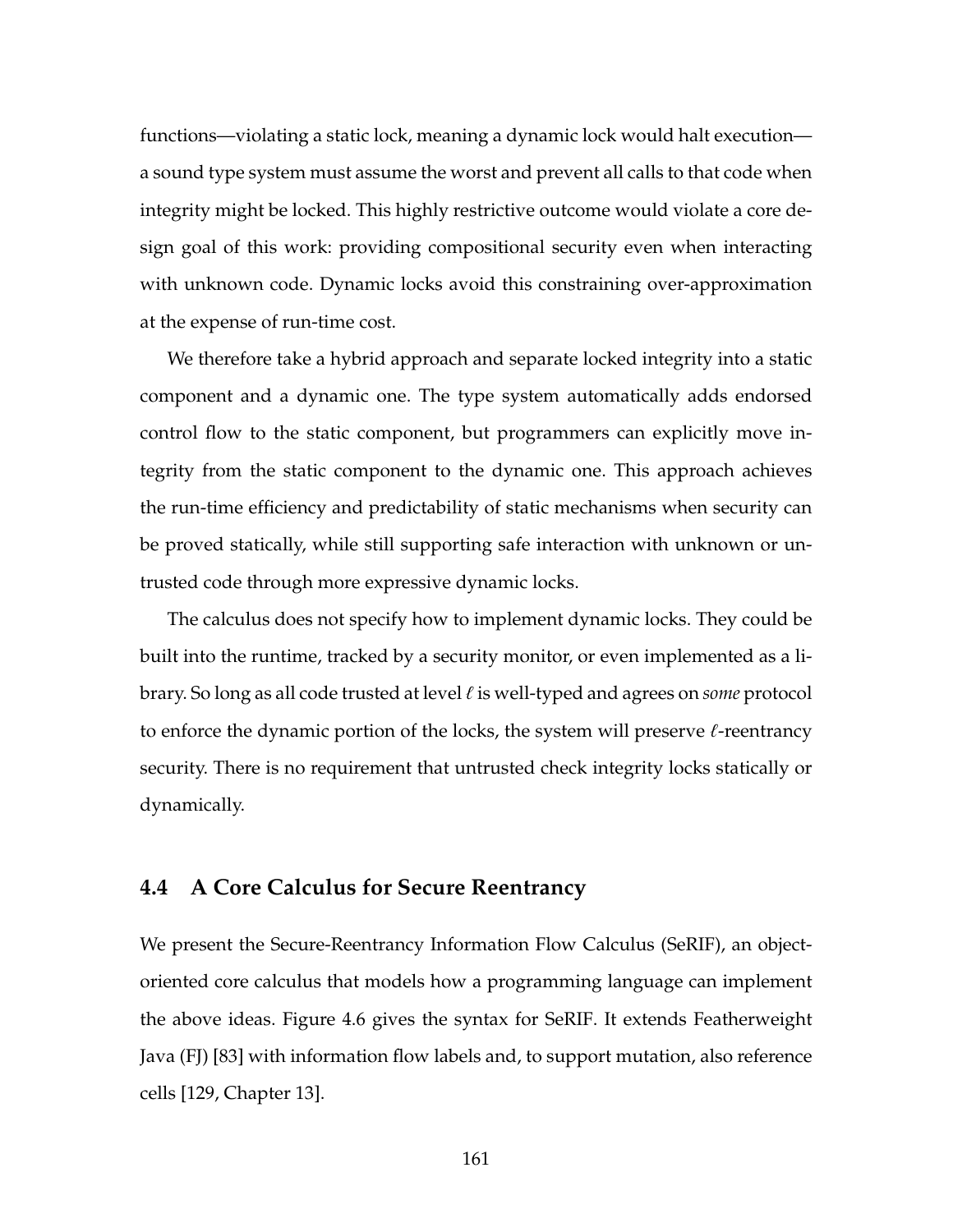<span id="page-176-0"></span> $f, m, x \in \mathcal{V}$  (variable, method, and field names)  $\ell, pc \in \mathcal{L}$  (integrity labels)  $t$  ::= unit | bool | ref  $\tau$  |  $C$  $\tau$  ::=  $t^{\ell}$ *CL* ::= class *C*[ $\ell$ ] extends *C* { $\overline{f}$  :  $\overline{\tau}$  ; *K* ;  $\overline{M}$ } *K* ::=  $C(\overline{f} : \overline{\tau})$  {super( $\overline{f}$ ); this.  $\overline{f} = \overline{f}$ } *M* ::=  $\tau m\{pc \gg pc; \ell\}(\overline{x} : \overline{\tau}) \{e\}$ *v* ::=  $x \mid ()$  | true | false |  $\iota$  | null | new  $C(\overline{v})$  $e$  ::=  $v$  | if{ $pc$ }  $v$  then  $e$  else  $e$ | ref  $v \tau$  |  $!v$  |  $v := v$ |  $(C)v$  |  $v.f$  |  $v.m(\overline{v})$ <br>| endorse  $v$  from  $\ell$  to endorse *v* from  $\ell$  to  $\ell$  | lock  $\ell$  in  $e$ | let  $x = e$  in  $e$ 

Figure 4.6: Syntax for SeRIF.

SeRIF employs fine-grained IFC, so each type τ consists of a base type *t* and an integrity label  $\ell$ . For simplicity, we limit base types to unit, bool, references, and object types. To simplify proofs, null references are allowed.

Class and method definitions extend those in FJ with integrity labels. To model distributed systems, we consider code a form of data that may come from multiple sources, so each class definition  $CL$  includes a label  $\ell_C$  for the integrity of the code.

A method definition *M* contains labels  $pc_1 \gg pc_2$ ;  $\ell$ . Most IFC systems give functions a single *pc* label, but SeRIF has two:  $pc<sub>1</sub>$  specifies the minimum integrity required to call *m*, while  $pc_2$  specifies the integrity at which *m* operates. Separating these labels supports autoendorsement as described in Section [4.2.2.](#page-169-0) If  $pc_1 \Rightarrow pc_2$ , then *m* is an autoendorse function. Both  $pc$  labels are bounded by  $\ell_c$ , so code may only perform operations that  $\ell_c$  is trusted to perform. The label  $\ell$  specifies the locks method *m* promises not to violate.

The if syntax includes the *pc* label used for the branches. We make this label explicit only to simplify the operational semantics. In practice, it is easy to infer automatically.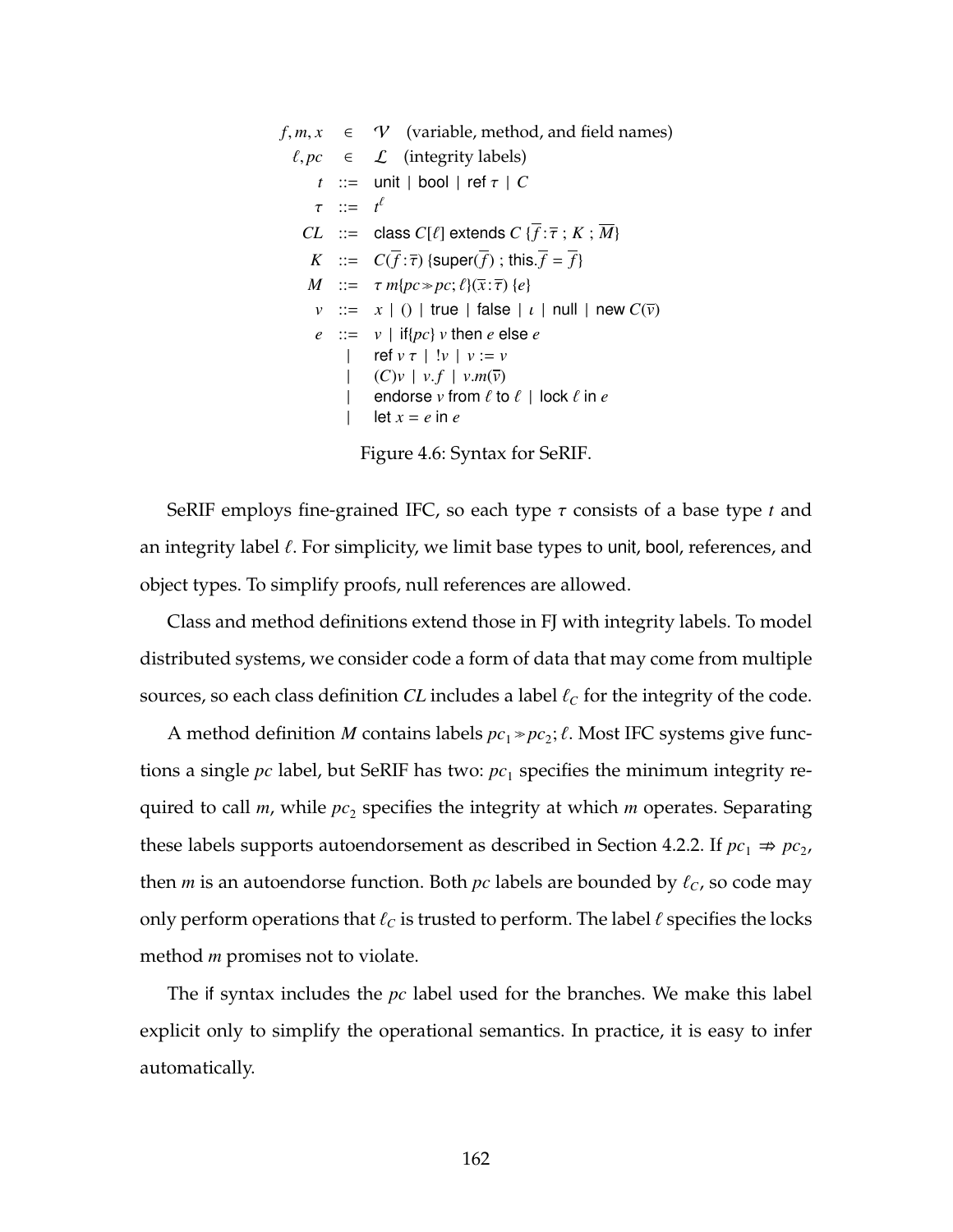The endorse expression endorses data as in other IFC systems with downgrading. The term lock  $\ell$  in  $e$  converts static locks to dynamic ones. In the operational semantics,  $e$  executes with  $\ell$  dynamically locked, so the type system can safely release any static lock on  $\ell$  when type-checking  $e$ .

Expression subterms consist mostly of (open) values, not arbitrary expressions. In particular, let statements are the only way to sequentially compose computation.

Because SeRIF is object-oriented, it can model interacting services and reentrancy concerns. An application or contract implementation is a class, and a contract or instance of that application is an object of that class type, allowing easy interaction between different services. Moreover, inheritance allows applications that share common features to inherit form a common parent. For example, a blockchain smart contract system can be modeled by having all contracts inherit from a Contract class that implements tracking of currency.

## **4.4.1 SeRIF Operational Semantics**

SeRIF has a small-step substitution-based semantics. Most rules are standard for an object-oriented language with mutable references [\[83,](#page-269-0) [129\]](#page-275-3), with a few additions for security.

Because expressions are built mostly out of values, evaluation contexts are simple. Indeed, let expressions are the only surface syntax to serve as evaluation contexts. We introduce three new syntactic forms as evaluation contexts to enable precise tracking of function boundaries, execution integrity, and dynamic locks. These *statements* are denoted by *s*.

> $E$  ::= [·] | let  $x = E$  in  $e$  | return<sub> $\tau$ </sub>  $E$  |  $E$  at-pc  $pc$  |  $E$  with-lock  $\ell$  $s$  ::=  $E[e]$

Semantic steps are defined on a pair of a statement *s* and a *semantic configu-*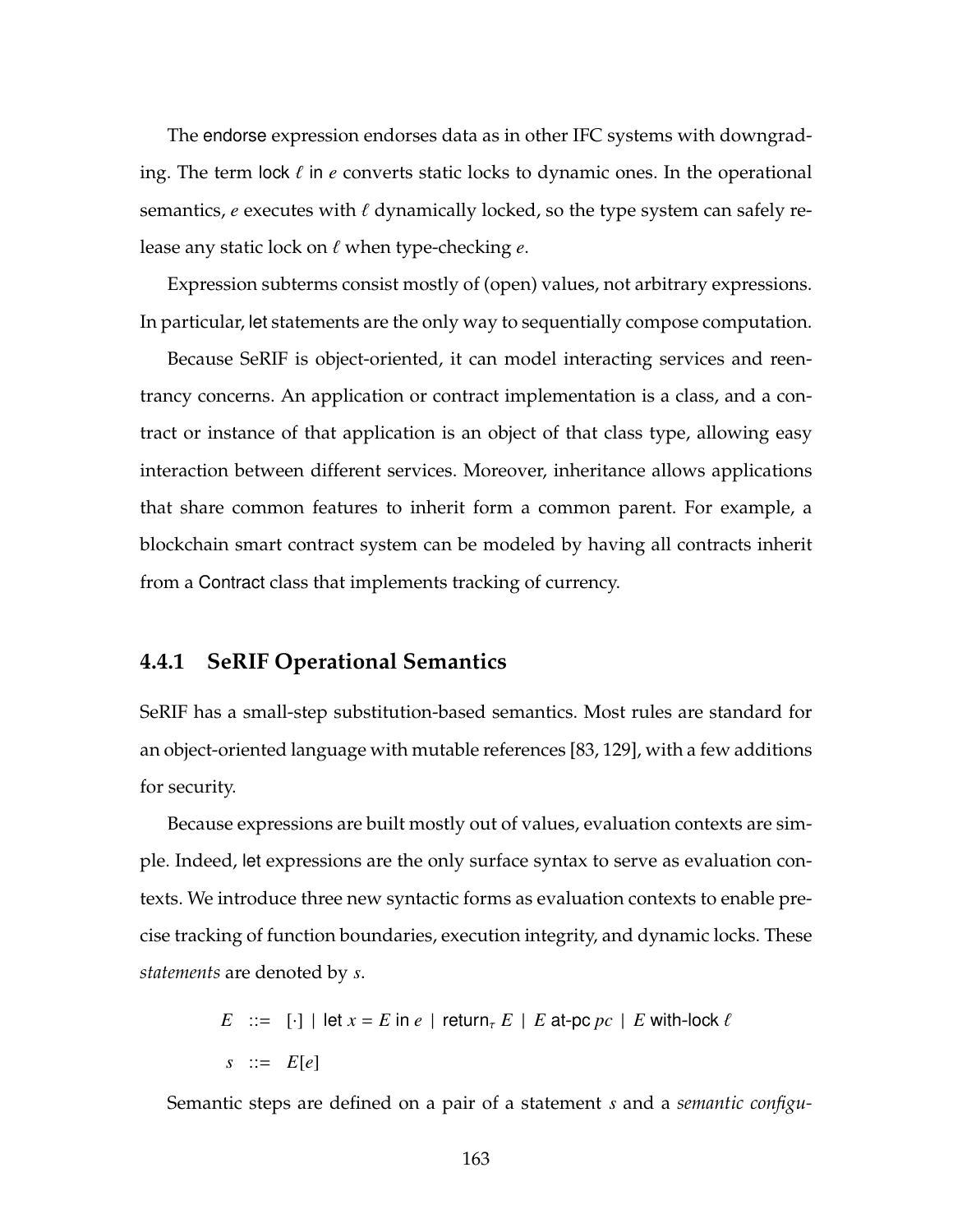<span id="page-178-0"></span>[**E-IFT**]   
\n(**if**
$$
[\rho c]
$$
 true then  $e_1$  else  $e_2 | C \rangle \rightarrow \langle e_1$  at  $\neg$   $\rho c | C \rangle$   
\n[**E-ATPC**]  
\n( $\nabla$  at  $\neg$   $\rho c | C \rightarrow \langle v | C \rangle$   
\n[**E-REF**]  
\n
$$
\frac{\iota \notin \text{dom}(\sigma) \quad \Sigma_{\sigma} + \nu : \tau \quad M = \mathcal{M}', \ell_m \quad \ell_m \triangleq \tau}{\langle \text{ref } \nu \tau | C \rangle \rightarrow \langle \iota | C[\sigma[\iota \mapsto (\nu, \tau)]/\sigma] \rangle}
$$
\n[**E-ASSIGN**]  
\n
$$
\frac{\Sigma_{\sigma}(\iota) = \tau \quad \Sigma_{\sigma} + \nu : \tau \quad M = \mathcal{M}', \ell_m \quad \ell_m \triangleq \tau}{\langle \iota := \nu | C \rangle \rightarrow \langle 0 | C[\sigma[\iota \mapsto (\nu, \tau)]/\sigma] \rangle}
$$
\n
$$
\frac{\text{mody}(C, m) = (\ell_m, \bar{x}, \overline{\tau}_a, pc_1 \gg pc_2, e, \tau)}{\mathcal{M} = \mathcal{M}', \ell'_m \quad \ell'_m \Rightarrow pc_1 \quad \bigwedge_{\tau \in \ell} (pc_1 \Rightarrow pc_2 \vee \ell)}
$$
\n[**E-CALL**]  
\n
$$
\frac{\Sigma_{\sigma} + \overline{w} : \overline{\tau}_a \quad e' = e[\overline{x} \mapsto \overline{w}, \text{this} \mapsto \text{new } C(\overline{v})]}
$$
\n[**E-RETLIN**]  
\n
$$
\frac{\Sigma_{\sigma} + \nu : \tau \quad M = \mathcal{M}', \ell_m}{\langle \text{return}_{\tau} \nu | C \rangle \rightarrow \langle \nu | C[\mathcal{M}', \mathcal{M}])}
$$
\n[**E-LocK**]  
\n
$$
\frac{\Sigma_{\sigma} + \nu : \tau \quad M = \mathcal{M}', \ell_m}{\langle \text{lock } \ell \text{ in } e | C \rangle \rightarrow \langle e \text{ with-lock } \ell | C[L, \ell/L] \rangle}
$$
\n[**E-UNCK**]  
\n
$$
\frac
$$

Figure 4.7: Selected small-step semantic rules for SeRIF.

*ration*: a four-tuple  $C = (CT, \sigma, M, L)$ . Unlike in FJ, the class table *CT* is explicit, as the security definitions in Section [4.5](#page-186-0) quantify over possible class tables. A heap  $\sigma$ maps locations to value–type pairs, and  $\Sigma_{\sigma}$  denotes the location-to-type mapping induced by  $\sigma$ . That is,  $\Sigma_{\sigma}(t) = \tau$  if and only if  $\sigma(t) = (v, \tau)$  for some *v*. The final two elements, M and *L* are both lists of integrity labels. M tracks the integrity of executing code, and *L* tracks the dynamic portion of the currently-locked integrity. For notational ease, we reference the components of  $C$  freely when only one group is in scope and we write  $C[X/L]$  to denote  $(CT, \sigma, M, X)$ , and similarly for  $\sigma$  and M.

Figure [4.7](#page-178-0) presents selected semantic rules. The complete semantics is in Figure [4.9](#page-203-0) (Section [4.8\)](#page-201-0). In the semantic rules, *v* refers to a closed value, not a variable.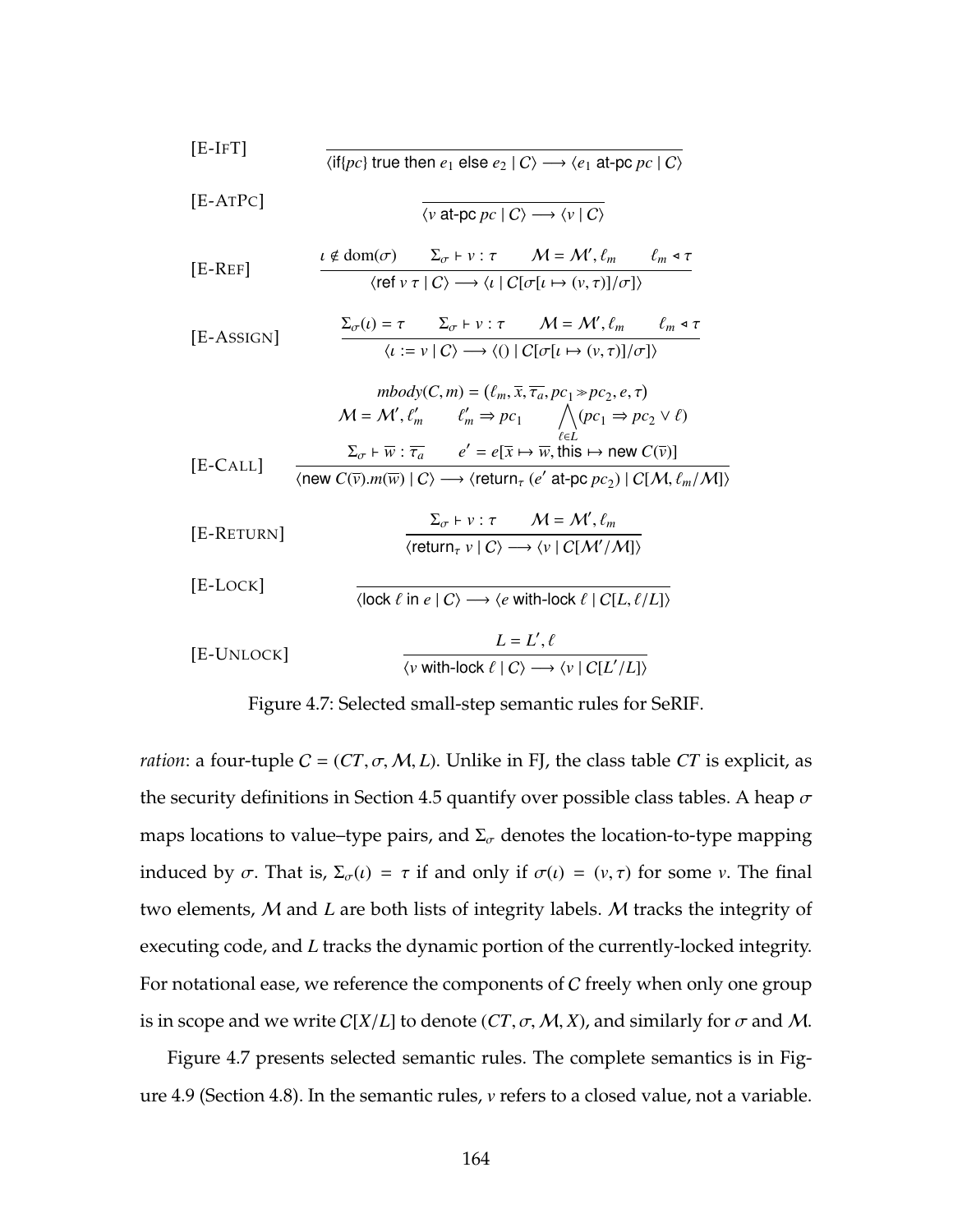In addition to many standard rules, the rules [E-L](#page-178-0)OCK and E-U[NLOCK](#page-178-0) dynamically lock and unlock labels. The semantics abstracts out the many possible lock implementations, merely tracking the set of locked labels and defining where to check them. The rules for conditionals [\(E-I](#page-178-0)FT and [E-I](#page-202-0)FF) now include tracking terms.

The key rule is [E-C](#page-178-0)ALL. It looks up the definition of a method with *mbody* (Section [4.8\)](#page-201-0) and performs several dynamic checks: it verifies that the arguments all have the correct types, that the caller has sufficient integrity to invoke the function, and that calling the method does not violate any dynamically locked label  $\ell \in L$ .

**Dynamic Security Checks.** The [E-R](#page-178-0)EF, E-A[SSIGN](#page-178-0), [E-C](#page-178-0)ALL, and E-R[ETURN](#page-178-0) rules contain dynamic checks for type safety and information security. These checks prevent untrusted code from placing ill-typed values in the heap or passing them to trusted code. They similarly prevent untrusted code from modifying trusted heap locations in any way. Such checks are critical for trusted code to safely interact with ill-typed attacker code in any information flow system. While we do not detail how to implement dynamic typing or label checks here, there is considerable research into both. Gradually typed languages do run-time type checking [\[154\]](#page-279-2), and distributed IFC systems include run-time label checks [e.g., [69,](#page-267-1) [98,](#page-271-1) [179\]](#page-282-2). Moreover, when all high-integrity code is well-typed, it is sufficient to isolate memory between objects, as in Ethereum contracts [\[173\]](#page-281-1), and execute run-time checks when entering trusted code.

# **4.4.2 Type System for SeRIF**

The type system for SeRIF contains two different forms for typing judgments: one for values and one for expressions. The typing judgment for values is straightforward for a stateful language. It takes the form  $\Sigma$ ;  $\Gamma \vdash \nu : \tau$  where  $\Sigma$  is a heap type mapping references to types and  $\Gamma$  is a typing environment mapping variables to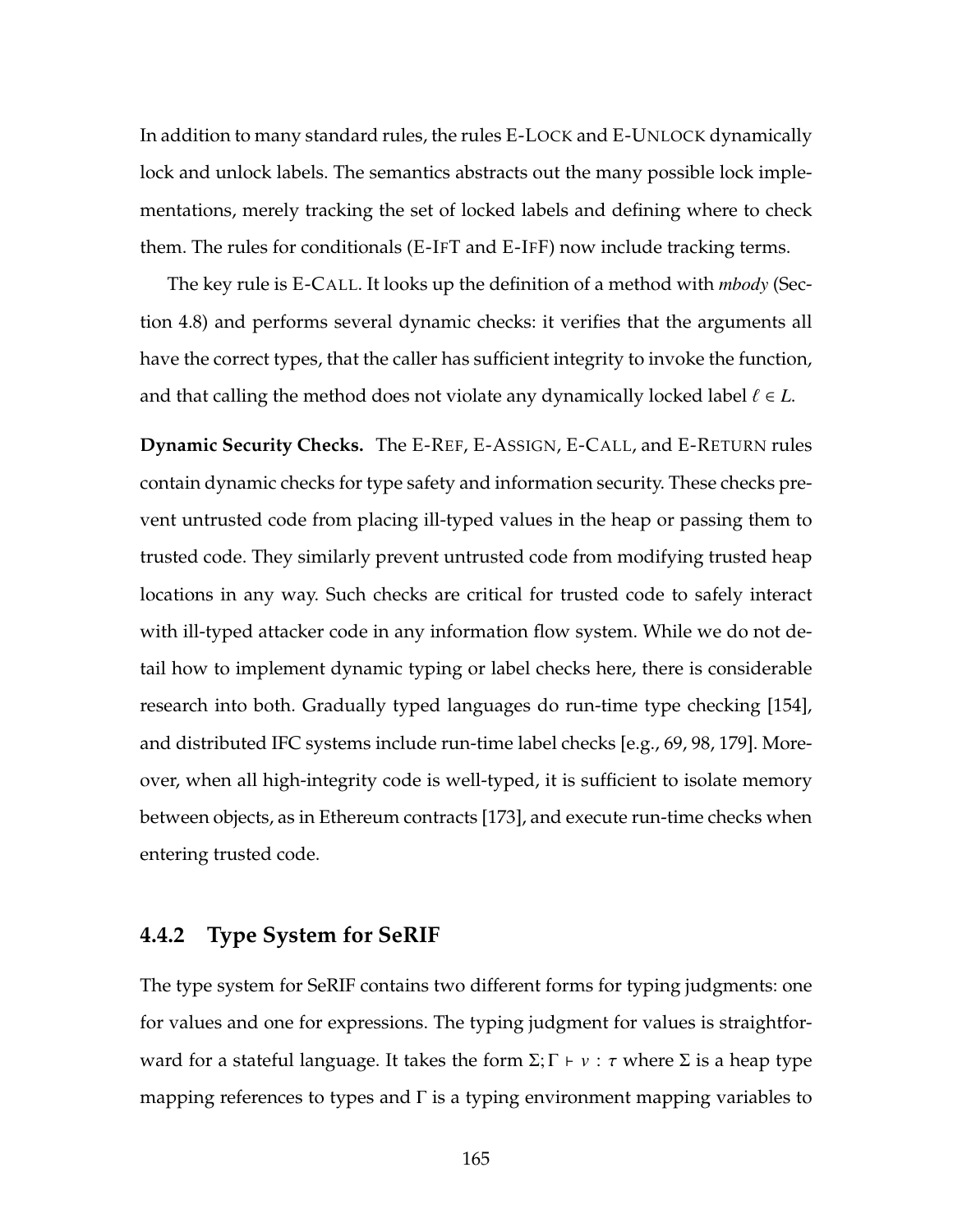types. We write  $\Sigma \vdash v : τ$  when Γ is empty, as we did in Section [4.4.1.](#page-177-0)

Values specify no computation so they need not reason about security. Typing judgments for expressions are more complex, including a standard *pc* label to track the integrity of the control flow. To secure reentrancy with static locks when possible, they also include a label  $\ell$  representing locked integrity.

Allowing tail reentrancy while eliminating other forms of  $\ell$ -reentrancy requires treating calls in tail position differently from calls in other positions. We accomplish this goal not by restricting when a given call can occur, but instead by restricting what can occur *after the call returns*. Instead of one lock label, this strategy uses two: an *input lock*  $\ell_1$  that an expression must maintain to safely execute outside tail position, and an *output lock*  $\ell_0$  specifying the locks the expression *actually* maintains. The typing judgment now takes the form  $\Sigma$ ;  $\Gamma$ ;  $pc$ ;  $\ell_1 \vdash e : \tau \dashv \ell_0$ .

For an expression *e* to type-check with input lock  $\ell_{\rm I}$ , each subexpression of *e* outside tail position must maintain  $\ell_I$ . As non-value expressions only appear outside of tail position in let expressions, the following typing rule enforces this restriction.

$$
\Sigma; \Gamma; pc; \ell_1 \vdash e_1 : \tau_1 \dashv \ell'_0 \qquad \ell'_0 \Rightarrow \ell_1
$$

$$
\Sigma; \Gamma, x : \tau_1; pc; \ell_1 \vdash e_2 : \tau_2 \dashv \ell_0
$$

$$
\Sigma; \Gamma; pc; \ell_1 \vdash \text{let } x = e_1 \text{ in } e_2 : \tau_2 \dashv \ell_0
$$

This rule is standard except that it requires  $\ell'_{\rm O} \Rightarrow \ell_{\rm I}$ , capturing the intuition above:  $e_1$  must maintain at least lock  $\ell_I$ , as it is outside tail position. Because  $e_2$  is in tail position in this expression, there is no similar restriction on  $\ell_{\rm o}$ .

Figure [4.8](#page-181-0) contains selected typing rules for SeRIF. The notation  $\ell \triangleleft \tau$  indicates that data of type  $\tau$  is no more trusted than  $\ell$ ; that is,  $\ell \prec t^{\ell'}$  if and only if  $\ell \Rightarrow \ell'.$  The rules also use the auxiliary lookup functions *fields* and *mtype* as well as a subtyping relation  $\lt$ : that includes standard object subtyping and safe relabeling— $t^{\ell}$   $\lt$ :  $t^{\ell'}$  if and only if  $\ell \Rightarrow \ell'.$  The complete type system is in Figure [4.10](#page-206-0) in Section [4.8.](#page-201-0)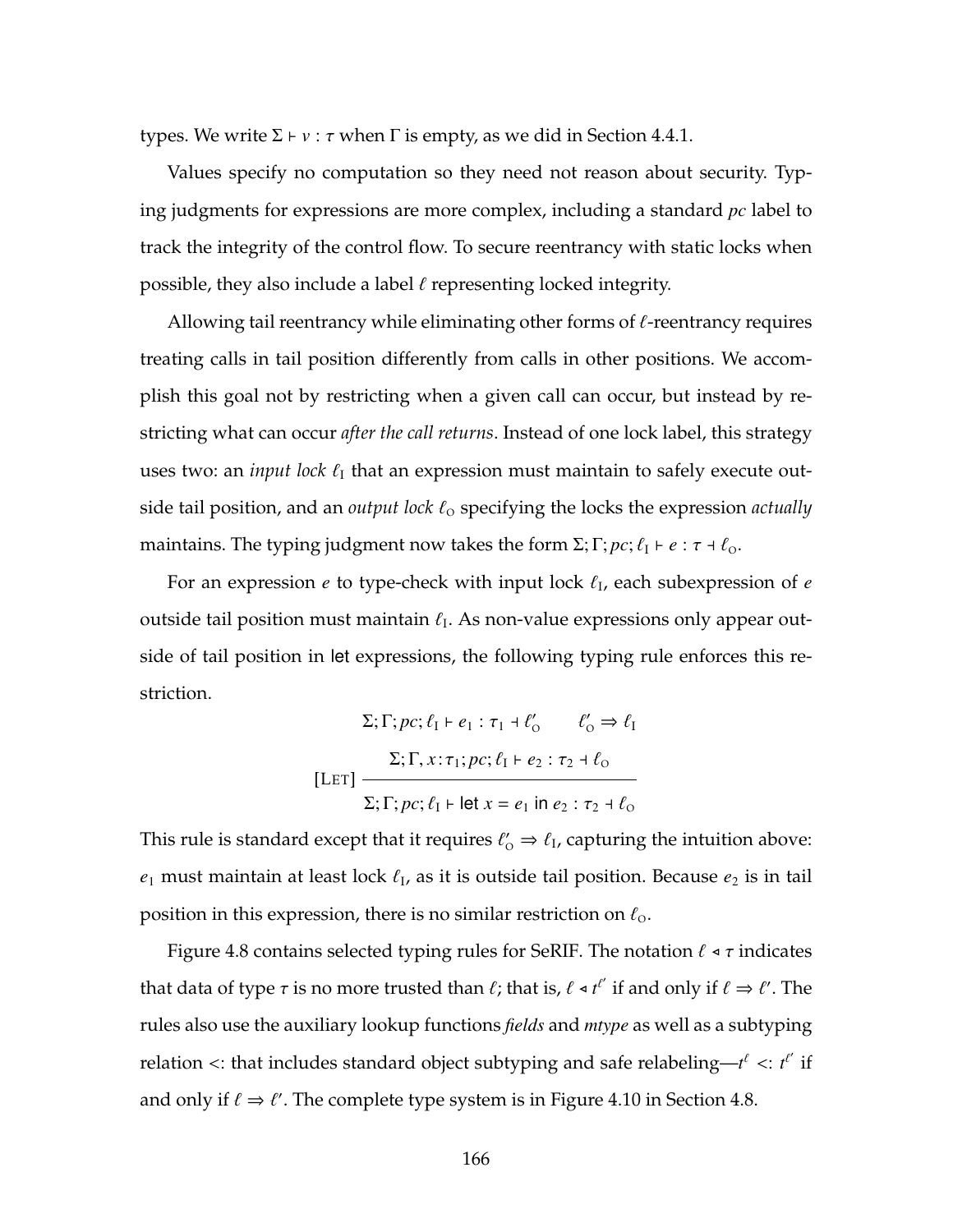<span id="page-181-0"></span>
$$
\Sigma; \Gamma \vdash v : \text{bool}^{\ell} \qquad \ell \Rightarrow pc \qquad \ell \triangleleft \tau
$$
\n
$$
\Sigma; \Gamma; pc; \ell_1 \vdash e_1 : \tau \dashv \ell_0 \qquad \Sigma; \Gamma; pc; \ell_1 \vdash e_2 : \tau \dashv \ell_0
$$
\n
$$
\Sigma; \Gamma; pc; \ell_1 \vdash \text{if} \{pc\} \ v \text{ then } e_1 \text{ else } e_2 : \tau \dashv \ell_0
$$

[ASSIGN]  

$$
\frac{\Sigma; \Gamma \vdash v_1 : (\text{ref } \tau)^{\ell}}{\Sigma; \Gamma \vdash v_2 : \tau \qquad \ell \triangleleft \tau}
$$

$$
\frac{\Sigma; \Gamma \vdash v_2 : \tau \qquad \ell \triangleleft \tau}{\Sigma; \Gamma; \ell; \ell_1 \vdash v_1 := v_2 : \text{unit}^{\ell'} \dashv \ell_0}
$$

$$
mype(C, m) = \frac{}{\tau_a} \xrightarrow{pc_1 \gg pc_2; \ell_0} \tau_0 \qquad \Sigma; \Gamma \vdash v : C^{\ell} \qquad \Sigma; \Gamma \vdash \overline{v_a} : \overline{\tau_a}
$$
\n[**CALL**] 
$$
\xrightarrow{\ell \Rightarrow pc_1} pc_1 \Rightarrow pc_2 \lor \ell_1 \qquad \tau_0 <: \tau \qquad pc_2 \lor \ell \triangleleft \tau
$$
\n
$$
\Sigma; \Gamma; pc_1; \ell_1 \vdash v.m(\overline{v_a}) : \tau \dashv \ell_0 \lor pc_2
$$

$$
\Sigma; \Gamma; pc; \ell'_1 \vdash e : \tau \dashv \ell'_0
$$
  
[Lock]  

$$
\frac{\ell'_1 \land \ell \Rightarrow \ell_1 \qquad \ell'_0 \land \ell \Rightarrow \ell_0}{\Sigma; \Gamma; pc; \ell_1 \vdash \text{lock } \ell \text{ in } e : \tau \dashv \ell_0}
$$

$$
\ell_1 \Rightarrow pc_2 \qquad \ell_C \Rightarrow pc_2 \qquad \ell_1 \vee \ell'_0 \Rightarrow \ell_0 \qquad pc_1 \triangleleft \overline{\tau_a}
$$
  

$$
\Sigma; \overline{x} : \overline{\tau_a}, \text{this}: C^{pc_2}; pc_2; \ell_1 \vdash e : \tau \dashv \ell'_0
$$
  

$$
CT(C) = \text{class } C[\ell_C] \text{ extends } D \{\cdots\}
$$
  

$$
[
$$
METHOD-OK] 
$$
\frac{(D, m) \in \text{dom}(mtype) \implies mtype(D, m) = \overline{\tau_a} \xrightarrow{pc_1 \gg pc_2; \ell_0} \tau}{\Sigma \vdash \tau m{pc_1 \gg pc_2; \ell_0}(\overline{x} : \overline{\tau_a}) \{e\} \text{ ok in } C}
$$

Figure 4.8: Selected typing rules for SeRIF

Most typing rules (e.g., [I](#page-181-0)F and A[SSIGN](#page-181-0)) are standard for an information flow calculus [\[144\]](#page-277-0). The only non-standard rules are those that directly reference or constrain static locks: sequential composition (L[ET](#page-179-0)), method calls (C[ALL](#page-181-0)), and dynamic locking (L[OCK](#page-181-0)).

Most of the premises of C[ALL](#page-181-0) are standard. They check that the object and arguments have appropriate types and ensure information-security of the return type and control flow of the call. They also check that the call does not violate any static locks ( $pc_1 \Rightarrow pc_2 \vee \ell_1$ ) and that it attenuates trust in the output by the integrity of both the object and the method ( $pc_2 \vee \ell \triangleleft \tau$ ).

This rule has two notable features. The first is not what it requires, but rather what it *does not* require. There is no relation between the static input locks  $\ell_1$  of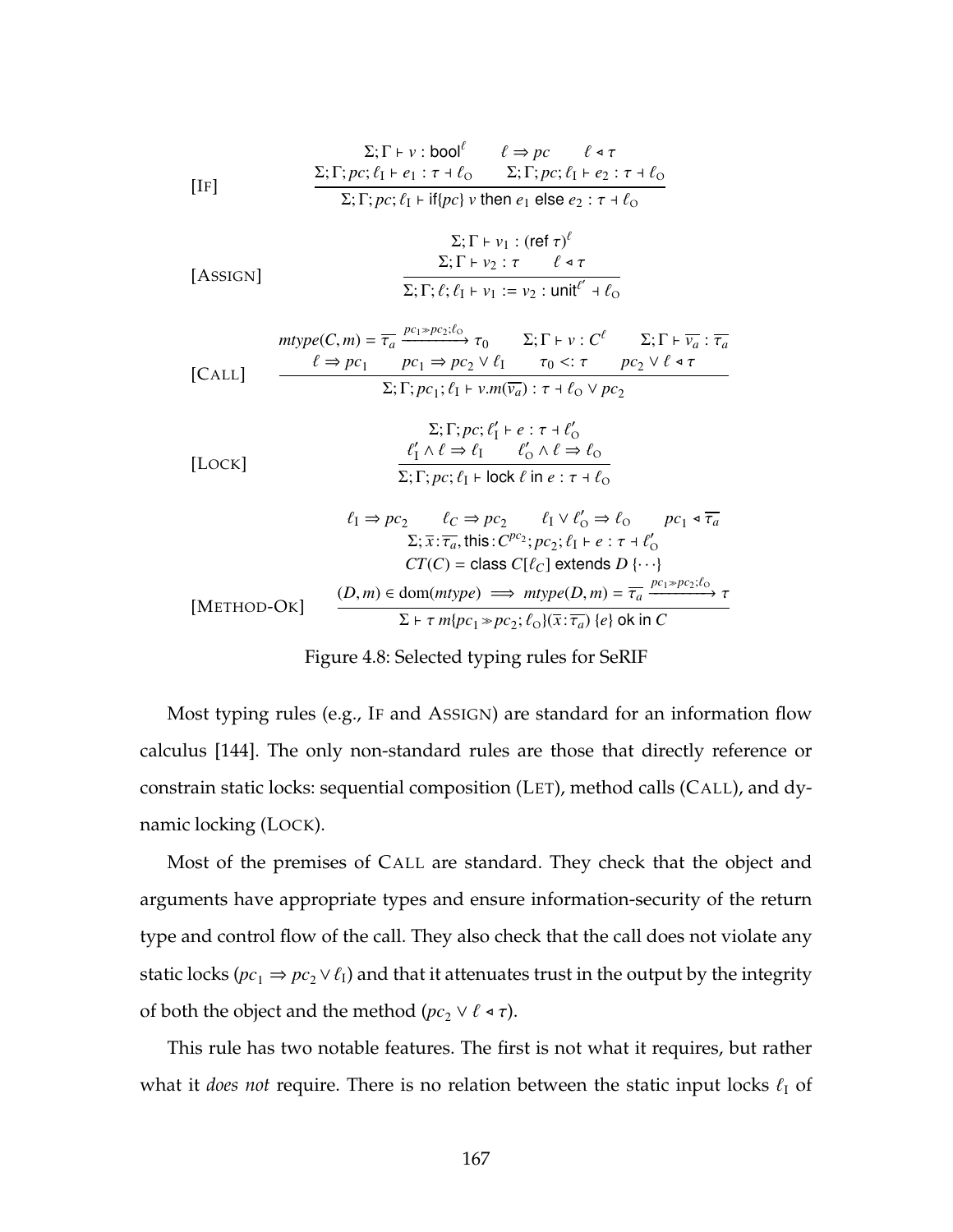the surrounding environment and  $\ell_{\text{o}}$ , the locks maintained by the method itself. This lack of constraint is precisely what enables tail reentrancy. A call in tail position need not maintain any locks, so it may result in reentrancy. Outside tail position, however, the L[ET](#page-179-0) rule requires that the output locks of the call expression bounded by the locks maintained by the method—must act for  $\ell_{\rm I}$ . C[ALL](#page-181-0) and L[ET](#page-179-0) therefore combine to enable safe tail reentrancy while ruling out other potentially dangerous reentrancy.

The second feature is that C[ALL](#page-181-0) does not maintain locks  $\ell_{\rm o}$ —the locks maintained by the method—but instead only  $\ell_{\text{o}} \vee pc_{2}$ . This adjustment enables safe interaction with untrusted code that might not enforce the same guarantees as SeRIF. Such code may claim to maintain locks, but fail to do so. Our safeguard follows the principle of decentralized IFC [\[119\]](#page-274-0): you can only be hurt by an adversary you trust. We therefore attenuate the claimed lock label  $\ell_{\rm o}$  by the integrity of the code.

Due to SeRIF's inheritance structure, however, they type system cannot determine the exact integrity of the code. The implementation of *m* may come from *C* or any of its superclasses or subclasses. We instead need a bound on the implementation's integrity. The class typing rule M[ETHOD](#page-181-0)-OK requires that the integrity of the code act for  $pc_2$  to define or override a method with integrity  $pc_2$ . As a result,  $pc<sub>2</sub>$  is the most precise bound on the code's integrity available to the type system.

To understand the L[OCK](#page-181-0) rule, recall that the lock term is designed to convert static locks to dynamic ones. The type system must ensure that  $\ell_{\rm I}$ , the previous input locks, remain locked in some manner, but it can safely release the portion that is dynamically checked. In particular, L[OCK](#page-181-0) splits  $\ell_{\rm I}$  into  $\ell$  and some  $\ell'_{\rm I}$  such that  $\ell'_I \wedge \ell \Rightarrow \ell_I$ . Now  $\ell_I$  will remain locked as long as *e* type-checks with static input lock  $\ell_{\rm I}'$ . Similarly, l**oc**k  $\ell$  in  $e$  actually maintains locks on both  $\ell_{\rm O}'$ —the locks  $e$ maintains—and  $\ell.$  It is thus safe to trust  $\ell_0$  up to  $\ell'_0 \wedge \ell \Rightarrow \ell_0.$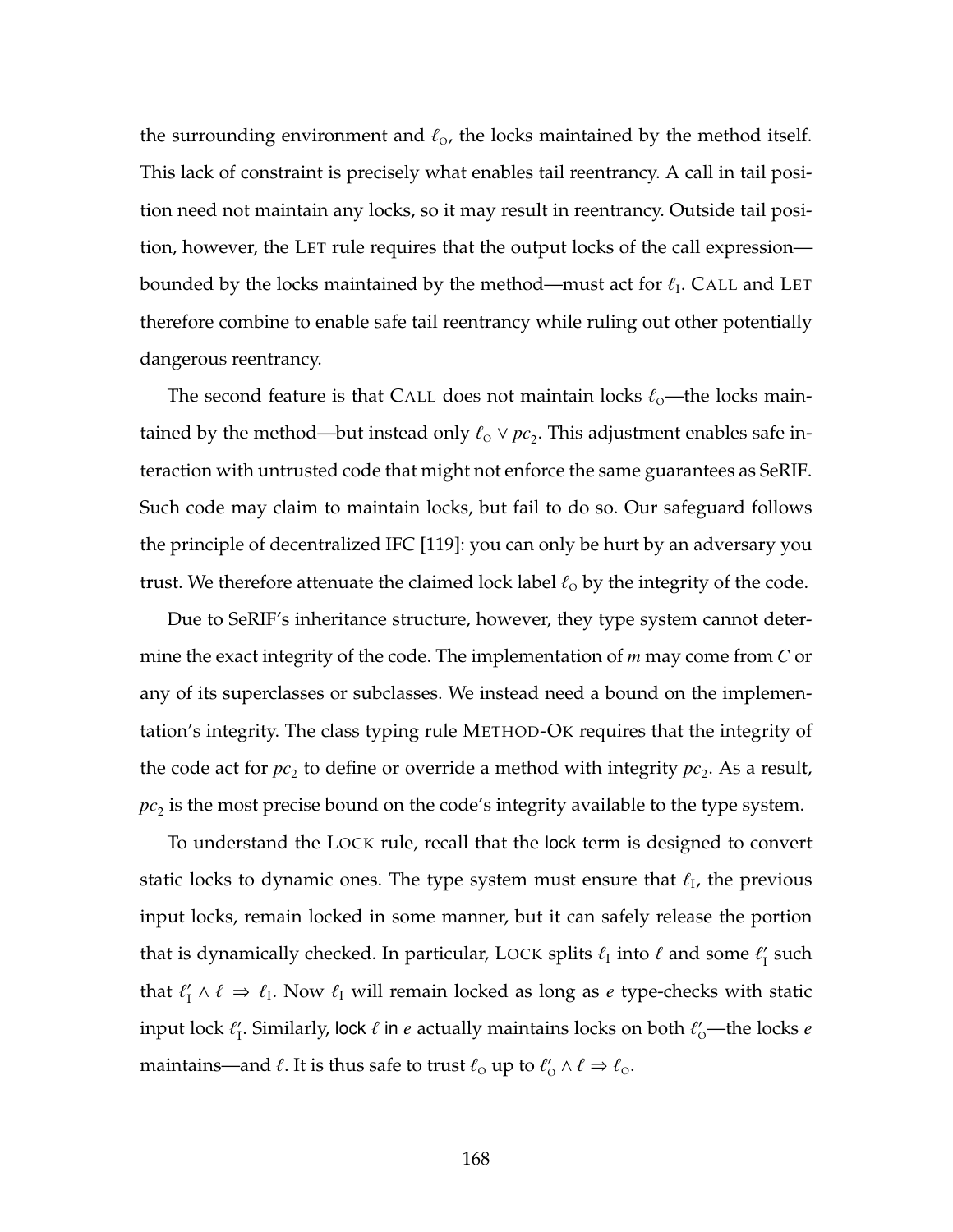Finally, M[ETHOD](#page-181-0)-OK defines when a method is well-typed. This rule implements the idea that autoendorse methods statically lock integrity by default. Specifically, it requires  $\ell_{\rm I} \Rightarrow pc_2$ , so any expression outside tail position must respect locks on the new, higher integrity of control flow. The integrity of the code must also act for the integrity with which the function executes ( $\ell_c \Rightarrow pc_2$ ), ensuring code cannot do anything its source is not trusted to do. Next, the locks the method claims to enforce  $(\ell_{\text{o}})$  must be maintained both initially  $(\ell_{\text{I}})$  and throughout  $(\ell'_{\text{o}})$ . The last information-security check ( $pc_1 \triangleleft \overline{\tau_a}$ ) guarantees that any code trusted to call the method is also trusted to provide its arguments.

## **4.4.3 Modeling Application Operation**

We aim to model applications that, like smart contracts, service user requests and may persist state across requests. We represent the current state of the world by a set of class definitions in a class table *CT* and a state map  $\sigma$ . A single user interaction, which we term an *invocation I*, is a label specifying the user's integrity and a call to a single method of an object stored in  $\sigma$ .

Execution of an invocation  $I = (i, m(\bar{v}), \ell)$  with state  $\sigma$  starts from a semantic configuration with the expression, integrity  $\ell$ , and no locks, and step it to completion. The notation  $(I,CT,\sigma)\Downarrow \sigma'$  signifies that it terminates in updated state  $\sigma'.$  The following rule formalizes this idea, using  $\mu \cdot m(\bar{v})$  as shorthand for let  $o = \mu$  in  $o.m(\bar{v})$ .

$$
[E\text{-INVOKE}] \xrightarrow{\langle !\iota.m(\overline{v}) \mid (CT,\sigma,\ell,\cdot) \rangle \longrightarrow^* \langle w \mid (CT,\sigma',\ell,\cdot) \rangle} (I,CT,\sigma) \Downarrow \sigma'
$$

We use the same notation to denote running a list of invocations *I* in sequence, using the output state from one as the input state from the next. That is, when  $I = I_1, \ldots, I_n$  and  $(I_i, CT, \sigma_{i-1}) \Downarrow \sigma_i$  for each  $1 \leq i \leq n$ , we write  $(I, CT, \sigma_0) \Downarrow \sigma_n$ .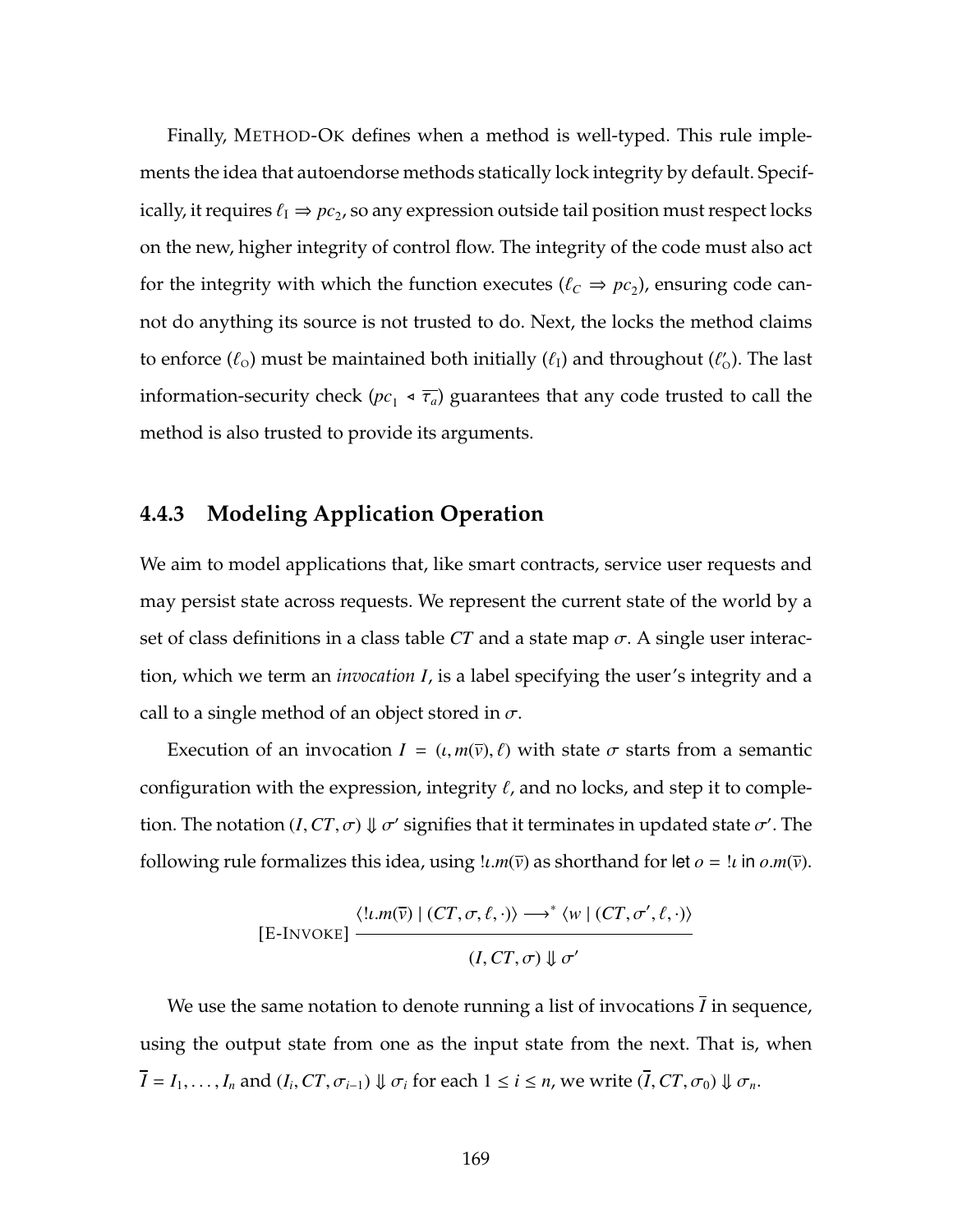To type-check an invocation, the expression used in the evaluation must be well-typed in the evaluation environment:

$$
\text{[INVORE]} \frac{\Sigma; \cdot; \ell; \ell_1 \vdash \cdot \ell \cdot m(\overline{v}) : \tau + \ell_0}{\Sigma \vdash (\ell, m(\overline{v}), \ell)}
$$

## <span id="page-184-0"></span>**4.4.4 Examples Revisited**

We now revisit the examples from Section [4.1](#page-161-0) to see how SeRIF detects application vulnerabilities while permitting secure implementations.

**Uniswap.** The vulnerability (Section [4.1.1\)](#page-161-1) stems from an unexpected interaction between an exchange, tokens, and a malicious user. While they may all have different integrity, for simplicity, we give the exchange and the tokens the same trusted label *T* and the user an untrusted label *U* with  $U \Rightarrow T$ .

Anyone can call sellXForY, but it computes how much of asset *Y* to move and transfers tokens, so it must have label  $U \gg T$ ;  $\ell_0$  for some  $\ell_0$ . Similarly, the token's transferTo method modifies high-integrity records, so it needs label  $pc \gg T$ ;  $\ell_0$  for some labels  $pc$  and  $\ell'_{\rm O}$ .

The M[ETHOD](#page-181-0)-OK rule requires sellXForY to type-check with some  $\ell_I$  where  $\ell_I \Rightarrow T$ . Because we sequence two calls to transferTo, L[ET](#page-179-0) requires either a dynamic lock on label *T* around (at least) the first transfer. or  $\ell'_{\text{o}} \Rightarrow \ell_{\text{I}} \Rightarrow T$ . These options correspond precisely to the solutions suggested in Section [4.1.1.](#page-161-1) Requiring  $\ell'_\mathrm{o} \Rightarrow T$  is a statement that Uniswap expects the tokens not to call untrusted code. A dynamic lock, by contrast, secures the exchange without assuming any particular token behavior and correspondingly allows any value of  $\ell'_{\rm o}$ .

Notably, transferTo can type-check with  $\ell'_0 \Rightarrow T$  in either of two ways: it can decline to call unknown code (i.e., remove lines [20](#page-162-0) and [21](#page-162-1) in Figure [4.1\)](#page-162-2), or the token itself could acquire a dynamic lock while making the calls. The first option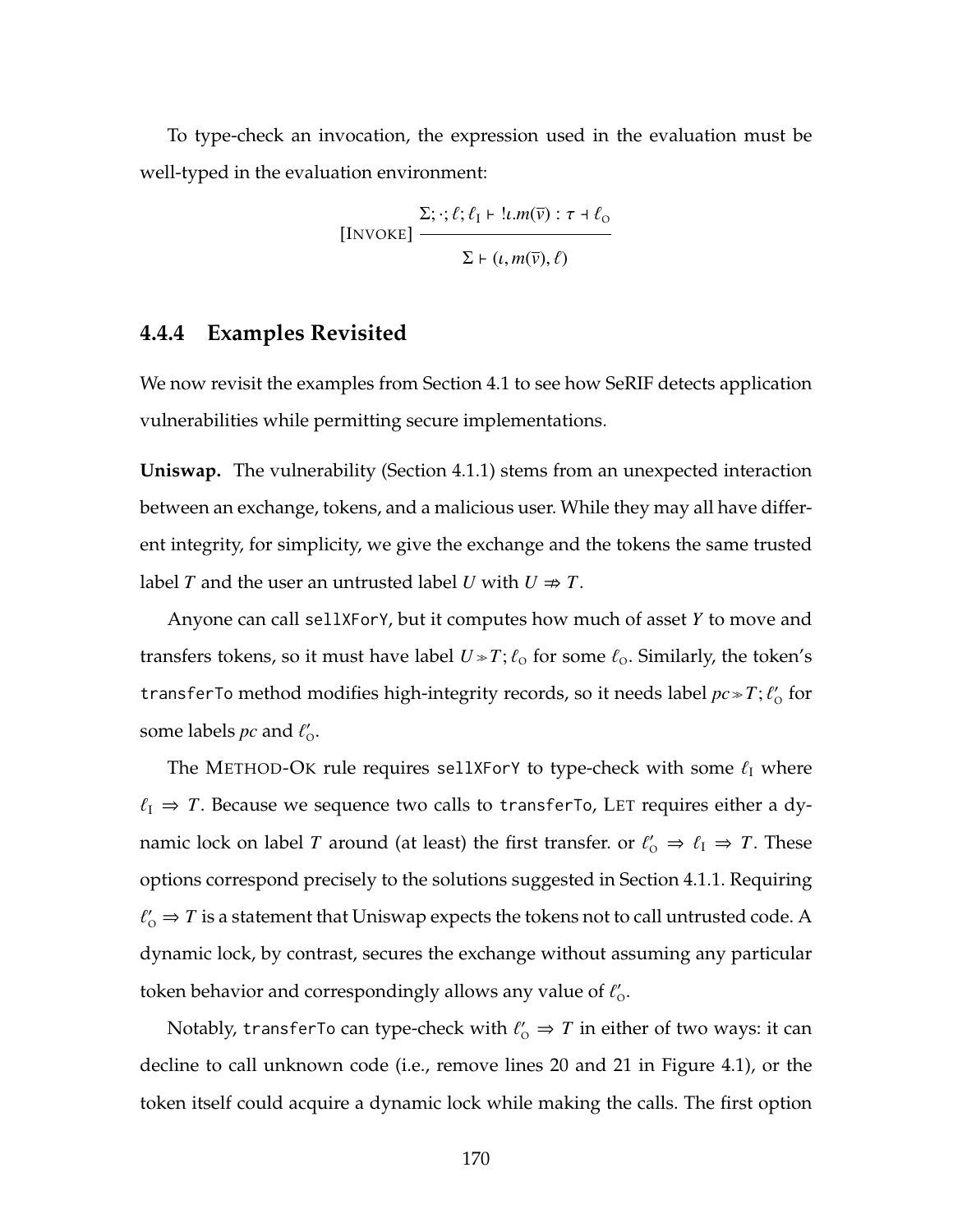straightforwardly eliminates the vulnerability. By dynamically locking *T*, the second option will prevent an attacker from making reentrant calls to either the token or the exchange during a transfer.

**Key–value store.** We use the same labeling scheme: the key–value store application gets a trusted label *T* while the user gets an untrusted label *U*. Because anyone can call getOrCompute but it modifies trusted data, it must have label  $U \gg T$ ;  $\ell_{\rm O}$  for some  $\ell_{\rm o}$ . The user-provided computation function is not trusted, so it gets label  $pc$   $\gg$   $U$ ;  $\ell_{\rm O}^{\prime}$  for some labels  $pc$  and  $\ell_{\rm O}^{\prime}$ .

As in the Uniswap example above, M[ETHOD](#page-181-0)-OK requires getOrCompute to typecheck with some  $\ell_I \Rightarrow T$ . Because the user-provided fallback function executes in sequence before another trusted operation, L[ET](#page-179-0) and C[ALL](#page-181-0) combine to require either a dynamic lock or  $\ell'_0 \vee U \Rightarrow \ell_1 \Rightarrow T$ . This second option, however, is impossible because  $U \Rightarrow T$ .

This forced reliance on a dynamic lock stems from the type system not trusting the user-provided callback to even type-check. In a modified type system that separated trust in the code's execution from trust that it type-checks, it would be sufficient to require that it type-check with high-integrity and some  $\ell'_{\text{o}} \Rightarrow T$ . This solution would correspond to a static guarantee that the user-provided callback does not invoke clear or any other method modifying the store's internal state.

**Town Crier.** As described in Section [4.1.3](#page-165-0) and the original paper [\[182\]](#page-283-0), Town Crier is secure despite using (object) reentrancy, and the type system can verify that. Using the same labels again, we label Town Crier and the trusted service address *T* and the user *U*. We can give the functions the following signatures.

```
\textsf{int} request\{U\!\gg\!T;T\}(params:t^U, callback:address^U)
void cancel{U \gg T; U}(id:int<sup>U</sup>)
void deliver\{T \gg T; U\}(id:int<sup>T</sup>, data:bytes<sup>T</sup>)
```
The request method—which just records the request parameters and updates a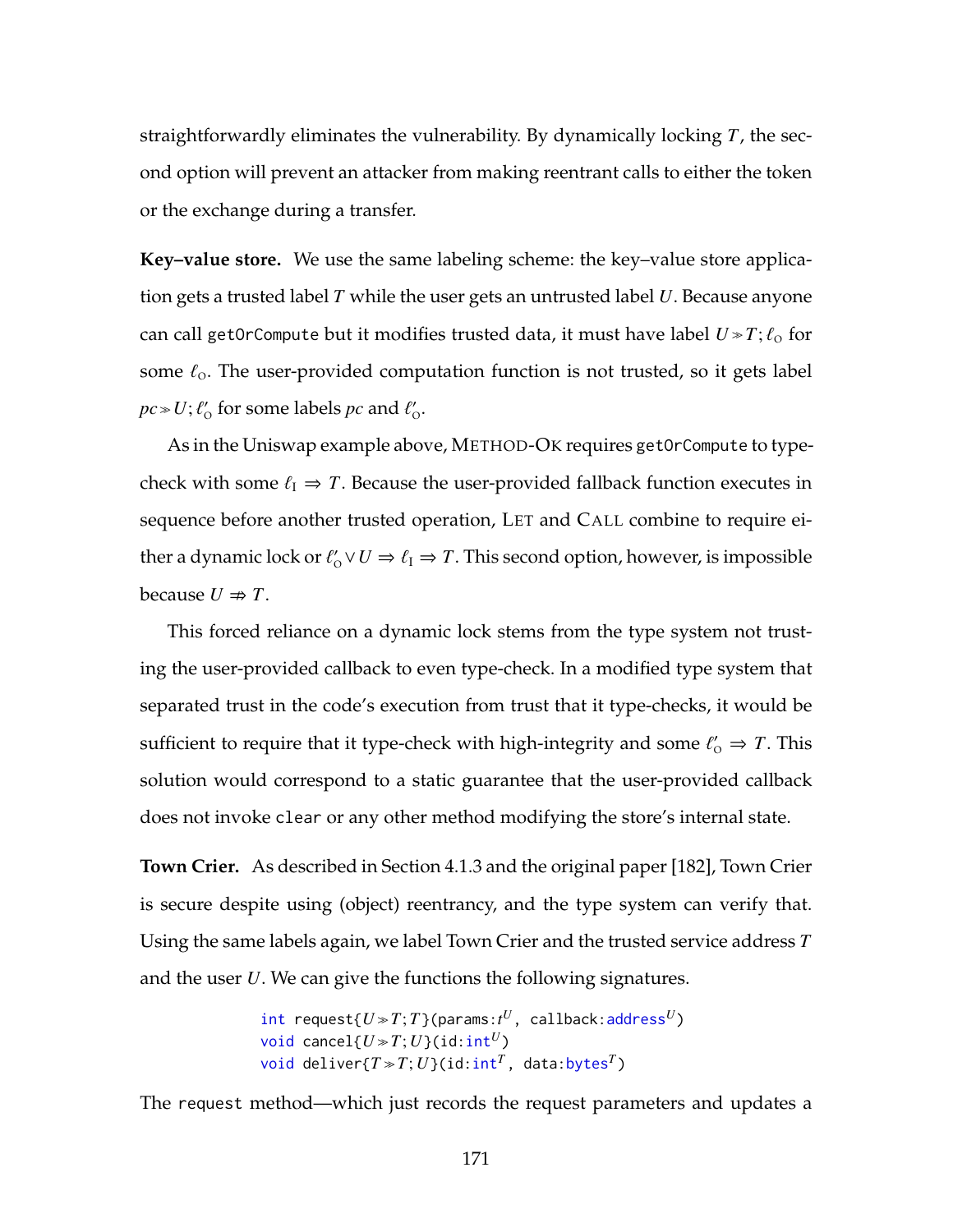counter—type-checks simply. The cancel method type-checks with an endorsement on the condition on line [14](#page-166-0) of Figure [4.3.](#page-166-1) Type-checking deliver relies on TC trusting SERVICE\_ADDR not to call attackers when receiving money. However, SERVICE\_ADDR is a hard-coded wallet address with no code that is already trusted to provide data to deliver, so the operation sending it money can safely have the signature  $T \gg T$ ; *T*. These labels allow deliver to type-check as written.

## **4.5 Formalizing Security Guarantees**

We now have the tools needed to formalize reentrancy and security definitions from Section [4.3.](#page-170-0)

#### **4.5.1 Attacker Model**

Proving a security guarantee requires a well-defined attacker. As  $\ell$ -reentrancy is parameterized on a label, we also parameterize attackers over what they compromise. We assume that an attacker  $A$  controls some collection of system components, including anything that trusts any combination of those components. For simplicity, we require a label  $\ell_{\mathcal{A}}$  representing the combined attacker power and a label  $\ell_t$  representing the minimum honest integrity, where every label is either attacker-control or honest. That is, for all  $\ell \in \mathcal{L}$ , either  $\ell_{\mathcal{A}} \Rightarrow \ell$  or  $\ell \Rightarrow \ell_t$ , but not both.<sup>[2](#page-186-0)</sup> We prove that, for *any* such  $\ell_t$  and  $\ell_{\mathcal{A}}$ , if all code trusted at  $\ell_t$  abides by the static and dynamic locking requirements, the system is  $\ell$ -reentrancy secure whenever  $\ell \Rightarrow \ell_t$ . This parameterization of the attacker ensures that only someone you trust can damage your security.

<span id="page-186-0"></span><sup>&</sup>lt;sup>2</sup>Our results hold for any partition of L into a downward-closed sublattice  $\tau$  and an upwardclosed sublattice  $\mathcal{A}$ , letting  $\ell$  be "trusted" if  $\ell \in \mathcal{T}$ . If  $\mathcal{T}$  and  $\mathcal{A}$  are complete, this formulation is equivalent with  $\ell_t = \bigvee \mathcal{T}$  and  $\ell_{\mathcal{A}} = \bigwedge \mathcal{A}$ .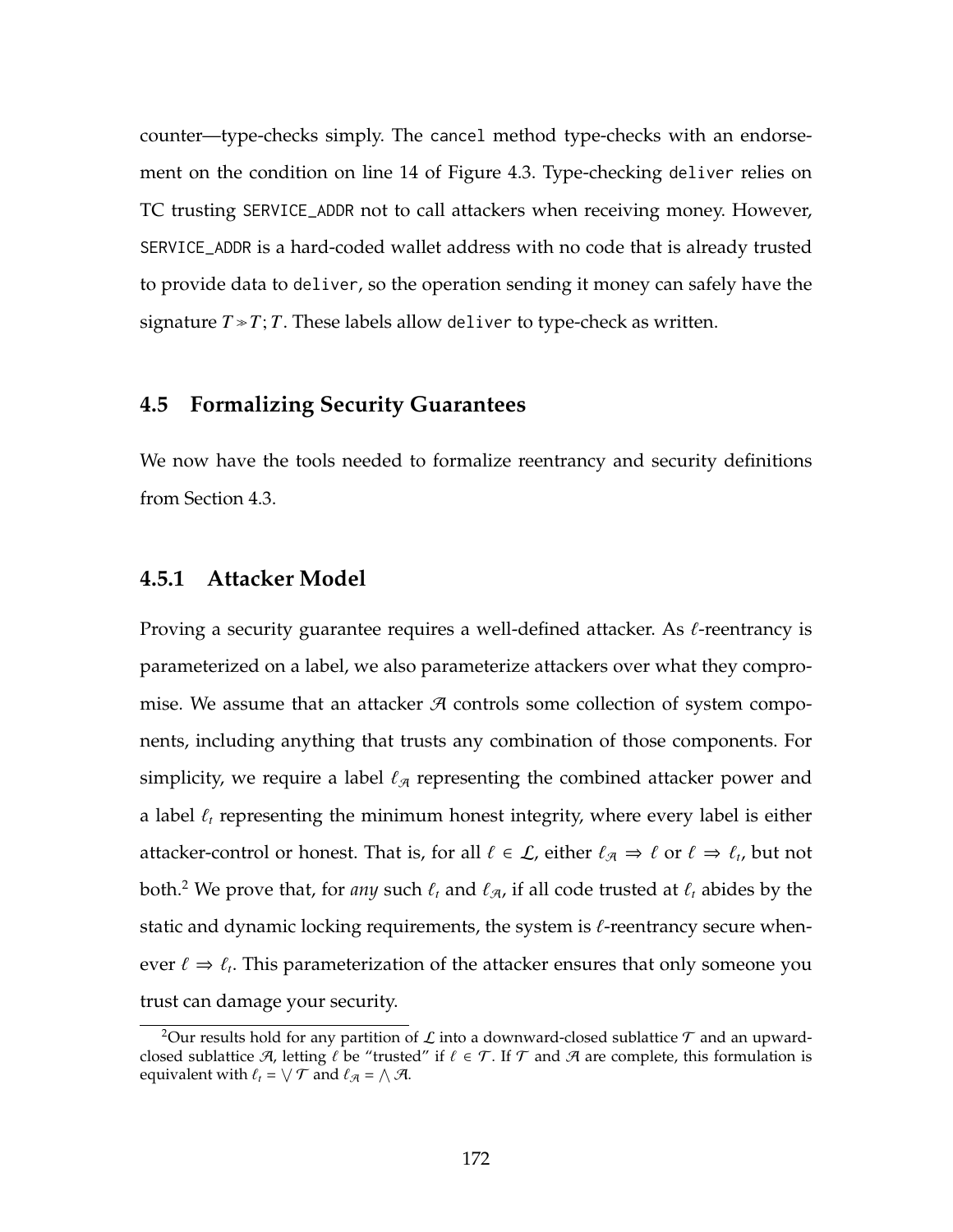Notably, the requiring  $\ell_t$  and  $\ell_{\mathcal{A}}$  to exist means that, to guaranteeing security at  $\ell_1 \wedge \ell_2$ , one or both of  $\ell_1$  and  $\ell_2$  must act for  $\ell_t$ , and therefore be honest. In other words, trusting the combined power of two labels is a statement that you believe at least one of those labels is honest, though you may not know which. Combined with trust in  $\ell_1 \vee \ell_2$  expressing trust in both  $\ell_1$  and  $\ell_2$ , this idea supports modeling complex assumptions like "at least *k* of *n* nodes are honest."

Because reentrancy attacks stem from attacker code performing unexpected operations, we grant attackers considerable power. Specifically, attackers can modify or replace any code that executes with low integrity—that is, any code where  $\ell_{\mathcal{A}} \Rightarrow pc$ . Allowing attackers to modify high-integrity code executing with a lowintegrity *pc* may seem unrealistic, but experience has shown that code bases contain "gadgets" that attackers can combine to achieve arbitrary functionality [\[138,](#page-276-0) [152\]](#page-278-0). This expansive power conservatively models the ability to exploit such gadgets without modeling the gadgets explicitly.

To model the attacker's ability to sidestep static security features, we introduce a new term to ignore static lock labels.

> *e* ::= · · · | ignore-locks-in *e*  $E$  ::=  $\cdots$  | ignore-locks-in *E* [E-IGNORELOCKS]  $\langle$ ignore-locks-in *v* | C $\rangle$  →  $\langle$ *v* | C $\rangle$

[IGNORELOCKS]  $\Sigma; \Gamma; pc; \ell'_I \vdash e : \tau \dashv \ell'_O$ 

 $Σ; Γ; pc; ℓ<sub>I</sub> ⊢ ignore-locks-in e : τ + ℓ<sub>O</sub>$ 

Reasoning explicitly about ill-typed code is challenging, so the formal model requires all code to type-check, but allows low-integrity code to use this new term. Using ignore-locks-in may not appear to grant the full power of ignoring the type system. After all, the type system limits the location of method calls and state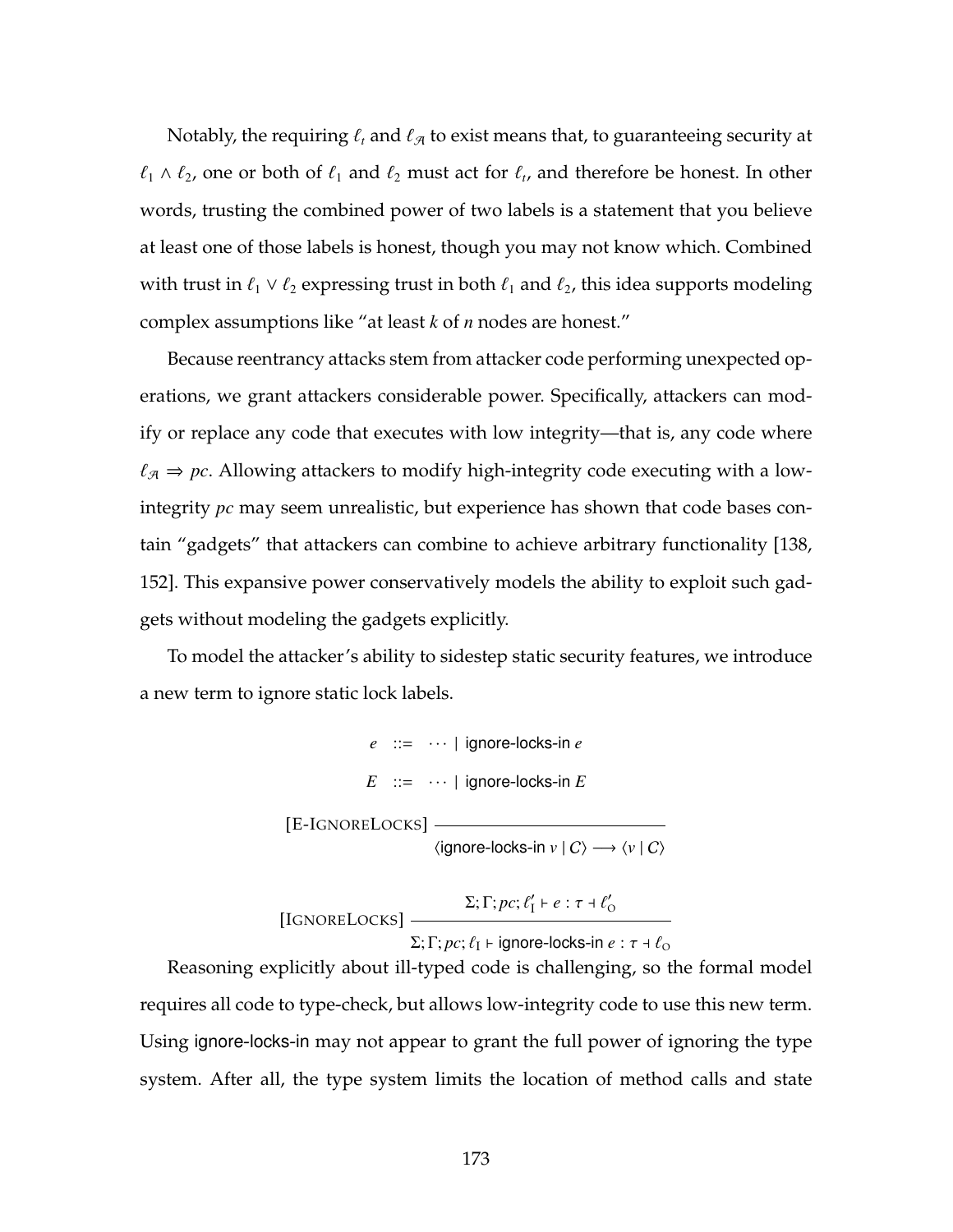modifications based on the *pc* label, which attackers cannot modify. However, low-integrity code can only interact with high-integrity code in three ways: calling high-integrity methods, returning values to high-integrity contexts, or writing to memory that high-integrity code will later read. In each case, the operational semantics includes dynamic checks to ensure memory safety and to ensure that method calls and state modifications are only performed by sufficiently trusted code—exactly what the type system asks.

Indeed, the only constraint the type system imposes that these dynamic checks do not enforce is the static locking that ignore-locks-in is designed to avoid. Modeling well-typed high-integrity code and unknown attacker code is therefore as simple as demanding that all code type-checks and high-integrity code does not use ignore-locks-in, formalized as follows.

<span id="page-188-0"></span>**Definition 4.3** (Lock Compliance). A class table *CT complies with locks in*  $\ell_t$ -code if, whenever

$$
CT(C) = \text{class } C[\ell_C] \text{ extends } D\{\overline{f} : \overline{\tau_f} \,;\, K \,;\, \overline{M}\}
$$

and  $\ell_C \Rightarrow \ell_t$ , then ignore-locks-in does not appear syntactically in the body of any method  $m \in \overline{M}$ .

Strong object-level memory isolation, like that in Ethereum, reduces the information security checks of the semantics to type-checking high-integrity code. Forcing dynamic lock checks, however, requires direct support in the system runtime. As such features are uncommon, we model a system where attackers can freely ignore dynamic locks. Specifically, we extend the operational semantics with a second rule for function calls, [E-C](#page-188-0)ALLATK, which enables calls to attacker-controlled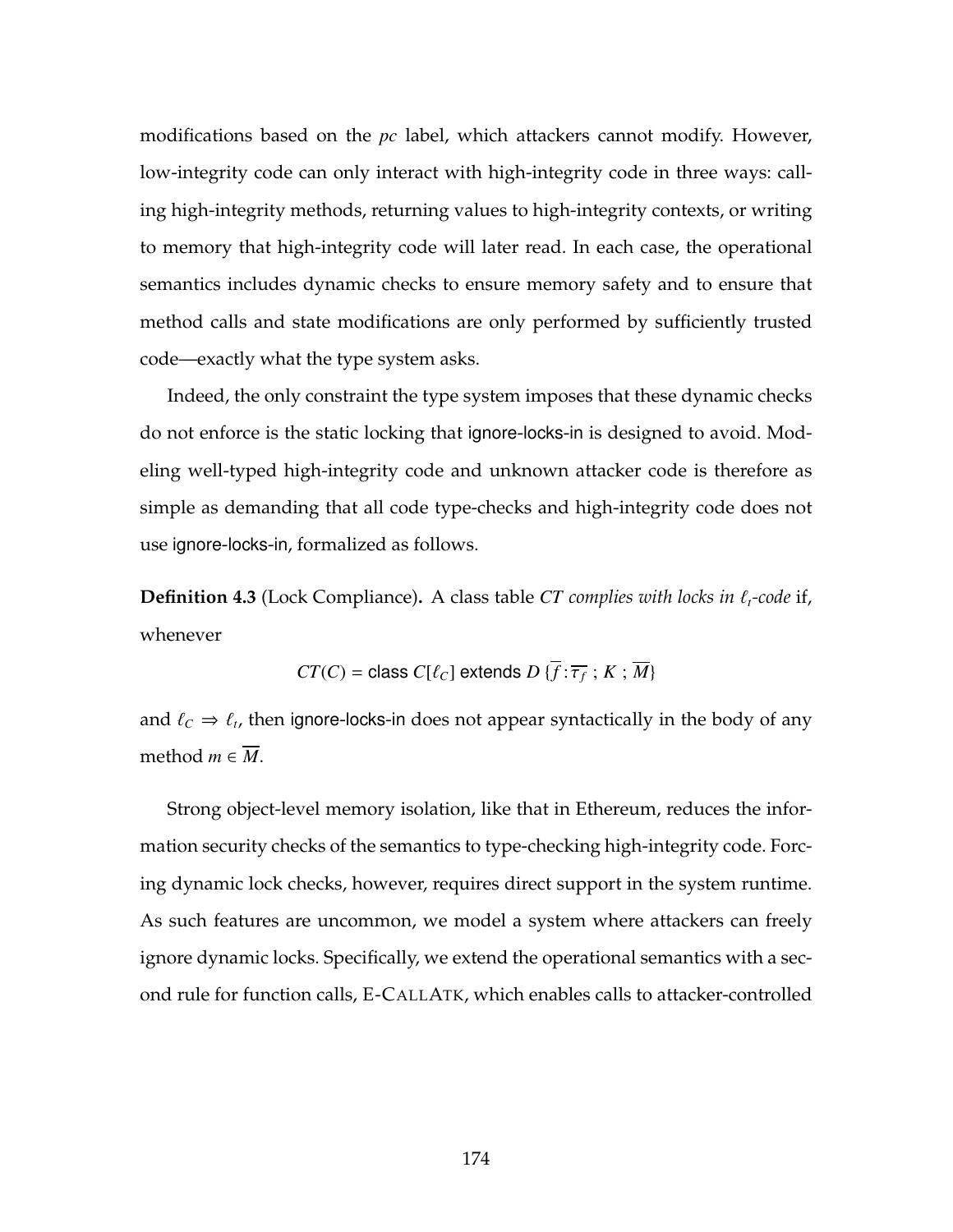code without checking dynamic label locks.

$$
mbody(C, m) = (\ell_m, \overline{x}, \overline{\tau_a}, pc_1 \gg pc_2, e, \tau)
$$

$$
M = \mathcal{M}', \ell'_m \qquad \ell'_m \Rightarrow pc_1 \qquad \ell_{\mathcal{A}} \Rightarrow pc_2
$$

$$
\Sigma_{\sigma} \vdash \overline{w} : \overline{\tau_a} \qquad e' = e[\overline{x} \mapsto \overline{w}, \text{this} \mapsto \text{new } C(\overline{v})]
$$

$$
\langle \text{new } C(\overline{v}).m(\overline{w}) \mid C \rangle \longrightarrow \langle \text{return}_{\tau} (e' \text{ at-pc } pc_2) \mid C[\mathcal{M}, \ell_m/\mathcal{M}] \rangle
$$

This rule is identical to [E-C](#page-178-0)ALL, except instead of checking dynamic locks, it checks that  $pc_2$  is untrusted  $(\ell_{\mathcal{A}} \Rightarrow pc_2)$ .

Interestingly, in systems that require even untrusted calls to check dynamic locks—admitting only [E-C](#page-188-0)ALL and not E-CALLATK—trust of  $\ell_1 \wedge \ell_2$  can be safe even when neither  $\ell_1$  nor  $\ell_2$  is honest. Such systems enforce  $\ell_t$ -reentrancy security whenever *CT* complies with locks in  $\ell_t$ -code. There can even exist labels  $\ell_1$  and  $\ell_2$ where *CT* does not comply with locks in  $\ell_1$ -code or  $\ell_2$ -code, but  $\ell_1 \wedge \ell_2 \Rightarrow \ell_t$ , meaning  $\ell_{\mathcal{A}}$  cannot be a well-defined label. The proofs in Section [4.12](#page-232-0) consider both system and attacker models.

**Attacker-provided code.** In addition to having ill-typed code, attackers can tailor their attacks to the specific application. We therefore define security with respect to *any* system with the same high-integrity code. Specifically, we employ a notion of  $\ell_t$ -equivalent code that allows an attacker to add, remove, or replace code whenever  $pc \nRightarrow \ell_t$ .

We formalize the equivalence using erasure on the code in a class table *CT*. Let *CT*| $\ell$ <sup>*t*</sup> denote *CT*, but erasing any class *C* with low-integrity code ( $\ell$ <sup>*c*</sup>  $\Rightarrow$   $\ell$ <sup>*t*</sup></sup>), any method *m* that executes with low integrity ( $pc_2 \Rightarrow \ell_t$ ), and the branches of if statements executing with low integrity ( $pc \Rightarrow \ell_t$ ). Two class tables are then  $\ell_t$ -equivalent if they erase to the same thing.

$$
CT \approx_{\ell} CT' \iff CT|_{\ell_t} = CT'|_{\ell_t}
$$

Attackers can also freely modify low-integrity locations in the heap, so we de-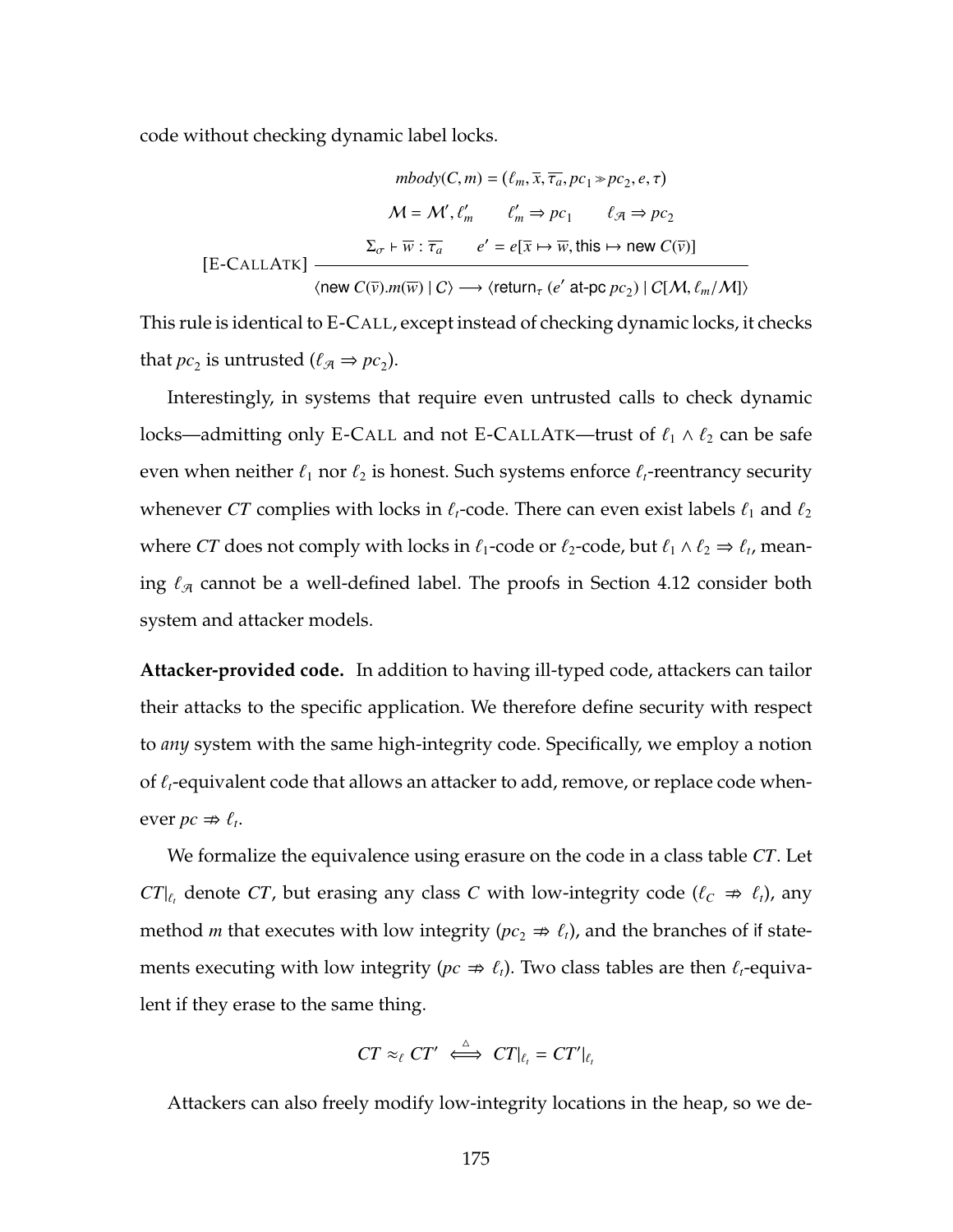fine  $\ell_t$ -equivalent heaps using similar erasure. As a heap  $\sigma$  is a partial function from locations to value–type pairs, memory is erased to  $\sigma|_{\ell_t}$  simply by erasing mappings with low-integrity types. Formally,  $\sigma|_{\ell_t}(t) = \sigma(t)$  if  $\sigma(t) = (v, t^{\ell})$  with  $\ell \Rightarrow \ell_t$ , and it is undefined otherwise. As with code, the equivalence follows directly from this erasure:

$$
\sigma \approx_{\ell} \sigma' \iff \sigma|_{\ell_t} = \sigma'|_{\ell_t}.
$$

#### **4.5.2 Noninterference**

A typical goal for security in IFC systems, including our core calculus, is *noninterference* [\[72\]](#page-268-0), which for integrity means untrusted data should not influence trusted data at all. As we argued in Section [4.2.2,](#page-169-0) noninterference is too restrictive, and indeed, endorsement exists to violate it. However, explicit endorsement should be the *only* way to violate noninterference.

To state this, we first need a notion of a class table *CT* being *endorsement-free* for a label  $\ell$ .

**Definition 4.4** (Endorsement-Free). *CT* is *f*-endorsement-free if, for all classes *C* and methods *m* such that

class 
$$
C[\ell_C]
$$
 extends  $D\{\overline{f} : \overline{\tau_f} : K : \overline{M}\}\in CT$   
 $\tau m\{pc_1 \gg pc_2; \ell_O\}(\overline{x} : \overline{\tau_a}) \{e\} \in \overline{M}$ 

two properties hold. (1) Either  $pc_1 \Rightarrow \ell$  or  $pc_2 \Rightarrow \ell$ , and (2) for any subexpression of *e* of the form endorse *v* from  $\ell_1$  to  $\ell_2$ , similarly, either  $\ell_1 \Rightarrow \ell$  or  $\ell_2 \Rightarrow \ell$ .

Intuitively, this definition says that  $CT$  is  $\ell$ -endorsement-free if  $CT$  contains no means of endorsing either control flow or data from a label that  $\ell$  does not trust to one that it does.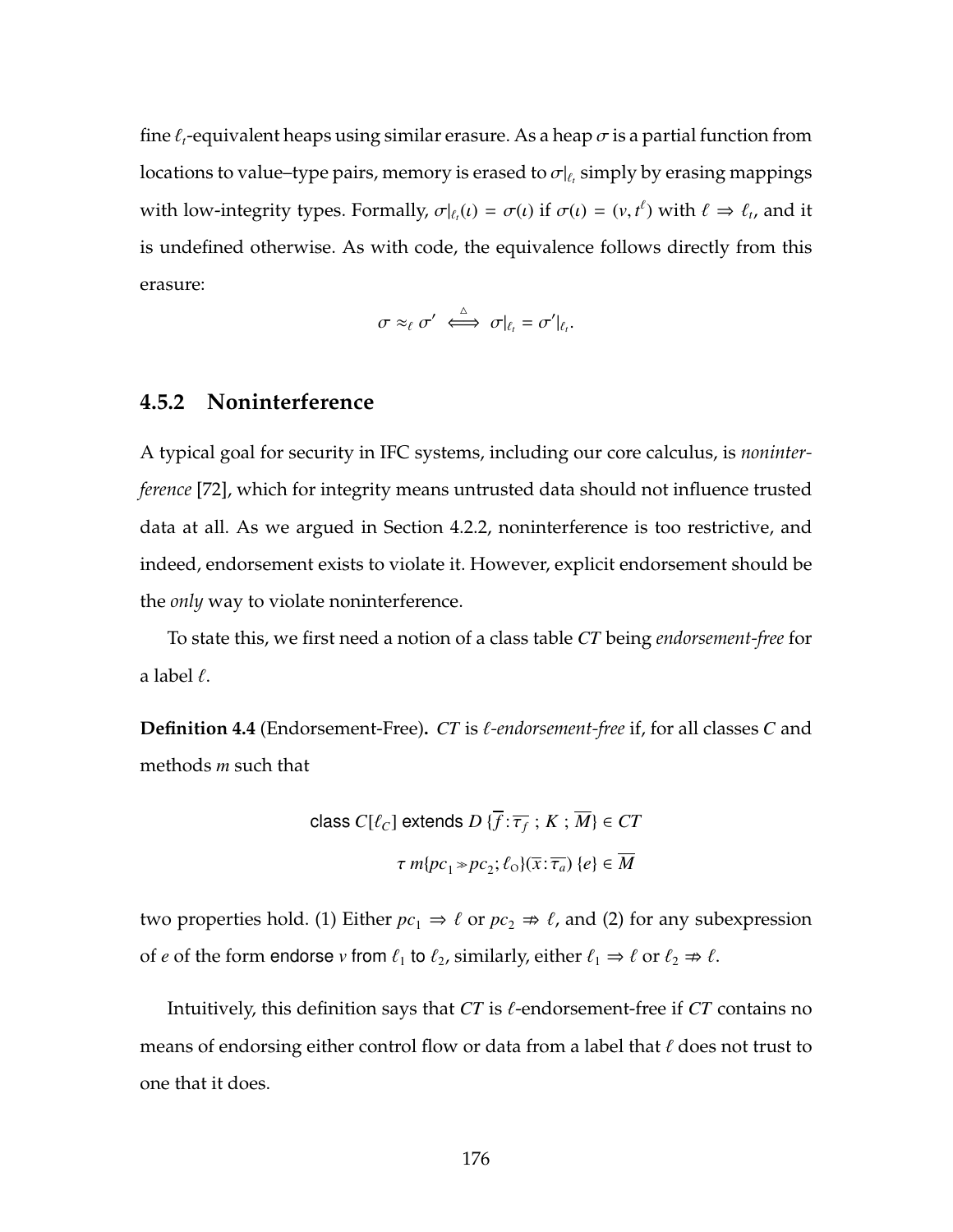This condition is sufficient to prove a strong notion of noninterference at  $\ell$ . Because the SeRIF semantics are nondeterministic with respect to selection of location names [\(E-R](#page-178-0)EF), we use a modified equivalence  $\simeq_\ell$  that allows renaming locations in addition to erasing low-integrity state. See Section [4.9](#page-201-1) for the formal definition of this equivalence.

For partial functions *f* and *f'*, we write  $f \subseteq f'$  to mean dom(*f*)  $\subseteq$  dom(*f'*) and  $f(x) = f'(x)$  wherever *f* is defined.

<span id="page-191-0"></span>**Theorem 4.1** (Noninterference). Let CT be a class table where  $\Sigma \vdash CT$  ok is  $\ell$ -endorse $m$ ent-free. For any well-typed heaps  $\sigma_1$  and  $\sigma_2$  such that  $\Sigma \subseteq \Sigma_{\sigma_i}$  and any invocation  $I$  $\mathsf{such that} \ \Sigma \vdash I \ \mathsf{and} \ (I,CT,\sigma_i) \Downarrow \sigma'_i, \ \mathit{if} \ \sigma_1 \simeq_\ell \sigma_2, \ \mathit{then} \ \sigma'_1 \simeq_\ell \sigma'_2.$ 

Theorem [4.1](#page-191-0) follows by complicated induction on the operational semantics, erasing untrusted values in the heap. See Section [4.11](#page-217-0) for details.

Note also, the theorem says nothing about lock compliance, only endorsement freedom. Indeed, reentrancy locks are unnecessary to enforce noninterference.

# **4.5.3 Formalizing Reentrancy**

Definition [4.1](#page-170-1) in Section [4.3.1](#page-170-2) informally defines  $\ell$ -reentrancy as a trusted operation calling an untrusted operation, which then calls a trusted operation before returning. We also noted that the *pc* label specifies the integrity of the control flow and is therefore ideal for defining reentrancy.

Because SeRIF's semantics has no explicit call stack, it must insert at-pc tracking terms in the only places where the *pc* label of the currently-executing code can change: conditionals and method calls. The terms surround the body of the condition or method and remain until execution returns to the previous *pc* label. Nested tracking terms appear precisely when code in one conditional or method body calls a second before returning. We therefore formalize  $\ell$ -reentrancy as three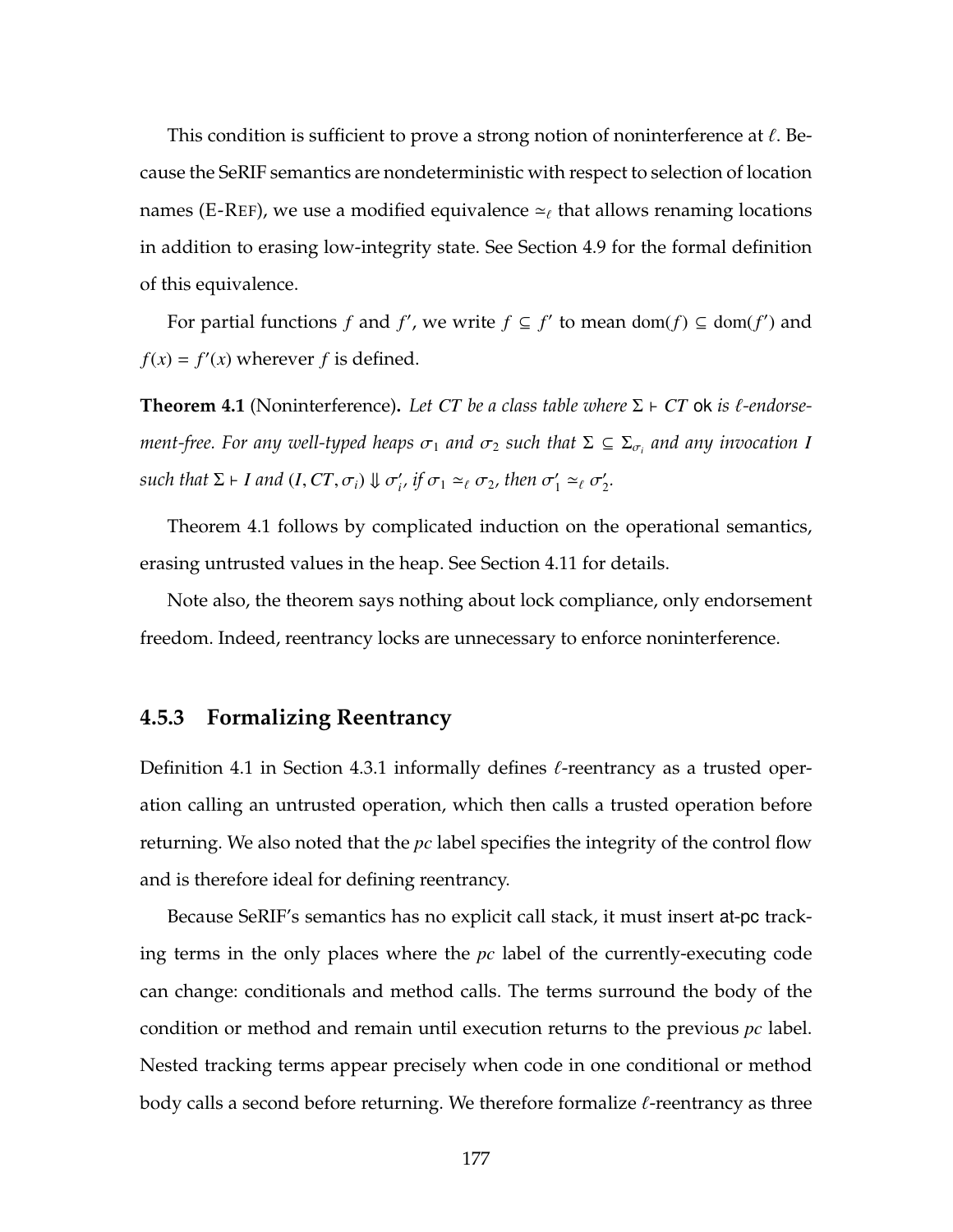nested at-pc terms where  $\ell$  trusts the label of the first and third, but not the second. As each condition or call may still have pending computation, we allow arbitrary evaluation contexts at each integrity level.

<span id="page-192-1"></span>**Definition 4.5** ( $\ell$ -Reentrancy). A statement *s* is  $\ell$ -reentrant if, for some evaluation contexts  $E_0$ ,  $E_1$ ,  $E_2$ ,

$$
s = E_0 \Big[ E_1 \big[ E_2 \big[ s' \text{ at-pc } pc_3 \big] \text{ at-pc } pc_2 \Big] \text{ at-pc } pc_1 \Big]
$$

where  $pc_1$ ,  $pc_3 \Rightarrow \ell$  but  $pc_2 \Rightarrow \ell$ .

An invocation  $I = (t, m(\bar{v}), \ell')$  is  $\ell$ -reentrant in  $\sigma$  if  $\langle l \cdot m(\bar{v}) \mid (CT, \sigma, \ell', \cdot) \rangle \longrightarrow^* \langle s \mid C \rangle$ where  $s$  is  $\ell$ -reentrant.

With a definition of reentrancy and a formal attacker model, we can now formalize the notion of security described in Section [4.3.2.](#page-172-0) Recall that we took "secure reentrancy" to mean that any program behavior the application exhibits with reentrancy, it can also exhibit without reentrancy. Equivalently, any state changes made by a reentrant execution must be possible using non-reentrant ones.

The properties a program *maintains* can be described using a modified Hoare logic [\[79\]](#page-269-0). Because high-integrity code may interact with arbitrary attacker code, we consider all possible invocations with  $\ell$ -equivalent code. Specifically, the highintegrity component of *CT* maintains a property defined by a predicate pair (*P*, *Q*) if, whenever *P* holds on the input state, *Q* must hold on the output state.

<span id="page-192-0"></span>**Definition 4.6** (Predicate Satisfaction)**.** Given a class table *CT*, a heap type Σ, and state predicates *P* and *Q*, *CT satisfies*  $(P, Q)$  *at*  $\ell$  *in*  $\Sigma$ , denoted  $\Sigma \models_{\ell} {P}$   $CT$   $\{Q\}$ , if, for any  $CT'$  such that  $CT \approx_{\ell} CT'$ , any well-typed state  $\sigma_1$  where  $\Sigma \subseteq \Sigma_{\sigma_1}$ , and any invocation sequence *I* such that  $\Sigma_{\sigma_1} \vdash I$  and  $(I, CT', \sigma_1) \Downarrow \sigma_2$ , then  $P(\sigma_1)$  implies  $Q(\sigma_2)$ .

To simplify proofs, the definition requires invocations to be well-typed. The requirement does not, however, weaken the security guarantee. In a system like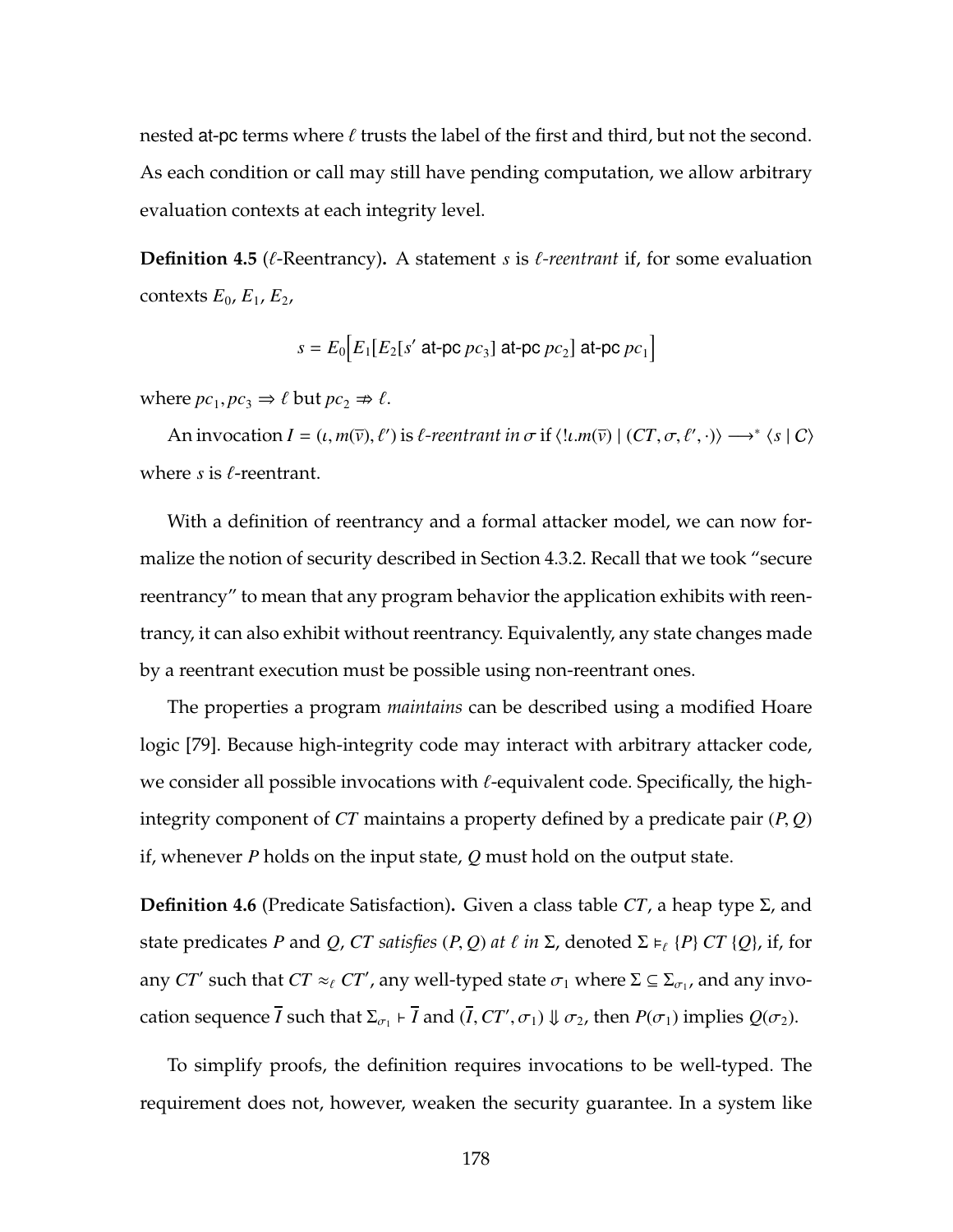Ethereum without a strong type system, a high-integrity contract would need to examine its arguments to ensure they are well-typed. We assume this facility is built into the runtime.

The predicates *P* and *Q* can capture a variety of program properties. A simple example is program invariants—such as Uniswap's invariant on the product of the token balances—in which case they would be the same. Quantifying over a potentially infinite set of predicates, as the security definition does below, allows for arbitrarily complex properties. For example, requiring a specific high-integrity output state for each possible high-integrity input state would enforce noninterference. A demonstration of interference would demonstrate that one such predicate pair is not satisfied.

Our goal, however, is not to guarantee any specific properties, but to formalize the idea that reentrancy should not introduce new behavior. Definition [4.6](#page-192-0) says nothing about reentrancy. It captures the *entire* set of possible behaviors, including the reentrant ones. Saying that a complete set of behaviors is equivalent to the nonreentrant behaviors requires a definition of non-reentrant behaviors. For that, we simply restrict our previous definition to executions that are not  $\ell$ -reentrant.

**Definition 4.7** (Single-Entry Predicate Satisfaction)**.** Given a class table *CT*, a heap type Σ, and state predicates *P* and *Q*, we say that *CT single-entry satisfies* (*P*, *Q*) *at l in* Σ, denoted Σ  $\models^1_\ell$  {*P*} *CT* {*Q*}, if *CT* satisfies (*P*, *Q*) at  $\ell$  in Σ when restricted to invocation sequences  $\overline{I}$  that are *not*  $\ell$ -reentrant.

These two definitions combine to specify the difference between non-reentrant program behavior and all program behavior. To compare them, note that a program satisfies predicate pair (*P*, *Q*) precisely when no behavior violates it. Thus, if reentrancy can exhibit new behaviors—the program is insecure—there should be a predicate pair that is single-entry satisfied, but not satisfied in general.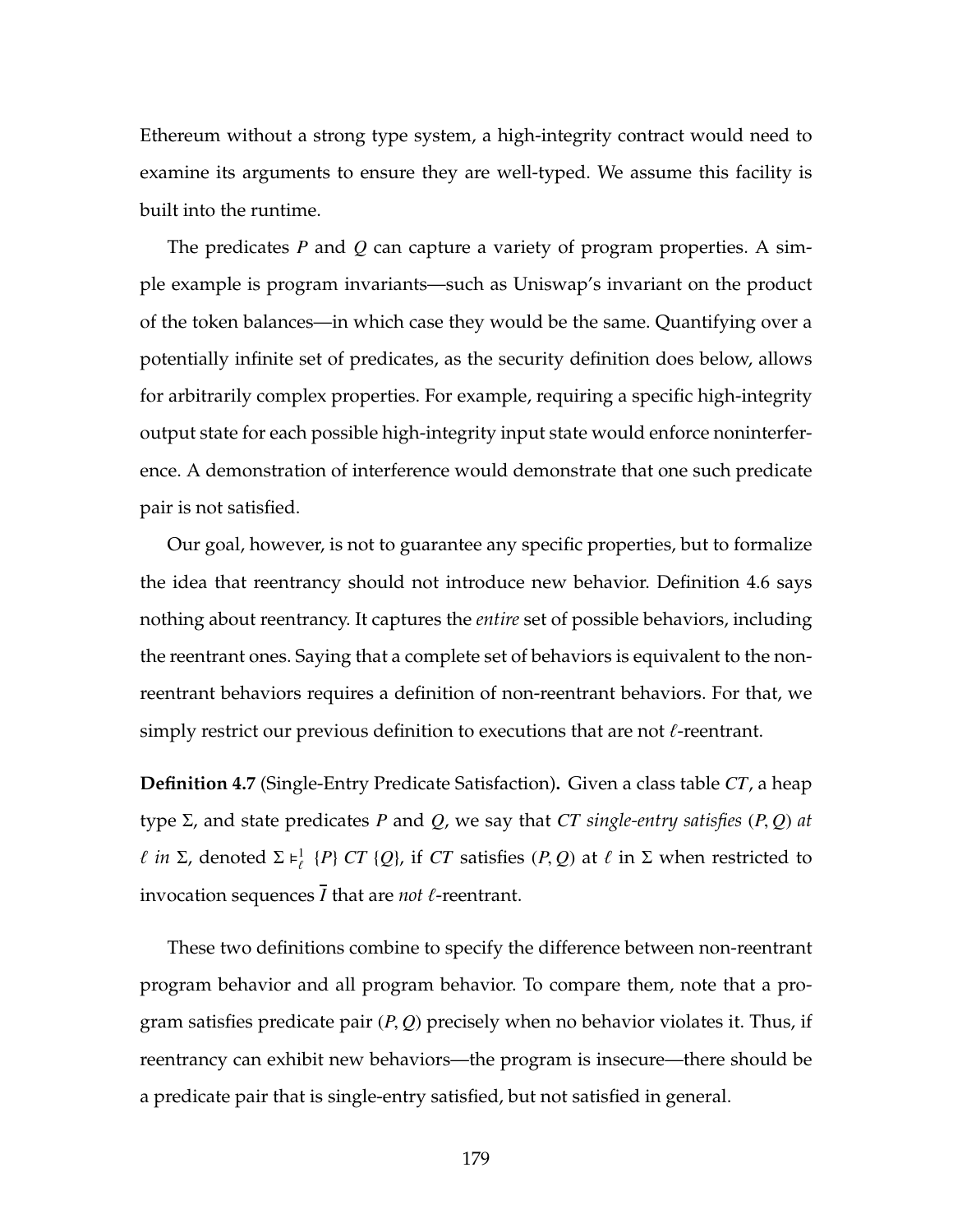Because attackers can arbitrarily modify low-integrity state, *any* changes to low-integrity state are possible without  $\ell$ -reentrancy. We correspondingly restrict our security notion to predicates that are unaffected by low-integrity state.

**Definition 4.8** ( $\ell$ -integrity Predicate). We say a predicate *P* is  $\ell$ -integrity if, for all pairs of states  $\sigma_1$  and  $\sigma_2$ ,

$$
\sigma_1 \approx_{\ell} \sigma_2 \implies P(\sigma_1) \Leftrightarrow P(\sigma_2).
$$

<span id="page-194-0"></span>We now define  $\ell$ -reentrancy security formally.

**Definition 4.9** (Reentrancy Security (formal)). We say a class table *CT* is  $\ell$ -reen*trancy secure in*  $\Sigma$  if for all pairs  $(P, Q)$  of  $\ell$ -integrity predicates,  $\Sigma \models^1_{\ell} \{P\} C T\{Q\}$  implies  $\Sigma \models_{\ell} \{P\} CT \{Q\}.$ 

<span id="page-194-1"></span>Definition [4.9](#page-194-0) is the core security definition SeRIF enforces.

**Theorem 4.2.** For any label  $\ell$ , class table CT, and heap type  $\Sigma$ , if  $\ell \Rightarrow \ell_t$  and  $\Sigma \vdash C\Gamma$  ok *complies with locks in*  $\ell_t$ *-code, then CT is*  $\ell$ *-reentrancy secure in*  $\Sigma$ *.* 

Theorem [4.2](#page-194-1) follows from two core results. First, all reentrancy allowed by SeRIF is tail reentrancy. That is, if an invocation passes through an  $\ell$ -reentrant state, then the outer high-integrity call ( $E_1$  at-pc  $pc_1$  in Definition [4.5\)](#page-192-1) must be in tail position.

<span id="page-194-2"></span>**Theorem 4.3.** For a label  $\ell$ , class table CT, and well-typed heap  $\sigma_1$ , if  $\ell \Rightarrow \ell_t$  and  $\Sigma_{\sigma_1}$   $\vdash$  $CT$  ok complies with locks in  $\ell_t$ -code, then for any invocation *I and heap*  $\sigma_2$  *where*  $\Sigma_{\sigma_1}$   $\vdash$  *I and*  $(I, CT, \sigma_1) \Downarrow \sigma_2$ , all  $\ell$ -reentrant states in the execution are  $\ell$ -tail-reentrant.

*Proof Sketch.* The theorem follows from two facts. First, if a statement *s* steps to a call to a method that grants integrity  $\ell$ , then  $s$  cannot maintain a lock on  $\ell$ . Second, any statement executing with integrity  $\ell$  must maintain a lock on  $\ell$  (either statically or dynamically) unless it is in tail position. We provide a complete proof in Section [4.12.1.](#page-232-1)  $\Box$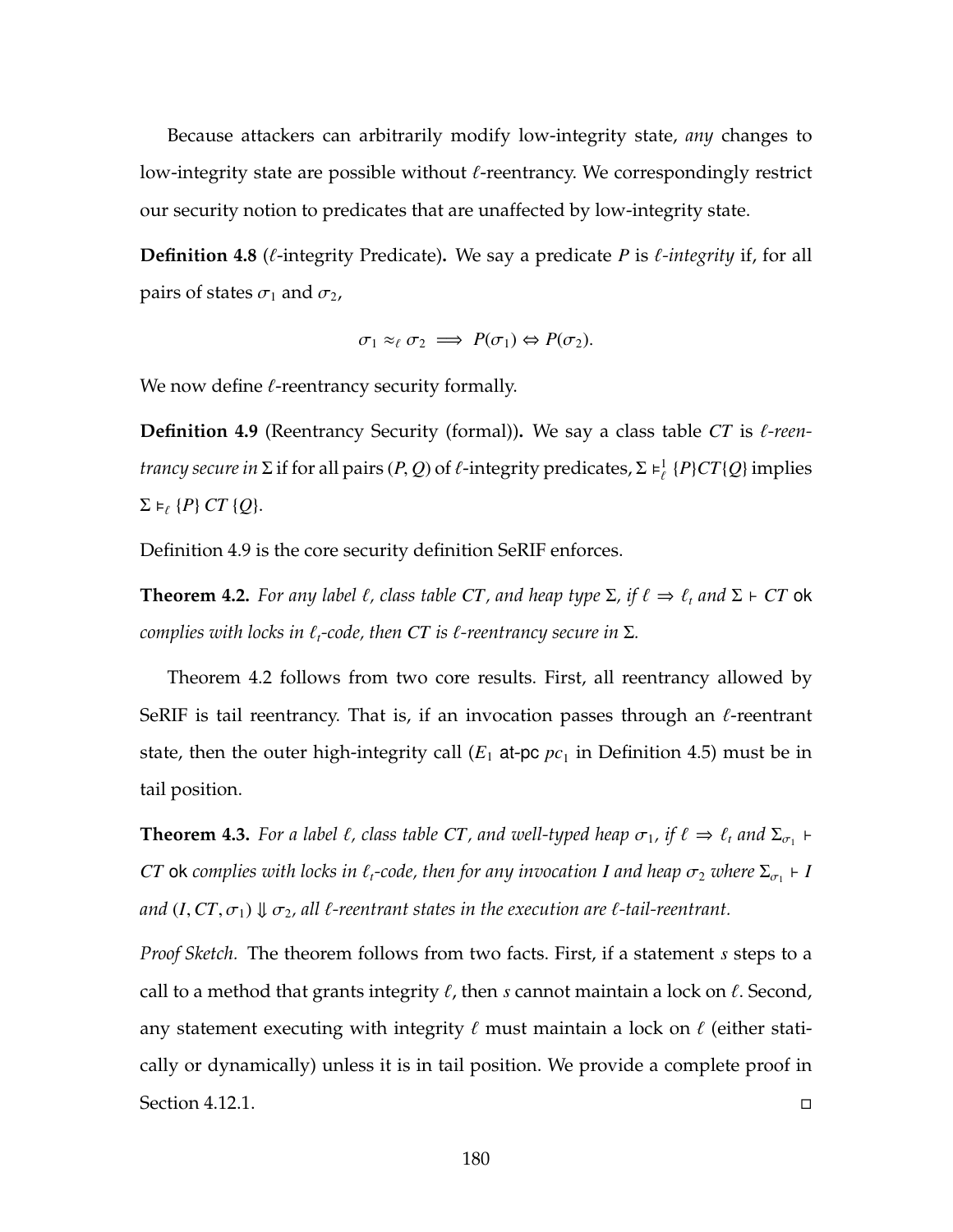Once we know that all reentrant executions are tail-reentrant, we need only show that tail reentrancy is secure. The following theorem formalizes this idea by proving that, if all  $\ell$ -reentrant states are  $\ell$ -tail-reentrant, then single-entry predicate satisfaction translates to predicate satisfaction.

<span id="page-195-0"></span>**Theorem 4.4.** Let CT be a class table,  $\sigma_1$  and  $\sigma_2$  be well-typed heaps, and I be an invo*cation such that*  $(I, CT, \sigma_1) \Downarrow \sigma_2$  *where all*  $\ell$ *-reentrant states are*  $\ell$ *-tail-reentrant. For any l*-integrity predicates P and Q, if  $\Sigma_{\sigma_1} \models^1_{\ell} \{P\} C T \{Q\}$  and  $P(\sigma_1)$ , then  $Q(\sigma_2)$ .

*Proof Sketch.* Examine the execution of *I* and build a CT' and *I* that produce a  $\ell$ -equivalent final state with no reentrancy. Whenever a high-integrity environment transitions to a low-integrity one in *CT*, replace the low-integrity code in *CT'* with code that returns the same value as a hard-coded constant and makes no calls to high-integrity code. For each call from a low-integrity environment to a highintegrity method, add an invocation to  $\overline{I}$  that makes the same call with the same arguments. Add additional invocations between each high-integrity call to update the low-integrity state to match the low-integrity state in the original execution when the call occurred. The result is clearly a non-reentrant set of executions. Because all  $\ell$ -reentrant states are  $\ell$ -tail-reentrant in the original execution, placing a reentrant call sequentially after the call it was originally inside produces the same result.

Since the start and end states  $\sigma'_1$  and  $\sigma'_2$  of this new execution are  $\ell$ -equivalent to  $\sigma_1$  and  $\sigma_2$  and  $\Sigma_{\sigma_1} \models^1_{\ell} \{P\} C T \{Q\},\$ 

$$
P(\sigma_1) \iff P(\sigma'_1) \implies Q(\sigma'_2) \iff Q(\sigma_2).
$$

See Section [4.12.2](#page-247-0) for details.

From here, we have enough to prove our desired result.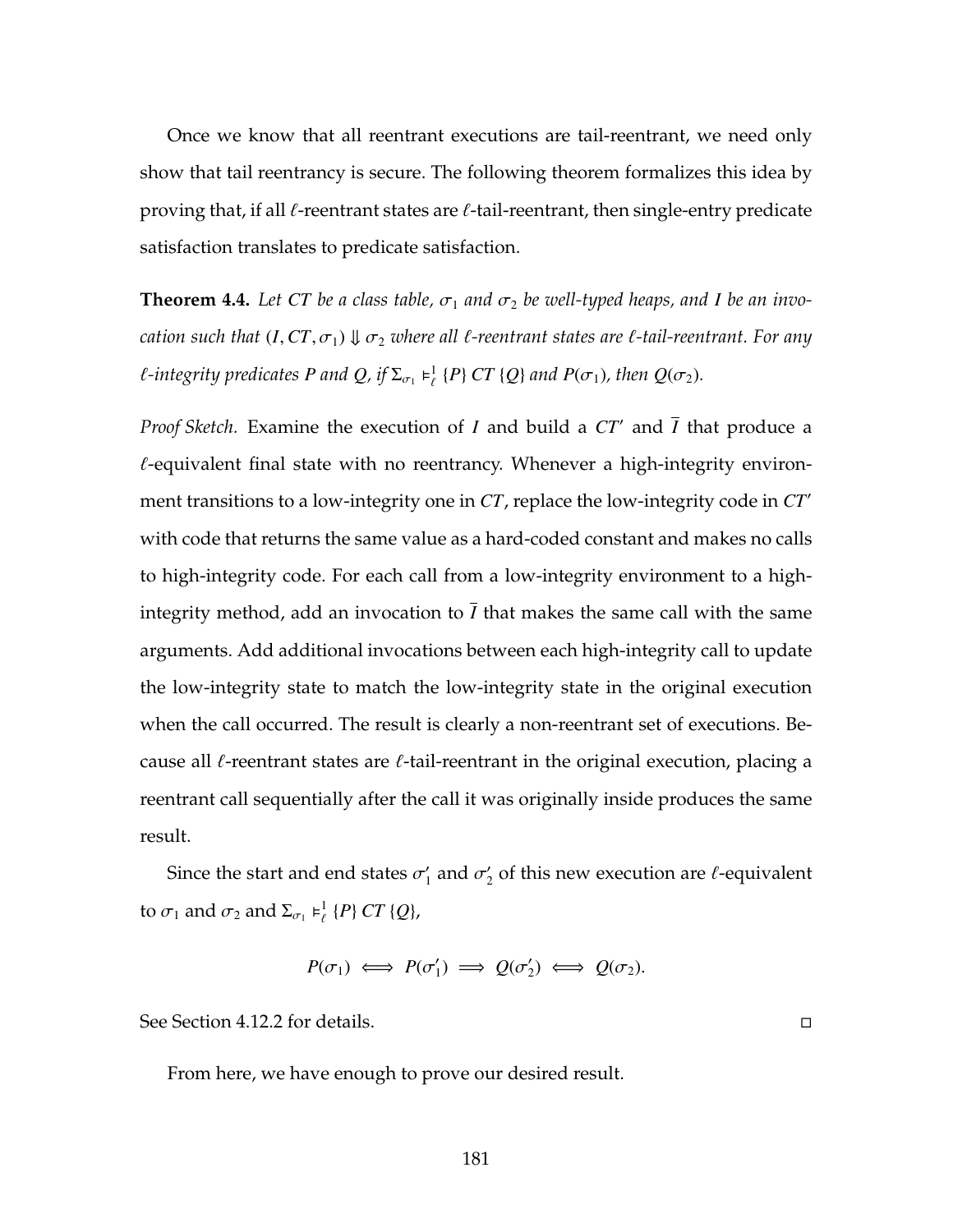*Proof of Theorem* [4.2.](#page-194-1) For a class table  $CT'$ , invocation *I*, and heaps  $\sigma_1$  and  $\sigma_2$  such that  $CT \approx_{\ell} CT'$  and  $(I, CT', \sigma_1) \Downarrow \sigma_2$ , Theorem [4.3](#page-194-2) says all  $\ell$ -reentrant states are *f*-tail-reentrant. For *f*-integrity predicates *P* and *Q* such that  $\Sigma_{\sigma_1} \models^1_{\ell} \{P\} CT \{Q\}$ , Theorem [4.4](#page-195-0) says that if  $P(\sigma_1)$  then  $Q(\sigma_2)$ , which is precisely the definition of  $\Sigma_{\sigma_1} \models_{\ell} \{P\} \, CT \, \{Q\}.$ 

#### **4.6 Implementation**

We implemented a type checker for SeRIF in 4,200 lines of Java, using JFlex [\[89\]](#page-270-0) and CUP [\[81\]](#page-269-1). We employ the SHErrLoc constraint solver [\[181\]](#page-282-0) to analyze information flow constraints, infer missing integrity labels, and identify likely error locations.

We ran the type checker on four examples: the three from Section [4.1,](#page-161-0) but without simplifying Town Crier, and one we call Multi-DAO. Multi-DAO is a multicontract version of the vulnerable portion of Ethereum's DAO contract [\[131\]](#page-276-1). It is one application split across multiple contracts that synchronize on each transaction. This structure allows for the DAO's original reentrancy vulnerability, as well as a second attack where the attacker reenters the application by leaving one contract and entering another before they synchronize. By definition, this attack is not object reentrancy, but as long as the Multi-DAO contracts trust each other, it *is*  $\ell$ -reentrancy. As with the original DAO, the exploits can be patched either with dynamic locks or by performing local state changes *and inter-contract synchronization operations* before external calls.

For each example the type checker correctly identified vulnerabilities in the initial versions presented in Section [4.1.](#page-161-0) It also accepted as secure patched implementations following the suggested fixes, both with and without dynamic locks.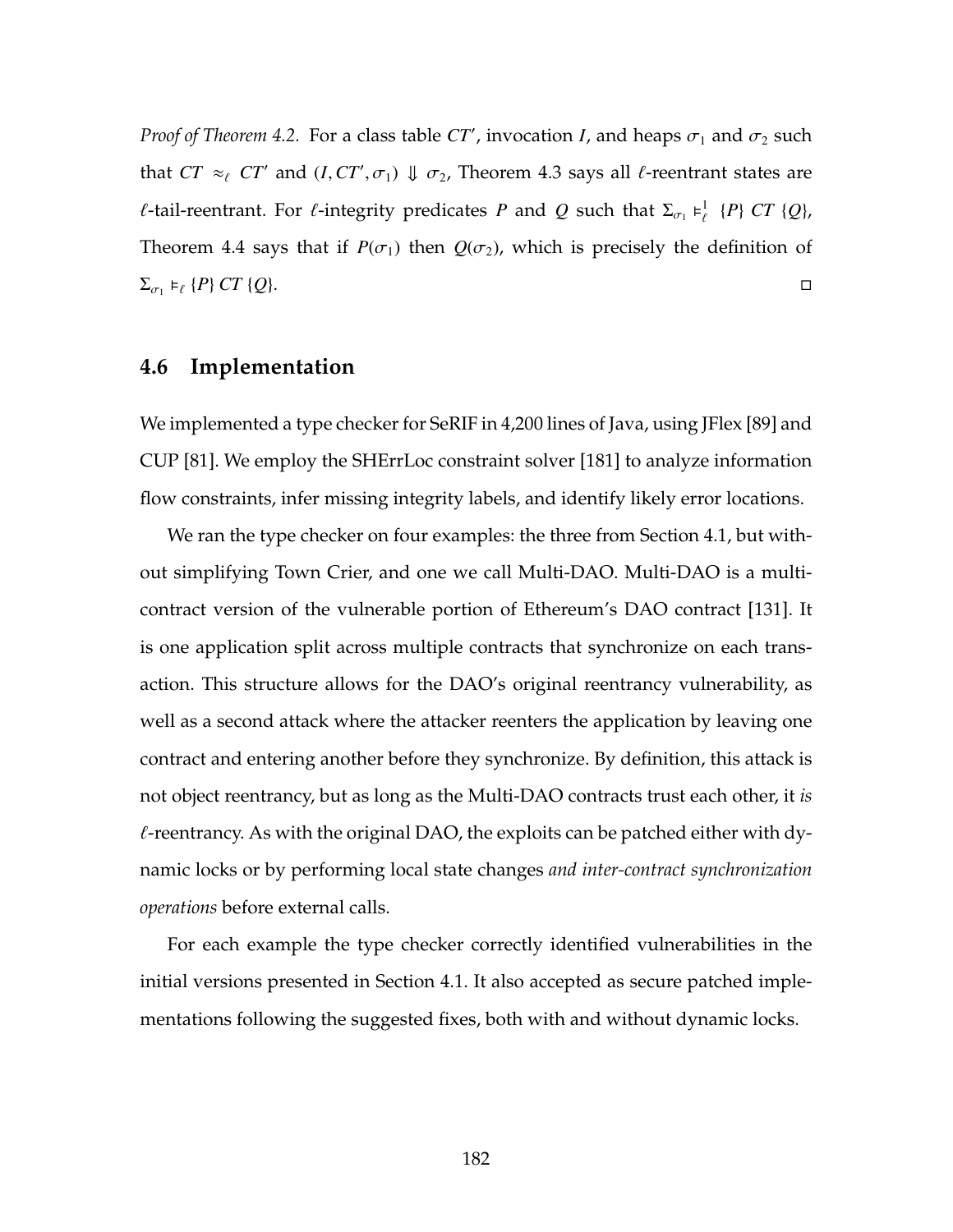<span id="page-197-0"></span>

| Application               | LoC | type-check | necessary   |
|---------------------------|-----|------------|-------------|
|                           |     | time(s)    | annotations |
| Uniswap 1                 | 57  | 4.1        | 11          |
| Uniswap 2                 | 49  | 4.0        | 9           |
| Uniswap $3^*$             | 53  | 4.3        | 9           |
| Town Crier 1              | 133 | 6.3        | 17          |
| Town Crier 2 <sup>*</sup> | 133 | 6.5        | 17          |
| Town Crier 3*             | 133 | 6.4        | 17          |
| KV Store 1                | 38  | 2.1        | 10          |
| KV Store 2 <sup>*</sup>   | 35  | 2.0        | 9           |
| Multi-DAO1                | 38  | 3.5        | 8           |
| Multi-DAO 2               | 36  | 3.3        | 7           |
| Multi-DAO 3 <sup>*</sup>  | 36  | 3.3        |             |

Table 4.1: Evaluation of SeRIF type checker. Asterisks indicate vulnerable implementations.

**Developer Overhead.** Table [4.1](#page-197-0) presents several metrics for developer overhead. As each example application is designed to distill complex security logic into minimal code, the examples are all relatively short—ranging from 35 to 133 lines of code. On these examples, the type checker is able to run in a few seconds on a consumer desktop from 2015 with an Intel i7-4790 CPU. Because the type system and the associated guarantees are compositional, modules can be checked independently, so running time should scale well as the code grows.

Another important practical concern is the annotation burden of adding information flow labels to the code. Labels on classes, fields, methods, and data endorsements are necessary to define the security of a program. Though SeRIF requires explicit labels elsewhere to ease formal reasoning, many of these—such as the *pc* labels on if statements—are simple to infer. Considering only the labels with no obvious inference mechanism, we found that 13% of the lines required explicit labels in Town Crier. The other examples required more annotations per line as their distilled nature led to more function declarations and explicit endorsements. As even Town Crier is a short application with complex security concerns, we ex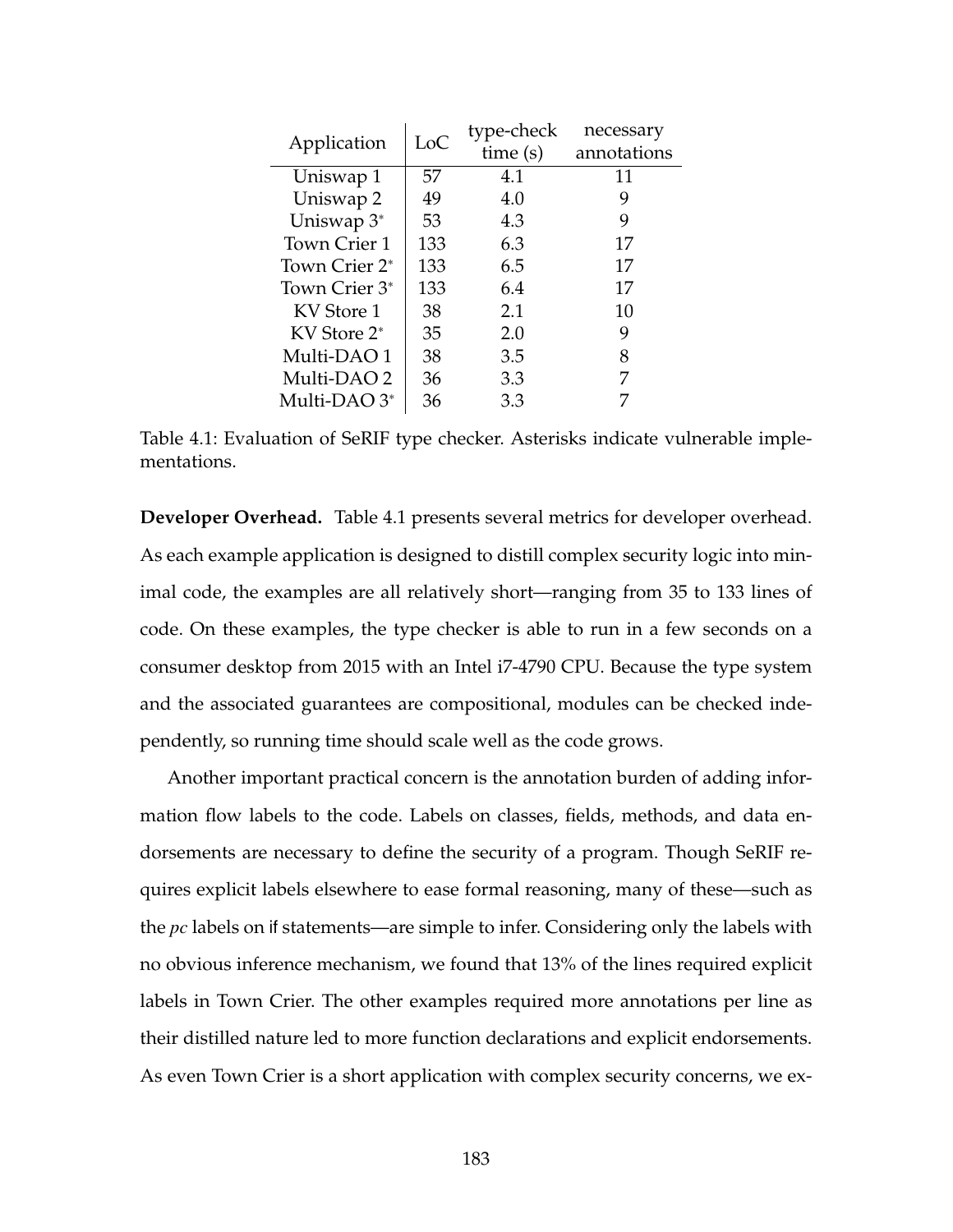pect many applications would have lower annotation burdens.

Finally, SHErrLoc is capable of localizing errors, helping guide development. To see its utility, we look at the Uniswap example in more detail. As in Section [4.4.4,](#page-184-0) we use two labels: *U* and *T*. Recall that the exchange must either utilize a lock or state its assumption that the token will not call untrusted code. The following signature for the token's transferTo method makes the assumption explicit, where H is a token holder class.

 $b$ ool<sup>*T*</sup> transferTo{*T*  $\gg$  *T*; *T*}(from:H<sup>*T*</sup>, to:H<sup>*T*</sup>, amount:int<sup>*T*</sup>)

To model the alert functions in H being unknown code from unknown sources, the interface can state the following entirely-untrusted signatures.

> void alertSend{ $U \gg U$ ;  $U$ }(to:H<sup>U</sup>, amount:int<sup>U</sup>)  $void$  alertReceive{ $U \gg U$ ;  $U$ }(from: $H^U$ , amount:int<sup>*U*</sup>)</sup>

With these signatures, the calls to the alert functions in transferTo on lines [20](#page-162-0) and [21](#page-162-1) of Figure [4.1](#page-162-2) cannot type-check without a dynamic lock. SHErrLoc helpfully identifies line [21](#page-162-1) as the most likely error. The type checker correctly identifies the program as secure if we either wrap both alerts in a dynamic lock or remove them entirely.

#### **4.7 Related Work**

We now discuss other work on reentrancy security, secure smart contracts, and information flow control.

**Formal Reentrancy Security.** Grossman et al. [\[75\]](#page-268-1) define Effectively Callback-Free (ECF) executions, the only other formal definition of reentrancy security of which we are aware. An ECF execution is one where the operations can be reordered to produce the same result without callbacks (reentrancy). Their definition is object-based, which we have argued fails to separate the security specification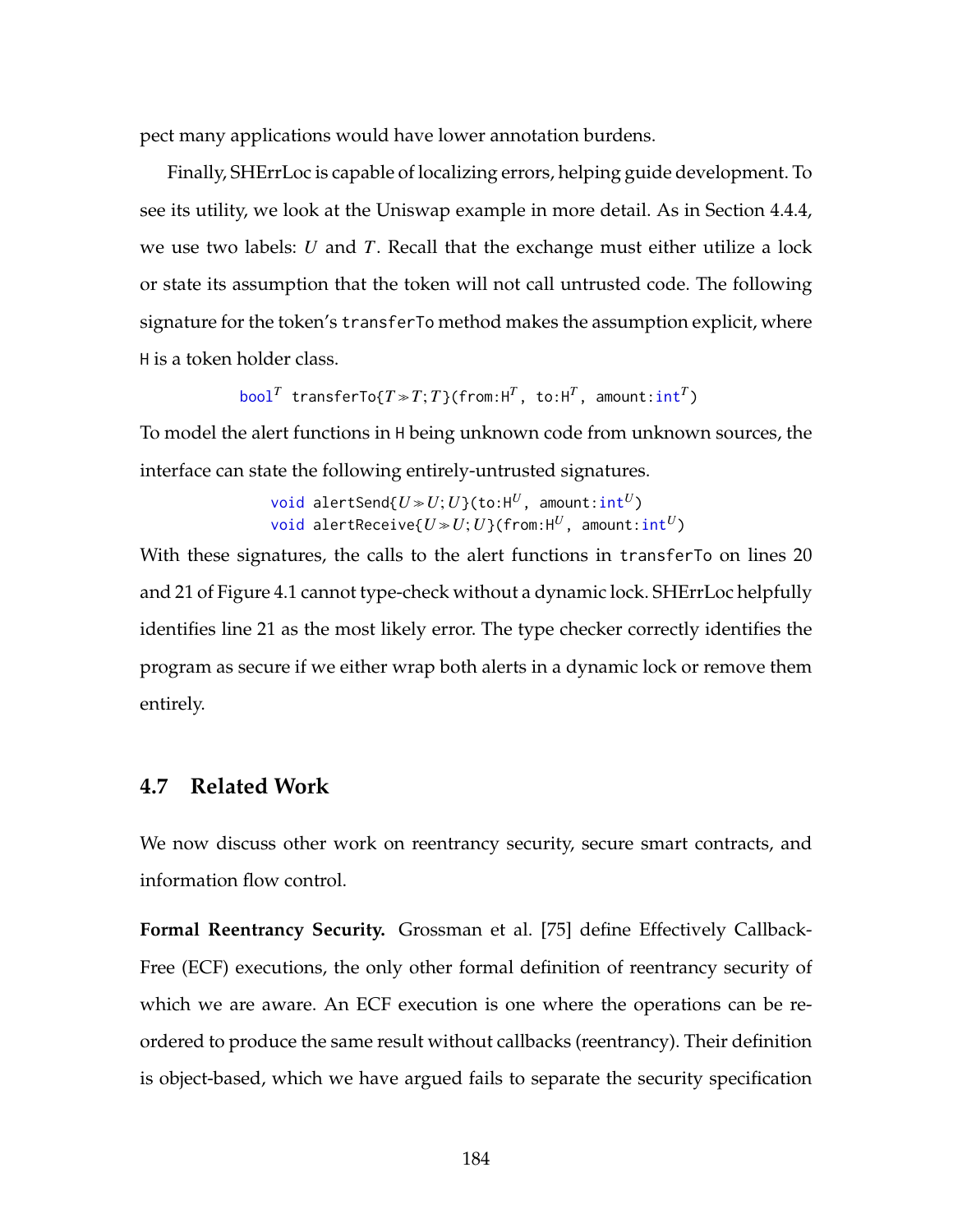from the program design, and they focus on dynamic analysis of individual executions.

Albert et al. [\[5\]](#page-258-0) present a static analysis tool to check if code produces only ECF executions. The authors advertise the tool as providing modular guarantees, but define "modular" to mean that a contract remains secure against any possible outside code. Our approach provides the same guarantees when applied to a single program with no assumptions on others, but also enables developers to safely compose independently-checked modules by stating assumptions on each other's behavior. Furthermore, [Albert et al.'](#page-258-0)s analysis relies on an SMT solver, limiting its scalability. In comparison, SeRIF only relies on checking acts-for relationships of information flow labels.

We previously proposed the intuition of using information flow control with a mix of static and dynamic locks to enforce  $\ell$ -reentrancy [\[38\]](#page-263-0). In this work we add a core calculus with static and dynamic semantics, formal definitions, proofs, and an evaluation.

**Reentrancy-aware Languages.** Several languages—all smart-contract oriented attempt to guard against reentrancy using a variety of techniques.

Scilla [\[150\]](#page-278-1) constrains programming style by eliminating the call-and-return model of contract interaction. Instead, it queues requests and executes them when the caller completes. While this structure makes object-level reentrancy difficult, it prevents contracts from using the return values from remote calls. Moreover, by allowing multiple unconstrained requests, it fails to detect or eliminate bugs like Uniswap (see Section [4.1.1\)](#page-161-1).

Obsidian [\[47\]](#page-264-0) and Flint [\[149\]](#page-278-2) ease reasoning about contract behavior using typestate. Obsidian includes a dynamic check that prevents (object) reentrancy entirely, while Flint has no such check. Both languages and Move [\[20\]](#page-260-0) have a notion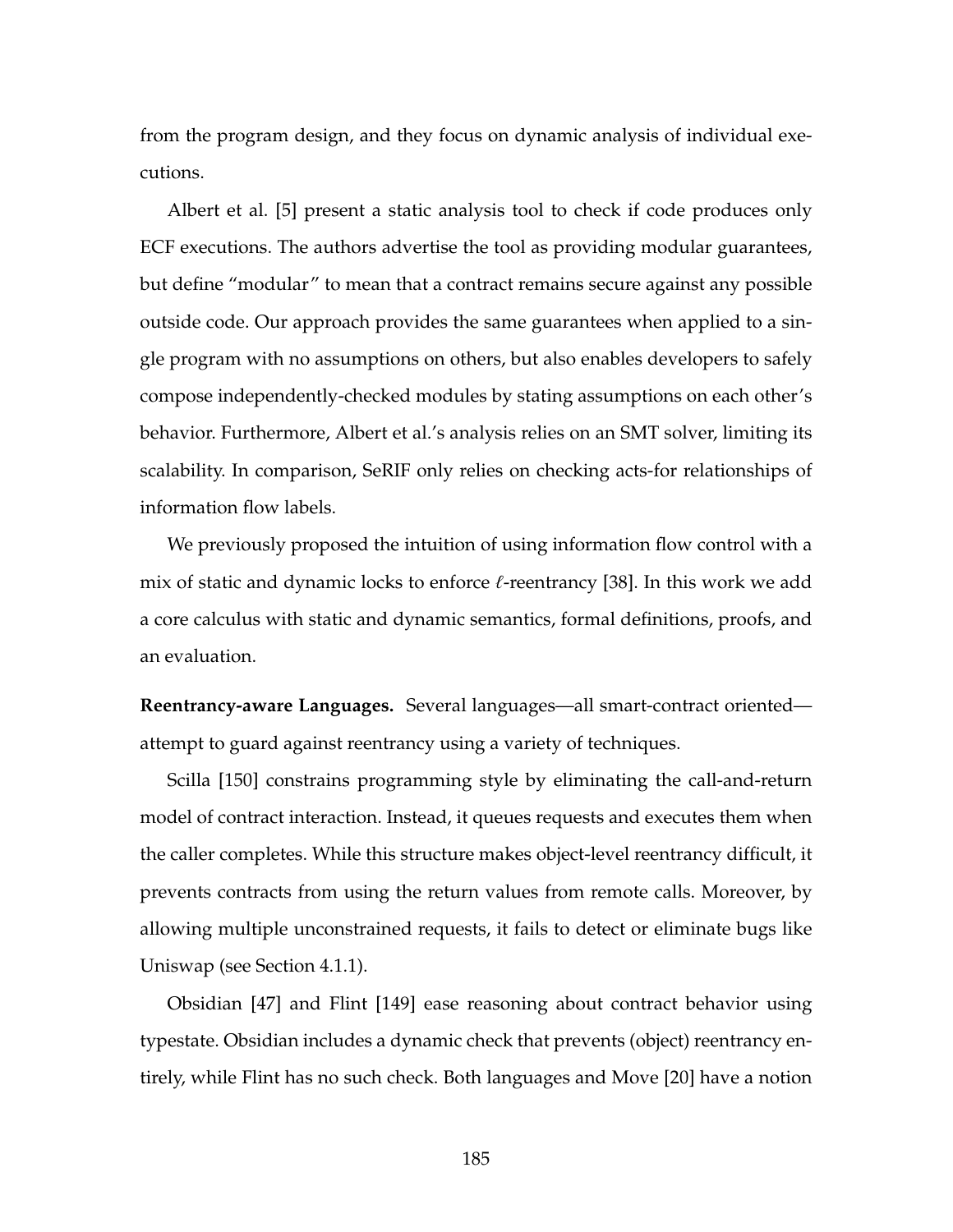of linear assets that cannot be created or destroyed. Asset linearity prevents attacks like the DAO, but fails to address the challenges of Uniswap. The errant send in Uniswap does not create or destroy tokens; it merely sends the wrong number because it the invariant it relies on is broken.

Nomos [\[57\]](#page-265-0) enforces security using resource-aware session types. Since linearity of session types is insufficient to eliminate reentrancy, It uses the resources tracked by the session types to prevent attackers from acquiring permission to call an in-use contract—again, eliminating all (object) reentrancy.

**Smart Contract Analysis Tools.** There are many static analysis tools for blockchain smart contracts. Some tools operate as best-effort bug finding tools with no soundness guarantees. OYENTE [\[100\]](#page-272-0) searches for anti-patterns in code, TEETHER [\[93\]](#page-271-0) automatically generates exploits based on commonly-exploitable operations, and Ethainter [\[26\]](#page-261-0) uses information flow taint analysis to attempt to locate a predefined set of security concerns, such as tainted owner variables and access to self-destruct.

Other tools use formal analysis techniques to soundly analyze contracts. Bhar-gavan et al. [\[18\]](#page-260-1) prove functional correctness by translation to F<sup>\*</sup>. MAIAN [\[123\]](#page-275-0) and ETHBMC [\[68\]](#page-267-0) prove security against specific classes of vulnerabilities using symbolic execution and bounded model checking, respectively. EtherTrust [\[74\]](#page-268-2) allows developers to specify program properties as Horn clauses and verify them using a formal semantics for EVM [\[73\]](#page-268-3). SOLYTHESIS [\[95\]](#page-271-1) combines static and dynamic mechanisms It statically determines what checks are necessary for correctness and compiles them into run-time checks.

These tools are valuable for securing smart contracts, but they all analyze individual contracts, and their analyses often fail to compose. As a result, they are unable to verify security of applications like Uniswap that span multiple contracts.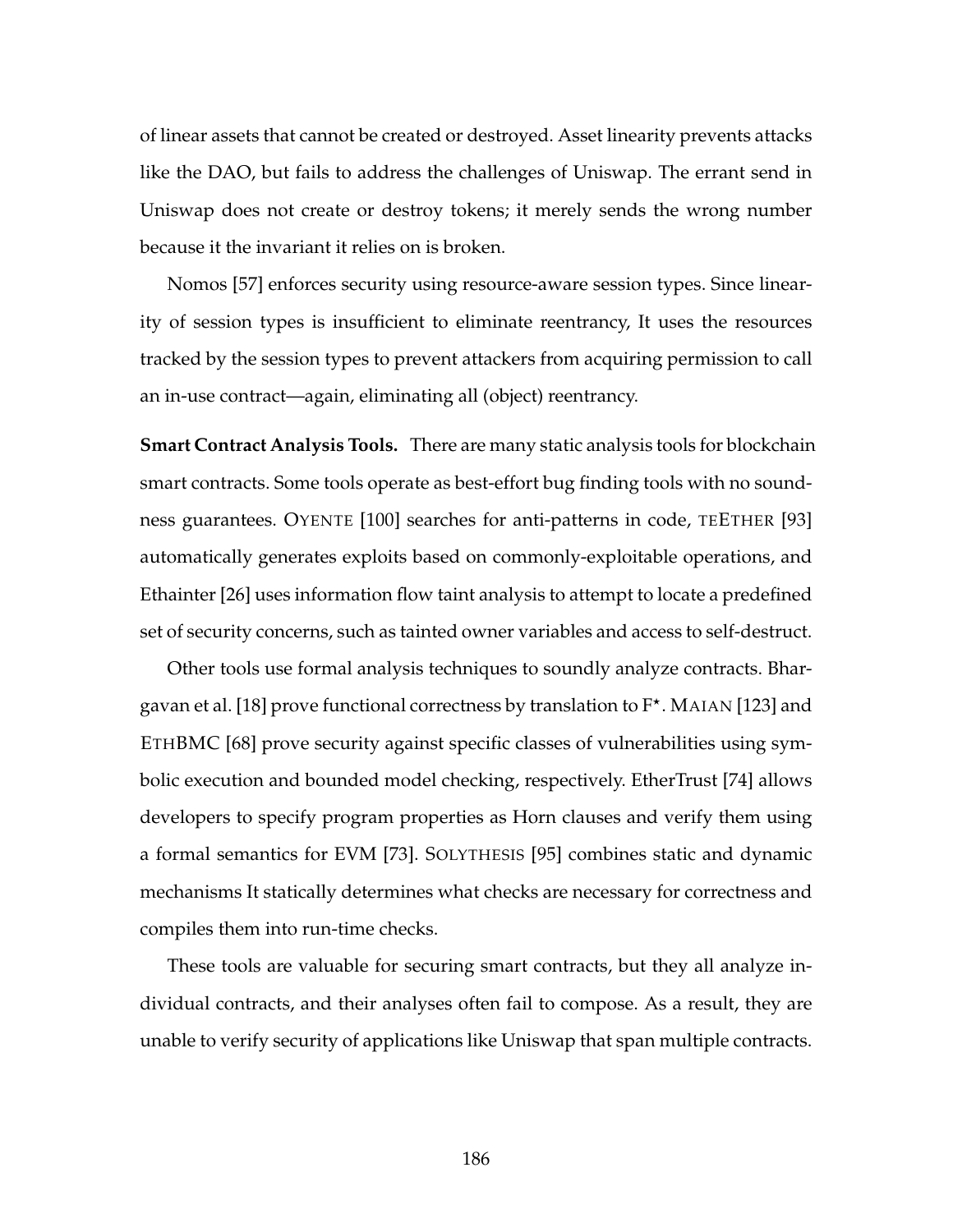**Information Flow Control.** Several distributed and decentralized systems enforce security using IFC. Fabric [\[98\]](#page-271-2) is a system and language for building distributed systems that allows secure data and code sharing between nodes despite mutual distrust. DStar [\[179\]](#page-282-1) uses run-time tracking at the OS level to control information flow in a distributed system. These previous systems have the same limitation of information flow systems that is described in the introduction to this chapter and Section [4.2.2:](#page-169-0) they do not defend against reentrancy attacks. The IFC-based instruction set of Zagieboylo et al. [\[176\]](#page-282-2) restricts endorsement of *pc* labels using a purely dynamic mechanism that appears to prevent all  $\ell$ -reentrancy. However, this property is neither stated nor proved.

## <span id="page-201-0"></span>**4.8 Full SeRIF Rules**

<span id="page-201-1"></span>The full operational semantics for SeRIF is given in Figure [4.9](#page-203-0) and the full typing rules are given in Figure [4.10.](#page-206-0)

#### **4.9 Location–Name Isomorphism**

The [E-R](#page-178-0)EF operational semantic rule allows for selection of any unmapped location name when creating a new location. This makes the SeRIF operational semantics nondeterministic in its choice of location names. However, this is the only source of nondeterminism in the semantics. That is, for any pair of statement-heap pairs that are equivalent up to location names, if one steps, then the other steps and the results are again equivalent up to location names.

To reason about these differences, we define an equivalence relation that relates statements and heaps that differ only in their location names. Formally, we define a location name permutation  $\theta$  as an injective map from locations to locations. We ex-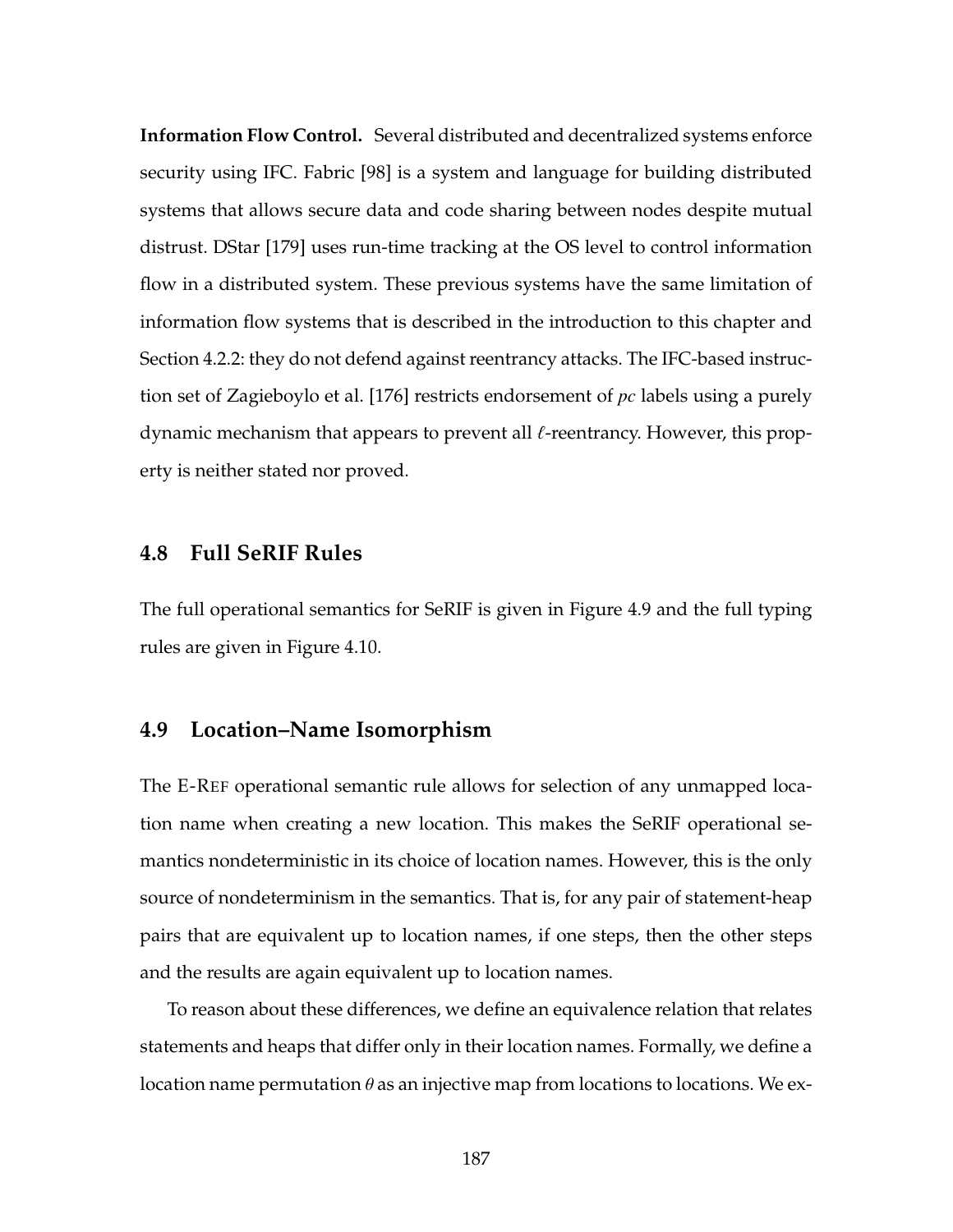<span id="page-202-0"></span>

| $[E$ -EVAL] | $\langle s   C \rangle \longrightarrow \langle s'   C' \rangle$<br>$\overline{\langle E[s]   C \rangle \longrightarrow \langle E[s']   C' \rangle}$                                                                                           |
|-------------|-----------------------------------------------------------------------------------------------------------------------------------------------------------------------------------------------------------------------------------------------|
| $[E-LET]$   | $\langle \text{let } x = v \text{ in } e \mid C \rangle \longrightarrow \langle e[x \mapsto v] \mid C \rangle$                                                                                                                                |
| $[E-IFT]$   | $\langle \text{if} \{pc\} \text{ true} \text{ then } e_1 \text{ else } e_2 \mid C \rangle \longrightarrow \langle e_1 \text{ at-pc } pc \mid C \rangle$                                                                                       |
| $[E-IFF]$   | $\langle \text{if} \{pc\} \text{ false} \text{ then } e_1 \text{ else } e_2 \mid C \rangle \longrightarrow \langle e_2 \text{ at-pc } pc \mid C \rangle$                                                                                      |
| $[E-ATPC]$  | $\langle v \text{ at-pc } pc \mid C \rangle \longrightarrow \langle v \mid C \rangle$                                                                                                                                                         |
| $[E-REF]$   | $\iota \notin \text{dom}(\sigma)$ $\Sigma_{\sigma} \vdash v : \tau$ $M = M', \ell_m$ $\ell_m \triangleleft \tau$<br>$\langle \text{ref } v \tau   C \rangle \longrightarrow \langle \iota   C[\sigma[\iota \mapsto (v,\tau)]/\sigma] \rangle$ |
| [E-DEREF]   | $\sigma(\iota) = (\nu, \tau)$<br>$\overline{\langle  u C\rangle \longrightarrow \langle v C\rangle}$                                                                                                                                          |
| [E-ASSIGN]  | $\Sigma_{\sigma}(\iota) = \tau$ $\Sigma_{\sigma} \vdash v : \tau$ $M = M', \ell_m$ $\ell_m \triangleleft \tau$<br>$\langle \iota := \nu \mid C \rangle \longrightarrow \langle ( ) \mid C[\sigma[\iota \mapsto (\nu, \tau)]/\sigma] \rangle$  |
| $[E-CAST]$  | $D \leq C$<br>$\langle (C)(\text{new } D(\overline{v}))   C \rangle \longrightarrow \langle \text{new } D(\overline{v})   C \rangle$                                                                                                          |
| $[E-FIELD]$ | $\langle$ new $C(\overline{v})$ , $f_i   C \rangle \longrightarrow \langle v_i   C \rangle$                                                                                                                                                   |
| [E-ENDORSE] | $\langle$ endorse v from $\ell'$ to $\ell \mid C \rangle \longrightarrow \langle v \mid C \rangle$                                                                                                                                            |
|             | (a) Standard IFC calculus small-step semantic rules                                                                                                                                                                                           |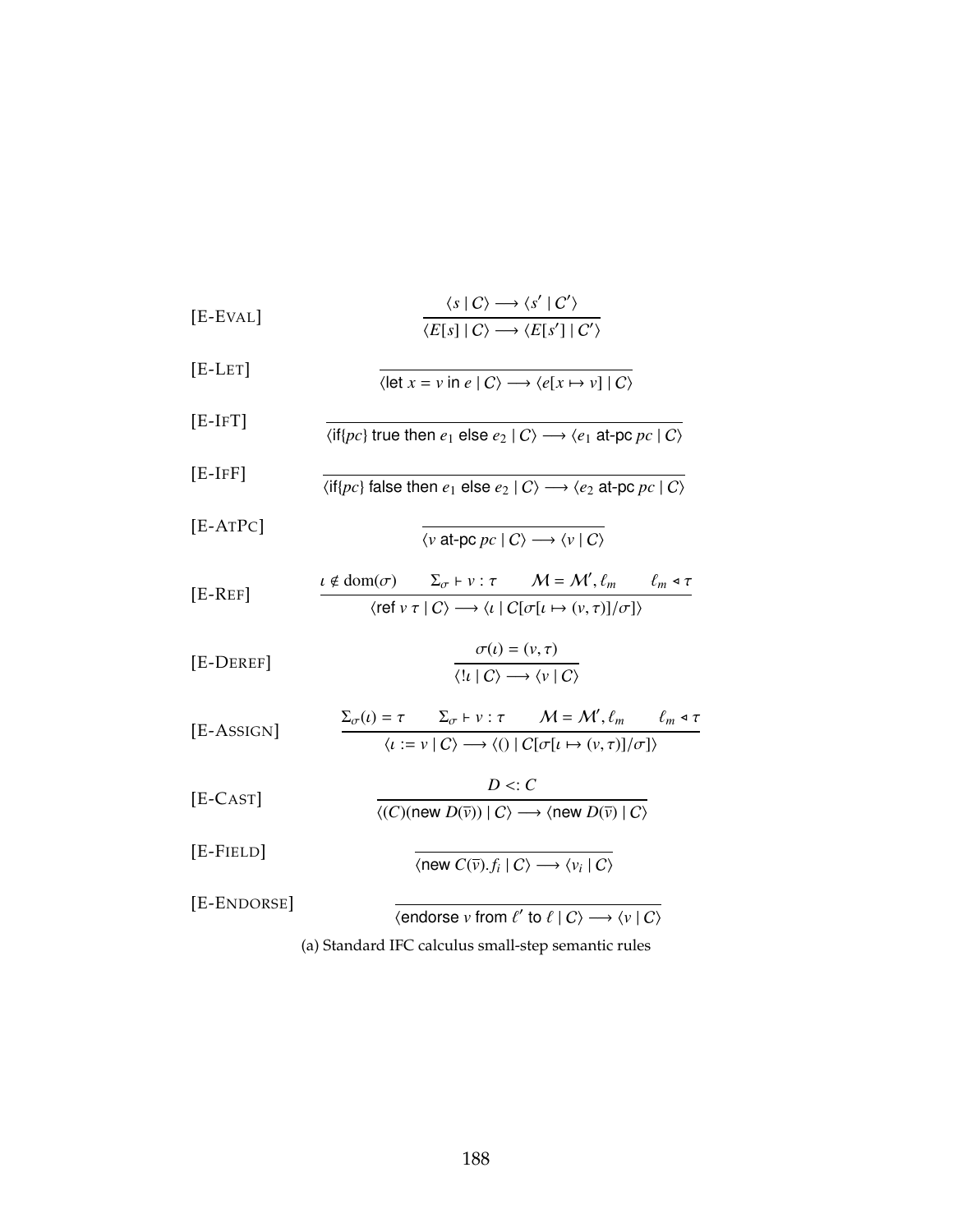<span id="page-203-0"></span>
$$
mbody(C, m) = (\ell_m, \overline{x}, \overline{\tau_a}, pc_1 \gg pc_2, e, \tau)
$$

$$
\mathcal{M} = \mathcal{M}', \ell'_m \qquad \ell'_m \Rightarrow pc_1 \bigwedge_{\ell \in L} (pc_1 \Rightarrow pc_2 \vee \ell)
$$

$$
\Sigma_{\sigma} \vdash \overline{w} : \overline{\tau_a} \qquad e' = e[\overline{x} \mapsto \overline{w}, \text{this} \mapsto \text{new } C(\overline{v})]
$$

$$
\text{new } C(\overline{v}).m(\overline{w}) \mid C \rangle \longrightarrow \langle \text{return}_{\tau} (e' \text{ at } pc \mid pc_2) \mid C[\mathcal{M}, \ell_m/\mathcal{M}] \rangle
$$

$$
mbody(C, m) = (\ell_m, \overline{x}, \overline{\tau_a}, pc_1 \Rightarrow pc_2, e, \tau)
$$

$$
M = \mathcal{M}', \ell'_m \qquad \ell'_m \Rightarrow pc_1 \qquad \ell_{\mathcal{A}} \Rightarrow pc_2
$$

$$
\Sigma_{\sigma} \vdash \overline{w} : \overline{\tau_a} \qquad e' = e[\overline{x} \mapsto \overline{w}, \text{this} \mapsto \text{new } C(\overline{v})]
$$

$$
\langle \text{new } C(\overline{v}).m(\overline{w}) \mid C \rangle \longrightarrow \langle \text{return}_{\tau} (e' \text{ at-pc } pc_2) \mid C[\mathcal{M}, \ell_m/\mathcal{M}] \rangle
$$

$$
[E\text{-}\text{RETURN}] \qquad \qquad \frac{\Sigma_{\sigma} \vdash v : \tau \qquad \mathcal{M} = \mathcal{M}', \ell_m}{\langle \text{return}_{\tau} v \mid C \rangle \longrightarrow \langle v \mid C[\mathcal{M}'/\mathcal{M}]\rangle}
$$

[E-LOCK]

 $\overline{\langle \text{lock }\ell \text{ in } e \mid C \rangle \longrightarrow \langle e \text{ with-lock } \ell \mid C[L, \ell/L] \rangle}$ 

$$
L = L', \ell
$$
  
[E-UNLOCK]  

$$
\frac{L = L', \ell}{\langle v \text{ with-lock } \ell \mid C \rangle \longrightarrow \langle v \mid C[L'/L] \rangle}
$$

[E-IGNORELOCKS]

 $\overline{\langle$ ignore-locks-in *v* | C →  $\langle$ *v* | C →

(b) Lock-aware small-step semantic rules

Figure 4.9: Full small-step operational semantics for SeRIF.

<span id="page-203-1"></span>[VALU2] 
$$
\frac{\Gamma(x) = \tau}{\Sigma; \Gamma + x : \tau}
$$
 [UNIT] 
$$
\frac{\Gamma(x) = \tau}{\Sigma; \Gamma + 0 : \text{unit}^{\ell}}
$$
 [TRUE] 
$$
\frac{\text{[TRUE]}}{\Sigma; \Gamma + \text{true : bool}^{\ell}}
$$
 
$$
\frac{\text{[Hello]} \sum; \Gamma + \text{true : bool}^{\ell}}{\Sigma; \Gamma + \text{false : bool}^{\ell}}
$$
 
$$
[\text{NEW}] \frac{\Sigma; \Gamma + \overline{\nu} : \overline{\tau}}{\Sigma; \Gamma + \text{new } C(\overline{\nu}) : C^{\ell}}
$$
 [LOC] 
$$
\frac{\Sigma(0) = \tau}{\Sigma; \Gamma + \iota : (\text{ref } \tau)^{\ell}}
$$
 
$$
[\text{SUBTYPEV}] \frac{\Sigma; \Gamma + \nu : \tau' \tau' <: \tau}{\Sigma; \Gamma + \nu : \tau}
$$

(a) Value typing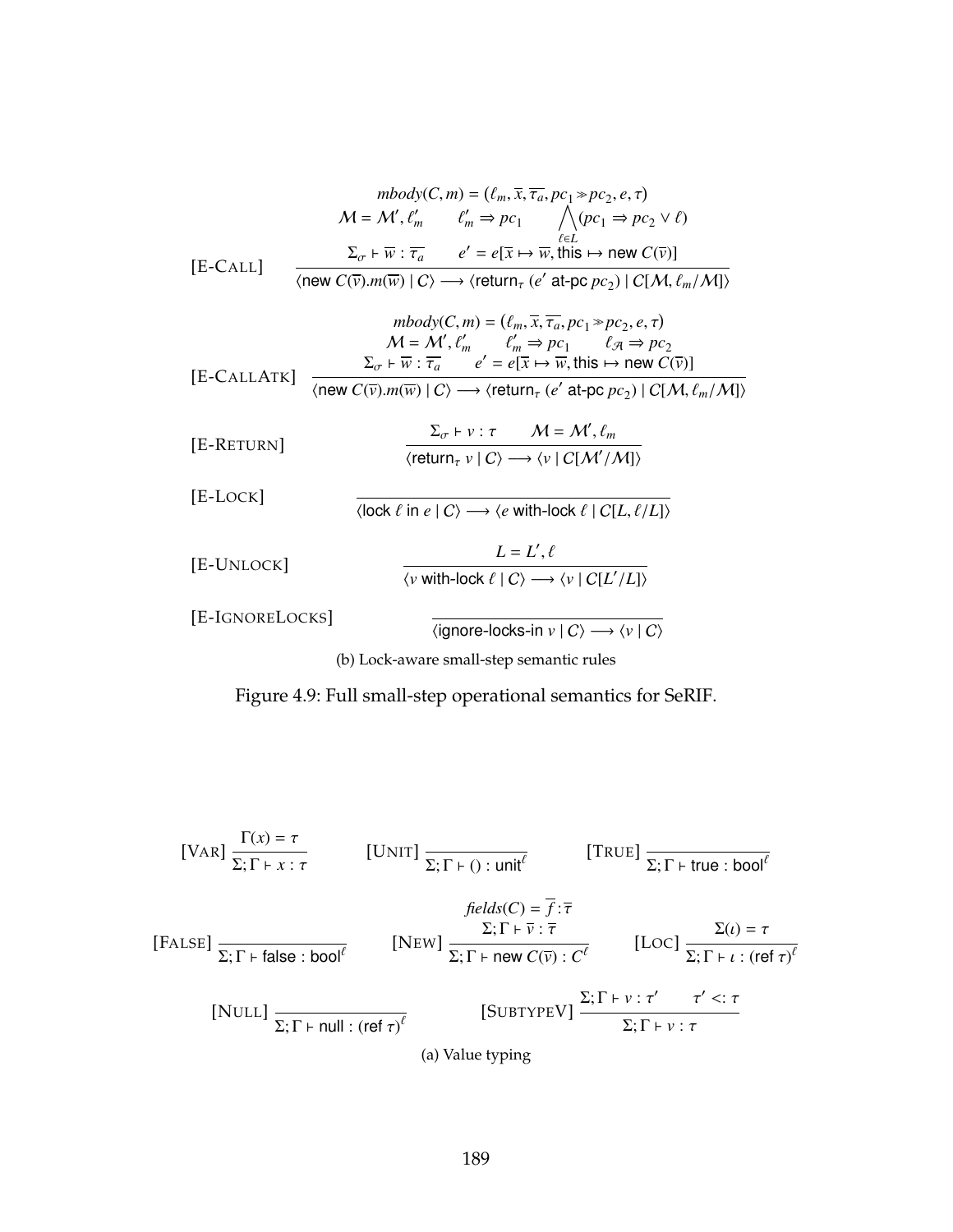<span id="page-204-0"></span>[VAL] 
$$
\frac{\Sigma; \Gamma \vdash \nu : \tau}{\Sigma; \Gamma; pc; \ell_1 \vdash \nu : \tau + \ell_0}
$$
 [ENDORSE]  $\frac{\Sigma; \Gamma \vdash \nu : t^{\ell'}}{\Sigma; \Gamma; \ell; \ell_1 \vdash \text{endorse } \nu \text{ from } \ell' \text{ to } \ell : t^{\ell} + \ell_0}$   
\n[CAST]  $\frac{\Sigma; \Gamma \vdash \nu : D^{\ell}}{\Sigma; \Gamma; pc; \ell_1 \vdash (C)\nu : C^{\ell} + \ell_0}$  [FIEL]  $\frac{\tau_i <: \tau \quad \ell \text{ at } \tau}{\Sigma; \Gamma; pc; \ell_1 \vdash \nu \cdot f_i : \tau + \ell_0}$   
\n $mtype(C, m) = \frac{\tau_a}{\tau_a} \frac{pc_1 \not > pc_2 : \ell_0}{\tau_0} \tau_0 \quad \Sigma; \Gamma \vdash \nu : C^{\ell} \quad \Sigma; \Gamma \vdash \overline{v_a} : \overline{\tau_a}$   
\n[CALL]  $\frac{\ell \Rightarrow pc_1 \quad pc_1 \Rightarrow pc_2 \lor \ell_1 \quad \tau_0 <: \tau \quad pc_2 \lor \ell \text{ at } \tau}{\Sigma; \Gamma; pc; \ell_1 \vdash \nu \cdot m(\overline{v_a}) : \tau + \ell_0 \lor pc_2}$   
\n $\Sigma; \Gamma \vdash \nu : \text{bool}^{\ell} \quad \ell \Rightarrow pc \quad \ell \text{ at } \tau$   
\n[IF]  $\frac{\Sigma; \Gamma; pc; \ell_1 \vdash e_1 : \tau + \ell_0 \quad \Sigma; \Gamma; pc; \ell_1 \vdash e_2 : \tau + \ell_0}{\Sigma; \Gamma; pc; \ell_1 \vdash \ell_1 \vdash r + \ell_1 \vdash \Gamma; \tau + \ell_0 \quad \Sigma; \Gamma; pc; \ell_1 \vdash e_2 : \tau + \ell_0}$   
\n $\Sigma; \Gamma \vdash \nu : (\text{ref } \tau')^{\ell}$ 

$$
\text{[REF]} \frac{\Sigma; \Gamma \vdash \nu : \tau \qquad pc \triangleleft \tau}{\Sigma; \Gamma; pc; \ell_1 \vdash \text{ref } \nu \tau : (\text{ref } \tau)^{\ell} + \ell_0} \qquad \qquad [\text{DEREF}] \frac{\tau' <: \tau \qquad \ell \triangleleft \tau}{\Sigma; \Gamma; pc; \ell_1 \vdash ! \nu : \tau + \ell_0}
$$

$$
\Sigma; \Gamma \vdash v_1 : (\text{ref } \tau)^{\ell}
$$
\n
$$
\Sigma; \Gamma \vdash v_2 : \tau \qquad \ell \triangleleft \tau
$$
\n[ASSIGN] 
$$
\frac{\Sigma; \Gamma \vdash v_2 : \tau \qquad \ell \triangleleft \tau}{\Sigma; \Gamma; \ell; \ell_1 \vdash v_1 := v_2 : \text{unit}^{\ell'} \dashv \ell_0}
$$

$$
[DEREF] \frac{\tau' < \tau \quad \ell \leq \tau}{\Sigma; \Gamma; pc; \ell_1 \vdash !v : \tau \vdash \ell_0}
$$

$$
\Sigma; \Gamma; pc; \ell'_1 \vdash e : \tau \dashv \ell'_0
$$
  
[Lock] 
$$
\frac{\ell'_1 \land \ell \Rightarrow \ell_1 \qquad \ell'_0 \land \ell \Rightarrow \ell_0}{\Sigma; \Gamma; pc; \ell_1 \vdash \text{lock } \ell \text{ in } e : \tau \dashv \ell_0}
$$

$$
\Sigma; \Gamma; pc; \ell_1 \vdash e_1 : \tau_1 \dashv \ell'_0 \qquad \ell'_0 \Rightarrow \ell_1
$$
  
\n
$$
\Sigma; \Gamma; pc'; \ell'_1 \vdash e : \tau' \dashv \ell'_0
$$
  
\n
$$
\Sigma; \Gamma; pc; \ell_1 \vdash e_1 : \tau_1 \dashv \ell'_0 \qquad \ell'_0 \Rightarrow \ell_1
$$
  
\n
$$
\Sigma; \Gamma; pc; \ell_1 \vdash e_2 : \tau_2 \dashv \ell_0
$$
  
\n[VARIANCE] 
$$
\frac{\ell'_1 \Rightarrow \ell_1 \qquad \ell'_0 \Rightarrow \ell_0}{\Sigma; \Gamma; pc; \ell_1 \vdash e : \tau \dashv \ell_0}
$$

(b) Core expression typing

<span id="page-204-1"></span>
$$
\Sigma; \Gamma; pc; \ell'_1 \vdash s : \tau \dashv \ell'_0
$$
\n[ATPC] 
$$
\frac{\Sigma; \Gamma; pc; \ell_1 \vdash s : \tau \dashv \ell'_0}{\Sigma; \Gamma; pc'; \ell_1 \vdash s \text{ at-pc } pc : \tau \dashv \ell'_0}
$$
 [WITHLock] 
$$
\frac{\ell'_1 \land \ell \Rightarrow \ell_1 \qquad \ell'_0 \land \ell \Rightarrow \ell_0}{\Sigma; \Gamma; pc; \ell_1 \vdash s \text{ with-lock } \ell : \tau \dashv \ell'_0}
$$
\n[RETLNN] 
$$
\frac{\Sigma; \cdot; pc; \ell'_1 \vdash s : \tau \dashv \ell'_0 \qquad \ell'_1 \lor \ell'_0 \Rightarrow \ell_0}{\Sigma; \Gamma; pc; \ell_1 \vdash \text{return}_\tau s : \tau \dashv \ell'_0}
$$
\n[IGNORELOCKS] 
$$
\frac{\Sigma; \Gamma; pc; \ell'_1 \vdash e : \tau \dashv \ell'_0}{\Sigma; \Gamma; pc; \ell_1 \vdash \text{ignore-locks-in } e : \tau \dashv \ell_0}
$$
\n(c) Tracking and attacker-modeling statement typing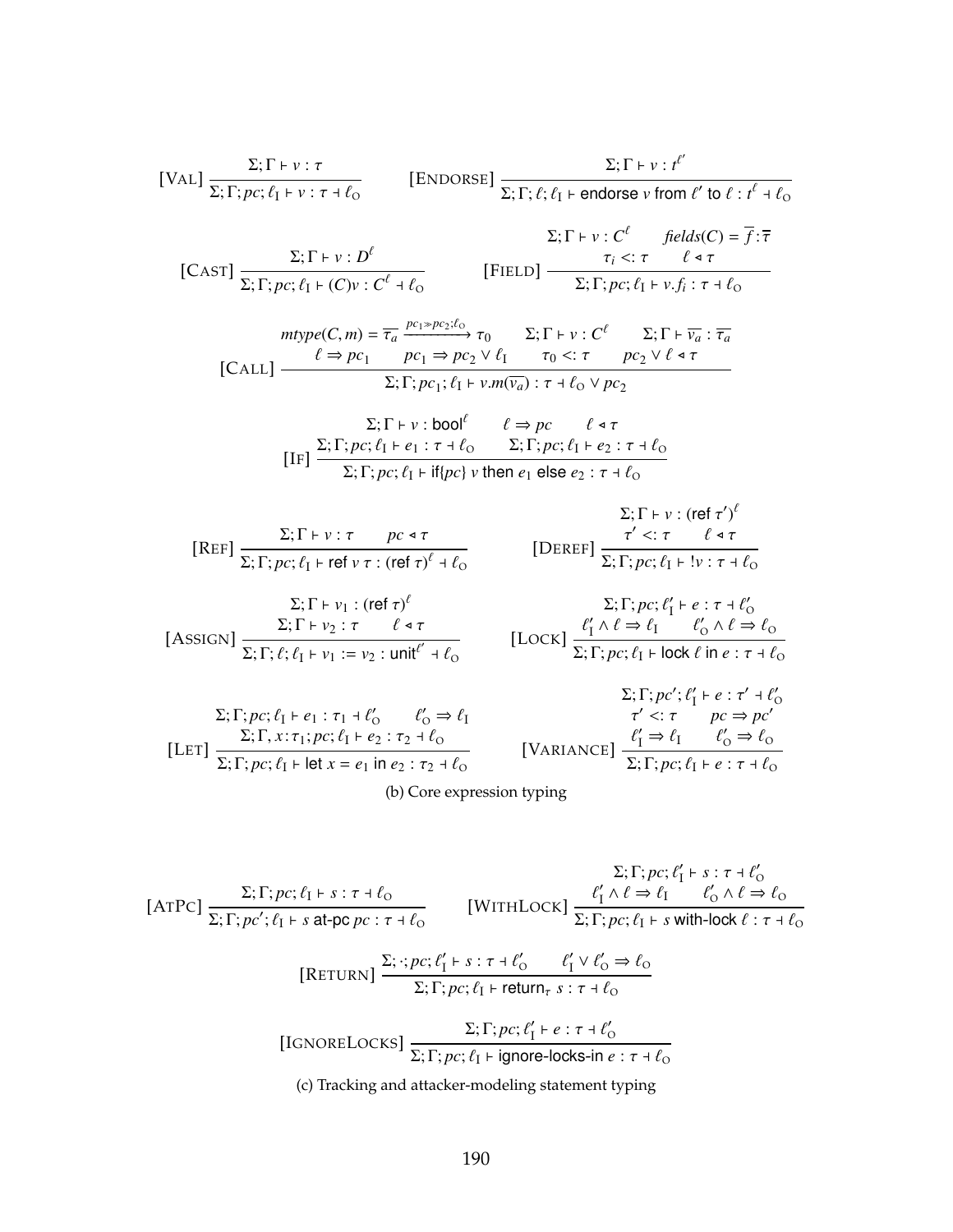$$
\ell_{I} \Rightarrow pc_{2} \qquad \ell_{C} \Rightarrow pc_{2} \qquad \ell_{I} \lor \ell'_{O} \Rightarrow \ell_{O} \qquad pc_{1} \triangleleft \overline{\tau_{a}}
$$

$$
\Sigma; \overline{x} : \overline{\tau_{a}}, \text{this} : C^{pc_{2}}; pc_{2}; \ell_{I} \vdash e : \tau \dashv \ell'_{O}
$$

$$
CT(C) = \text{class } C[\ell_{C}] \text{ extends } D\{\cdots\}
$$

$$
[METHOD-OK] \xrightarrow{(D,m) \in dom(mtype) \implies mtype(D,m) = \overline{\tau_{a}} \xrightarrow{pc_{1} \gg pc_{2}; \ell_{O}}
$$

$$
\Sigma \vdash \tau m\{pc_{1} \gg pc_{2}; \ell_{O}\}(\overline{x} : \overline{\tau_{a}}) \{e\} \text{ ok in } C
$$

$$
\frac{\text{fields}(D) = \overline{g} : \overline{\tau_g}}{\text{E} \times \overline{\tau_g} \times \overline{f} : \overline{\tau_f}} \times \text{[super}(\overline{g}) : \text{this.} \overline{f} = \overline{f}}\n \text{[CLASS-OK]} \quad \frac{\Sigma \vdash \overline{M} \text{ ok in } C}{\Sigma \vdash \text{class } C[\ell_C] \text{ extends } D \{ \overline{f} : \overline{\tau_f} : K : \overline{M} \} \text{ ok}}\n \text{C referenced in any type} \implies C \in \text{dom}(CT)\n \text{[CT-OK]} \quad \frac{\forall C \in \text{dom}(CT) \cdot \Sigma \vdash CT(C) \text{ ok}}{\Sigma \vdash CT \text{ ok}}
$$

(d) Class typing

$$
CT(C) = \text{class } C[\ell_C] \text{ extends } D\{\overline{f} : \overline{\tau_f} ; K ; \overline{M}\}
$$
\n
$$
\text{fields}(D) = \overline{g} : \overline{\tau_g}
$$
\n
$$
\text{fields}(C) = \overline{g} : \overline{\tau_g} ; \overline{f} : \overline{\tau_f}
$$
\n
$$
CT(C) = \text{class } C[\ell_C] \text{ extends } D\{\overline{f} : \overline{\tau_f} ; K ; \overline{M}\}
$$
\n
$$
\tau m\{pc_1 \gg pc_2; \ell_O\} (\overline{x} : \overline{\tau_a}) \{e\} \in \overline{M}
$$
\n
$$
\text{mtype}(C, m) = \overline{\tau_a} \xrightarrow{pc_1 \gg pc_2; \ell_O} \tau
$$
\n
$$
\text{mbody}(C, m) = (\ell_C, \overline{x}, \overline{\tau_a}, pc_1 \gg pc_2, e, \tau)
$$
\n
$$
CT(C) = \text{class } C[\ell_C] \text{ extends } D\{\overline{f} : \overline{\tau_f} ; K ; \overline{M}\}
$$
\n
$$
\text{m not defined in } \overline{M}
$$
\n
$$
\text{mtype}(C, m) = m\{body}(D, m)
$$
\n
$$
\text{mbody}(C, m) = m\{body}(D, m)
$$
\n
$$
\text{(e) Looking functions}
$$

$$
\frac{\ell \Rightarrow \ell'}{t^{\ell} < t^{\ell'}} \qquad \qquad \frac{CT(C) = \text{class } C[\ell_C] \text{ extends } D\{\cdots\}}{C^{\ell} <: D^{\ell}} \qquad \qquad \frac{\tau_1 <: \tau_2 \quad \tau_2 <: \tau_3}{\tau_1 <: \tau_3}
$$

(f) Subtyping rules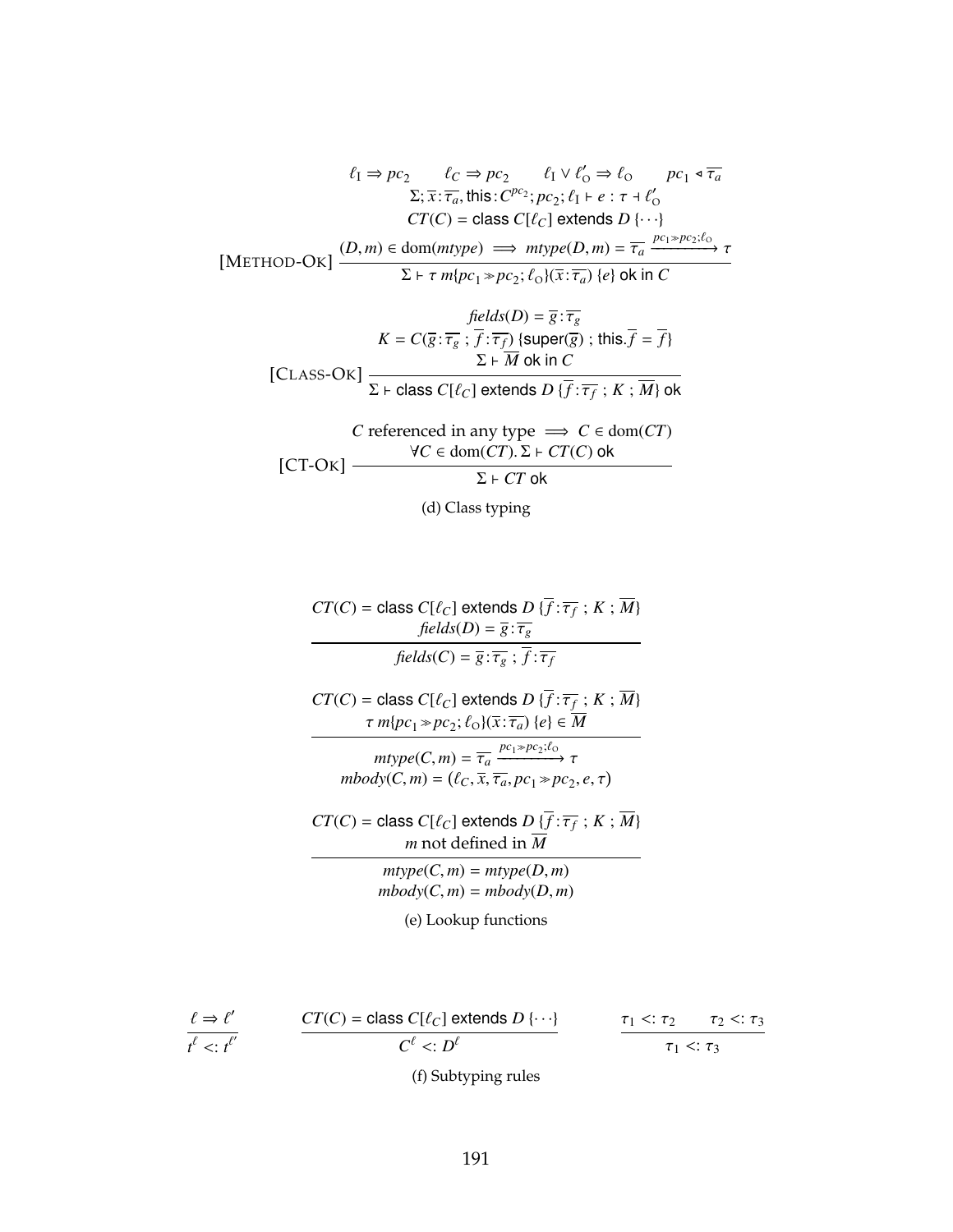<span id="page-206-0"></span>

| $\ell \Rightarrow \ell'$    | $\sigma(\iota) = (\nu, \tau) \implies \Sigma_{\sigma} \vdash \nu : \tau$ |  |  |
|-----------------------------|--------------------------------------------------------------------------|--|--|
| $\ell \triangleleft t^{l'}$ | $\vdash \sigma$ wt                                                       |  |  |
| (g) Protection relation     | (h) Heap typing                                                          |  |  |

Figure 4.10: Full typing rules for SeRIF.

tend it to values by permuting location names, recursively permuting constructor arguments of objects, and leaving other values unmodified. We further extend it to statements by recursively applying to each sub-statement and to heaps as follows.

$$
\theta(\sigma)(\iota) \triangleq (\theta(\nu), \tau)
$$
 where  $\sigma(\theta^{-1}(\iota)) = (\nu, \tau)$ 

This permutation supports the requisite equivalence relation.

**Definition 4.10** (Location–name isomorphism). Statements  $s_1$  and  $s_2$  are *location*– *name isomorphic,* denoted  $s_1 \approx s_2$ , if there exists some  $\theta$  such that  $s_1 = \theta(s_2)$ . Similarly, for heaps  $\sigma_1$  and  $\sigma_2$ ,  $\sigma_1 \simeq \sigma_2 \iff \exists \theta, \sigma_1 = \theta(\sigma_2)$ .

We write  $(s_1, \sigma_1) \simeq (s_2, \sigma_2)$  to mean there is a  $\theta$  such that  $(s_1, \sigma_1) = (\theta(s_2), \theta(\sigma_2))$ and similarly for  $(s_1, C_1) \simeq (s_2, C_2)$ .

This definition is sufficient to state and prove the important property that the SeRIF semantics is deterministic up to location–name isomorphism.

**Theorem 4.5.** For any  $s_1$ ,  $s'_1$ , and  $s_2$  and any  $C_1$ ,  $C'_1$  and  $C_2$ , if  $(s_1, C_1) \simeq (s_2, C_2)$  and  $\langle s_1 | C_1 \rangle \longrightarrow \langle s'_1 | C'_1 \rangle$ , then there exists  $s'_2$  and  $C'_2$  such that  $\langle s_2 | C_2 \rangle \longrightarrow \langle s'_2 | C'_2 \rangle$ , and for *all such s'<sub>2</sub> and*  $C'_{2'}$ *, (s'<sub>1</sub>,*  $C'_{1}$ *)*  $\simeq$  *(s'<sub>2</sub>,*  $C'_{2}$ *).* 

*Proof.* By induction on the operational semantics. We take the permutation to be defined only mapping location names between  $\sigma_1$  and  $\sigma_2$  and extend it on uses of [E-R](#page-178-0)EF (or inductively with [E-E](#page-202-0)VAL).

For the noninterference theorem (Theorem [4.1\)](#page-191-0), we combine location–name isomorphism with  $\ell_t$ -equivalence.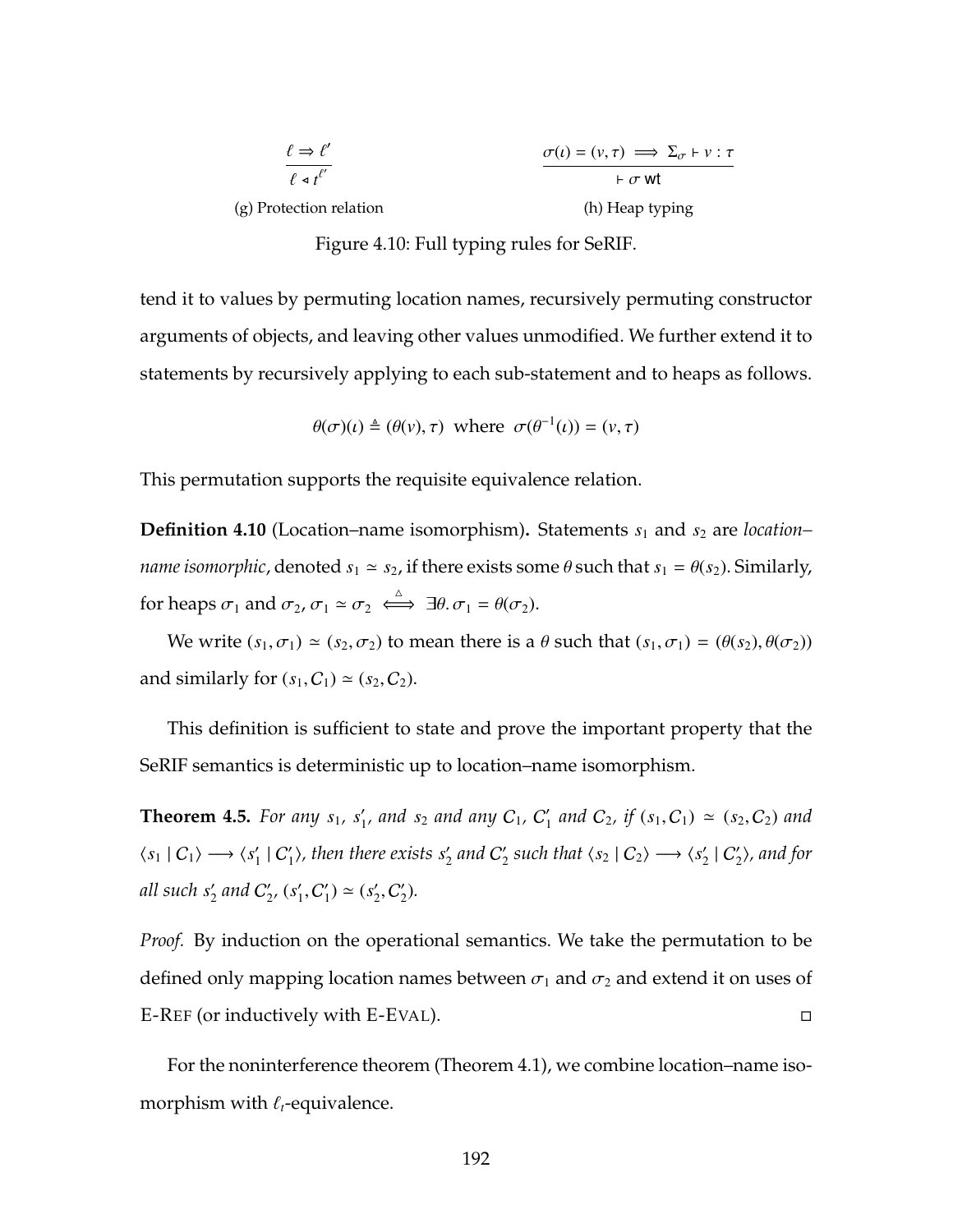**Definition 4.11** (Location–name  $\ell_t$ -isomorphism). Two states  $\sigma_1$  and  $\sigma_2$  are *location– name*  $\ell_t$ -isomorphic, denoted  $\sigma_1 \simeq_\ell \sigma_2$ , if there exists a  $\theta$  such that  $\sigma_1|_{\ell_t} = \theta(\sigma_2)|_{\ell_t}$ .

## **4.10 Preservation and Progress**

We now prove preservation and progress theorems for SeRIF.

Because SeRIF is stateful, the type preservation theorem includes preservation of both the statement and the heap.

<span id="page-207-0"></span>**Theorem 4.6** (Type Preservation)**.** *If*

- $\langle s | (CT, \sigma, M, L) \rangle \longrightarrow \langle s' | (CT, \sigma', M', L') \rangle$
- $\Sigma_{\sigma}$  *F CT* ok,
- $\Sigma_{\sigma}$ ;  $\Gamma$ ;  $pc$ ;  $\ell_1$   $\vdash$  s :  $\tau$   $\vdash$   $\ell_{\Omega}$ , and
- $\bullet$   $\vdash \sigma$  wt<sub>,</sub>

*then*

- $\Sigma_{\sigma} \subseteq \Sigma_{\sigma'}$ ,
- $\bullet$   $\vdash \sigma'$  wt*, and*
- $\Sigma_{\sigma'}$ ;  $\Gamma$ ;  $pc$ ;  $\ell_1$   $\vdash$   $s'$  :  $\tau$   $\vdash$   $\ell_0$ .

The proof of Theorem [4.6](#page-207-0) makes use of several simple lemmas.

**Lemma 4.1** (Closed Value Typing). *If*  $v \neq x$  *and*  $\Sigma; \Gamma \vdash v : t^{\ell}$ , *then*  $\Sigma; \Gamma' \vdash v : t^{\ell'}$  *for any* **Γ'** and  $\ell'$ .

*Proof.* By inspection on the value typing rules.

<span id="page-207-1"></span>**Lemma 4.2** (Value Substitution)**.** *The following rule is admissible*

$$
\Sigma; \Gamma, x; \tau'; pc; \ell_{\rm I} \vdash s; \tau + \ell_{\rm O} \qquad \Sigma; \Gamma \vdash v; \tau'
$$

 $\Sigma; \Gamma; pc; \ell_1 \vdash s[x \mapsto v] : \tau \dashv \ell_0$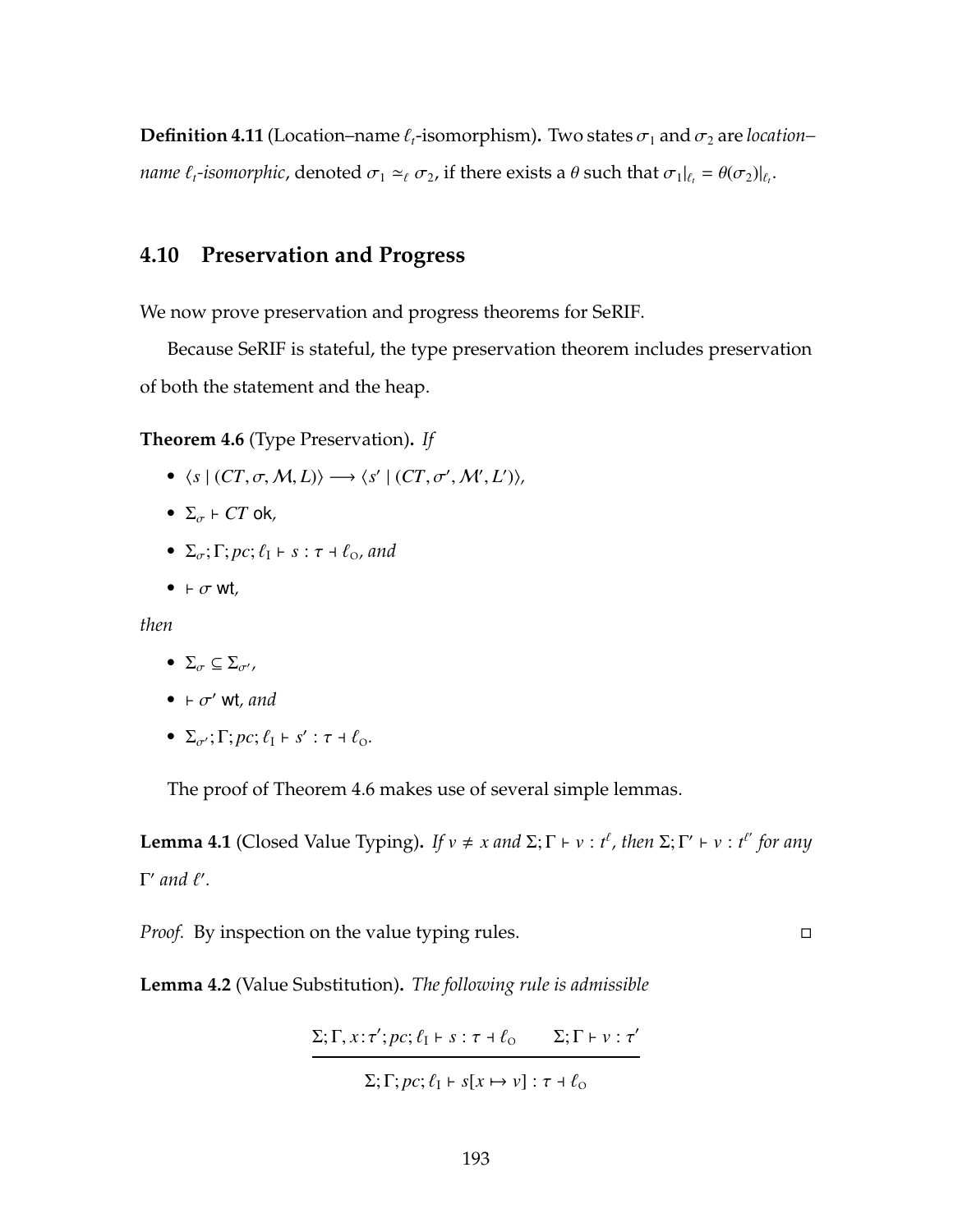*Proof.* By simple structural induction on the proof that  $\Sigma$ ;  $\Gamma$ ,  $x$ :  $\tau'$ ;  $pc$ ;  $\ell_1 \vdash s : \tau \dashv s$  $\ell_{\rm o}$ .

<span id="page-208-0"></span>**Lemma 4.3** (Heap-type Extension)**.** *The following rules are admissible*

$$
\frac{\Sigma; \Gamma \vdash \nu : \tau \qquad \Sigma \subseteq \Sigma'}{\Sigma'; \Gamma \vdash \nu : \tau} \qquad \frac{\Sigma; \Gamma; pc; \ell_{\rm I} \vdash s : \tau \dashv \ell_{\rm o} \qquad \Sigma \subseteq \Sigma'}{\Sigma'; \Gamma; pc; \ell_{\rm I} \vdash s : \tau \dashv \ell_{\rm o}}
$$

*Proof.* By simple induction on the proofs of  $\Sigma$ ;  $\Gamma \vdash v : \tau$  and  $\Sigma$ ;  $\Gamma$ ;  $\mathit{pc}$ ;  $\ell_1 \vdash s : \tau \dashv \ell_0$ .  $\Box$ 

<span id="page-208-1"></span>**Lemma 4.4** (Heap Extension)**.** *The following rule is admissible*

$$
\vdash \sigma \text{ wt } \quad \Sigma_{\sigma} \vdash v : \tau \quad \iota \notin \text{dom}(\sigma)
$$

$$
\vdash \sigma[\iota \mapsto (v, \tau)] \text{ wt }
$$

*Proof.* For notational ease, let  $\sigma[\iota \mapsto (v, \tau)] = \sigma'$ . First note that, because  $\iota \notin \text{dom}(\sigma)$ , it must be the case that  $\Sigma_{\sigma'} = \Sigma_{\sigma} \cup \{ \iota \mapsto \tau \}$  with  $\iota \notin \text{dom}(\Sigma_{\sigma}) = \text{dom}(\sigma)$ . Now assume  $\sigma'(t') = (v', \tau')$ . If  $t' = t$ , then the premise of the rule gives us Σ<sub>σ</sub> ⊦ v' : τ', otherwise inversion on  $\vdash \sigma$  wt gives us the same property. By Lemma [4.3,](#page-208-0)  $\Sigma_{\sigma'} \vdash v' : \tau'$ , thereby proving  $\vdash \sigma'$  wt.  $\sim$  wt.

**Lemma 4.5** (Statement Substitution). *If*  $\Sigma$ ;  $\Gamma$ ;  $pc$ ;  $\ell_1$  +  $E[s_1]$  :  $\tau$  +  $\ell_0$  then there is some **Γ'**, pc',  $\ell'_1$ , τ', and  $\ell'_0$  such that  $\Sigma$ ;  $\Gamma'$ ; pc';  $\ell'_1 \vdash s_1 : \tau' \dashv \ell'_0$  and for any statement  $s_2$  and  $h$ eap-type  $\Sigma' \supseteq \Sigma$ , such that  $\Sigma'; \Gamma'; pc'; \ell'_1 \vdash s_2 : \tau' \dashv \ell'_0$ , then  $\Sigma'; \Gamma; pc; \ell_1 \vdash E[s_2] : \tau \dashv \ell_0$ .

*Proof.* By simple induction on the proof of  $\Sigma$ ;  $\Gamma$ ;  $pc$ ;  $\ell_1 \vdash E[s_1]$  :  $\tau \dashv \ell_0$ .

These lemmas are sufficient to prove type preservation.

*Proof of Theorem [4.6.](#page-207-0)* This will be a proof by induction on the typing rules and inversion on the operational semantics.

**Case** V[AL](#page-204-0)**:** Values cannot step, so this is impossible.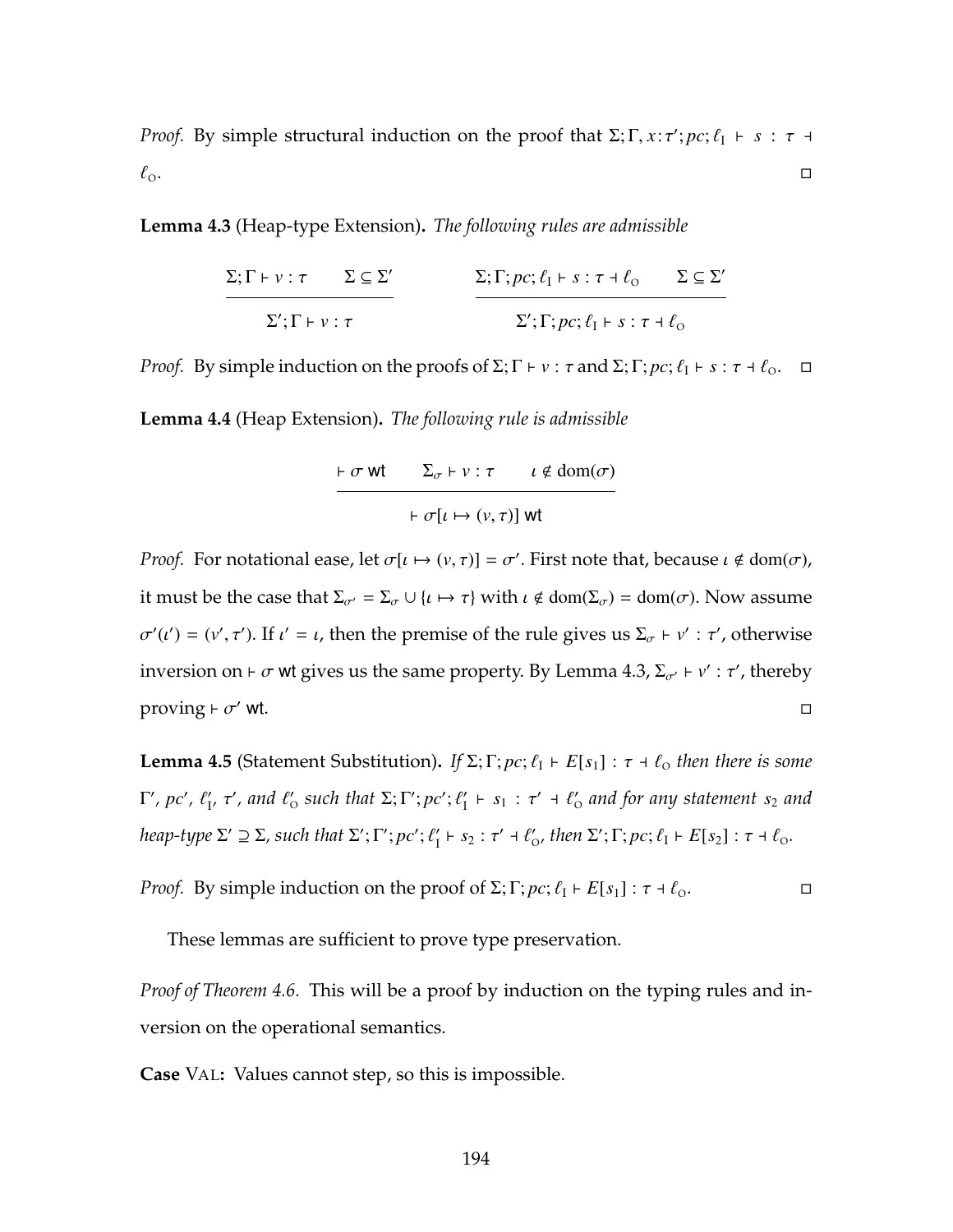- **Case** E[NDORSE](#page-204-0)**:** Because *v* must be a closed value, it type-checks with any label, so V[AL](#page-204-0) proves the result.
- **Case** C[AST](#page-204-0): Inversion on the operational semantics requires that  $v =$  new  $C'(\bar{v})$  and  $C' \lt: C$ . Therefore N[EW](#page-203-1), S[UBTYPE](#page-203-1)V, and V[AL](#page-204-0) prove the case.
- **Case** F[IELD](#page-204-0): Inversion on the operational semantics says  $v = new D(\overline{v})$  and the premise of F[IELD](#page-204-0) requires  $\Sigma; \Gamma \vdash$  new  $D(\overline{v}) : C^{\ell}$ . By inversion on the value typing rules,  $D^{\ell} <: C^{\ell}$  and  $\Sigma; \Gamma \vdash v_i : \tau_i$ . Therefore, S[UBTYPE](#page-203-1)V is sufficient to prove Σ;  $\Gamma \vdash v_i : \tau$ , and V[AL](#page-204-0) competes the case.
- **Case** C[ALL](#page-181-0): Inversion on the operational semantics says  $v = new D(\bar{v})$ , and the premise of C[ALL](#page-181-0) requires  $\Sigma; \Gamma \vdash$  new  $D(\bar{v}) : C^{\ell}$ . By inversion on the value typing rules,  $D^{\ell}$  <:  $C^{\ell}$ . By the restrictions on overriding and the fact that  $mtype(C, m) = \overline{\tau_a} \xrightarrow{pc_1 \gg pc_2; \ell_0} \tau$ , we know that  $mbody(D, m) = (\ell_m, \overline{x}, \overline{\tau_a}, pc_1 \gg pc_2, e, \tau)$ . M[ETHOD](#page-181-0)-OK further requires  $\Sigma; \overline{x} : \overline{\tau_a}$ , this:  $\tilde{D}^{pc_2}; pc_2; \ell'_1 \vdash e : \tau \dashv \ell'_0$  where  $\ell'_I \vee \ell'_O \Rightarrow \ell_O$  and *D* <: *D*̃. The premise that  $\Sigma; \Gamma \vdash \overline{w} : \overline{\tau_a}$  and Lemma [4.2,](#page-207-1) are sufficient to prove  $\Sigma$ ;  $\cdot$ ;  $pc_2$ ;  $\ell'_1 \vdash e[\overline{x} \mapsto \overline{w}$ , this  $\mapsto$  new  $D(\overline{v})$ ] :  $\tau \dashv \ell'_0$ . This result coupled with R[ETURN](#page-204-1) and [A](#page-204-1)TPC prove that *s'* is well-typed.
- **Case** I[F](#page-181-0)**:** Inversion on the operational semantics requires that the step must be [E-I](#page-178-0)FT or [E-I](#page-202-0)FF. The appropriate premise of [I](#page-181-0)F requiring the branches to typecheck in the same environment and [A](#page-204-1)TPC prove the case.
- **Case** R[EF](#page-204-0): By construction  $\Sigma_{\sigma}(t) = \tau$ , so L[OC](#page-203-1) and V[AL](#page-204-0) prove the well-typed condi-tion. Lemma [4.4](#page-208-1) ensures  $\vdash \sigma'$  wt, and  $\sigma \subset \sigma'$ , so  $\Sigma_{\sigma} \subset \Sigma_{\sigma'}$ .
- **Case** D[EREF](#page-204-0)**:** Inversion on the operational semantics shows the step uses [E-D](#page-202-0)EREF, meaning  $v = \iota$  and  $\sigma(\iota) = (v', \tau)$ . The assumption that  $\vdash \sigma$  wt means  $\Sigma_{\sigma} \vdash v' : \tau$ , so that coupled with S[UBTYPE](#page-203-1)V and V[AL](#page-204-0) proves the case.

**Case** A[SSIGN](#page-181-0)**:** Inversion on the operational semantics proves the step is E-A[SSIGN](#page-178-0),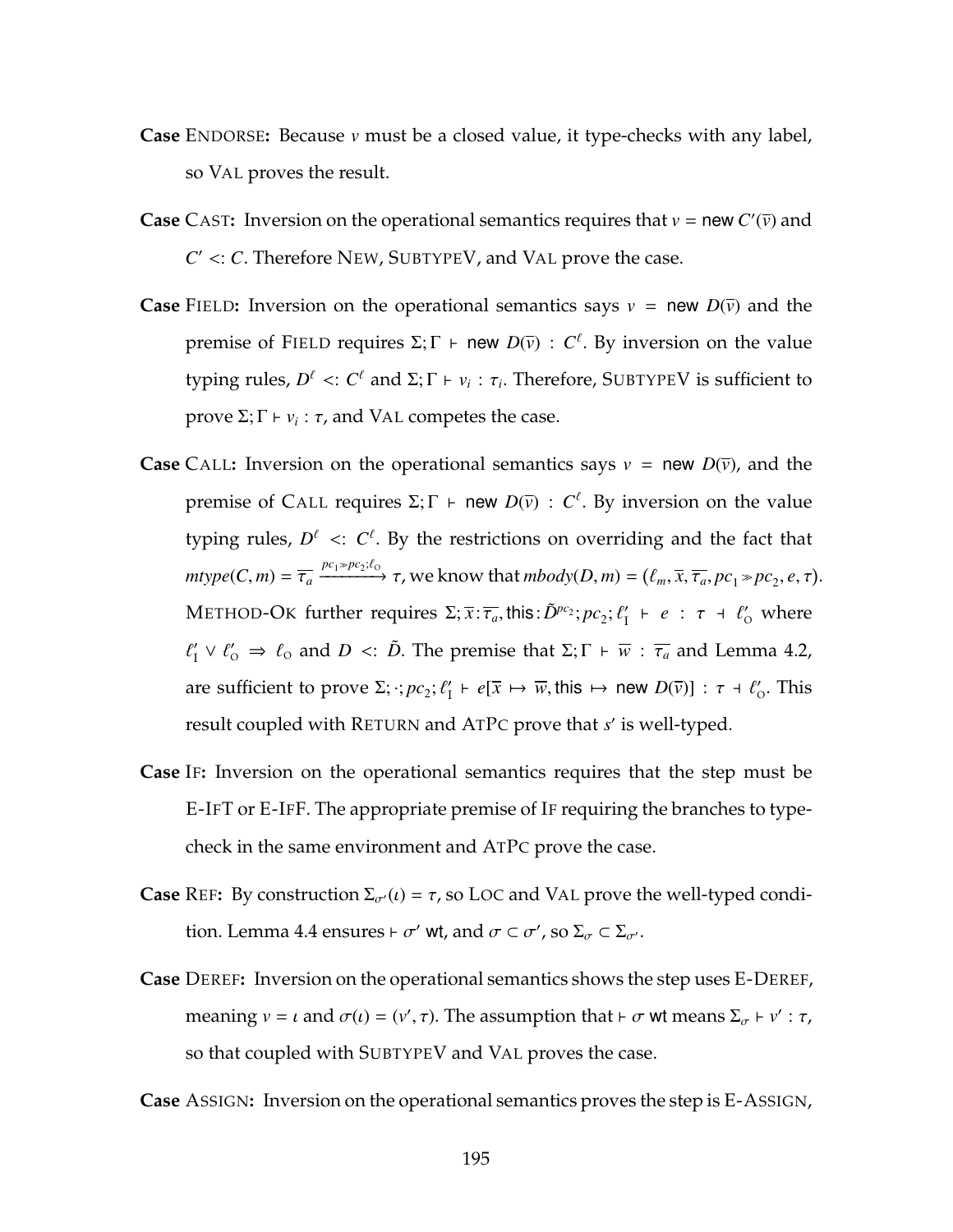meaning  $v_1 = \iota$ . Inversion on the premise  $\Sigma; \Gamma \vdash v_1 : (\text{ref } \tau)^{\ell}$  then proves  $\sigma(\iota) = (v, \tau)$ , so E-A[SSIGN](#page-178-0) requires  $\Sigma_{\sigma} + v_2 : \tau$ . The heap type is therefore unchanged— $\Sigma_{\sigma} = \Sigma_{\sigma'}$ —and  $\sigma' = \sigma[\iota \mapsto (\nu_2, \tau)]$  remains well-typed. Finally, U[NIT](#page-203-1) and V[AL](#page-204-0) prove *s'* properly type-checks.

- **Case** L[OCK](#page-181-0): The semantic rule must be [E-L](#page-178-0)OCK, so  $s' = e$  with-lock  $\ell$ , and the premises of WITHL[OCK](#page-204-1) are identical to L[OCK](#page-181-0), so WITHL[OCK](#page-204-1) proves the case.
- **Case** L[ET](#page-179-0): Here we see  $s = (\text{let } x = s_1 \text{ in } e_2)$ . We consider two sub-cases: if  $s_1 = v$ is a value, and if it is not. In the first sub-case, the operational semantic rule must be L[ET](#page-179-0), and inversion on the typing rules proves that  $\Sigma_{\sigma}$ ;  $\Gamma \vdash v : \tau_1$ , so Lemma [4.2](#page-207-1) proves the sub-case.

In the second sub-case, inversion on the operational semantics proves that the step must be [E-E](#page-202-0)VAL. The L[ET](#page-179-0) rule's first premise is:  $\Sigma_{\sigma}$ ;  $\Gamma$ ;  $pc$ ;  $\ell_1 \vdash s_1 : \tau_1 \dashv \ell'_0$ . The premise of [E-E](#page-202-0)VAL is  $\langle s_1 | (CT, \sigma, M, L) \rangle \longrightarrow \langle s'_1 | (CT, \sigma', M', L') \rangle$ , so the inductive hypothesis proves that  $\Sigma_{\sigma'}$ ;  $\Gamma$ ;  $pc$ ;  $\ell_1$   $\vdash$   $s'_1$  :  $\tau_1$   $\vdash$   $\ell'_0$  with  $\Sigma_{\sigma} \subseteq \Sigma_{\sigma'}$ and  $\vdash \sigma'$  wt. Lemma [4.3](#page-208-0) shows that  $\Sigma_{\sigma'}$ ;  $\Gamma$ ,  $x: \tau_1$ ;  $pc$ ;  $\ell_1 \vdash e_2 : \tau_2 \dashv \ell_0$ , so L[ET](#page-179-0) is sufficient to prove  $\Sigma_{\sigma'}$ ;  $\Gamma$ ;  $pc$ ;  $\ell_1$   $\vdash$  let  $x = s'_1$  in  $e_2 : \tau_2 \dashv \ell_0$ , finishing the case.

**Case** V[ARIANCE](#page-204-0)**:** By induction on the typing rules.

**Cases** [A](#page-204-1)TPC**,** WITHL[OCK](#page-204-1)**, and** R[ETURN](#page-204-1)**:** Each of these three cases has two subcases: where the sub-statement is a value and where it is not. If the substatement is a value, the step must be [E-A](#page-178-0)TPC, E-U[NLOCK](#page-178-0), or E-R[ETURN](#page-178-0), respectively. In each case, V[AL](#page-204-0) allows values to type-check with any *pc* and lock labels, proving the case. If the sub-statement is not a value, the only step possible is [E-E](#page-202-0)VAL. Here the proof follows by induction on the typing rules in the same manner as the L[ET](#page-179-0) case above.

Several semantic steps [\(E-R](#page-178-0)EF, E-A[SSIGN](#page-178-0), and [E-C](#page-178-0)ALL) include information-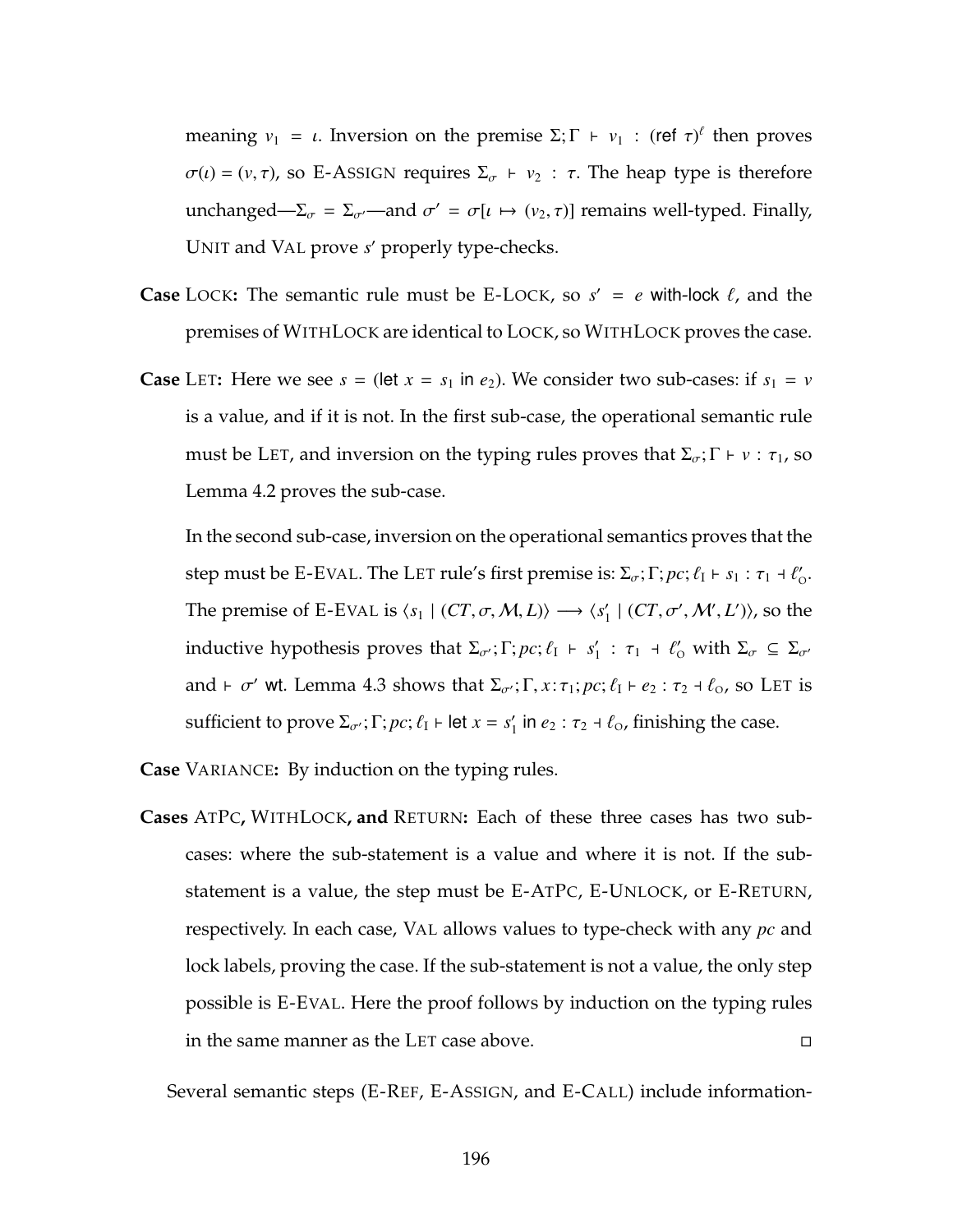security checks to guarantee that the code performing the operation is sufficiently trusted. The type system guarantees that these labels remain at least as trusted as the *pc* label of code executing. We formally define this property as a relation between a label stack and a statement, denoted by  $M \leftrightarrow s$ , and then prove that the semantics maintains this relation. The relation is formally defined on evaluation contexts and extended to statements  $s = E[e]$  if  $M \leftrightarrow B$ .

 $\ell_m \leftrightarrow \llbracket \cdot \rrbracket$  *M*  $\leftrightarrow$  let  $x = E$  in  $e$  *M*  $\leftrightarrow$  *E* with-lock  $\ell$  *M*  $\leftrightarrow$  ignore-locks-in *E*  $M \leftrightarrow E$   $M \leftrightarrow E$   $M \leftrightarrow E$  $M \leftrightarrow E$  $\ell, \mathcal{M} \leftrightarrow \mathsf{return}_{\tau} E$  $\ell, M \leftrightarrow E \qquad \ell \Rightarrow pc$  $\ell$ ,  $M \leftrightarrow E$  at-pc  $pc$ 

<span id="page-211-0"></span>**Proposition 4.1.** For any statements *s* and *s'* and configurations  $C = (CT, \sigma, (\ell_m, M), L)$  $and C' = (CT, \sigma', \mathcal{M}', L'), \text{ if } \vdash CT \text{ ok } and (\ell_m, \mathcal{M}) \leftrightarrow s \text{ and } \Sigma_{\sigma}; \Gamma; \ell_m; \ell_l \vdash s : \tau \dashv \ell_o \text{ and }$  $\langle s | C \rangle \longrightarrow \langle s' | C' \rangle$ , then  $\mathcal{M}' \leftrightarrow s'$ .

The proof of Proposition [4.1](#page-211-0) relies on two lemmas.

<span id="page-211-1"></span>**Lemma 4.6.** For any label list M and evaluation contexts  $E_1$  and  $E_2$ , M  $\leftrightarrow$   $E_1[E_2]$  if and *only if there exist*  $M_1$ ,  $M_2$ , and  $\ell_m$  such that (1)  $M_1$ ,  $\ell_m$ ,  $M_2 = M$ , (2)  $M_1$ ,  $\ell_m \leftrightarrow E_1$ , and  $(3)$   $\ell_m$ ,  $M_2 \leftrightarrow E_2$ .

*Proof.* This is a proof by induction on *E*1.

**Case**  $E_1 = [\cdot]$ **:** 

- (⇒) Let  $M_1$  be empty and note that M cannot be empty, so  $M = \ell_m, M_2$ .
- (∈) By inversion on the rules,  $M_1$  must be empty, so  $M = \ell_m, M_2$ , proving the result.

**Case**  $E_1$  = (let  $x = E'_1$  in *e*),  $E'_1$  with-lock  $\ell$ , or ignore-locks-in  $E'_1$ :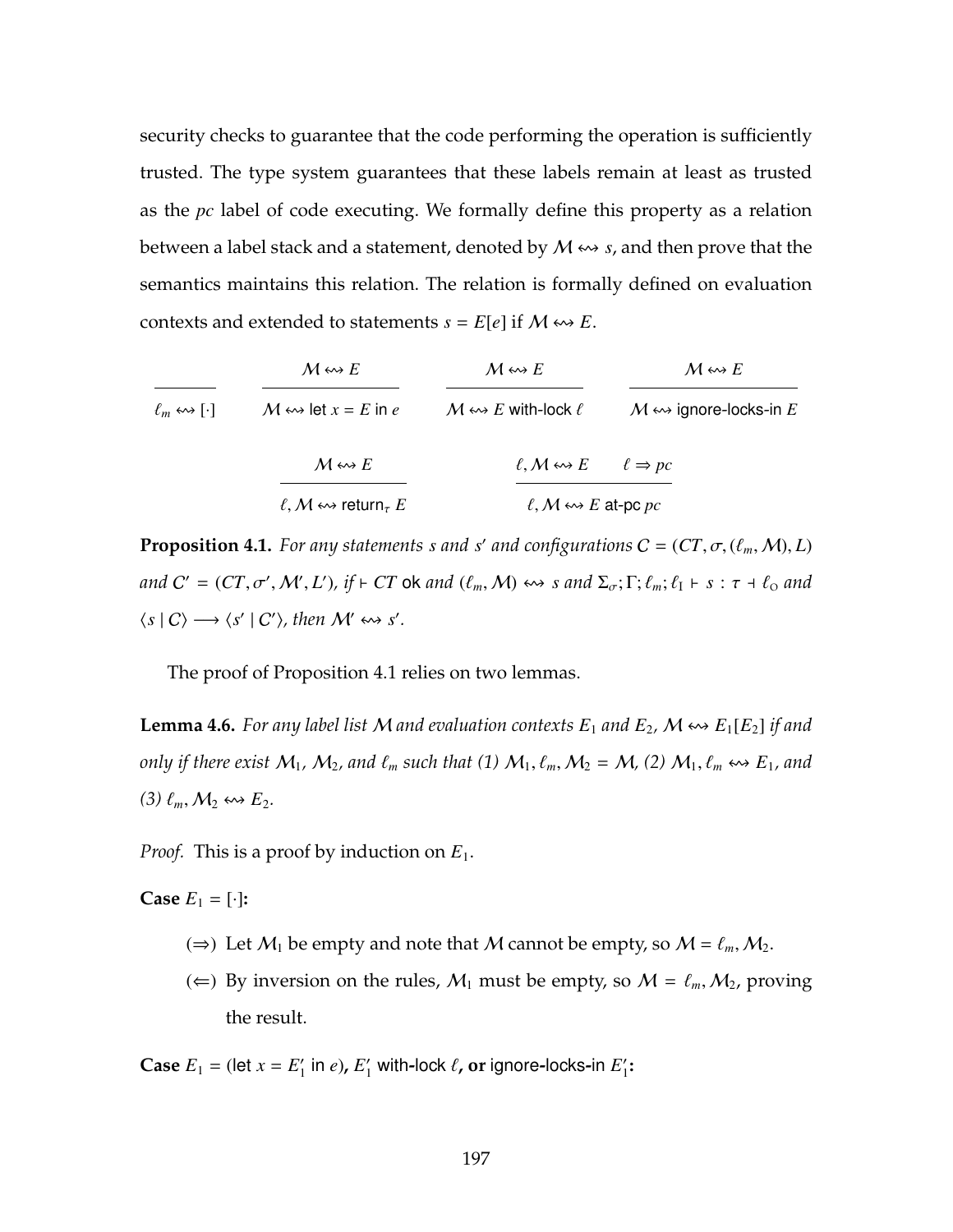- (⇒) By induction, there exist  $M_1$ ,  $M_2$ , and  $\ell_m$  such that  $M = M_1, \ell_m, M_2$ ,  $M_1, \ell_m \leftrightarrow E'_1$ , and  $\ell_m, M_2 \leftrightarrow E_2$ . Therefore, by the appropriate rule,  $M_1, \ell_m \leftrightarrow E_1.$
- (←) By induction,  $M_1, \ell_m, M_2 \leftrightarrow E'_1[E_2]$ , so the appropriate rule proves  $\mathcal{M}_1, \ell_m, \mathcal{M}_2 \leftrightarrow E_1[E_2].$

**Case**  $E_1$  = return<sub> $\tau$ </sub>  $E'_1$ :

- (⇒) Inversion on the correspondence proves  $M = \ell, M'$  and  $M' \leftrightarrow E'_1[E_2]$ . By induction, there is some  $\mathcal{M}'_1$ ,  $\ell_m$ ,  $\mathcal{M}_2 = \mathcal{M}'$  such that  $\mathcal{M}'_1$ ,  $\ell_m \leftrightarrow \mathcal{E}'_1$  and  $\ell_m$ ,  $M_2 \leftrightarrow E_2$ . Letting  $M_1 = \ell$ ,  $M'_1$  completes the case.
- (∈) By inversion on the correspondence rules, if  $M_1$ ,  $\ell_m \leftrightarrow E_1$ , then  $M_1$  =  $\ell, \mathcal{M}'_1$  for some  $\ell$  and  $\mathcal{M}'_1$  and  $\mathcal{M}'_1, \ell_m \leftrightarrow \mathcal{E}'_1$ . By induction,  $\mathcal{M}'_1, \ell_m, \mathcal{M}_2 \leftrightarrow \mathcal{E}'_2$  $E_1'[E_2]$ , so therefore

$$
\mathcal{M}_1, \ell_m, \mathcal{M}_2 = \ell, \mathcal{M}'_1, \ell_m, \mathcal{M}_2 \leftrightarrow \text{return}_{\tau} E'_1[E_2] = E_1[E_2].
$$

**Case**  $E_1 = E'_1$  at-pc *pc*:

- (⇒) By inversion on the rules,  $M \leftrightarrow E'_1[E_2]$ , so by induction  $M = M_1, \ell_m, M_2$ with the desired properties. Moreover,  $M = \ell, M'$  and  $\ell \Rightarrow pc$ . Because  $M_1, \ell_m$  is a non-empty prefix of M, it must be the case that  $M_1, \ell_m$  =  $\ell$ ,  $\mathcal{M}'_1$ , so therefore  $\mathcal{M}_1$ ,  $\ell_m \leftrightarrow E'_1$  at-pc  $pc = E_1$ , as desired.
- (←) By inversion on the correspondence rules,  $M_1, \ell_m \nleftrightarrow E'_1$ , so by induction,  $M = M_1, \ell_m, M_2 \leftrightarrow E'_1[E_2]$ . Moreover,  $M_1, \ell_m = \ell, M'_1$  and  $\ell \Rightarrow pc$ . Therefore  $M = \ell, M'_1, M_2$ , satisfying the requirements to prove  $M \leftrightarrow$  $E'_{1}[E_{2}]$  at-pc  $pc = E_{1}[E_{2}].$

<span id="page-212-0"></span>**Lemma 4.7.** *For any statements s and s', configurations*  $C = (CT, \sigma, M, L)$  *and*  $C' = (CT, \sigma', \mathcal{M}', L')$ , and label lists  $\mathcal{M}_1$  and  $\mathcal{M}_2$ , if  $\mathcal{M} = \mathcal{M}_1, \mathcal{M}_2$  and  $\mathcal{M}_2$  is not empty, *then*  $\langle s | C \rangle \longrightarrow \langle s' | C' \rangle$  *if and only if*  $\langle s | C[M_2/M] \rangle \longrightarrow \langle s' | C'[M'_2/M] \rangle$  *for some*  $M'_2$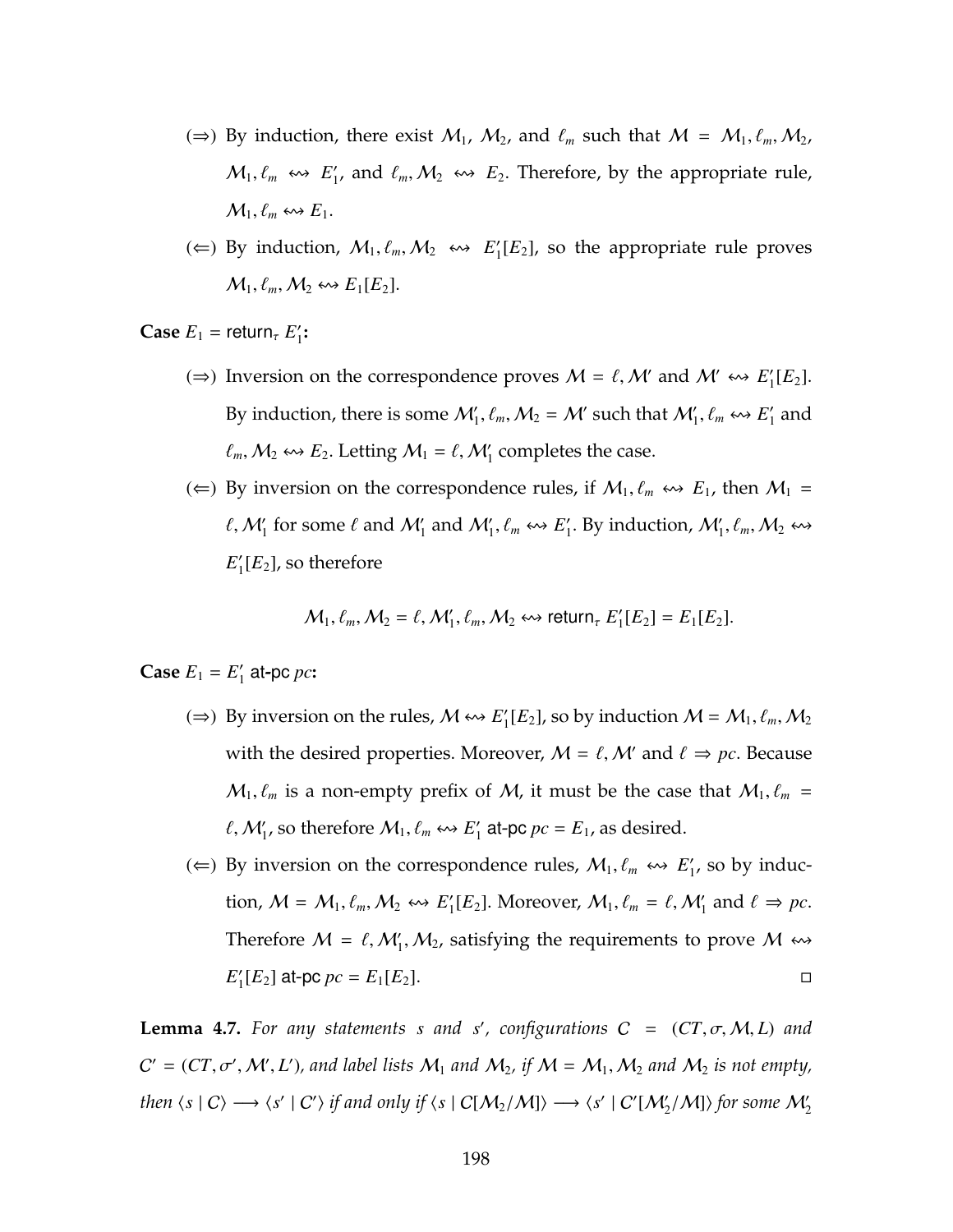*where*  $M' = M_1, M'_2$ .

*Proof.* By simple induction on the operational semantics.

*Proof of Proposition [4.1.](#page-211-0)* This is a proof by induction on the operational semantics.

- **Case** [E-E](#page-202-0)VAL: In this case  $s = E[\tilde{s}]$ , and by definition,  $\tilde{s} = \tilde{E}[e]$ . By Lemma [4.6,](#page-211-1) there exist  $M_1$ ,  $M_2$ , and  $\ell$  such that  $\ell_m, M = M_1, \ell, M_2$  where  $M_1, \ell \leftrightarrow E$  and *t*,  $M_2$  ↔  $\tilde{E}$ . Therefore [E-E](#page-202-0)VAL gives  $\langle \tilde{s} | C \rangle$  →  $\langle \tilde{s}' | C' \rangle$ , and because  $\ell$ ,  $M_2$ is non-empty, Lemma [4.7](#page-212-0) proves  $\langle \tilde{s} | C[(\ell, M_2)/M] \rangle \longrightarrow \langle \tilde{s}' | C[M_2'/M] \rangle$ , and moreover  $M' = M_1, M'_2$ . Induction on this step ensures that  $M'_2 \leftrightarrow \tilde{s}'$ , so therefore  $\mathcal{M}_2'$  must be non-empty. As a single step can only add or remove one element from M, that means  $\mathcal{M}_2' = \ell, \mathcal{M}_2''$ , so by Lemma [4.6,](#page-211-1)  $\mathcal{M}' =$  $M_1, \ell, M_2^{\prime\prime} \leftrightarrow E[\tilde{s}^{\prime}] = s^{\prime}.$
- **Case** [E-I](#page-202-0)FT and E-IFF: Here  $s = \text{if} \{pc\}$  *v* then  $e_1$  else  $e_2$ . By inversion on the correspondence rules,  $M = \cdot$ , and by inversion on the typing rules  $\ell_m \Rightarrow pc$ . Therefore  $\ell_m \leftrightarrow \lbrack \cdot \rbrack$  at-pc  $pc$ , so by definition  $\mathcal{M}' = \ell_m \leftrightarrow (\ell_i \text{ at-pc } pc) = s'.$
- **Case** [E-A](#page-178-0)TPC: Here  $s = v$  at-pc  $pc$  and  $s' = v$ . By inversion on the correspondence rules,  $M = \cdot$  and  $M' = \ell_m$ . Because  $\ell_m \leftrightarrow \nu$  for any  $\nu$ , this completes the case.
- **Cases** [E-C](#page-188-0)ALL **and** E-CALLATK: In both of these cases,  $s = new C(\overline{v})$ .*m*( $\overline{w}$ ) and  $mbody(C, m) = (\ell'_m, \overline{x}, \overline{\tau_a}, pc_1 \gg pc_2, e, \tau)$ . By inversion on the correspondence rules,  $M = \cdot$  and  $M' = \ell_m, \ell'_m$ . By M[ETHOD](#page-181-0)-OK,  $\ell'_m \Rightarrow pc_2$ . Therefore, letting  $e' = e[\overline{x} \mapsto \overline{w}, \text{this} \mapsto \text{new } C(\overline{v})],$

$$
\frac{\ell'_m \leftrightarrow e'}{\ell'_m \leftrightarrow e' \text{ at-pc}_2}
$$

$$
\ell'_m \leftrightarrow e' \text{ at-pc } pc_2
$$

 $\ell_m, \ell'_m \leftrightarrow$  return<sub>τ</sub> (*e'* at-pc  $pc_2$ ).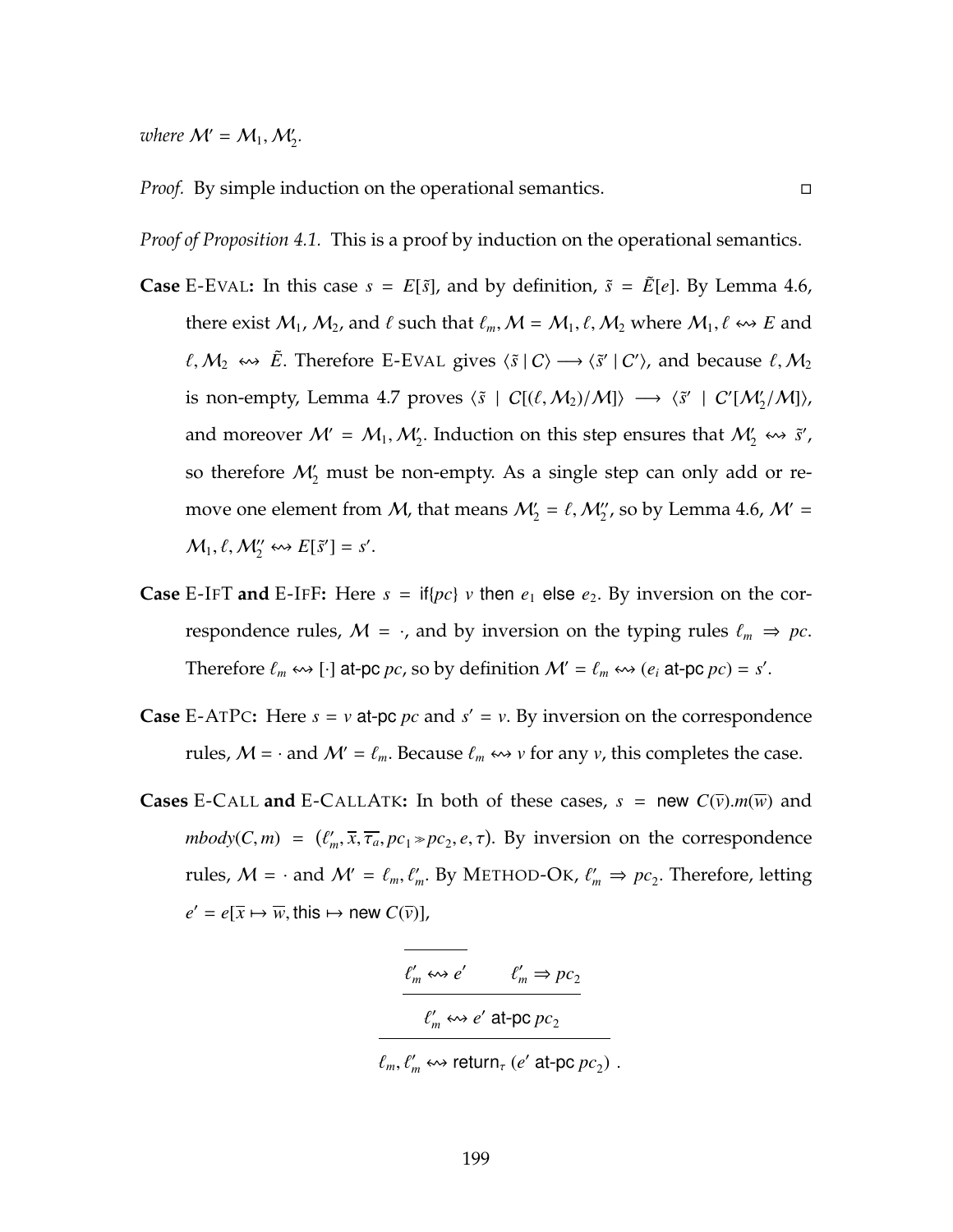**Case** E-R[ETURN](#page-178-0): Here  $s =$  return<sub> $\tau$ </sub>  $v$ , so inversion on the correspondence rules proves  $M = \ell$ . Therefore  $M' = \ell_m \leftrightarrow v = s'$  proves the case.

No other operational semantic rules modify  $M$  or add or remove return or at-pc terms. Therefore the same proofs apply before and after the step.

The progress theorem is not without caveats. SeRIF's type system intentionally leaves checking of explicit casts, null dereferences, and dynamic reentrancy locks to run time. As a result, the progress theorem states that these three are the *only* ways a well-typed program can get stuck.

**Theorem 4.7** (Progress). For a statement *s* and configuration  $C = (CT, \sigma, (\ell_m, M), L)$ , if

- $\Sigma_{\sigma}$ ; :;  $pc$ ;  $\ell_1$   $\vdash$   $s$  :  $\tau$   $\vdash$   $\ell_0$ ,
- $\ell_m \Rightarrow pc$ , and
- $(\ell_m, M) \leftrightarrow s$ ,

*then one of the following holds:*

- *1. s is a closed value,*
- 2.  $\langle s | C \rangle \longrightarrow \langle s' | C' \rangle$  for some *s'* and *C'*,
- *3.*  $s = E[(C)(new D(*v*))] where D  $\nless$ : *C*,$
- *4.*  $s = E[$ !null] *or*  $s = E[$ null := *v*]*, or*
- *5.*  $s = E[\text{new } C(\overline{v}) \cdot m(\overline{w})]$  *for a C and m such that*  $mtype(C, m) = \overline{\tau_a} \xrightarrow{pc_1 \gg pc_2; l_o} \tau$  *and there is some*  $\ell'_m \in L$  *such that*  $pc_1 \nRightarrow pc_2 \vee \ell'_m$ *.*

*Proof.* This is a proof by induction on the derivation that  $\Sigma_{\sigma}$ ;  $\cdot$ ;  $pc$ ;  $\ell_1 \vdash s : \tau \dashv \ell_0$ .

**Case** V[AL](#page-204-0): Because  $\Gamma = \cdot$ , *s* is a closed value.

- **Case** E[NDORSE](#page-204-0): Here  $s =$  endorse  $v$  from  $\ell$  to  $\ell'$ . Since  $\Gamma = \cdot$ ,  $v$  is a closed value, so E-E[NDORSE](#page-202-0) applies.
- **Case** C[AST](#page-204-0)**:** Here *s* = (*C*)*v*. Inversion on the value typing rules coupled with the fact that  $\Gamma = \cdot$  proves that  $v =$  new  $D(\bar{v})$ . If  $D \lt: C$ , then [E-C](#page-202-0)AST applies with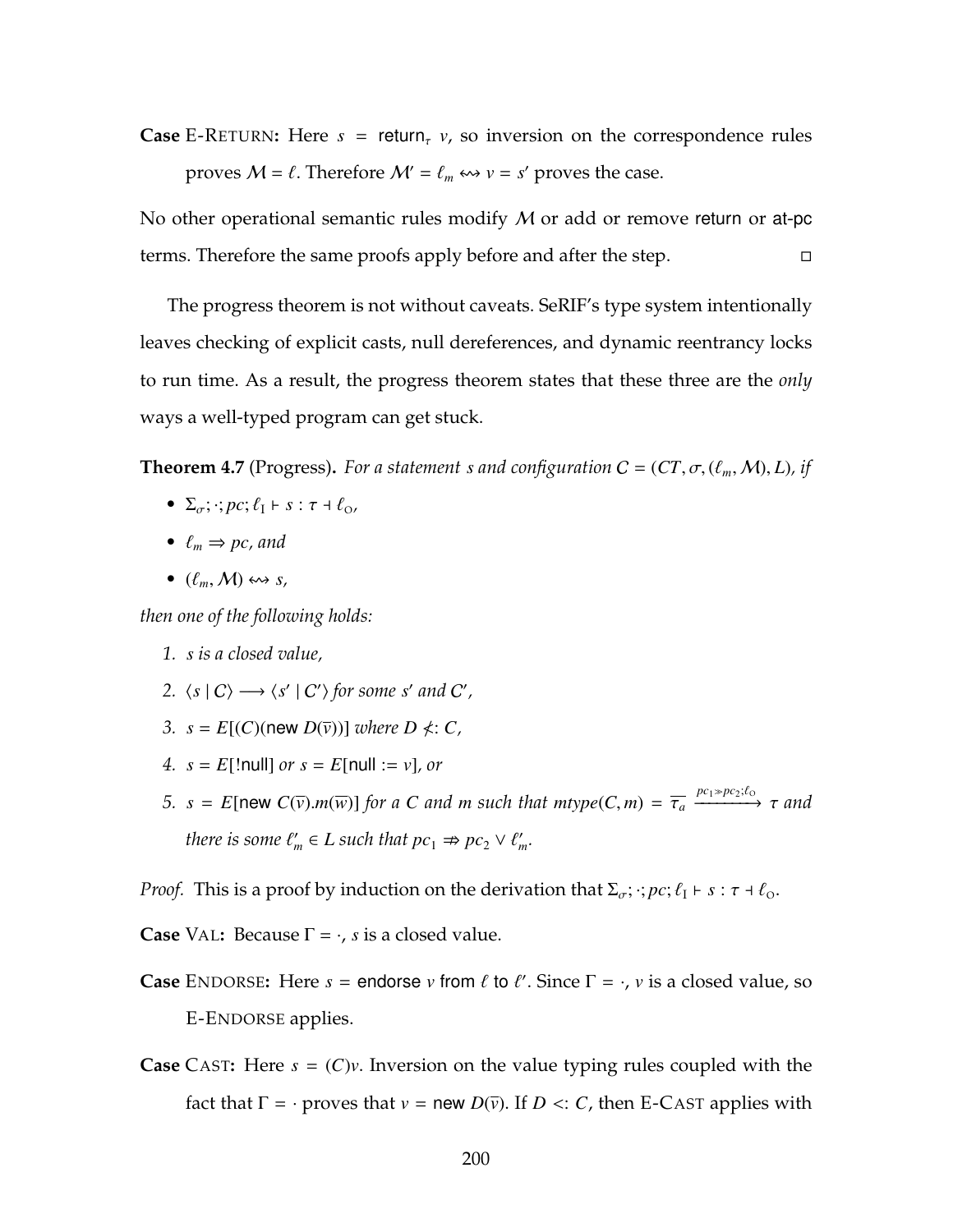$C'$  = C. Otherwise this is a bad cast.

- **Case** F[IELD](#page-204-0): Here  $s = v.f_i$ . Again, inversion on the value typing rules with  $\Gamma = \cdot$ proves  $v =$  new  $C(\bar{v})$ . Moreover F[IELD](#page-204-0) requires reference to a valid fields, so E-F[IELD](#page-202-0) steps  $s$  with  $C' = C$ .
- **Case** C[ALL](#page-181-0): Here  $s = v.m(\overline{v})$ . Any step must be either [E-C](#page-188-0)ALL or E-CALLATK. Because  $\Gamma = \cdot$ , inversion on the premise that  $\Sigma_{\sigma}$ ;  $\Gamma \vdash v : C^{\ell}$  proves  $v =$  new  $C(\overline{w})$ . The premise  $\Sigma$ ;  $\Gamma \vdash \overline{v}$  :  $\overline{\tau_a}$  also directly proves the corresponding premise of [E-C](#page-178-0)ALL[/E-C](#page-188-0)ALLATK. Inversion on the proof that  $(\ell_m, M) \leftrightarrow s$  proves that M is empty, so therefore the premise of [E-C](#page-178-0)ALL[/E-C](#page-188-0)ALLATK requiring the caller's integrity to act for  $pc_1$  is satisfied by  $\ell_m \Rightarrow pc \Rightarrow pc_1$ . At this point, [E-C](#page-188-0)ALLATK applies if  $\ell_{\mathcal{A}} \Rightarrow pc_2$  and [E-C](#page-178-0)ALL applies if  $\wedge_{\ell \in L} (pc_1 \Rightarrow pc_2 \vee \ell)$ . Therefore, if the statement is stuck, neither is satisfied, and the second is precisely the condition of a dynamic reentrancy lock blocking a call.
- **Case** I[F](#page-181-0): Here  $s = \text{if} \{pc'\}$   $v$  then  $e_1$  else  $e_2$ . Inversion on the value typing rules using  $\Gamma$  =  $\cdot$  means  $v$  = true or  $v$  = false. Therefore [E-I](#page-202-0)FT or E-IFF apply.
- **Case** R[EF](#page-204-0): Here  $s = \text{ref } v \tau$ . This step will be with [E-R](#page-178-0)EF. Since  $\Gamma = \cdot$ , the requirement that  $\Sigma_{\sigma}$   $\vdash$  *v* :  $\tau$  comes directly from [R](#page-204-0)EF. Moreover, inversion on the rules proving  $(\ell_m, M) \leftrightarrow s$  shows that  $M = \cdot$ , so the protection requirement of [E-R](#page-178-0)EF is  $\ell_m \triangleleft \tau$  and  $\ell_m \Rightarrow pc \triangleleft \tau$ , meaning the step applies with some fresh  $\iota \notin \text{dom}(\sigma)$ .
- **Case** D[EREF](#page-204-0): Here  $s = 1v$ . Since  $\Gamma = \cdot$ , inversion on the DEREF premise that  $\Sigma + v$ : (ref  $\tau'$ )<sup> $\ell$ </sup> means  $v = \iota$  with  $\Sigma_{\sigma}(\iota) = \tau'$  or  $v =$  null. In the first case, by definition this means  $\sigma(\iota) = (v', \tau')$  for some *v'*, so [E-D](#page-202-0)EREF applies. In this second case, this is a null dereference.

**Case** A[SSIGN](#page-181-0): Here  $s = (v_1 := v_2)$ . Again,  $\Gamma = \cdot$  and inversion on the typing rules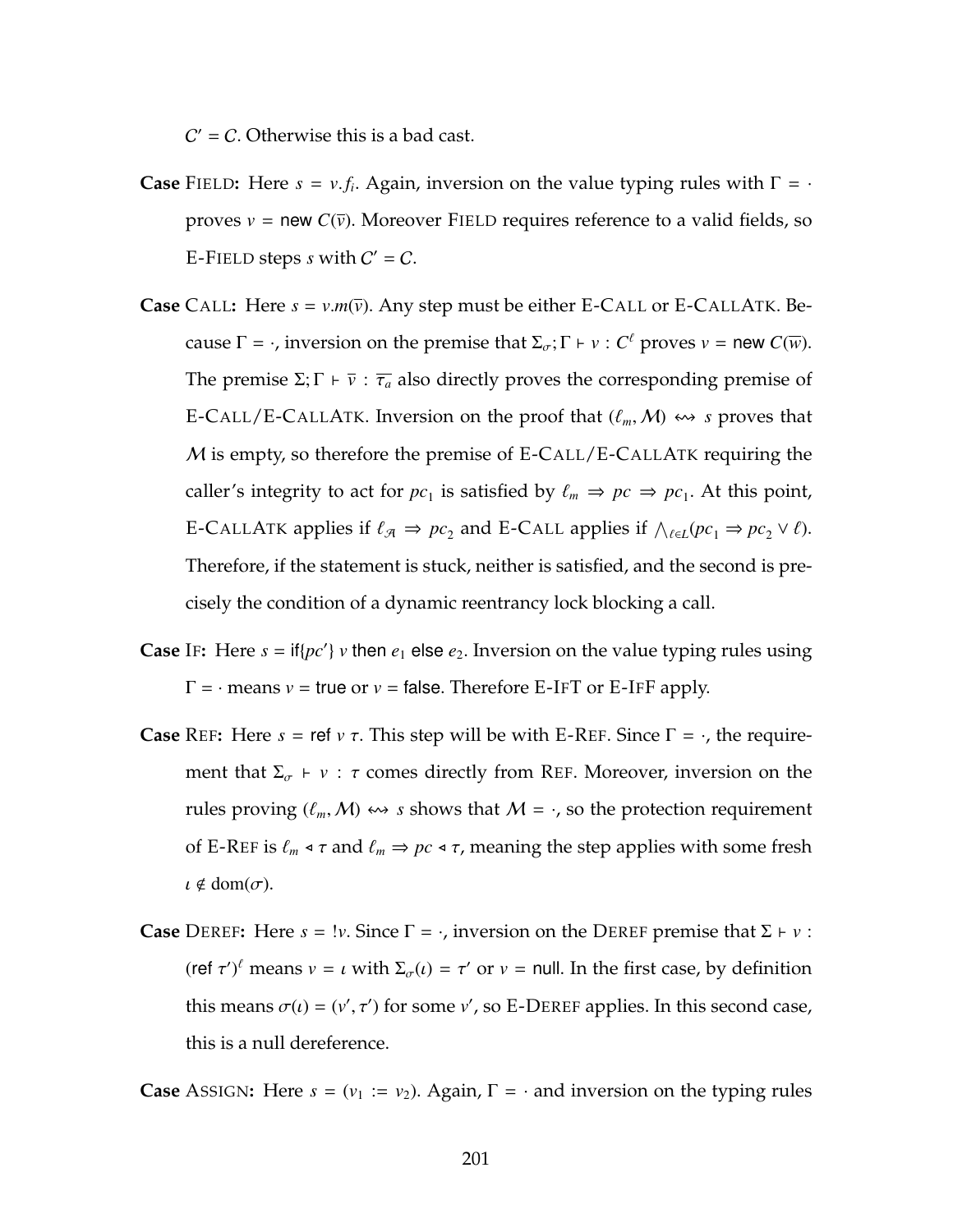using the premise  $\Sigma$ ;  $\Gamma \vdash v_1$  : (ref  $\tau$ )<sup> $\ell$ </sup> proves that  $v_1 = \iota$  or  $v_1 = \nu$  null. If  $v_1 = \nu$ ull, then this is a null dereference. If  $v_1 = \iota$ , then the step must be E-A[SSIGN](#page-178-0). The requirement that  $\Sigma_{\sigma}(i) = \tau$  and  $\Sigma \vdash v_2 : \tau$  stem from inversion on the typing derivation of  $v_1$  and the second premise of A[SSIGN](#page-181-0). Finally, inversion on the rules proving  $(\ell_m, M) \leftrightarrow s$  shows that  $M = \cdot$ , and A[SSIGN](#page-181-0) requires  $pc \vee \ell \triangleleft \tau$ , so the transitivity of  $\Rightarrow$  proves  $\ell_m \triangleleft \tau$ , as needed.

**Case** L[OCK](#page-181-0)**:** [E-L](#page-178-0)OCK always applies.

**Case** L[ET](#page-179-0): Here  $s = \text{let } x = \tilde{s}$  in  $e$ . The first hypothesis of LET proves  $\Sigma_{\sigma}$ ;  $\cdot$ ;  $pc$ ;  $\ell_1 \vdash \tilde{s}$ :  $\tau_1$  +  $\ell'_0$ , and  $(\ell_m, M) \leftrightarrow \tilde{s}$ . Therefore, our inductive hypothesis applies to  $\tilde{s}$ . If  $\tilde{s}$  is a closed value, then [E-L](#page-202-0)ET applies to *s*, stepping to  $s' = e[x \mapsto \tilde{s}]$  letting  $C' = C$ . If  $\langle \tilde{s} | C \rangle \longrightarrow \langle \tilde{s}' | C' \rangle$ , then by [E-E](#page-202-0)VAL,  $\langle s | C \rangle \longrightarrow \langle \text{let } x = \tilde{s}' \text{ in } e | C' \rangle$ . For the other three cases where  $\tilde{s} = E[e']$  where  $e'$  is a failure condition, we note that let *x* = *E* in *e* is an evaluation context, so *s* falls into the same failure case.

**Case** V[ARIANCE](#page-204-0): Because  $\ell_m \Rightarrow pc \Rightarrow pc'$ , this case follows directly by induction.

**Case** [A](#page-204-1)TPC: Here  $s = \tilde{s}$  at-pc *pc'*. Inversion on the proof that  $(\ell_m, M) \leftrightarrow s$  proves  $\ell_m \Rightarrow pc'$ . The hypothesis of [A](#page-204-1)TPC is  $\Sigma_{\sigma}$ ;  $\cdot$ ;  $pc'$ ;  $\ell_I \vdash \tilde{s}$  :  $\tau \dashv \ell_0$ , so the inductive hypothesis applies to  $\tilde{s}$ .

If  $\tilde{s}$  is a closed value, then [E-A](#page-178-0)TPC applies letting  $C' = C$ . If  $\tilde{s}$  steps to  $\tilde{s}'$ , then [E-E](#page-202-0)VAL proves  $\langle s | C \rangle \longrightarrow \langle \tilde{s}' \text{ at-pc } pc' | C' \rangle$ . For the other three cases, as with L[ET](#page-179-0),  $\tilde{s}$  =  $E[e]$  where *e* is a failure condition, so *E* at-pc *pc'* is an evaluation context proving that *s* falls into the same failure case as  $\tilde{s}$ .

**Cases** WITHL[OCK](#page-204-1) **and** I[GNORE](#page-186-0)LOCKS**:** The logic of these cases is the same as the logic of the [A](#page-204-1)TPC case, but using *pc* instead of *pc'*.

**Case** R[ETURN](#page-204-1): Here  $s =$  return<sub>r</sub>  $\tilde{s}$ . Inversion on the proof that  $(\ell_m, M) \leftrightarrow s$  shows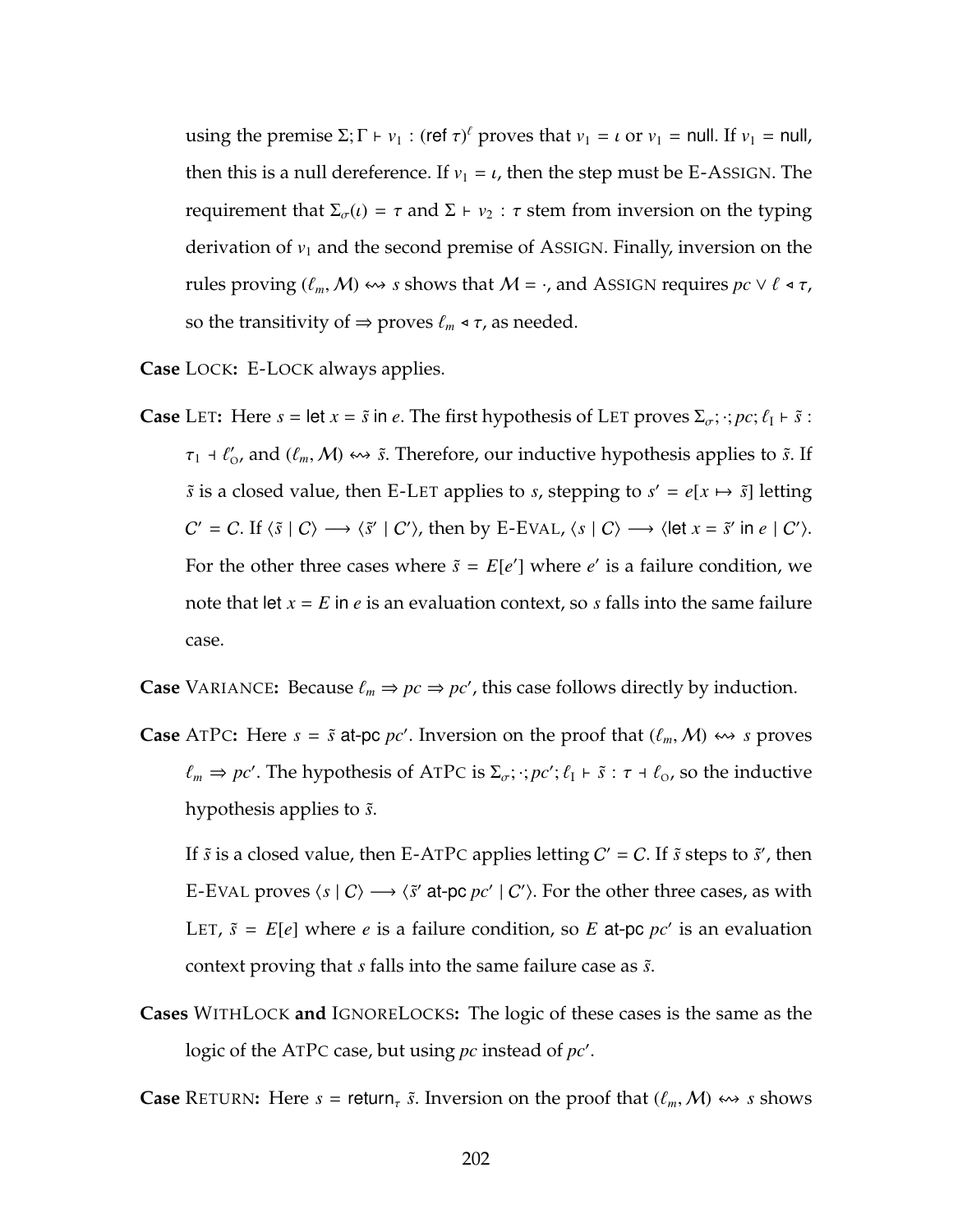that M is not empty and M  $\leftrightarrow$   $\tilde{s}$ . Additionally, a premise of R[ETURN](#page-204-1) is  $\Sigma_{\sigma}$ ;  $:$   $pc$ ;  $\ell'_1$   $\vdash$   $\tilde{s}$  :  $\tau$   $\vdash$   $\ell'_0$ . Therefore, the inductive hypothesis applies using Lemma [4.7](#page-212-0) to replace  $(\ell_m, M)$  with M in C.

If  $\tilde{s}$  is a closed value, the well-typed premise of R[ETURN](#page-204-1) proves  $\Sigma_{\sigma} \vdash v : \tau$ , and since  $(\ell_m, \mathcal{M})$  is non-empty, E-R[ETURN](#page-178-0) applies. If  $\tilde{s}$  steps to  $\tilde{s}'$ , then [E-E](#page-202-0)VAL allows *s* to step as well. Again, for the three failure cases where  $\tilde{s} = E[e]$ , simply replacing *E* with return<sub>*t*</sub> *E* creates the expected form.

Note that, for any invocation  $I = (\ell, \iota, m(\overline{v}))$ ,  $\ell \leftrightarrow \iota, m(\overline{v})$ . Therefore, if the invocation and class table are well-typed in  $\Sigma_{\sigma}$  for a well-typed heap  $\sigma$ , Theorems [4.6](#page-207-0) and [4.7](#page-214-0) combine with Proposition [4.1](#page-211-0) to prove that the invocation steps to a closed value with a well-typed heap, diverges (can take infinitely many steps), or gets stuck on one of the three run-time error checks.

## <span id="page-217-0"></span>**4.11 Proof of Noninterference**

We now prove Theorem [4.1,](#page-191-0) presented in Section [4.5,](#page-186-1) using an erasure-based construction. Specifically, we will erase low-integrity values in the heap and then execute the same program using a modified semantics that continues to omit lowintegrity values from the state and uses a special value, •, when one would be read. We prove that, if the original execution terminated and the code is endorsementfree, this modified execution must terminate and, critically, the high-integrity components of the state must match. The theorem then follows by noting that if  $\sigma_1 \approx_{\ell_t}$  $\sigma_2$ , then both executions must produce heaps that's high-integrity components are the same as the modified execution on a partially-erased heap.

Formally, we introduce a new value to denote erased data.

*v* ::= · · · | •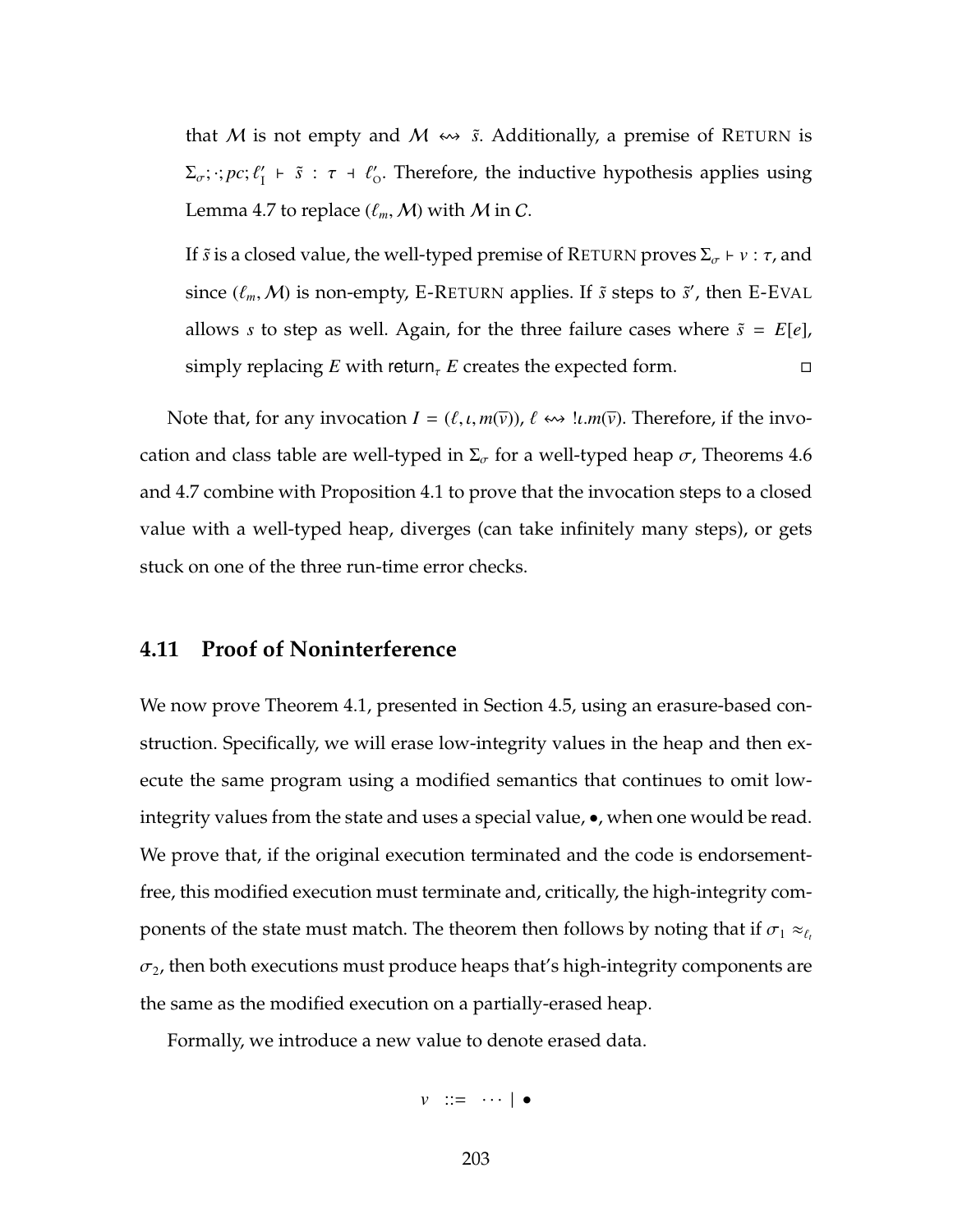<span id="page-218-0"></span>
$$
[B-PURESTEP] \frac{\langle s \mid (CT, \sigma, M, L) \rangle \longrightarrow \langle s' \mid (CT, \sigma, M', L') \rangle}{\langle s \mid (CT, \sigma, M, L) \rangle \longrightarrow \langle s' \mid (CT, \sigma, M', L') \rangle}
$$
\n
$$
[B-EVAL] \frac{\langle s \mid C \rangle \longrightarrow \langle s' \mid C' \rangle}{\langle E[s] \mid C \rangle \longrightarrow \langle E[s'] \mid C' \rangle} \qquad [B-BULLETCTX] \frac{\langle B[e] \mid C \rangle \longrightarrow \langle e \mid C \rangle}{\langle B[e] \mid C \rangle \longrightarrow \langle e \mid C \rangle}
$$
\n
$$
[B-TREF] \frac{M = M', \ell_m - \ell_m * \tau - \text{ label}(\tau) \Rightarrow \ell_I}{\langle \text{ref } v \mid T \mid C \rangle \longrightarrow \langle \iota \mid C[\sigma[\iota \mapsto (v, \tau)]/\sigma] \rangle}
$$
\n
$$
\iota \notin \text{dom}(\sigma) \qquad \Sigma_{\sigma} \vdash v : \tau
$$
\n
$$
[B-UREF] \frac{M = M', \ell_m - \ell_m * \tau - \text{ label}(\tau) \Rightarrow \ell_I}{\langle \text{ref } v \mid T \mid C \rangle \longrightarrow \langle \iota \mid C[\sigma[\iota \mapsto (e, \tau)]/\sigma] \rangle} \qquad [B-BASSIGN] \frac{\lambda}{\langle e := v \mid C \rangle \longrightarrow \langle 0 \mid C \rangle}
$$
\n
$$
\Sigma_{\sigma}(\iota) = \tau - \Sigma_{\sigma} \vdash v : \tau
$$
\n
$$
[B-TASSIGN] \frac{M = M', \ell_m - \ell_m * \tau - \text{ label}(\tau) \Rightarrow \ell_I}{\langle \iota := v \mid C \rangle \longrightarrow \langle 0 \mid C[\sigma[\iota \mapsto (v, \tau)]/\sigma] \rangle}
$$
\n
$$
\Sigma_{\sigma}(\iota) = \tau - \Sigma_{\sigma} \vdash v : \tau
$$
\n
$$
[B-UASSIGN] \frac{M = M', \ell_m - \ell_m * \tau - \text{ label}(\tau) \Rightarrow \ell_I}{\langle \iota := v \mid C \rangle \longrightarrow \langle 0 \mid C[\sigma[\iota \mapsto (e, \tau)]/\sigma] \rangle}
$$

Figure 4.11: Small-step operational semantics for SeRIF with bullets.

The typing and semantic rules that handle  $\bullet$  are parameterized on a label  $\ell_t$  defining high-integrity values. For notational ease, we omit that label in our syntax. However, as our theorems are all parameterized over  $\ell_t$ , they remain true for any possible choice of  $\ell_t$ .

The type system allows • to be any type, as long as that type is low-integrity. To simplify notation, we define  $label(t^{\ell}) = \ell$ .

$$
[BULLET] \frac{label(\tau) \nRightarrow \ell_t}{\Sigma; \Gamma \vdash \bullet : \tau}
$$

We introduce a new operational semantics in Figure [4.11](#page-218-0) to deal with these terms. To separate executions with and without bullets, we define a new step function denoted •−→ when working with erased terms. We also define a context *B*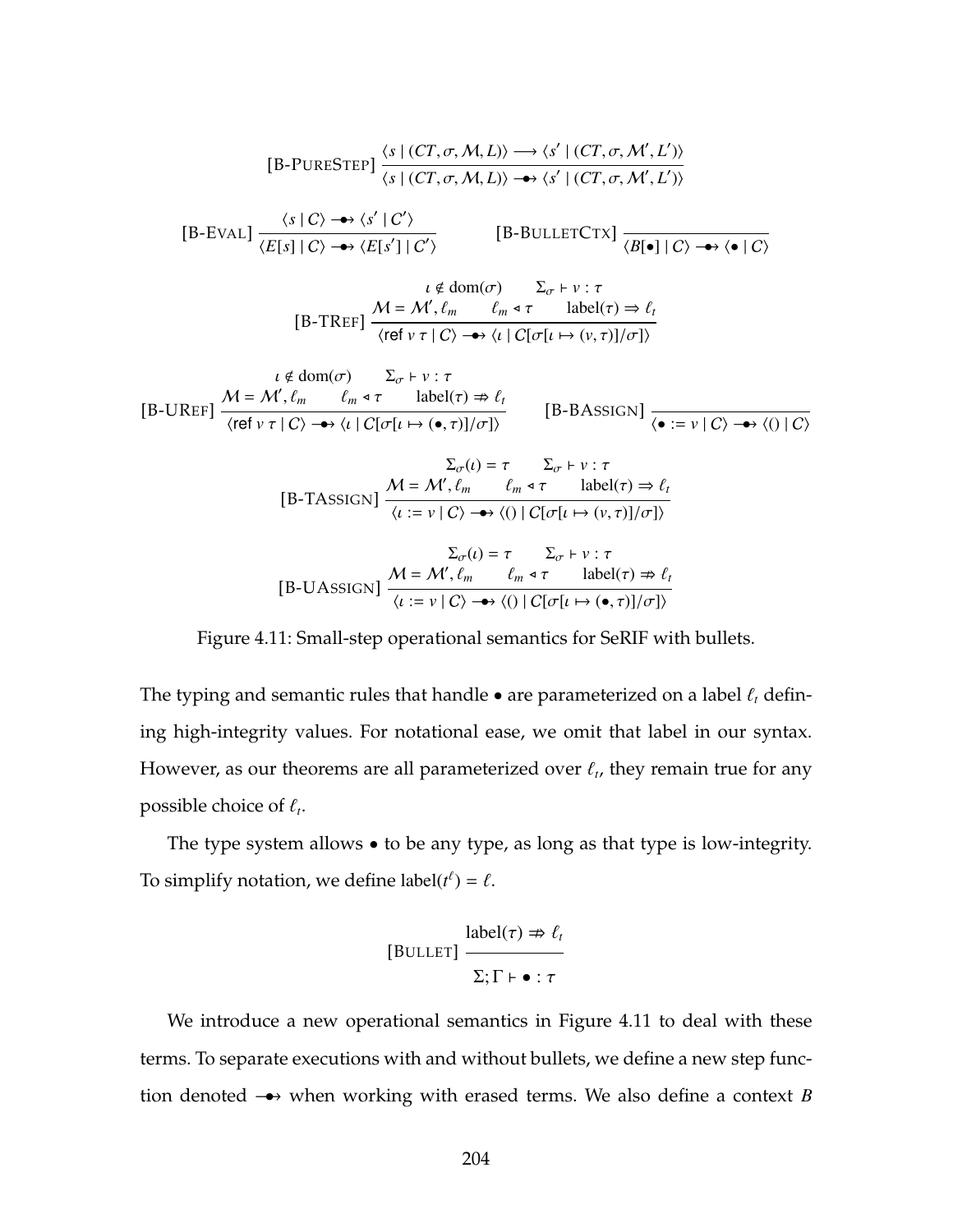defining syntactic forms that normally require a decision based on the value. The B-B[ULLET](#page-218-0)CTX rule simply erases the entire expression when the given value is •.

B ::= if{pc} [·] then e else e | ![·] | (C)[·] | [·] .f | [-].m(
$$
\overline{\nu}
$$
)

These semantics inherit from our original operation semantics whenever the step does not modify the heap. When modifying the heap, however, → omits any values that are in low-integrity memory locations, while treating high-integrity memory locations normally. When reading from the heap, it produces • whenever it tries to read from a location that has a type but not a value. In our construction for our proof, these will be precisely the low-integrity locations.

We now claim that, if  $CT$  is endorsement-free at  $\ell_t$ , then any invocation with input state  $\sigma_1$  will, under normal semantics, produce a state  $\sigma_2$  that is  $\ell_t$ -equivalent to executing the same invocation under bullet semantics with input state  $\sigma_1|_{\ell_t}$ .

<span id="page-219-0"></span>**Lemma 4.8** (Label Stack Maintenance)**.** *For any expression e, if*

$$
\langle e \mid (CT, \sigma, M, L) \rangle \longrightarrow^* \langle v \mid (CT, \sigma', M', L') \rangle,
$$

*then*  $M' = M$  *and*  $L' = L$ *.* 

*Proof.* This will be a proof by induction on the number of steps from *e* to *v* and on the operational semantics. In the base case, there are zero steps, so the result trivially holds.

We now assume  $\langle e | (CT, \sigma, M, L) \rangle \longrightarrow^* \langle v | (CT, \sigma', M', L') \rangle$  takes  $n \geq 1$  steps and the result holds for all executions of *k* < *n* steps. We consider the following cases.

**Case** [E-E](#page-202-0)VAL: If  $E = [\cdot]$ , we can replace this step with another, so without loss of generality, we assume  $E \neq [\cdot]$ . Since  $e = E[\tilde{e}]$  is an expression,  $\tilde{e}$  is also an expression and  $E = \text{let } x = x$  in  $E'e''$ . By inversion on the operational semantics, [E-E](#page-202-0)VAL is the only rule that can apply until  $\tilde{e}$  reaches some value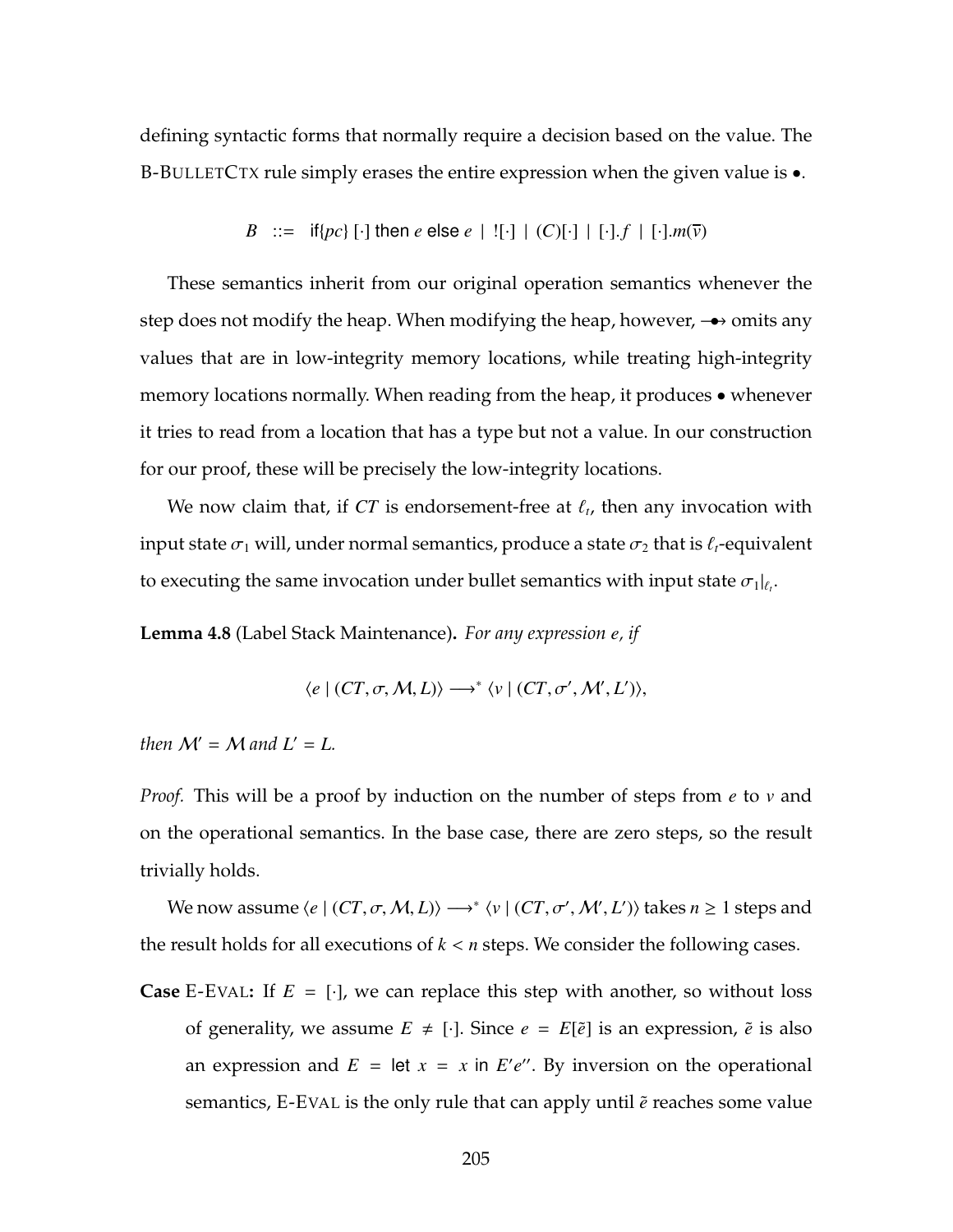$\tilde{v}$ . Moreover,  $E[\tilde{v}]$  is not a value, so  $\langle \tilde{e} | C \rangle \longrightarrow^* \langle \tilde{v} | \tilde{C} \rangle$  in fewer steps. By induction, we therefore have that  $\tilde{M} = M$  and  $\tilde{L} = L$ . Moreover, since  $E[\tilde{e}]$ was surface syntax,  $E[\tilde{v}]$  must be as well. Therefore, another application of our inductive hypothesis proves

$$
\langle E[\tilde{e}] \mid (CT, \sigma, M, L) \rangle \longrightarrow^* \langle E[\tilde{v}] \mid (CT, \tilde{\sigma}, M, L) \rangle \longrightarrow^* \langle v \mid (CT, \sigma', M, L) \rangle
$$

- **Cases** [E-I](#page-202-0)FT and E-IFF: Because  $e = \text{if} \{pc\}$   $v'$  then  $e_1$  else  $e_2$  was surface-syntax,  $e_i$ must also be surface syntax. Inspection on the semantic rules says that any expression of the form  $\tilde{e}$  at-pc  $pc$  can only step using [E-E](#page-202-0)VAL if  $\tilde{e}$  steps or [E-A](#page-178-0)TPC if  $\tilde{e}$  is a value. Therefore, we know that  $\langle \tilde{e} | C \rangle \longrightarrow^* \langle v | C' \rangle$ , and then *v* at-pc *pc* steps once using [E-A](#page-178-0)TPC. By induction on the number of steps, we therefore have that  $\mathcal{M}' = \mathcal{M}$  and  $L' = L$ .
- **Case** [E-L](#page-178-0)OCK: This case is similar to the previous case. Here  $e = \text{lock } \tilde{e}$  in  $\ell$  and  $\tilde{e}$ is surface-syntax. We also know that  $\langle e | C \rangle \longrightarrow \langle \tilde{e}$  with-lock  $\ell | C[L, \ell/L] \rangle$ . By the same argument as above,  $\tilde{e}$  must step to a value in fewer steps, so by induction

$$
\langle \tilde{e} \mid (CT, \sigma, \mathcal{M}, (L, \ell)) \rangle \longrightarrow^* \langle v \mid (CT, \sigma', \mathcal{M}, (L, \ell)) \rangle
$$

A single application of E-U[NLOCK](#page-178-0) then gives us the desired result.

**Cases** [E-C](#page-178-0)ALL **and** [E-C](#page-188-0)ALLATK**:** These cases are identical to the previous one, but modifying M instead of *L* and using E-R[ETURN](#page-178-0) instead of E-U[NLOCK](#page-178-0).

**Cases** E-U[NLOCK](#page-178-0) **and** E-R[ETURN](#page-178-0)**:** These are impossible because *e* is surface-syntax. In all other cases, stepping *e* once continues to be surface syntax and leaves M and *L* unmodified. We can therefore remove a single step and apply our inductive hypothesis.

<span id="page-220-0"></span>**Lemma 4.9** (Step Confinement). For a state  $\sigma_1$  where  $\Sigma \subseteq \Sigma_{\sigma_1}$  and a statement  $s_1$ , if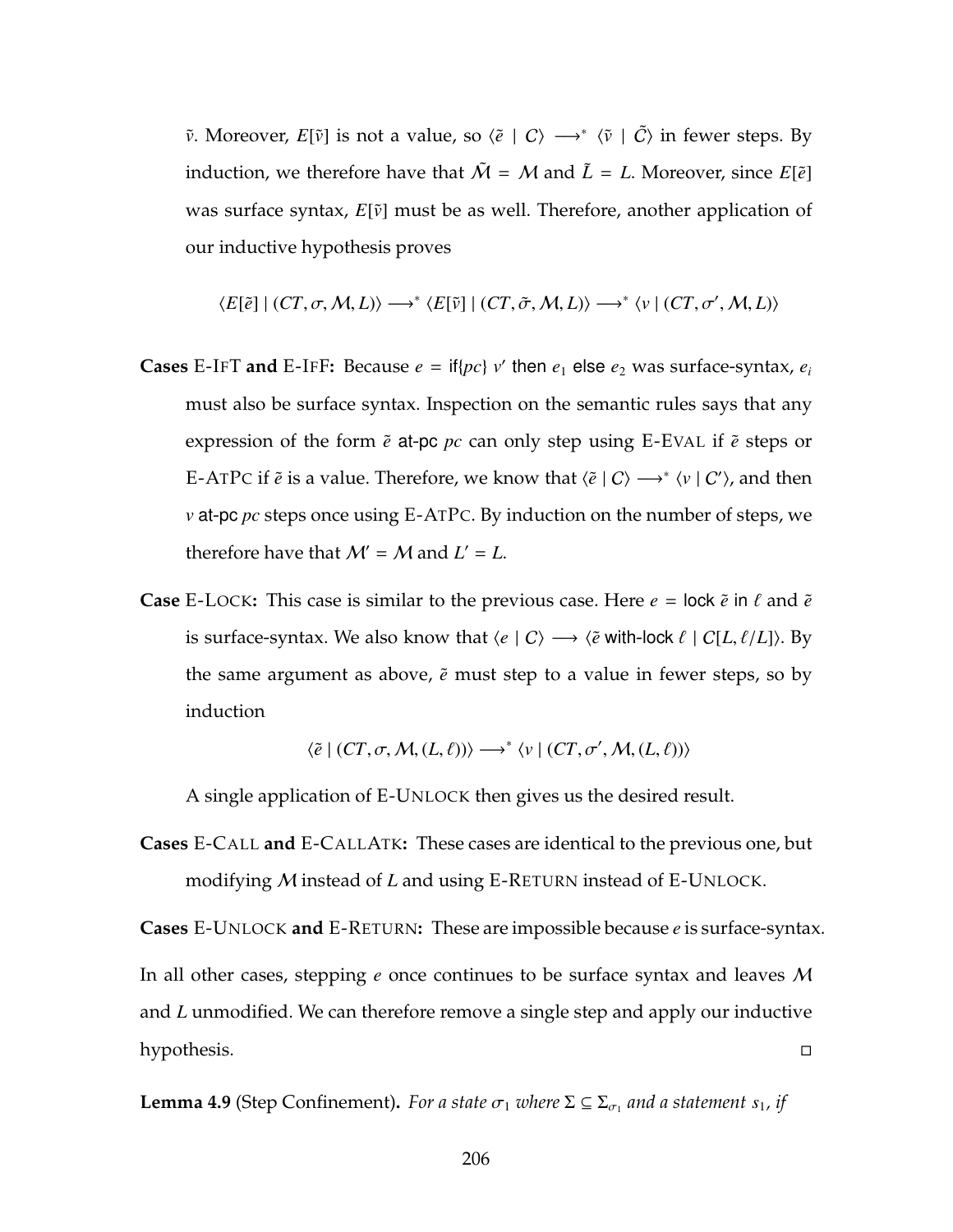- 1.  $\Sigma \vdash CT$  ok *is endorsement-free at*  $\ell_t$ ,
- <span id="page-221-1"></span>2.  $\vdash \sigma_1$  wt<sub>,</sub>
- *3.* Σ; Γ; *pc*;  $\ell_1$   $\vdash$  *s*<sub>1</sub> : *τ*  $\vdash$   $\ell_0$ *,*
- <span id="page-221-2"></span>*4.*  $pc \nRightarrow \ell_t$
- <span id="page-221-0"></span>*5. for all sub-statements s* at-pc  $pc'$  of  $s_1$ ,  $pc' \Rightarrow l_t$ , and
- *6.*  $\langle s_1 | (CT, σ_1, M_1, L_1) \rangle$  →  $\langle s_2 | (CT, σ_2, M_2, L_2) \rangle$ ,

*then*

- $\sigma_1 \approx_{\ell_t} \sigma_2$  *and*
- *for all sub-statements s* at-pc  $pc'$  of  $s_2$ ,  $pc' \Rightarrow l_1$ .

*Proof.* This will be a proof by induction on the semantic rule used to take a step. The following are the nontrivial cases.

**Case** [E-E](#page-202-0)VAL: In this case  $s_1 = E[\tilde{s}_1]$ . We claim by induction on *E* that, for some *pc'*,  $\ell'_1$ ,  $\tau'$ , and  $\ell'_0$  where  $pc' \Rightarrow \ell_t$ ,  $\Sigma; \Gamma; pc'; \ell'_1 \vdash \tilde{s}_1 : \tau' \dashv \ell'_0$ . If  $E = [\cdot]$ , this follows directly from our assumptions. If  $E = \text{let } x = x$  in  $E's'$ , return,  $E'$ , or *E*' with-lock  $\ell$ , we note that  $\Sigma; \Gamma; pc; \ell'_1 \vdash E'[\tilde{s}_1] : \tau' \dashv \ell'_0$  for some  $\ell'_1$ ,  $\tau'$ , and  $\ell'_0$ , so by induction on  $E$ , we have the desired result. If  $E = E'$  at-pc  $pc''$ , we note that  $\Sigma$ ;  $\Gamma$ ;  $pc''$ ;  $\ell'_1 \vdash E'[\tilde{s}_1] : \tau \vdash \ell_0$  and, by assumption,  $pc'' \nRightarrow \ell_t$ . Thus induction on *E* again gets us the desired typing judgment.

[E-E](#page-202-0)VAL tells us  $\langle \tilde{s}_1 | (CT, \sigma_1, M_1, L_1) \rangle \longrightarrow \langle \tilde{s}_2 | (CT, \sigma_2, M_2, L_2) \rangle$  and  $s_2 = E[\tilde{s}_2]$ . Since  $\tilde{s}_1$  is a sub-statement of  $s_1$ , it must satisfy hypothesis [5,](#page-221-0) and the typing judgment above gives us hypotheses [3](#page-221-1) and [4.](#page-221-2) Induction on the operational semantics therefore gives us  $\sigma_1 \approx_{\ell_t} \sigma_2$  and, for all sub-statements *e* at-pc *pc*<sup>*'*</sup> of  $\tilde{s}_2$ ,  $pc' \Rightarrow \ell_t$ . By hypothesis [5,](#page-221-0) the same must be true of *E*, so therefore  $E[\tilde{s}_2] = s_2$  satisfies the required condition.

**Cases** [E-I](#page-202-0)FT **and** E-IFF: Here  $s_1 = \text{if} \{pc'\}$  *v* then  $s'_1$  else  $s'_2$ . We know that  $\sigma_1 = \sigma_2$ , so that condition is trivially true. Both  $s_1'$  and  $s_2'$  are surface-syntax, so they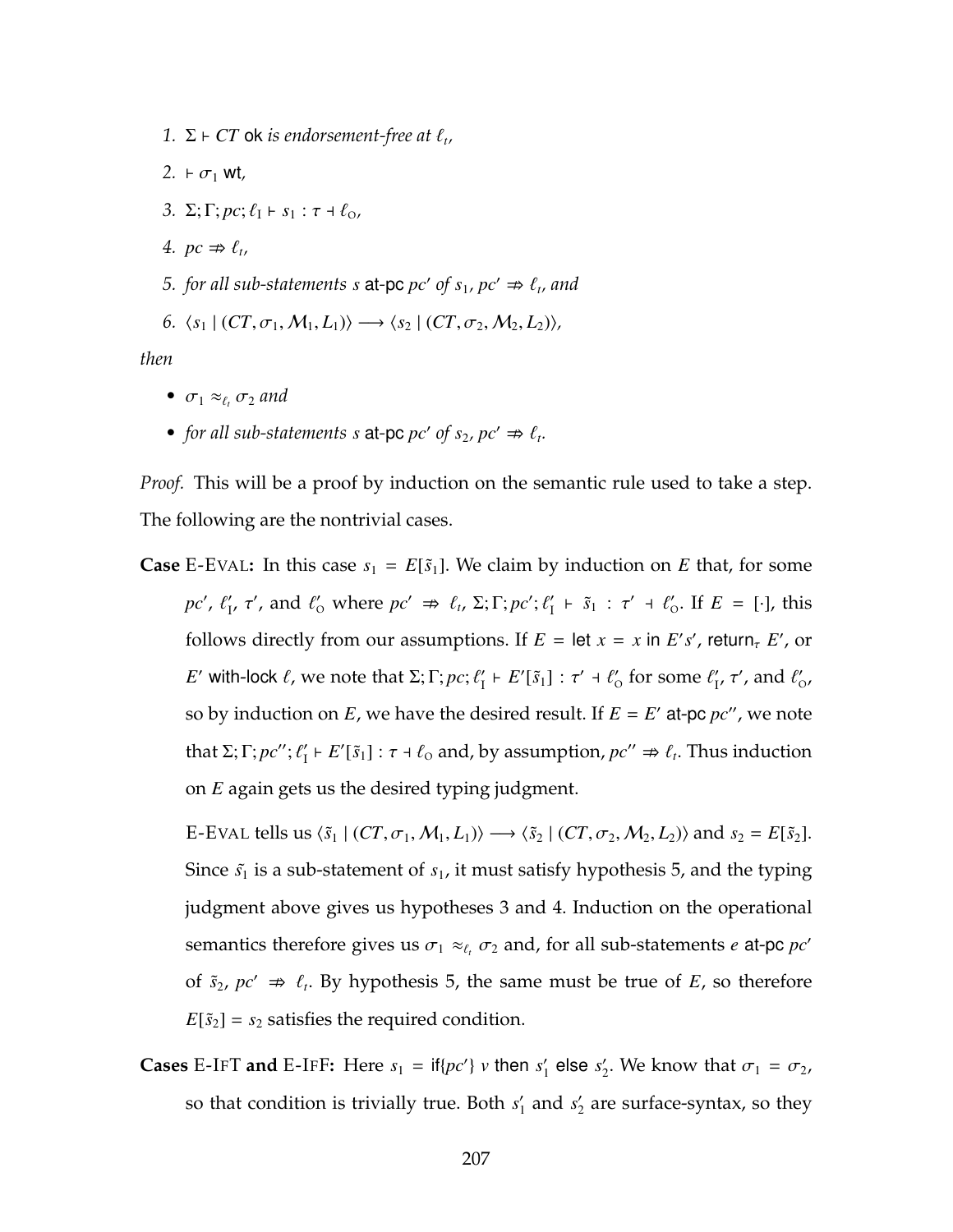contain no sub-statement of the form  $e$  at-pc  $pc$ ", meaning the only such substatement in  $s_2 = s_i'$  at-pc  $pc'$  is the outer one. By inversion on the typing rules, we know that  $pc \Rightarrow pc'$ , so by transitivity,  $pc' \Rightarrow \ell_t$ .

- **Case** [E-R](#page-178-0)EF: Here  $s_1$  = ref  $v \tau'$ . By inversion on the typing rules, we know that *pc*  $\triangleleft \tau'$ , and by assumption,  $pc \Rightarrow \ell_t$ . Therefore, since  $\iota \notin dom(\sigma_1)$  and  $\sigma_2 =$  $\sigma_1[\iota \mapsto (\nu, \tau')]$ , we know that  $\sigma_1|_{\ell_t} = \sigma_2|_{\ell_t}$ , which is exactly the definition of  $\sigma_1 \approx_{\ell_t} \sigma_2$ . There are no sub-statements of the form *e* at-pc  $pc'$ , so that result is trivially true.
- **Case** E-A[SSIGN](#page-178-0): Here  $s_1 = \iota := \nu$ . By inversion on the typing rules, we know  $\Sigma(\iota) =$  $τ'$  and *pc*  $\triangleleft τ'$ . By assumption, *pc*  $\Rightarrow \ell_t$ , so therefore *ι* ∉ dom((| $\ell_t$  $σ_1$ )). Given this and the fact that  $\Sigma_{\sigma_2} = \Sigma_{\sigma_1}$ , again  $\sigma_1 \approx_{\ell_t} \sigma_2$ , as desired. As in the previous case, there are no sub-statements of the form  $e$  at-pc  $pc'$ .
- **Cases** [E-C](#page-188-0)ALL **and** E-CALLATK: In both of these cases,  $s_1$  = new  $C(\bar{v})$ .*m*( $\bar{w}$ ) with  $mbody(C, m) = (\ell_m, \overline{x}, \overline{\tau_a}, pc_1 \gg pc_2, e, \tau)$ . Inversion on the typing rules proves that  $pc \Rightarrow pc_1$ , and by assumption,  $pc \Rightarrow \ell_t$ . Therefore, by transitivity,  $pc_1 \Rightarrow \ell_t$ , so, by the definition of  $CT$  being endorsement-free at  $\ell_t$ , it must be the case that  $pc_2 \nRightarrow \ell_t$ . Moreover,  $e[\bar{x} \mapsto \bar{w}, \text{this} \mapsto \text{new } C(\bar{v})]$  is surface-syntax, so the only sub-statement of the form  $s'$  at-pc  $pc'$  on  $s_2$  is the outer one where  $pc' =$  $pc_2$ , and we just proved  $pc_2 \Rightarrow \ell_t$ . Finally, the step leaves the heap and heap type unmodified, finishing the case.

All other cases leave the heap and heap type unmodified and do not add substatement of the form  $e$  at-pc  $pc'$ , making the result trivial in those cases.

<span id="page-222-0"></span>**Corollary 4.1** (Confinement)**.** *Given a class table CT and an expression (not statement) e, if*

- $CT$  and  $e$  are both endorsement-free at  $\ell_t$ ,
- $\Sigma_{\sigma}$  *F CT* ok,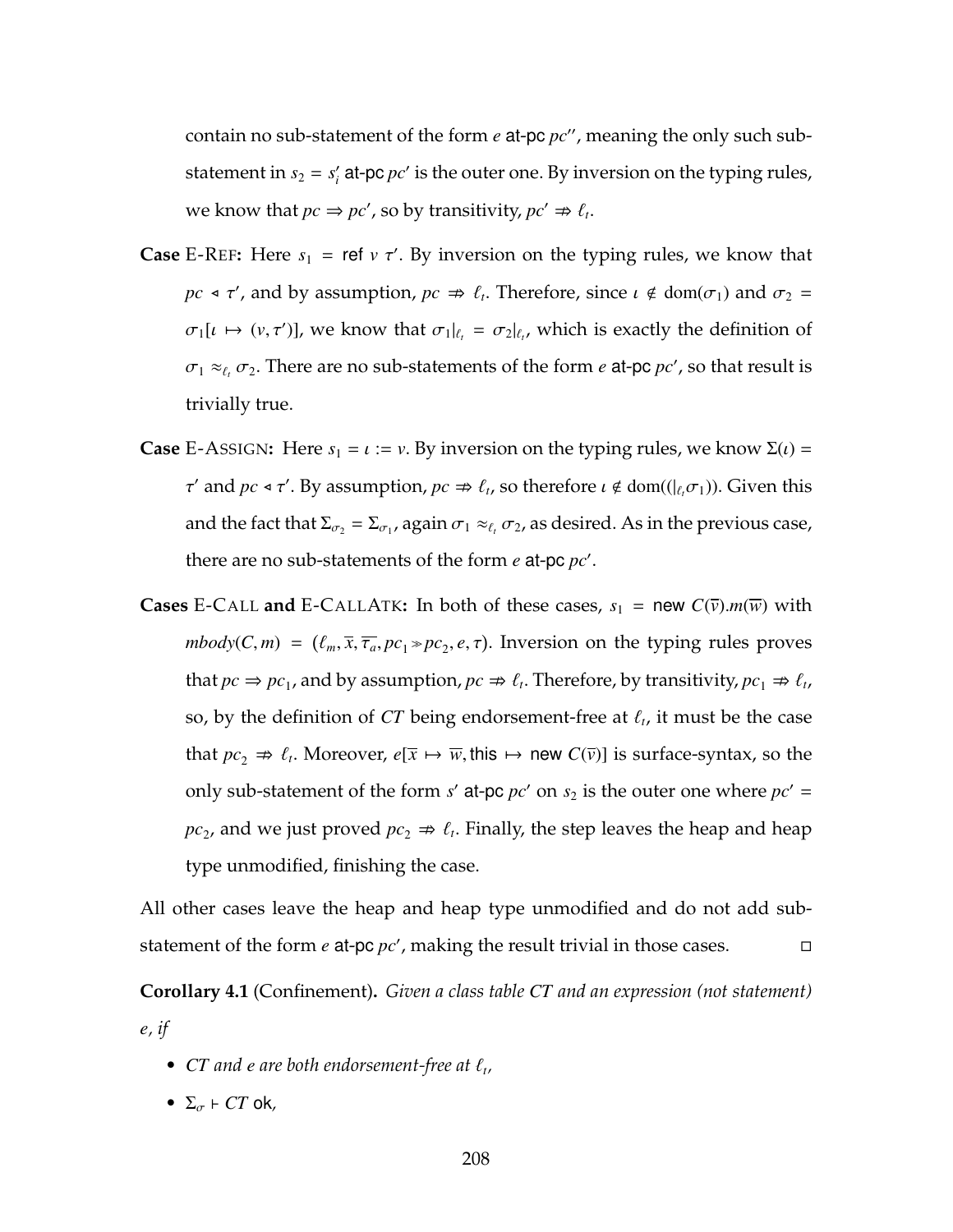- $\Sigma_{\sigma}$ ;  $\Gamma$ ;  $pc$ ;  $\ell_1$   $+ e : \tau + \ell_0$  for some  $pc \nRightarrow \ell_t$ , and
- $\langle e \mid (CT, \sigma, M, L) \rangle \longrightarrow^* \langle v \mid (CT, \sigma', M', L') \rangle,$

*then*  $\sigma \approx_{\ell_t} \sigma'$ ,  $\mathcal{M} = \mathcal{M}'$ , and  $L = L'$ .

*Proof.* We apply Lemma [4.8](#page-219-0) and inductively apply Lemma [4.9](#page-220-0) using the fact that expressions cannot contain any subexpressions of the form  $e'$  at-pc  $pc'$ .

We aim to prove something about execution in our regular semantics through execution in our semantics with bullets, so we need a way to relate terms with and without bullets. We do this using a syntactic relation denoted  $e_1 \geq_e e_2$  to indicate that  $e_2$  is just  $e_1$  but possibly with some information erased. On values, the relation is defined as follows.

| $v \neq \bullet$     | $v \notin \{x, \bullet\}$  | $\overline{v} \geq \sqrt{w}$                               |  |
|----------------------|----------------------------|------------------------------------------------------------|--|
| $v \geq_{\bullet} v$ | $v \geq_{\bullet} \bullet$ | new $C(\overline{v}) \geq_{\bullet}$ new $C(\overline{w})$ |  |

We extend this relation to typing proofs. We first relate typing proofs of closed values (so proofs that do not use V[AR](#page-203-0)) to value typing proofs using B[ULLET](#page-217-0). Note that we do not mandate that the heap types be the same at every location so long as they are the same at the locations used in the typing proof. That is

$$
[\text{Loc}] \frac{\Sigma_1(\iota) = \tau}{\Sigma_1; \Gamma \vdash \iota : (\text{ref } \tau)^\ell} \geq \frac{\Sigma_2(\iota) = \tau}{\Sigma_2; \Gamma \vdash \iota : (\text{ref } \tau)^\ell} [\text{Loc}]
$$

whenever  $\Sigma_1(\iota) = \Sigma_2(\iota)$ , though if  $\Sigma_1$  and  $\Sigma_2$  may differ on other locations. Notably, if  $\Sigma_1(\iota) = \tau \neq \Sigma_2(\iota)$  (possibly because  $\iota \notin \text{dom}(\Sigma_2)$ ) and  $\ell \nRightarrow \ell_t$ , then,

[LOC] 
$$
\frac{\Sigma_1(\iota) = \tau}{\Sigma_1; \Gamma \vdash \iota : (\text{ref } \tau)^\ell} \geq \frac{\ell \nRightarrow \ell_\iota}{\Sigma_2; \Gamma \vdash \bullet : (\text{ref } \tau)^\ell}
$$
 [BULLET].

We finally extend the relation to typing proofs of expressions and statements by extending it structurally. That is, if the typing proofs of each sub-statement is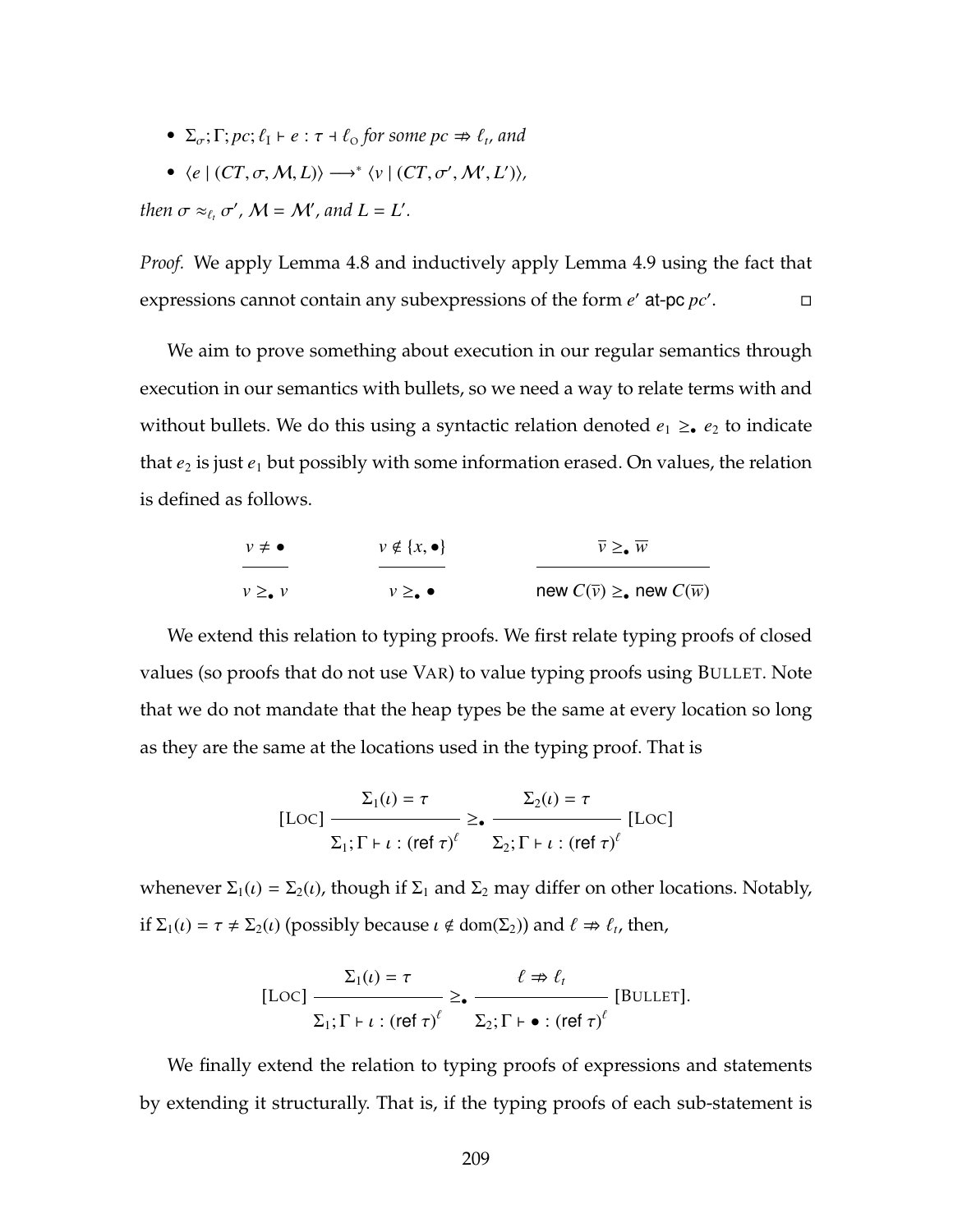related, then the typing proof of the whole statement is related. For example,

|                                                                   | $\pi_1$                                                                       | $\pi_2$                                                                                                                                                                                                 |  |
|-------------------------------------------------------------------|-------------------------------------------------------------------------------|---------------------------------------------------------------------------------------------------------------------------------------------------------------------------------------------------------|--|
|                                                                   | $\Sigma_1; \Gamma \vdash v_1 : \tau \quad \Sigma_2; \Gamma \vdash v_2 : \tau$ |                                                                                                                                                                                                         |  |
| $\pi_1$                                                           |                                                                               | $\pi$                                                                                                                                                                                                   |  |
| $\Sigma_1$ ; $\Gamma \vdash v_1$ : $\tau$ $pc \triangleleft \tau$ |                                                                               | $\Sigma_2$ ; $\Gamma \vdash v_2 : \tau$ $pc \triangleleft \tau$                                                                                                                                         |  |
|                                                                   |                                                                               | $\Sigma_1$ ; $\Gamma$ ; $pc$ ; $\ell_1$ $\vdash$ ref $v \tau$ : (ref $\tau)^{\ell}$ $\dashv \ell_0$ $\Sigma_2$ ; $\Gamma$ ; $pc$ ; $\ell_1$ $\vdash$ ref $v \tau$ : (ref $\tau)^{\ell}$ $\dashv \ell_0$ |  |

We usually denote this relation  $\Sigma_1$ ;  $\Gamma$ ;  $pc$ ;  $\ell_1 \vdash s_1 : \tau \dashv \ell_0 \geq_\bullet \Sigma_2$ ;  $\Gamma$ ;  $pc$ ;  $\ell_1 \vdash s_2 : \tau \dashv \ell_0$ .

We now use this relation to relate executions in the regular semantics and the erasure semantics. For this we use a slightly modified erasure procedure on heaps,  $\sigma|_{\ell_t}^{\bullet}$ . Instead of simply removing all low-integrity mappings, it instead replaces the values with •.  $\overline{1}$ 

$$
\sigma|_{\ell_t}^{\bullet}(t) \triangleq \begin{cases} (v, t^{\ell}) & \text{if } \sigma(t) = (v, t^{\ell}) \text{ and } \ell \Rightarrow \ell_t \\ (\bullet, t^{\ell}) & \text{if } \sigma(t) = (v, t^{\ell}) \text{ and } \ell \Rightarrow \ell_t \end{cases}
$$

<span id="page-224-0"></span>**Lemma 4.10** (Bullet Semantics Completeness). *Let*  $C_i = (CT, \sigma_i, M, L)$ . *If* 

- $\Sigma_{\sigma_1}$ ;  $\Gamma$ ;  $pc$ ;  $\ell_1 \vdash s_1 : \tau \dashv \ell_0 \geq_\bullet \Sigma_{\sigma_2}$ ;  $\Gamma$ ;  $pc$ ;  $\ell_1 \vdash s_2 : \tau \dashv \ell_0$ ,
- $\langle s_1 | C_1 \rangle \longrightarrow \langle s'_1 | C'_1 \rangle$

*then*  $\langle s_2 | C_2 \rangle \rightarrow \langle s'_2 | C'_2 \rangle$ .

*Proof.* This is a proof by induction on the operational semantics of  $s_1 \longrightarrow s'_1$ .

- **Case** [E-E](#page-202-0)VAL: By induction on *E*, if  $s_1 = E[\tilde{s}_1]$ , then  $s_2 = E'[\tilde{s}_2]$  where  $\tilde{s}_1 \geq \tilde{s}_2$ . By induction on the operational semantics,  $\langle \tilde{s}_2 | C_2 \rangle \rightarrow \langle \tilde{s}'_2 | C'_2 \rangle$ , and [B-E](#page-218-0)VAL applies to complete the case.
- **Cases** [E-I](#page-202-0)FT and E-IFF: Here the statement  $s_1 = \text{if} \{pc\}$   $\tilde{v}$  then  $\tilde{e}_1$  else  $\tilde{e}_2$ , and the statement  $s_2 = \text{if} \{pc\}$   $v^{\bullet}$  then  $e_1^{\bullet}$  else  $e_2^{\bullet}$ . We consider two sub-cases. First, if  $v^{\bullet} = \bullet$ , we see that  $\langle s_2 | C_2 \rangle \longrightarrow \langle \bullet | C_2 \rangle$  by B-B[ULLET](#page-218-0)CTX. If  $v^{\bullet} \neq \bullet$ , then  $v^{\bullet} = \tilde{v}$ , and therefore [B-P](#page-218-0)URESTEP allows  $s_2$  to step, as desired.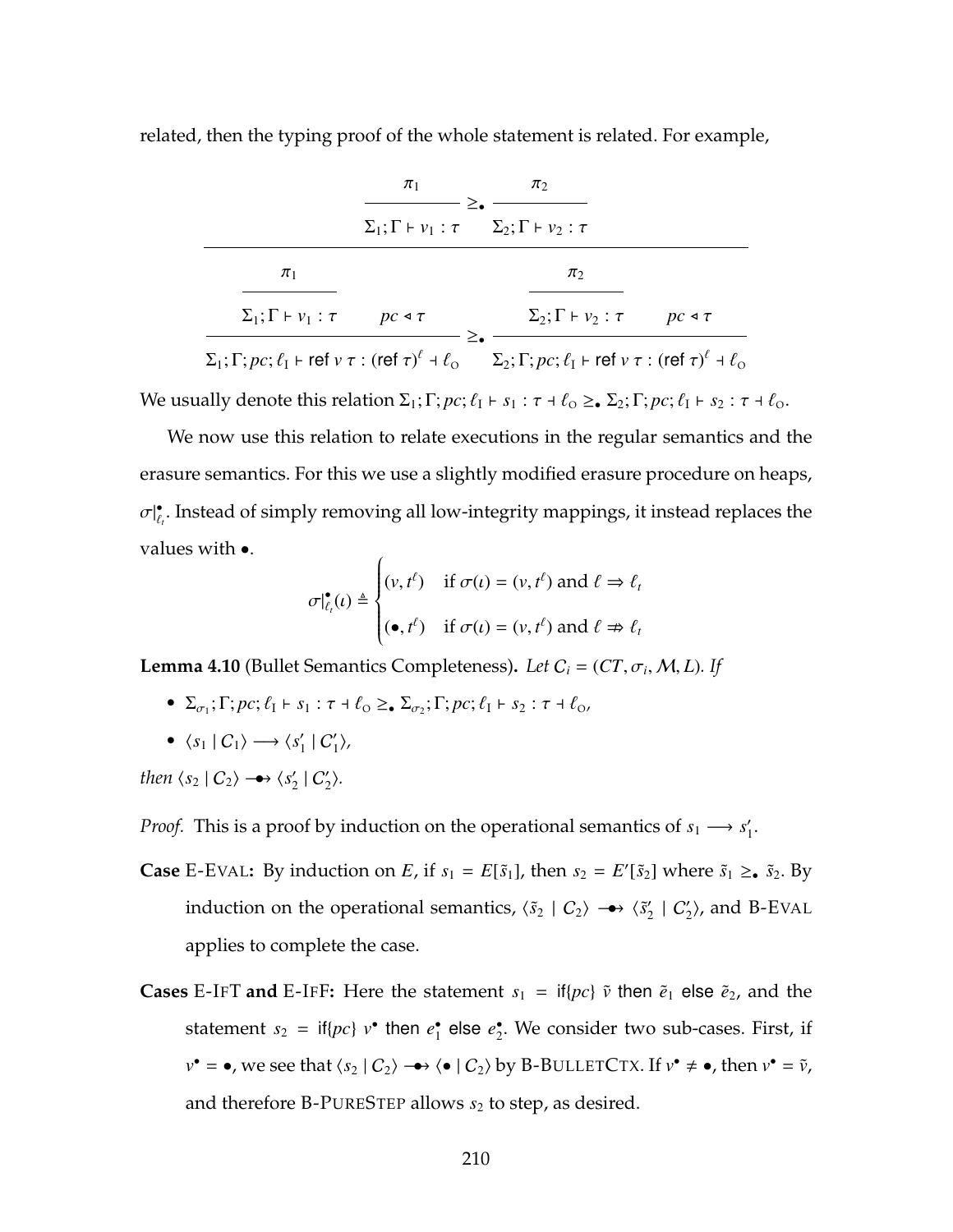- **Cases** [E-C](#page-202-0)AST**,** E-F[IELD](#page-202-0)**,** [E-C](#page-178-0)ALL**, and** [E-C](#page-188-0)ALLATK**:** These cases follow the same logic as the previous case, with their corresponding syntax.
- **Case** [E-R](#page-178-0)EF: Here we have  $s_1 = \text{ref } v_1 \tau$  so therefore  $s_2 = \text{ref } v_2 \tau$  where  $v_1 \geq v_2$ . Inversion on [E-R](#page-178-0)EF proves  $M = M', \ell_m$  where  $\ell_m \triangleleft \tau$ . Since  $M$  is the same in  $C_1$  and  $C_2$ , if label( $\tau$ )  $\Rightarrow \ell_t$ , then [B-TR](#page-218-0)EF applies, and if not, [B-UR](#page-218-0)EF applies.
- **Case** [E-D](#page-202-0)EREF: Here  $s_1 = \mu$  and  $s_2 = \mu$  where either  $v = \bullet$  or  $v = \mu$ . If  $v = \bullet$ , then B-B[ULLET](#page-218-0)CTX applies. Otherwise, we know that  $\Sigma_{\sigma_2}$ ;  $\Gamma$ ;  $pc$ ,  $\ell_1 \vdash \ell$  :  $\tau \dashv \ell_0$ . By inversion on the expression typing rules, we know that  $\Sigma_{\sigma_2}$ ;  $\Gamma \vdash \iota :$  (ref  $\tau)^{\ell}$ , and by inversion on the value typing rules, we therefore have  $\Sigma_{\sigma_2}(\iota) = \tau$ . In other words,  $\iota \in \text{dom}(\sigma_2)$ , so [B-P](#page-218-0)URESTEP applies with [E-D](#page-202-0)EREF.
- **Case** E-A[SSIGN](#page-178-0): Here  $s_1 = \iota := \nu$  and  $s_2 = \nu_1 := \nu_2$  where  $\nu_1 = \mathbf{0}$  or  $\nu_1 = \iota$ . If  $\nu_1 = \mathbf{0}$ , then [B-BA](#page-218-0)ssIGN applies. Otherwise, because  $s_1$  is well-typed with  $\Sigma_{\sigma_1}$ , inversion on the typing rules proves  $\Sigma_{\sigma_1}(\iota) = \tau'$ . Because  $s_1$  steps with E-A[SSIGN](#page-178-0), inversion on E-AssIGN proves  $M = M', \ell_m$  where  $\ell_m \triangleleft \tau'$ . By inversion on the  $\geq_{\bullet}$  relation, it must be the case that  $\Sigma_{\sigma_2}(t) = \tau'$  and  $\Sigma_{\sigma_2}$ ;  $\Gamma \vdash v_2 : \tau'$ . Since M is the same in  $C_1$  and  $C_2$ , this is sufficient to apply one of [B-TA](#page-218-0)SSIGN or [B-UA](#page-218-0)SSIGN, depending on label( $\tau'$ ).

For all other cases, the heap remains unmodified and no decisions are made based on a value that may be  $\bullet$ , so [B-P](#page-218-0)URESTEP applies to  $s_2$  using the same step that applied to  $s_1$ .

<span id="page-225-0"></span>**Lemma 4.11** (Bullet Step Correspondence)**.** *For any class table CT, statements s*<sup>1</sup> *and*  $s_2$ , heaps  $\sigma_1$  and  $\sigma_2$ , and heap-type  $\Sigma$ , if

- $\Sigma$   $\vdash$  *CT* ok *is endorsement-free at*  $\ell_t$ ,
- $s_1$  *and*  $s_2$  *are endorsement-free at*  $\ell_t$ ,
- $\vdash \sigma_i$  wt *for both*  $i = 1, 2$ ,
- $\sigma_1 \approx_{\ell_t} \sigma_2$  *with*  $\sigma_2 \subseteq \sigma_1|_{\ell_t}^{\bullet}$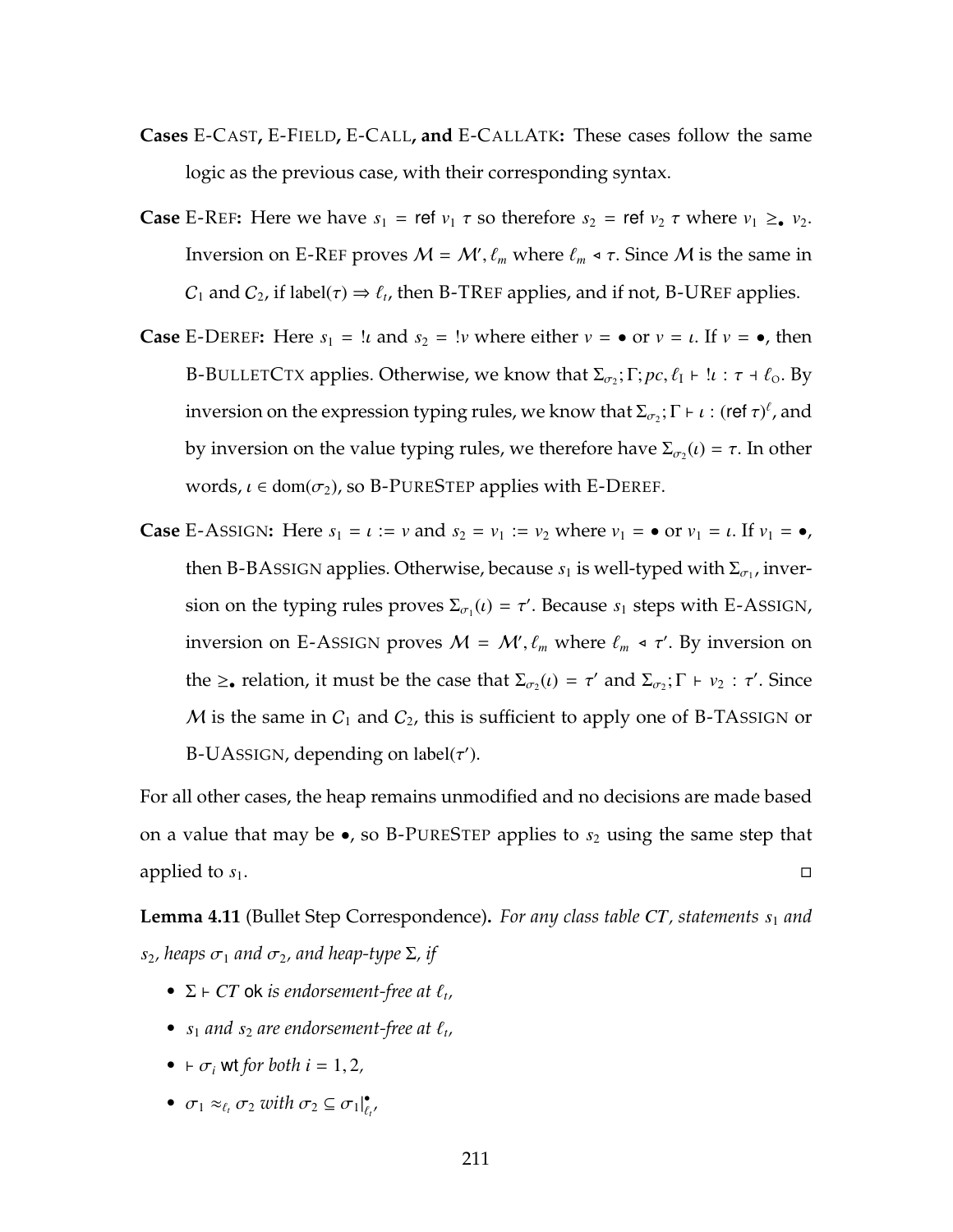- $\bullet$   $\Sigma \subseteq \Sigma_{\sigma_2},$
- $\Sigma_{\sigma_1}$ ;  $\Gamma$ ;  $pc$ ;  $\ell_1 \vdash s_1 : \tau \dashv \ell_0 \geq_\bullet \Sigma_{\sigma_2}$ ;  $\Gamma$ ;  $pc$ ;  $\ell_1 \vdash s_2 : \tau \dashv \ell_0$ , and
- $\langle s_1 | (CT, \sigma_1, M, L) \rangle \longrightarrow^+ \langle v | C \rangle$

*then there exists statements*  $s'_1$  *and*  $s'_2$ *, heaps*  $\sigma'_1$  *and*  $\sigma'_2$ *, and label stacks*  ${\cal M}'$  *and*  $L'$  *such that*

- $\langle s_1 | (CT, \sigma_1, M, L) \rangle \longrightarrow^+ \langle s_1' | (CT, \sigma_1', M', L') \rangle,$
- $\langle s_2 | (CT, \sigma_2, M, L) \rangle \rightarrow \langle s'_2 | (CT, \sigma'_2, M', L') \rangle$
- $s'_1$  and  $s'_2$  are endorsement-free at  $\ell_t$ ,
- $\vdash \sigma'_i$  wt *for both*  $i = 1, 2$ *,*
- $\sigma'_1 \approx_{\ell_t} \sigma'_2$  with  $\sigma'_2 \subseteq \sigma'_1 \vert_{\ell_t}^{\bullet}$ , and |
- $\Sigma_{\sigma'_1}$ ;  $\Gamma$ ;  $pc$ ;  $\ell_1$   $\vdash$   $s'_1$  :  $\tau$   $\dash$   $\ell_0 \geq_{\bullet} \Sigma_{\sigma'_2}$ ;  $\Gamma$ ;  $pc$ ;  $\ell_1$   $\vdash$   $s'_2$  :  $\tau$   $\dash$   $\ell_0$ .

*Proof.* By Lemma [4.10,](#page-224-0) the fact that  $s_1 \longrightarrow^* v$  means that  $s_2 \longrightarrow s'_2$ . This will be a proof by induction on the rule used to prove  $s_2 \rightarrow s'_2$ , though in the case of [B-TR](#page-218-0)EF, we may need to construct a new, different *s*<sub>2</sub>.

**Case** [B-P](#page-218-0)URESTEP: We have that  $s_1 \rightarrow s'_1$  by whatever step was used in the hypothesis of [B-P](#page-218-0)URESTEP. To prove the typing proofs correspond, we note that, for most possible steps, both  $s_1'$  and  $s_2'$  type-check by the same logic as in the proof of Theorem [4.6,](#page-207-0) meaning the typing proofs transform in the same way. The exception is E-E[NDORSE](#page-202-0). Here let  $s_2$  = endorse  $v_2$  from  $\ell'$  to  $\ell$  and consider two cases: if  $v_2 = \bullet$  and if  $v_2 \neq \bullet$ . When  $v_2 \neq \bullet$ , the same argument as in Theorem [4.6](#page-207-0) applies, and  $s_1$  = endorse  $v_1$  from  $\ell'$  to  $\ell$  follows the same step by the same argument. When  $v_2 = \bullet$ , inversion on the typing rules gives us that  $\ell' \Rightarrow \ell_t$ . Because we know  $s_2$  is endorsement-free at  $\ell_t$ , this means  $\ell \Rightarrow \ell_t$ , so therefore  $\Sigma; \Gamma \vdash \bullet : t^{\ell}$ . Again,  $s_1$  follows E-E[NDORSE](#page-202-0) and the typing proofs correspond.

For the heap correspondence and well-typed conditions, we note that the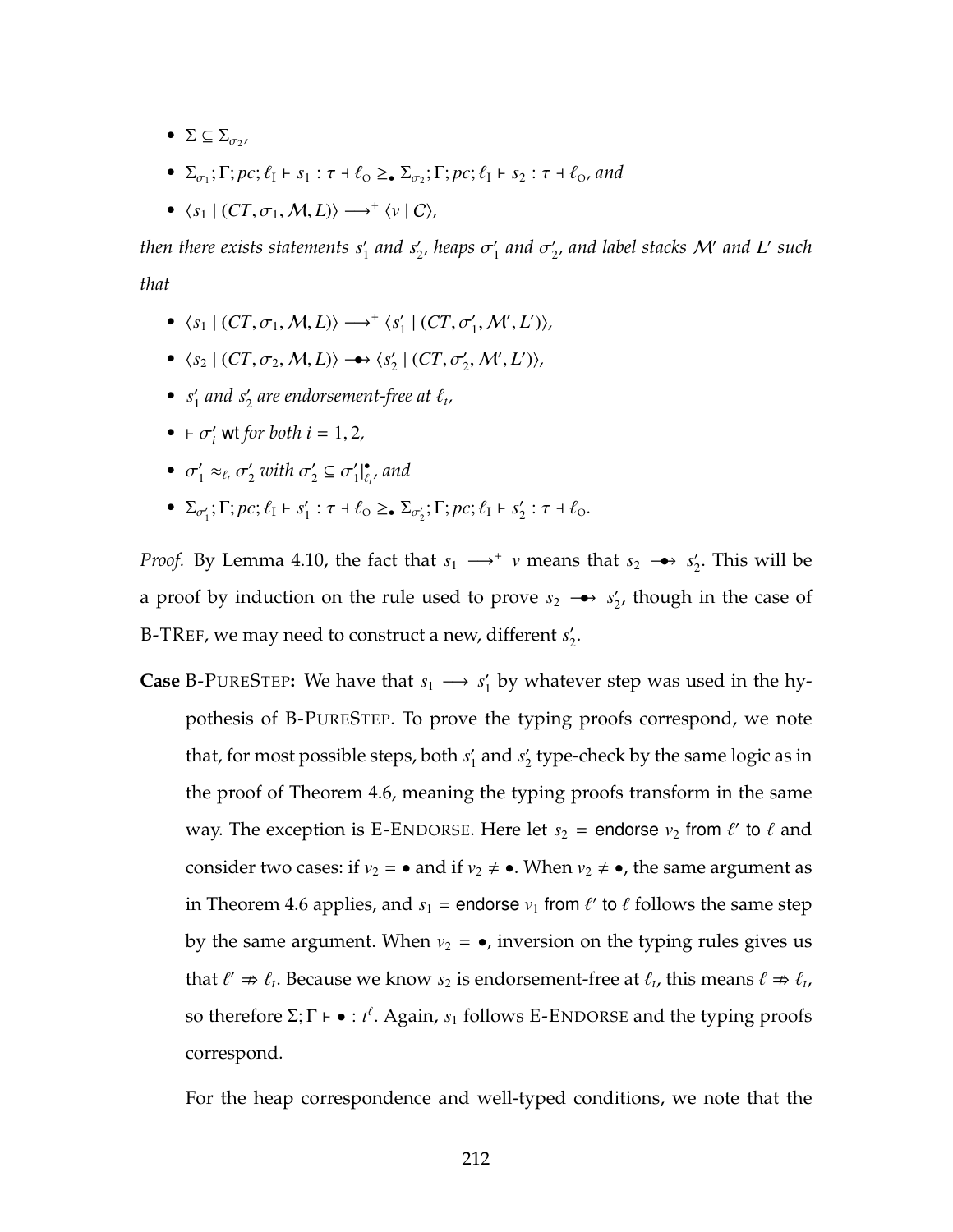heaps and their types remain unchanged for both executions. To maintain endorsement-freedom at  $\ell_t$ , most possible steps cannot add new terms, so they cannot add new endorse terms. [E-C](#page-178-0)ALL and [E-C](#page-188-0)ALLATK, however, can introduce new terms into  $s_1'$  and  $s_2'$  that may not have been present in  $s_1$  and  $s_2$ . Because *CT* is endorsement-free at  $\ell_t$ , any new sub-statements of the form endorse  $v$  from  $\ell'$  to  $\ell$  must have the required property.

- **Case** [B-E](#page-218-0)VAL: In this case  $s_2 = E_2[\tilde{s}_2]$  and  $\tilde{s}_2 \rightarrow \tilde{s}'_2$ . By inversion on  $s_1 \geq \tilde{s}_2$ , it must be the case that  $s_1 = E_1[\tilde{s}_1]$  where  $\tilde{s}_1 \geq \tilde{s}_2$ . By inversion on the set of evaluation contexts,  $s_1$  can only step through [E-E](#page-202-0)VAL and no other steps. Therefore, by induction, on the  $\rightarrow$  relation,  $\tilde{s}_1 \rightarrow \tilde{s}'_1$  with the required properties, so [E-E](#page-202-0)VAL gives us everything except correspondence of the typing proof. We get that by noting that we can apply Lemma [4.5](#page-208-0) in exactly the same way to both proofs.
- **Case** B-B[ULLET](#page-218-0)CTX with  $B = \{[\cdot]$ , (C) $[\cdot]$ , or  $[\cdot]$ . *f*: Here we have that  $s_2 = B[\bullet]$ , so by inversion on  $s_1 \geq s_2$ , we know that  $s_1 = B[v_1]$  for some non-bullet value *v*<sub>1</sub>. By the fact that  $s_1 \longrightarrow^+ v$ , we know that  $s_1$  must step, so by inspection on the operational semantics, it must step with [E-D](#page-202-0)EREF, [E-C](#page-202-0)AST, or [E-F](#page-202-0)IELD, depending on the syntactic form. In each case the result is a non-variable value  $v'_1$ , so therefore  $s'_1 = v'_1 \geq \bullet = v'_2$  with typing proofs using V[AL](#page-204-0) to get to a value typing judgment that allows them to differ on •. The heap does not change.
- **Case** B-B[ULLET](#page-218-0)CTX **with**  $B = \text{if} \{pc'\}$  [·] then  $e_1^2$  $\frac{2}{1}$ else  $e_2^2$ <sup>2</sup>: First we note that  $s'_2 = \bullet$  and  $\sigma'_2 = \sigma_2$ . Inversion on the typing rules proves that  $\Sigma_{\sigma_2}$ ;  $\Gamma \vdash \bullet :$  bool<sup> $\ell$ </sup> for some  $\ell \nRightarrow \ell_t$  and  $\ell \triangleleft \tau$ , meaning B[ULLET](#page-217-0) gives us  $\Sigma_{\sigma_2}$ ;  $\Gamma \vdash \bullet : \tau$ . We now examine  $s_1$ and the corresponding steps.

Because  $\Sigma_{\sigma_1}$ ;  $\Gamma$ ;  $pc$ ;  $\ell_1$   $\vdash$   $s_1$  :  $\tau$   $\vdash$   $\ell_0$   $\geq$ .  $\Sigma_{\sigma_2}$ ;  $\Gamma$ ;  $pc$ ;  $\ell_1$   $\vdash$   $s_2$  :  $\tau$   $\vdash$   $\ell_0$ , it must be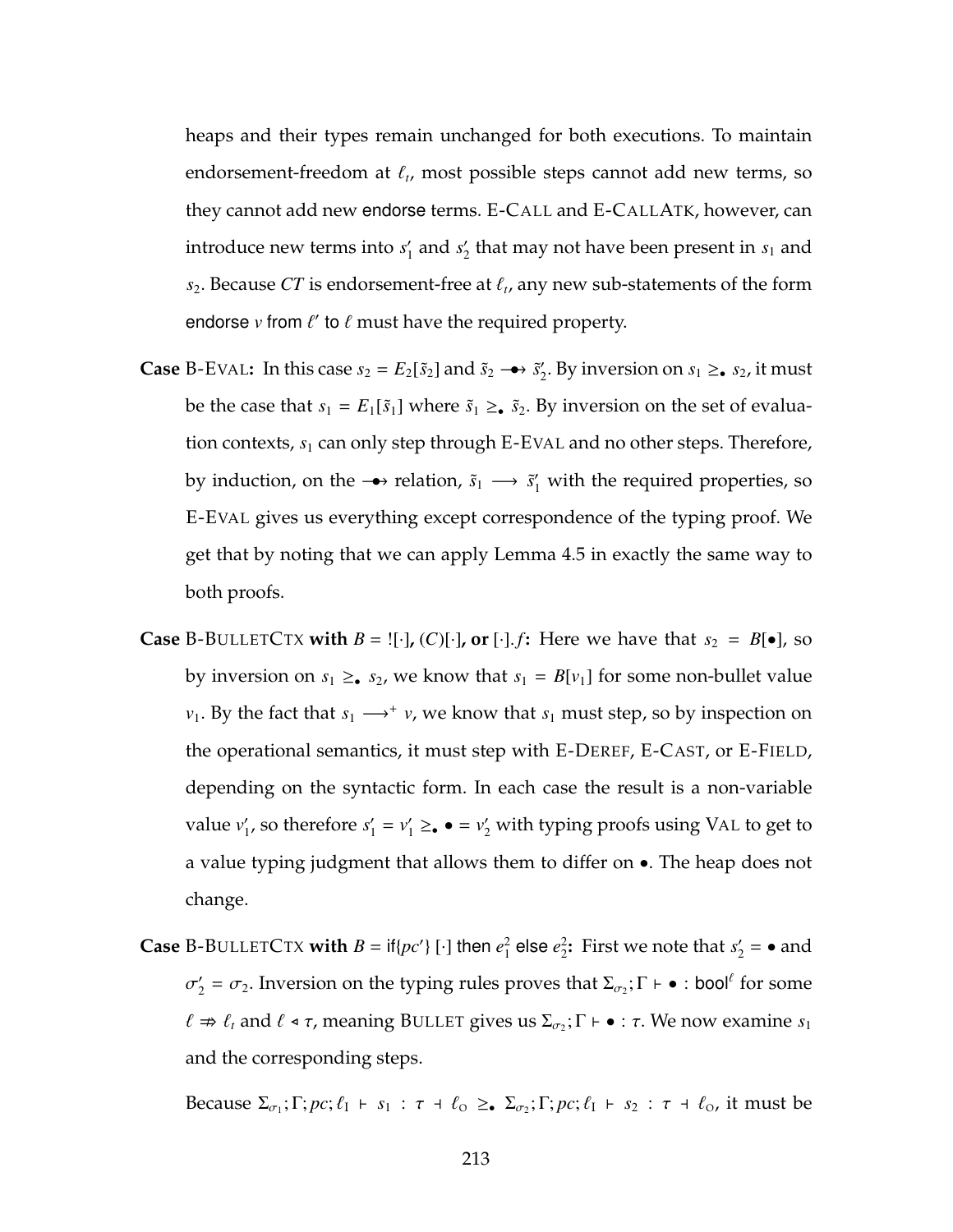the case that  $s_1 = \text{if} \{pc'\} \ v_1$  then  $e_1^1$  $\frac{1}{1}$  else  $e_2^1$  $\frac{1}{2}$ . This syntactic structure ensures that  $s_1$  must step with one of [E-I](#page-202-0)FT or E-IFF. Because we have assumed that  $\langle s_1 | (CT, \sigma_1, M, L) \rangle \longrightarrow^+ \langle v | C \rangle$ , we further know that

$$
\langle s_1 | (CT, \sigma_1, M, L) \rangle \longrightarrow \langle e_i^1 \text{ at-pc } pc' | (CT, \sigma_1, M, L) \rangle
$$

$$
\longrightarrow^* \langle v \text{ at-pc } pc' | C \rangle
$$

$$
\longrightarrow \langle v | C \rangle.
$$

By inspection on the semantic rules, [E-E](#page-202-0)VAL must apply in each of the steps in the middle segment, meaning  $\langle e_i^1 | (CT, \sigma_1, M, L) \rangle \longrightarrow^* \langle v | C \rangle$ .

The correspondence of the typing proof with  $s_1$  proves that  $\Sigma_{\sigma_1}$ ;  $\Gamma \vdash \nu_1$  : bool<sup> $\ell$ </sup> for some  $\ell \Rightarrow \ell_i$ . Inversion on that typing proof reveals that  $\ell \Rightarrow pc'$  and  $\Sigma_{\sigma_1}$ ;  $\Gamma; pc'; \ell_1 \vdash e_i^1 : \tau \dashv \ell_0$ . By Corollary [4.1,](#page-222-0)  $\mathcal{M}' = \mathcal{M}$  and  $L' = L$ , and  $\sigma'_1 \approx_{\ell_1} L$  $\sigma_1 \approx_{\ell_t} \sigma_2 = \sigma'_2$ . By inductively applying Theorem [4.6,](#page-207-0) we get  $\sigma'_1 \supseteq \sigma_1$ , so

$$
\sigma'_2 = \sigma_2 \subseteq \sigma_1|_{\ell_t}^{\bullet} \subseteq \sigma'_1|_{\ell_t}^{\bullet}.
$$

By letting  $s'_1 = v$  and noting that all values are endorsement-free at  $\ell_t$ , we complete the case.

**Case** B-B[ULLET](#page-218-0)CTX with  $[\cdot]$ .*m*( $\overline{v}$ ): This case is very similar to the previous case. Again,  $s_2' = \bullet$  and  $\sigma_2' = \sigma_2$ . Also, inversion on the typing rules gives us  $\Sigma_{\sigma_2}$ ;  $\Gamma \vdash$  $\bullet: C^{\ell}$  for some  $\ell \Rightarrow \ell_t$ , and  $\ell \triangleleft \tau$ , again allowing B[ULLET](#page-217-0) to prove  $\Sigma_{\sigma_2}$ ;  $\Gamma \vdash \bullet : \tau$ . We again turn to  $s_1$ .

The typing correspondence now means  $s_1 = v_1.m(\overline{w})$ , so it must step us-ing [E-C](#page-188-0)ALL or E-CALLATK. Therefore  $v_1$  = new  $C(\overline{w'})$  and  $mbody(C,m)$  =  $(\ell_m, \overline{x}, \overline{\tau_a}, pc_1 \ast pc_2, e, \tau)$ . Again, we know that it steps to a value, so now

$$
\langle s_1 | (CT, \sigma_1, M, L) \rangle \longrightarrow \langle (\text{return}_{\tau} e') \text{ at-pc } pc_2 | (CT, \sigma_1, (M, \ell_m), L) \rangle
$$

$$
\longrightarrow^* \langle (\text{return}_{\tau} v) \text{ at-pc } pc_2 | (CT, \sigma'_1, M'_1, L'_1) \rangle
$$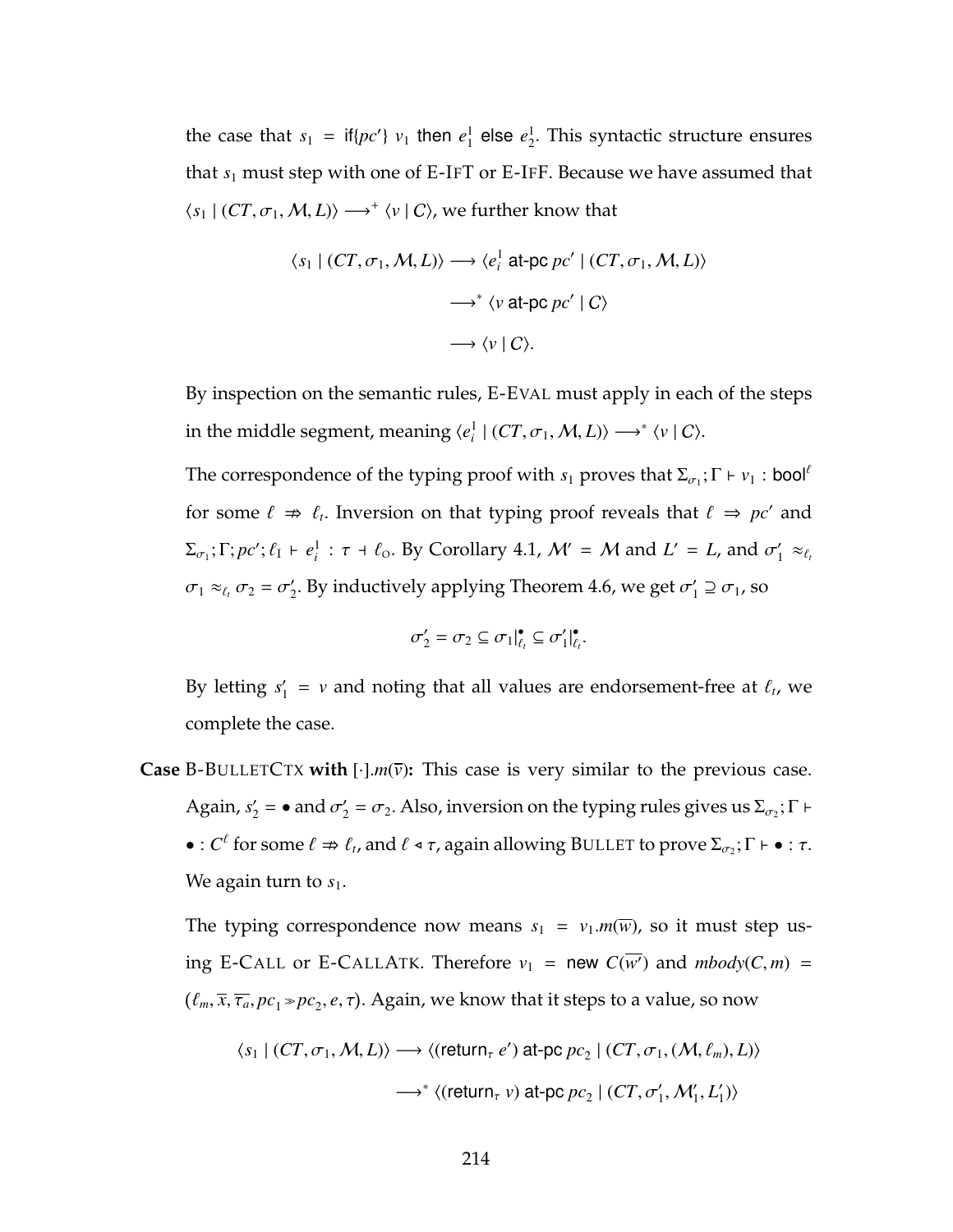where  $e' = e[\overline{x} \mapsto \overline{w}$ , this  $\mapsto$  new  $C(\overline{w'})$ ] is an expression. Additionally, Theo-rem [4.6](#page-207-0) ensures  $\Sigma_{\sigma_1}$ ;  $\Gamma$ ;  $pc_2$ ;  $\ell'_1 \vdash e' : \tau \dashv \ell'_0$ . By the correspondence of the typing proofs of  $s_1$  and  $s_2$ , we know that  $\Sigma_{\sigma_2}$ ;  $\Gamma; pc; \ell_1 \vdash \bullet.m(\overline{v}) : \tau \dashv \ell_0$  interpreting  $\bullet$ as  $\Sigma_{\sigma_2}$ ;  $\Gamma \vdash \bullet : C^{\ell}$ . Inversion on the typing rules therefore gives us that  $\ell \Rightarrow \ell_t$ and  $\ell \Rightarrow pc_1$ . By transitivity, we know that  $pc_1 \Rightarrow \ell_t$ , so by the fact that *CT* is endorsement-free at  $\ell_t$ , we have that  $pc_2 \nightharpoonup \ell_t$ . Therefore, we can apply Corollary [4.1](#page-222-0) to our above semantic steps, giving:

- $\sigma'_1 \approx_{\ell_t} \sigma_1 \approx_{\ell_t} \sigma_2 = \sigma'_2$
- $M'_1 = M$ ,  $\ell_m$ , and
- $L'_1 = L$ .

Again, Theorem [4.6'](#page-207-0)s result tells us  $\sigma'_1 \supseteq \sigma_1$ , meaning  $\sigma'_2 \subseteq \sigma'_1 |_{\ell_t}^{\bullet}$ . Applying [E-A](#page-178-0)TPC and E-R[ETURN](#page-178-0) while letting  $s'_1 = v$  completes the case.

**Case** [B-TR](#page-218-0)EF: Here we take the  $\tilde{s}'_2$  from Lemma [4.10](#page-224-0) as a candidate, which we may modify. In particular, we note that  $s_2$  = ref  $v_2$   $\tau'$ , so by the typing correspondence,  $s_1$  = ref  $v_1$   $\tau'$ . Therefore,  $s_1$  must step using [E-R](#page-178-0)EF, giving  $s'_1$  =  $\iota$  for some  $\iota \notin \text{dom}(\sigma_1)$  and  $\sigma'_1 = \sigma_1[\iota \mapsto (\nu_1, \tau')].$ 

For *s*<sub>2</sub>, we know that  $dom(\sigma_2) \subseteq dom(\sigma_1)$ , so  $\iota \notin dom(\sigma_2)$ . We also know that *s*<sub>2</sub> could step using [B-TR](#page-218-0)EF, so we can use the same step, setting the location to *ι*. Therefore,  $\sigma'_2 = \sigma_2[\iota \mapsto (v_2, \tau')]$ . The fact that  $s'_2$  is well-typed in  $\Sigma_{\sigma'_2}$  follows directly from this extension.

Endorsement-freedom of  $s'_1$  and  $s'_2$ , typing correspondence, and that  $\sigma'_1 \approx_{\ell_i} \sigma'_2$ are now straightforward. To show that  $\sigma'_2 \subseteq \sigma'_1|_{\ell_t}^\bullet$ , we note that the typing correspondence between  $v_1$  and  $v_2$  means that either  $v_2 = v_1$  or  $v_2 = \bullet$ . The second case is impossible because label $(\tau') \Rightarrow \ell_t$ , so inversion on the typing rules demonstrates  $\Sigma_{\sigma_2}$ ;  $\Gamma \nvdash \bullet : \tau'$ . With  $v_2 = v_1$ , the relation between  $\sigma'_1$  and  $\sigma'_2$  follows directly from their definitions and the corresponding relation between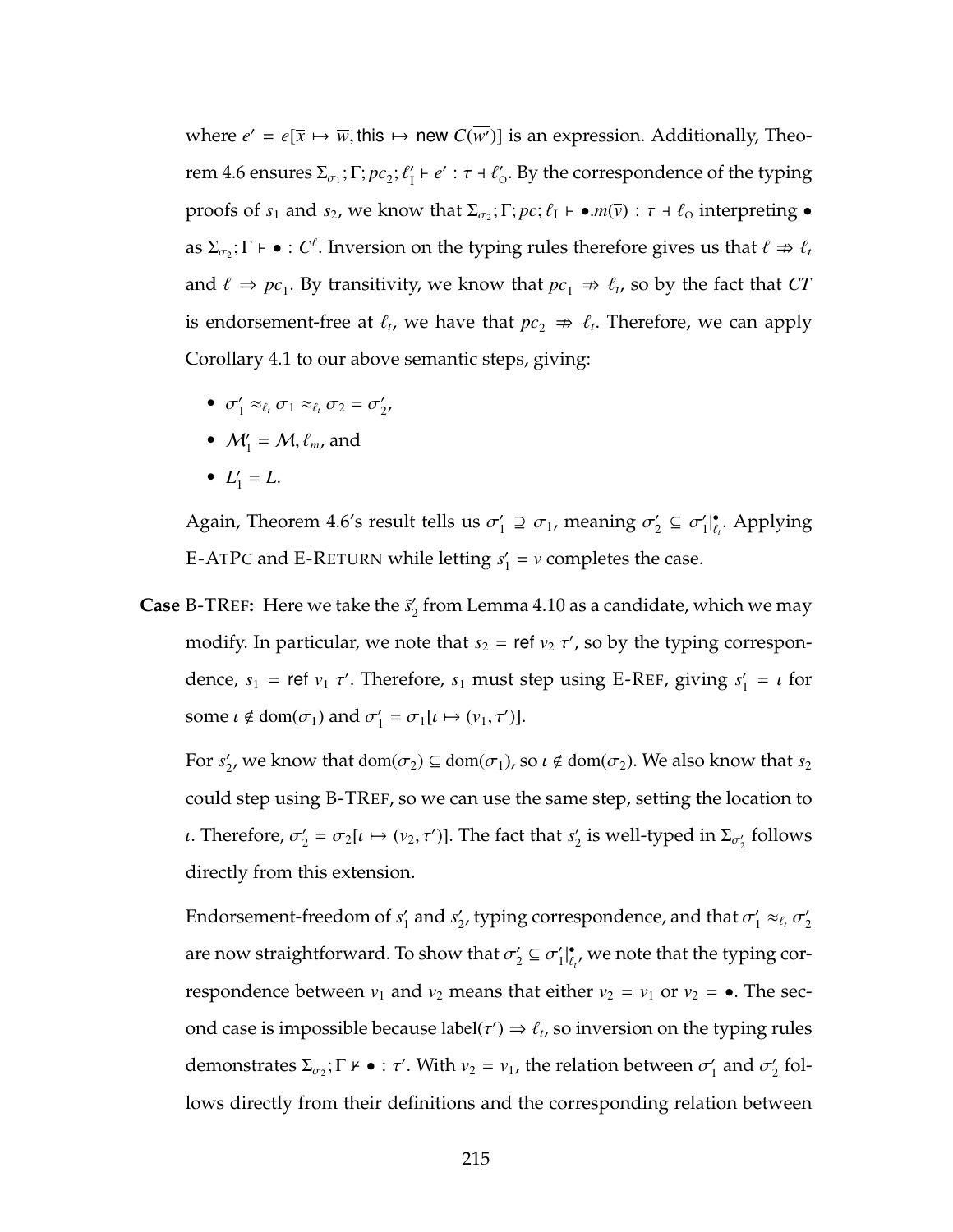$\sigma_1$  and  $\sigma_2$ .

- **Case** [B-UR](#page-218-0)EF**:** Using the same logic as the previous case, *s*<sup>1</sup> must step using [E-R](#page-178-0)EF, and we can make  $s'_2 = s'_1 = \iota$  for some  $\iota \notin \text{dom}(\sigma_1) \supseteq \text{dom}(\sigma_2)$ . We again have that  $s'_1$  and  $s'_2$  correspond and are well-typed and that  $\sigma'_1 \approx_{\ell_t} \sigma'_2$ . Finally, we note that, by assumption from [B-UR](#page-218-0)EF,  $s_2$  = ref  $v_2$   $\tau'$  where label( $\tau'$ )  $\Rightarrow \ell_t$ . Therefore,  $\sigma'_1|_{\ell_t}^{\bullet} = \sigma_1[\iota \mapsto \tau']|_{\ell_t}^{\bullet} = \sigma_1|_{\ell_t}^{\bullet}[\iota \mapsto (\bullet, \tau')]$ , and correspondingly,  $\sigma'_2 =$ |  $\sigma_2[\iota \mapsto (\bullet, \tau')]$ . The correspondence follows from the correspondence between  $\sigma_1$  and  $\sigma_2$ .
- **Case** [B-BA](#page-218-0)SSIGN: Here  $s_2 = \bullet := v_2$ , so  $s_1 = \iota := v_1$  where  $v_1 \geq \bullet v_2$ . By inversion on the typing rules and the  $\geq_{\bullet}$  relation, we know that  $\Sigma_{\sigma_1}$ ;  $\Gamma \vdash \iota$  : ref  $\tau'^{\ell}$  and  $\Sigma_{\sigma_2}$ ;  $\Gamma \vdash \bullet :$  ref  $\tau'^{\ell}$ . Moreover, we know that  $\ell \Rightarrow \ell_t$  and  $\ell \prec \tau$ . Since  $s_1$  steps, it must step with E-AssIGN, meaning  $\sigma'_1 = \sigma_1[\iota \mapsto (v_1, \tau')]$ . Therefore  $\sigma'_1|_{\ell_t}^{\bullet} =$  $\sigma_1|_{\ell_1}^{\bullet} \supseteq \sigma_2 = \sigma_2'.$  Letting  $s_1' = s_2' = ()$  completes the case.
- **Case** [B-TA](#page-218-0)SSIGN**:** This is similar to the [B-TR](#page-218-0)EF case, but we do not need to construct a new location, as  $s_2 = \iota := \nu$ . We also know by the same logic as in that case that  $v \neq \bullet$ , so  $s_1 = s_2$ . [B-TA](#page-218-0)[SSIGN](#page-178-0) and E-ASSIGN produce precisely the same output on the same input, proving the case.
- **Case** [B-UA](#page-218-0)SSIGN: Here we note that  $s_2 = \iota := v_2$ , meaning  $s_1 = \iota := v_1$  where *v*<sub>1</sub>  $\geq$  *v*<sub>2</sub> and *i*  $\in$  dom( $\sigma$ <sub>2</sub>). By inversion on the typing rules, we know that  $\Sigma_{\sigma_i}(t) = \tau'$  for both  $i = 1, 2$  and some  $\tau'$  where label( $\tau'$ )  $\Rightarrow \ell_t$ . Therefore, *s*<sub>1</sub> steps using E-AssIGN, so  $\sigma'_1 = \sigma_1[\iota \mapsto (\nu_1, \tau')]$  where  $\sigma_1(\iota) = (\nu, \tau')$  for some  $\nu$ . As a result,  $\sigma'_2 = \sigma_2 \subseteq \sigma_1|_{\ell_t}^{\bullet} = \sigma'_1|_{\ell_t}^{\bullet}$ . The two steps result in  $s'_1 = s'_2 = ()$ , so the statements type-check with corresponding rules.

<span id="page-230-0"></span>**Corollary 4.2.** *For any class table CT, heap type* Σ*, and expression (not statement) e, if*

•  $\Sigma$   $\vdash$  *CT* ok *is endorsement-free at*  $\ell_t$ ,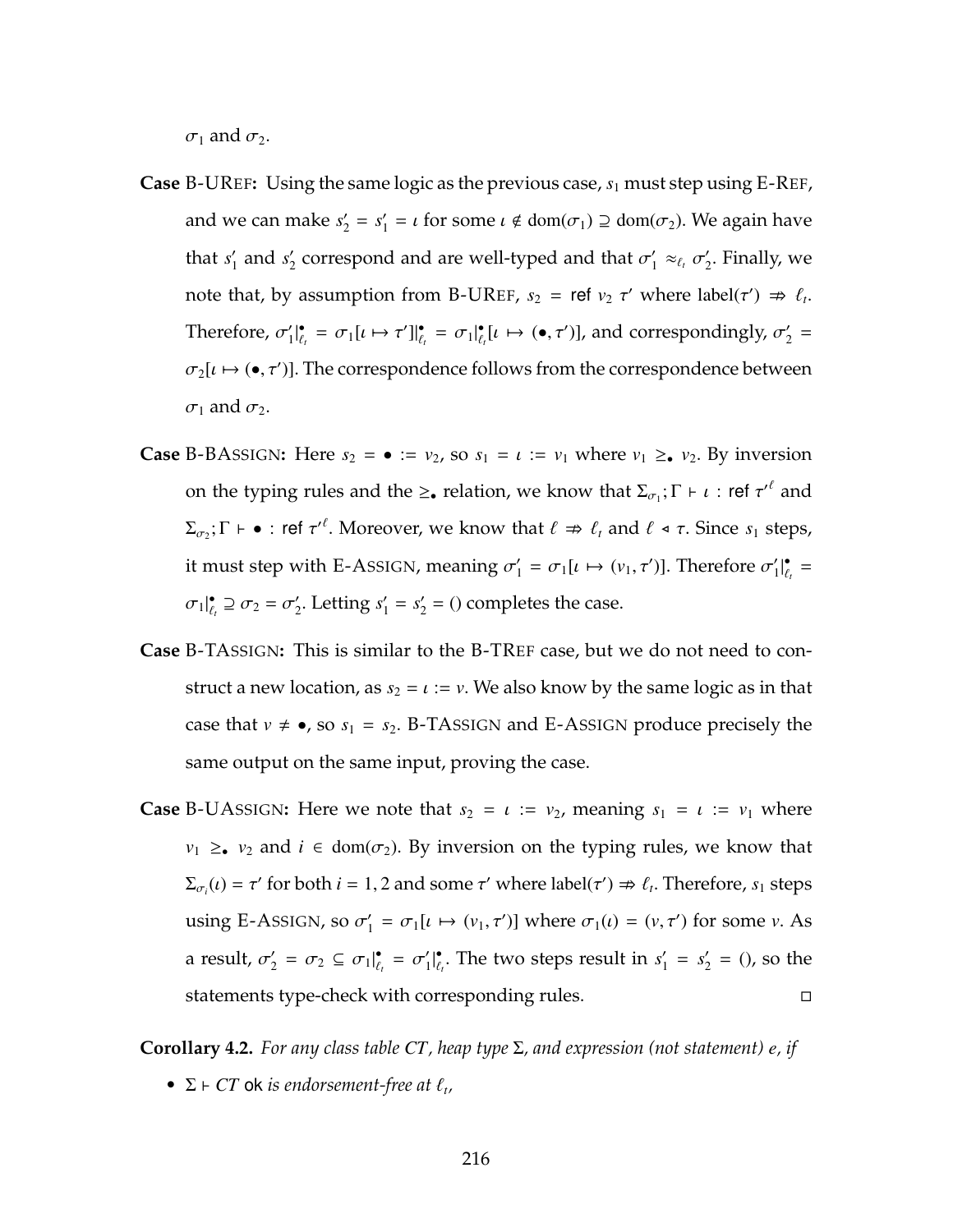- *e is endorsement-free at*  $\ell_t$ ,
- $\bullet$   $\Sigma \subseteq \Sigma_{\sigma_1},$
- $\Sigma; \Gamma; pc; \ell_{\rm I} \vdash e : \tau \dashv \ell_{\rm O}$
- $\bullet$   $\vdash \sigma_1$  wt*, and*
- $\langle e \mid (CT, \sigma_1, M, L) \rangle \longrightarrow^* \langle v \mid (CT, \sigma'_1, M', L') \rangle,$

 $\iota$  *then there is some value v', heap*  $\sigma'_2$ *, and heap type*  $\Sigma'_2$  *such that* 

•  $\langle e \mid (CT, \sigma_1|_{\ell_t}^{\bullet}, M, L) \rangle \rightarrow^* \langle v' \mid (CT, \sigma'_2, M', L') \rangle$  and

$$
\bullet \ \sigma'_1 \simeq_{\ell_t} \sigma'_2.
$$

*Proof.* This proof follows from Lemma [4.11](#page-225-0) and induction on the number of steps, letting  $s_1 = s_2 = e$  and  $\sigma_2 = \sigma_1 |_{\ell_i}^{\bullet}$  to start. If there are zero steps—that is  $e = s_1 = v$ — then we are done. Otherwise Lemma [4.11](#page-225-0) allows us to step  $s_2$  once using  $\rightarrow \rightarrow$ and provides a corresponding set of steps using  $\rightarrow$  for *s*<sub>1</sub>. The result may have differently-named locations from the original, but Theorem [4.5](#page-206-0) allows us to continue stepping a location-name isomorphic expression. The steps therefore maintain all requirements to apply Lemma  $4.11$  again until  $s<sub>1</sub>$  reaches a value. At that point, we are assured  $\sigma'_2 \subseteq \sigma''_1|_{\ell_t}^{\bullet}$  and  $\sigma'_1 \approx_{\ell_t} \sigma''_1$  for some  $\sigma''_1 \approx \sigma'_1$ . Therefore  $\sigma'_1 \simeq_{\ell_t} \sigma'_2$ . The contract of the contract of the contract of the contract of the contract of the contract of the contract<br>The contract of the contract of the contract of the contract of the contract of the contract of the contract o

**Theorem [4.1](#page-191-0)** (Noninterference). Let *CT* be a class table where  $\Sigma \vdash CT$  ok is endorsement*free at*  $\ell_t$ *. For any well-typed heaps*  $\sigma_1$  *and*  $\sigma_2$  *such that*  $\Sigma \subseteq \Sigma_{\sigma_i}$  *and any invocation I such that*  $\Sigma \vdash I$  *and*  $(I, CT, \sigma_i) \Downarrow \sigma'_i$ , if  $\sigma_1 \simeq_{\ell_i} \sigma_2$ , then  $\sigma'_1 \simeq_{\ell_i} \sigma'_2$ .

*Proof.* First we note that since  $\Sigma \subseteq \Sigma_{\sigma_i}$ , Lemma [4.4](#page-208-1) means  $\Sigma_{\sigma_i}$   $\vdash$  *CT* ok for both  $i =$ 1, 2, meaning our various lemmas apply in both cases. Without loss of generality, we assume  $\sigma_1 \approx_{\ell_t} \sigma_2$ , since we can permute the location names in one to match the other and permute the results back later. There exists a unique

$$
\tilde{\sigma} = \sigma_1|_{\ell_t}^{\bullet} = \sigma_2|_{\ell_t}^{\bullet}
$$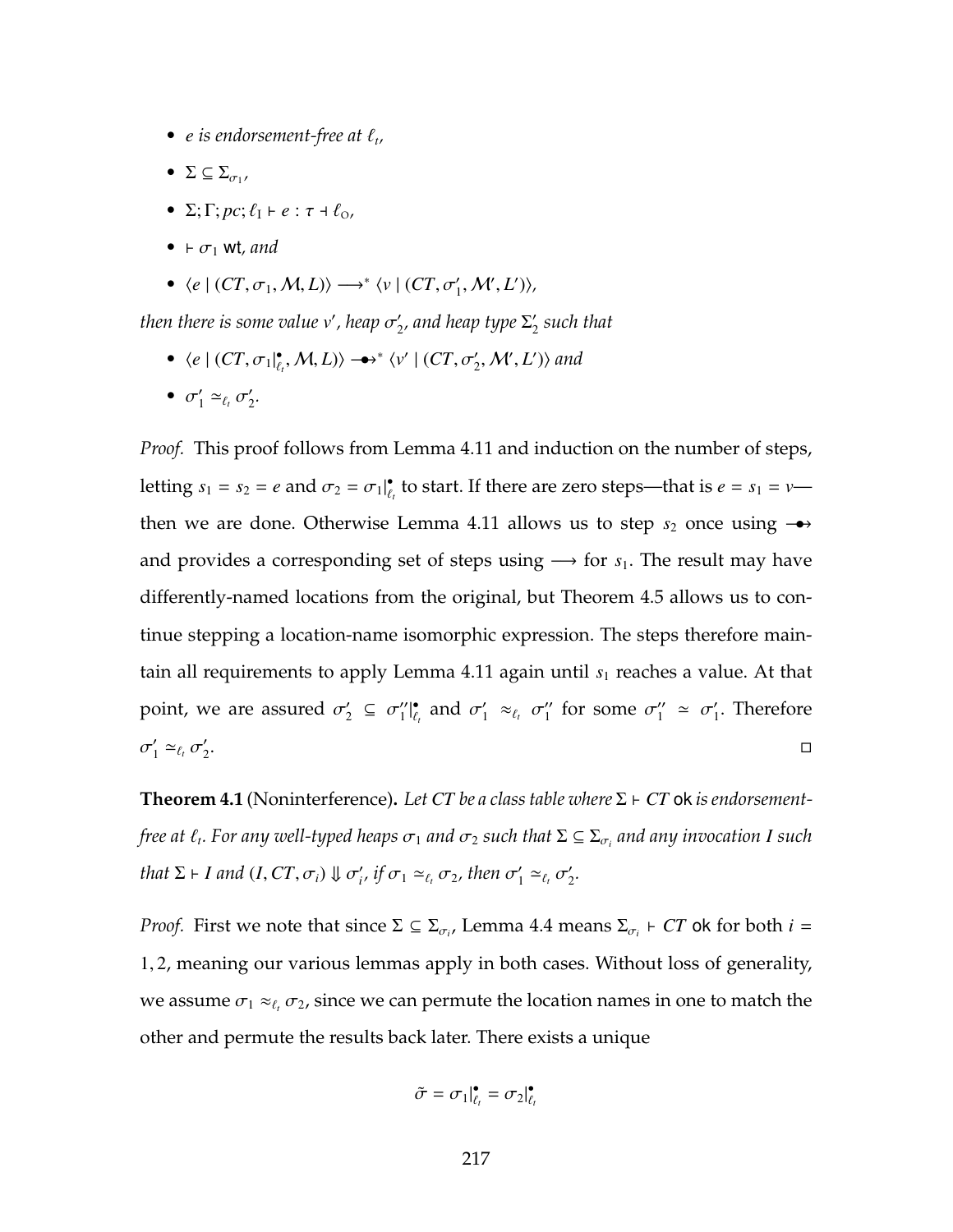Let  $I = (i, m(\overline{v}), \ell)$ . Note that  $\overline{u}, m(\overline{v})$  is an expression with no endorse statements and  $\Sigma \vdash !\iota.m(\overline{v}) : \tau$  for some  $\tau$ . Therefore, by Corollary [4.2,](#page-230-0)

$$
\langle u.m(\overline{v}) \mid (CT, \tilde{\sigma}, \ell, \cdot) \rangle \longrightarrow^* \langle v \mid (CT, \tilde{\sigma}', \ell, \cdot) \rangle
$$

where  $\tilde{\sigma}' \simeq_{\ell_t} \sigma'_i$  for both  $i = 1, 2$ . Transitivity of  $\simeq_{\ell_t}$  then proves  $\sigma'_1 \simeq_{\ell_t} \sigma'_2$ .

## **4.12 Proof of Reentrancy Security**

We now prove Theorem [4.2.](#page-194-0) As discussed in Section [4.5.3,](#page-191-1) we do this by first proving Theorem [4.3](#page-194-1) saying all reentrancy is tail-reentrancy and Theorem [4.4](#page-195-0) that says tail reentrancy is secure according on Definition [4.9.](#page-194-2)

## **4.12.1 SeRIF Allows Only Tail Reentrancy**

We start by proving Theorem [4.3.](#page-194-1) We prove this theorem using the general formulation of "trusted" and "untrusted" labels. In particular, we partition  $\mathcal L$  into a downward-closed sublattice  $\mathcal T$  and the attacker-controlled labels  $\mathcal A = \overline{\mathcal T}$ . Notationally, we will use  $\ell_t$  to denote some trusted label ( $\ell_t \in \mathcal{T}$ ), rather than a distinguished one. We refer to code complying with locks in  $\mathcal{T}$ -code, to mean it complies with locks in  $\ell_t$ -code for all  $\ell_t \in \mathcal{T}$ .

Finally, we will prove the result for two adversarial models: one in which the [E-C](#page-188-0)ALLATK rule is admissible and  $\mathcal A$  is a sublattice, and the other where the [E-C](#page-188-0)ALLATK rule is *not* admissible, but  $\mathcal{A}$  has no restrictions beyond  $\mathcal{A} = \overline{\mathcal{T}}$ . These two proofs are extremely similar. Indeed, they differ only in a single case of Lemma [4.15](#page-238-0) and Lemma [4.16](#page-241-0) on which it relies. We will specifically call out the differences when they arise.

The proof follows the following general structure. First we show that highintegrity code maintains all of the input locks  $\ell_I$  it claims to and the operational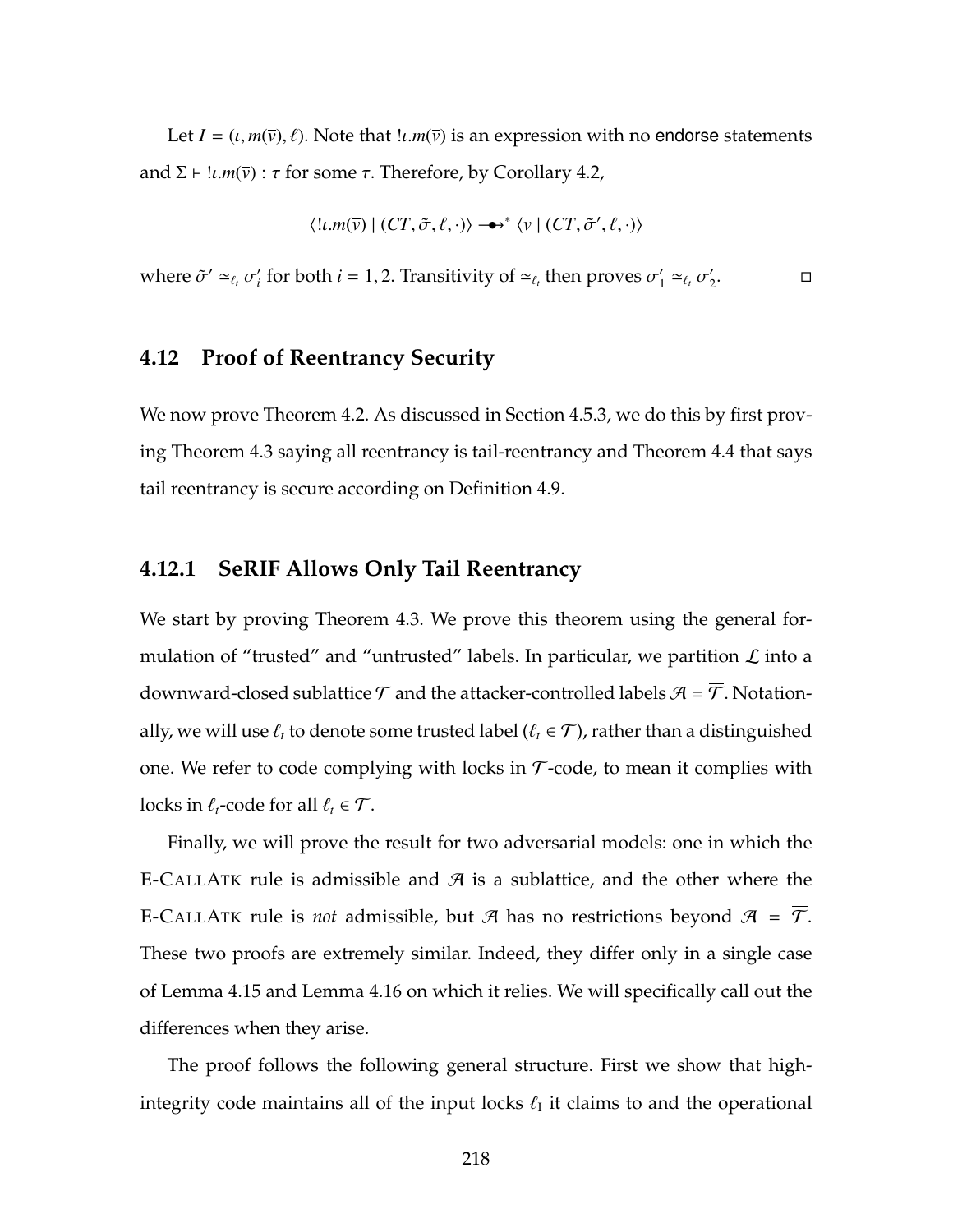semantics maintain all dynamic locks. Second, we will show that, if a statement that complies with locks steps to an auto-endorse call, it cannot comply with a lock on any label that call endorses through (i.e., one that does not trust  $pc<sub>1</sub>$  but does trust  $pc_2$ ). Finally, we connect these to show that, for low-integrity call from a highintegrity context that proceeds to make a reentrant call, the original low-integrity call must have been in tail position form the original high-integrity execution.

To discuss the security of an invocation mid-evaluation, we need to discuss the security of a statement *s* with respect to locks. We do this using several different tools. First, we extend our notion of lock compliance in  $\tau$ -code to statements. We do this with a judgment  $pc \vdash_\mathcal{T} s$  cwl. The nontrivial rules are as follows.

| $pc \nightharpoonup_{\tau} e_1$ cwl                            | $pc \nightharpoonup_{\tau} e_2$ cwl                | $pc \nvdash_{\tau} e$ cwl                         |                                                                     |  |
|----------------------------------------------------------------|----------------------------------------------------|---------------------------------------------------|---------------------------------------------------------------------|--|
| $pc \rightarrow_{\tau}$ (if{pc'} v then $e_1$ else $e_2$ ) cwl |                                                    | $pc \rightarrow_{\tau}$ (lock $\ell$ in $e$ ) cwl |                                                                     |  |
| $pc \rightarrow \tau$ s cwl                                    | $pc \rightarrow \tau$ s cwl                        | $pc \nightharpoonup_{\tau} e$ cwl                 | $pc \rightarrow \tau$ s cwl                                         |  |
| $pc \rightarrow_{\tau} (s$ with-lock $\ell$ ) cwl              | $pc \nightharpoonup_{\tau}$ (let $x = s$ in e) cwl |                                                   | $pc \rightarrow_{\tau}$ (return <sub><math>\tau</math></sub> s) cwl |  |
| $pc' \vdash_{\tau} s$ cwl                                      |                                                    | $pc \rightarrow \tau$ s cwl                       | $pc \notin \mathcal{T}$                                             |  |
| $pc \rightarrow_{\tau} (s \text{ at-pc } pc')$ cwl             |                                                    | $pc \rightarrow \tau$ (ignore-locks-in s) cwl     |                                                                     |  |

If *s* has none of the syntactic forms in the rules defined above, then  $pc \vdash_\mathcal{T} s$  cwl for any  $pc$  and  $\mathcal T$ . Note that, because at-pc terms are statements but not expressions, for any expression *e*,  $pc \vdash_T e$  cwl if one of two conditions holds: either  $pc \notin T$  or *e* has no subexpressions of the form ignore-locks-in *e'*. As a result, we can also specify our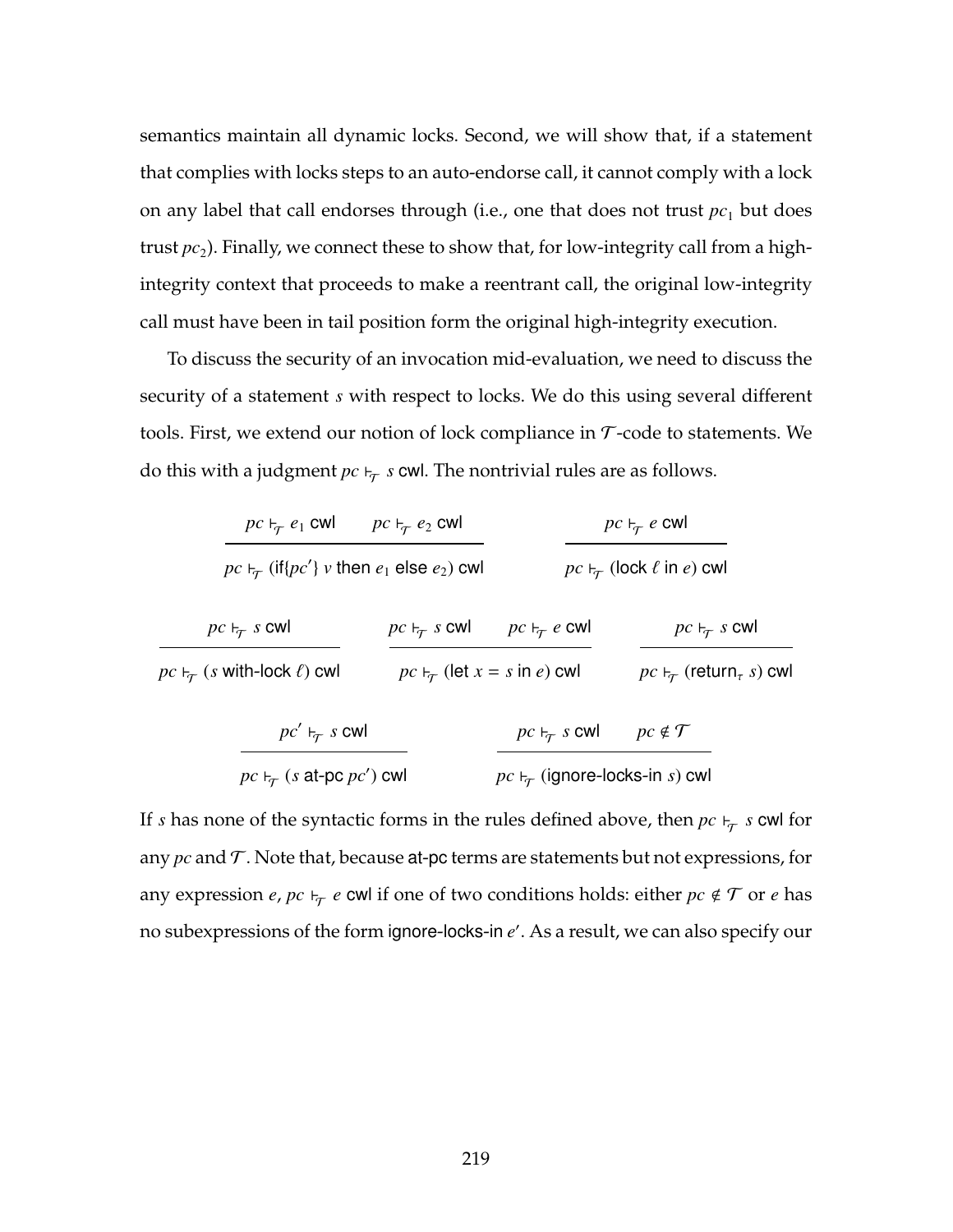definition of lock compliance from class tables using this judgment. Specifically,

 $CT$  complies with locks in  $T$ -code

$$
\mathbb{I}
$$
\n
$$
CT(C) = \text{class } C[\ell_C] \text{ extends } D\{\overline{f} : \overline{\tau_f} : K : \overline{M}\}
$$
\n
$$
\tau m\{pc_1 \gg pc_2; \ell_0\}(\overline{x} : \overline{\tau_a}) \{e\} \in \overline{M}
$$
\nis admissible for CT

\n
$$
\ell_C \vdash_{\overline{f}} e \text{ cw}
$$

<span id="page-234-1"></span>**Lemma 4.12.** If  $pc \vdash_{\mathcal{T}} s$  cwl and  $pc \Rightarrow pc'$ , then  $pc' \vdash_{\mathcal{T}} s$  cwl.

*Proof.* By simple induction on the definition of  $pc \vdash_T s$  cwl.

We will also be considering statements in the middle of evaluation, so we need a way to extract the *pc* label that we expect sub-statements to type-check with, and similarly we need to extract the list of dynamic locks that will be present when a sub-statement completes executing. We do that using the following two recursive functions defined on evaluation contexts.

$$
getLocks(L, E) = \begin{cases} L & \text{if } E = [\cdot] \\ getLocks((L, \ell), E') & \text{if } E = E' \text{ with-lock } \ell \\ getLocks(L, E') & \text{if } E = \text{let } x = E' \text{ in } e, \text{ return}_{\tau} E', \text{ or } E' \text{ at-pc } pc \end{cases}
$$

$$
innerPc(pc, E) = \begin{cases} pc & \text{if } E = [\cdot] \\ innerPc(pc', E') & \text{if } E = E' \text{ at-pc } pc' \\ innerPc(pc, E') & \text{if } E = \text{let } x = E' \text{ in } e, \text{ return}_{\tau} E', \text{ or } E' \text{ with-lock } \ell \end{cases}
$$

We extend both of these to statements by  $getLocks(L, E[e]) = getLocks(L, E)$ , and similarly for *innerPc*.

**Definition 4.12** (Configuration Safety). A pair  $\langle s | (CT, \sigma, M, L) \rangle$  of statement and configuration is  $\mathcal{T}$ -safe with pc and  $\hat{L}$  if

<span id="page-234-0"></span>1.  $\Sigma_{\sigma}$  *- CT* ok complies with locks in T-code,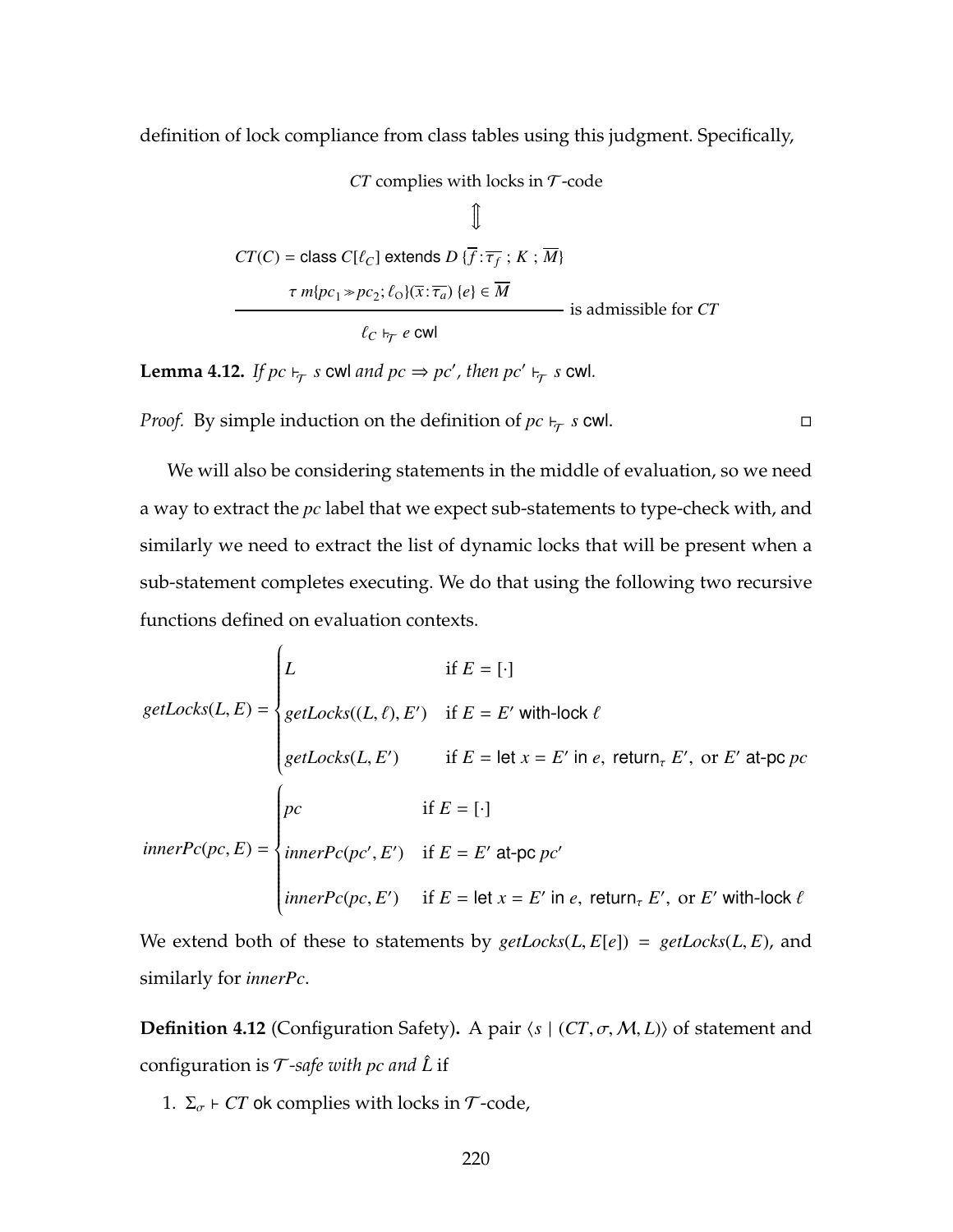- <span id="page-235-0"></span>2.  $\vdash \sigma$  wt,
- <span id="page-235-1"></span>3.  $\Sigma_{\sigma}$ ;  $\Gamma$ ;  $pc$ ;  $\ell_1$   $\vdash$  s :  $\tau$  +  $\ell_{0}$ ,
- <span id="page-235-3"></span> $4.~pc \vdash_{\mathcal{T}} s$  cwl,
- <span id="page-235-5"></span>5.  $L = getLocks(\hat{L}, s)$ , and
- <span id="page-235-4"></span>6. for any *E* and *s'* where  $E \neq E'$  [return<sub>*t*</sub> [·]] and  $pc' = innerPc(pc, E) \in \mathcal{T}$ , if *s* = *E*[*s'*] then there is some  $\ell'_I$  such that  $\Sigma_\sigma$ ;  $\Gamma'$ ;  $pc'$ ;  $\ell''_I$  + *s'* :  $\tau'$  +  $\ell'_0$  and  $(\wedge \text{getLocks}(\hat{L}, E)) \wedge \ell'_1 \Rightarrow pc'.$

<span id="page-235-2"></span>**Lemma 4.13.** If  $\langle E[s] | C \rangle$  *is*  $\mathcal{T}$ -safe at *pc* and *L*, then  $\langle s | C \rangle$  *is*  $\mathcal{T}$ -safe at *innerPc*(*pc*, *E*) *and getLocks*(*L*, *E*)*.*

*Proof.* By induction on *E* and the definitions of *innerPc* and *getLocks*.

<span id="page-235-6"></span>**Lemma 4.14** (Preservation of  $\mathcal{T}$ -Safety). If  $\langle s | C \rangle$  is  $\mathcal{T}$ -safe with pc and  $\hat{L}$ , and  $\langle s | C \rangle \longrightarrow \langle s' | C' \rangle$ , then  $\langle s' | C' \rangle$  is  $\mathcal{T}$ -safe with  $pc$  and  $\hat{L}$ .

*Proof.* Condition [1](#page-234-0) follows from Lemma [4.3](#page-208-2) and the fact that *CT* must remain unchanged. Conditions [2](#page-235-0) and [3](#page-235-1) follow directly from Theorem [4.6.](#page-207-0) We prove the other three conditions by induction on the operational semantics. Notationally, we let  $C = (CT, \sigma, M, L)$  and  $C' = (CT, \sigma', M', L')$ . Also, by assumption, there is some  $\ell'_{\text{I}}$ such that  $\Sigma_{\sigma}$ ;  $\Gamma$ ;  $pc$ ;  $\ell'_1 \vdash s : \tau \dashv \ell_0$  and  $(\wedge \hat{L}) \wedge \ell'_1 \Rightarrow pc$ . We assume without loss of generality that  $\ell_I$  has this property.

**Case** [E-E](#page-202-0)VAL: In this case  $s = E[\tilde{s}], \langle \tilde{s} | C \rangle \longrightarrow \langle \tilde{s}' | C' \rangle$ , and  $s' = E[\tilde{s}']$ . Let  $pc' = innerPc(pc, E)$  and  $\hat{L}' = getLocks(\hat{L}, E)$ . By Lemma [4.13,](#page-235-2) we know that  $\tilde{s}$  is  $\mathcal{T}$ -safe at  $pc'$  and  $\hat{L}'$ , so by induction on the operational semantics,  $\langle \tilde{s}' | C' \rangle$ is as well. We also note that  $\Sigma_{\sigma}$ ;  $\Gamma'$ ;  $pc'$ ;  $\ell'_1 \vdash \tilde{s}$  :  $\tau' \dashv \ell'_0$ .

By the safety of  $\langle s | C \rangle$ , for every pair of sub-contexts  $E_1$  and  $E_2$  such that  $E = E_1[E_2]$ , either  $\tilde{pc} = innerPc(pc, E_1) \notin T$ ,  $E_1 = E'_1[return_{\tau} [\cdot]]$ , or  $\Sigma_{\sigma}$ ;  $\tilde{\Gamma}$ ;  $\tilde{pc}$ ;  $\tilde{\ell}_1$  +  $E_2[\tilde{s}]$ :  $\tau_1$  +  $\tilde{\ell}_0$  for some  $\tilde{\ell}_I$  where ( $\wedge$  *getLocks*( $\hat{L}$ ,  $E_1$ ))  $\wedge$   $\tilde{\ell}_I \Rightarrow \tilde{pc}$ . By Theorem [4.6,](#page-207-0)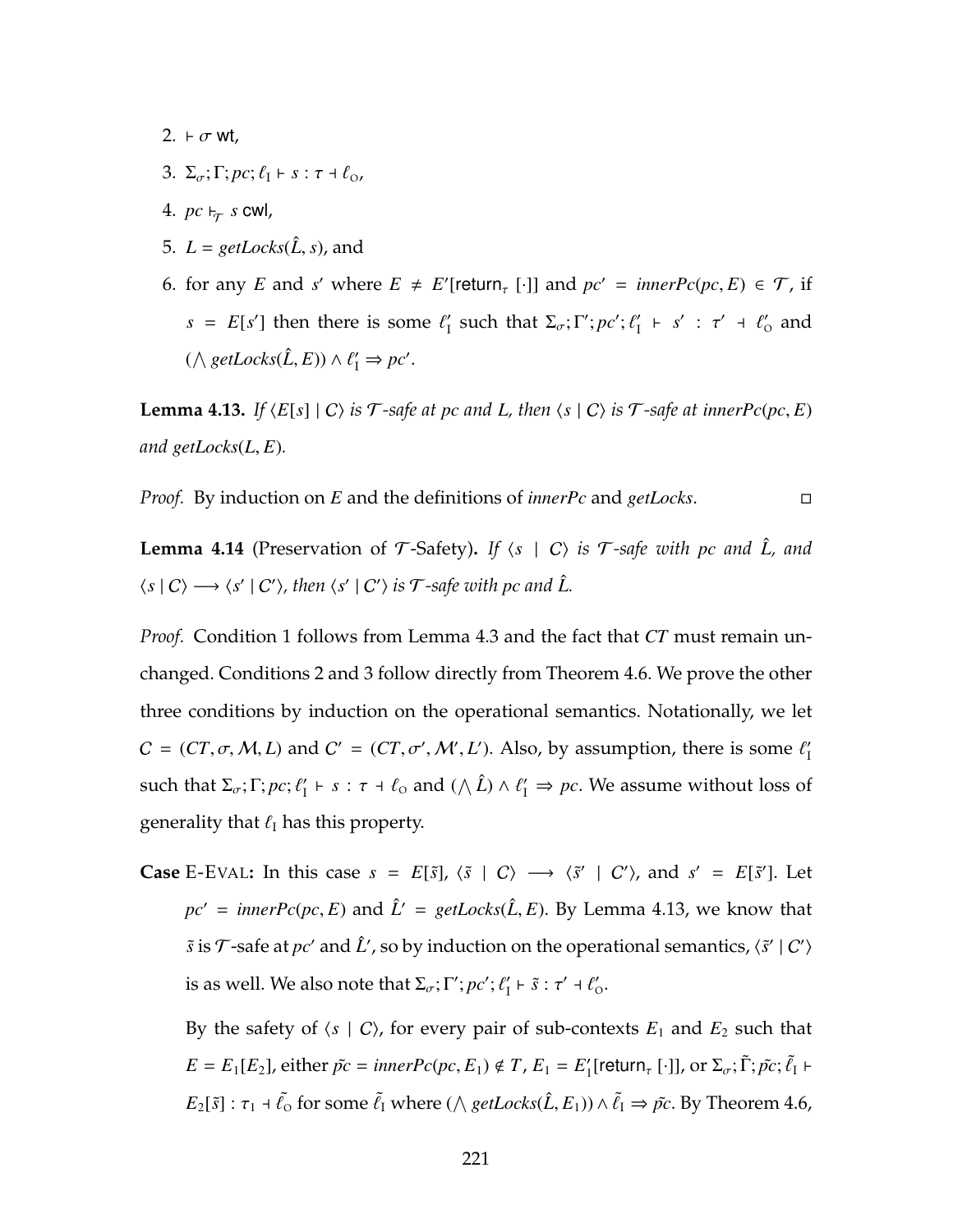$\Sigma_{\sigma'}$ ; Γ'; *pc'*;  $\ell'_1 \vdash \tilde{s}' : \tau' \dashv \ell'_0$ , so by Lemma [4.5,](#page-208-0) we also have that  $\Sigma_{\sigma'}$ ; Γ̃; *p̃c*;  $\tilde{\ell}_1 \vdash$  $E_2[\tilde{s}']$ :  $\tau_1$  +  $\tilde{\ell}_0$ . As this holds for every choice of  $E_1$  and  $E_2$ , this proves the case.

**Cases** [E-I](#page-202-0)FT **and** E-IFF: In both cases we have  $s = \text{if} \{pc'\}$  *v* then  $e_1$  else  $e_2$  and  $s' =$  $e_i$  at-pc *pc'* for either *i* = 1 or 2. By inversion on the typing rules,  $pc \Rightarrow pc'$ and  $\Sigma_{\sigma}$ ;  $\Gamma$ ;  $pc'$ ;  $\ell_1 \vdash e_i : \tau \dashv \ell_0$  for both  $i = 1, 2$ . Moreover, by Lemma [4.12,](#page-234-1)  $pc'$   $\vdash_{\mathcal{T}} e_i$  cwl, so Condition [4](#page-235-3) holds for *s'*. Because  $e_1$  and  $e_2$  are expressions, we know that if  $e_i = E[\tilde{s}]$ , then *E* consists entirely of let and ignore-locks-in statements and  $\tilde{s}$  is an expression. Therefore, if  $pc' \notin T$ , then Condition [6](#page-235-4) is trivial.

If  $pc' \in T$ , then because  $\mathcal T$  is downward-closed,  $pc \in T$ . Because  $pc \vdash_{\mathcal T} e_i$  cwl, ignore-locks-in cannot appear in *e* in this sub-case, so *E* consists entirely of let statements. As a result,  $\Sigma_{\sigma}$ ;  $\Gamma'$ ;  $pc'$ ;  $\ell_1 \vdash \tilde{s}$  :  $\tau' \dashv \ell_0$  for some  $\Gamma' \supseteq \Gamma$  and  $\tau'$ . Because  $(\wedge \hat{L}) \wedge \ell_1 \Rightarrow pc \Rightarrow pc'$ , this proves that  $\langle e_i | C' \rangle$  is  $\mathcal{T}$ -safe at  $pc'$  and  $\hat{L}$ . Since  $s' = e_i$  at-pc  $pc'$ , the  $\mathcal T$ -safety transfers to  $\langle s' | C' \rangle$ .

- **Case** [E-L](#page-202-0)ET: Here  $s = (\text{let } x = v \text{ in } e)$  and  $s' = e[x \mapsto v]$ . Theorem [4.6](#page-207-0) proves  $\Sigma_{\sigma}$ ; Γ; *pc*;  $\ell_1$  + *s'* :  $\tau$  +  $\ell_0$ . Moreover, because *s'* is an expression, by the same  $\log$ ic as in the previous case,  $\langle s' | C' \rangle$  must be  $\mathcal T$ -safe at  $pc$  and  $\hat L$ .
- **Case** [E-L](#page-178-0)OCK: In this case  $s = \text{lock } \ell$  in  $e$ . To prove Condition [5](#page-235-5) holds, simply note that  $L' = (L, \ell) = (\hat{L}, \ell) = getLocks(\hat{L}, e \text{ with-lock } \ell).$

Next, inversion on the typing rules tells that  $\Sigma_{\sigma}$ ;  $\Gamma$ ;  $pc$ ;  $\ell'_1 \vdash e : \tau \dashv \ell'_0$  where  $\ell'_I \wedge \ell \Rightarrow \ell_I$  and  $\ell'_0 \wedge \ell \Rightarrow \ell_0$ . Further, we know that  $s' = e$  with-lock  $\ell, L = \hat{L}$ , and  $L' = (L, \ell)$  By Condition [4](#page-235-3) on *s*, first Condition 4 holds trivially on *s'*, and second, either  $pc \in T$  or  $e$  contains no ignore-locks-in terms, as  $e$  is an expression. Therefore, by the same logic as in the previous two cases, it suffices to show Condition [6](#page-235-4) holds when  $pc \in T$  and  $E = [\cdot]$  with-lock  $\ell$ . Here we know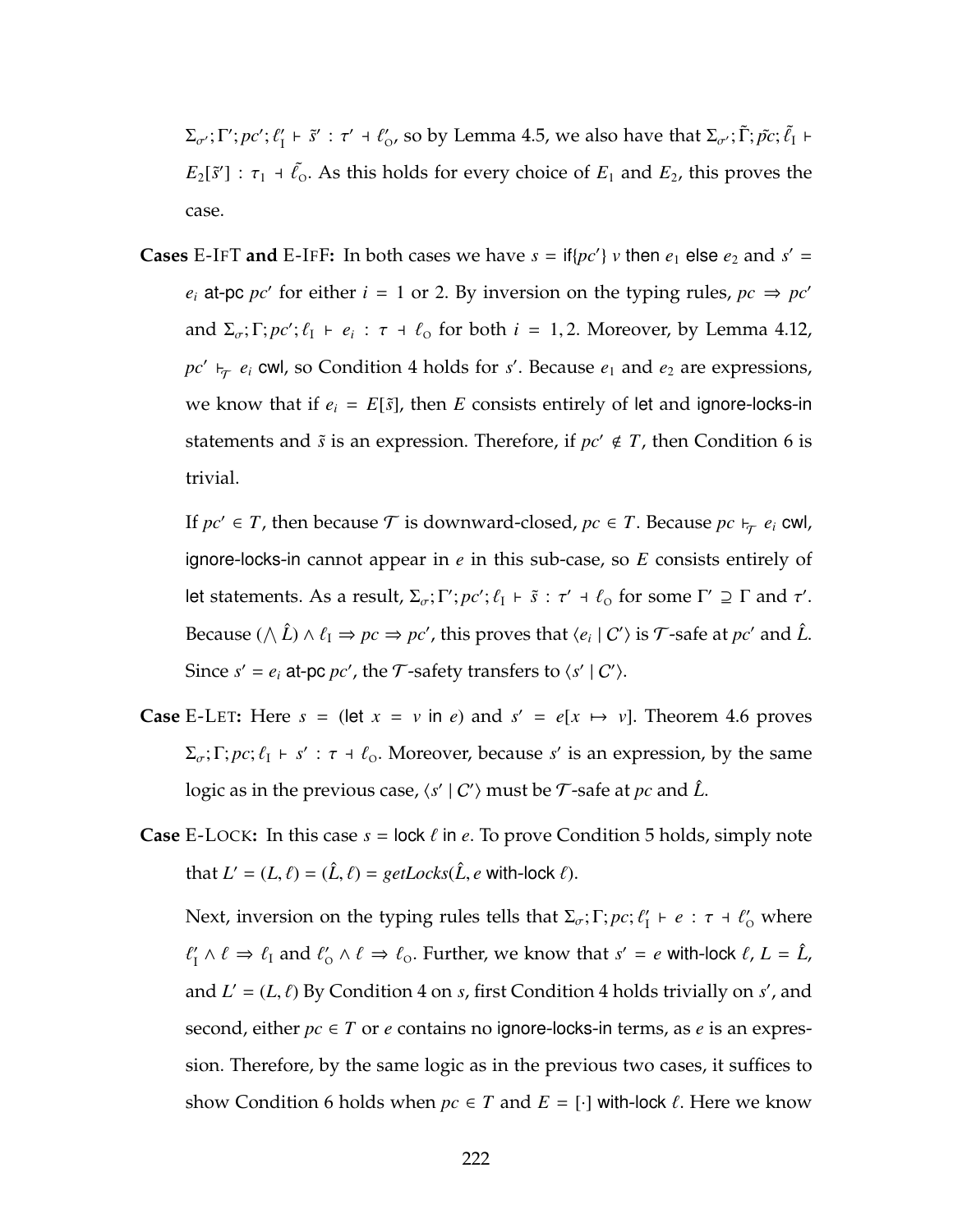that  $\Sigma_{\sigma}$ ;  $\Gamma$ ;  $pc$ ;  $\ell'_1 \vdash e : \tau \dashv \ell'_0$  with  $\ell'_1$  defined as above. As a result,

$$
(\bigwedge \text{getLocks}(\hat{L}, E)) \wedge \ell'_1 = (\bigwedge (\hat{L}, \ell)) \wedge \ell'_1
$$

$$
= (\bigwedge \hat{L}) \wedge \ell \wedge \ell'_1
$$

$$
\Rightarrow (\bigwedge \hat{L}) \wedge \ell_1
$$

$$
\Rightarrow pc.
$$

- **Case** E-U[NLOCK](#page-178-0): Here  $s = v$  with-lock  $\ell$  and  $s' = v$ , so Condition [4](#page-235-3) is trivial. Condition [5](#page-235-5) follows from the semantic rule that requires  $L = (L', \ell)$ , so if *getLocks*( $\hat{L}$ , *s*) = *L*, then  $\hat{L} = L' = getLocks(\hat{L}, v)$ . Condition [6](#page-235-4) follows from the fact that values type-check with any  $\ell_{\rm I}$ , including  $pc.$
- **Cases** [E-C](#page-188-0)ALL **and** E-CALLATK: In both of these cases,  $s = new C(\overline{v})$ .*m*( $\overline{w}$ ). If we let  $mbody(C, m) = (\ell_m, \overline{x}, \overline{\tau_a}, pc_1 \gg pc_2, e, \tau)$ , then  $s' = (return_\tau e')$  at-pc  $pc_2$  where  $e' = e[\overline{x} \mapsto \overline{w}, \text{this} \mapsto \text{new } C(\overline{v})]$ . By Condition [1](#page-234-0) on *s*, we know that  $\ell_C \vdash_\mathcal{T} e'$  cwl. The M[ETHOD](#page-181-0)-OK rule requires that  $\ell_C \Rightarrow pc_2$ , so therefore by Lemma [4.12](#page-234-1) proves  $pc_2 \vdash_\mathcal{T} e'$  cwl, proving Condition [4.](#page-235-3)

Since the body of the method is an expression and  $L = L'$ , Condition [5](#page-235-5) holds trivially.

For Condition [6,](#page-235-4) we consider multiple possible evaluation contexts *E*. If *E* = [ $\cdot$ ], note that return<sub>*t</sub>* s'' type-checks with any  $\ell_I$ . If  $E =$  return<sub>*t*</sub> [ $\cdot$ ], then this is</sub> precisely the caveat that Condition [6](#page-235-4) does not restrict. If  $E =$  return<sub>r</sub> [ $\cdot$ ] at-pc  $pc_2$ , M[ETHOD](#page-181-0)-OK ensures that  $\Sigma_{\sigma}$ ;  $\cdot$ ;  $pc_2$ ;  $\ell'_1 \vdash e'$  :  $\tau \dashv \ell'_0$  for some  $\ell'_1 \Rightarrow pc_2$ . In particular, this means ( $\wedge \hat{L}$ )  $\wedge \ell'_1 \Rightarrow pc_2$  regardless of the contents of  $\hat{L}$ . Moreover, because we know that  $pc_2$   $\vdash_{\mathcal{T}} e'$  cwl and  $e'$  is an expression, either  $pc_2 \notin \mathcal{T}$ , in which case Condition [6](#page-235-4) is trivial in  $e'$ , or  $pc_2 \in \mathcal{T}$  and  $e'$  does not contain ignore-locks-in terms. In the second case, the same logic as in several previous cases completes the proof that Condition [6](#page-235-4) holds, and thus the case.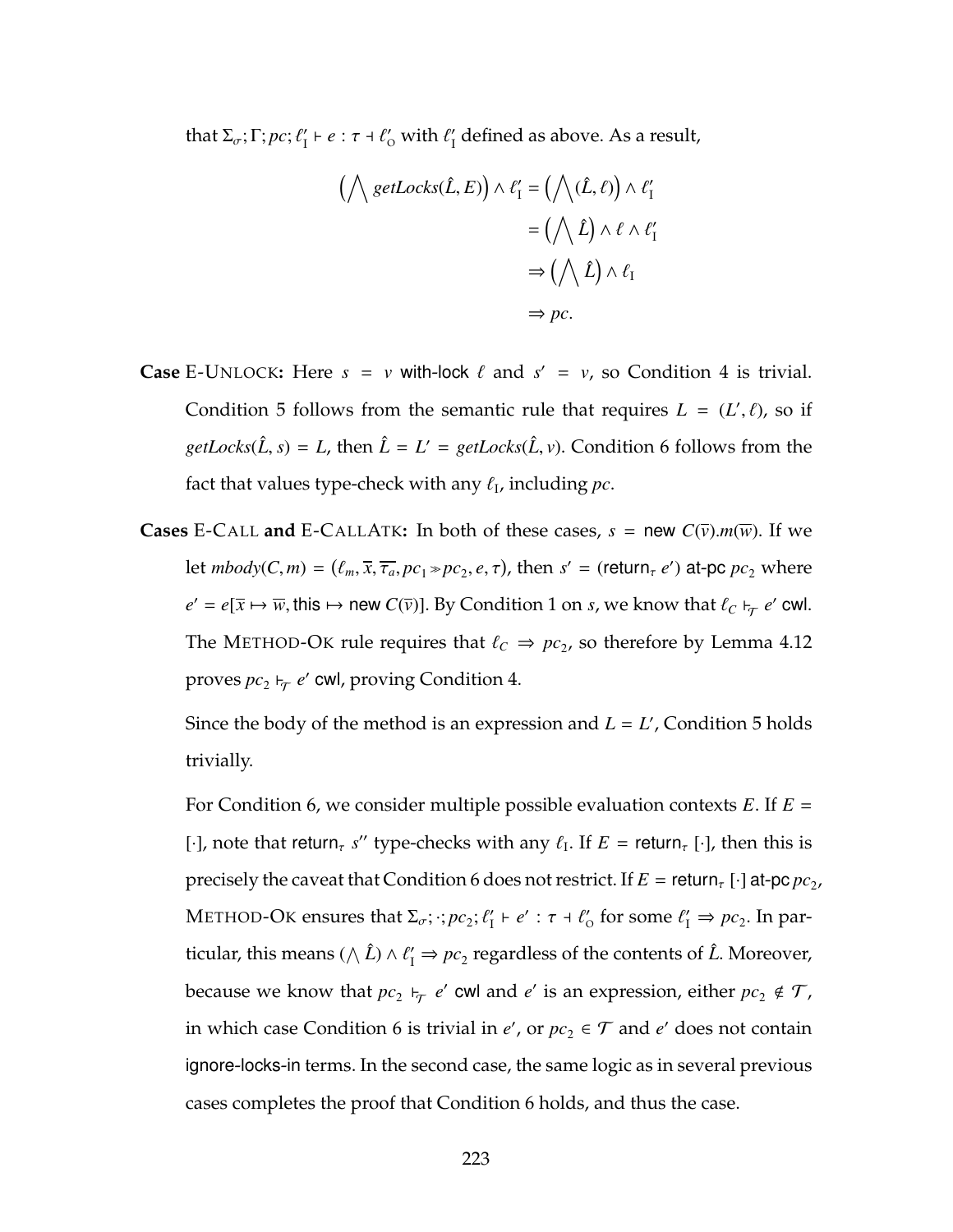In all other cases the step leaves *L* unchanged and produces a value. All welltyped value type check with any  $\ell_I$  and  $pc \vdash_\mathcal{T} v$  cwl for any label  $pc$  and value  $v$ , so all conditions hold.

<span id="page-238-0"></span>**Lemma 4.15.** *For any label*  $\ell_t \in \mathcal{T}$ , statement *s*, configuration  $C = (CT, \sigma, M, L)$ , lock list  $\hat{L}$ *, if* 

- <span id="page-238-2"></span>*1.*  $\langle s | C \rangle$  *is*  $\mathcal{T}$ *-safe with pc and*  $\hat{L}$  *for some label pc,*
- <span id="page-238-3"></span><span id="page-238-1"></span>*2. s contains no sub-statements of the form* ignore*-*locks*-*in *s* 0 *,*

3. 
$$
\langle s | C \rangle \longrightarrow^* \langle E[\text{new } C(\overline{v}).m(\overline{w})] | C' \rangle \longrightarrow \langle s' | C'' \rangle
$$
, and

<span id="page-238-4"></span>4. 
$$
\text{mtype}(C, m) = \overline{\tau}_a \xrightarrow{pc_1 \gg pc_2; \hat{t}_0} \hat{\tau} \text{ with } pc_1 \Rightarrow \ell_t \text{ and } pc_2 \Rightarrow \ell_t,
$$

*then for any*  $\ell_1$  *and*  $\ell_0$  *such that*  $\Sigma_\sigma$ ;  $\Gamma$ ;  $pc$ ;  $\ell_1 \vdash s : \tau \dashv \ell_0$ , then  $(\wedge \hat{L}) \wedge (\ell_1 \vee \ell_0) \nRightarrow \ell_t$ .

*Proof.* This is a proof by induction on the number of steps in premise [3.](#page-238-1) For the base case of zero steps,  $s = E$ [new  $C(\overline{v})$ .*m*( $\overline{w}$ )]. We prove this case by induction on *E*. For these cases, we will use the notational short-hand  $s' = E'$  [new  $C(\overline{v})$ .*m*( $\overline{w}$ )] where E' will be defined in each inductive case.

**Case**  $E = [\cdot]$ : The fact that  $\langle s | C \rangle$  is T-safe with *pc* and  $\hat{L}$  directly means that  $\Sigma_{\sigma}$ ;  $\Gamma$ ;  $pc$ ;  $\ell_1$   $\vdash$  new  $C(\bar{v})$ .*m*( $\overline{w}$ ) :  $\tau$  +  $\ell_0$ . Inversion on the typing rules proves that  $pc_1 \Rightarrow pc_2 \vee \ell_1$ . Because this expression steps again, inversion on the operational semantics ensures that it must step using [E-C](#page-178-0)ALL, and therefore  $\bigwedge_{\ell \in L} (pc_1 \Rightarrow pc_2 \vee \ell)$ . Because ∧ produces the greatest lower bound and the lattice is distributive,

$$
pc_1 \Rightarrow \bigwedge_{\ell \in L} (pc_2 \vee \ell) \wedge (pc_2 \vee \ell_1) = pc_2 \vee ((\bigwedge L) \wedge \ell_1).
$$

Moreover, because  $pc_1 \Rightarrow \ell_t$ , transitivity of  $\Rightarrow$  tells us that this label does not act for  $\ell_t$ . Yet  $pc_2 \Rightarrow \ell_t$ , so by the definition of join, it must be the case that  $((\bigwedge L) \wedge \ell_1) \nRightarrow \ell_t$ . Because  $\ell_1 \Rightarrow \ell_1 \vee \ell_0$ , and  $L = \hat{L}$  in this case, transitivity of  $\Rightarrow$ and equality substitution proves ( $\wedge \hat{L}$ )  $\wedge$  ( $\ell_1 \vee \ell_0$ )  $\Rightarrow \ell_t$ , as desired.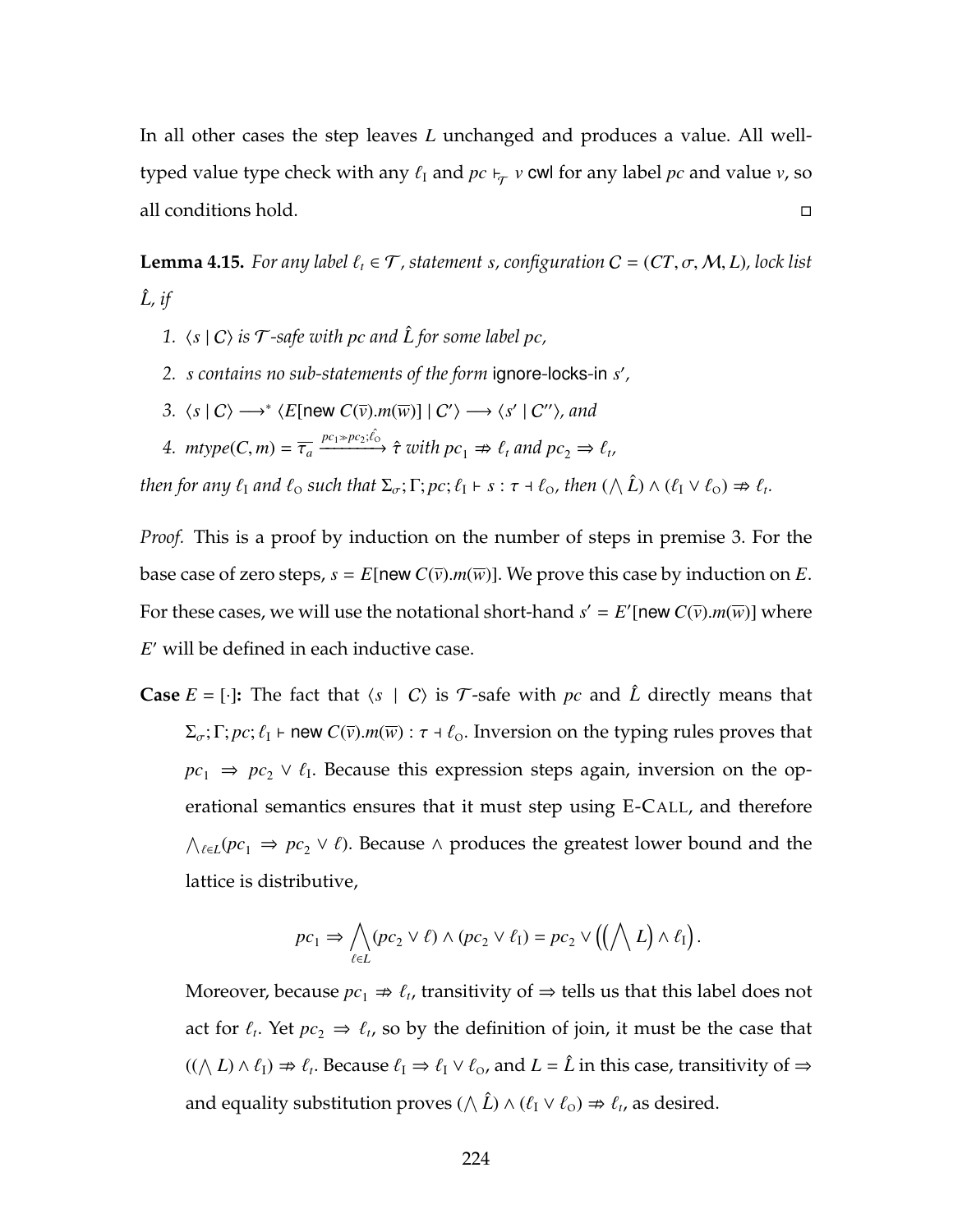- **Case**  $E = \text{let } x = E'$  in  $e$ : In this case, inversion on the typing rules guarantees that  $\Sigma_{\sigma}$ ;  $\Gamma$ ;  $pc$ ;  $\ell_1$   $\vdash$  s' :  $\tau'$   $\dashv$   $\ell'_0$  where  $\ell'_0 \Rightarrow \ell_1$ . Premises [1](#page-238-2) and [2](#page-238-3) are clearly true for  $\langle s' | C \rangle$ , so by induction on *E*,  $(\wedge \hat{L}) \wedge (\ell_1 \vee \ell_0') \nRightarrow \ell_i$ . Since  $\ell_0' \Rightarrow \ell_1$ , we know that  $\ell_I \vee \ell'_O = \ell_I \Rightarrow \ell_I \vee \ell_O$ . Transitivity of  $\Rightarrow$  then proves the desired result.
- **Case**  $E = \text{return}_{\tau} E'$ : Inversion on the typing rules proves  $\Sigma_{\sigma}$ ;  $\cdot$ ;  $pc$ ;  $\ell'_1 \vdash s' : \tau \dashv \ell'_0$  for some  $\ell'_I$  and  $\ell'_0$  where  $\ell'_I \vee \ell'_0 \Rightarrow \ell_0$ . As with the previous case, our inductive hypothesis on *E* applies, giving us ( $\wedge$   $\hat{L}$ )  $\wedge$  ( $\ell'_1 \vee \ell'_0$ )  $\Rightarrow$   $\ell_t$ . Because  $\ell'_1 \vee \ell'_0 \Rightarrow \ell_0$ and  $\ell_{\rm o} \Rightarrow \ell_{\rm I} \vee \ell_{\rm o}$ , transitivity of  $\Rightarrow$  again gives us the desired result.
- **Case**  $E = E'$  with-lock  $\ell$ : Inversion on the typing rules proves  $\Sigma_{\sigma}$ ;  $\Gamma$ ;  $pc$ ;  $\ell'_1 \vdash s' : \tau \dashv \ell'_0$ where  $\ell'_1 \wedge \ell \Rightarrow \ell_1$  and  $\ell'_0 \wedge \ell \Rightarrow \ell_0$ . By the definition of *getLocks*, we know that  $\langle s' | C \rangle$  must be  $\mathcal T$ -safe with *pc* and  $(\hat L, \ell)$ . Premise [2](#page-238-3) is clearly true of *s'* since there is no added syntax, so induction on *E* proves  $(\wedge(\hat{L}, \ell)) \wedge (\ell'_1 \vee \ell'_0) \Rightarrow \ell_t$ . Using the above facts and the distributive property of the lattice,

$$
(\bigwedge(\hat{L}, \ell)) \wedge (\ell'_1 \vee \ell'_0) = (\bigwedge \hat{L}) \wedge \ell \wedge (\ell'_1 \vee \ell'_0)
$$

$$
= (\bigwedge \hat{L}) \wedge ((\ell'_1 \wedge \ell) \vee (\ell'_0 \wedge \ell))
$$

$$
\Rightarrow (\bigwedge \hat{L}) \wedge (\ell_1 \vee \ell_0).
$$

Transitivity of  $\Rightarrow$  finishes the case.

**Case**  $E = E'$  at pc *pc*': Here  $\langle s' | C \rangle$  is  $\mathcal{T}$ -safe at *pc'* and  $\hat{L}$  and premise [2](#page-238-3) clearly holds, so induction on *E* proves the case.

**Case**  $E =$  ignore-locks-in  $E'$ : This case is impossible by premise [2.](#page-238-3)

We now move on to the inductive case on the number of steps. For all cases, Lemma [4.14](#page-235-6) ensures that premise [1](#page-238-2) remains true after a single step. By inspection on the operational semantics, we can introduce ignore-locks-in terms in only two ways: directly through [E-C](#page-178-0)ALL and [E-C](#page-188-0)ALLATK and indirectly through [E-E](#page-202-0)VAL.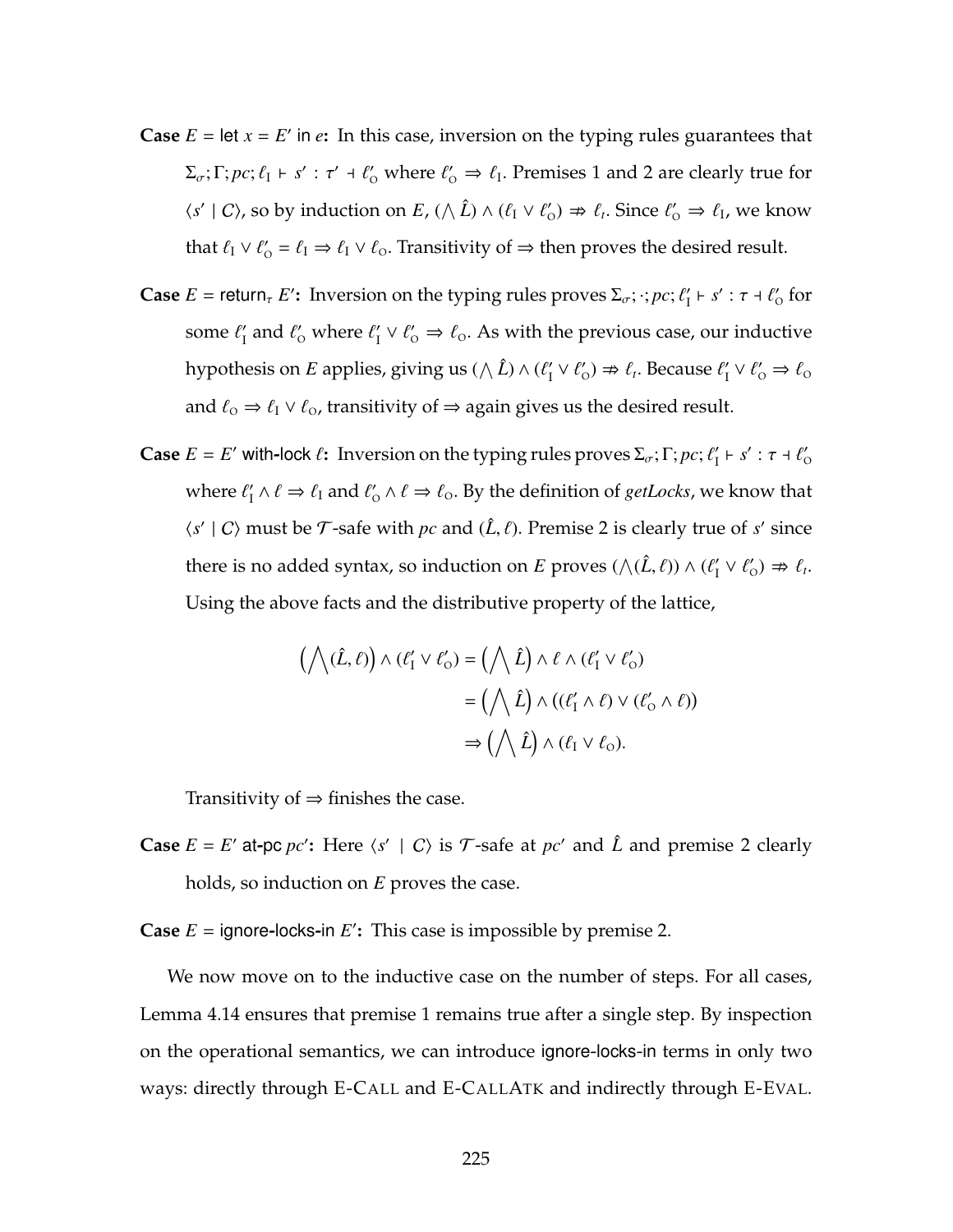Thus premise [2](#page-238-3) inductively holds for all other steps. Similarly, premises [3](#page-238-1) and [4](#page-238-4) remain true by assumption at top-level. We can therefore directly apply our inductive hypothesis for all steps except [E-E](#page-202-0)VAL, [E-C](#page-178-0)ALL, and [E-C](#page-188-0)ALLATK. We handle those cases explicitly.

For the case of [E-E](#page-202-0)VAL where  $s = \tilde{E}[\tilde{s}]$ , we induct on  $\tilde{E}$  and the operational semantics.

**Case**  $\tilde{E} = [\cdot]$ : Here induction on the operational semantic rule proves the case.

**Case**  $\tilde{E}$  = let  $x = \tilde{E}'$  in *e*: We now consider two sub-cases: first is the case where  $\langle \tilde{E}'[\tilde{s}] | C \rangle \longrightarrow^* \langle \tilde{E}''[{\sf new} C(\overline{v}).m(\overline{w})] | C' \rangle$  and second is the case where no such steps exist. If there is such an evaluation, then all of the inductive hypotheses hold for  $\tilde{E}'[\tilde{s}]$ , so induction on  $\tilde{E}$  prove the case. If there is no such evaluation, inspection on the operational semantics tells us that we can only step *s* using [E-E](#page-202-0)VAL stepping  $\tilde{E}'[\tilde{s}]$  until it steps to a value. Therefore, premise [3,](#page-238-1) ensures that there is some value *v* and context  $C_v$  such that  $\langle \tilde{E}^{\prime}[\tilde{s}] | C \rangle \longrightarrow^+ \langle v | C_v \rangle$ . Using [E-E](#page-202-0)VAL on each step gives us

$$
\langle s | C \rangle \longrightarrow^+ \langle \text{let } x = v \text{ in } e | C_v \rangle \longrightarrow^* \langle E[\text{new } C(\overline{v}).m(\overline{w})] | C' \rangle \longrightarrow \langle \tilde{s} | C'' \rangle.
$$

Therefore,  $\langle$  let *x* = *v* in *e*  $| C_v \rangle$  satisfies our inductive hypothesis, so induction completes the case.

For the other three possible cases of  $\tilde{E}$ , the same logic as in the base-case proof above applies.

We now turn to when the step is [E-C](#page-178-0)ALL or [E-C](#page-188-0)ALLATK. In both cases, the statement *s* = new  $D(\overline{v'})$ .*m'*( $\overline{w'}$ ) with  $mbody(D, m') = (\ell_m, \overline{x}, \overline{\tau'_a}, pc'_1 \ge pc'_2, e, \tau)$ . If we let  $e' = e[\overline{x} \mapsto \overline{w'}],$  this  $\mapsto$  new  $D(\overline{v'})]$ , this steps to (return<sub>*t</sub> e'*) at-pc  $pc'_2$ . We handle this in</sub> two sub-cases: if  $pc'_2 \in \mathcal{T}$  and if  $pc'_2 \notin \mathcal{T}$ .

If  $pc'_2 \in \mathcal{T}$ , then M[ETHOD](#page-181-0)-OK proves that  $\ell_m \Rightarrow pc'_2$  and therefore  $\ell_m \in \mathcal{T}$ . Because  $\langle s | C \rangle$  is  $\mathcal T$ -safe, the method body *e*, and hence *e'* , cannot have any subexpres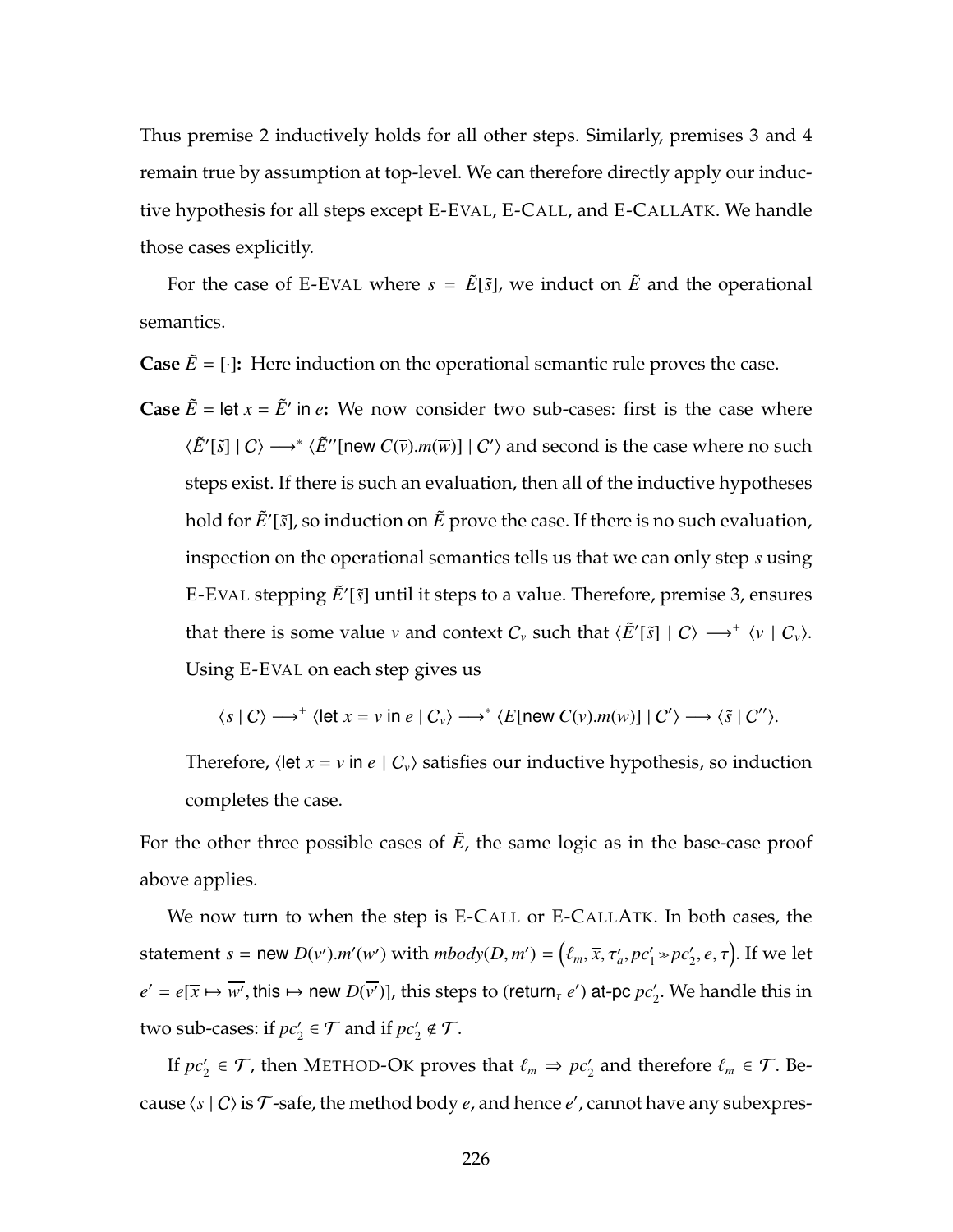sions of the form ignore-locks-in e''. Therefore the new statement satisfies premise [2](#page-238-3) of this lemma, allowing us to apply the inductive hypothesis.

If  $pc'_2 \notin \mathcal{T}$ , we claim that  $(\wedge \hat{L}) \wedge pc'_2 \Rightarrow \ell_t$ , which we prove differently based on the security assumptions of the system: either  $A = \overline{T}$  is a sublattice, or [E-C](#page-188-0)ALLATK is not admissible. In both cases we will apply Lemma [4.16](#page-241-0) to the configuration after taking this step. To meet the requirement of the lemma that there is no substatement of the form *s'* at-pc *pc'*, we use  $\langle e' | (CT, \sigma, (M, \ell_m), L) \rangle$ , noting that this configuration is  $\mathcal T$ -safe with  $pc'_2$  and  $\hat L$ .

Because  $\mathit{pc}'_2 \notin \mathcal{T}$ , Lemma [4.16](#page-241-0) proves that  $(\wedge \hat{L}) \in \mathcal{A}$ . When  $\mathcal{A}$  is a sublattice, it is closed under meet, so ( $\wedge$   $\hat{L}$ )  $\wedge$   $pc'_2 \in \mathcal{A}$ . By the downward-closed property of  $\mathcal{T}$ , that means  $(\wedge \hat{L}) \wedge pc'_2 \Rightarrow \ell_t$ .

If [E-C](#page-188-0)ALLATK is not admissible, Lemma [4.16](#page-241-0) proves that  $pc'_2 \Rightarrow pc_2 \vee (\wedge \hat{L})$ . By the definition of meet and the distributive property of the lattice,

$$
pc_2' = (pc_2 \vee (\bigwedge \hat{L})) \wedge pc_2' = (pc_2 \wedge pc_2') \vee ((\bigwedge \hat{L}) \wedge pc_2').
$$

By assumption on this sub-case,  $pc'_2 \notin \mathcal{T}$  and therefore  $pc'_2 \nRightarrow \ell_t$ , so at least one of the two sides of the join cannot act for  $\ell_t$ . However, the definition of meet gives  $pc_2 \wedge pc'_2 \Rightarrow pc_2 \Rightarrow \ell_t$ . Therefore  $(\wedge \hat{L}) \wedge pc'_2 \Rightarrow \ell_t$ .

By inversion on the typing rules, if  $\Sigma_{\sigma}$ ;  $\Gamma$ ;  $pc$ ;  $\ell_1 \vdash s : \tau \dashv \ell_0$ , then  $\ell'_0 \lor pc'_2 \Rightarrow \ell_0$ where  $\ell'_{0}$  is the lock label on *D.m.* In particular,  $pc'_{2} \Rightarrow \ell_{0} \Rightarrow \ell_{I} \vee \ell_{0}$ . As a result,  $(\wedge \hat{L}) \wedge pc'_2 \Rightarrow (\wedge \hat{L}) \wedge (\ell_1 \vee \ell_0)$ , so transitivity of  $\Rightarrow$  proves  $(\wedge \hat{L}) \wedge (\ell_1 \vee \ell_0) \nRightarrow \ell_t$ .  $\Box$ 

<span id="page-241-0"></span>**Lemma 4.16.** For any statement *s*, configuration  $C = (CT, \sigma, M, L)$ , label pc, and lock *list L*ˆ*, if*

- $\langle s | C \rangle$  *is*  $\mathcal{T}$ *-safe with pc and*  $\hat{L}$ ,
- *s contains no sub-statements of the form s'* at-pc  $pc'$ ,
- $\langle s | C \rangle \longrightarrow^* \langle E[\text{new } C(\overline{v}).m(\overline{w})] | C' \rangle \longrightarrow \langle s' | C'' \rangle$ , and
- $mtype(C, m) = \overline{\tau_a} \xrightarrow{pc_1 \gg pc_2; \ell_0} \tau$  *with*  $pc_2 \in \mathcal{T}$ *,*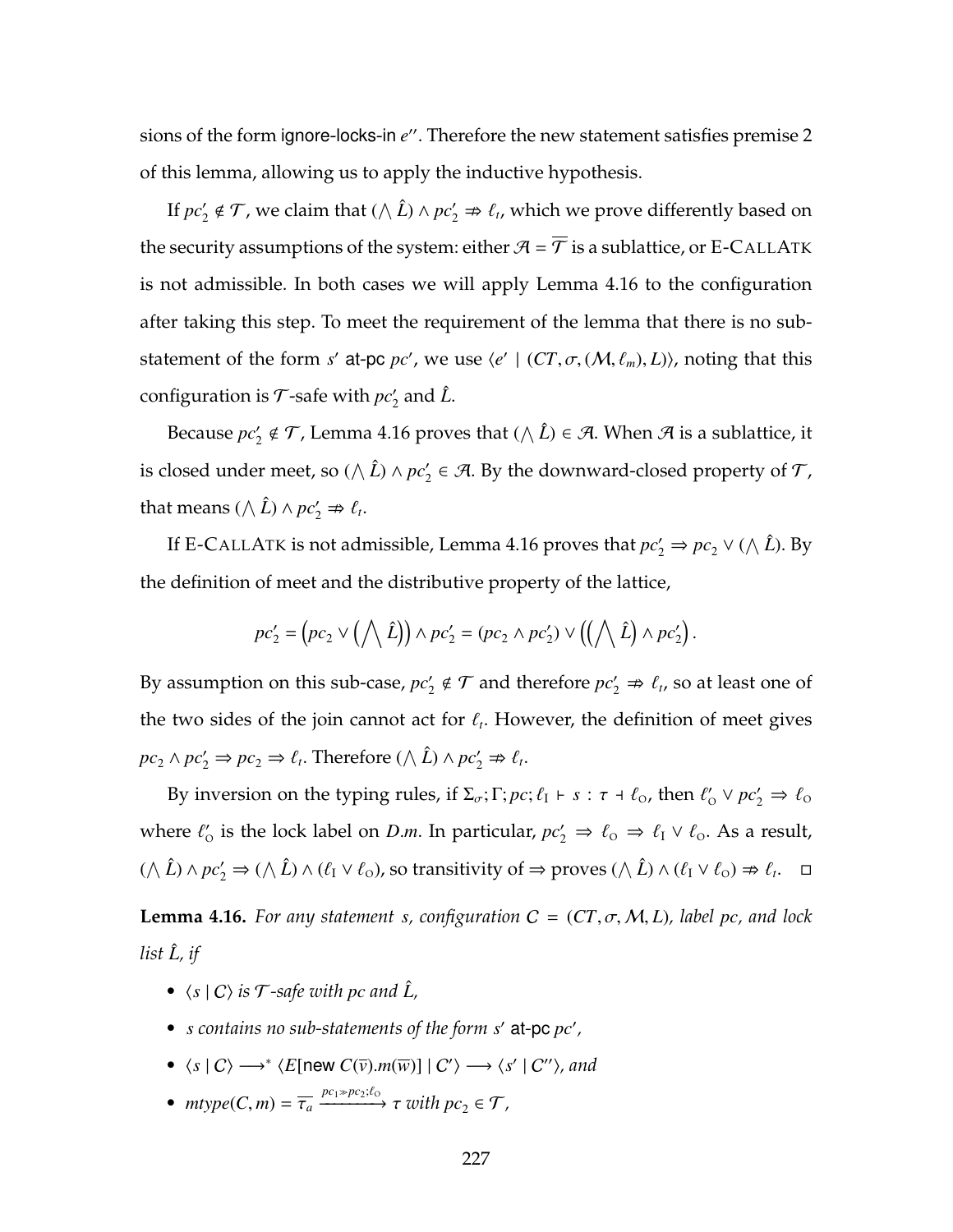*then*  $pc \notin \mathcal{T}$  *implies*  $(\wedge \hat{L}) \notin \mathcal{T}$ *, and*  $pc \Rightarrow pc_2 \vee (\wedge \hat{L})$  *if no step uses* [E-C](#page-188-0)ALLATK.

*Proof.* This proof follows by induction on the number of steps. For the base case where  $s = E$ [new  $C(\overline{v})$ .*m*( $\overline{w}$ )], we induct on *E* to prove  $pc \Rightarrow pc_2 \vee (\wedge \hat{L})$ .

- **Case**  $E = [\cdot]$ : Inversion on the typing rules tells us  $pc \Rightarrow pc_1$  and inversion on the operational semantics tell us  $pc_1 \Rightarrow pc_2 \vee (\wedge L)$ . By the definition of *getLocks*,  $\hat{L}$  = *L*, so transitivity proves the case.
- **Case**  $E = E$  at-pc  $pc'$ : This case is impossible by assumption.
- **Case**  $E = E'$  with-lock  $\ell$ : In this case we note that if  $s = E[\tilde{s}]$ , then  $\langle E'[\tilde{s}] | C \rangle$  must be *T*-safe with *pc* and  $(\hat{L}, \ell)$ . Therefore, by induction on *E*,  $pc \Rightarrow pc_2 \vee (\wedge(\hat{L}, \ell))$ . However,

$$
\bigwedge(\hat{L},\ell) = \left(\bigwedge \hat{L}\right) \wedge \ell \Rightarrow \bigwedge \hat{L}.
$$

Therefore, by transitivity,  $pc \Rightarrow pc_2 \vee (\wedge \hat{L})$ .

All other cases: The *pc* is unmodified and  $getLocks(\hat{L}, E'[\tilde{s}]) = getLocks(\hat{L}, E[\tilde{s}]) = L$ , so a simple inductive application completes the case.

This directly proves the second conclusion in this case. When  $pc \notin \mathcal{T}$ , the fact that  $\mathcal{T}$ is downward-closed means  $pc_2$ ∨( $\wedge$   $\hat{L}$ ) ∉  $\cal{T}$ . However,  $pc_2$  ∈  $\cal{T}$  and  $\cal{T}$  is a sublattice, so therefore it must be the case that  $(\wedge \hat{L}) \notin \mathcal{T}$ .

We now move to the inductive step. Lemma [4.14](#page-235-6) ensures that  $\tau$ -safety is retained. By inspection on the operational semantic rules, we can introduce new syntax only with [E-E](#page-202-0)VAL, [E-I](#page-178-0)FT, [E-I](#page-202-0)FF, [E-C](#page-178-0)ALL, and [E-C](#page-188-0)ALLATK. For all other steps, a direct application of the inductive hypothesis proves the lemma. We now prove those cases.

**Case** [E-E](#page-202-0)VAL: This case is by induction on  $\tilde{E}$  where  $s = \tilde{E}[\tilde{s}]$ . If  $\tilde{E} = [\cdot]$ , induction on the operational semantics completes the case. When  $\tilde{E} = \text{let } x = \tilde{E}'$  in *e*, we must consider whether  $\tilde{E}'[\tilde{s}]$  steps to the relevant method call or not. If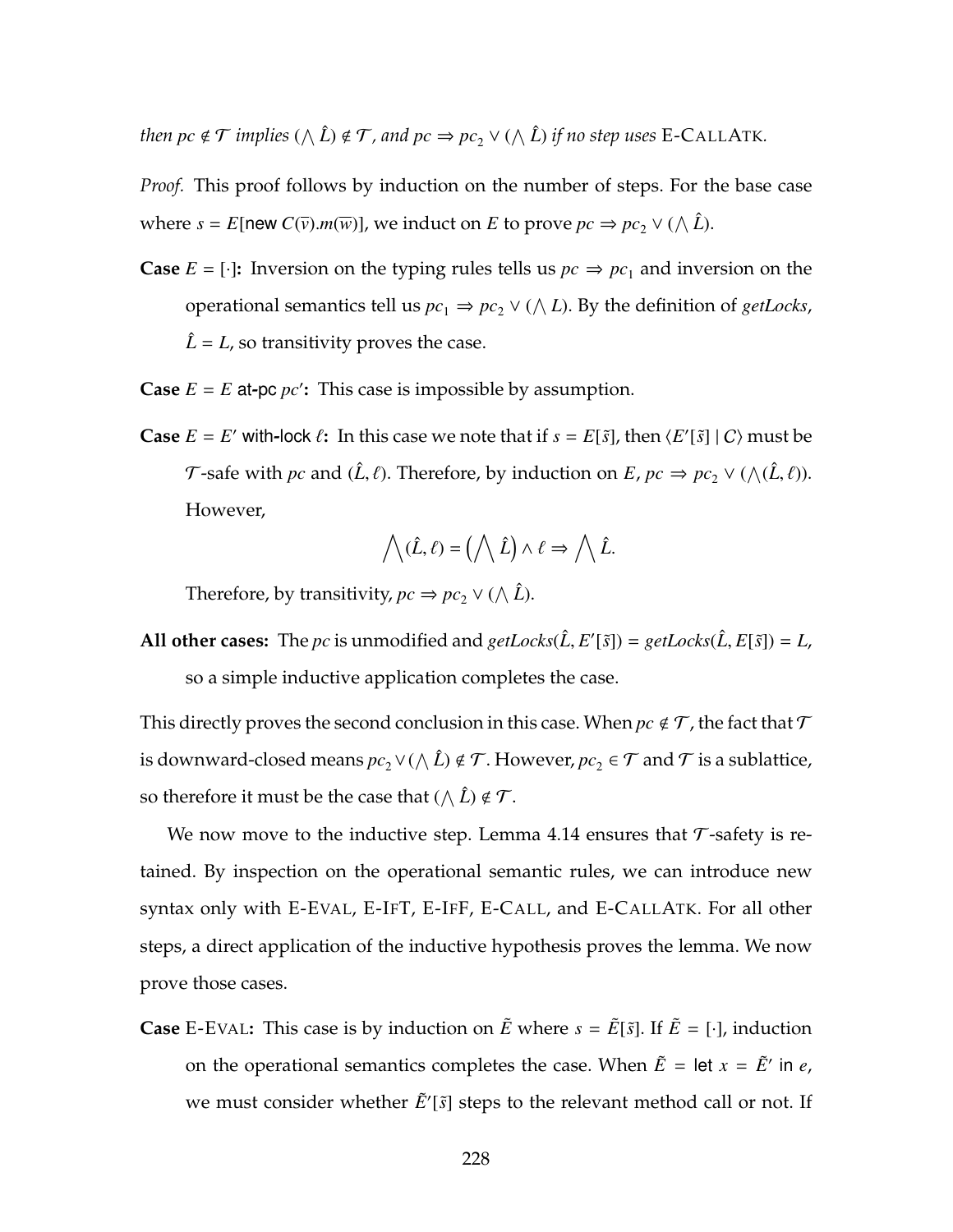it does, a direct inductive application proves the case. If it does not, we note that  $\langle \tilde{E}'[\tilde{s}] | C \rangle \longrightarrow^+ \langle v | C_v \rangle$  for some value *v* and configuration  $C_v$ . This new expression satisfies the premises of our top-level inductive hypothesis, so we can apply that.

By assumption,  $\tilde{E} \neq \tilde{E}'$  at-pc  $pc'$ , and the other possible options are the same as in the base case.

- **Cases** [E-I](#page-202-0)FT and E-IFF: In this case we note that  $s = \text{if} \{pc'\}\ v$  then  $e_1$  else  $e_2$ . Inversion on the typing rules proves that  $\Sigma_{\sigma}$ ;  $\Gamma$ ;  $pc'$ ;  $\ell_{I} \vdash e_{i} : \tau \dashv \ell_{0}$  for both  $i = 1, 2$  and  $pc \Rightarrow pc'$ . Therefore,  $\langle e_i | C \rangle$  is  $\mathcal{T}$ -safe with  $pc'$  and  $\hat{L}$ . Moreover,  $e_1$  and  $e_2$  are expressions, so they contain no sub-statements of the form  $s''$  at-pc *pc''*, allowing us to apply our inductive hypothesis. If  $pc \notin T$ , then because  $\mathcal T$  is downward-closed*,*  $pc' \notin \mathcal T$ *,* so induction proves that  $(\wedge \hat L) \notin \mathcal T$ . If [E-C](#page-188-0)ALLATK is not admissible, induction proves  $pc' \Rightarrow pc_2 \vee (\wedge \hat{L})$ , so transitivity gets us the desired result.
- **Case** [E-C](#page-178-0)ALL: The premises of [E-C](#page-178-0)ALL require that  $s = new D(\overline{v'})$ .*m'*( $\overline{w'}$ ) with  $mbody(D, m') = (\ell_{m'}, \overline{x}, \overline{\tau_a'}, pc_1' \gg pc_2', e, \tau')$  and  $pc_1' \Rightarrow pc_2' \vee (\wedge L)$ . Inversion on the typing rules proves that  $pc \Rightarrow pc'_1$ . Additionally, the statement after the step is return<sub>τ'</sub> (*e'* at-pc *pc*<sub>2</sub>) for some expression *e'*.

By Lemma [4.14](#page-235-6) the new configuration is  $\mathcal T$ -safe at  $pc$  and  $\hat L$ , so inductively, replacing the statement with  $e'$  is  $\mathcal{T}$ -safe at  $pc'_2$  and  $\hat{L}$ . If  $pc'_2 \notin \mathcal{T}$ , then by induction ( $\wedge$   $\hat{L}$ )  $\notin$   $\mathcal{T}$ . When  $pc'_2$   $\in$   $\mathcal{T}$ , the fact that  $\mathcal{T}$  is a sublattice means ( $\wedge$   $\hat{L}$ ) ∈  $\mathcal{T}$   $\implies$   $pc'_2 \vee (\wedge \hat{L})$  ∈  $\mathcal{T}$ . Moreover, the acts-for relations proved in the previous paragraph and transitivity give  $pc \Rightarrow pc_2' \vee (\wedge \hat{L})$ .  ${\cal T}$  is also downardclosed, so therefore  $(\wedge \hat{L}) \in \mathcal{T} \implies pc \in \mathcal{T}$ . Hence, if  $pc \notin \mathcal{T}$  then  $(\wedge \hat{L}) \notin \mathcal{T}$ , as desired.

If [E-C](#page-188-0)ALLATK is never used, induction on the number of steps immediately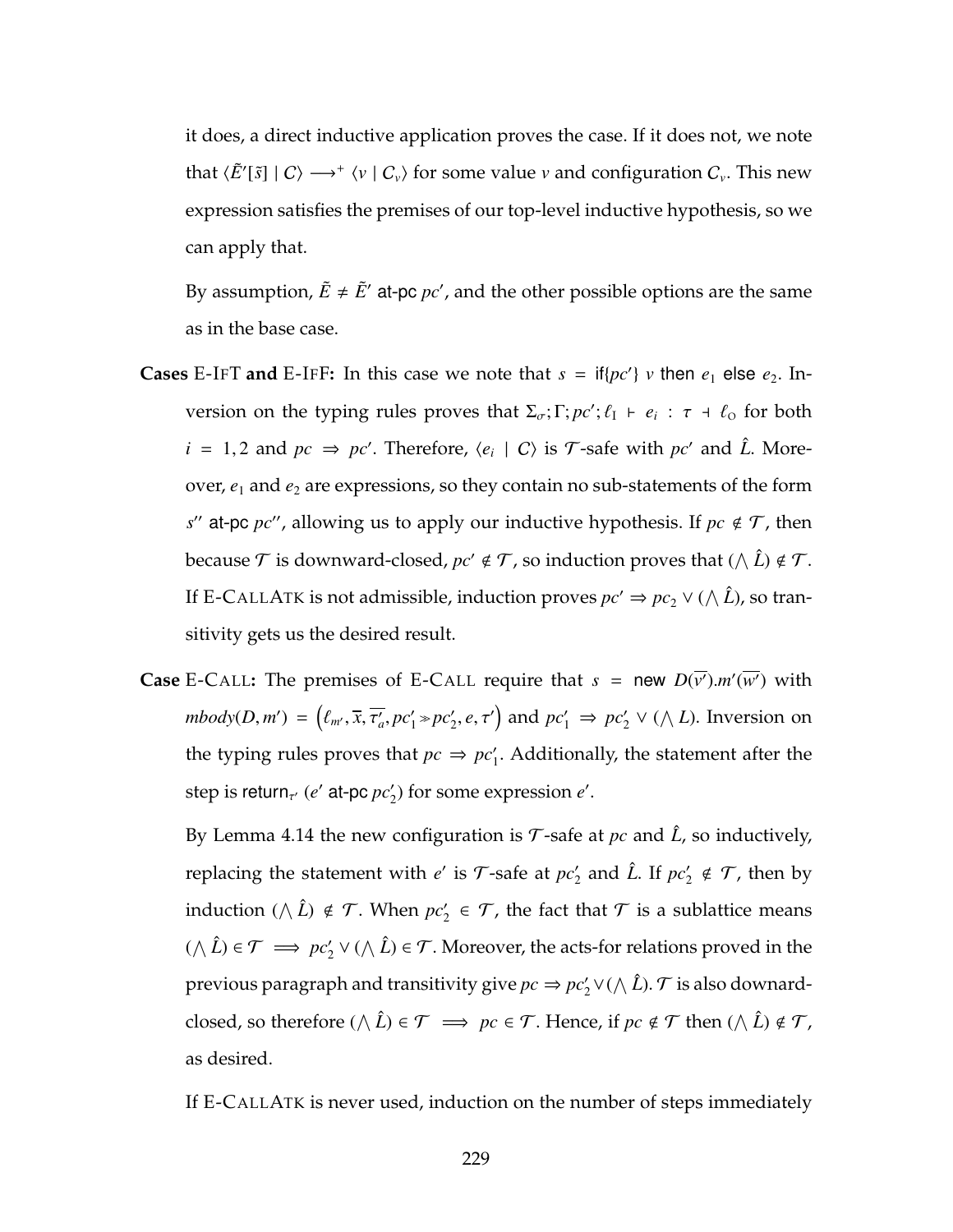proves  $pc_2 \Rightarrow pc_2 \vee (\wedge \hat{L})$ . Combining this result with the flow above gives

$$
pc \Rightarrow pc'_2 \vee (\bigwedge \hat{L}) \Rightarrow (pc_2 \vee (\bigwedge \hat{L})) \vee (\bigwedge \hat{L}) = pc_2 \vee (\bigwedge \hat{L}).
$$

**Case** [E-C](#page-188-0)ALLATK: Inversion on the semantic rules proves  $pc'_2 \in \mathcal{A} = \mathcal{T}$ . Using the same argument as in the [E-C](#page-178-0)ALL case to apply the inductive hypothesis, induction proves that  $(\wedge \hat{L}) \notin \mathcal{T}$  regardless of the value of *pc*. This case is impossible by assumption when [E-C](#page-188-0)ALLATK is not taken.

We formalize the concept of a tail call, which is a call initiated in a tail position of some expression, by defining a *tail context T* which, by construction, does nothing after the call returns.

**Definition 4.13** (Tail Context)**.**

 $T$  :=  $[\cdot]$  | return<sub>*t*</sub> *T* | *T* with-lock  $\ell$  | *T* at-pc *pc* 

The following lemma captures our intuition that a tail context "does nothing".

**Lemma 4.17.** *If*  $\langle T[v] \mid (CT, \sigma, M, L) \rangle \longrightarrow \langle s \mid (CT, \sigma', M', L') \rangle$ , then for some tail con*text T'*,  $s = T'[v]$  *and*  $\sigma = \sigma'$ .

*Proof.* By simple induction on the operational semantics, noting for [E-E](#page-202-0)VAL that, if  $T[v] = E[s']$ , then  $E = T_1$  and  $s' = T_2[v]$  for some tail contexts  $T_1$  and  $T_2$ .

<span id="page-244-0"></span>**Definition 4.14** (Tail Reentrancy). We say a statement *s* is in an  $\ell_t$ -tail-reentrant state if *s* is  $\ell_t$ -reentrant—that is,  $s = E_0[E_1[E_2[s']$  at-pc  $pc_3]$  at-pc  $pc_2$ ] at-pc  $pc_1$ ] where  $pc_1, pc_3 \Rightarrow \ell_t$  and  $pc_2 \Rightarrow \ell_t$ —and there is some tail context *T*, evaluation context  $\tilde{E}_2$ , and label  $pc'_2$  such that  $pc'_2 \nRightarrow \ell_t$  and

$$
E_1[[\cdot]\text{ at-pc }pc_2] = T[\tilde{E}_2\text{ at-pc }pc'_2]
$$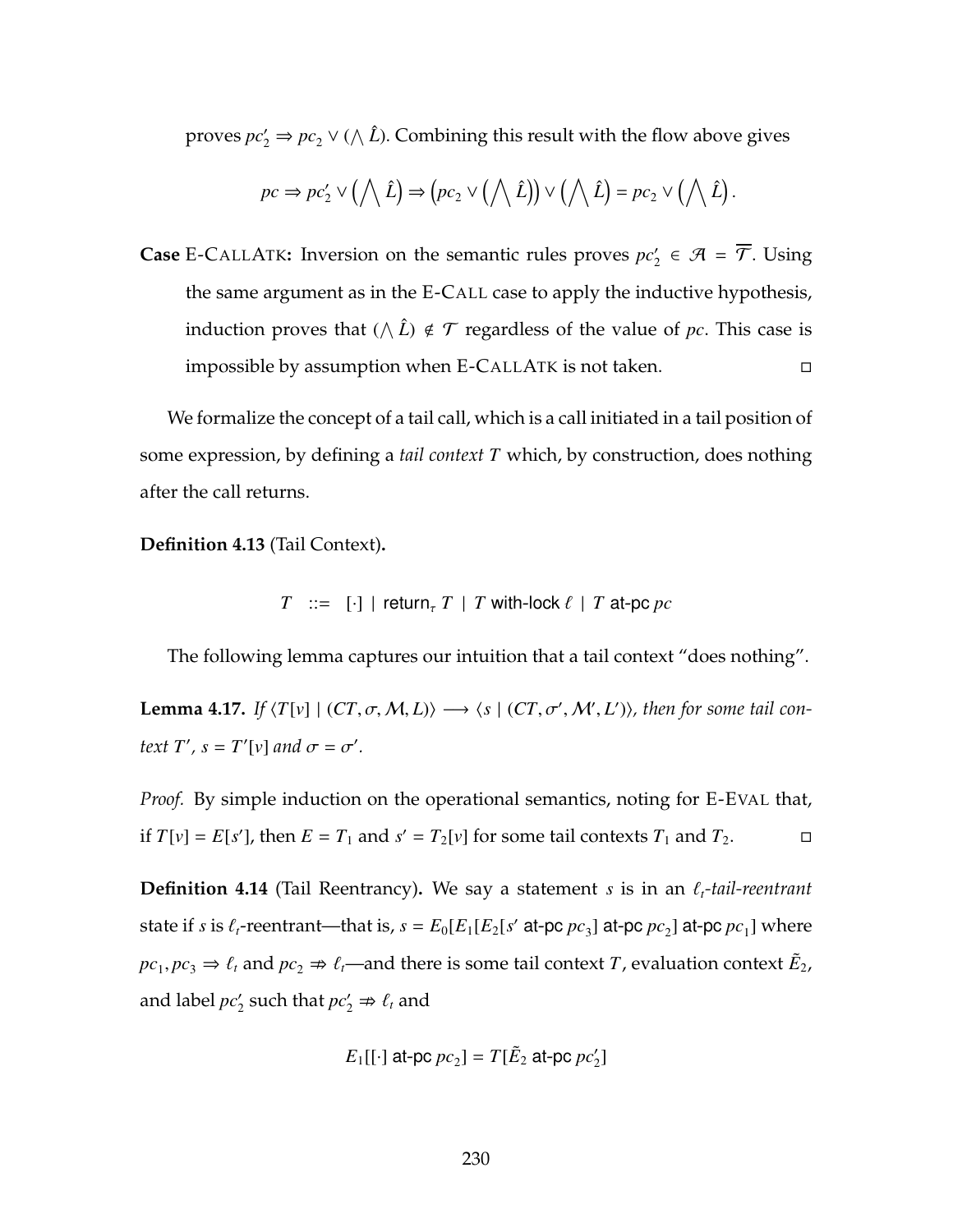$\bf{Theorem~4.3.}$  *For any label*  $\ell_t \in \mathcal{T}$  *, class table*  $CT$  *, and well-typed heap*  $\sigma_1$  *, if*  $\Sigma_{\sigma_1}$  $\vdash$  $CT$  $\bf{ok}$  $\alpha$  *complies with locks in*  $\mathcal{T}$ *-code, then for any invocation I and heap*  $\sigma_2$  *where*  $\Sigma_{\sigma_1}$  $\vdash$  *I and*  $(I, CT, \sigma_1) \Downarrow \sigma_2$ , all  $\ell_t$ -reentrant states in the execution are  $\ell_t$ -tail-reentrant.

*Proof.* By Definition [4.5,](#page-192-0) if  $I = (t, m(\bar{v}), \ell)$  is an  $\ell_t$ -reentrant invocation in  $\sigma_1$ , there must exists a statement *s* such that

$$
s = E_0 \Big[ E_1 \big[ E_2 \big[ s' \text{ at-pc } pc_3 \big] \text{ at-pc } pc_2 \Big] \text{ at-pc } pc_1 \Big]
$$

where  $pc_1, pc_3 \Rightarrow \ell_t$  but  $pc_2 \Rightarrow \ell_t$ , and  $\langle l \cdot m(\bar{v}) | (CT, \sigma_1, \ell, \cdot) \rangle \longrightarrow^* \langle s | C \rangle$ . We prove by induction on  $E_1$  that *s* is  $\ell_t$ -tail-reentrant according to Definition [4.14.](#page-244-0) Specifically, we claim the following.

**Claim.** If  $s = E'_0[E_1[s'']$  at-pc  $pc_2$ ] where *innerPc*( $\ell, E'_0$ )  $\Rightarrow \ell_t$ , then there is some  $\tilde{E}_2$ ,  $T$ , *and*  $pc'_2$  such that  $E_1[[\cdot]]$  at-pc  $pc_2] = T[\tilde{E}_2$  at-pc  $pc'_2]$  and  $pc'_2 \nRightarrow \ell_t$ .

*Proof of claim.* This is a proof by induction on *E*1.

- **Case**  $E_1 = [\cdot]$ : Because  $pc_2 \Rightarrow \ell_t$  by assumption, letting  $pc'_2 = pc_2$ ,  $\tilde{E}_2 = [\cdot]$ , and  $T = [\cdot]$  proves the case.
- **Case**  $E_1 = E'_1$  at pc  $pc'$  : There are two sub-cases to consider. If  $pc' \Rightarrow \ell_t$ , then the inductive hypothesis applies by replacing  $E'_0$  with  $E'_0[[\cdot]$  at-pc  $pc']$  and  $E_1$ with  $E'_1$ . It then proves that  $E'_1 = T'[\tilde{E}_2 \text{ at-pc } pc'_2]$  for some  $pc'_2 \Rightarrow \ell_i$ . Letting  $T = T'$  at-pc  $pc'$  completes the sub-case.

If  $pc' \Rightarrow \ell_t$ , then letting  $\tilde{E}_2 = E'_1$ ,  $pc'_2 = pc'$ , and  $T = [\cdot]$  proves the case.

**Case**  $E_1 = E'_1$  with-lock  $\ell$ : Replacing  $E'_0$  with  $E'_0$ [[·] with-lock  $\ell$ ] and  $E_1$  with  $E'_1$ , the inductive hypothesis proves  $E'_1 = T'[\tilde{E}_2 \text{ at-pc } \rho c'_2]$  for some  $\rho c'_2 \Rightarrow \ell_t$ . Letting  $T = T'$  with-lock  $\ell$  completes the case.

**Case**  $E_1$  = return,  $E'_1$ : This case follows from the same logic as the previous case.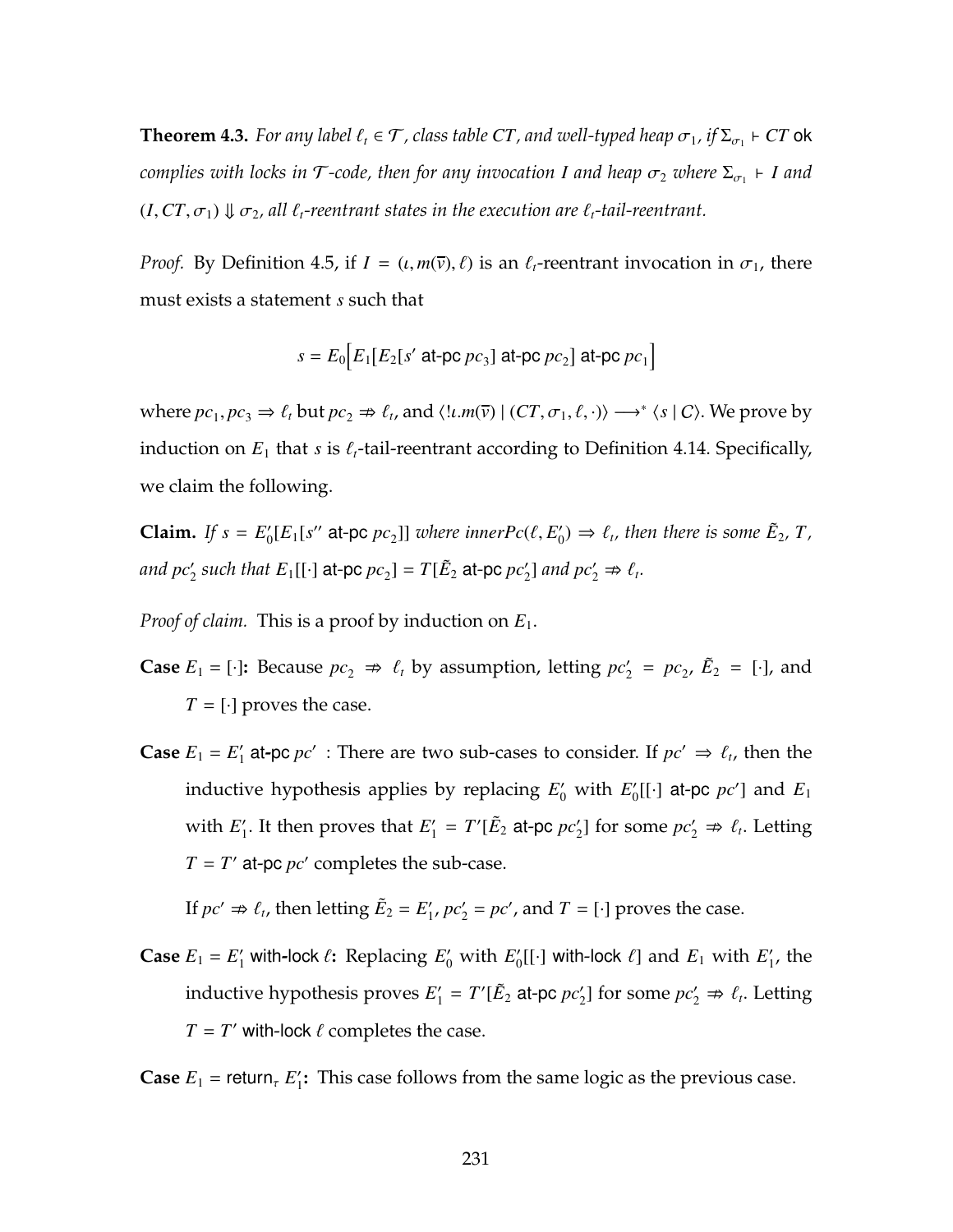**Case**  $E_1$  = (let  $x = E'_1$  in *e*): Let  $pc = innerPc(\ell, E'_0)$ . Lemma [4.14](#page-235-6) and induction on the number of steps to get to *s* prove that, if  $\langle l \cdot m(\bar{v}) | (CT, \sigma_1, \ell, \cdot) \rangle \longrightarrow^* \langle s |$  $(CT, \sigma, M, L)$ , then it must be the case that each configuration encountered along the way is  $\ell_t$ -safe with  $\ell$  and  $\cdot$ .

To step to  $s$ , there must be some expression  $e_1$  such that

$$
\langle !\iota.m(\overline{v}) \mid (CT, \sigma_1, \ell, \cdot) \rangle \longrightarrow^* \langle E'_0[\text{let } x = e_1 \text{ in } e] \mid (CT, \sigma', M, L) \rangle
$$
  
and  

$$
\langle e_1 \mid (CT, \sigma', M, L) \rangle \longrightarrow^* \langle E[\text{new } D(\overline{v'}). m'(\overline{w})] \mid C' \rangle
$$

where  $mtype(D, m') = \overline{\tau_a} \xrightarrow{\tilde{pc}_1 \gg \tilde{pc}_2; \tilde{\ell_0}} \tilde{\tau}$  such that  $\tilde{pc}_1 \Rightarrow \ell_t$  and  $\tilde{pc}_2 \Rightarrow \ell_t$ . Inversion on the typing rules and the safety of  $\langle E'_0$ [let  $x = e_1$  in  $e$ ]  $|$   $(CT, \sigma', M, L)\rangle$ prove that  $\Sigma; \Gamma; pc; \ell_1 \vdash e_1 : \tau_1 \dashv \ell_0$  for some  $\Sigma$ ,  $\Gamma$ ,  $\ell_1$ ,  $\tau_1$ , and  $\ell_0$ , where  $\ell_0$  ⇒  $\ell_1$  and ( $\wedge$  *getLocks*( $\cdot$ ,  $E'_0$ ))  $\wedge$   $\ell_1$  ⇒  $pc$  ⇒  $\ell_t$ . Moreover, the safety of the configuration guarantees that *getLocks*(·, *E* 0 0 ) is a prefix of *L*, so in particular,  $\wedge$  *L*  $\Rightarrow \wedge$  *getLocks*( $\cdot$ , *E*<sub>0</sub> $\cdot$ ).

However, Lemma [4.15](#page-238-0) proves that, because Σ; Γ;  $pc$ ;  $\ell_1$  +  $e_1$  :  $\tau_1$  +  $\ell_0$ , it must be the case that  $(\wedge L) \wedge (\ell_1 \vee \ell_0) \Rightarrow \ell_t$ . Yet we already proved that  $\ell_0 \Rightarrow \ell_1$ , meaning  $\ell_1 \vee \ell_0 = \ell_1$ , and  $\wedge L \Rightarrow \wedge getLocks(\cdot, E'_0)$ . Together these prove that ( $\land$  *getLocks*( $\cdot$ , *E*<sup>'</sup><sub>0</sub>)) ∧  $\ell_1$   $\Rightarrow$   $\ell_t$ . This lack of relationship contradicts the safety result, so this case is impossible.

**Case**  $E_1$  = ignore-locks-in  $E'_1$ : Safety of the configuration, as argued in the previous case, proves that  $\ell \vdash_\tau s$  cwl. Because, by assumption, *inner* $Pc(\ell, E'_0) \Rightarrow \ell_t$ , inversion on the proof rules for  $\ell \vdash_\mathcal{T} s$  cwl demonstrates that this case is impossible.

Letting  $E'_0 = E_0[[\cdot]]$  at-pc  $pc_1$ ] clearly satisfies the assumptions of the claim.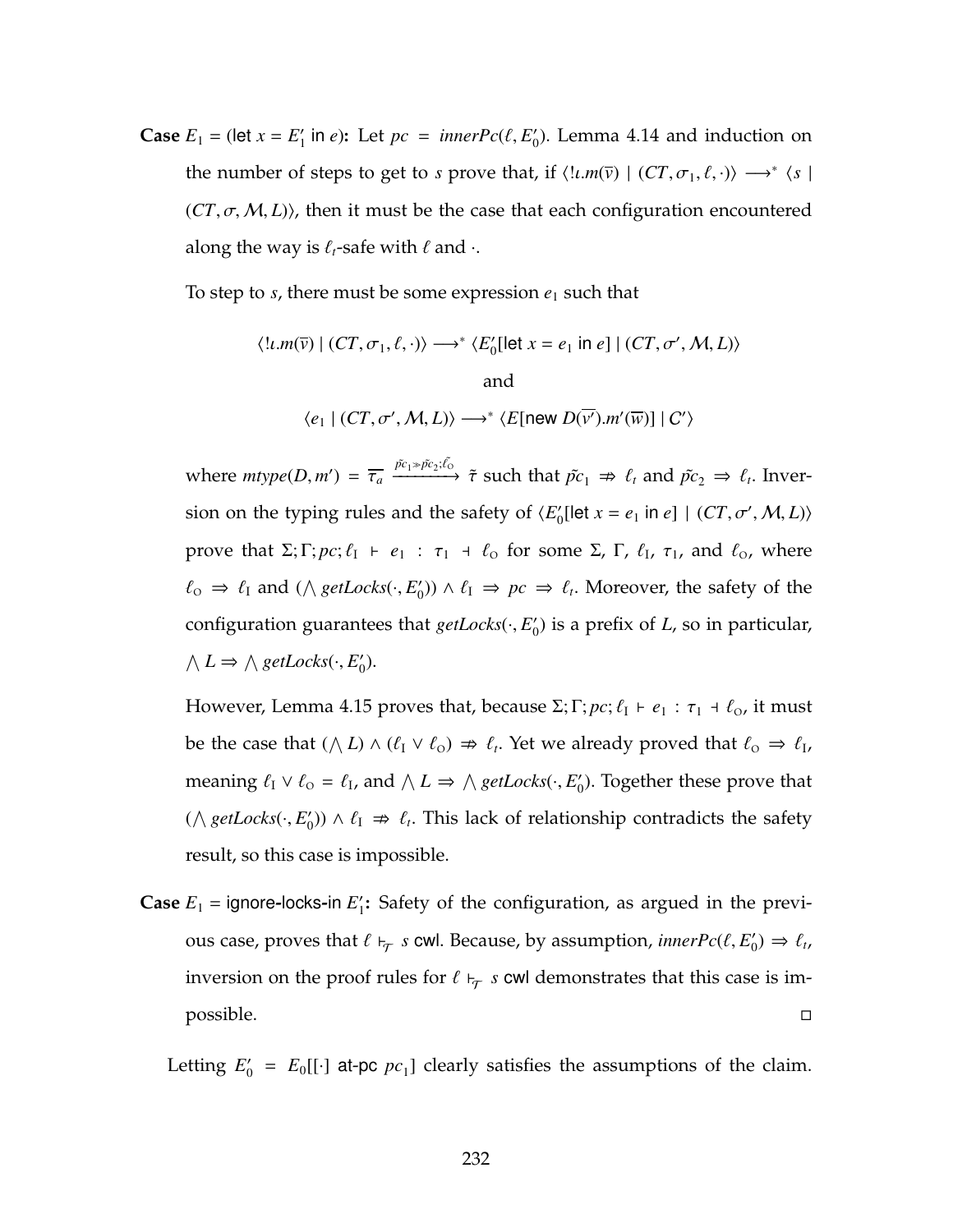Therefore,

$$
s = E_0[T[\tilde{E}_2[s''] \text{ at-pc } pc'_2] \text{ at-pc } pc_1]
$$

for some  $pc'_2 \Rightarrow \ell_t$ . This form satisfies Definition [4.14](#page-244-0) and proves the theorem.  $\Box$ 

## **4.12.2 All Tail Reentrancy is Secure**

We now present a proof for Theorem [4.4,](#page-195-0) proving that all tail reentrancy is secure. The proof follows the structure outlined in the proof sketch in Section [4.5.3.](#page-191-1) It requires one simple lemma and follows essentially as a corollary from a more complicated statement.

<span id="page-247-0"></span>**Lemma 4.18.** *For any type*  $\tau$  *and heap-type*  $\Sigma$ *, there exists a value v such that*  $\Sigma \vdash v : \tau$ *.* 

*Proof.* This proof is by induction on the structure of  $\tau$ . If  $\tau = \text{unit}^{\ell}$ ,  $v = ()$ . If  $\tau = \text{bool}^{\ell}$ ,  $v =$  true. If  $\tau = (ref \tau')^{\ell}$ ,  $v =$  null. If  $\tau = C^{\ell}$ , let *fields*(*C*) =  $\overline{x}$ :  $\overline{\tau}$ . For each  $\tau_i$ , by induction, there is some  $v_i$  such that  $\Sigma \vdash v_i : \tau_i$ . Therefore, by N[EW](#page-203-0),  $\Sigma \vdash$  new  $C(\overline{v}) : C^{\ell}$ . — П

For the main proof, we assume the existence of an nat type and constant nat values. This assumption is without loss of generality as natural numbers are simple to encode using objects. The class simply has isZero and previous methods. There are two implementations: zero returns true and this, respectively, while non-zero values have a single field pointing to the previous nat and return false and the value of their one field. We will only use nat to increment and check the value, each of which is simple with this implementation.

**Lemma 4.19.** *For any class table CT, invocation I, and heaps*  $\sigma_1$  *and*  $\sigma_2$ *, if* 

- $\Sigma_{\sigma_1}$   $\vdash$  *CT* ok *complies with locks in*  $\ell$ *-code*,
- $\vdash \sigma_1$  wt<sub>,</sub>
- $\Sigma_{\sigma_1} \vdash I$ *, and*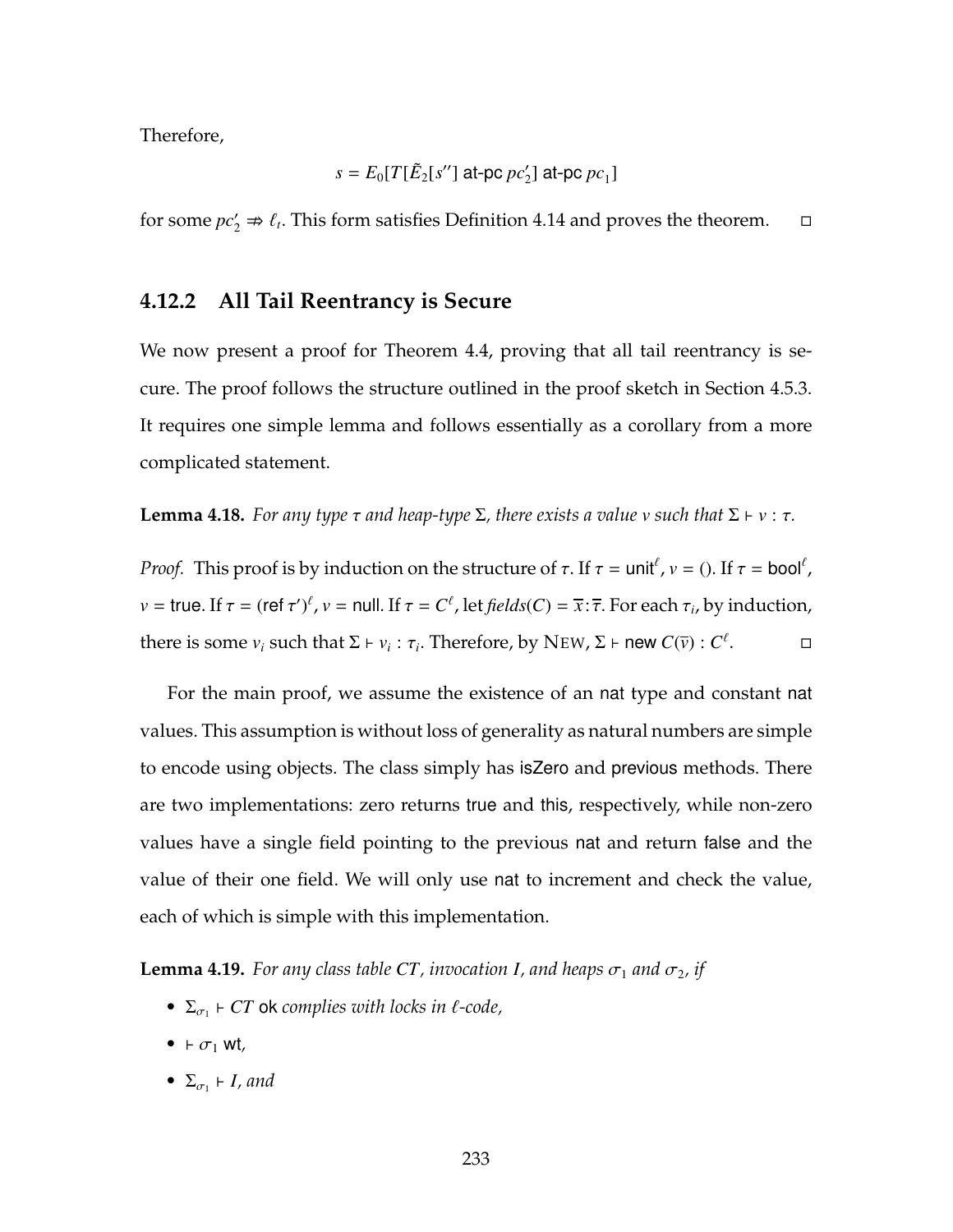•  $(I, CT, \sigma_1) \Downarrow \sigma_2$  *where all*  $\ell$ *-reentrant states are*  $\ell$ *-tail-reentrant,* 

*then there exist CT', I,*  $\sigma'_{1'}$ *, and*  $\sigma'_{2}$  *such that* 

- 1.  $\Sigma_{\sigma_1'}$   $\vdash$  *CT'* ok complies with locks in  $\ell$ -code,
- 2.  $CT \approx_{\ell} CT'$ ,
- $3. + \sigma'_1$  wt,
- $4. \ \Sigma_{\sigma'_1} \vdash I$ ,
- $5. (I, CT', \sigma'_1) \Downarrow \sigma'_2$  are all non- $\ell$ -reentrant, and
- <span id="page-248-1"></span>*6.*  $\sigma_i \approx_{\ell} \sigma'_i$  with  $\sigma_i \subseteq \sigma'_i$  for both  $i = 1, 2$ .

*Proof.* For notation, let  $I = (\ell_I, \iota_I, m_I(\overline{v_I})).$ 

Step through the execution of  $(I, CT, \sigma_1) \Downarrow \sigma_2$  and create a log of the following relevant events:

- <span id="page-248-0"></span>1. Calls from low-integrity environments into high-integrity environments.
- 2. Calls from high-integrity environments into low-integrity environments.
- 3. Returns from low-integrity environments into high-integrity environments.
- 4. State modifications from low-integrity environments.

For most events, we will only need to reply the event later, so logging the type of event and the statement that is evaluated is sufficient. For event [2,](#page-248-0) however,  $CT'$ will need to have different code than *CT*, so there must be a link to the original piece of code. Method calls already have a name and clear location in the code, but if statements can also move from high-integrity to low-integrity and have no names. To support unique tracking, we attach a unique name *a* to each branch of each conditional in *CT*. They have the same typing and semantic rules as before, but syntactically include this new annotation, denoted if{ $pc$ }  $v$  then<sub> $a_1$ </sub>  $e_1$  else $_{a_2}$   $e_2$ .

For a semantic step  $\langle s | (CT, \sigma, M, L) \rangle \longrightarrow \langle s' | (CT, \sigma', M', L') \rangle$ , notationally, let  $pc_s = innerPc(\ell_1, s)$  and  $pc_{s'} = innerPc(\ell_1, s')$ . The following formally defines when each type of event is emitted.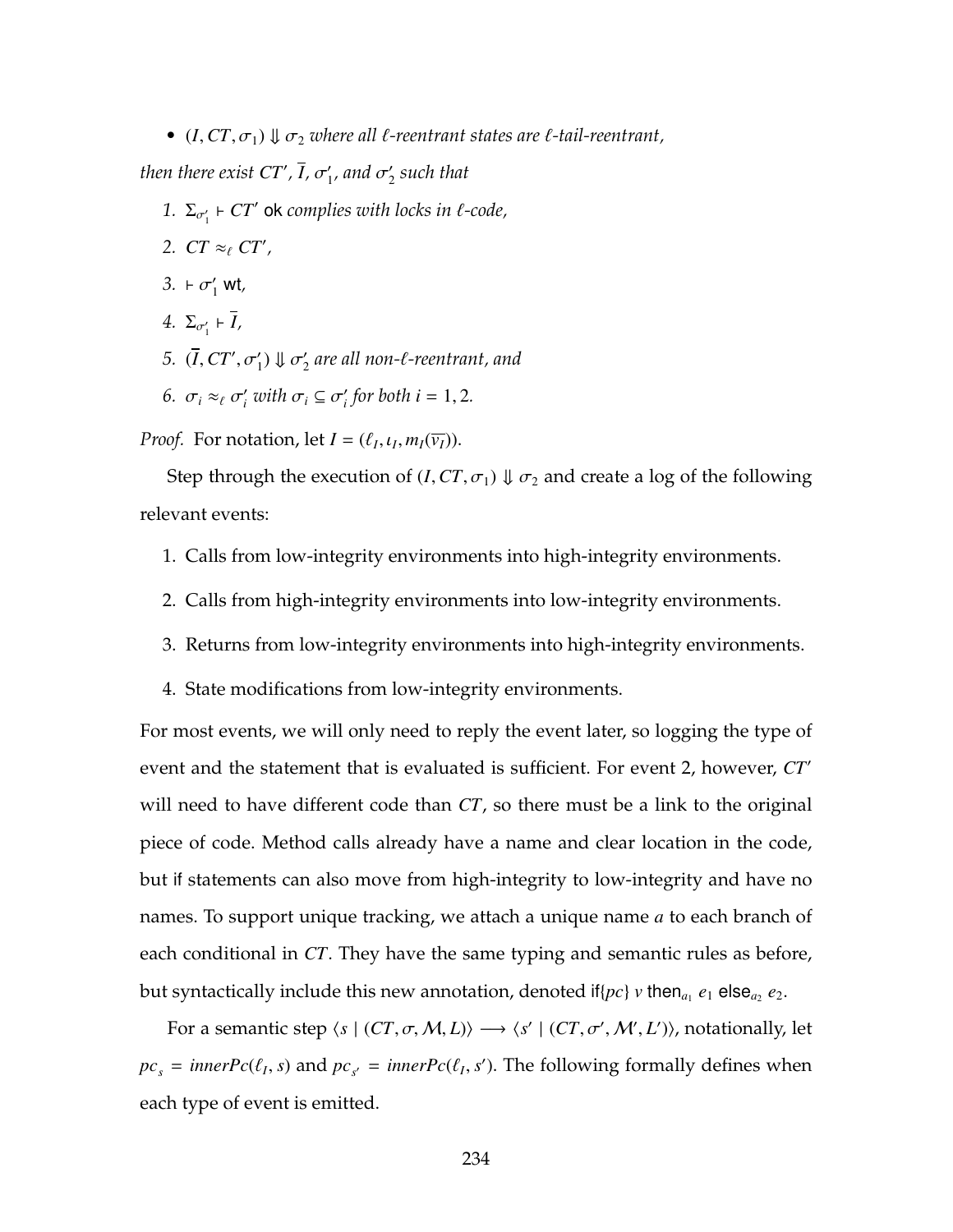- 1. When  $s = E$ [new  $C(\overline{v})$ .*m*( $\overline{w}$ )] and  $mtype(C, m) = \overline{\tau_a} \xrightarrow{pc_1 \gg pc_2; \ell_0} \tau$ , if  $pc_s \Rightarrow \ell$  and  $pc_2 \Rightarrow \ell$ , emit up( $pc_s$ , new  $C(\overline{v})$ .*m*( $\overline{w}$ ),  $\sigma$ ).
- 2. When  $s = E$ [new  $C(\overline{v})$ .*m*( $\overline{w}$ )] and  $mtype(C, m) = \overline{\tau_a} \xrightarrow{pc_1 \gg pc_2; \ell_o} \tau$ , if  $pc_s \Rightarrow \ell$  but  $pc_2 \Rightarrow \ell$ , emit down( $pc_2$ , *C.m*).
	- $P$  When  $s = E[if{pc} \mid v \text{ then}_{a_1} e_1 \text{ else}_{a_2} e_2], \text{ if } pc_s \Rightarrow \ell \text{ but } pc \Rightarrow \ell, \text{ emit down}(pc, a_1)$ if  $v =$  true and down( $pc$ ,  $a_2$ ) if  $v =$  false.
- 3. When  $\sigma' = \sigma[\iota \mapsto (\nu, \tau)] \neq \sigma$ , emit set( $\iota \mapsto (\nu, \tau)$ ).
- 4. When  $s = E[v \text{ at-pc } pc_s]$ , if  $pc_s \Rightarrow \ell \text{ and } pc_{s'} \Rightarrow \ell$ , emit ret(*v*).

By inspection on the operational semantics, each step will emit at most one of the above events.

There are several important properties to note about the log. First, the only semantic steps that can change the value of  $innerPr(\ell_I, s)$  are [E-C](#page-188-0)ALL, E-CALLATK, [E-I](#page-178-0)FT, [E-I](#page-202-0)FF, and [E-A](#page-178-0)TPC. Type preservation (Theorem [4.6\)](#page-207-0) ensures that each statement is well-typed, so if statements can only lower the integrity of the *pc*, not raise it. Therefore, whenever  $pc_s \Rightarrow \ell$  and  $pc_{s'} \Rightarrow \ell$ , the log will contain a down event, and whenever  $pc_s \Rightarrow \ell$  and  $pc_{s'} \Rightarrow \ell$ , the log will contain either a up event or ret event. As a result, any two down events must be separated by either an up event or a ret event.

Additionally, the down and ret events must follow a stack discipline as the represent calls and returns. This stack discipline creates a correspondence between each down and exactly one ret, which we will refer to as the "corresponding ret" event.

We now use the log constructed from the execution of  $(I, CT, \sigma_1) \Downarrow \sigma_2$  to construct  $CT'$ , *I*, and  $\sigma'_1$ . We will ensure by construction that all conditions hold aside from Condition [6](#page-248-1) with  $\sigma_2$  and  $\sigma_2'$ . We will then argue Condition 6 on  $\sigma_2$  holds.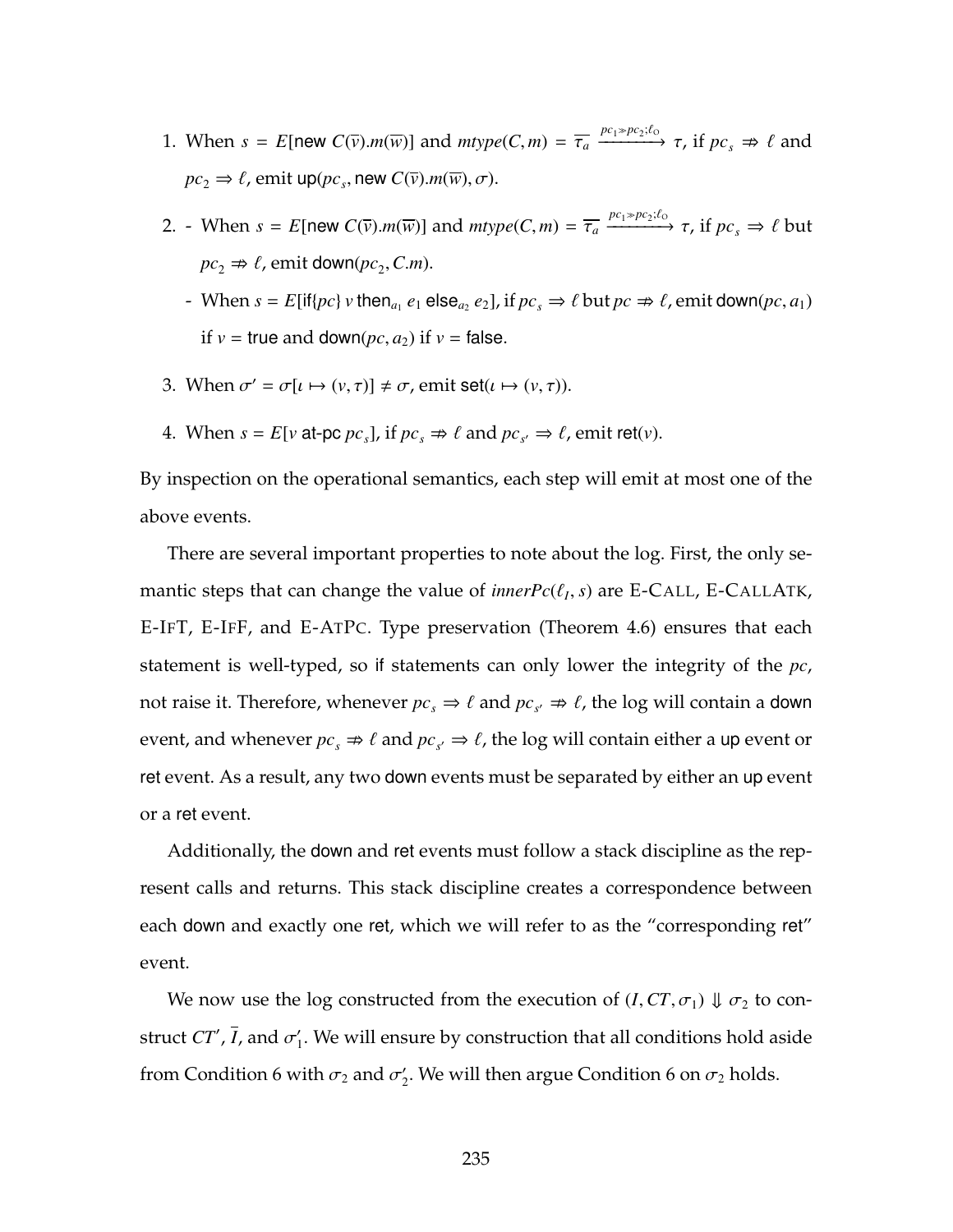**Constructing**  $CT'$ , *I***, and**  $\sigma'_1$ . Initialize  $I = I$  if  $\ell_I \Rightarrow \ell$  and empty otherwise, and initialize  $\sigma'_1 = \sigma$  and  $CT' = CT$ . We will add to *I* and  $\sigma'_1$  and modify  $CT'$  as the construction progresses.

Step through the log. When a down(*pc*, *a*) event appears, where *a* can either be *C.m* or a unique name for the branch of an if statement, note that the log must be of the form . . . , down, set, *ev*, . . . where *ev* is either up or ret. If this is the first down event at location *a*, add a new mapping  $\iota_a \mapsto (0, \text{nat}^{pc})$  to  $\sigma'_1$  where  $\iota_a$  is fresh, meaning  $\iota_a \notin \text{dom}(\sigma'_1) \cup \text{dom}(\sigma_2)$ . Also modify the code at location *a* in *CT'*. If this is the first time encountering *a*, replace the existing code with code that increments  $\iota_a$  and conditions on it. If this is the *n*th down( $pc$ , *a*) event in the log for  $n > 1$ , add a new branch to the code in  $CT'$  for if  $\iota_a \mapsto n$ .

The code in the conditional branch for  $\iota_a \mapsto n$  will do different things depending on *ev*. If  $ev = \text{ret}(v)$ , the code in  $CT'$  performs all state modification in set and then returns *v*. Making these state modification may require constructing new lowintegrity methods if *pc* does not have sufficient integrity for each. Since we know that none of the modified cells are trusted by  $\ell$ , however, making the modifications is always possible using low-integrity code. Moreover, because the state modifications were possible in the original execution without violating locks or entering high-integrity code (there was no up prior to  $ev = \text{ret}(v)$ ), a call graph with the same *pc* labels where  $pc \Rightarrow l$  for each label must be possible. This guarantees that *CT'* continues to type-check.

If *ev* is an up event and this is the *n*th down(*pc*, *a*) event for location *a*, then the *n*th entry into *a* in  $CT'$  simply returns some value *v* of the appropriate type. By Lemma [4.18,](#page-247-0) some such well-typed *v* must exist.

When a up( $pc$ , new  $C(\overline{v})$ . $m(\overline{w})$ ,  $\sigma$ ) event appears in the log, modify both  $\sigma'_{1}$  and *I*. For  $\sigma'_1$ , add a mapping  $\iota \mapsto (\text{new } C(\overline{\nu}), C^{pc})$  for a fresh location  $\iota \notin \text{dom}(\sigma'_1) \cup \text{dom}(\sigma_2)$ .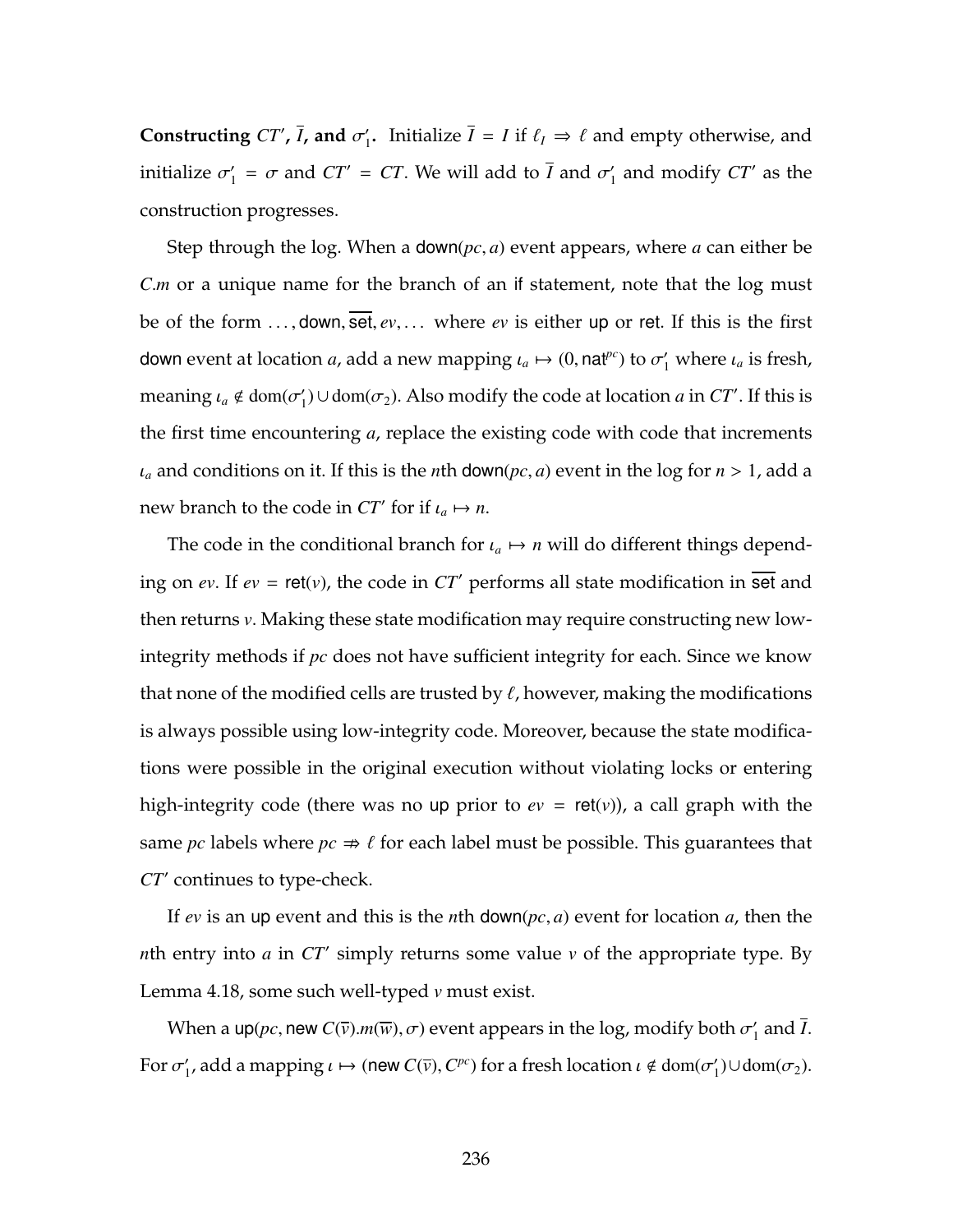For *I*, add two new invocations. The first performs all state modifications from all set events in the log prior to this up that have not already been performed by a previous invocation. As before, constructing such an invocation may require adding new low-integrity code to *CT'*. The second invocation added to *I* is  $(pc, \iota, m(\overline{w}))$ where  $\iota$  is the new location added to  $\sigma'_1$ .

Finally, after completing all up and down events in the log, include one final invocation with associated new code to apply any set events not included in any previous invocations.

**The construction satisfies all requirements.** By construction, the resulting invocations *I* are non-reentrant in  $CT'$  with initial state  $\sigma'_1$ . All code changes in  $CT'$  were low-integrity and remained well-typed, so  $\Sigma_{\sigma'_1}$   $\vdash$   $CT'$  ok complies with locks in *l*-code and  $CT \approx_{\ell} CT'$ . We constructed  $\sigma'_{1}$  by adding new well-typed low-integrity mappings to  $\sigma_1$ , meaning  $\vdash \sigma'_1$  wt,  $\sigma_1 \approx_\ell \sigma'_1$ , and  $\sigma_1 \subseteq \sigma'_1$ , as desired. It remains to show that there is a  $\sigma'_2$  such that  $(I,CT',\sigma'_1) \Downarrow \sigma'_2$  with  $\sigma_2 \approx_{\ell} \sigma'_2$  and  $\sigma_2 \subseteq \sigma'_2$ .

Let  $\tilde{\sigma}_1, \ldots, \tilde{\sigma}_n$  be the sequence of heaps appearing in the up events in the log. Let  $I_1, \ldots, I_n$  be the elements of  $\overline{I}$  that call into high-integrity code (note that these are every other element of *I*), and let  $\tilde{\sigma}'_k$  be the heap provided as input to  $I_k$  when executing  $(I,CT',\sigma'_1) \Downarrow \sigma'_2$ . We now argue by induction on *k* that  $\tilde{\sigma}_k \approx_{\ell} \tilde{\sigma}'_k$  and  $\tilde{\sigma}_k \subseteq \tilde{\sigma}'_k$ .

For the base case let *k* = 1. There are two sub-cases to consider: if  $\ell_I \Rightarrow \ell$  and if it does not. If  $\ell_I \Rightarrow \ell$ , then  $I_1 = I$  and there are no elements of  $\overline{I}$  before it, so  $\tilde{\sigma}_1 = \sigma_1$  and  $\tilde{\sigma}'_1 = \sigma'_1$ , meaning the conditions on  $\sigma_1$  and  $\sigma'_1$  proved above are precisely the goal. If  $\ell_I \Rightarrow \ell$ , there is one invocation  $I_0$  in  $\overline{I}$  before  $I_1$ , and it executes only low-integrity code to set mappings. By construction, the code invoked by  $I_0$ performs exactly the modifications to  $\sigma_1'$  that occurred to  $\sigma_1$  prior to the up event in the original invocation. Note that some of these modifications may be adding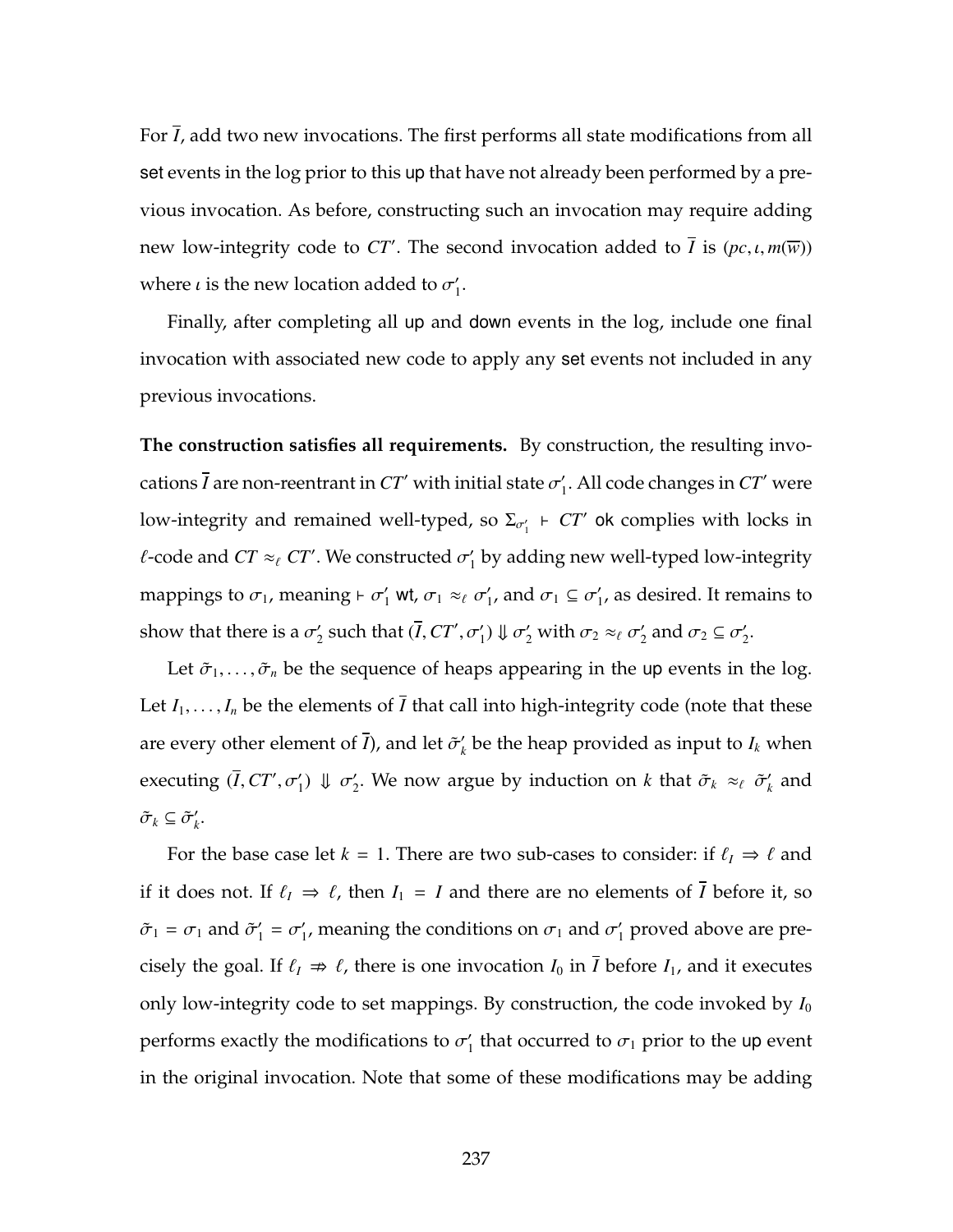new mappings through using [E-R](#page-178-0)EF, which is non-deterministic. Because all mappings in  $\sigma_1'$  not in  $\sigma_1$  were taken to be fresh with respect to  $\sigma_2$  as well, the names used in the original invocation must be free, so we can pick the same names when evaluating to  $\tilde{\sigma}'_1$ . Therefore, for some set of mappings  $\bar{\iota} \mapsto (\bar{\nu}, \bar{\tau})$ ,  $\tilde{\sigma}_1 = \sigma_1[\bar{\iota} \mapsto (\bar{\nu}, \bar{\tau})]$ and  $\tilde{\sigma}'_1 = \sigma'_1[\bar{\iota} \mapsto (\bar{\nu}, \bar{\tau})]$ . Since  $\sigma_1 \approx_{\ell} \sigma'_1$  and  $\sigma_1 \subseteq \sigma'_1$ , the same must therefore be true of  $\tilde{\sigma}_1$  and  $\tilde{\sigma}'_1$ , as desired.

Now assume  $k > 1$  and, by induction, that  $\tilde{\sigma}_{k-1} \approx_{\ell} \tilde{\sigma}'_{k-1}$  with  $\tilde{\sigma}_{k-1} \subseteq \tilde{\sigma}'_{k-1}$ . There are two sub-cases to consider depending on whether or not *k*th up event stems from a  $\ell$ -reentrant call inside the call resulting in the  $(k - 1)$ st up event.

If *I<sup>k</sup>* does *not* correspond to a reentrant call, then *I<sup>k</sup>*−<sup>1</sup> corresponds to a highintegrity call that executed to completion without reentrancy in the original execution. By construction of CT', any part of that execution that operated at lowintegrity corresponds to a down in the log, and since none of those produced any high-integrity calls (that would cause reentrancy), they modified the state by incrementing new low-integrity counters and otherwise making the same modifications and returning the same values as the original execution. In particular, the changes to  $\tilde{\sigma}'_{k-1}$  needed to achieve the state  $\hat{\sigma}'$  after completing  $I_{k-1}$ , are updates to new lowintegrity counters and the changes to  $\tilde{\sigma}_{k-1}$  to achieve the state  $\hat{\sigma}$  after completing the original high-integrity call. Because  $\tilde\sigma_{k-1}\approx_\ell\tilde\sigma'_{k-1}$  and  $\tilde\sigma_{k-1}\subseteq\tilde\sigma'_{k-1}$ , it must be that  $\hat{\sigma} \approx_{\ell} \hat{\sigma}'$  and  $\hat{\sigma} \subseteq \hat{\sigma}'$ .

Further, any state modifications made after the high-integrity call returns (and thus after  $I_{k-1}$  completes) but before the *k*th up event (the beginning of  $I_k$ ) must be made in a low-integrity environment. By the same logic as Lemma [4.9](#page-220-0) from the proof of Noninterference, they must be updates to low-integrity state. As a result, each has a corresponding set event in the log, denoted set( $\bar{\iota} \mapsto (\bar{\nu}, \bar{\tau})$ ). The extra low-integrity invocation added to  $\overline{I}$  before  $I_k$  makes exactly these modifications to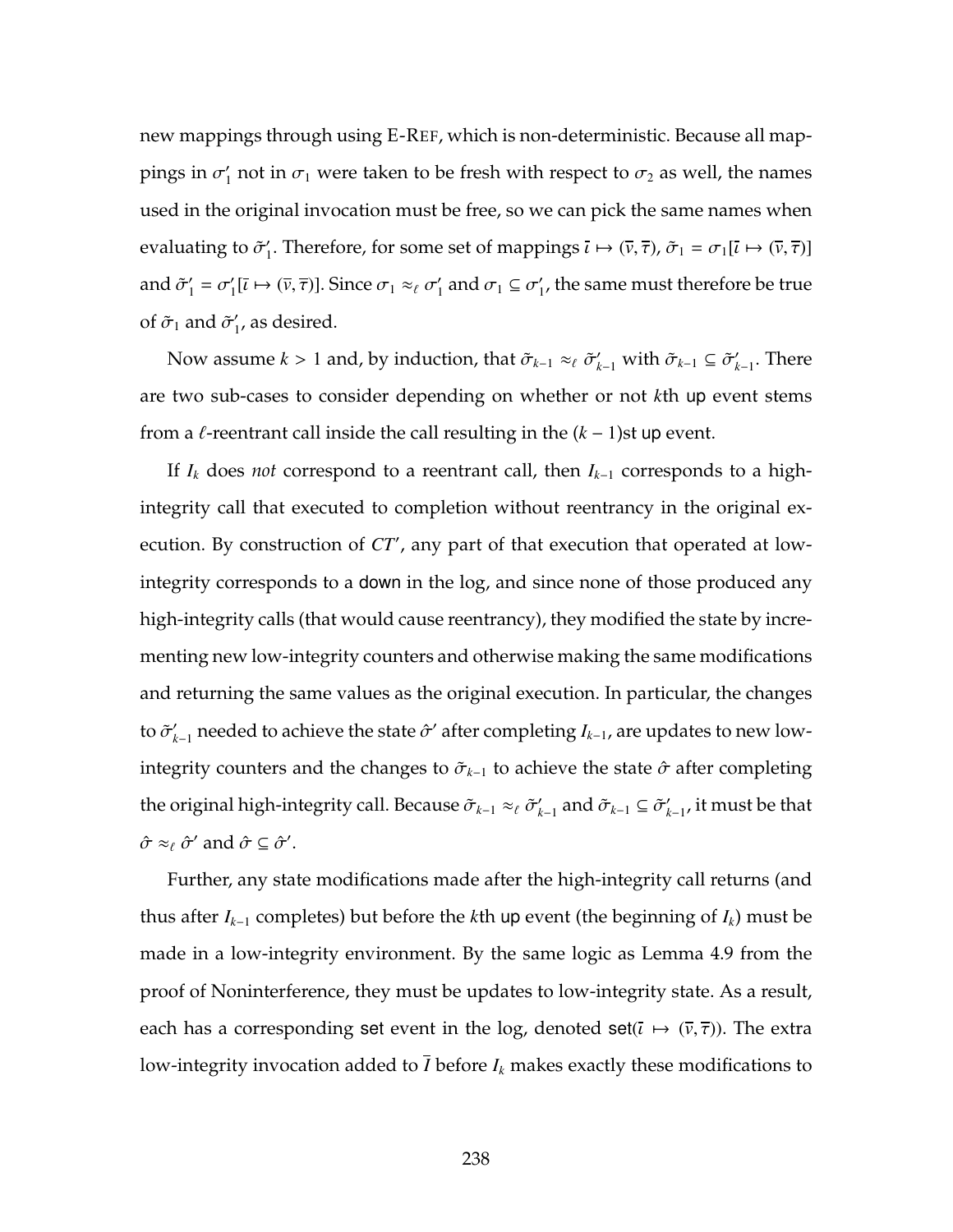the state. Therefore,  $\tilde{\sigma}_k = \hat{\sigma}[\bar{\iota} \mapsto (\bar{\nu}, \bar{\tau})]$  and  $\tilde{\sigma}'_k = \hat{\sigma}'[\bar{\iota} \mapsto (\bar{\nu}, \bar{\tau})]$ . The desired result follows from the above-proved correspondence of  $\hat{\sigma}$  and  $\hat{\sigma}'$ .

Lastly, consider the case where  $I_k$  corresponds to a reentrant call inside the call that  $I_{k-1}$  corresponds to. That is, the has the form  $\dots$ ,  $up_{k-1}$ ,  $\overline{ev}$ , down $(pc, a)$ , set,  $up_k$ ,  $\dots$ where  $\overline{ev}$  contains no up events. In this case, the code in  $CT'$  created to replace the down(*pc*, *a*) event simply returns an arbitrary value of the correct type without modifying the state. Because we assumed all reentrancy was tail-reentrancy, this means  $up_k$  occurred when stepping a term of the form

## $E_0[T[E_2[\mathsf{new}~C(\overline{v}).m(\overline{w})]$  at-pc  $pc_2$ ] at-pc  $pc_1$ ]

where  $pc_1 \Rightarrow \ell$ ,  $pc_2 \Rightarrow \ell$ , and  $mtype(C, m) = \overline{\tau_a} \xrightarrow{pc'_2 \Rightarrow pc_3:\ell_0} \tau$  with  $pc_3 \Rightarrow \ell$ .

In  $CT'$  , we replaced the code corresponding to  $E_2$ [new  $C(\overline{\nu})$ . $m(\overline{w})$ ] with code that returns an arbitrary value of the correct type, and splitting the invocations means inside *I*<sub>*k*−1</sub>, *E*<sub>0</sub> will be empty. Therefore, by Lemma [4.17,](#page-244-0) once *E*<sub>2</sub>[new *C*( $\bar{v}$ ).*m*( $\bar{w}$ )] evaluates to some value *v*, *T*[*v*] will evaluate to *v* with no changes to the state. Similarly,  $I_{k-1}$  will return the arbitrary value returned in  $CT'$  without examining it or modifying the state at all. That means that the change from  $\tilde{\sigma}'_{k-1}$  to  $\hat{\sigma}'$ , the heap when *I<sup>k</sup>*−<sup>1</sup> returns, is, as before, updates to new low-integrity counters coupled with exactly the change from  $\tilde{\sigma}_{k-1}$  to the heap  $\hat{\sigma}$  when the down(*pc*, *a*) event occurred. The low-integrity state modifications in the extra invocation before *I<sup>k</sup>* are again those made by the low-integrity code in *CT* before the call corresponding to  $\sup(p c', \text{new } C(\overline{v}). m(\overline{w}), \tilde{\sigma}_k)$ . By the same argument as before,  $\tilde{\sigma}_k \approx_\ell \tilde{\sigma}'_k$  and  $\tilde{\sigma}_k \subseteq \tilde{\sigma}'_{k'}$ as desired.

We have now shown that the state before each  $I_k$  is a  $\ell$ -equivalent superset of the state before the corresponding call in the original execution. To see that this result extends to  $\sigma_2$  and  $\sigma_2'$ , note that the logic above for non-reentrant calls applies to show that the state after completing  $I_n$  is a  $\ell$ -equivalent superset of the state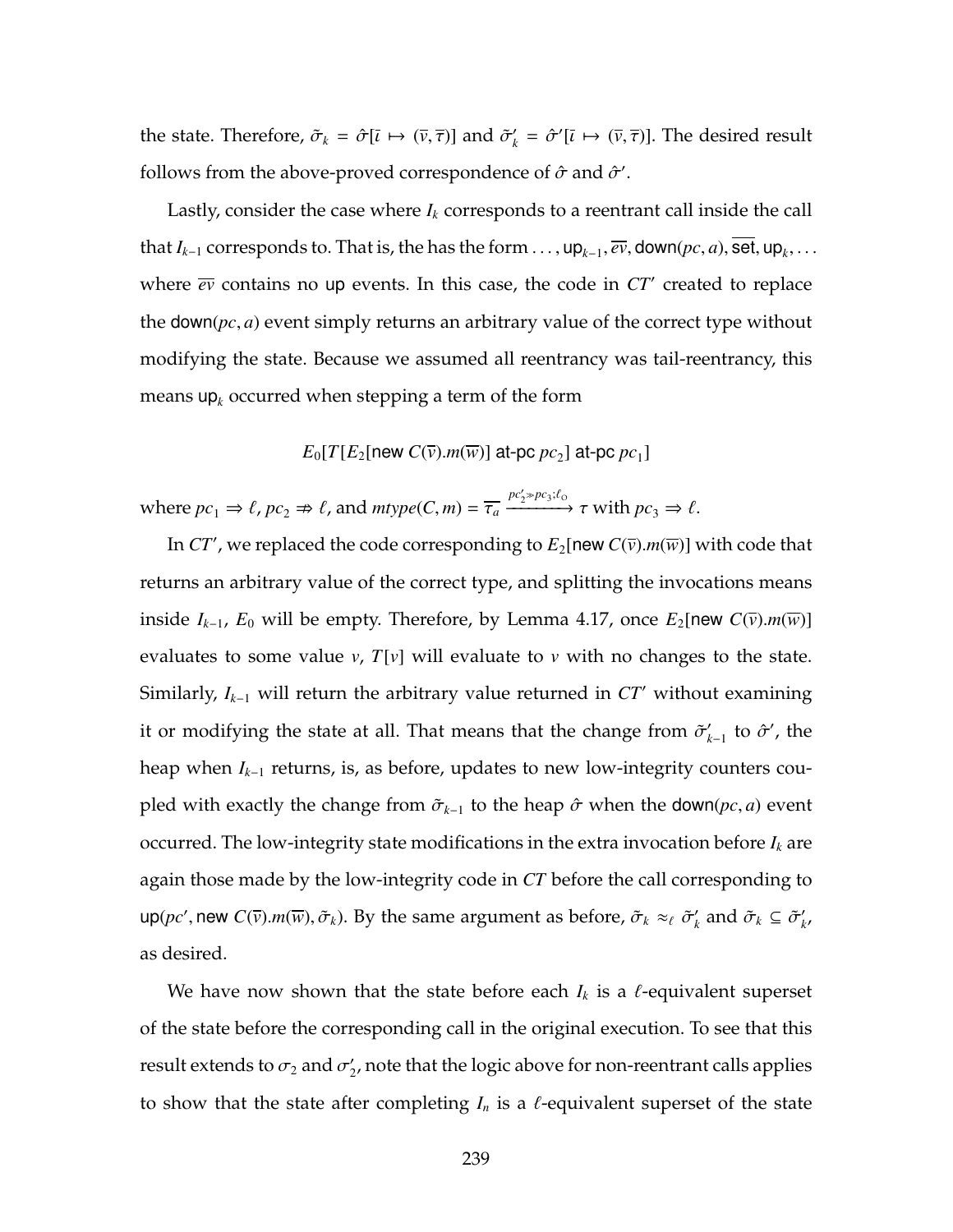after completing the call that generated the final up event in the original execution. There may be further low-integrity code in the original execution that modifies the state, but all such modifications generate set events and are updated by the final invocation in *I* as described above. Therefore, again,  $\sigma_2$  and  $\sigma_2^\prime$  are acquired by making identical modifications to the heap after the return of the final highintegrity call, thereby proving  $\sigma_2 \approx_\ell \sigma'_2$  and  $\sigma_2 \subseteq \sigma'_2$ . В последните последните и производство на применении с последните и производство на применении с последните <br>В последните последните последните последните последните последните последните последните последните последнит

**Theorem [4.4.](#page-195-0)** Let CT be a class table,  $\sigma_1$  and  $\sigma_2$  be well-typed heaps, and *I* be an invo*cation such that*  $(I, CT, \sigma_1) \Downarrow \sigma_2$  *where all*  $\ell$ *-reentrant states are*  $\ell$ *-tail-reentrant. For any f*-integrity predicates P and Q, if  $\Sigma_{\sigma_1} \models^1_{\ell} \{P\} C T \{Q\}$  and  $P(\sigma_1)$ , then  $Q(\sigma_2)$ .

*Proof.* Lemma [4.19](#page-247-0) proves that there exists  $CT'$ , *I*,  $\sigma'_{1}$ , and  $\sigma'_{2}$  with the properties stated in the lemma. Because *P* is a  $\ell$ -integrity predicate and  $\sigma_1 \approx_{\ell} \sigma'_1$ , the assumption that  $P(\sigma_1)$  means  $P(\sigma'_1)$ . The definition of  $\Sigma_{\sigma_1} \models^1_{\ell} \{P\} C T \{Q\}$ , coupled with *CT*  $\approx$  *cT'* and  $\Sigma_{\sigma_1} \subseteq \Sigma_{\sigma'_1}$  mean that since  $P(\sigma'_1)$  holds,  $Q(\sigma'_2)$  must hold. Finally, since  $\sigma_2 \approx_{\ell} \sigma'_2$ , the fact that *Q* is also a *l*-integrity predicate proves *Q*( $\sigma_2$ ).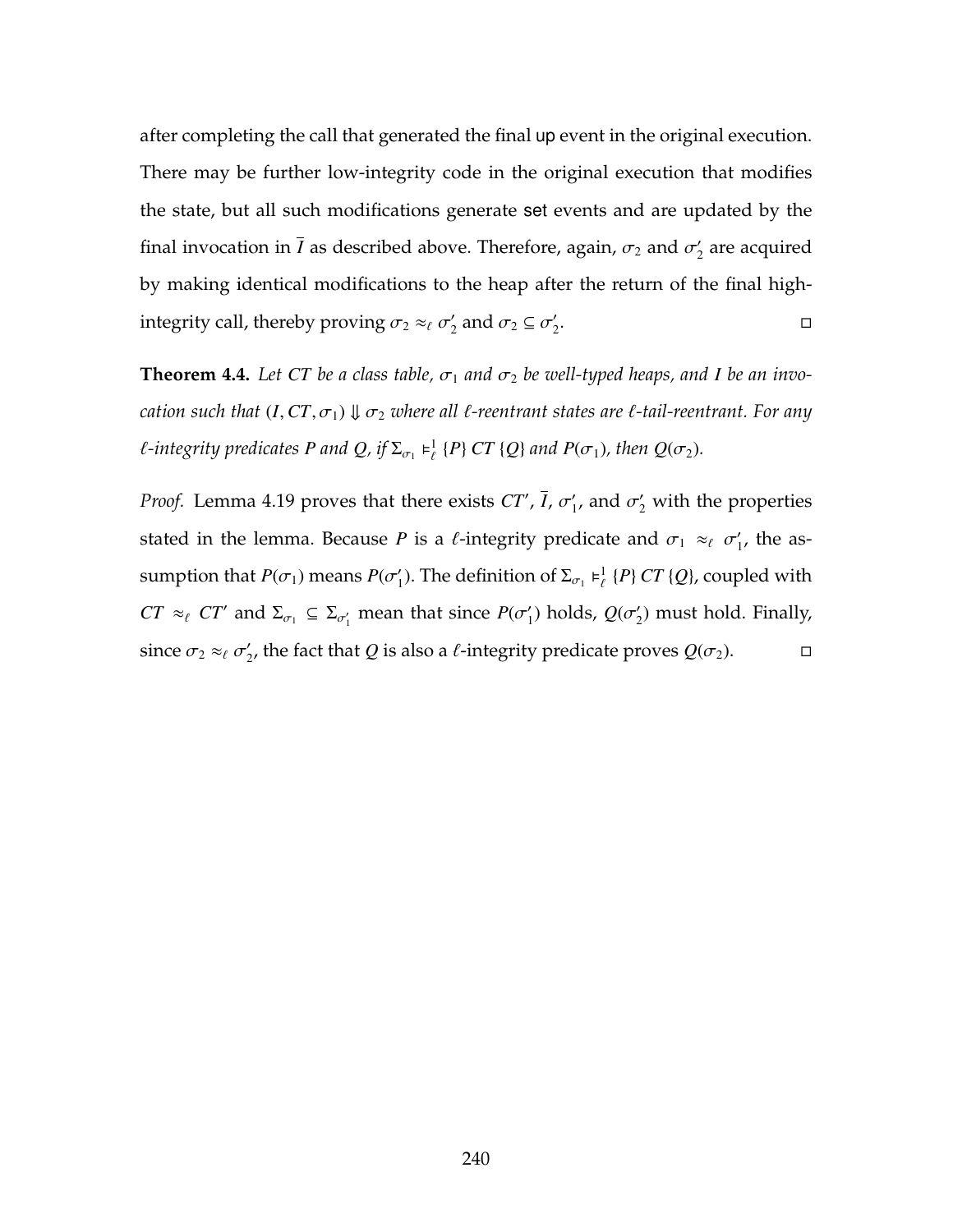## CHAPTER 5 **CONCLUSION**

This dissertation has explored three different ways for decentralized systems to maintain integrity in the presence of distrusting parties. Each strategy addresses a different type of vulnerability.

We began in Chapter [2](#page-26-0) with Solidus, a protocol for anonymous transactions in a bank-intermediated system. Solidus relies partially on the increasingly popular idea of replicating data to maintain system integrity across transactions. By placing only encryptions of account balances on its public ledger, however, Solidus creates an information asymmetry and requires careful use of cryptographic tools to establish the integrity of each individual transaction without compromising confidentiality. One of those tools is the Publicly Verifiable Oblivious RAM Machine (PVORM), The PVORM is a new cryptographic primitive that supports storing and updating data such that only authorized parties can see the data or access patterns, but anyone can verify that data updates conform to a given specification. Giving each bank a separate PVORM allows Solidus to separate banks effectively and allow for efficient transaction processing.

Solidus demonstrates the power of combining cryptographic building blocks, but it also illustrates the precision, care, and expert reasoning required to design a protocol and prove its security. Defining and using a PVORM helps to make the construction more modular, but much of the security still relies on analysis that could break in unexpected ways with small protocol modifications.

Chapters [3](#page-96-0) and [4](#page-158-0) provided more principled ways to reason about program security. The IFC techniques they developed provide a structure for compositional reasoning about integrity in real-world systems that include endorsement of both data and control flow. Nonmalleable Information Flow Control (Chapter [3\)](#page-96-0) deep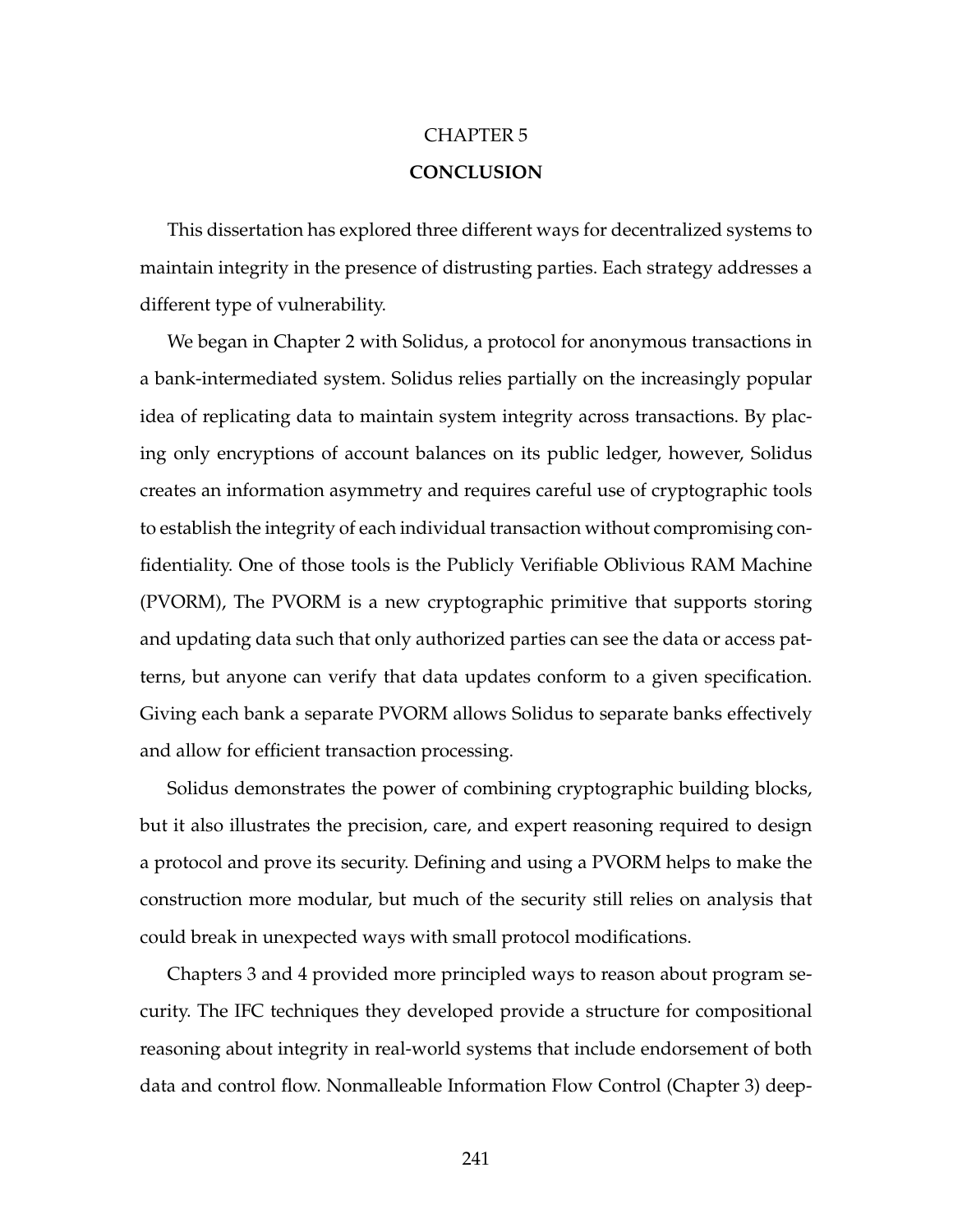ened the existing connection between confidentiality and integrity. It identified and formalized a class of potential attacks enabled by endorsing secret data, and it presented a simple condition to provably eliminate such vulnerabilities. Chapter [4](#page-158-0) recast the reentrancy attacks that have cost blockchain smart contract systems tens of millions of dollars [\[127,](#page-275-0) [131\]](#page-276-0) as integrity failures. The vulnerabilities result from an attacker violating the implicit assumption of many services that requests will follow a call-and-return pattern, where one completes before a second begins. Services that endorse control flow in an unconstrained manner cannot safely make this assumption, drastically complicating reasoning about correctness and security. Chapter [4](#page-158-0) formalized this formerly implicit assumption and a security condition stating that it is not violated. It then provided a technique for making the assumption explicit and provably enforcing it with a combination of static and dynamic locks on integrity levels.

Together these three works provide tools and insights for enforcing integrity in decentralized systems with mutual distrust. Notably, Chapter [2](#page-26-0) uses very different tools and techniques from Chapters [3](#page-96-0) and [4,](#page-158-0) and both approaches have notable shortcomings. The applied cryptographic techniques of Solidus are difficult to use and their security is fragile in the face of protocol changes. IFC techniques provide robust compositional guarantees, but operate at a very high level, often abstracting away details like how to prevent an attacker from directly viewing data marked as secret or writing to memory marked as trusted.

The strengths of the two approaches are complementary. Combining them shows promise for building executable protocols with compositional security guarantees that are easier to understand. Systems like Wysteria [\[135\]](#page-276-1) and  $\lambda$ -Symphony [\[56\]](#page-265-0) have used this approach for confidentiality, and Viaduct [\[4\]](#page-258-0) has made strides toward incorporating integrity as well.

242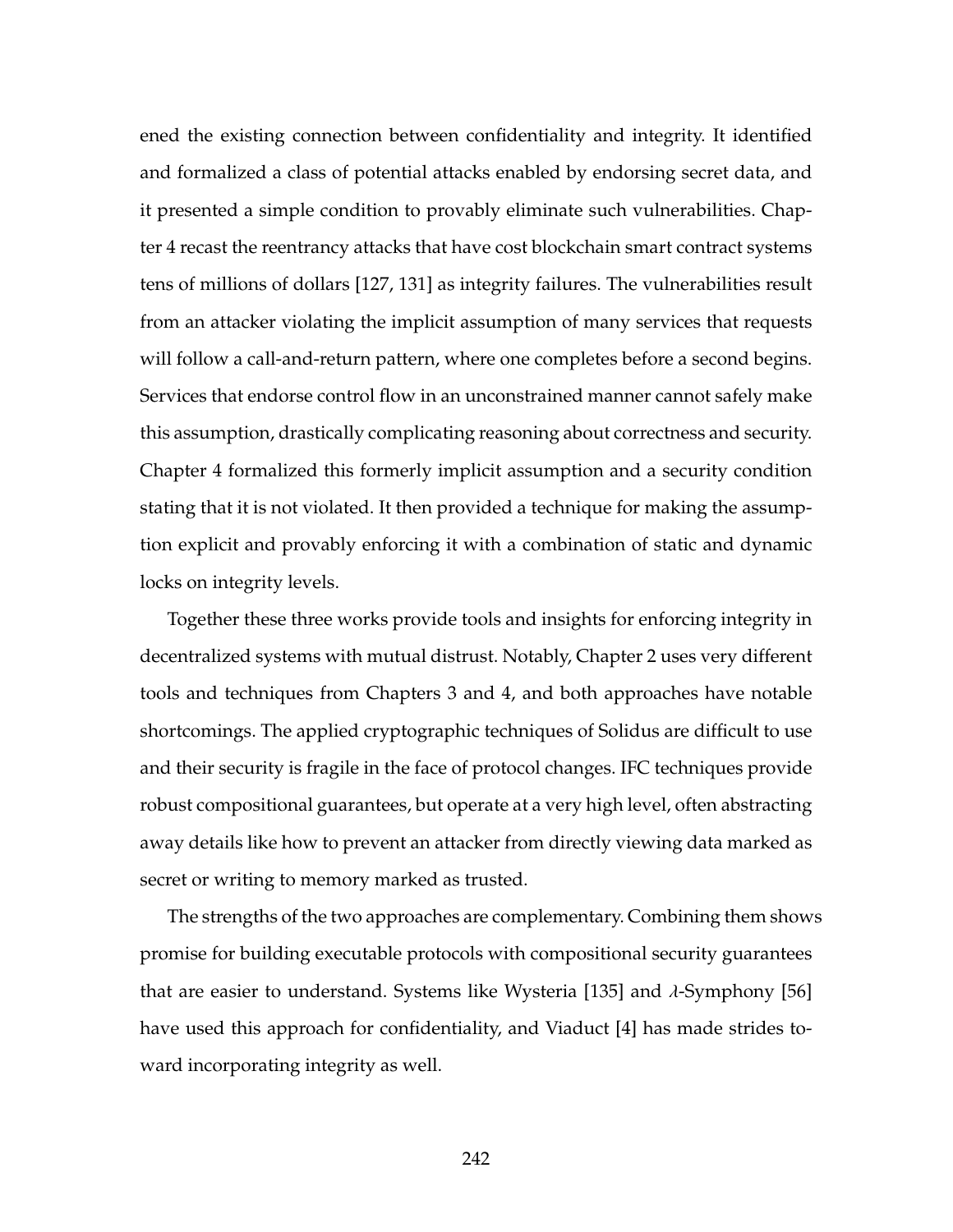However, there is still much work to be done on this connection. Permissive but meaningful information security conditions like NMIF assume deterministic single-threaded executions and need to be extended and modified to accommodate the probabilistic guarantees of underlying cryptographic protocols. It is my hope that the work in this dissertation will help provide foundations and direction for building these connections, making both IFC techniques and powerful cryptographic tools easier to deploy in real-world systems.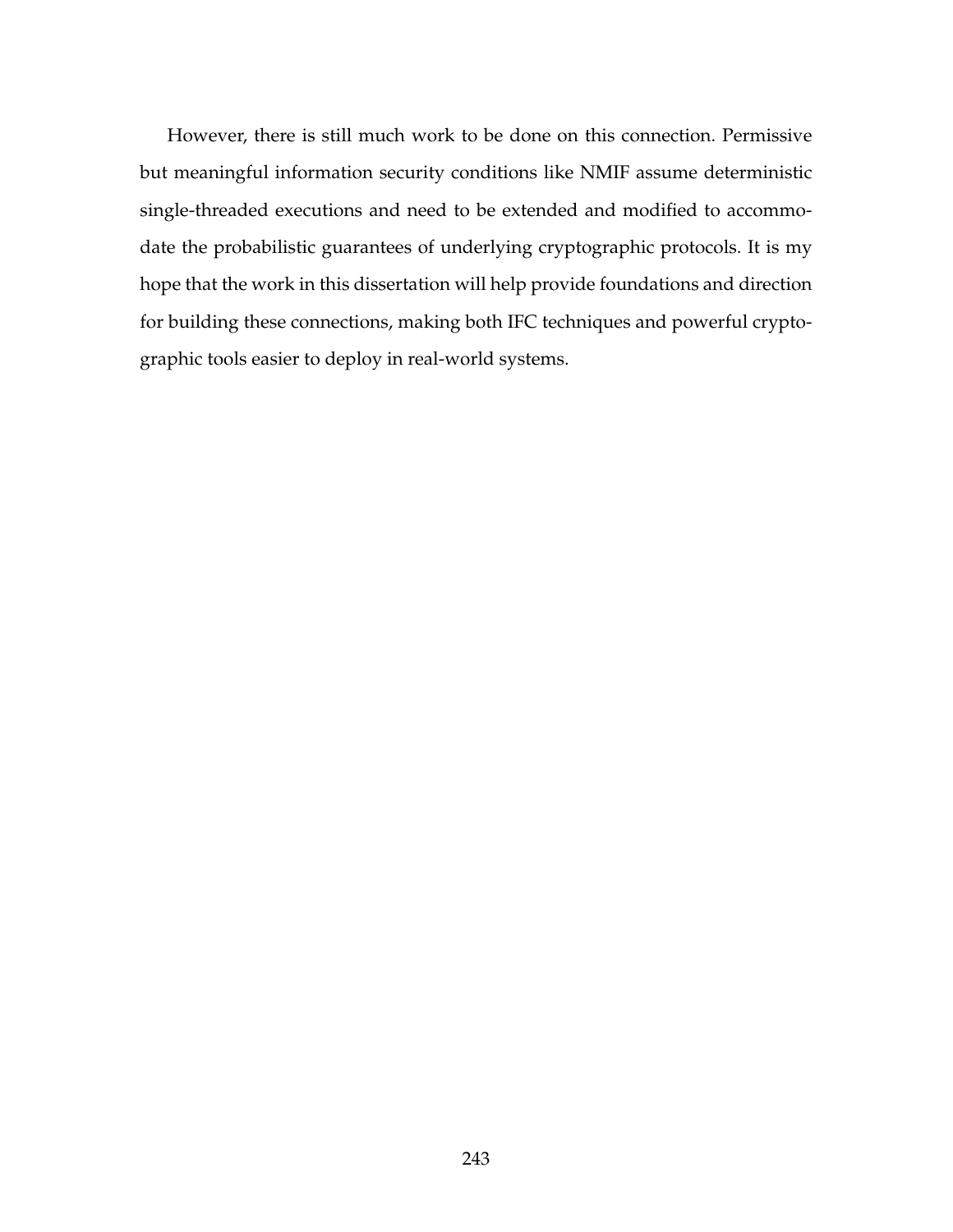## **BIBLIOGRAPHY**

- [1] Martín Abadi. Access control in a core calculus of dependency. In *11th International Conference on Functional Programming (ICFP '06)*, pages 263–273, September 2006. doi: [10.1145/1159803.1159839.](https://doi.org/10.1145/1159803.1159839)
- [2] Martín Abadi. Variations in access control logic. In 2<sup>nd</sup> International Confer*ence on Deontic Logic in Computer Science*, pages 96–109, 2008. doi: [10.1007/](https://doi.org/10.1007/978-3-540-70525-3_9) [978-3-540-70525-3\\_9.](https://doi.org/10.1007/978-3-540-70525-3_9)
- [3] Martín Abadi, Anindya Banerjee, Nevin Heintze, and Jon Riecke. A core calculus of dependency. In *26th ACM SIGPLAN Symposium on Principles of Programming Languages (POPL '99)*, January 1999. doi: [10.1145/292540.292555.](https://doi.org/10.1145/292540.292555)
- <span id="page-258-0"></span>[4] Coşku Acay, Rolph Recto, Joshua Gancher, Andrew C. Myers, and Elaine Shi. Viaduct: An extensible, optimizing compiler for secure distributed programs. In *42nd ACM SIGPLAN Conference on Programming Language Design and Implementation (PLDI '21)*, June 2021. doi: [10.1145/3453483.3454074.](https://doi.org/10.1145/3453483.3454074)
- [5] Elvira Albert, Shelly Grossman, Noam Rinetzky, Clara Rodríguez-Núñez, Albert Rubio, and Mooly Sagiv. Taming callbacks for smart contract modularity. *Proceedings of the ACM on Programming Languages*, 4(OOPSLA), November 2020. doi: [10.1145/3428277.](https://doi.org/10.1145/3428277)
- [6] Ittai Anati, Shay Gueron, Simon Johnson, and Vincent Scarlata. Innovative technology for CPU based attestation and sealing. In 2<sup>nd</sup> Hardware and Archi*tectural Support for Security and Privacy (HASP '13)*, June 2013.
- [7] Apache Software Foundation. Apache ZooKeeper (Version 3.4.9). [https:](https://zookeeper.apache.org/) [//zookeeper.apache.org/](https://zookeeper.apache.org/), 2016.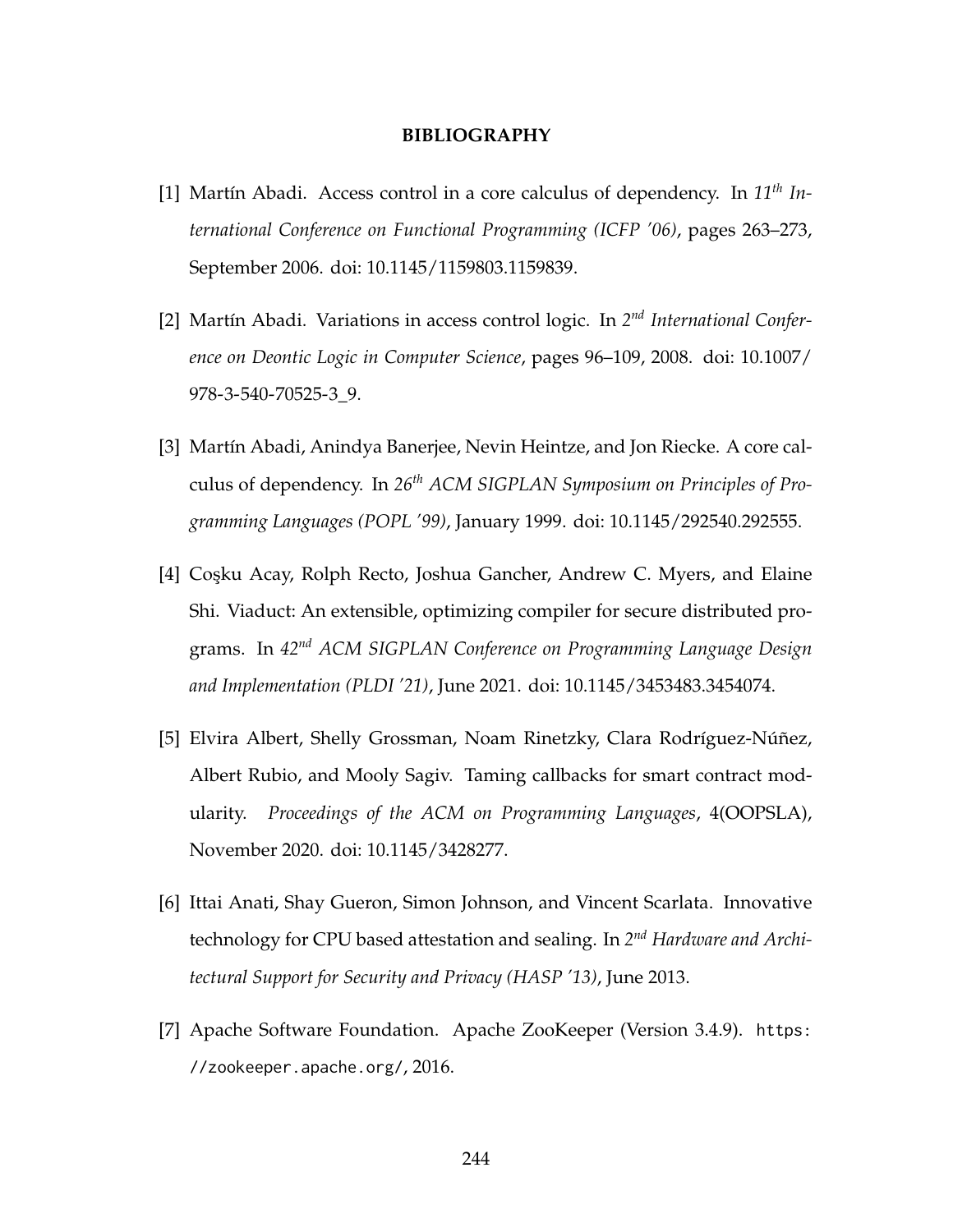- [8] Owen Arden. *Flow-Limited Authorization*. PhD thesis, Cornell University, 2016.
- [9] Owen Arden and Andrew C. Myers. A calculus for flow-limited authorization. In *29th IEEE Computer Security Foundations Symposium (CSF '16)*, June 2016. doi: [10.1109/CSF.2016.17.](https://doi.org/10.1109/CSF.2016.17)
- [10] Owen Arden, Michael D. George, Jed Liu, K. Vikram, Aslan Askarov, and Andrew C. Myers. Sharing mobile code securely with information flow control. In *33rd IEEE Symposium on Security and Privacy (Oakland '12)*, May 2012. doi: [10.1109/SP.2012.22.](https://doi.org/10.1109/SP.2012.22)
- [11] Owen Arden, Jed Liu, and Andrew C. Myers. Flow-limited authorization. In *28th IEEE Computer Security Foundations Symposium (CSF '15)*, July 2015. doi: [10.1109/CSF.2015.42.](https://doi.org/10.1109/CSF.2015.42)
- [12] Aslan Askarov and Andrew C. Myers. Attacker control and impact for confidentiality and integrity. *Logical Methods in Computer Science (LMCS)*, 7(3), September 2011. doi: [10.2168/LMCS-7\(3:17\)2011.](https://doi.org/10.2168/LMCS-7(3:17)2011)
- [13] Boaz Barak, Ran Canetti, Jesper Buus Nielsen, and Rafael Pass. Universally composable protocols with relaxed set-up assumptions. In *45th IEEE Symposium on Foundations of Computer Science (FOCS '04)*, October 2004. doi: [10.1109/FOCS.2004.71.](https://doi.org/10.1109/FOCS.2004.71)
- [14] Eli Ben-Sasson, Alessandro Chiesa, Daniel Genkin, Eran Tromer, and Madars Virza. SNARKs for C: Verifying program executions succinctly and in zero knowledge. In *33rd International Cryptology Conference (CRYPTO '13)*, August 2013. doi: [10.1007/978-3-642-40084-1\\_6.](https://doi.org/10.1007/978-3-642-40084-1_6)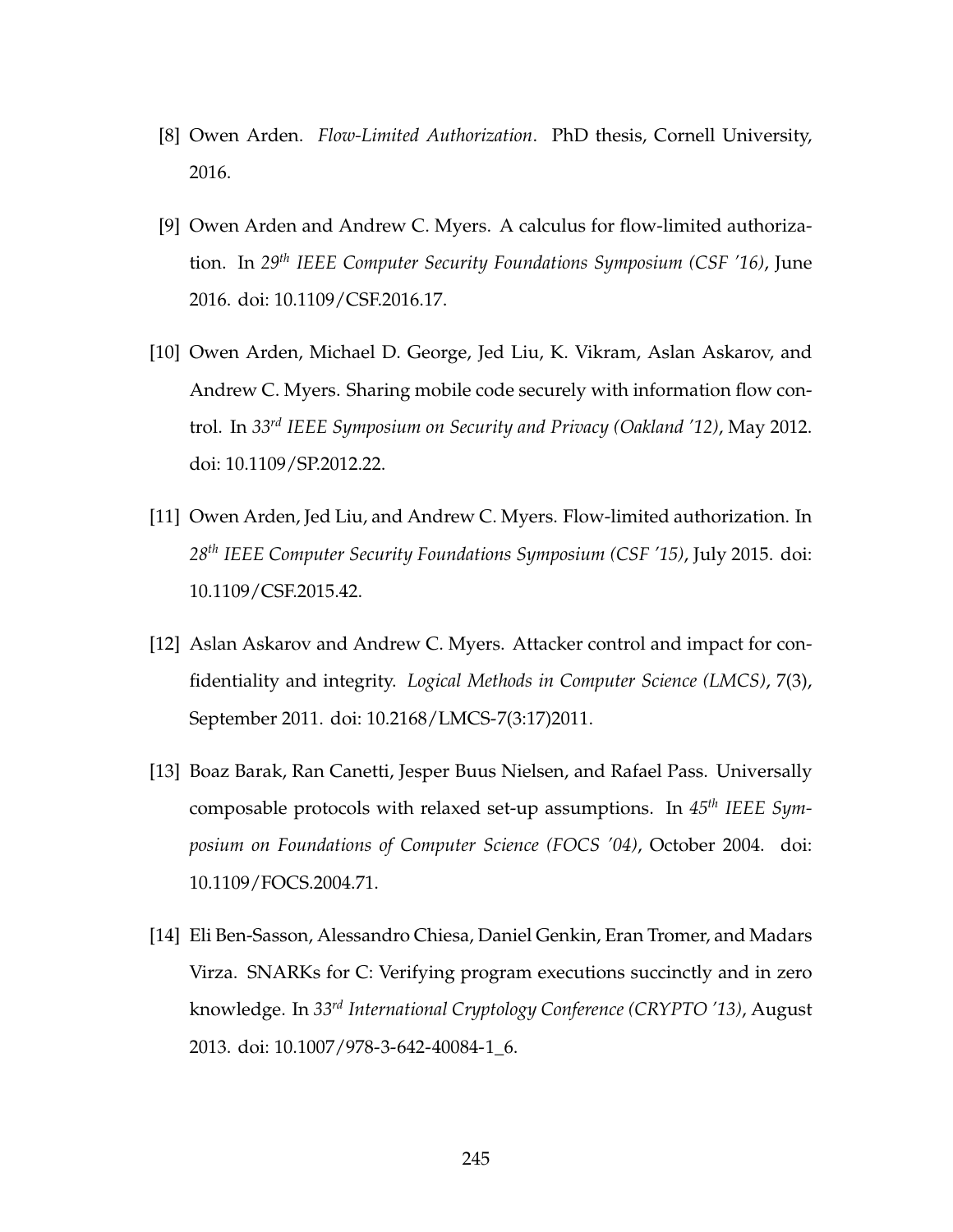- [15] Eli Ben-Sasson, Alessandro Chiesa, Christina Garman, Matthew Green, Ian Miers, Eran Tromer, and Madars Virza. Zerocash: Decentralized anonymous payments from Bitcoin. In *35th IEEE Symposium on Security and Privacy (Oakland '14)*, May 2014. doi: [10.1109/SP.2014.36.](https://doi.org/10.1109/SP.2014.36)
- [16] Eli Ben-Sasson, Alessandro Chiesa, Eran Tromer, and Madars Virza. Succinct non-interactive zero knowledge for a von neumann architecture. In *23rd USENIX Security Symposium (USENIX Security '14)*, August 2014. URL [https://www.usenix.org/conference/usenixsecurity14/](https://www.usenix.org/conference/usenixsecurity14/technical-sessions/presentation/ben-sasson) [technical-sessions/presentation/ben-sasson](https://www.usenix.org/conference/usenixsecurity14/technical-sessions/presentation/ben-sasson).
- [17] Eli Ben-Sasson, Alessandro Chiesa, Matthew Green, Eran Tromer, and Madars Virza. Secure sampling of public parameters for succinct zero knowledge proofs. In *36th IEEE Symposium on Security and Privacy (Oakland '15)*, May 2015. doi: [10.1109/SP.2015.25.](https://doi.org/10.1109/SP.2015.25)
- [18] Karthikeyan Bhargavan, Antoine Delignat-Lavaud, Cédric Fournet, Anitha Gollamudi, Georges Gonthier, Nadim Kobeissi, Natalia Kulatova, Aseem Rastogi, Thomas Sibut-Pinote, Nikhil Swamy, et al. Formal verification of smart contracts: Short paper. In *11th Workshop on Programming Languages and Analysis for Security (PLAS '16)*, October 2016. doi: [10.1145/2993600.2993611.](https://doi.org/10.1145/2993600.2993611)
- [19] Kenneth J. Biba. Integrity considerations for secure computer systems. Technical report, MITRE Corp, Bedford, MA, 1977. URL [https://apps.dtic.mil/](https://apps.dtic.mil/sti/pdfs/ADA039324.pdf) [sti/pdfs/ADA039324.pdf](https://apps.dtic.mil/sti/pdfs/ADA039324.pdf).
- [20] Sam Blackshear, Evan Cheng, David L. Dill, Victor Gao, Ben Maurer, Todd Nowacki, Alistair Pott, Shaz Qadeer, Rain, Dario Russi, Stephane Sezer, Tim Zakian, and Runtian Zhou. Move: A language with programmable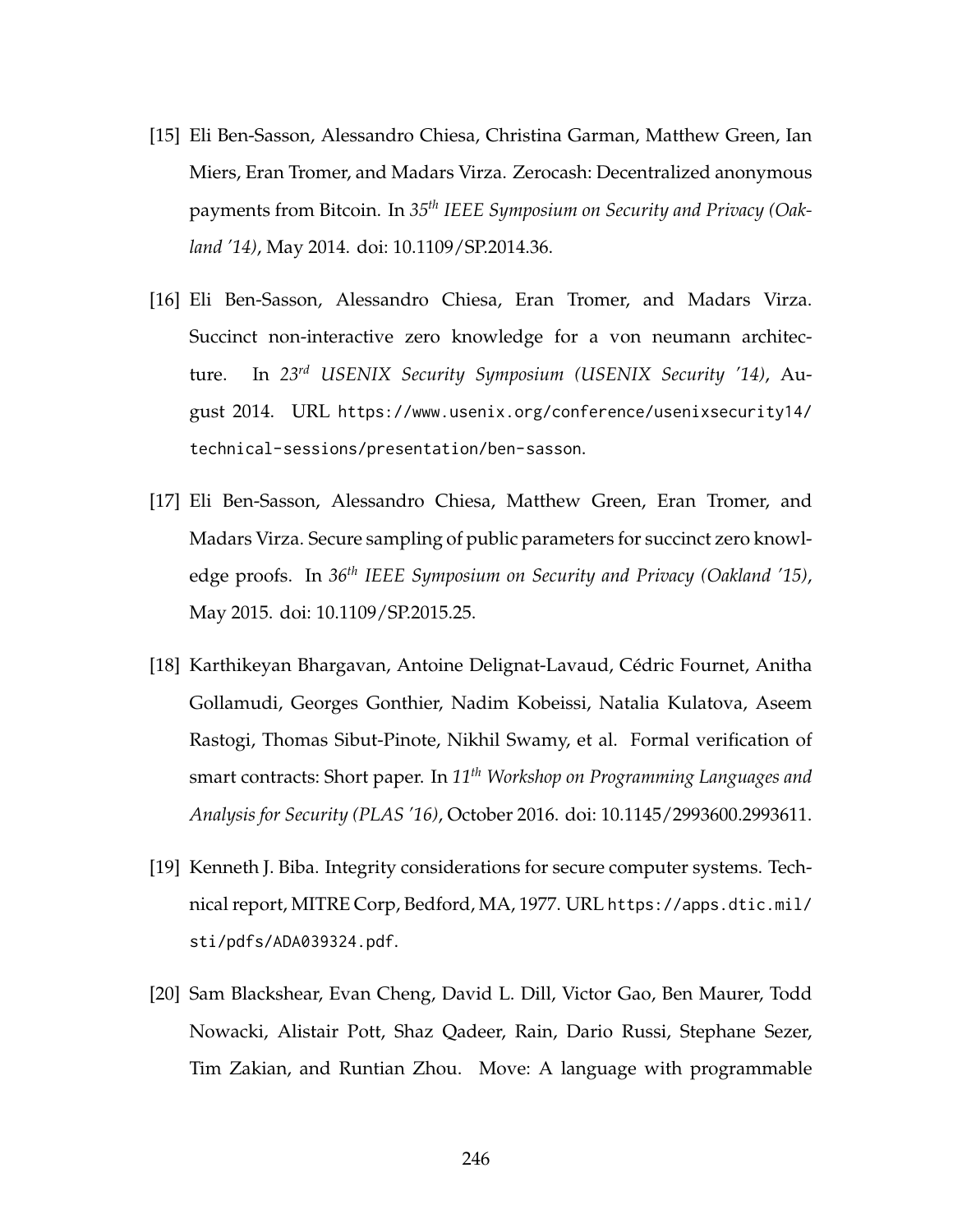resources. [https://developers.diem.com/docs/technical-papers/move](https://developers.diem.com/docs/technical-papers/move-paper/)[paper/](https://developers.diem.com/docs/technical-papers/move-paper/), May 2020. Accessed March 2021.

- [21] Erik-Oliver Blass, Travis Mayberry, Guevara Noubir, and Kaan Onarlioglu. Toward robust hidden volumes using write-only Oblivious RAM. In *21st ACM Conference on Computer and Communication Security (CCS '14)*, November 2014. doi: [10.1145/2660267.2660313.](https://doi.org/10.1145/2660267.2660313)
- [22] Tamás Blummer. Personal communication with Tamás Blummer, Chief Ledger Architect, Digital Asset Holdings, 2016.
- [23] Fabrice Boudot. Efficient proofs that a committed number lies in an interval. In *19th International Conference on the Theory and Applications of Cryptographic Techniques (EuroCrypt '00)*, May 2000. doi: [10.1007/3-540-45539-6\\_31.](https://doi.org/10.1007/3-540-45539-6_31)
- [24] BouncyCastle 1.55. Bouncy Castle Crypto APIs (Version 1.55). [https://www.](https://www.bouncycastle.org/) [bouncycastle.org/](https://www.bouncycastle.org/), 2016.
- [25] Lorenz Breidenbach, Phil Daian, Ari Juels, and Emin Gün Sirer. An in-depth look at the parity multisig bug. [https://hackingdistributed.com/2017/07/](https://hackingdistributed.com/2017/07/22/deep-dive-parity-bug/) [22/deep-dive-parity-bug/](https://hackingdistributed.com/2017/07/22/deep-dive-parity-bug/), 22 July 2017. Accessed March 2021.
- [26] Lexi Brent, Neville Grech, Sifis Lagouvardos, Bernhard Scholz, and Yannis Smaragdakis. Ethainter: A smart contract security analyzer for composite vulnerabilities. In *41st ACM SIGPLAN Conference on Programming Language Design and Implementation (PLDI '20)*, June 2020. doi: [10.1145/3385412.](https://doi.org/10.1145/3385412.3385990) [3385990.](https://doi.org/10.1145/3385412.3385990)
- [27] Niklas Broberg and David Sands. Paralocks: Role-based information flow control and beyond. In *37th ACM SIGPLAN Symposium on Principles of Programming Languages (POPL '10)*, January 2010. doi: [10.1145/1706299.1706349.](https://doi.org/10.1145/1706299.1706349)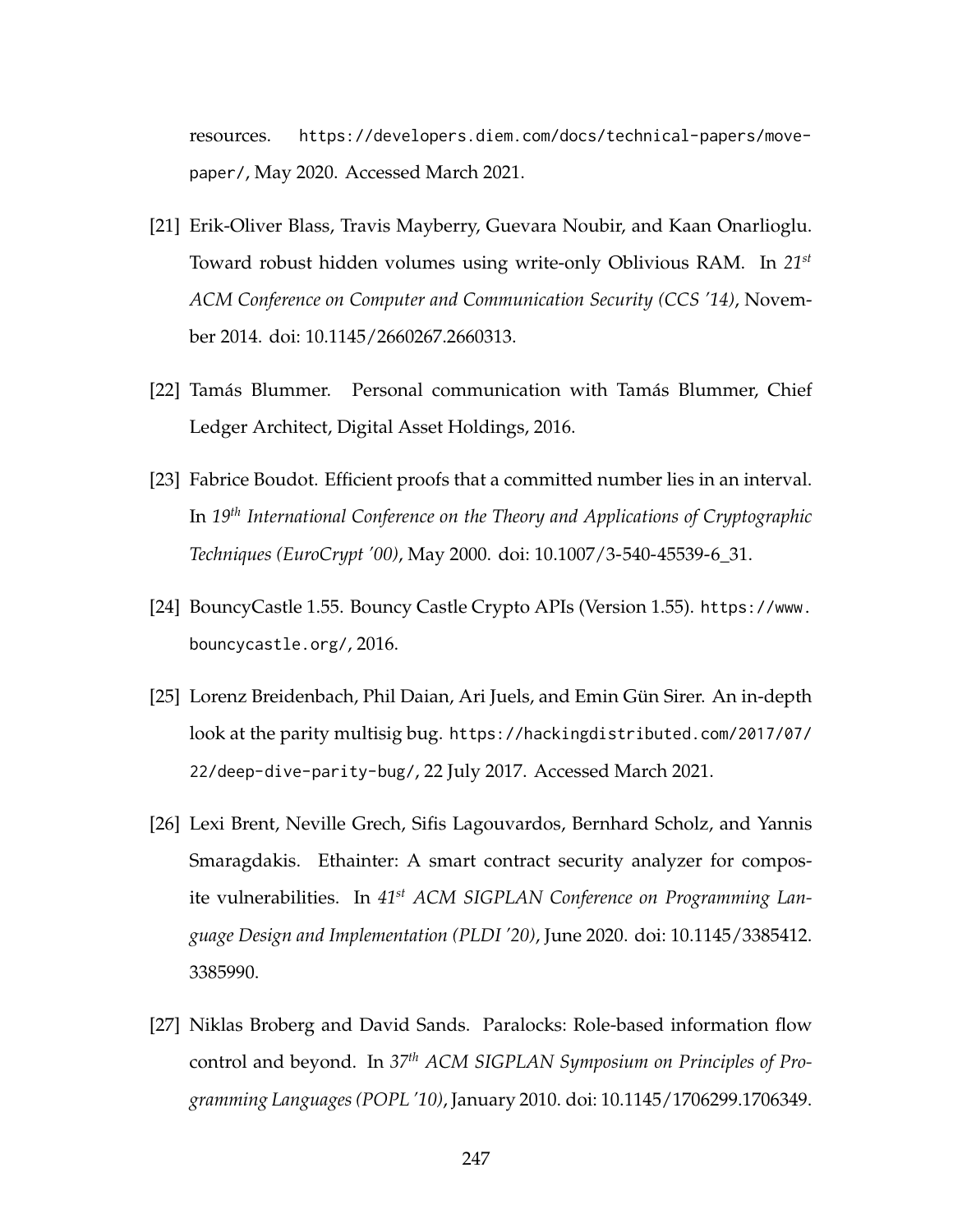- [28] Pablo Buiras, Dimitrios Vytiniotis, and Alejandro Russo. HLIO: Mixing static and dynamic typing for information-flow control in Haskell. In *20th International Conference on Functional Programming (ICFP '15)*, August 2015. doi: [10.1145/2784731.2784758.](https://doi.org/10.1145/2784731.2784758)
- [29] Jan Camenisch and Markus Stadler. Efficient group signature schemes for large groups. In *17th International Cryptology Conference (CRYPTO '97)*, August 1997. doi: [10.1007/BFb0052252.](https://doi.org/10.1007/BFb0052252)
- [30] Jan Camenisch, Susan Hohenberger, and Anna Lysyanskaya. Compact ecash. In *24th International Conference on the Theory and Applications of Cryptographic Techniques (EuroCrypt '05)*, May 2005. doi: [10.1007/11426639\\_18.](https://doi.org/10.1007/11426639_18)
- [31] Jan Camenisch, Anna Lysyanskaya, and Mira Meyerovich. Endorsed e-cash. In *28th IEEE Symposium on Security and Privacy (Oakland '07)*, May 2007. doi: [10.1109/SP.2007.15.](https://doi.org/10.1109/SP.2007.15)
- [32] Jan Camenisch, Aggelos Kiayias, and Moti Yung. On the portability of generalized schnorr proofs. In *28th International Conference on the Theory and Applications of Cryptographic Techniques (EuroCrypt '09)*, April 2009. doi: [10.1007/978-3-642-01001-9\\_25.](https://doi.org/10.1007/978-3-642-01001-9_25)
- [33] Jan Camenisch, Stephan Krenn, Ralf Küsters, and Daniel Rausch. iUC: Flexible universal composability made simple. In *25th International Conference on The Theory and Application of Cryptology and Information Security (AsiaCrypt '19)*, December 2019. doi: [10.1007/978-3-030-34618-8\\_7.](https://doi.org/10.1007/978-3-030-34618-8_7)
- [34] Ran Canetti. Universally composable security: a new paradigm for cryptographic protocols. In *42nd IEEE Symposium on Foundations of Computer Science (FOCS '01)*, October 2001. doi: [10.1109/SFCS.2001.959888.](https://doi.org/10.1109/SFCS.2001.959888)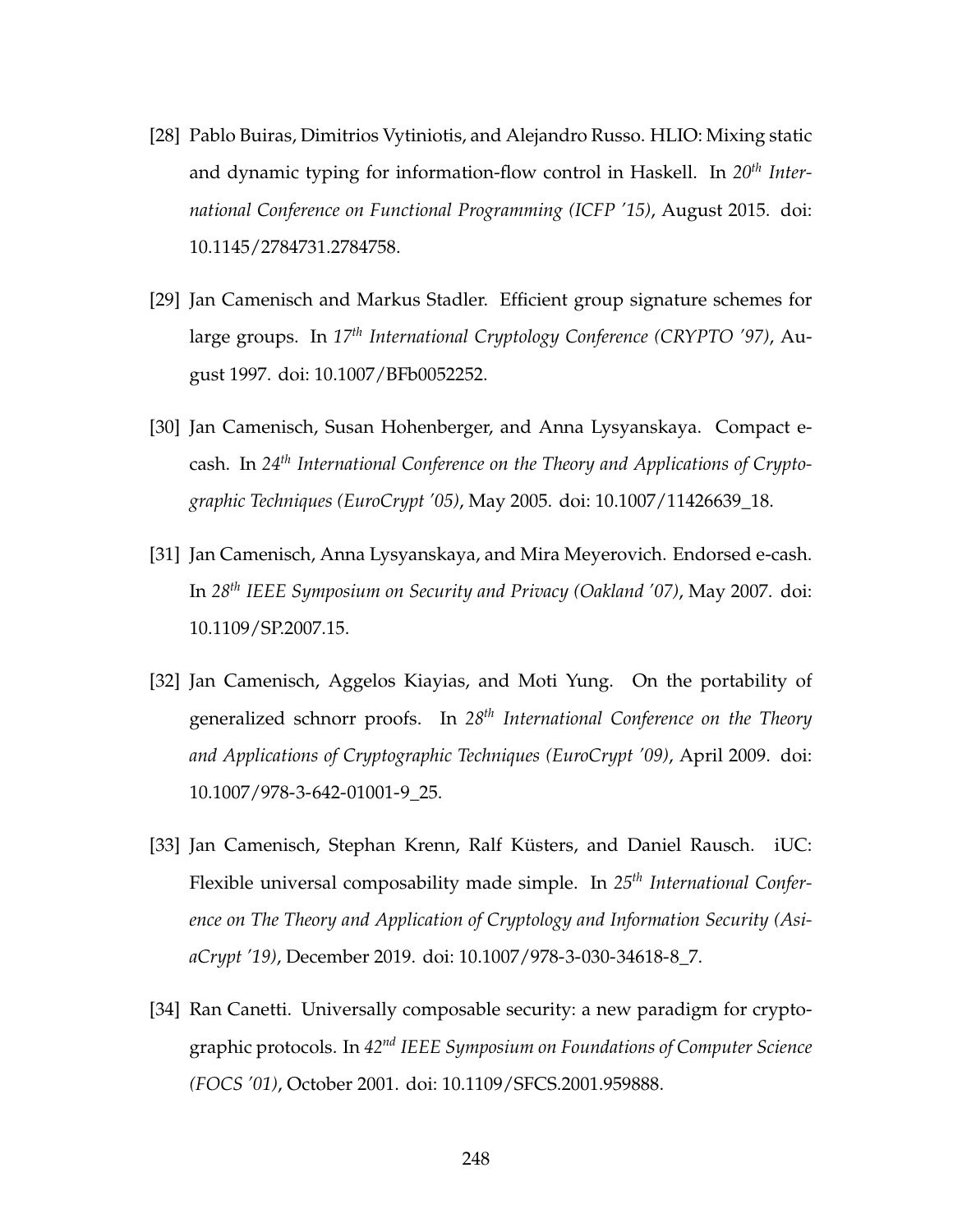- [35] Miguel Castro and Barbara Liskov. Practical byzantine fault tolerance. In *3 rd USENIX Symposium on Operating Systems Design and Implementation (OSDI '99)*, February 1999. URL [https://www.usenix.org/conference/](https://www.usenix.org/conference/osdi-99/practical-byzantine-fault-tolerance) [osdi-99/practical-byzantine-fault-tolerance](https://www.usenix.org/conference/osdi-99/practical-byzantine-fault-tolerance).
- [36] Ethan Cecchetti, Andrew C. Myers, and Owen Arden. Nonmalleable information flow control. In *24th ACM Conference on Computer and Communication Security (CCS '17)*, October 2017. doi: [10.1145/3133956.3134054.](https://doi.org/10.1145/3133956.3134054)
- [37] Ethan Cecchetti, Fan Zhang, Yan Ji, Ahmed Kosba, Ari Juels, and Elaine Shi. Solidus: Confidential distributed ledger transactions via PVORM. In *24th ACM Conference on Computer and Communication Security (CCS '17)*, October 2017. doi: [10.1145/3133956.3134010.](https://doi.org/10.1145/3133956.3134010)
- [38] Ethan Cecchetti, Siqiu Yao, Haobin Ni, and Andrew C. Myers. Securing smart contracts with information flow. In *3 rd International Symposium on Foundations and Applications of Blockchain (FAB '20)*, May 2020.
- [39] Ethan Cecchetti, Siqiu Yao, Haobin Ni, and Andrew C. Myers. Compositional security for reentrant applications. In *42nd IEEE Symposium on Security and Privacy (Oakland '21)*, May 2021. doi: [10.1109/SP40001.2021.00084.](https://doi.org/10.1109/SP40001.2021.00084)
- [40] Brad Chase and Ethan MacBrough. Analysis of the XRP ledger consensus protocol. Technical Report arXiv:1802.07242, February 2018. URL [https:](https://arxiv.org/abs/1802.07242) [//arxiv.org/abs/1802.07242](https://arxiv.org/abs/1802.07242).
- [41] David Chaum. Blind signatures for untraceable payments. In *3 rd International Cryptology Conference (CRYPTO '83)*, August 1983. doi: [10.1007/978-1-4757-](https://doi.org/10.1007/978-1-4757-0602-4_18) [0602-4\\_18.](https://doi.org/10.1007/978-1-4757-0602-4_18)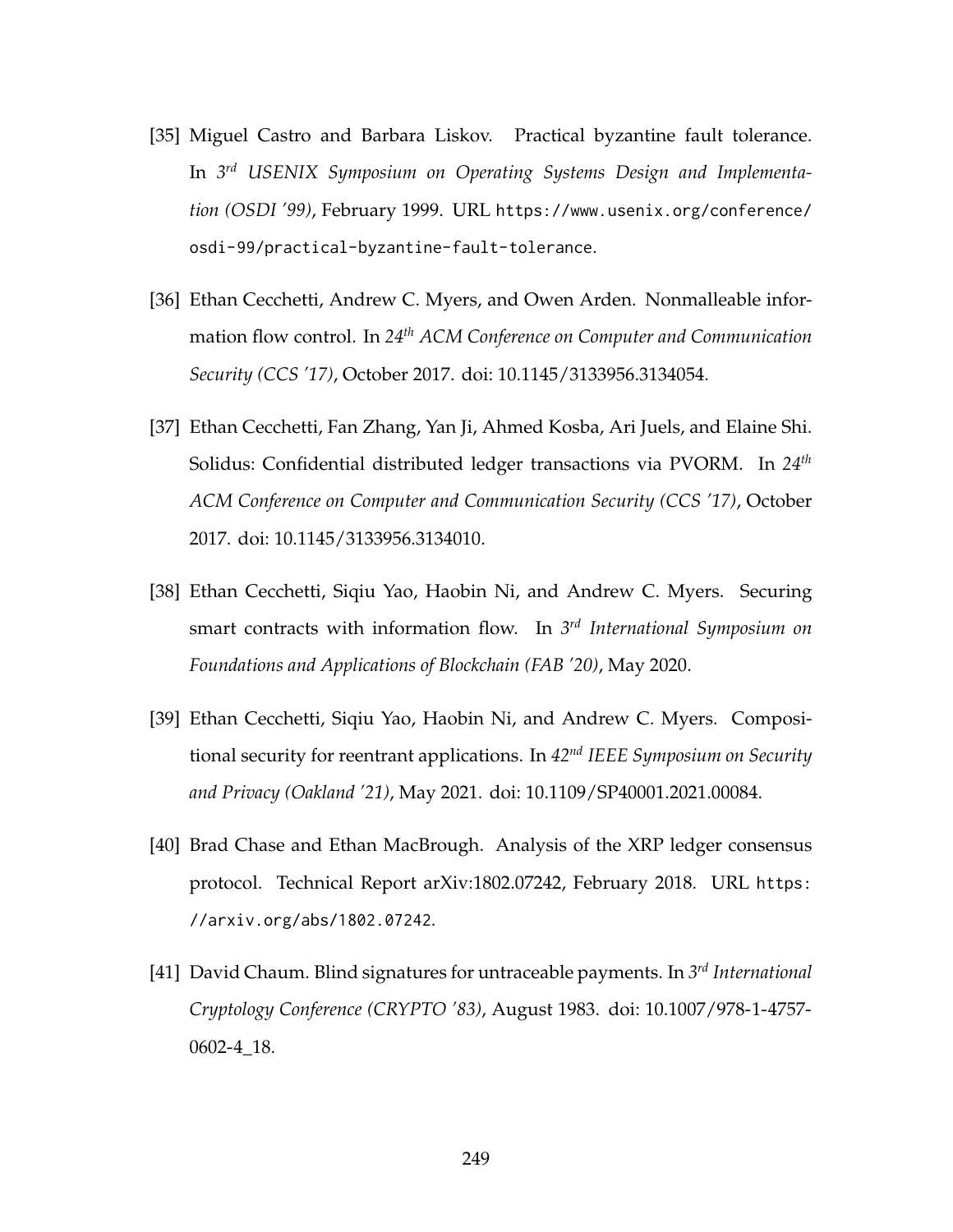- [42] David Chaum, Amos Fiat, and Moni Naor. Untraceable electronic cash. In *8 th International Cryptology Conference (CRYPTO '88)*, August 1988. doi: [10.](https://doi.org/10.1007/0-387-34799-2_25) [1007/0-387-34799-2\\_25.](https://doi.org/10.1007/0-387-34799-2_25)
- [43] Stephen Chong and Andrew C. Myers. Decentralized robustness. In *19th IEEE Computer Security Foundations Workshop (CSFW '06)*, July 2006. doi: [10.](https://doi.org/10.1109/CSFW.2006.11) [1109/CSFW.2006.11.](https://doi.org/10.1109/CSFW.2006.11)
- [44] Stephen Chong and Andrew C. Myers. End-to-end enforcement of erasure and declassification. In *21st IEEE Computer Security Foundations Symposium (CSF '08)*, June 2008. doi: [10.1109/CSF.2008.12.](https://doi.org/10.1109/CSF.2008.12)
- [45] Ravi Chugh, Jeffrey A. Meister, Ranjit Jhala, and Sorin Lerner. Staged information flow for JavaScript. In *30th ACM SIGPLAN Conference on Programming Language Design and Implementation (PLDI '09)*, June 2009. doi: [10.1145/1542476.1542483.](https://doi.org/10.1145/1542476.1542483)
- [46] Michael R. Clarkson and Fred B. Schneider. Hyperproperties. *Journal of Computer Security (JCS)*, 18(6):1157–1210, 2010. doi: [10.3233/JCS-2009-0393.](https://doi.org/10.3233/JCS-2009-0393)
- [47] Michael Coblenz, Reed Oei, Tyler Etzel, Paulette Koronkevich, Miles Baker, Yannick Bloem, Brad A. Myers, Joshua Sunshine, and Jonathan Aldrich. Obsidian: Typestate and assets for safer blockchain programming. *ACM Transactions on Programming Languages and Systems (TOPLAS)*, 42(3), November 2020. doi: [10.1145/3417516.](https://doi.org/10.1145/3417516)
- [48] ConsenSys Diligence. Uniswap audit. [https://github.com/ConsenSys/](https://github.com/ConsenSys/Uniswap-audit-report-2018-12#31-liquidity-pool-can-be-stolen-in-some-tokens-eg-erc-777-29) [Uniswap-audit-report-2018-12#31-liquidity-pool-can-be-stolen-in](https://github.com/ConsenSys/Uniswap-audit-report-2018-12#31-liquidity-pool-can-be-stolen-in-some-tokens-eg-erc-777-29)[some-tokens-eg-erc-777-29](https://github.com/ConsenSys/Uniswap-audit-report-2018-12#31-liquidity-pool-can-be-stolen-in-some-tokens-eg-erc-777-29), January 2019. Accessed March 2021.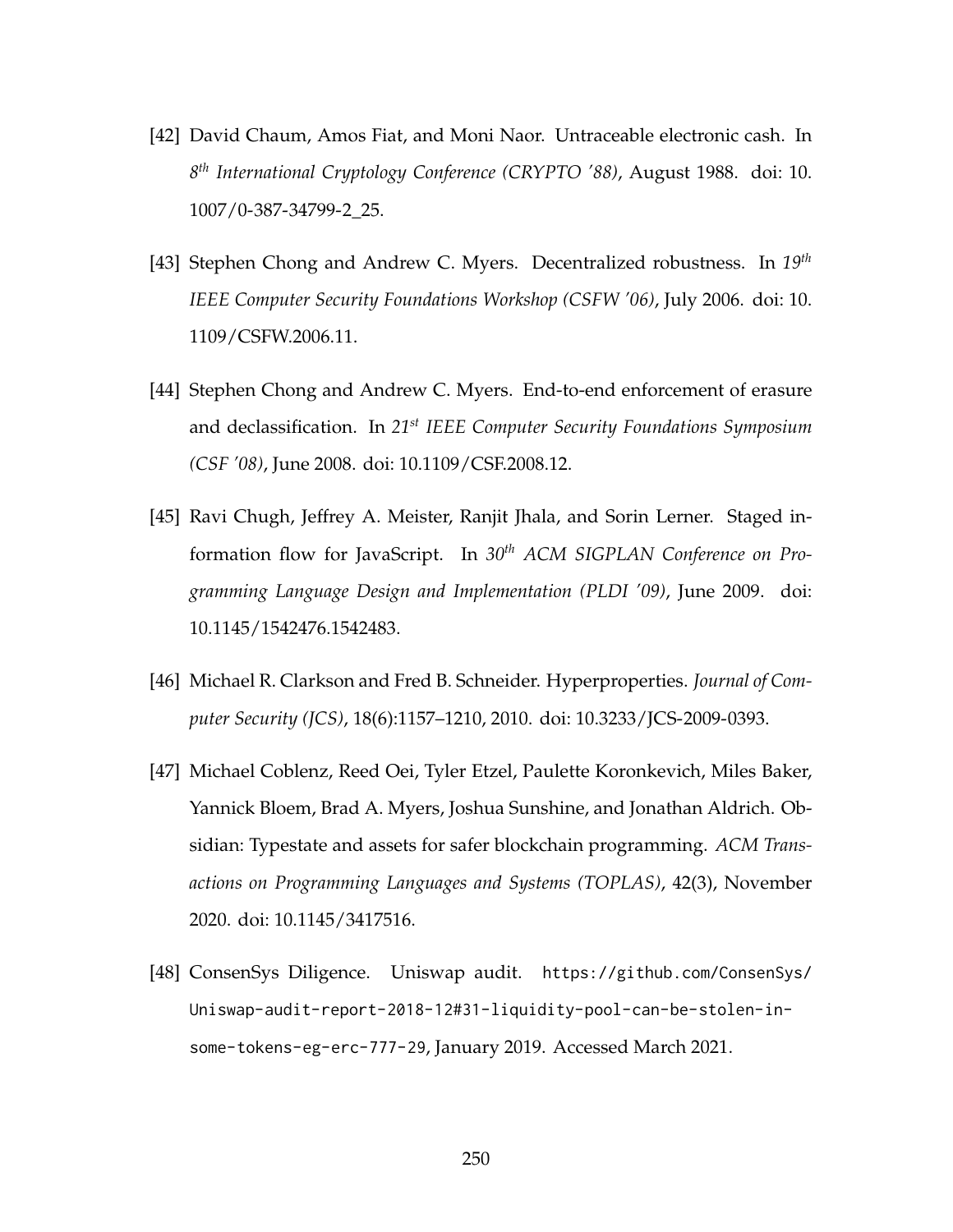- [49] CVE-2014-1772. CVE-2014-1772. [http://cve.mitre.org/cgi-bin/cvename.](http://cve.mitre.org/cgi-bin/cvename.cgi?name=CVE-2014-1772) [cgi?name=CVE-2014-1772](http://cve.mitre.org/cgi-bin/cvename.cgi?name=CVE-2014-1772), 29 January 2014. Accessed March 2021.
- [50] CVE-2018-8174. CVE-2018-8174. [https://cve.mitre.org/cgi-bin/cvename.](https://cve.mitre.org/cgi-bin/cvename.cgi?name=CVE-2018-8174) [cgi?name=CVE-2018-8174](https://cve.mitre.org/cgi-bin/cvename.cgi?name=CVE-2018-8174), 14 March 2018. Accessed March 2021.
- [51] CWE-1265. CWE-1265: Unintended reentrant invocation of non-reentrant code via nested calls. [https://cwe.mitre.org/data/definitions/1265.](https://cwe.mitre.org/data/definitions/1265.html) [html](https://cwe.mitre.org/data/definitions/1265.html), 20 December 2018. Accessed March 2021.
- [52] Phil Daian. Analysis of the DAO exploit. [https://hackingdistributed.com/](https://hackingdistributed.com/2016/06/18/analysis-of-the-dao-exploit/) [2016/06/18/analysis-of-the-dao-exploit/](https://hackingdistributed.com/2016/06/18/analysis-of-the-dao-exploit/), 18 June 2016. Accessed March 2021.
- [53] Ivan Damgård. On Σ-protocols. *Lecture Notes, University of Aarhus, Department for Computer Science*, 2002.
- [54] George Danezis and Sarah Meiklejohn. Centrally banked cryptocurrencies. In *2016 Network and Distributed System Security Symposium (NDSS '16)*, February 2016.
- [55] George Danezis, Cedric Fournet, Markulf Kohlweiss, and Bryan Parno. Pinocchio Coin: Building Zerocoin from a succinct pairing-based proof system. In *1 st ACM Workshop on Language Support for Privacy-Enhancing Technologies*, 2013. doi: [10.1145/2517872.2517878.](https://doi.org/10.1145/2517872.2517878)
- <span id="page-265-0"></span>[56] David Darais, David Heath, Ryan Estes, William Harris, , and Michael Hicks. λ-Symphony: A concise language model for MPC. [https://www.cs.umd.edu/](https://www.cs.umd.edu/~mwh/papers/mwh.html) [~mwh/papers/mwh.html](https://www.cs.umd.edu/~mwh/papers/mwh.html), July 2020. Accessed June 2021.
- [57] Ankush Das, Stephanie Balzer, Jan Hoffmann, Frank Pfenning, and Ishani Santurkar. Resource-aware session types for digital contracts. In *34th IEEE*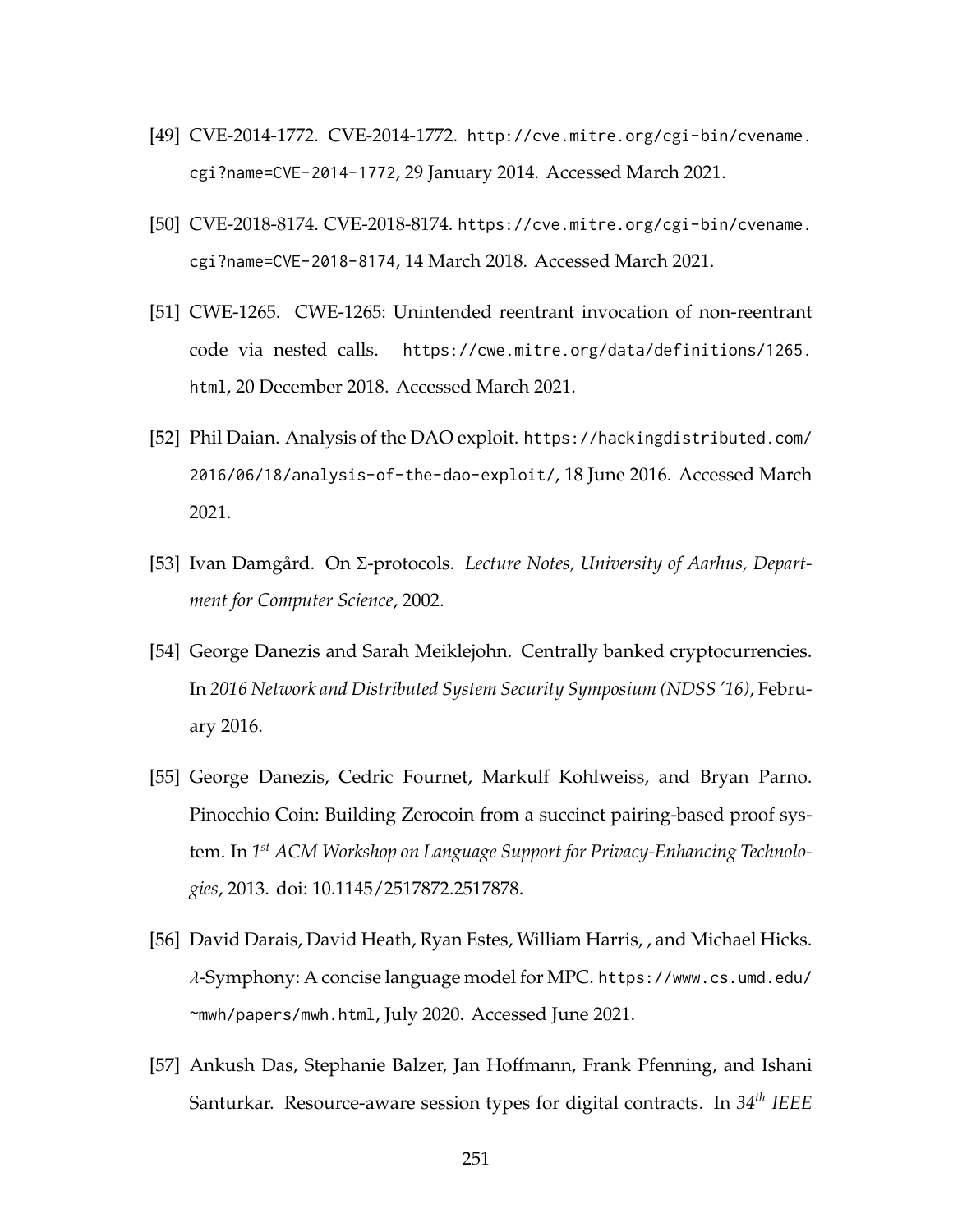*Computer Security Foundations Symposium (CSF '21)*, June 2021. doi: [10.1109/](https://doi.org/10.1109/CSF51468.2021.00004) [CSF51468.2021.00004.](https://doi.org/10.1109/CSF51468.2021.00004)

- [58] Michael del Castillo. Overstock just closed its first day of blockchain stock trading. *Coindesk*, 16 December 2016. URL [https://www.coindesk.com/](https://www.coindesk.com/overstock-first-day-blockchain-stock-trading) [overstock-first-day-blockchain-stock-trading](https://www.coindesk.com/overstock-first-day-blockchain-stock-trading).
- [59] Dorothy E. Denning. A lattice model of secure information flow. *Communications of the ACM*, 19(5):236–243, May 1976. doi: [10.1145/360051.360056.](https://doi.org/10.1145/360051.360056)
- [60] Diem Association. Diem white paper. [https://www.diem.com/en-us/white](https://www.diem.com/en-us/white-paper/)[paper/](https://www.diem.com/en-us/white-paper/), April 2020. Accesses May 2021.
- [61] Digital Asset. Digital asset plaform. <www.digitalasset.com>, 2017.
- [62] Roger Dingledine, Nick Mathewson, and Paul Syverson. Tor: The secondgeneration onion router. In *13th USENIX Security Symposium (USENIX Security '04)*, August 2004. URL [https://www.usenix.org/conference/13th](https://www.usenix.org/conference/13th-usenix-security-symposium/tor-second-generation-onion-router)[usenix-security-symposium/tor-second-generation-onion-router](https://www.usenix.org/conference/13th-usenix-security-symposium/tor-second-generation-onion-router).
- [63] Danny Dolev, Cynthia Dwork, and Moni Naor. Nonmalleable cryptography. *SIAM Review*, 45(4):727–784, 2003. doi: [10.1137/S0036144503429856.](https://doi.org/10.1137/S0036144503429856)
- [64] Nicola Dragoni, Saverio Giallorenzo, Alberto Lluch Lafuente, Manuel Mazzara, Fabrizio Montesi, Ruslan Mustafin, and Larisa Safina. Microservices: yesterday, today, and tomorrow. In *Present and Ulterior Software Engineering*, pages 195–216. Springer, 2017.
- [65] Petros Efstathopoulos, Maxwell Krohn, Steve VanDeBogart, Cliff Frey, David Ziegler, Eddie Kohler, David Mazières, Frans Kaashoek, and Robert Morris. Labels and event processes in the asbestos operating system. In *20th ACM*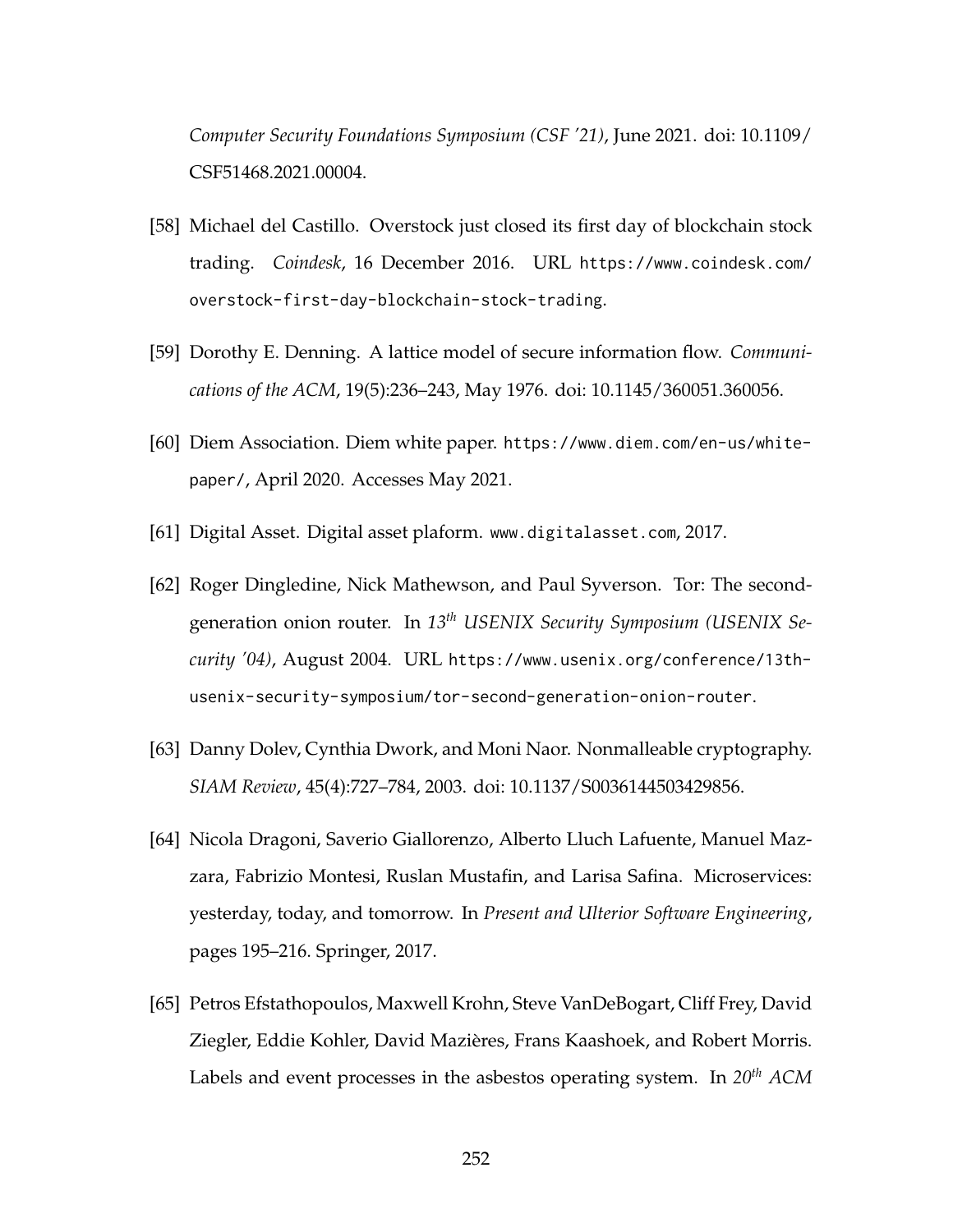*SIGOPS Symposium on Operating Systems Principles (SOSP '05)*, October 2005. doi: [10.1145/1095810.1095813.](https://doi.org/10.1145/1095810.1095813)

- [66] Michael D. Ernst, René Just, Suzanne Millstein, Werner Dietl, Stuart Pernsteiner, Franziska Roesner, Karl Koscher, Paulo Barros, Ravi Bhoraskar, Seungyeop Han, Paul Vines, and Edward X. Wu. Collaborative verification of information flow for a high-assurance app store. In *21st ACM Conference on Computer and Communication Security (CCS '14)*, November 2014. doi: [10.1145/2660267.2660343.](https://doi.org/10.1145/2660267.2660343)
- [67] Amos Fiat and Adi Shamir. How to prove yourself: Practical solutions to identification and signature problems. In *6 th International Cryptology Conference (CRYPTO '86)*, August 1986. doi: [10.1007/3-540-47721-7\\_12.](https://doi.org/10.1007/3-540-47721-7_12)
- [68] Joel Frank, Cornelius Aschermann, and Thorsten Holz. ETHBMC: A bounded model checker for smart contracts. In *29th USENIX Security Symposium (USENIX Security '20)*, August 2020. URL [https://www.usenix.org/](https://www.usenix.org/conference/usenixsecurity20/presentation/frank) [conference/usenixsecurity20/presentation/frank](https://www.usenix.org/conference/usenixsecurity20/presentation/frank).
- [69] Daniel B. Giffin, Amit Levy, Deian Stefan, David Terei, David Mazières, John C. Mitchell, and Alejandro Russo. Hails: Protecting data privacy in untrusted web applications. In *10th USENIX Symposium on Operating Systems Design and Implementation (OSDI '12)*, October 2012. URL [https://www.](https://www.usenix.org/system/files/conference/osdi12/osdi12-final-35.pdf) [usenix.org/system/files/conference/osdi12/osdi12-final-35.pdf](https://www.usenix.org/system/files/conference/osdi12/osdi12-final-35.pdf).
- [70] Yossi Gilad, Rotem Hemo, Silvio Micali, Georgios Vlachos, and Nickolai Zeldovich. Algorand: Scaling byzantine agreements for cryptocurrencies. In *26th ACM SIGOPS Symposium on Operating Systems Principles (SOSP '17)*, 2017. doi: [10.1145/3132747.3132757.](https://doi.org/10.1145/3132747.3132757)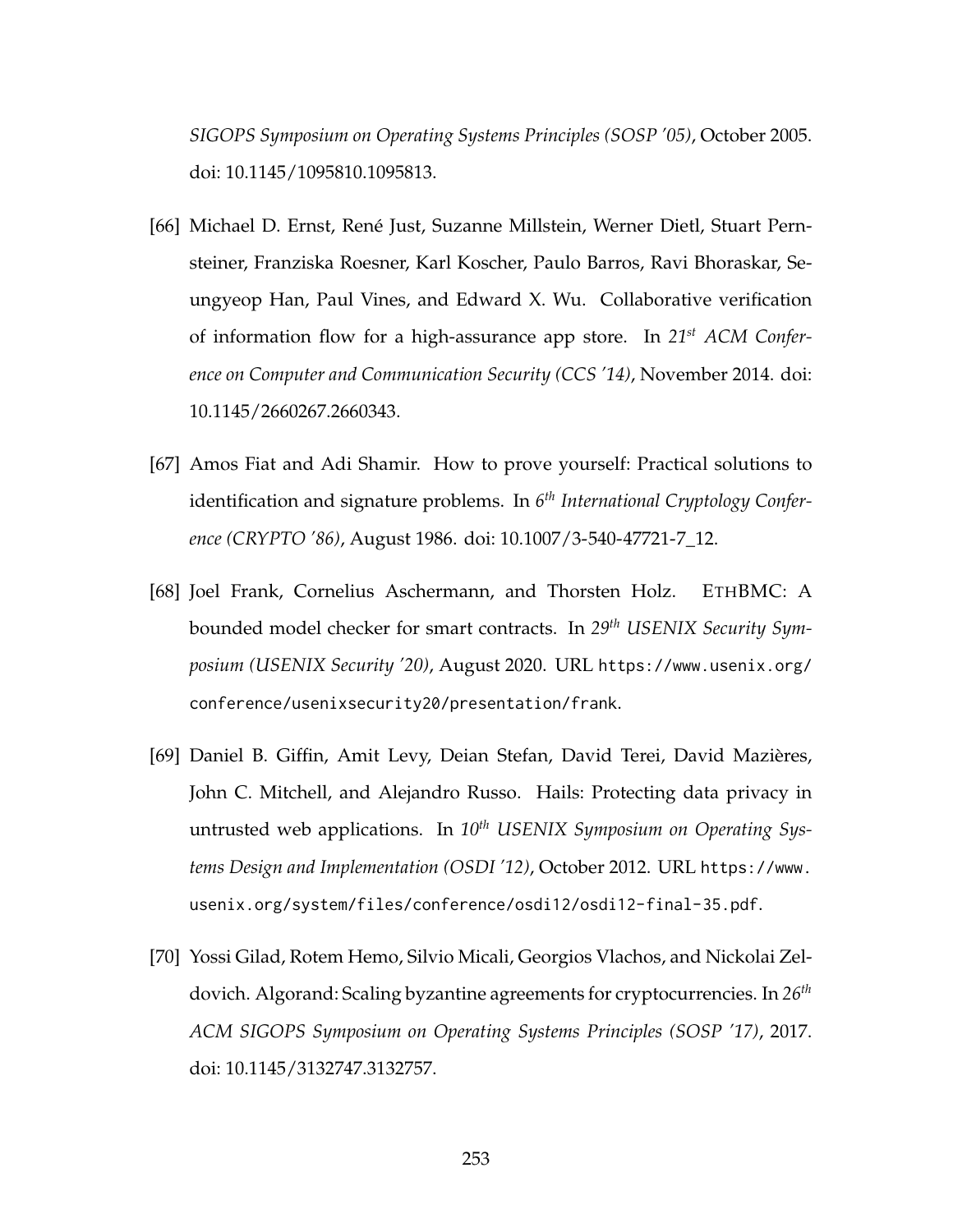- [71] Glasgow Haskell Compiler. The Glasgow Haskell Compiler. URL [https:](https://www.haskell.org/ghc/) [//www.haskell.org/ghc/](https://www.haskell.org/ghc/).
- [72] Joseph A. Goguen and José Meseguer. Security policies and security models. In *3 rd IEEE Symposium on Security and Privacy (Oakland '82)*, April 1982. doi: [10.1109/SP.1982.10014.](https://doi.org/10.1109/SP.1982.10014)
- [73] Ilya Grishchenko, Matteo Maffei, and Clara Schneidewind. A semantic framework for the security analysis of ethereum smart contracts. In *7 th Principles of Security and Trust (POST '18)*, April 2018. doi: [10.1007/978-3-319-](https://doi.org/10.1007/978-3-319-89722-6_10) [89722-6\\_10.](https://doi.org/10.1007/978-3-319-89722-6_10)
- [74] Ilya Grishchenko, Matteo Maffei, and Clara Schneidewind. Foundations and tools for the static analysis of Ethereum smart contracts. In *30th International Conference on Computer Aided Verification (CAV '18)*, July 2018. doi: [10.1007/](https://doi.org/10.1007/978-3-319-96145-3_4) [978-3-319-96145-3\\_4.](https://doi.org/10.1007/978-3-319-96145-3_4)
- [75] Shelly Grossman, Ittai Abraham, Guy Golan-Gueta, Yan Michalevsky, Noam Rinetzky, Mooly Sagiv, and Yoni Zohar. Online detection of effectively callback free objects with applications to smart contracts. *Proceedings of the ACM on Programming Languages*, 2(POPL):1–28, December 2017. doi: [10.1145/3158136.](https://doi.org/10.1145/3158136)
- [76] Daniel Hedin and Andrei Sabelfeld. Information-flow security for a core of JavaScript. In *25th IEEE Computer Security Foundations Symposium (CSF '12)*, June 2012. doi: [10.1109/CSF.2012.19.](https://doi.org/10.1109/CSF.2012.19)
- [77] Ethan Heilman, Leen Alshenibr, Foteini Baldimtsi, Alessandra Scafuro, and Sharon Goldberg. TumbleBit: An untrusted Bitcoin-compatible anonymous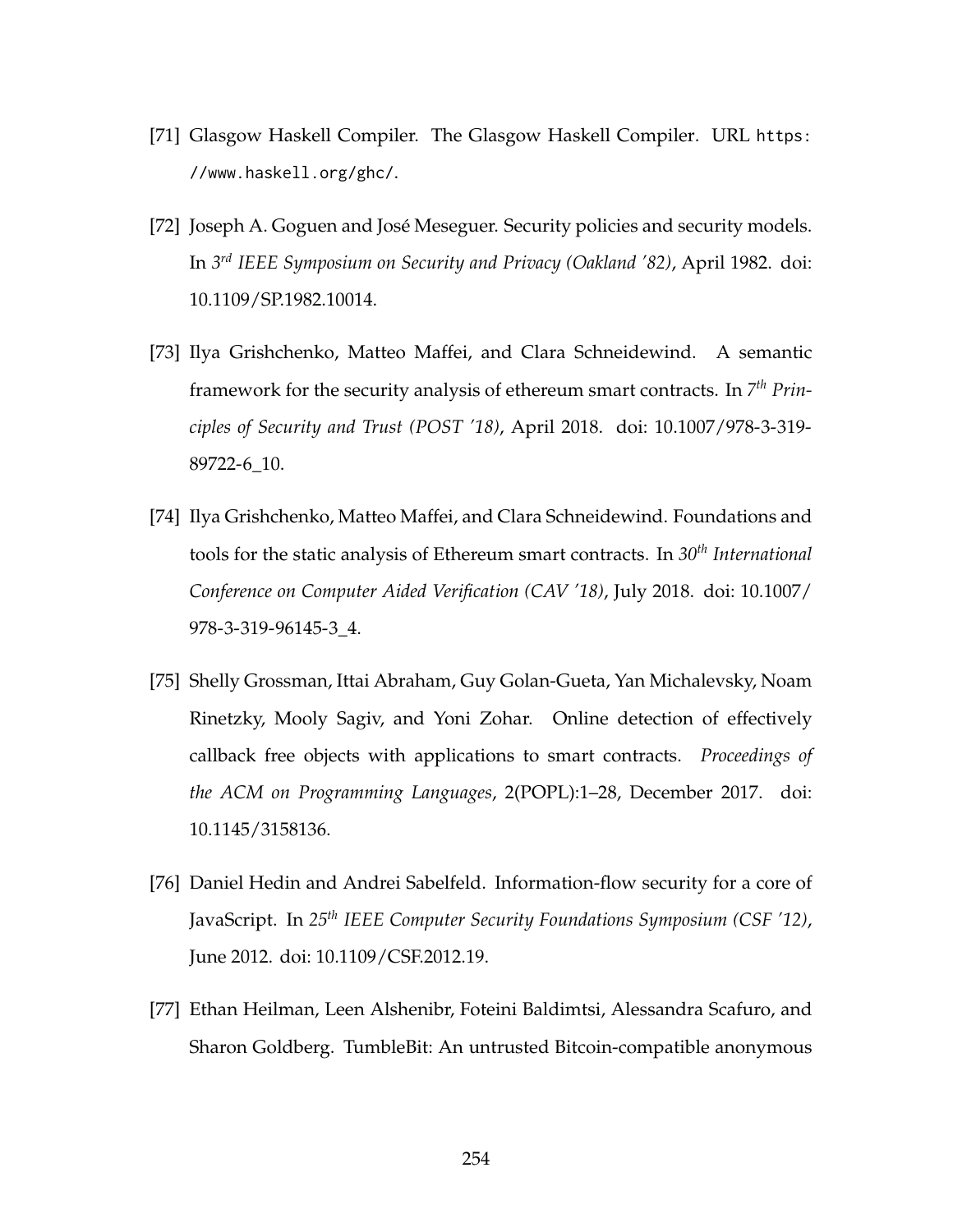payment hub. In *2017 Network and Distributed System Security Symposium (NDSS '17)*, February 2017.

- [78] Gesine Hinterwälder, Christian T. Zenger, Foteini Baldimtsi, Anna Lysyanskaya, Christof Paar, and Wayne P. Burleson. Efficient e-cash in practice: NFC-based payments for public transportation systems. In *13th Privacy Enhancing Technologies Symposium (PETS '13)*, July 2013. doi: [10.1007/978-3-](https://doi.org/10.1007/978-3-642-39077-7_3) [642-39077-7\\_3.](https://doi.org/10.1007/978-3-642-39077-7_3)
- [79] C. A. R. Hoare. Proof of correctness of data representations. *Acta Informatica*, 1(4):271–281, December 1972. doi: [10.1007/BF00289507.](https://doi.org/10.1007/BF00289507)
- [80] Matthew Hoekstra, Reshma Lal, Pradeep Pappachan, Carlos Rozas, Vinay Phegade, and Juan del Cuvillo. Using innovative instructions to create trustworthy software solutions. In 2<sup>nd</sup> Hardware and Architectural Support for Secu*rity and Privacy (HASP '13)*, June 2013.
- [81] Scott Hudson, Frank Flannery, C. Scott Ananian, and Michael Petter. CUP 0.11b: Construction of Useful Parsers. Software release, June 2014. URL <http://www2.cs.tum.edu/projects/cup>.
- [82] Patrick Hunt, Mahadev Konar, Flavio Paiva Junqueira, and Benjamin Reed. ZooKeeper: Wait-free coordination for internet-scale systems. In *2010 USENIX Annual Technical Conference (USENIX ATC '10)*, June 2010. URL [https://www.usenix.org/conference/usenix-atc-10/](https://www.usenix.org/conference/usenix-atc-10/zookeeper-wait-free-coordination-internet-scale-systems) [zookeeper-wait-free-coordination-internet-scale-systems](https://www.usenix.org/conference/usenix-atc-10/zookeeper-wait-free-coordination-internet-scale-systems).
- [83] Atsushi Igarashi, Benjamin C. Pierce, and Philip Wadler. Featherweight Java: A minimal core calculus for Java and GJ. *ACM Transactions on Programming*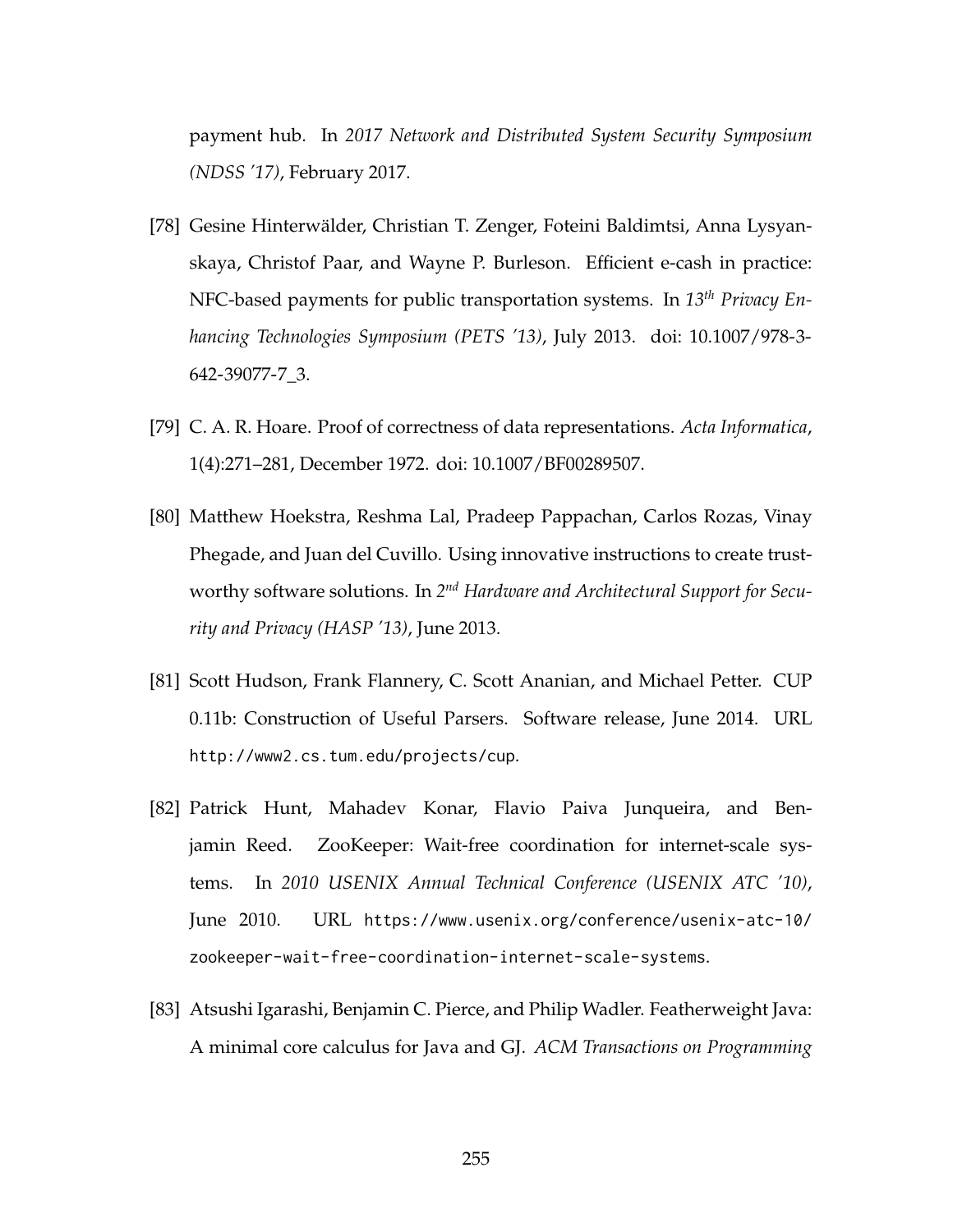*Languages and Systems (TOPLAS)*, 23(3):396–450, May 2001. doi: [10.1145/](https://doi.org/10.1145/503502.503505) [503502.503505.](https://doi.org/10.1145/503502.503505)

- [84] Intel SGX. *Intel® Software Guard Extensions SDK*. Intel Corporation, 2016. Accessed February 2017.
- [85] Markus Jakobsson and Ari Juels. Millimix: Mixing in small batches. Technical report, DIMACS Technical report 99-33, 1999.
- [86] Tom Elvis Jedusor. MimbleWimble. [https://download.wpsoftware.net/](https://download.wpsoftware.net/bitcoin/wizardry/mimblewimble.txt) [bitcoin/wizardry/mimblewimble.txt](https://download.wpsoftware.net/bitcoin/wizardry/mimblewimble.txt), 19 July 2016. Accessed March 2021.
- [87] Limin Jia, Jeffrey A. Vaughan, Karl Mazurak, Jianzhou Zhao, Luke Zarko, Joseph Schorr, and Steve Zdancewic. AURA: A programming language for authorization and audit. In *13th International Conference on Functional Programming (ICFP '08)*, September 2008. doi: [10.1145/1411204.1411212.](https://doi.org/10.1145/1411204.1411212)
- [88] Shaul Kfir. Personal communication with Shaul Kfir, CTO, Digital Asset Holdings, 2016.
- [89] Gerwin Klein, Steve Rowe, and Regis Decamp. JFlex 1.8.2. Software release, <https://jflex.de>, May 2020. URL <https://jflex.de>.
- [90] Ahmed Kosba, Andrew Miller, Elaine Shi, Zikai Wen, and Charalampos Papamanthou. Hawk: The blockchain model of cryptography and privacypreserving smart contracts. In *37th IEEE Symposium on Security and Privacy (Oakland '16)*, May 2016. doi: [10.1109/SP.2016.55.](https://doi.org/10.1109/SP.2016.55)
- [91] krdlab. Haskell servant example. <https://github.com/krdlab/examples>, December 2014.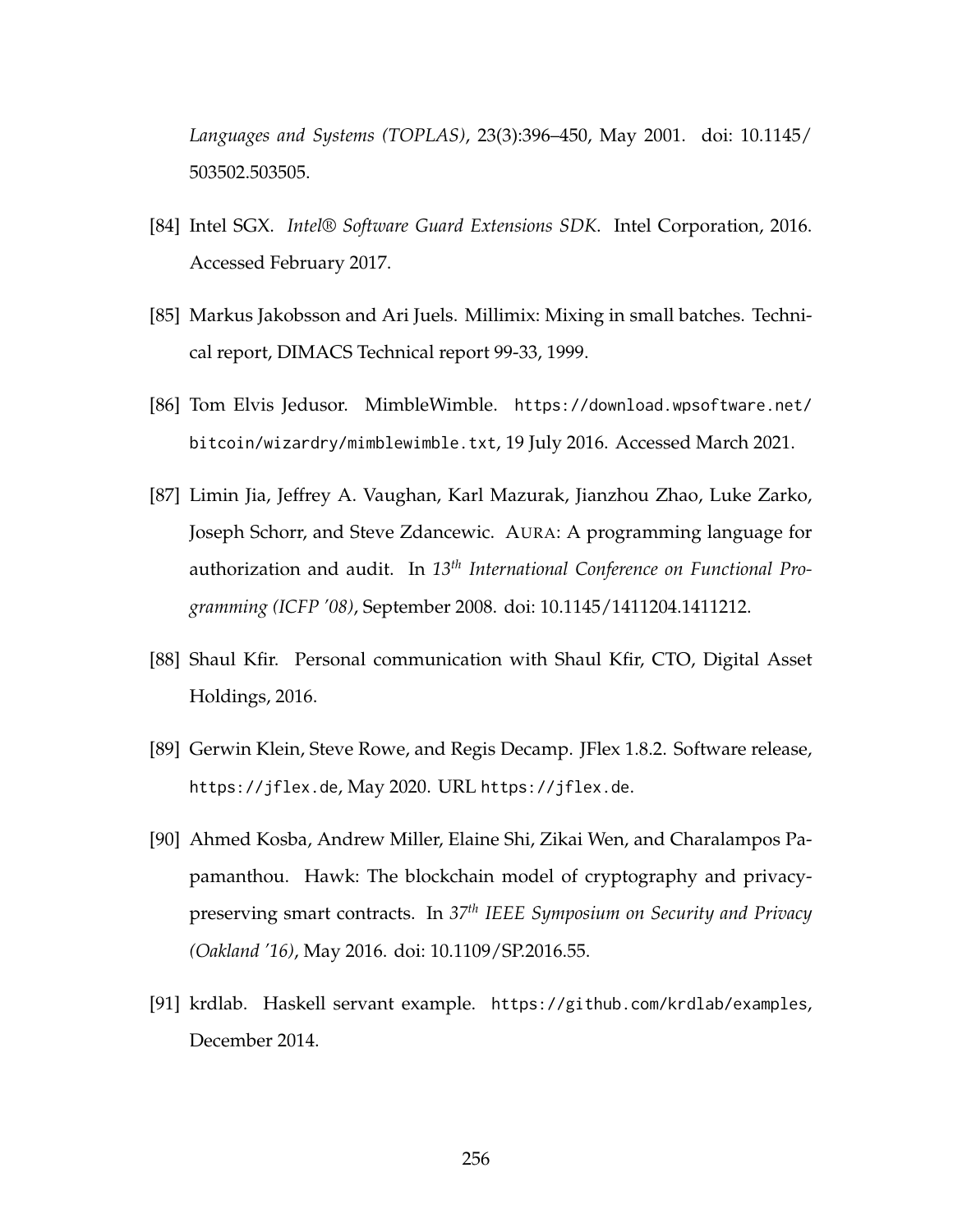- [92] Maxwell Krohn, Alexander Yip, Micah Brodsky, Natan Cliffer, M. Frans Kaashoek, Eddie Kohler, and Robert Morris. Information flow control for standard OS abstractions. In *21st ACM SIGOPS Symposium on Operating Systems Principles (SOSP '07)*, October 2007. doi: [10.1145/1294261.1294293.](https://doi.org/10.1145/1294261.1294293)
- [93] Johannes Krupp and Christian Rossow. TEETHER: Gnawing at Ethereum to automatically exploit smart contracts. In *27th USENIX Security Symposium (USENIX Security '18)*, August 2018. URL [https://www.usenix.org/](https://www.usenix.org/conference/usenixsecurity18/presentation/krupp) [conference/usenixsecurity18/presentation/krupp](https://www.usenix.org/conference/usenixsecurity18/presentation/krupp).
- [94] Leslie Lamport. The part-time parliament. *ACM Transactions on Computer Systems (TOCS)*, 16(2):133–169, May 1998. doi: [10.1145/279227.279229.](https://doi.org/10.1145/279227.279229)
- [95] Ao Li, Jemin Andrew Choi, and Fan Long. Securing smart contract with runtime validation. In *41st ACM SIGPLAN Conference on Programming Language Design and Implementation (PLDI '20)*, June 2020. doi: [10.1145/3385412.](https://doi.org/10.1145/3385412.3385982) [3385982.](https://doi.org/10.1145/3385412.3385982)
- [96] Peng Li and Steve Zdancewic. Downgrading policies and relaxed noninterference. In *32nd ACM SIGPLAN Symposium on Principles of Programming Languages (POPL '05)*, January 2005. doi: [10.1145/1040305.1040319.](https://doi.org/10.1145/1040305.1040319)
- [97] Peng Li and Steve Zdancewic. Encoding information flow in Haskell. In *19th IEEE Computer Security Foundations Workshop (CSFW '06)*, July 2006. doi: [10.1109/CSFW.2006.13.](https://doi.org/10.1109/CSFW.2006.13)
- [98] Jed Liu, Owen Arden, Michael D. George, and Andrew C. Myers. Fabric: Building open distributed systems securely by construction. *Journal of Computer Security (JCS)*, 25(4–5):319–321, May 2017. doi: [10.3233/JCS-0559.](https://doi.org/10.3233/JCS-0559)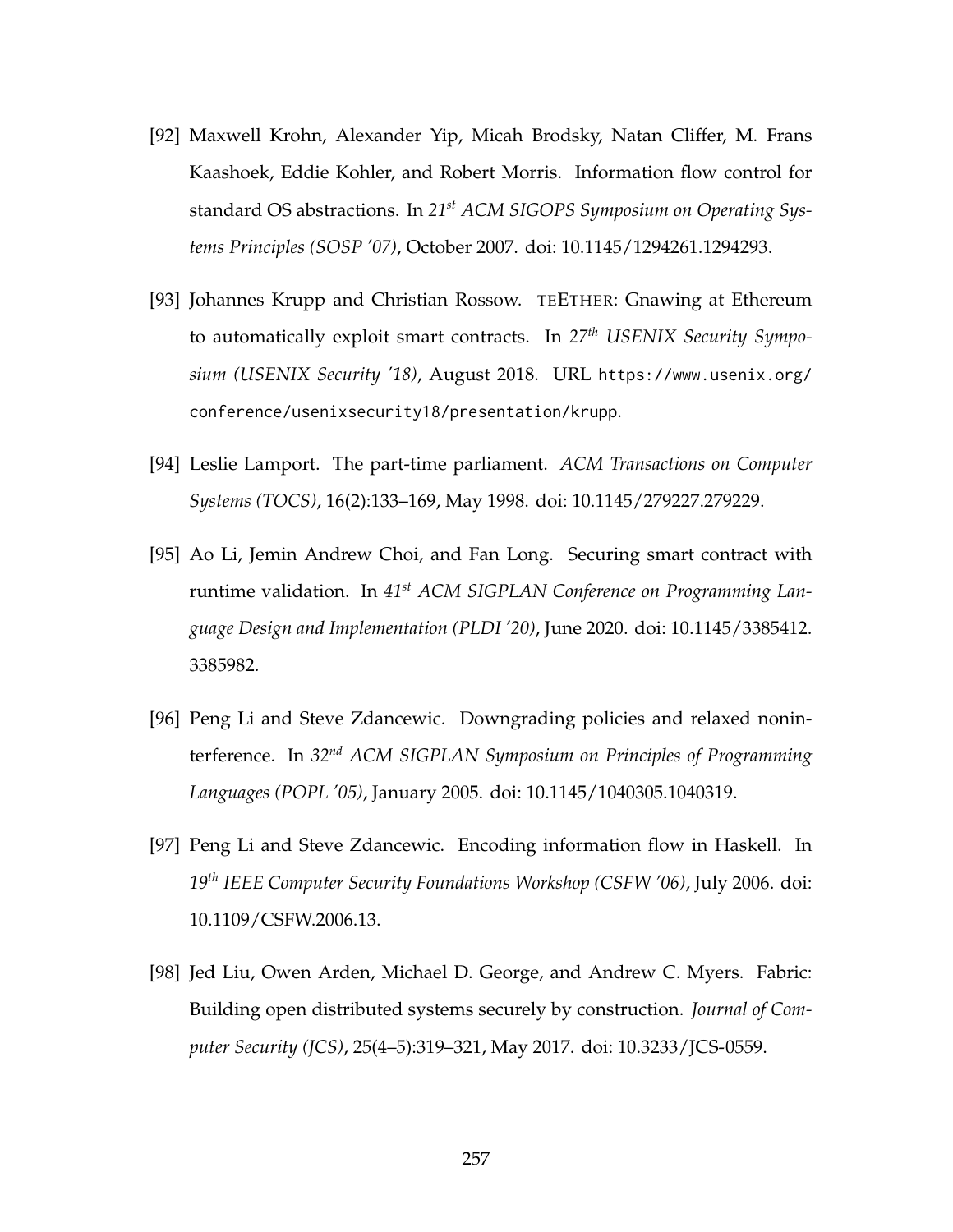- [99] Denis Lukianov. Compact confidential transactions. [http://voxelsoft.com/](http://voxelsoft.com/dev/cct.pdf) [dev/cct.pdf](http://voxelsoft.com/dev/cct.pdf), 2015.
- [100] Loi Luu, Duc-Hiep Chu, Hrishi Olickel, Prateek Saxena, and Aquinas Hobor. Making smart contracts smarter. In *23rd ACM Conference on Computer and Communication Security (CCS '16)*, October 2016. doi: [10.1145/2976749.](https://doi.org/10.1145/2976749.2978309) [2978309.](https://doi.org/10.1145/2976749.2978309)
- [101] Matteo Maffei, Giulio Malavolta, Manuel Reinert, and Dominique Schröder. Privacy and access control for outsourced personal records. In *36th IEEE Symposium on Security and Privacy (Oakland '15)*, May 2015. doi: [10.1109/SP.](https://doi.org/10.1109/SP.2015.28) [2015.28.](https://doi.org/10.1109/SP.2015.28)
- [102] Tom Magrino, Jed Liu, Owen Arden, Chinawat Isradisaikul, and Andrew C. Myers. Jif 3.5: Java information flow. Software release, June 2016. URL <https://www.cs.cornell.edu/jif>.
- [103] Heiko Mantel and David Sands. Controlled declassification based on intransitive noninterference. In *2 nd Asian Symposium on Programming Languages and Systems (APLAS '04)*, November 2004. doi: [10.1007/978-3-540-30477-7\\_9.](https://doi.org/10.1007/978-3-540-30477-7_9)
- [104] Gregory Maxwell. CoinJoin: Bitcoin privacy for the real world. [https://](https://bitcointalk.org/?topic=279249) [bitcointalk.org/?topic=279249](https://bitcointalk.org/?topic=279249), August 2013.
- [105] Gregory Maxwell. Confidential transactions. [https://people.xiph.org/](https://people.xiph.org/~greg/confidential_values.txt) [~greg/confidential\\_values.txt](https://people.xiph.org/~greg/confidential_values.txt), 2013.
- [106] Gregory Maxwell and Andrew Poelstra. Borromean ring signatures. [https:](https://github.com/Blockstream/borromean_paper) [//github.com/Blockstream/borromean\\_paper](https://github.com/Blockstream/borromean_paper), 2015.
- [107] Frank McKeen, Ilya Alexandrovich, Alex Berenzon, Carlos Rozas, Hisham Shafi, Vedvyas Shanbhogue, and Uday Savagaonkar. Innovative instructions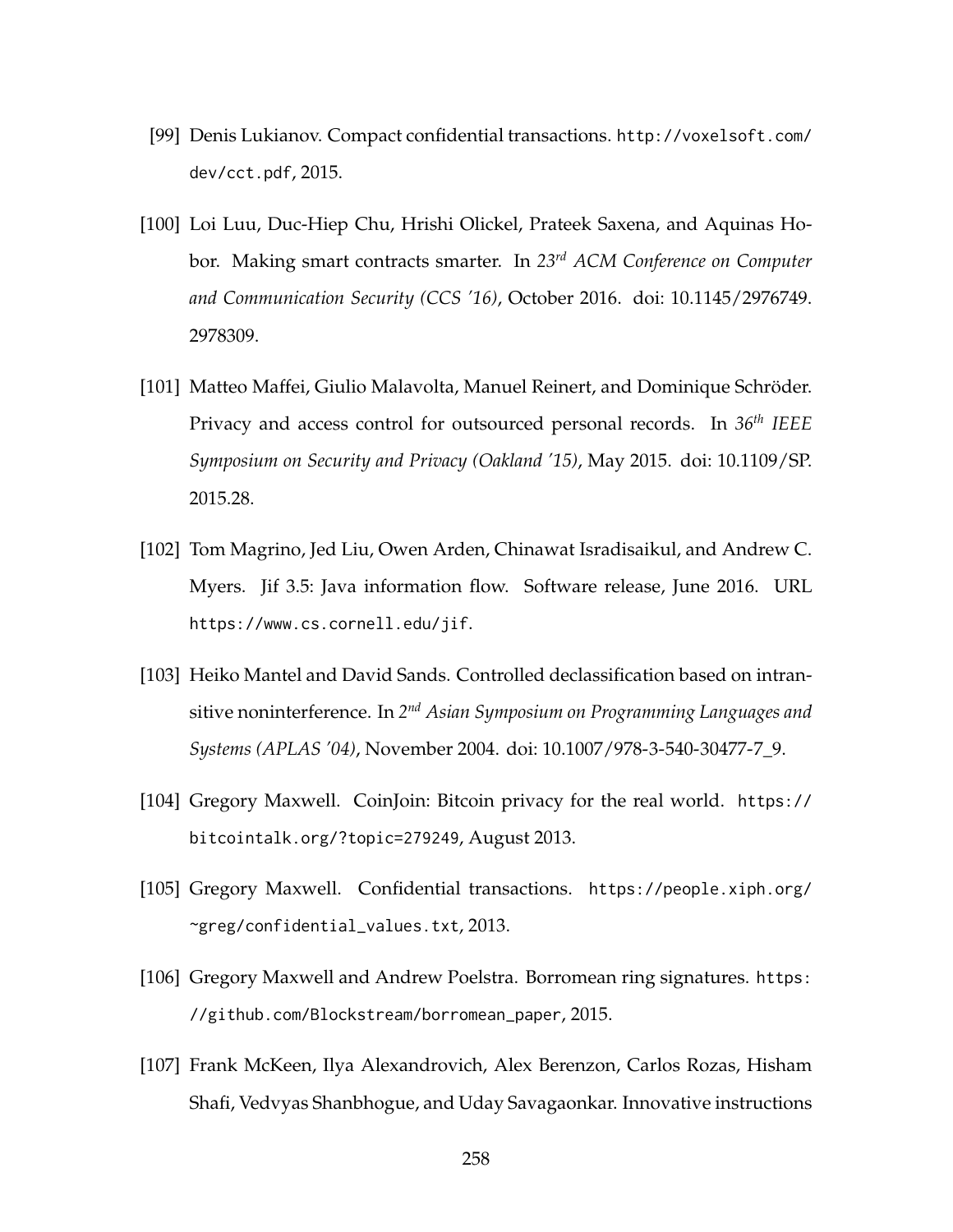and software model for isolated execution. In *2 nd Hardware and Architectural Support for Security and Privacy (HASP '13)*, June 2013.

- [108] Sarah Meiklejohn, Marjori Pomarole, Grant Jordan, Kirill Levchenko, Damon McCoy, Geoffrey M. Voelker, and Stefan Savage. A fistful of bitcoins: Characterizing payments among men with no names. In *13th Internet Measurement Conference (ICM '13)*, October 2013. doi: [10.1145/2504730.2504747.](https://doi.org/10.1145/2504730.2504747)
- [109] Leo A. Meyerovich and Benjamin Livshits. ConScript: Specifying and enforcing fine-grained security policies for JavaScript in the browser. In *31st IEEE Symposium on Security and Privacy (Oakland '10)*, May 2010. doi: [10.1109/SP.2010.36.](https://doi.org/10.1109/SP.2010.36)
- [110] Ian Miers, Christina Garman, Matthew Green, and Aviel D. Rubin. Zerocoin: Anonymous distributed e-cash from bitcoin. In *34th IEEE Symposium on Security and Privacy (Oakland '13)*, 2013. doi: [10.1109/SP.2013.34.](https://doi.org/10.1109/SP.2013.34)
- [111] Mae Milano and Andrew C. Myers. MixT: A language for mixing consistency in geodistributed transactions. In *39th ACM SIGPLAN Conference on Programming Language Design and Implementation (PLDI '18)*, June 2018. doi: [10.1145/3192366.3192375.](https://doi.org/10.1145/3192366.3192375)
- [112] Monero. Monero. <www.getmonero.org>, Referenced May 2017.
- [113] Benoît Montagu, Benjamin C. Pierce, and Randy Pollack. A theory of information-flow labels. In *26th IEEE Computer Security Foundations Symposium (CSF '13)*, June 2013. doi: [10.1109/CSF.2013.8.](https://doi.org/10.1109/CSF.2013.8)
- [114] Malte Möser, Rainer Böhme, and Dominic Breuker. An inquiry into money laundering tools in the bitcoin ecosystem. In *2013 APWG eCrime researchers summit (eCrime '13)*, September 2013. doi: [10.1109/eCRS.2013.6805780.](https://doi.org/10.1109/eCRS.2013.6805780)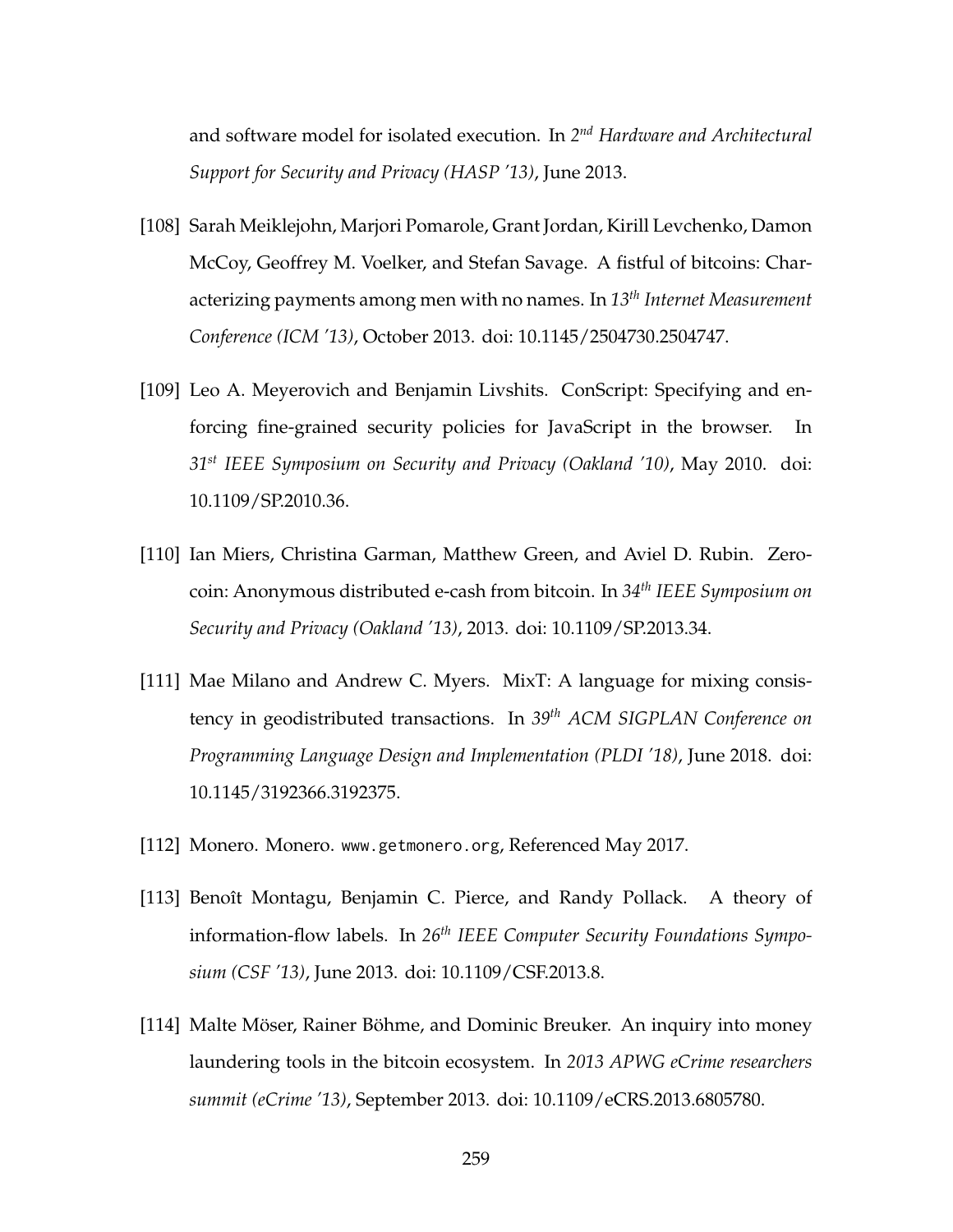- [115] Malte Möser, Kyle Soska, Ethan Heilman, Kevin Lee, Henry Heffan, Shashvat Srivastava, Kyle Hogan, Jason Hennessey, Andrew Miller, Arvind Narayanan, , and Nicolas Christin. An empirical analysis of traceability in the Monero blockchain. *Proceedings on Privacy Enhancing Technologies (PETS)*, 2018(3):143–163, 2018.
- [116] Daniel Mulligan. Know your customer regulations and the international banking system: towards a general self-regulatory regime. *Fordham Int'l LJ*, 22:2324, 1998.
- [117] Andrew C. Myers. JFlow: Practical mostly-static information flow control. In *26th ACM SIGPLAN Symposium on Principles of Programming Languages (POPL '99)*, January 1999. doi: [10.1145/292540.292561.](https://doi.org/10.1145/292540.292561)
- [118] Andrew C. Myers and Barbara Liskov. Complete, safe information flow with decentralized labels. In *19th IEEE Symposium on Security and Privacy (Oakland '98)*, May 1998. doi: [10.1109/SECPRI.1998.674834.](https://doi.org/10.1109/SECPRI.1998.674834)
- [119] Andrew C. Myers and Barbara Liskov. Protecting privacy using the decentralized label model. *ACM Transactions on Software Engineering and Methodology (TOSEM)*, 9(4):410–442, October 2000. doi: [10.1145/363516.363526.](https://doi.org/10.1145/363516.363526)
- [120] Andrew C. Myers, Andrei Sabelfeld, and Steve Zdancewic. Enforcing robust declassification and qualified robustness. *Journal of Computer Security (JCS)*, 14(2):157–196, 2006. doi: [10.3233/JCS-2006-14203.](https://doi.org/10.3233/JCS-2006-14203)
- [121] Satoshi Nakamoto. Bitcoin: A peer-to-peer electronic cash system. [http:](http://bitcoin.org/bitcoin.pdf) [//bitcoin.org/bitcoin.pdf](http://bitcoin.org/bitcoin.pdf), 2009.
- [122] Aleksandar Nanevski, Anindya Banerjee, and Deepak Garg. Verification of information flow and access control policies with dependent types. In *32nd*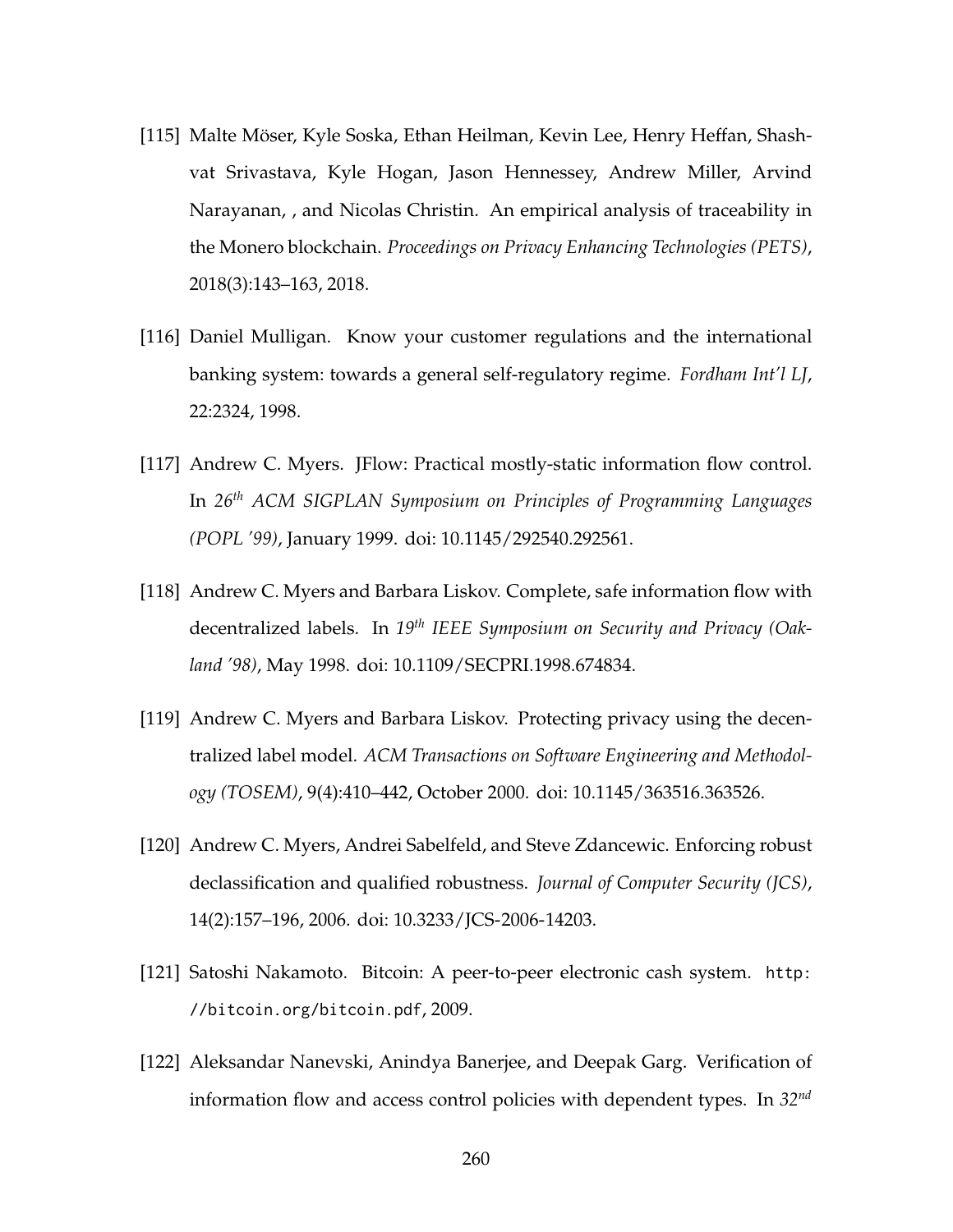*IEEE Symposium on Security and Privacy (Oakland '11)*, May 2011. doi: [10.](https://doi.org/10.1109/SP.2011.12) [1109/SP.2011.12.](https://doi.org/10.1109/SP.2011.12)

- [123] Ivica Nikolić, Aashish Kolluri, Ilya Sergey, Prateek Saxena, and Aquinas Hobor. Finding the greedy, prodigal, and suicidal contracts at scale. In *34th Annual Computer Security Applications Conference*, December 2018. doi: [10.1145/3274694.3274743.](https://doi.org/10.1145/3274694.3274743)
- [124] Diego Ongaro and John Ousterhout. In search of an understandable consensus algorithm. In *2014 USENIX Annual Technical Conference (USENIX ATC '14)*, June 2014. URL [https://www.usenix.org/conference/atc14/](https://www.usenix.org/conference/atc14/technical-sessions/presentation/ongaro) [technical-sessions/presentation/ongaro](https://www.usenix.org/conference/atc14/technical-sessions/presentation/ongaro).
- [125] Oracle Corporation. Java SE version 15 API specification. java.util.Map#computeIfAbsent. [https://docs.oracle.com/en/java/](https://docs.oracle.com/en/java/javase/15/docs/api/java.base/java/util/Map.html#computeIfAbsent(K,java.util.function.Function)) [javase/15/docs/api/java.base/java/util/Map.html#computeIfAbsent\(K,](https://docs.oracle.com/en/java/javase/15/docs/api/java.base/java/util/Map.html#computeIfAbsent(K,java.util.function.Function)) [java.util.function.Function\)](https://docs.oracle.com/en/java/javase/15/docs/api/java.base/java/util/Map.html#computeIfAbsent(K,java.util.function.Function)), September 2020. Accessed March 2021.
- [126] Parity Technologies. A postmortem on the parity multi-sig library selfdestruct. [https://www.parity.io/a-postmortem-on-the-parity-multi](https://www.parity.io/a-postmortem-on-the-parity-multi-sig-library-self-destruct/)[sig-library-self-destruct/](https://www.parity.io/a-postmortem-on-the-parity-multi-sig-library-self-destruct/), 15 November 2017. Accessed March 2021.
- <span id="page-275-0"></span>[127] PeckShield. Uniswap/Lendf.Me hacks: Root cause and loss analysis. [https://medium.com/@peckshield/uniswap-lendf-me-hacks-root](https://medium.com/@peckshield/uniswap-lendf-me-hacks-root-cause-and-loss-analysis-50f3263dcc09)[cause-and-loss-analysis-50f3263dcc09](https://medium.com/@peckshield/uniswap-lendf-me-hacks-root-cause-and-loss-analysis-50f3263dcc09), April 2020. Accessed March 2021.
- [128] Torben Pryds Pedersen. Non-interactive and information-theoretic secure verifiable secret sharing. In *11th International Cryptology Conference (CRYPTO '91)*, August 1991. doi: [10.1007/3-540-46766-1\\_9.](https://doi.org/10.1007/3-540-46766-1_9)
- [129] Benjamin C. Pierce. *Types and programming languages*. MIT press, 2002.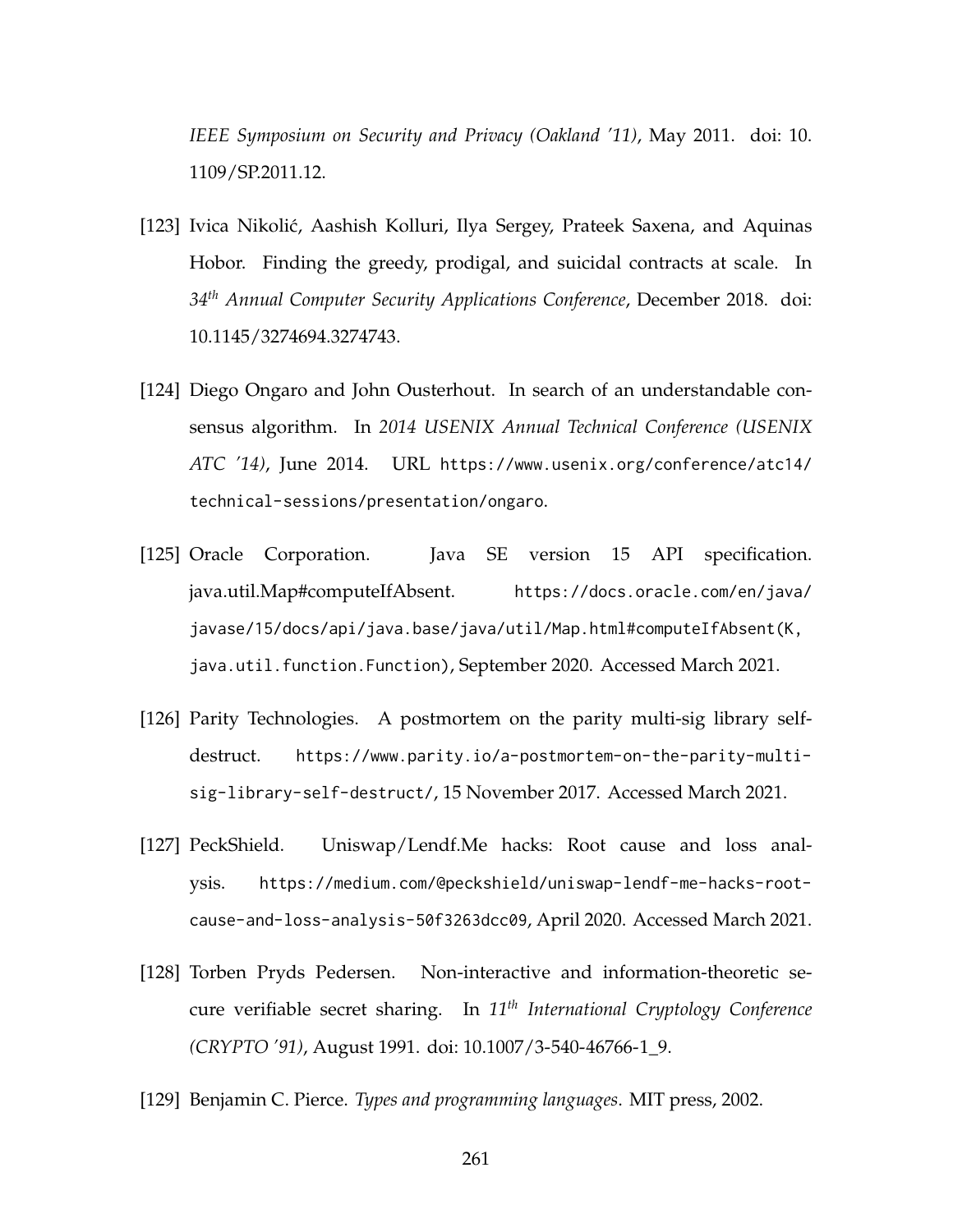- [130] Sylvan Pinsky. Absorbing covers and intransitive non-interference. In *16th IEEE Symposium on Security and Privacy (Oakland '95)*, May 1995. doi: [10.](https://doi.org/10.1109/SECPRI.1995.398926) [1109/SECPRI.1995.398926.](https://doi.org/10.1109/SECPRI.1995.398926)
- <span id="page-276-0"></span>[131] Nathaniel Popper. A hacking of more than \$50 million dashes hopes in the world of virtual currency. *The New York Times*, 17 June 2016.
- [132] François Pottier and Sylvain Conchon. Information flow inference for free. In *5 th International Conference on Functional Programming (ICFP '00)*, September 2000. doi: [10.1145/351240.351245.](https://doi.org/10.1145/351240.351245)
- [133] François Pottier and Vincent Simonet. Information flow inference for ML. *ACM Transactions on Programming Languages and Systems (TOPLAS)*, 25(1): 117–158, January 2003. doi: [10.1145/596980.596983.](https://doi.org/10.1145/596980.596983)
- [134] Protocol Labs. Filecoin: A decentralized storage network. [https://](https://filecoin.io/filecoin.pdf) [filecoin.io/filecoin.pdf](https://filecoin.io/filecoin.pdf), July 19, 2017. Accessed March 2021.
- <span id="page-276-1"></span>[135] Aseem Rastogi, Matthew A. Hammer, and Michael Hicks. Wysteria: A programming language for generic, mixed-mode multiparty computations. In *35th IEEE Symposium on Security and Privacy (Oakland '14)*, May 2014. doi: [10.1109/SP.2014.48.](https://doi.org/10.1109/SP.2014.48)
- [136] Ripple. Ripple. <https://ripple.com/>, 2017.
- [137] Daniel S. Roche, Adam Aviv, Seung Geol Choi, and Travis Mayberry. Deterministic, stash-free write-only ORAM. In *24th ACM Conference on Computer and Communication Security (CCS '17)*, October 2017. doi: [10.1145/3133956.](https://doi.org/10.1145/3133956.3134051) [3134051.](https://doi.org/10.1145/3133956.3134051)
- [138] Ryan Roemer, Erik Buchanan, Hovav Shacham, and Stefan Savage. Returnoriented programming: Systems, languages, and applications. *ACM Trans-*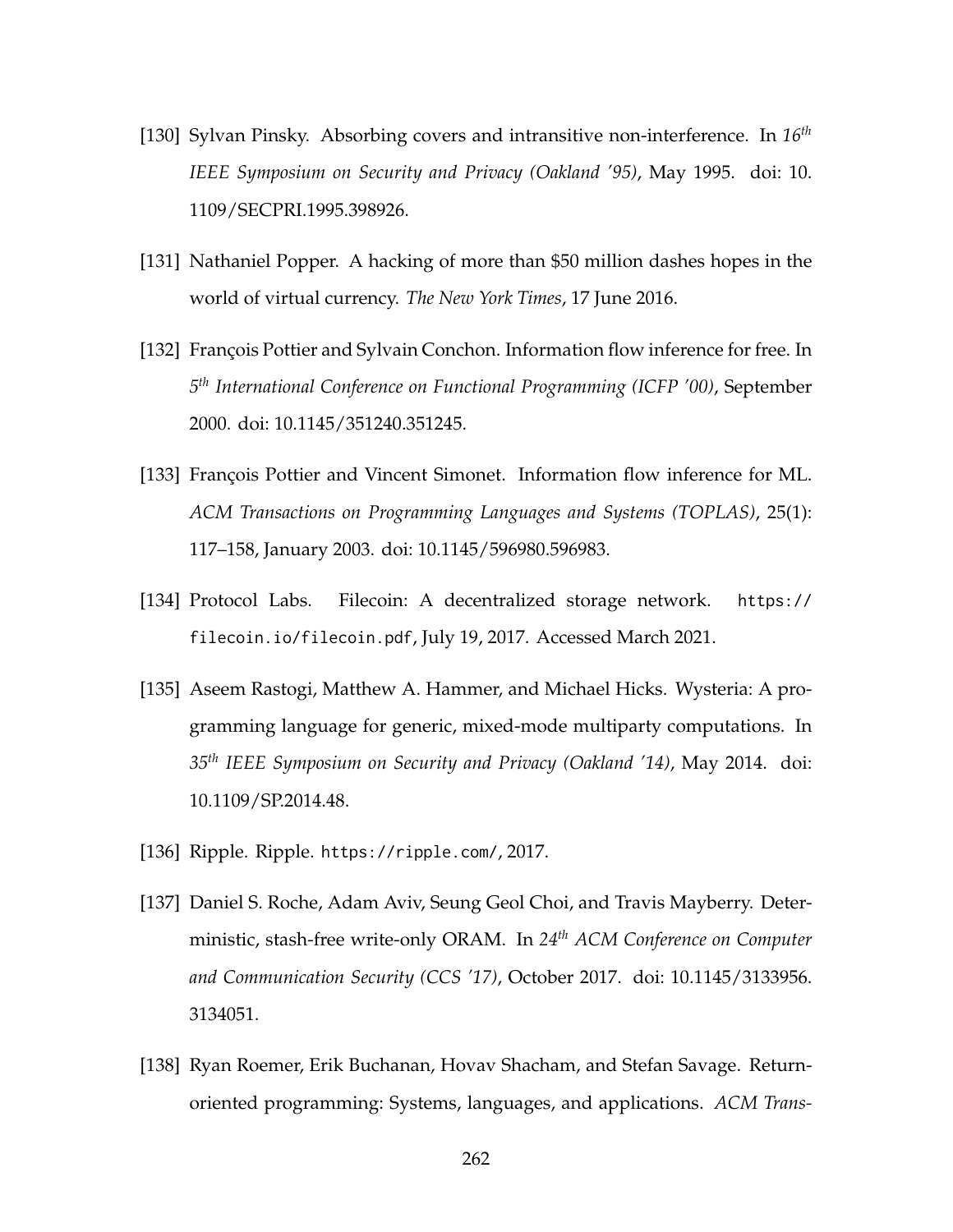*actions on Information and System Security (TISSEC)*, 15(1), March 2012. doi: [10.1145/2133375.2133377.](https://doi.org/10.1145/2133375.2133377)

- [139] Andrew W. Roscoe and Michael H. Goldsmith. What is intransitive noninterference? In *12th IEEE Computer Security Foundations Workshop (CSFW '99)*, June 1999. doi: [10.1109/CSFW.1999.779776.](https://doi.org/10.1109/CSFW.1999.779776)
- [140] Indrajit Roy, Donald E. Porter, Michael D. Bond, Kathryn S. McKinley, and Emmett Witchel. Laminar: Practical fine-grained decentralized information flow control. In *30th ACM SIGPLAN Conference on Programming Language Design and Implementation (PLDI '09)*, June 2009. doi: [10.1145/1542476.1542484.](https://doi.org/10.1145/1542476.1542484)
- [141] Tim Ruffing, Pedro Moreno-Sanchez, and Aniket Kate. CoinShuffle: Practical decentralized coin mixing for Bitcoin. In *19th European Symposium on Research in Computer Security (ESORICS '14)*, 2014. doi: [10.1007/978-3-319-11212-1\\_](https://doi.org/10.1007/978-3-319-11212-1_20) [20.](https://doi.org/10.1007/978-3-319-11212-1_20)
- [142] John Rushby. Noninterference, transitivity and channel-control security policies. Technical Report CSL-92-02, SRI, December 1992. URL [http:](http://www.csl.sri.com/papers/csl-92-2/) [//www.csl.sri.com/papers/csl-92-2/](http://www.csl.sri.com/papers/csl-92-2/).
- [143] Rust 2020. The Rust standard library, version 1.48.0. Enum std::collections::hash\_map::Entry.or\_insert\_with. [https://doc.rust-lang.](https://doc.rust-lang.org/std/collections/hash_map/enum.Entry.html#method.or_insert_with) [org/std/collections/hash\\_map/enum.Entry.html#method.or\\_insert\\_with](https://doc.rust-lang.org/std/collections/hash_map/enum.Entry.html#method.or_insert_with), November 2020. Accessed March 2021.
- [144] Andrei Sabelfeld and Andrew C. Myers. Language-based information-flow security. *IEEE Journal on Selected Areas in Communications*, 21(1):5–19, January 2003. doi: [10.1109/JSAC.2002.806121.](https://doi.org/10.1109/JSAC.2002.806121)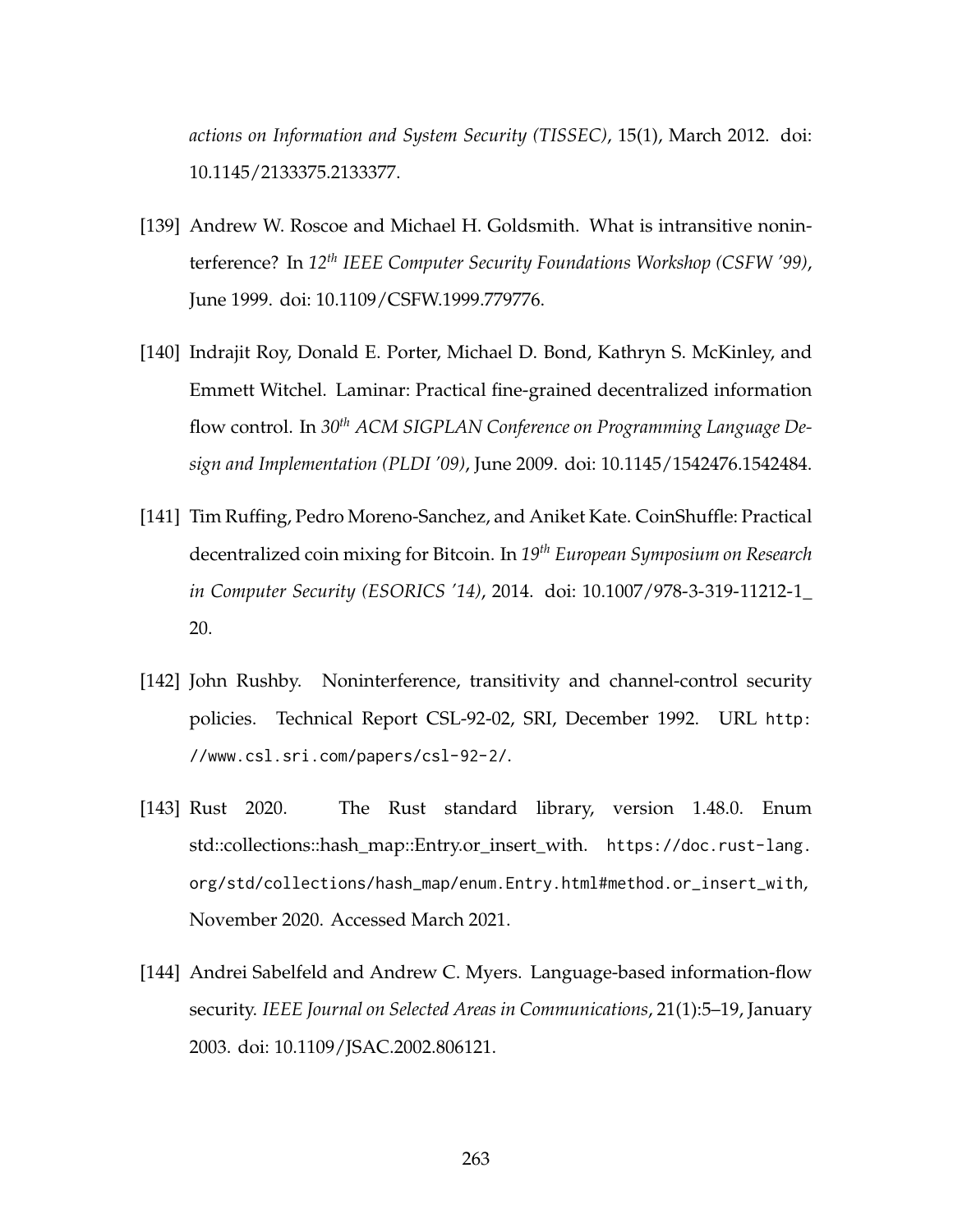- [145] Andrei Sabelfeld and Andrew C. Myers. A model for delimited information release. In *International Symposium on Software Security*, November 2003. doi: [10.1007/978-3-540-37621-7\\_9.](https://doi.org/10.1007/978-3-540-37621-7_9)
- [146] Andrei Sabelfeld and David Sands. Dimensions and principles of declassification. In *18th IEEE Computer Security Foundations Workshop (CSFW '05)*, June 2005. doi: [10.1109/CSFW.2005.15.](https://doi.org/10.1109/CSFW.2005.15)
- [147] Ravi S. Sandhu. Role-based access control. In *Advances in Computers*, volume 46, pages 237–286. Elsevier, 1998. doi: [10.1016/S0065-2458\(08\)60206-5.](https://doi.org/10.1016/S0065-2458(08)60206-5)
- [148] Claus-Peter Schnorr. Efficient signature generation by smart cards. *Journal of Cryptology*, 4(3):161–174, 1991. doi: [10.1007/BF00196725.](https://doi.org/10.1007/BF00196725)
- [149] Franklin Schrans, Susan Eisenbach, and Sophia Drossopoulou. Writing safe smart contracts in Flint. In *Conference Companion of the 2nd International Conference on Art, Science, and Engineering of Programming*, pages 218–219, 2018.
- [150] Ilya Sergey, Vaivaswatha Nagaraj, Jacob Johannsen, Amrit Kumar, Anton Trunov, and Ken Chan Guan Hao. Safer smart contract programming with Scilla. *Proceedings of the ACM on Programming Languages*, 3(OOPSLA):1–30, October 2019. doi: [10.1145/3360611.](https://doi.org/10.1145/3360611)
- [151] Servant Contributors. Servant a type-level web DSL. [http://haskell](http://haskell-servant.readthedocs.io/)[servant.readthedocs.io/](http://haskell-servant.readthedocs.io/), 2016.
- [152] Hovav Shacham. The geometry of innocent flesh on the bone: Return-intolibc without function calls (on the x86). In *14th ACM Conference on Computer and Communication Security (CCS '07)*, October 2007. doi: [10.1145/1315245.](https://doi.org/10.1145/1315245.1315313) [1315313.](https://doi.org/10.1145/1315245.1315313)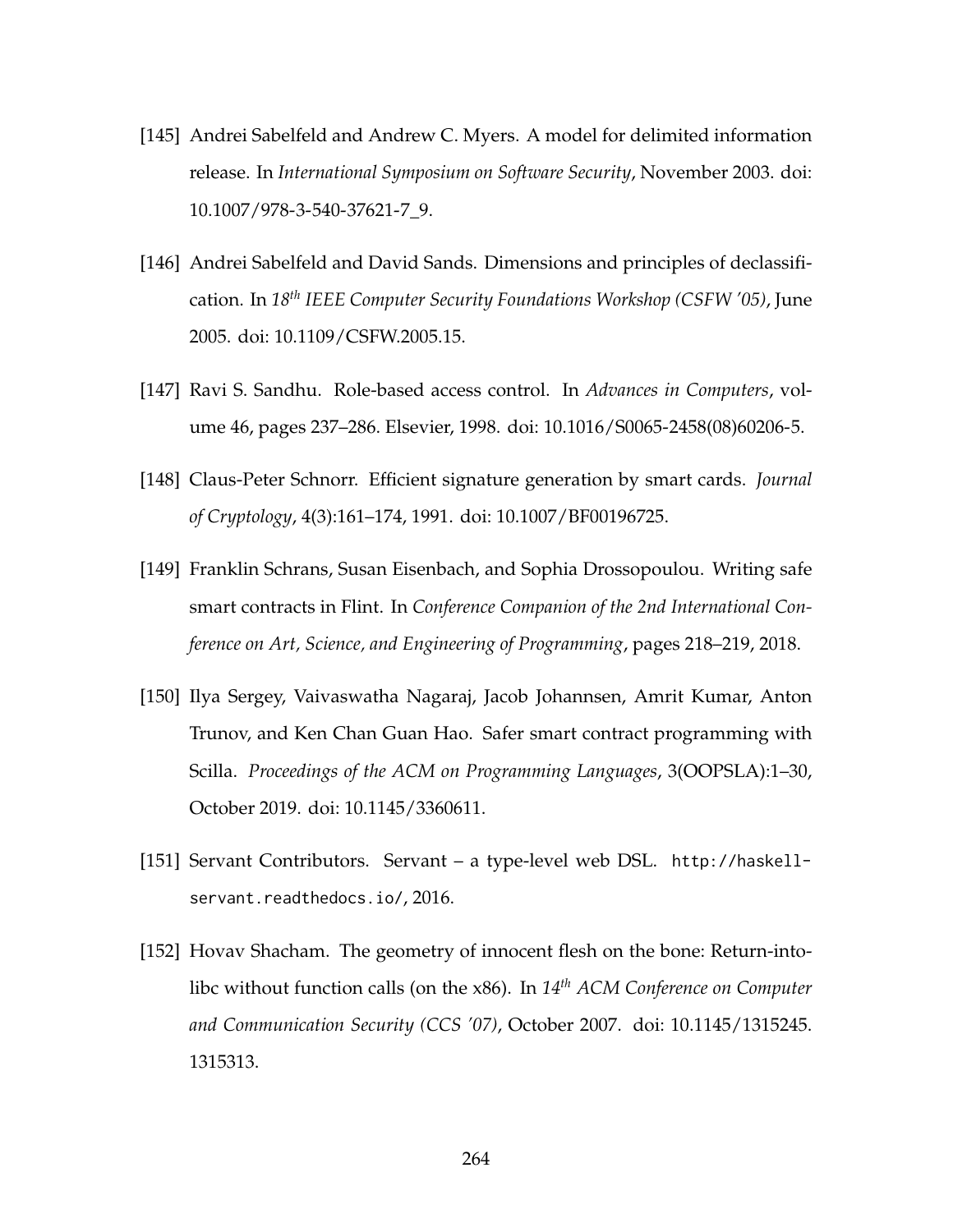- [153] Elaine Shi, T-H Hubert Chan, Emil Stefanov, and Mingfei Li. Oblivious RAM with *O*((log *N*) 3 ) worst-case cost. In *17th International Conference on The Theory and Application of Cryptology and Information Security (AsiaCrypt '11)*, September 2011. doi: [10.1007/978-3-642-25385-0\\_11.](https://doi.org/10.1007/978-3-642-25385-0_11)
- [154] Jeremy Siek and Walid Taha. Gradual typing for objects. In *21st European Conference on Object-Oriented Programming (ECOOP '07)*, July 2007. doi: [10.](https://doi.org/10.1007/978-3-540-73589-2_2) [1007/978-3-540-73589-2\\_2.](https://doi.org/10.1007/978-3-540-73589-2_2)
- [155] Solidity. Solidity documentation. Release 0.7.5. [https://docs.](https://docs.soliditylang.org/en/v0.7.5/) [soliditylang.org/en/v0.7.5/](https://docs.soliditylang.org/en/v0.7.5/), November 18 2020. Accessed December 2020.
- [156] Solidity. Solidity security considerations. [https://solidity.readthedocs.](https://solidity.readthedocs.io/en/latest/security-considerations.html#use-the-checks-effects-interactions-pattern) [io/en/latest/security-considerations.html#use-the-checks-effects](https://solidity.readthedocs.io/en/latest/security-considerations.html#use-the-checks-effects-interactions-pattern)[interactions-pattern](https://solidity.readthedocs.io/en/latest/security-considerations.html#use-the-checks-effects-interactions-pattern), 2021. Accessed March 2021.
- [157] Marcelo Sousa and Isil Dillig. Cartesian hoare logic for verifying *k*-safety properties. In *37th ACM SIGPLAN Conference on Programming Language Design and Implementation (PLDI '16)*, June 2016. doi: [10.1145/2908080.2908092.](https://doi.org/10.1145/2908080.2908092)
- [158] Jon Southurst. Blockchain's SharedCoin users can be identified, says security expert. *CoinDesk*, 10 June 2014. URL [https://www.coindesk.com/](https://www.coindesk.com/blockchains-sharedcoin-users-can-identified-says-security-expert) [blockchains-sharedcoin-users-can-identified-says-security-expert](https://www.coindesk.com/blockchains-sharedcoin-users-can-identified-says-security-expert).
- [159] Deian Stefan, Alejandro Russo, John C. Mitchell, and David Mazières. Flexible dynamic information flow control in Haskell. In *4 th ACM SIGPLAN Haskell Symposium (HASKELL '11)*, September 2011. doi: [10.1145/2034675.](https://doi.org/10.1145/2034675.2034688) [2034688.](https://doi.org/10.1145/2034675.2034688)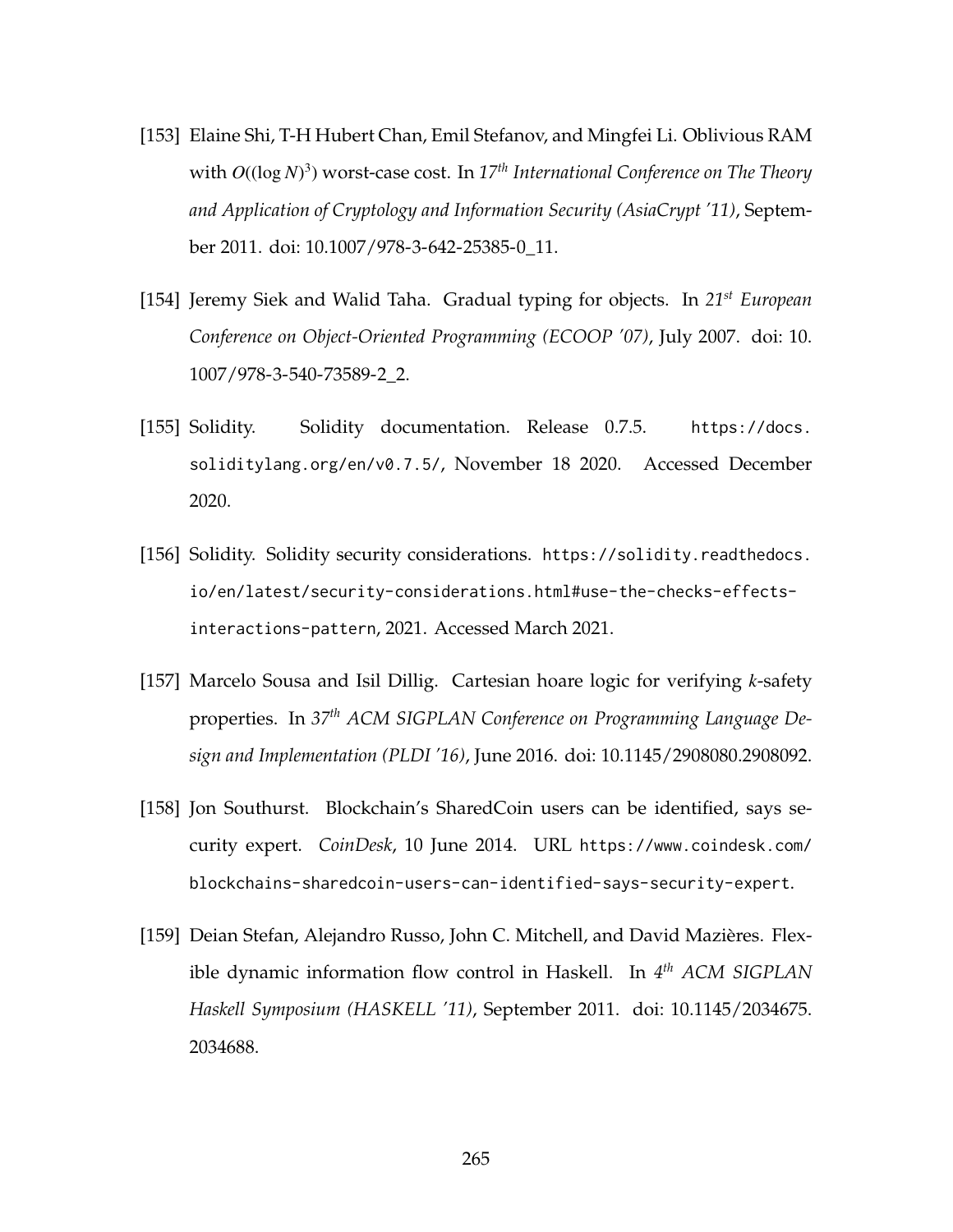- [160] Emil Stefanov, Marten van Dijk, Elaine Shi, Christopher Fletcher, Ling Ren, Xiangyao Yu, and Srinivas Devadas. Path ORAM: An extremely simple Oblivious RAM protocol. In *20th ACM Conference on Computer and Communication Security (CCS '13)*, November 2013. doi: [10.1145/2508859.2516660.](https://doi.org/10.1145/2508859.2516660)
- [161] Nikhil Swamy, Michael Hicks, Stephen Tse, and Steve Zdancewic. Managing policy updates in security-typed languages. In *19th IEEE Computer Security Foundations Workshop (CSFW '06)*, July 2006. doi: [10.1109/CSFW.2006.17.](https://doi.org/10.1109/CSFW.2006.17)
- [162] Team Rocket, Maofan Yin, Kevin Sekniqi, Robbert van Renesse, and Emin Gün Sirer. Scalable and probabilistic leaderless BFT consensus through metastability. Technical Report arXiv:1906.08936, August 2020. URL [https:](https://arxiv.org/abs/1906.08936) [//arxiv.org/abs/1906.08936](https://arxiv.org/abs/1906.08936).
- [163] The Open Group. SOA standards. [https://publications.opengroup.org/](https://publications.opengroup.org/standards/soa) [standards/soa](https://publications.opengroup.org/standards/soa), 2020. Accessed December 2020.
- [164] Florian Tramer, Fan Zhang, Huang Lin, Jean-Pierre Hubaux, Ari Juels, and Elaine Shi. Sealed-glass proofs: Using transparent enclaves to prove and sell knowledge. In 2<sup>nd</sup> IEEE European Symposium on Security and Privacy (Eu*roS&P '17)*, 2017. doi: [10.1109/EuroSP.2017.28.](https://doi.org/10.1109/EuroSP.2017.28)
- [165] Matthew Trudeau. Personal communication with Matthew Trudeau, President, TradeWind Markets, 2016.
- [166] Luke Valenta and Brendan Rowan. Blindcoin: Blinded, accountable mixes for Bitcoin. In *19th Financial Cryptography and Data Security (FC '15)*, 2015. doi: [10.1007/978-3-662-48051-9\\_9.](https://doi.org/10.1007/978-3-662-48051-9_9)
- [167] Ron van der Meyden. What, indeed, is intransitive noninterference? In *12th*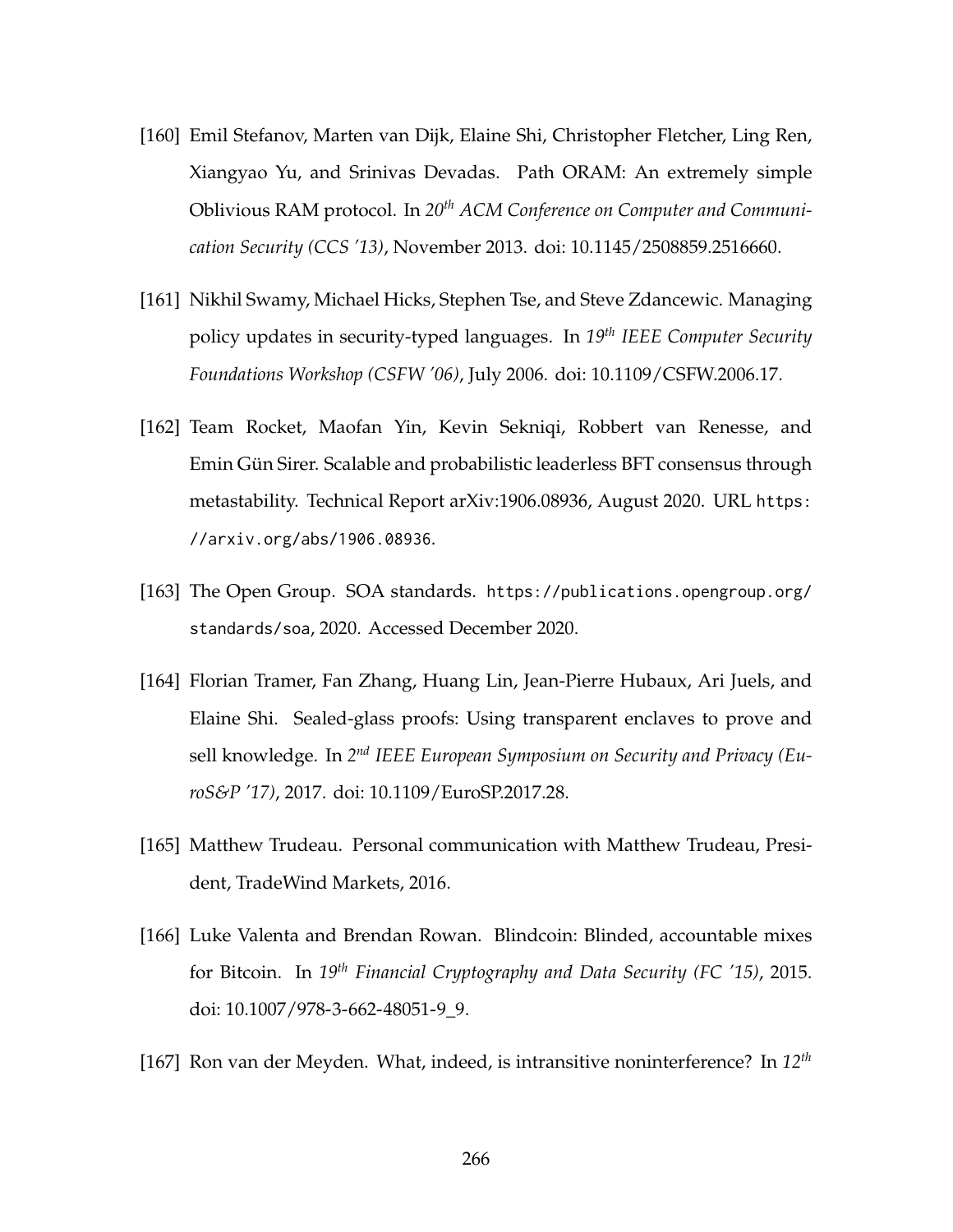*European Symposium on Research in Computer Security (ESORICS '07)*, September 2007. doi: [10.1007/978-3-540-74835-9\\_16.](https://doi.org/10.1007/978-3-540-74835-9_16)

- [168] Paul Walker and Phil J. Venables. Cryptographic currency for securities settlement. U.S. Patent Application 20150332395, November 2015.
- [169] Xiao Wang, Hubert Chan, and Elaine Shi. Circuit ORAM: On tightness of the Goldreich–Ostrovsky lower bound. In *22nd ACM Conference on Computer and Communication Security (CCS '15)*, October 2015. doi: [10.1145/2810103.](https://doi.org/10.1145/2810103.2813634) [2813634.](https://doi.org/10.1145/2810103.2813634)
- [170] Lucas Waye, Pablo Buiras, Dan King, Stephen Chong, and Alejandro Russo. It's my privilege: Controlling downgrading in DC-labels. In *11th International Workshop on Security and Trust Management (STM '15)*, September 2015.
- [171] Douglas Wikström. Simplified universal composability framework. In *13th IACR Theory of Cryptography Conference (TCC '16)*, January 2016. doi: [10.1007/](https://doi.org/10.1007/978-3-662-49096-9_24) [978-3-662-49096-9\\_24.](https://doi.org/10.1007/978-3-662-49096-9_24)
- [172] J. Todd Wittbold and Dale M. Johnson. Information flow in nondeterministic systems. In *11th IEEE Symposium on Security and Privacy (Oakland '90)*, May 1990. doi: [10.1109/RISP.1990.63846.](https://doi.org/10.1109/RISP.1990.63846)
- [173] Gavin Wood. Ethereum: A secure decentralised generalised transaction ledger. *Ethereum Project Yellow Paper*, 2014.
- [174] Andrew K. Wright and Matthias Felleisen. A syntactic approach to type soundness. *Information and Computation*, 115(1):38–94, 1994. doi: [10.1006/](https://doi.org/10.1006/inco.1994.1093) [inco.1994.1093.](https://doi.org/10.1006/inco.1994.1093)
- [175] Jean Yang, Kuat Yessenov, and Armando Solar-Lezama. A language for automatically enforcing privacy policies. In *39th ACM SIGPLAN Sympo-*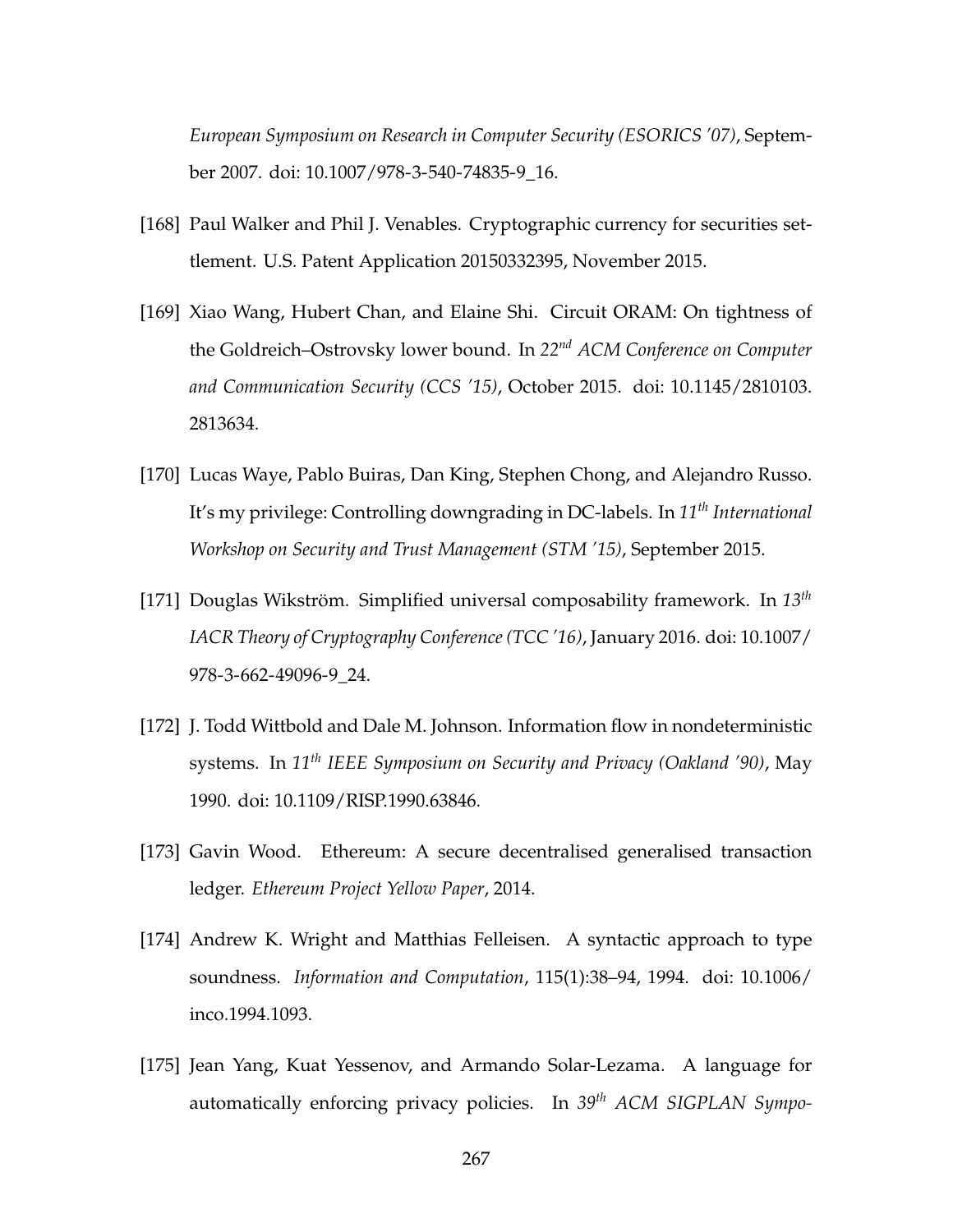*sium on Principles of Programming Languages (POPL '12)*, January 2012. doi: [10.1145/2103656.2103669.](https://doi.org/10.1145/2103656.2103669)

- [176] Drew Zagieboylo, G. Edward Suh, and Andrew C. Myers. Using information flow to design an ISA that controls timing channels. In *32nd IEEE Computer Security Foundations Symposium (CSF '19)*, June 2019. doi: [10.1109/CSF.2019.](https://doi.org/10.1109/CSF.2019.00026) [00026.](https://doi.org/10.1109/CSF.2019.00026)
- [177] Steve Zdancewic and Andrew C. Myers. Robust declassification. In *14th IEEE Computer Security Foundations Workshop (CSFW '01)*, June 2001. doi: [10.1109/CSFW.2001.930133.](https://doi.org/10.1109/CSFW.2001.930133)
- [178] Steve Zdancewic, Lantian Zheng, Nathaniel Nystrom, and Andrew C. Myers. Secure program partitioning. *ACM Transactions on Computer Systems (TOCS)*, 20(3):283–328, August 2002. doi: [10.1145/566340.566343.](https://doi.org/10.1145/566340.566343)
- [179] Nickolai Zeldovich, Silas Boyd-Wickizer, and David Mazières. Securing distributed systems with information flow control. In *5 th USENIX Symposium on Networked Systems Design and Implementation (NSDI '08)*, April 2008. URL [https://www.usenix.org/legacy/events/nsdi08/tech/full\\_](https://www.usenix.org/legacy/events/nsdi08/tech/full_papers/zeldovich/zeldovich.pdf) [papers/zeldovich/zeldovich.pdf](https://www.usenix.org/legacy/events/nsdi08/tech/full_papers/zeldovich/zeldovich.pdf).
- [180] Nickolai Zeldovich, Silas Boyd-Wickizer, Eddie Kohler, and David Mazières. Making information flow explicit in HiStar. *Communications of the ACM*, 54 (11):93–101, November 2011. doi: [10.1145/2018396.2018419.](https://doi.org/10.1145/2018396.2018419)
- [181] Danfeng Zhang, Andrew C. Myers, Dimitrios Vytiniotis, and Simon Peyton-Jones. SHErrLoc: A static holistic error locator. *ACM Transactions on Programming Languages and Systems (TOPLAS)*, 39(4), August 2017. doi: [10.1145/3121137.](https://doi.org/10.1145/3121137)